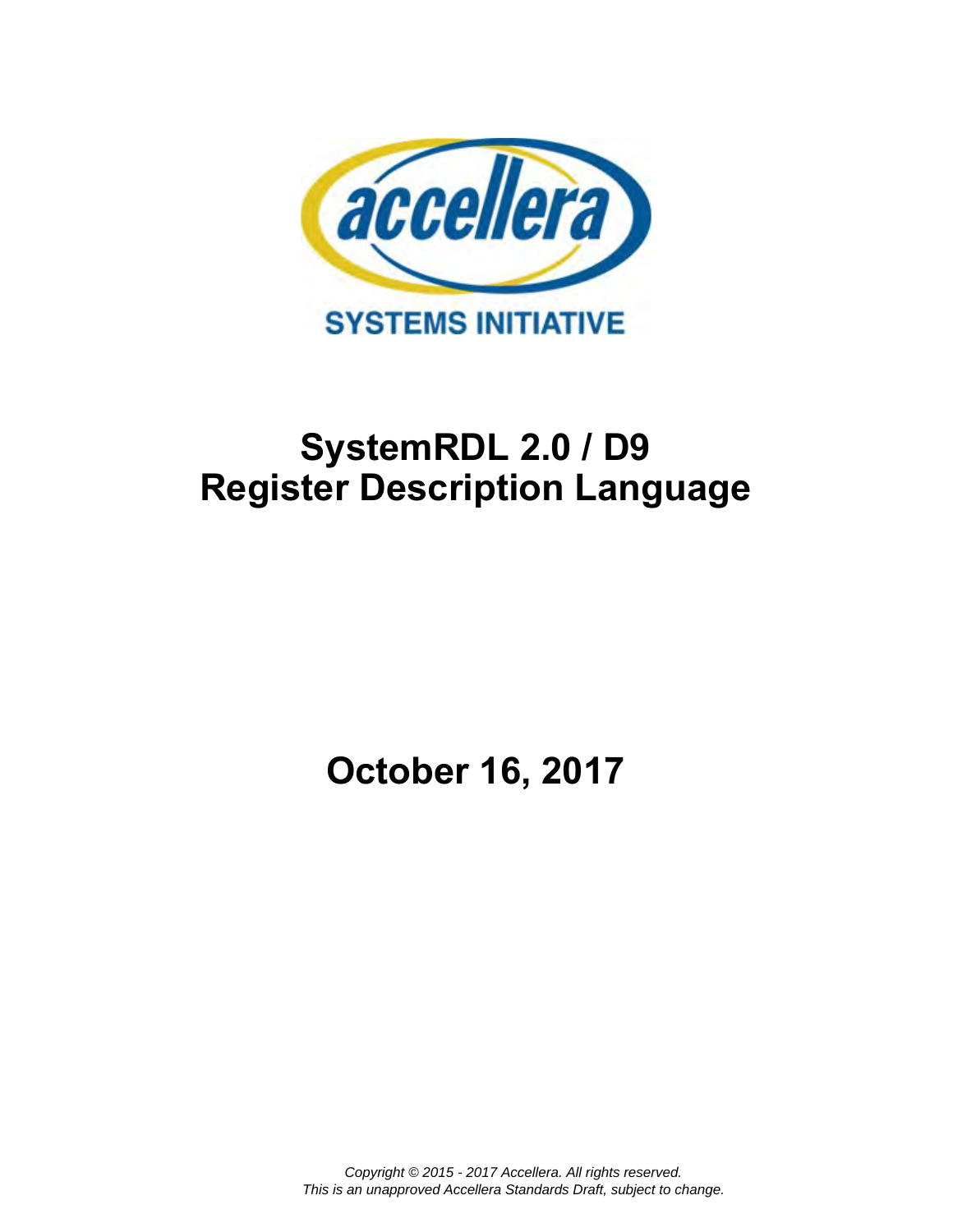- 1 5 10 **Abstract:** Information about the registers in a circuit design is required throughout its lifetime, from initial architectural specification, through creation of an HDL description, verification of the design, post-silicon testing, to deployment of the circuit. A consistent and accurate description of the registers is necessary so the registers specified by the architects and the registers programmed by the users of the final product are the same. SystemRDL is a language for describing registers in circuit designs. SystemRDL descriptions are used as inputs to software tools that generate circuit logic, test programs, printed documentation, and other register artifacts. Generating all of these from a single source ensures their consistency and accuracy. The description of a register may correspond to a register in an preexisting circuit design, or it can serve as an input to a synthesis tool that creates the register logic and access interfaces. A description captures the behavior of the individual registers, the organization of the registers into register files, and the allocation of addresses to registers. A variety of register behaviors can be described: simple storage elements, storage elements with special read/write behavior (e.g., 'write 1 to clear'), interrupts, and counters.
- 15 **Keywords:** hardware design, electronic design automation, SystemRDL, hierarchical register description, control and status registers, interrupt registers, counter registers, register synthesis, software generation, documentation generation, bus interface, memory, register addressing.

25

30

35

40

45

50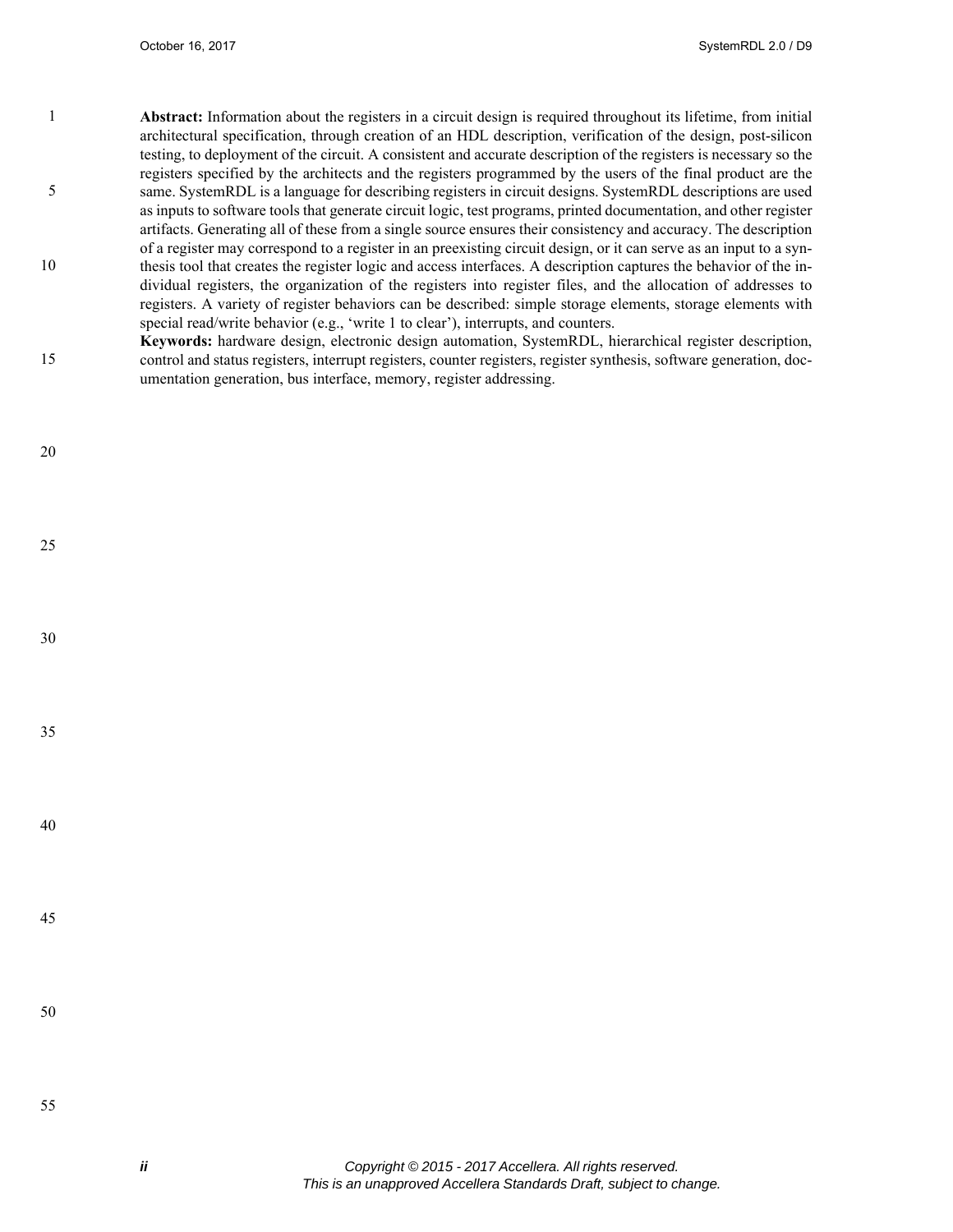#### **Notices**

**Accellera Systems Initiative (Accellera) Standards** documents are developed within Accellera and the Technical Committee of Accellera. Accellera develops its standards through a consensus development process, approved by its members and board of directors, which brings together volunteers representing varied viewpoints and interests to achieve the final product. Volunteers are members of Accellera and serve without compensation. While Accellera administers the process and establishes rules to promote fairness in the consensus development process, Accellera does not independently evaluate, test, or verify the accuracy of any of the information contained in its standards.

Use of an Accellera Standard is wholly voluntary. Accellera disclaims liability for any personal injury, property or other damage, of any nature whatsoever, whether special, indirect, consequential, or compensatory, directly or indirectly resulting from the publication, use of, or reliance upon this, or any other Accellera Standard document.

Accellera does not warrant or represent the accuracy or content of the material contained herein, and expressly disclaims any express or implied warranty, including any implied warranty of merchantability or suitability for a specific purpose, or that the use of the material contained herein is free from patent infringement. Accellera Standards documents are supplied "**AS IS**."

The existence of an Accellera Standard does not imply that there are no other ways to produce, test, measure, purchase, market, or provide other goods and services related to the scope of an Accellera Standard. Furthermore, the viewpoint expressed at the time a standard is approved and issued is subject to change due to developments in the state of the art and comments received from users of the standard. Every Accellera Standard is subjected to review periodically for revision and update. Users are cautioned to check to determine that they have the latest edition of any Accellera Standard.

In publishing and making this document available, Accellera is not suggesting or rendering professional or other services for, or on behalf of, any person or entity. Nor is Accellera undertaking to perform any duty owed by any other person or entity to another. Any person utilizing this, and any other Accellera Standards document, should rely upon the advice of a competent professional in determining the exercise of reasonable care in any given circumstances.

Interpretations: Occasionally questions may arise regarding the meaning of portions of standards as they relate to specific applications. When the need for interpretations is brought to the attention of Accellera, Accellera will initiate action to prepare appropriate responses. Since Accellera Standards represent a consensus of concerned interests, it is important to ensure that any interpretation has also received the concurrence of a balance of interests. For this reason, Accellera and the members of its Technical Committees are not able to provide an instant response to interpretation requests except in those cases where the matter has previously received formal consideration.

Comments for revision of Accellera Standards are welcome from any interested party, regardless of membership affiliation with Accellera. Suggestions for changes in documents should be in the form of a proposed change of text, together with appropriate supporting comments. Comments on standards and requests for interpretations should be addressed to:

> Accellera Systems Initiative. 8698 Elk Grove Bldv Suite 1, #114 Elk Grove, CA 95624 USA

Note: Attention is called to the possibility that implementation of this standard may require use of subject matter covered by patent rights. By publication of this standard, no position is taken with respect to the existence or validity of any patent rights in connection therewith. Accellera shall not

1

5

10

15

20

25

30

35

40

45

50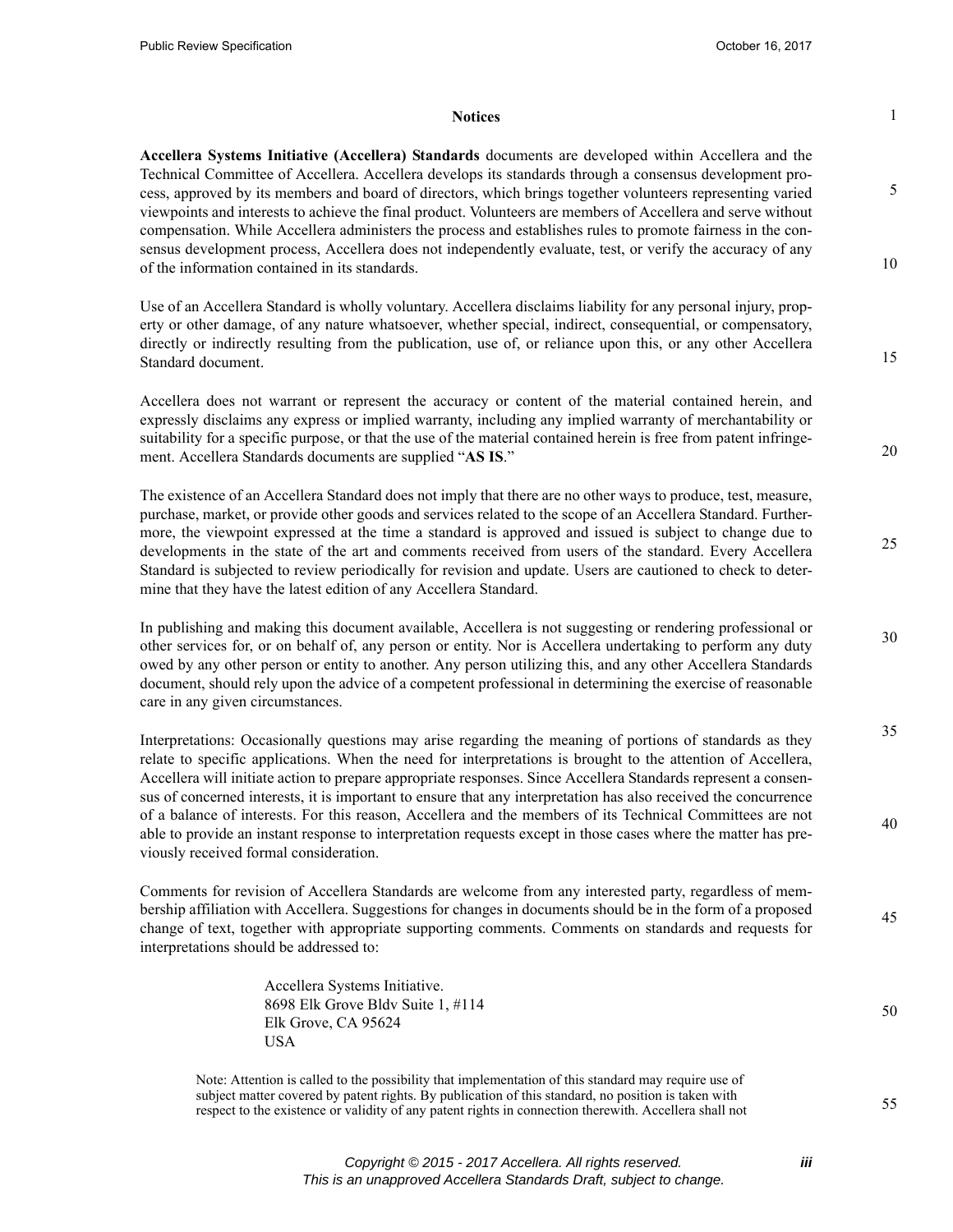| $\mathbf{1}$ | be responsible for identifying patents for which a license may be required by an Accellera standard<br>or for conducting inquiries into the legal validity or scope of those patents that are brought to its<br>attention.                                                                                                                                                                                                                                                                                                                                   |
|--------------|--------------------------------------------------------------------------------------------------------------------------------------------------------------------------------------------------------------------------------------------------------------------------------------------------------------------------------------------------------------------------------------------------------------------------------------------------------------------------------------------------------------------------------------------------------------|
| 5            | Accellera is the sole entity that may authorize the use of Accellera-owned certification marks and/or trade-<br>marks to indicate compliance with the materials set forth herein.                                                                                                                                                                                                                                                                                                                                                                            |
| 10           | Authorization to photocopy portions of any individual standard for internal or personal use must be granted<br>by Accellera, provided that permission is obtained from and any required fee is paid to Accellera. To arrange<br>for authorization please contact Lynn Bannister, Accellera Systems Initiative, 8698 Elk Grove Bldv Suite 1,<br>#114, Elk Grove, CA 95624, phone (916) 670-1056, e-mail lynn@accellera.org. Permission to photocopy<br>portions of any individual standard for educational classroom use can also be obtained from Accellera. |
| 15           | Suggestions for improvements to the SystemRDL 2.0 Specification are welcome. They should be sent to the<br>SystemRDL email reflector                                                                                                                                                                                                                                                                                                                                                                                                                         |
|              | systemrdl@lists.accellera.org                                                                                                                                                                                                                                                                                                                                                                                                                                                                                                                                |
| 20           |                                                                                                                                                                                                                                                                                                                                                                                                                                                                                                                                                              |
| 25           |                                                                                                                                                                                                                                                                                                                                                                                                                                                                                                                                                              |
|              |                                                                                                                                                                                                                                                                                                                                                                                                                                                                                                                                                              |
| 30           |                                                                                                                                                                                                                                                                                                                                                                                                                                                                                                                                                              |
|              |                                                                                                                                                                                                                                                                                                                                                                                                                                                                                                                                                              |
| 35           |                                                                                                                                                                                                                                                                                                                                                                                                                                                                                                                                                              |
| 40           |                                                                                                                                                                                                                                                                                                                                                                                                                                                                                                                                                              |
|              |                                                                                                                                                                                                                                                                                                                                                                                                                                                                                                                                                              |
| 45           |                                                                                                                                                                                                                                                                                                                                                                                                                                                                                                                                                              |
|              |                                                                                                                                                                                                                                                                                                                                                                                                                                                                                                                                                              |
| 50           |                                                                                                                                                                                                                                                                                                                                                                                                                                                                                                                                                              |
|              |                                                                                                                                                                                                                                                                                                                                                                                                                                                                                                                                                              |
| 55           |                                                                                                                                                                                                                                                                                                                                                                                                                                                                                                                                                              |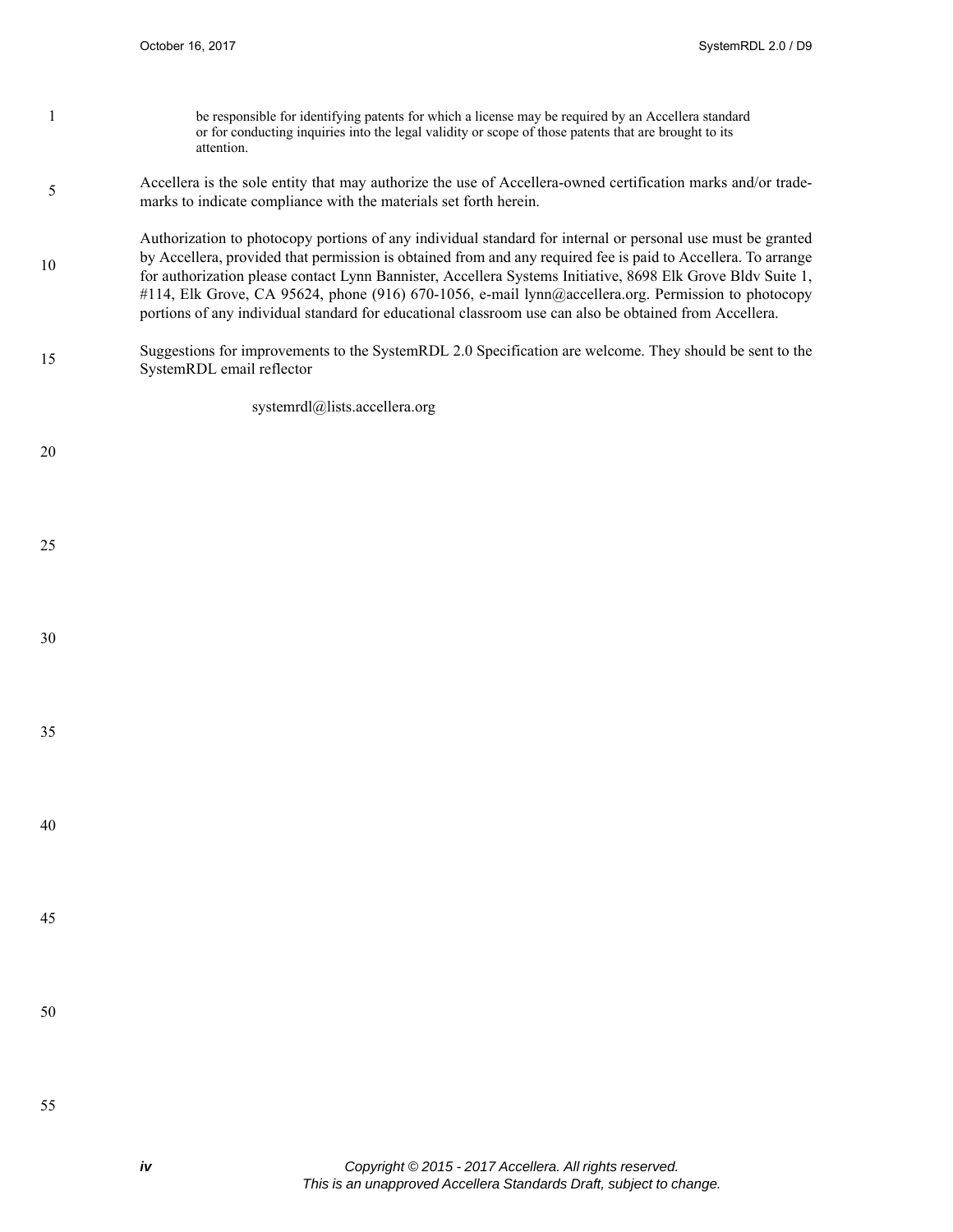| <b>Introduction</b>                                                                                                                                                                                                                                                                                                                                                                                                                                                                                                   | $\mathbf{1}$ |
|-----------------------------------------------------------------------------------------------------------------------------------------------------------------------------------------------------------------------------------------------------------------------------------------------------------------------------------------------------------------------------------------------------------------------------------------------------------------------------------------------------------------------|--------------|
| The SystemRDL language was specifically designed to describe and implement a wide variety of registers<br>and memories. Using SystemRDL, developers can automatically generate and synchronize the register<br>specification in hardware design, software development, verification, and documentation. The intent behind<br>standardizing the language is to drastically reduce the development cycle for hardware designers, hardware<br>verification engineers, software developers, and documentation developers. | 5            |
| SystemRDL is intended for                                                                                                                                                                                                                                                                                                                                                                                                                                                                                             | 10           |
| RTL generation                                                                                                                                                                                                                                                                                                                                                                                                                                                                                                        |              |
| RTL verification                                                                                                                                                                                                                                                                                                                                                                                                                                                                                                      |              |
| SystemC generation                                                                                                                                                                                                                                                                                                                                                                                                                                                                                                    | 15           |
| Documentation                                                                                                                                                                                                                                                                                                                                                                                                                                                                                                         |              |
| Pass through material for other tools, e.g., debuggers                                                                                                                                                                                                                                                                                                                                                                                                                                                                |              |
| Software development                                                                                                                                                                                                                                                                                                                                                                                                                                                                                                  |              |
|                                                                                                                                                                                                                                                                                                                                                                                                                                                                                                                       | 20           |
|                                                                                                                                                                                                                                                                                                                                                                                                                                                                                                                       |              |
|                                                                                                                                                                                                                                                                                                                                                                                                                                                                                                                       |              |
|                                                                                                                                                                                                                                                                                                                                                                                                                                                                                                                       |              |
|                                                                                                                                                                                                                                                                                                                                                                                                                                                                                                                       | 25           |
|                                                                                                                                                                                                                                                                                                                                                                                                                                                                                                                       |              |
|                                                                                                                                                                                                                                                                                                                                                                                                                                                                                                                       |              |
|                                                                                                                                                                                                                                                                                                                                                                                                                                                                                                                       | 30           |
|                                                                                                                                                                                                                                                                                                                                                                                                                                                                                                                       |              |
|                                                                                                                                                                                                                                                                                                                                                                                                                                                                                                                       |              |
|                                                                                                                                                                                                                                                                                                                                                                                                                                                                                                                       |              |

35

40

50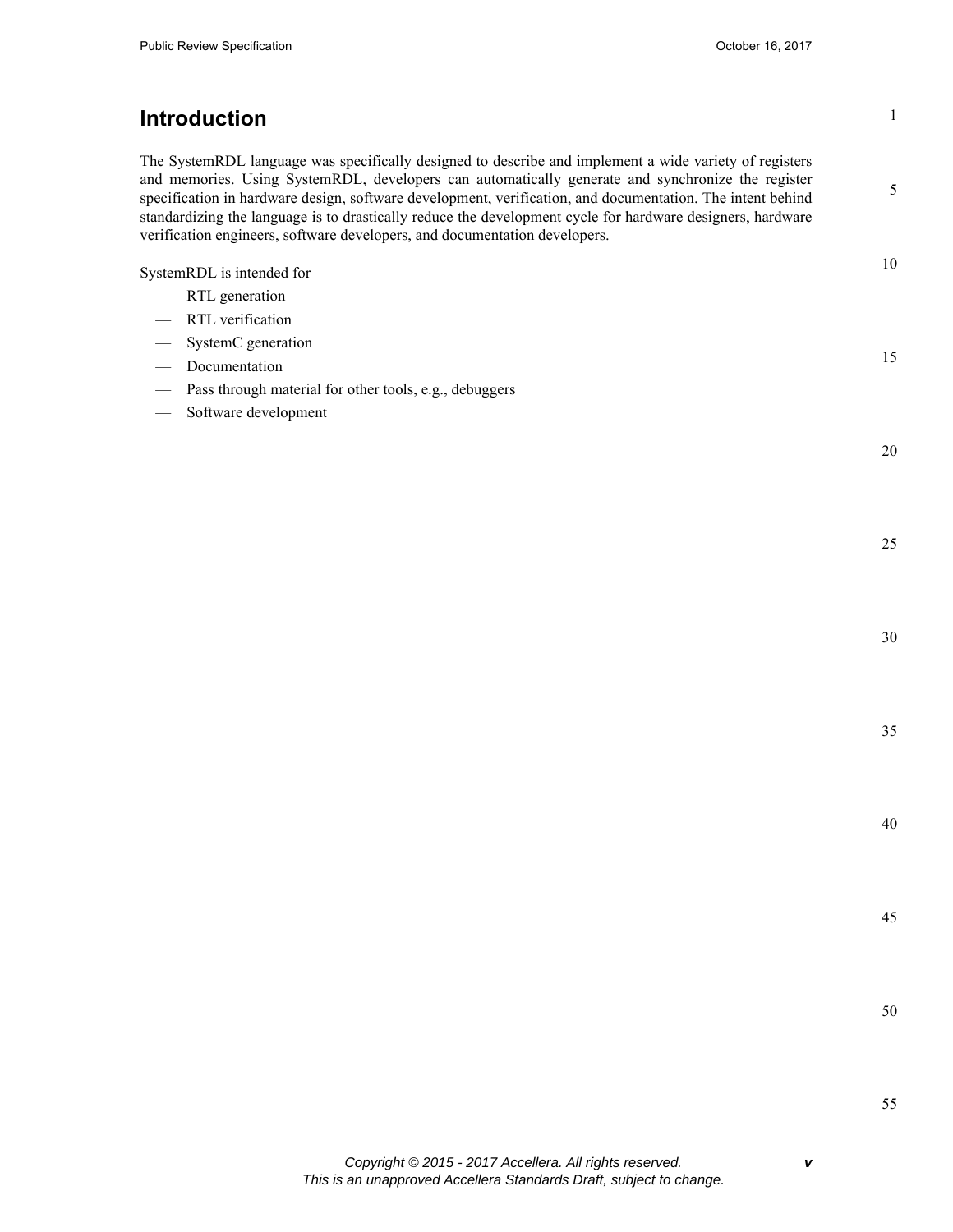#### 1 **Participants**

The following members took part in the SystemRDL Working Group (RDWG):

## **Miles McCoo**, Intel Corporation, *Chair RDWG* **Joe Daniels**, *Technical Editor*

**Accellera Systems Initiative, Inc.**: Joe Daniels **Allied Member**: Michael Faust

**Cisco Systems, Inc**: Steve Russell, Somasundaram Arunachalam

**Intel Corporation**: Miles McCoo

**Magillem Design Services**: Guillaume Godet-Bar

**NVIDIA Corporation**: John Berendsen

**Semifore, Inc**: Richard Weber

20

5

10

15

25

30

35

40

45

50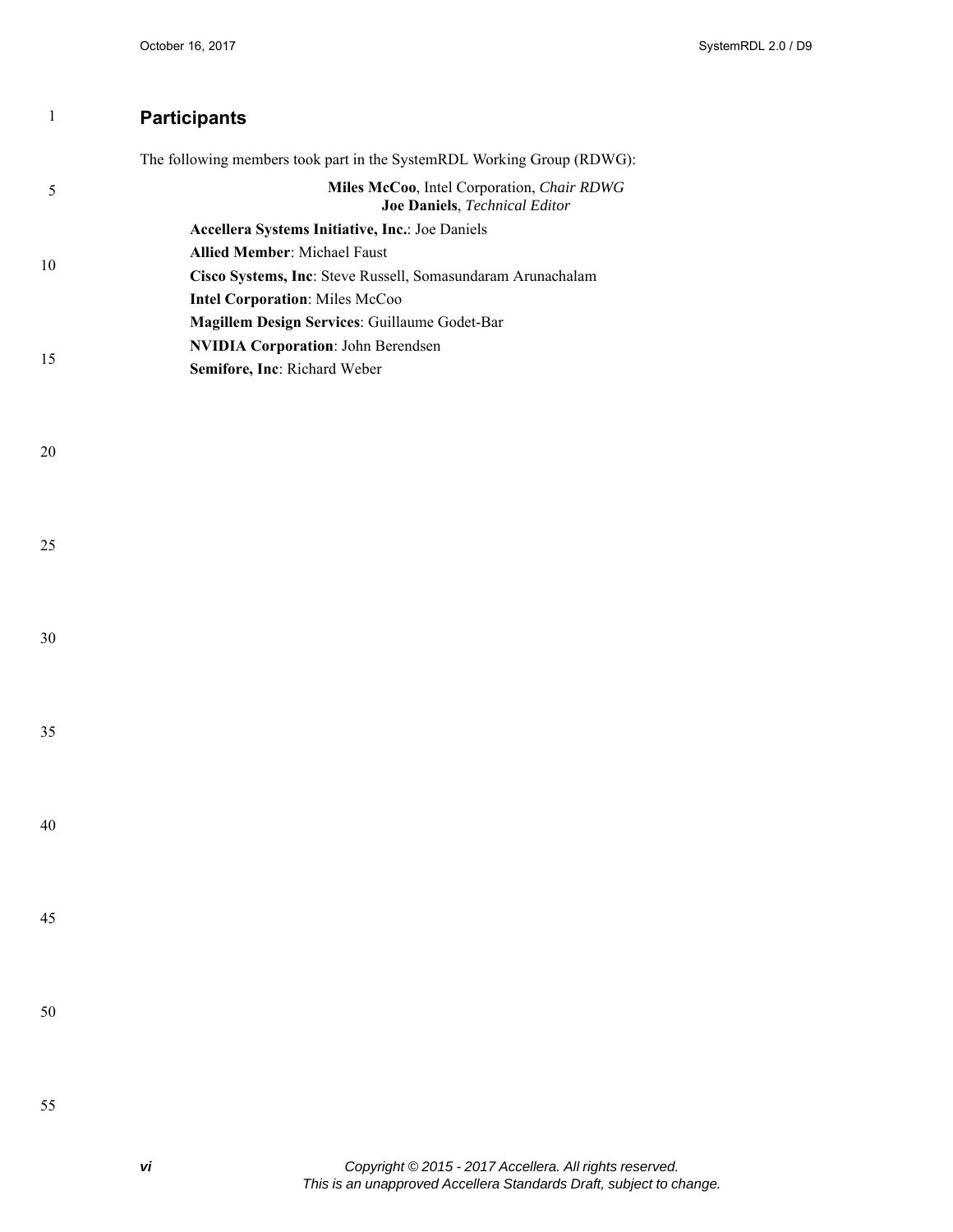#### $\mathbf{1}$

# **Contents**

| 1. |     |       |  |    |  |
|----|-----|-------|--|----|--|
|    | 1.1 |       |  | 5  |  |
|    | 1.2 |       |  |    |  |
|    | 1.3 |       |  |    |  |
|    | 1.4 |       |  |    |  |
|    | 1.5 |       |  | 10 |  |
|    |     | 1.5.1 |  |    |  |
|    |     | 1.5.2 |  |    |  |
|    |     | 1.5.3 |  |    |  |
|    | 1.6 |       |  |    |  |
|    | 1.7 |       |  | 15 |  |
| 2. |     |       |  |    |  |
| 3. |     |       |  | 20 |  |
|    |     |       |  |    |  |
|    | 3.1 |       |  |    |  |
|    | 3.2 |       |  |    |  |
| 4. |     |       |  | 25 |  |
|    | 4.1 |       |  |    |  |
|    | 4.2 |       |  |    |  |
|    | 4.3 |       |  |    |  |
|    | 4.4 |       |  | 30 |  |
|    | 4.5 |       |  |    |  |
|    | 4.6 |       |  |    |  |
| 5. |     |       |  |    |  |
|    | 5.1 |       |  | 35 |  |
|    |     | 5.1.1 |  |    |  |
|    |     | 5.1.2 |  |    |  |
|    |     | 5.1.3 |  |    |  |
|    |     | 5.1.4 |  | 40 |  |
|    | 5.2 |       |  |    |  |
|    |     | 5.2.1 |  |    |  |
|    |     | 5.2.2 |  |    |  |
|    | 5.3 |       |  |    |  |
|    |     | 5.3.1 |  | 45 |  |
|    |     | 5.3.2 |  |    |  |
| 6. |     |       |  |    |  |
|    | 6.1 |       |  | 50 |  |
|    | 6.2 |       |  |    |  |
|    |     | 6.2.1 |  |    |  |
|    |     | 6.2.2 |  |    |  |
|    |     | 6.2.3 |  |    |  |
|    |     | 6.2.4 |  | 55 |  |
|    |     |       |  |    |  |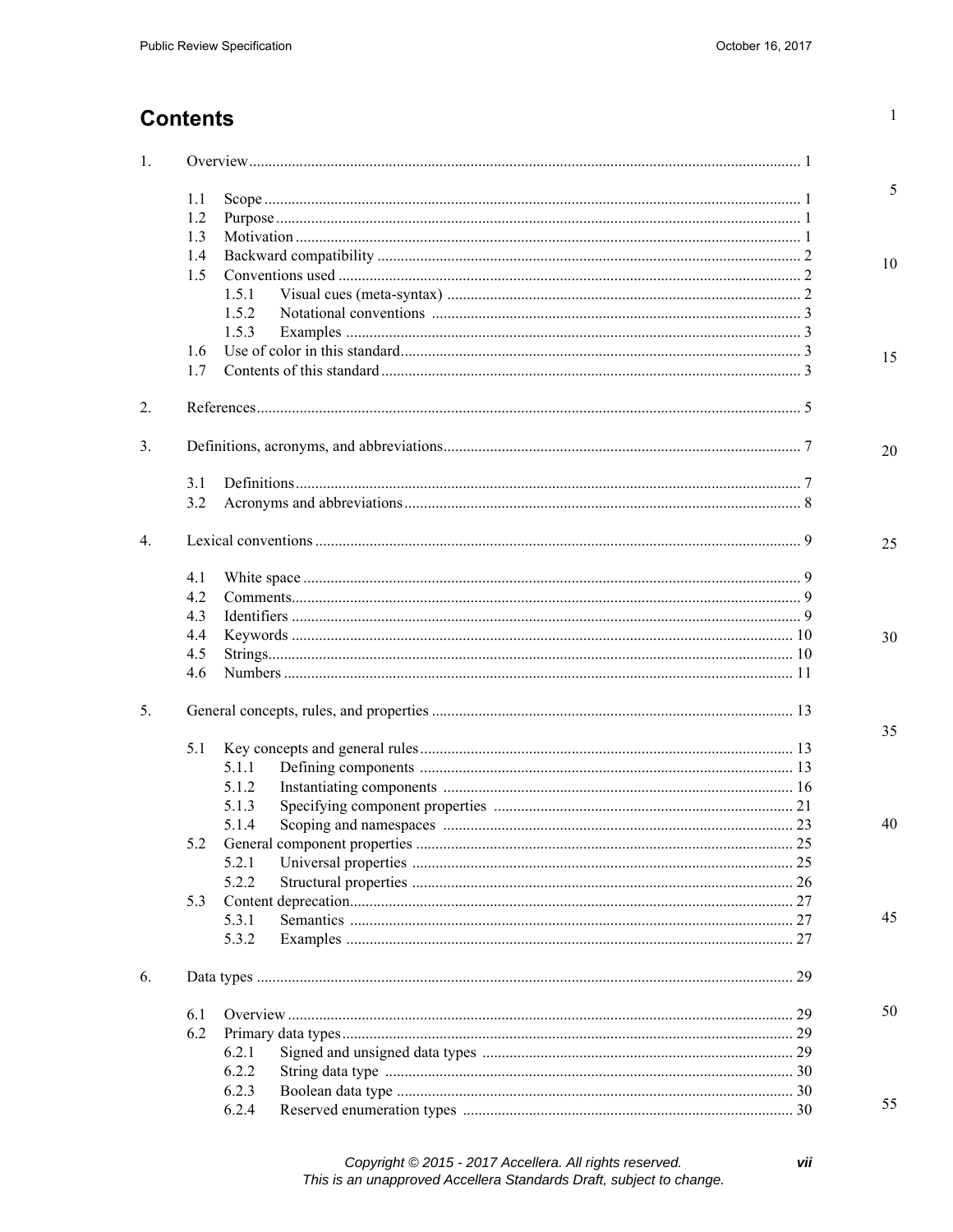| 1  |    |     | 6.2.5<br>6.2.6 |  |
|----|----|-----|----------------|--|
|    |    | 6.3 |                |  |
|    |    |     | 6.3.1          |  |
| 5  |    |     | 6.3.2          |  |
|    |    | 6.4 |                |  |
|    |    | 6.5 |                |  |
| 10 | 7. |     |                |  |
|    |    | 7.1 |                |  |
|    |    | 7.2 |                |  |
|    |    |     | 7.2.1          |  |
| 15 |    |     | 7.2.2          |  |
|    |    | 7.3 |                |  |
|    |    |     | 7.3.1          |  |
|    |    |     | 7.3.2          |  |
| 20 | 8. |     |                |  |
|    |    | 8.1 |                |  |
|    |    | 8.2 |                |  |
|    |    |     | 8.2.1          |  |
| 25 |    |     | 8.2.2          |  |
|    |    | 8.3 |                |  |
|    |    |     | 8.3.1          |  |
|    |    |     | 8.3.2          |  |
| 30 | 9. |     |                |  |
|    |    | 9.1 |                |  |
|    |    | 9.2 |                |  |
|    |    | 9.3 |                |  |
| 35 |    | 9.4 |                |  |
|    |    |     | 9.4.1          |  |
|    |    |     | 9.4.2          |  |
|    |    | 9.5 |                |  |
|    |    |     | 9.5.1          |  |
| 40 |    |     | 9.5.2          |  |
|    |    | 9.6 |                |  |
|    |    |     | 9.6.1          |  |
|    |    |     | 9.6.2          |  |
|    |    | 9.7 |                |  |
| 45 |    |     | 9.7.1          |  |
|    |    |     | 9.7.2          |  |
|    |    | 9.8 |                |  |
|    |    |     | 9.8.1          |  |
|    |    |     | 9.8.2          |  |
| 50 |    | 9.9 |                |  |
|    |    |     |                |  |
|    |    |     | 9.9.1          |  |
|    |    |     | 9.9.2          |  |
|    |    |     |                |  |
| 55 |    |     | 9.10.1         |  |
|    |    |     | 9.10.2         |  |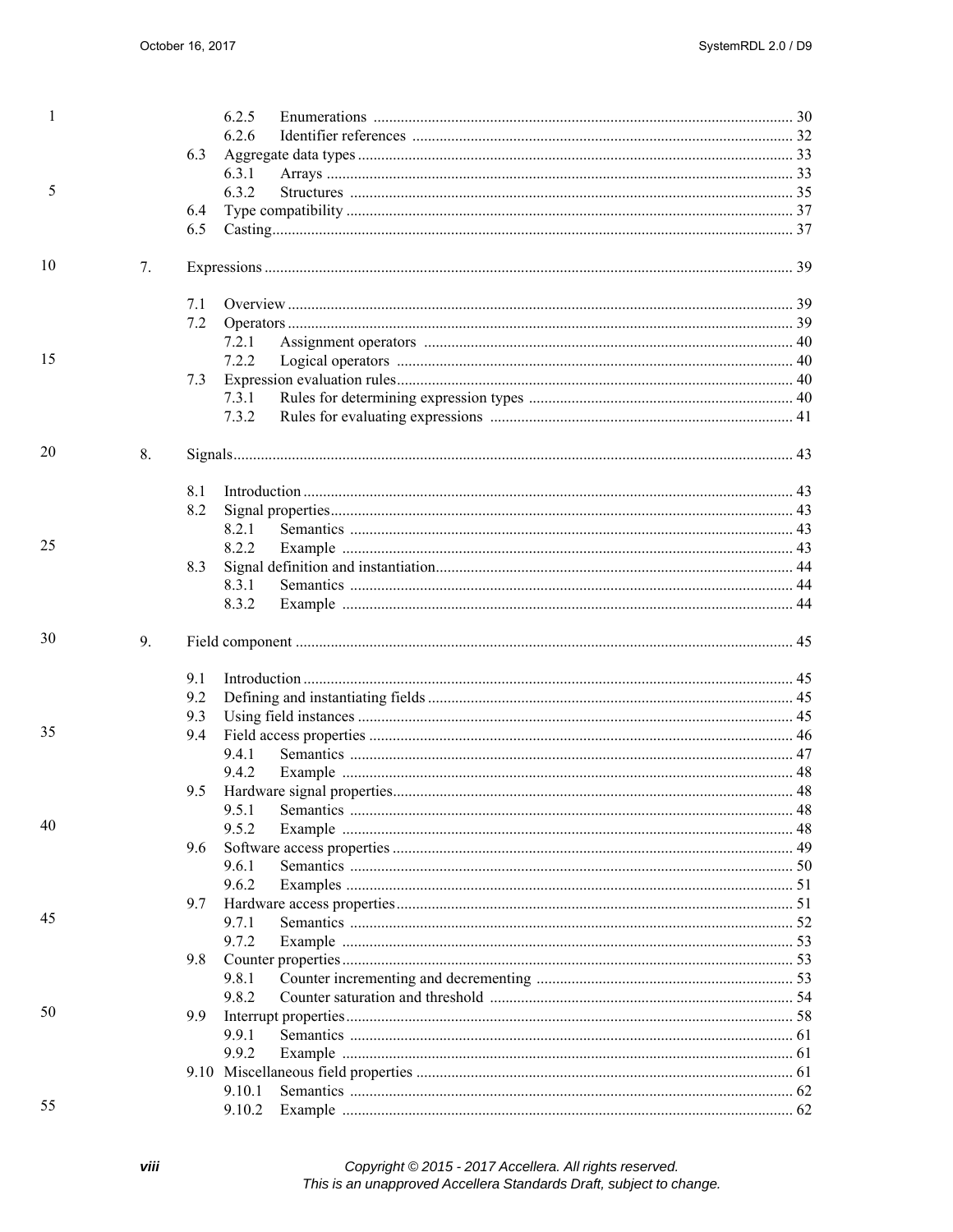| 10. |                  |    |
|-----|------------------|----|
|     |                  |    |
|     |                  |    |
|     |                  | 5  |
|     |                  |    |
|     |                  |    |
|     | 10.5.1           |    |
|     | 10.5.2           | 10 |
|     |                  |    |
|     | 10.6.1           |    |
|     | 10.6.2           |    |
|     |                  |    |
|     |                  | 15 |
|     | 10.7.1           |    |
|     | 10.7.2           |    |
|     |                  |    |
|     | 10.8.1           |    |
|     | 10.8.2           | 20 |
| 11. |                  |    |
|     |                  |    |
|     |                  |    |
|     |                  | 25 |
|     |                  |    |
|     | 11.3.1           |    |
|     | 11.3.2           |    |
| 12. |                  | 30 |
|     |                  |    |
|     |                  |    |
|     |                  |    |
|     |                  |    |
|     | 12.3.1           | 35 |
|     | 12.3.2           |    |
| 13. |                  |    |
|     |                  |    |
|     |                  | 40 |
|     |                  |    |
|     |                  |    |
|     | 13.4.1           |    |
|     | 13.4.2           |    |
|     |                  | 45 |
|     |                  |    |
|     | 13.5.1<br>13.5.2 |    |
|     |                  |    |
| 14. |                  | 50 |
|     |                  |    |
|     | 14.1.1           |    |
|     | 14.1.2           |    |
|     |                  |    |
|     | 14.2.1           | 55 |
|     |                  |    |

# Copyright © 2015 - 2017 Accellera. All rights reserved.<br>This is an unapproved Accellera Standards Draft, subject to change.

 $\boldsymbol{i}\boldsymbol{x}$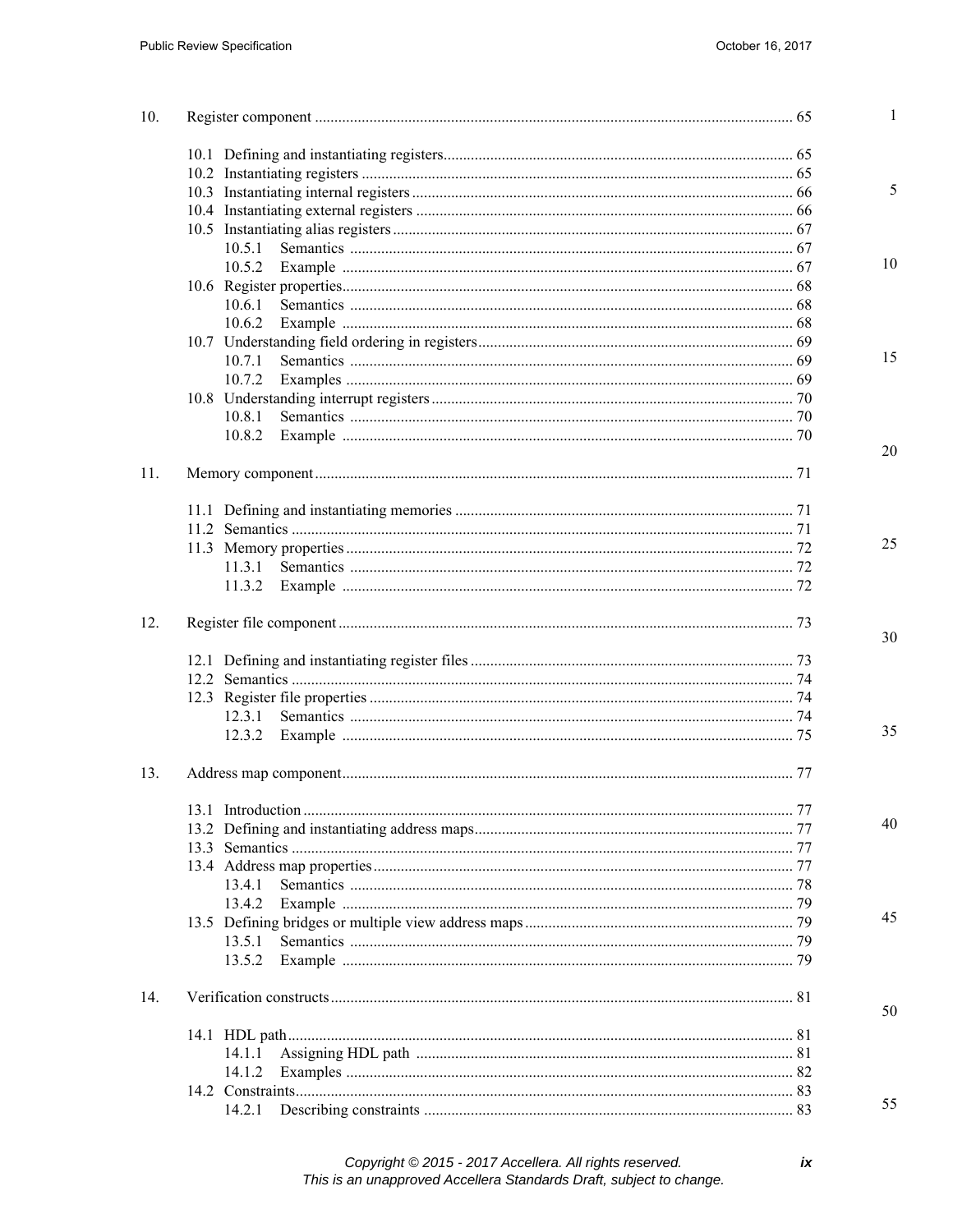| 1  |         | 14.2.2<br>14.2.3 |  |
|----|---------|------------------|--|
|    | 15.     |                  |  |
| 5  |         |                  |  |
|    |         | 15.1.1           |  |
|    |         | 15.1.2           |  |
| 10 |         |                  |  |
|    |         | 15.2.1           |  |
|    |         | 15.2.2           |  |
| 15 | 16.     |                  |  |
|    |         |                  |  |
|    |         | 16.1.1           |  |
|    |         | 16.1.2           |  |
|    |         |                  |  |
| 20 |         | 16.2.1           |  |
|    |         | 16.2.2           |  |
|    | 17.     |                  |  |
| 25 |         |                  |  |
|    |         |                  |  |
|    |         | 17.2.1           |  |
|    |         | 17.2.2           |  |
|    |         | 17.2.3           |  |
| 30 |         | 17.2.4           |  |
|    |         | 17.2.5           |  |
|    |         | 17.2.6           |  |
|    |         | 17.2.7<br>17.2.8 |  |
| 35 |         | 17.2.9           |  |
|    |         |                  |  |
|    |         |                  |  |
|    |         |                  |  |
|    |         |                  |  |
| 40 |         | 17.3.1           |  |
|    |         | 17.3.2           |  |
|    | Annex A |                  |  |
| 45 | Annex B |                  |  |
|    | Annex C |                  |  |
|    | Annex D |                  |  |
| 50 | Annex E |                  |  |
|    | Annex F |                  |  |
| 55 | Annex G |                  |  |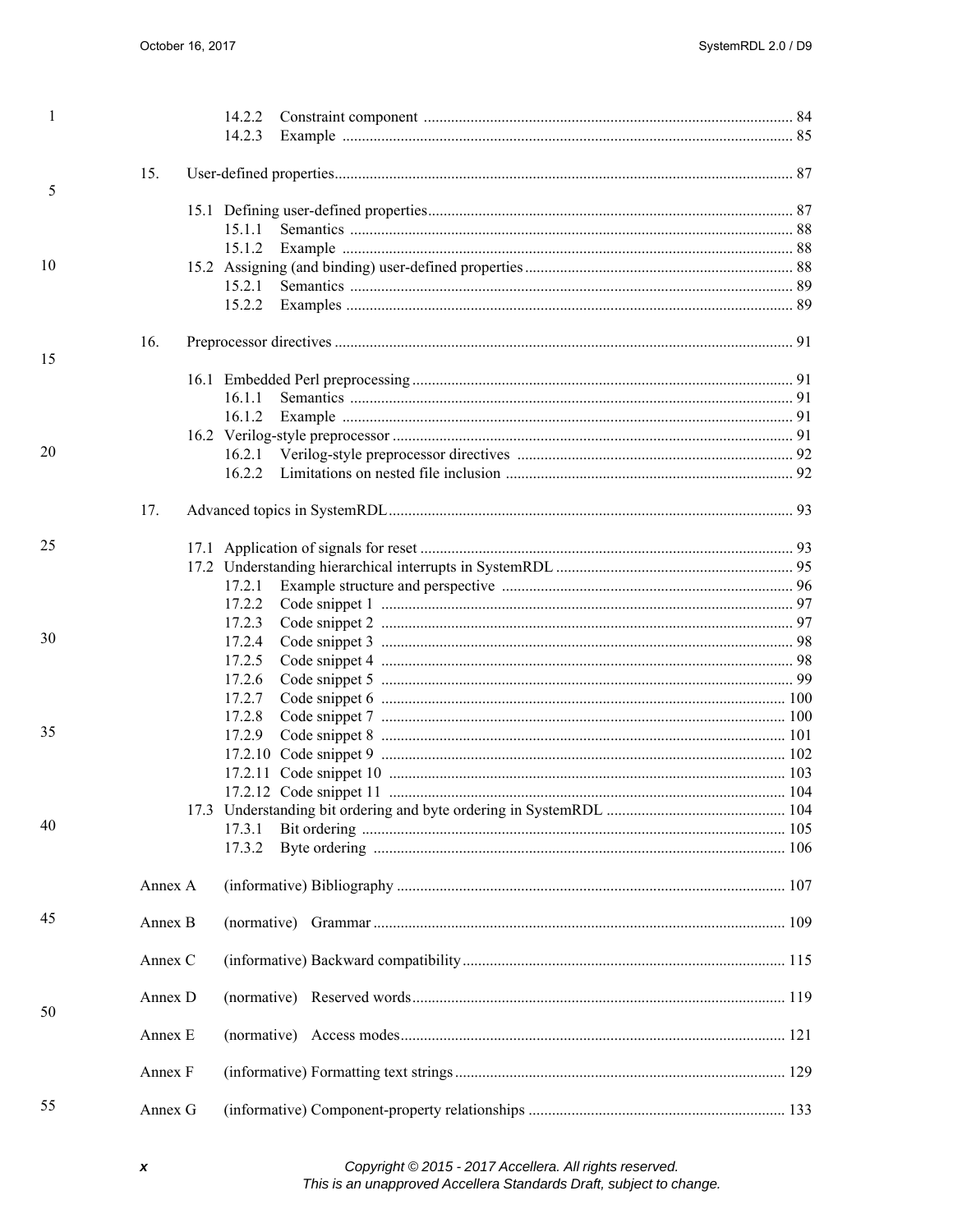10

15

20

30

35

40

45

# **SystemRDL v2.0: A Register Description Language Specification**

## <span id="page-10-0"></span>**1. Overview**

This clause explains the scope and purpose of this standard, describes the key features, details the conventions used, and summarizes its contents.

25 The formal syntax of SystemRDL is described using Backus-Naur Form (BNF), which is summarized in [Annex B.](#page-118-1) The rest of this Standard is intended to be consistent with the SystemRDL grammar. If any discrepancies between the two occur, the grammar in  $\frac{\text{Annex }B}{\text{Anlex }B}$  shall take precedence.

#### <span id="page-10-1"></span>**1.1 Scope**

SystemRDL is a language for the design and delivery of intellectual property (IP) products used in designs. SystemRDL semantics supports the entire life-cycle of registers from specification, model generation, and design verification to maintenance and documentation. Registers are not just limited to traditional configuration registers, but can also refer to register arrays and memories.

The intent of this standard is to define SystemRDL accurately. Its primary audience are implementers of tools supporting the language and users of the language. The focus is on defining the valid language constructs, their meanings and implications for the hardware and software that is specified or configured, how compliant tools are required to behave, and how to use the language.

#### <span id="page-10-2"></span>**1.2 Purpose**

SystemRDL is designed to increase productivity, quality, and reuse during the design and development of complex digital systems. It can be used to share IP within and between groups, companies, and consortiums. This is accomplished by specifying a single source for the register description from which all views can be automatically generated, which ensures consistency between multiple views. A *view* is any output generated from the SystemRDL description, e.g., RTL code or documentation.

50

55

#### <span id="page-10-3"></span>**1.3 Motivation**

SystemRDL was created to minimize problems encountered in describing and managing registers. Typically in a traditional environment the system architect or hardware designer creates a functional specification of the registers in a design. This functional specification is most often text and lacks any formal syntactic or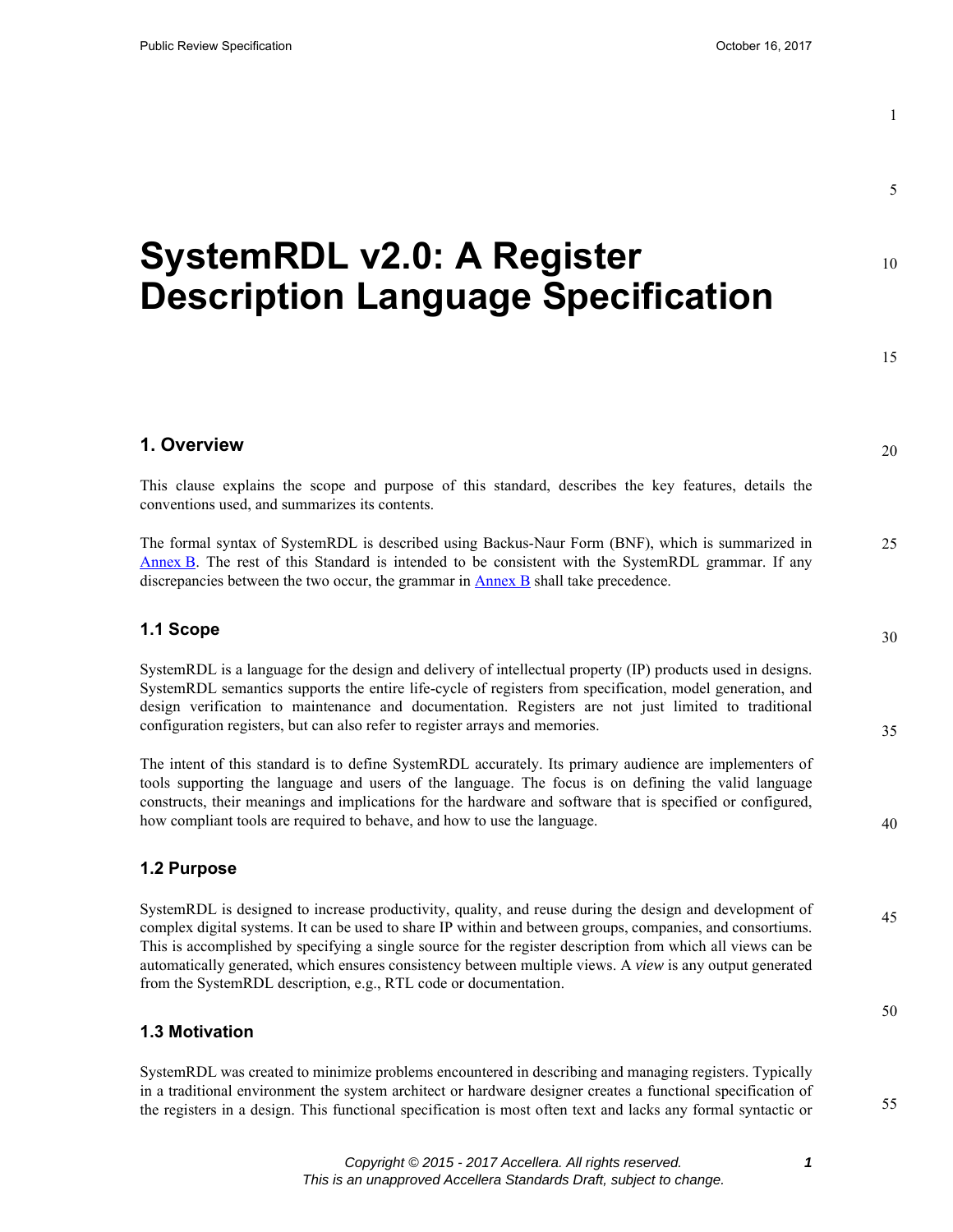- 1 5 semantic rules. This specification is then used by other members of the team including software, hardware, and design verification. Each of these parties uses the specification to create representations of the data in the languages which they use in their aspect of the chip development process. These languages typically include Verilog, VHDL, C, C++, Vera, *e*, and SystemVerilog. Once the engineering team has an implementation in a HDL and some structures for design verification, then design verification and software development can begin.
- 10 15 During these verification and validation processes, bugs are often encountered which require the original register specification to change. When these changes occur, all the downstream views of this data have to be updated accordingly. This process is typically repeated numerous times during chip development. In addition to the normal debug cycle, there are two additional aspects that can cause changes to the register specification. First, marketing requirements can change, which require changes to a register's specification. Second, physical aspects, such as area and timing constraints can drive changes to the register's specification. There are clearly a number of challenges with this approach:
	- a) The same information is being replicated in many locations by many individuals.
	- b) Propagating the changes to downstream customers is tedious, time-consuming, and error-prone.
	- c) Documentation updates are often postponed until late in the development cycle due to pressures to complete other more critical engineering items at hand.

These challenges often result in a low-quality product and wasted time due to having incompatible register views. SystemRDL was designed to eliminate these problems by defining a rich language that can formally describe register specifications. Through application of SystemRDL and a SystemRDL compiler, users can save time and eliminate errors by using a single source of specification and automatically generating any needed downstream views.

#### <span id="page-11-0"></span>**1.4 Backward compatibility**

One of the main goals for this update to the SystemRDL specification was to maintain backward compatibility to SystemRDL 1.0. In some cases, however, this was not possible. [Annex C](#page-124-1) shows the known areas of incompatibility in advancing the SystemRDL specification from the SystemRDL1.0 to SystemRDL 2.0 versions.

#### <span id="page-11-1"></span>**1.5 Conventions used**

<span id="page-11-2"></span>The conventions used throughout the document are included here.

#### 40 **1.5.1 Visual cues (meta-syntax)**

The meta-syntax for the description of the syntax rules uses the conventions shown in [Table 1.](#page-11-3)

#### 45

50

55

20

25

30

35

#### **Table 1—Document conventions**

<span id="page-11-3"></span>

| <b>Visual cue</b> | <b>Represents</b>                                                                                                                                                                                                                                                                                                |
|-------------------|------------------------------------------------------------------------------------------------------------------------------------------------------------------------------------------------------------------------------------------------------------------------------------------------------------------|
| bold              | The <b>bold</b> font is used to indicate key terms, text that shall be typed exactly as it appears.<br>For example, in the following property definition, the keyword "default" and special char-<br>acter ":" (and optionally "=") shall be typed as they appear:<br><b>default</b> property_name $[= value]$ ; |
| italic            | The <i>italic</i> font in running text represents user-defined variables. For example, a property<br>name needs to be specified in the following line (after the "default" key term):<br><b>default</b> property_name $[= value]$ ;                                                                              |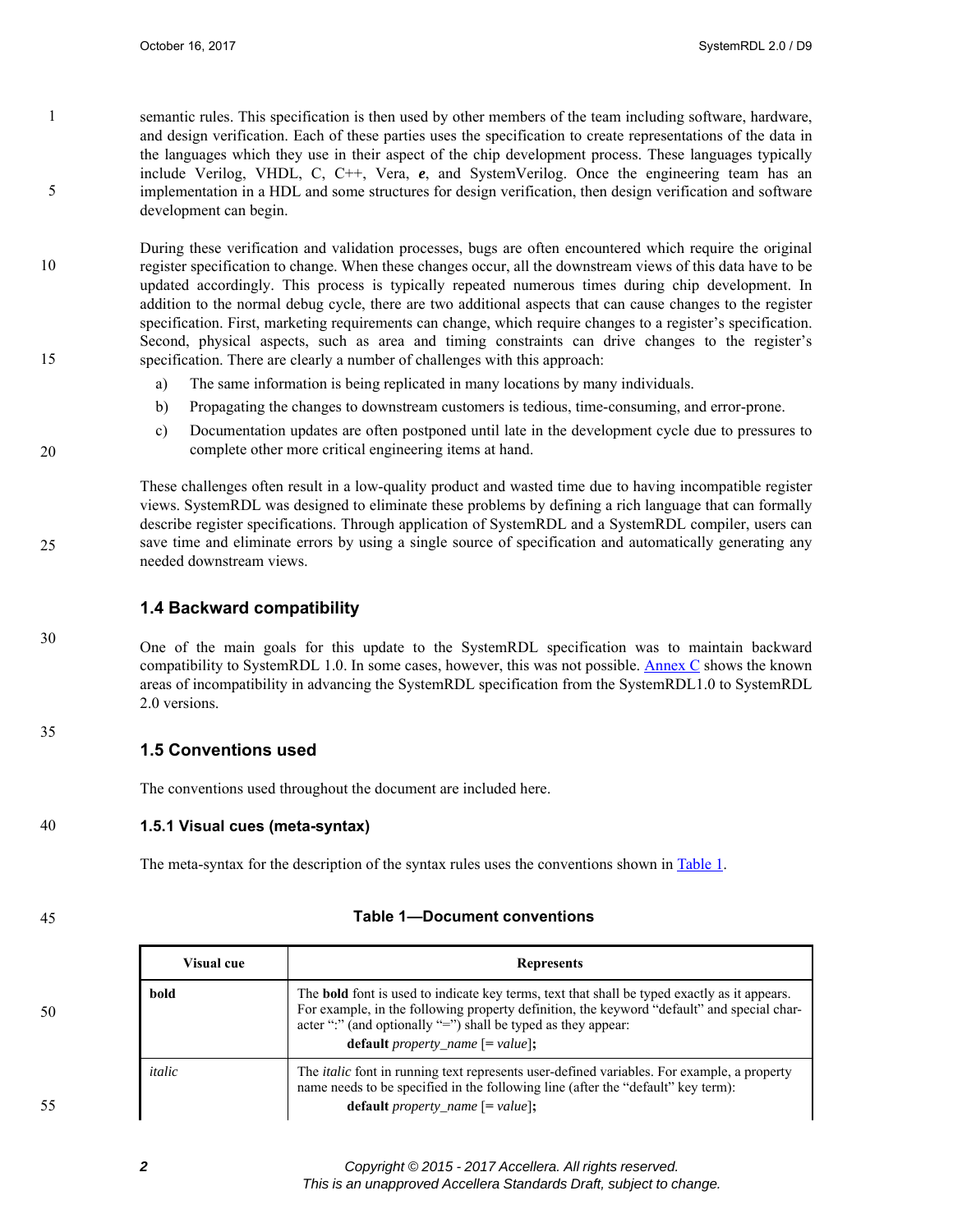30

35

40

50

55

| <b>Visual cue</b>  | <b>Represents</b>                                                                                                                                                                                                                                         |
|--------------------|-----------------------------------------------------------------------------------------------------------------------------------------------------------------------------------------------------------------------------------------------------------|
| courier            | The courier font in running text indicates SystemRDL or HDL code. For example, the<br>following line indicates SystemRDL code:                                                                                                                            |
|                    | field myField $\{\}$ ; // defines a field type named "myField"                                                                                                                                                                                            |
| plain text         | The normal or plain text font in the BNF indicates syntactic categories (see $\triangle$ nnex B).                                                                                                                                                         |
| [] square brackets | Square brackets indicate optional parameters. For example, the value assignment is<br>optional in the following line:<br><b>default</b> <i>property_name</i> $[= value]$ ;                                                                                |
| { } curly braces   | Curly braces $({\ }{\ }$ ) indicate items that can be repeated zero or more times. For example,<br>the following shows one or more universal properties can be specified for this command:<br>$m$ nemonic_name = value $\{\{universal\_property;\}^*\}\;$ |
| * asterisk         | An asterisk (*) signifies that parameter can be repeated. For example, the following line<br>means multiple properties can be specified for this command:<br>field $\{[property;]*\}$ name = unsizedNumeric;                                              |
| separator bar      | The separator bar $( )$ character indicates alternative choices. For example, the following<br>line shows the "in" or "out" key terms are possible values for the "-direction" parameter:<br>-direction $\leq$ in   out $\geq$                            |

**Table 1—Document conventions (Continued)**

#### <span id="page-12-0"></span>**1.5.2 Notational conventions**

The terms "required", "shall", "shall not", "should", "should not", "recommended", "may", and "optional" in this document are to be interpreted as described in the IETF Best Practices Document 14, RFC  $2119<sup>1</sup>$ 

#### <span id="page-12-1"></span>**1.5.3 Examples**

Any examples shown in this Standard are for information only and are only intended to illustrate the use of SystemRDL.

## <span id="page-12-2"></span>**1.6 Use of color in this standard**

This standard uses a minimal amount of color to enhance readability. The coloring is not essential and does not affect the accuracy of this standard when viewed in pure black and white. The places where color is used are the following:

- Cross references that are hyperlinked to other portions of this standard are shown in underlined-blue text (hyperlinking works when this standard is viewed interactively as a PDF file).
- 45 — Syntactic keywords and tokens in the formal language definitions are shown in **boldface-red text** when initially defined.

# <span id="page-12-3"></span>**1.7 Contents of this standard**

The organization of the remainder of this standard is as follows:

<sup>&</sup>lt;sup>1</sup>Information on references can be found in [Clause 2.](#page-14-1)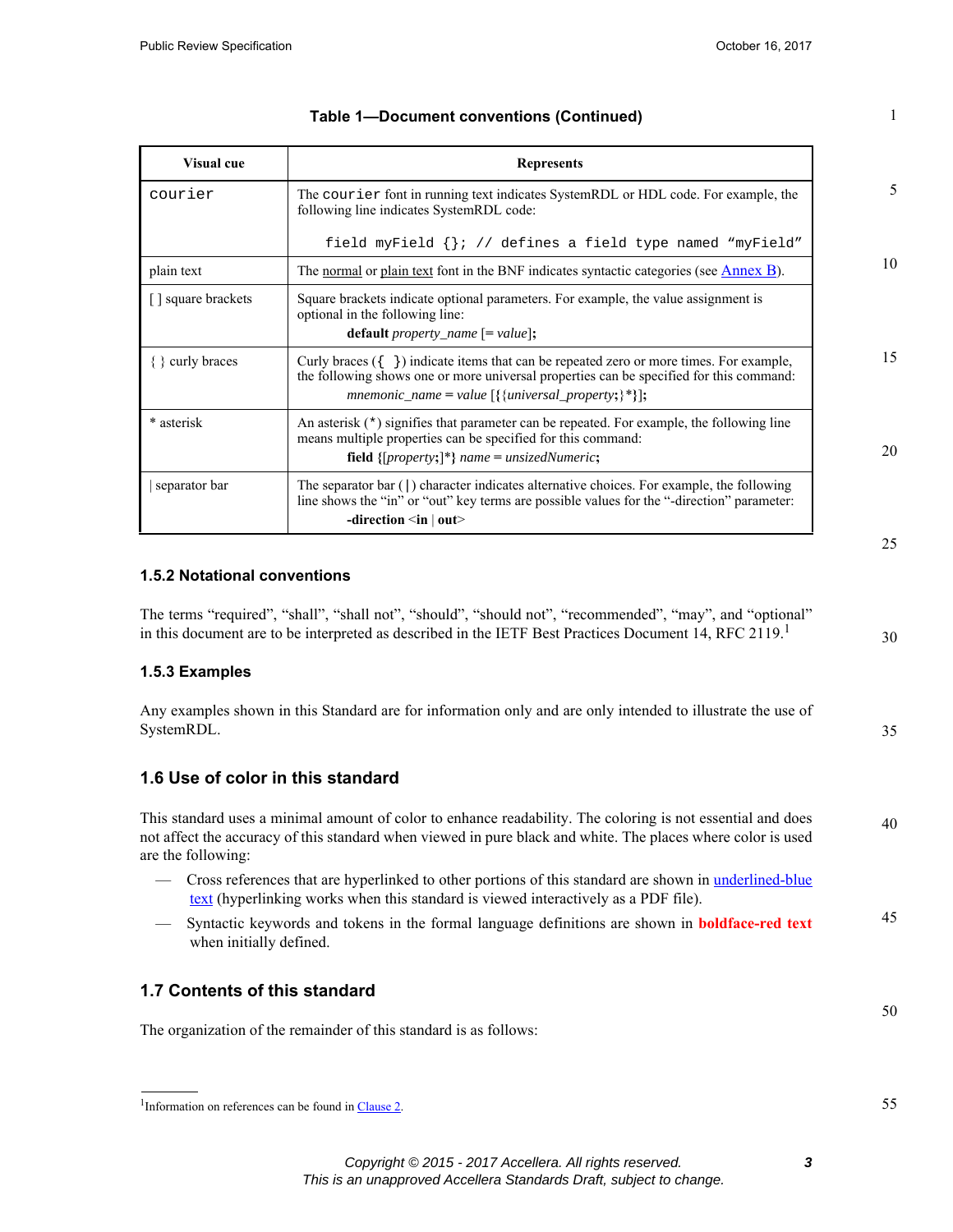|    |                                 | Clause 2 provides references to other applicable standards that are assumed or required for this stan-<br>dard. |
|----|---------------------------------|-----------------------------------------------------------------------------------------------------------------|
|    |                                 | Clause 3 defines terms and acronyms used throughout the different specifications contained in this<br>standard. |
| 5  |                                 | Clause 4 defines the lexical conventions used in SystemRDL.                                                     |
|    |                                 | Clause 5 highlights the general concepts, rules, and properties in SystemRDL.                                   |
|    | $\hspace{0.05cm}$               | Clause 6 defines the SystemRDL data types.                                                                      |
| 10 | $\hspace{0.1mm}-\hspace{0.1mm}$ | Clause 7 describes how expressions are used in SystemRDL.                                                       |
|    |                                 | Clause 8 describes how signals are used in SystemRDL.                                                           |
|    |                                 | Clause $9$ defines the field components.                                                                        |
|    | $\hspace{0.05cm}$               | Clause 10 defines the register components.                                                                      |
| 15 |                                 | Clause $11$ defines the memory components.                                                                      |
|    | $\hspace{0.1mm}-\hspace{0.1mm}$ | Clause $12$ defines the register file components.                                                               |
|    |                                 | Clause $13$ defines the address map components.                                                                 |
|    | $\hspace{0.1mm}-\hspace{0.1mm}$ | Clause $14$ specifies the verification constructs.                                                              |
| 20 | $\hspace{0.05cm}$               | Clause $15$ specifies the user-defined properties.                                                              |
|    |                                 | Clause 16 defines the preprocessor directives.                                                                  |
|    | $\hspace{0.05cm}$               | Clause 17 describes advanced uses of SystemRDL.                                                                 |
|    |                                 | Annexes. Following Clause 17 are a series of annexes.                                                           |
| 25 |                                 |                                                                                                                 |
|    |                                 |                                                                                                                 |
|    |                                 |                                                                                                                 |

- 35
- 40
- 45
- 50

*4 Copyright © 2015 - 2017 Accellera. All rights reserved. This is an unapproved Accellera Standards Draft, subject to change.*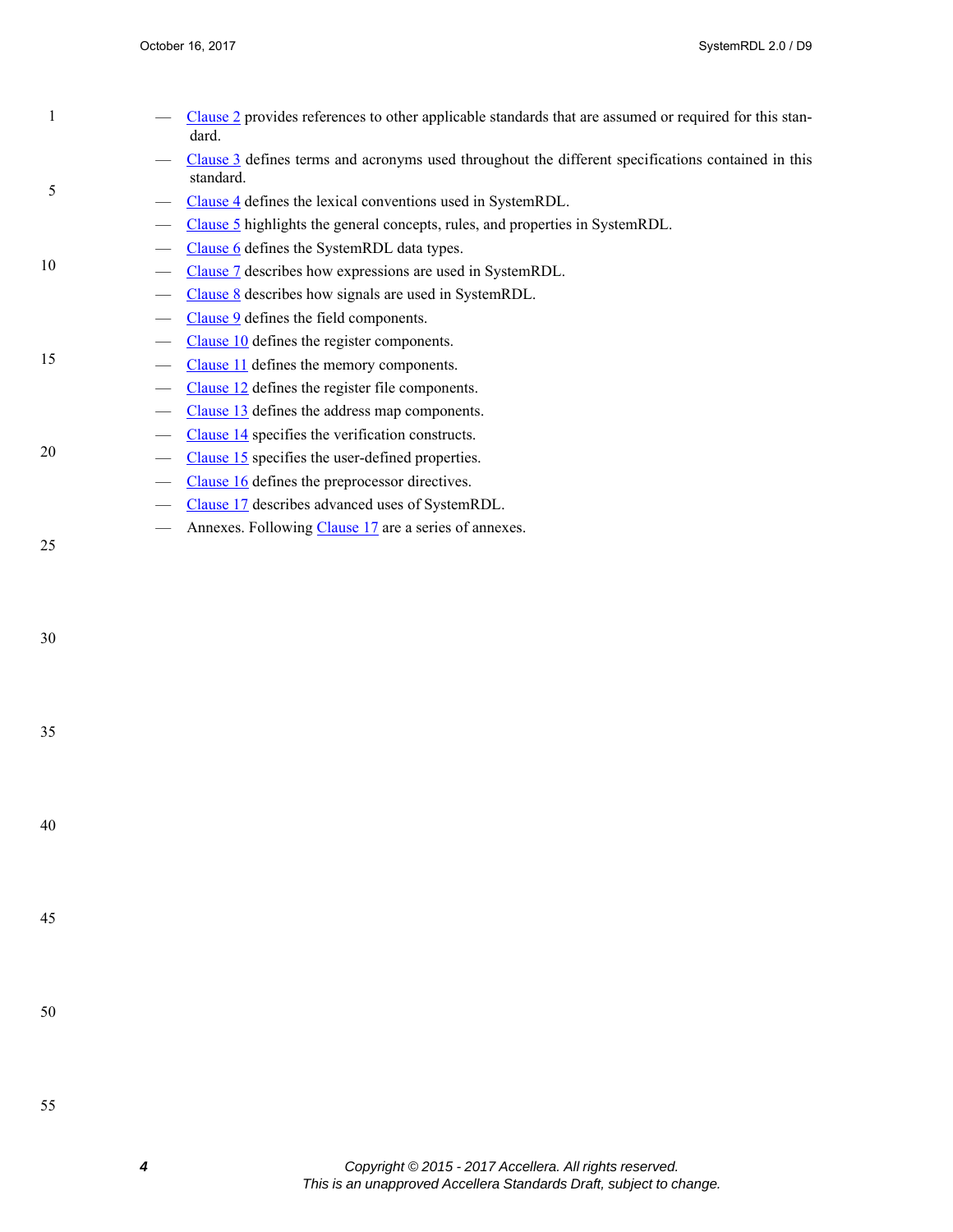<span id="page-14-1"></span><span id="page-14-0"></span>

| 2. References                                                                                                                                                                                                                                                                  | $\mathbf{1}$ |
|--------------------------------------------------------------------------------------------------------------------------------------------------------------------------------------------------------------------------------------------------------------------------------|--------------|
| The following referenced documents are indispensable for the application of this document. For dated<br>references, only the edition cited applies. For undated references, the latest edition of the referenced<br>document (including any amendments or corrigenda) applies. | 5            |
| IEEE Std 1364 <sup>TM</sup> , IEEE Standard for Verilog Hardware Description Language. <sup>2, 3</sup>                                                                                                                                                                         |              |
| IEEE Std 1685™, IEEE Standard for IP-XACT, Standard Structure for Packaging, Integrating, and Reusing<br>IP within Tool Flows.                                                                                                                                                 | 10           |
| IEEE Std 1800™, IEEE Standard for SystemVerilog Unified Hardware Design, Specification and Verifica-<br>tion Language.                                                                                                                                                         | 15           |
| IEEE Std 1800.2™, IEEE Standard for Universal Verification Methodology Language Reference Manual.                                                                                                                                                                              |              |
| IETF Best Practices Document 14, RFC 2119.                                                                                                                                                                                                                                     |              |
| The Apache ASP Embedding Syntax is available from the Apache web site:<br>http://www.apache-asp.org/syntax.html.                                                                                                                                                               | 20           |
| The HTML 4.01 standard syntax is available from the W3 web site:<br>http://www.w3.org/TR/html401/.                                                                                                                                                                             | 25           |
| The MD5 Message-Digest Algorithm is available from the IETF web site:<br>https://tools.ietf.org/html/rfc1321.                                                                                                                                                                  |              |
| The Perl programming language, Version 5, is available from the Perl web site:<br>http://www.perl.org/.                                                                                                                                                                        | 30           |
| The Unicode Standard, Version 9.0.0, is available from The Unicode Consortium web site:<br>http://www.unicode.org/versions/Unicode9.0.0/.                                                                                                                                      |              |
|                                                                                                                                                                                                                                                                                | 35           |

45

50

 $2$ The IEEE standards or products referred to in this clause are trademarks of the Institute of Electrical and Electronics Engineers, Inc. <sup>3</sup>IEEE publications are available from the Institute of Electrical and Electronics Engineers, Inc., 445 Hoes Lane, Piscataway, NJ 08854, USA (http://standards.ieee.org/).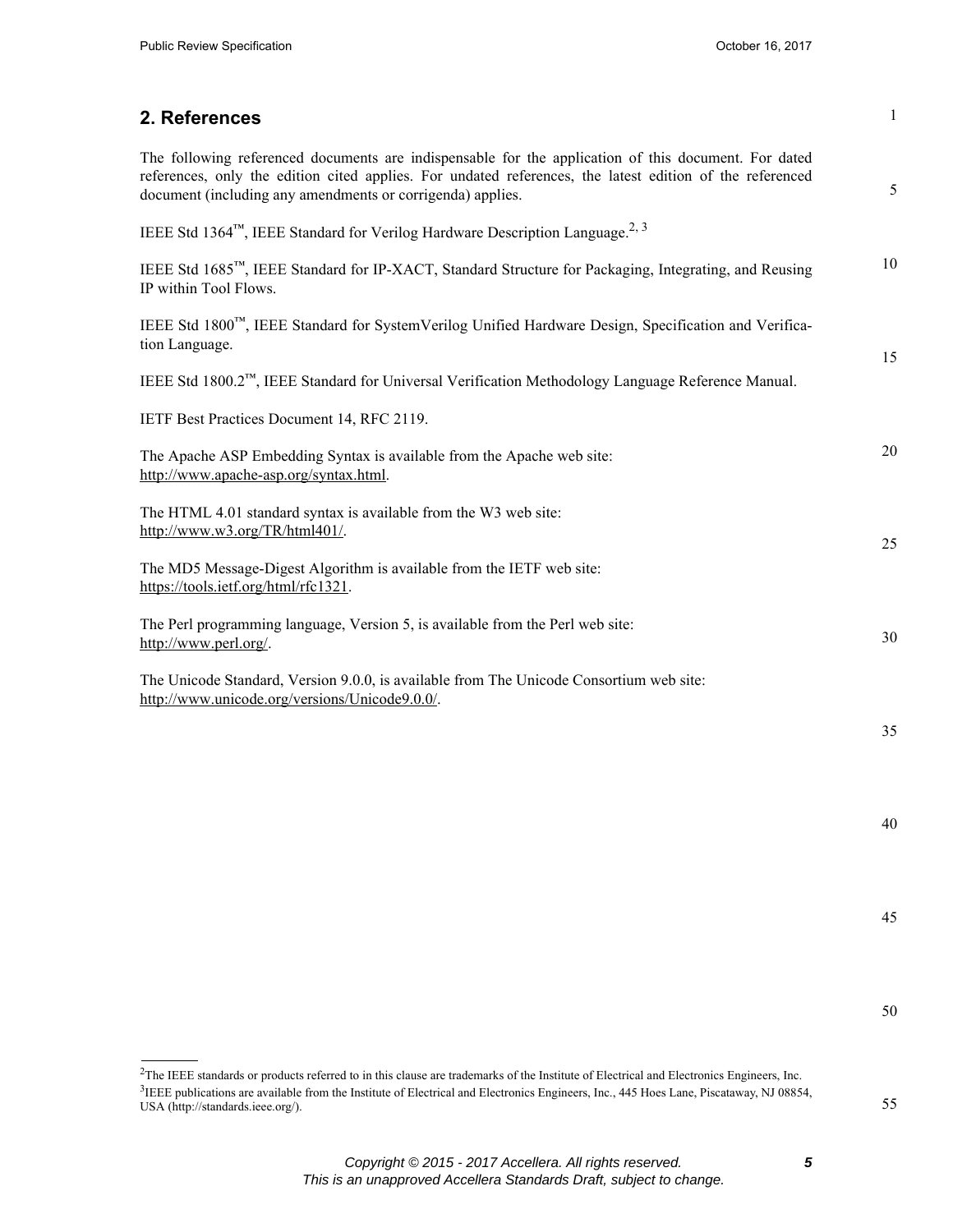| $\,1\,$        |  |  |  |  |
|----------------|--|--|--|--|
| $\mathfrak{S}$ |  |  |  |  |
| $10\,$         |  |  |  |  |
| $15\,$         |  |  |  |  |
| $20\,$         |  |  |  |  |
| $25\,$         |  |  |  |  |
| $30\,$         |  |  |  |  |
| 35             |  |  |  |  |
| $40\,$         |  |  |  |  |
| $45\,$         |  |  |  |  |
| $50\,$         |  |  |  |  |
| 55             |  |  |  |  |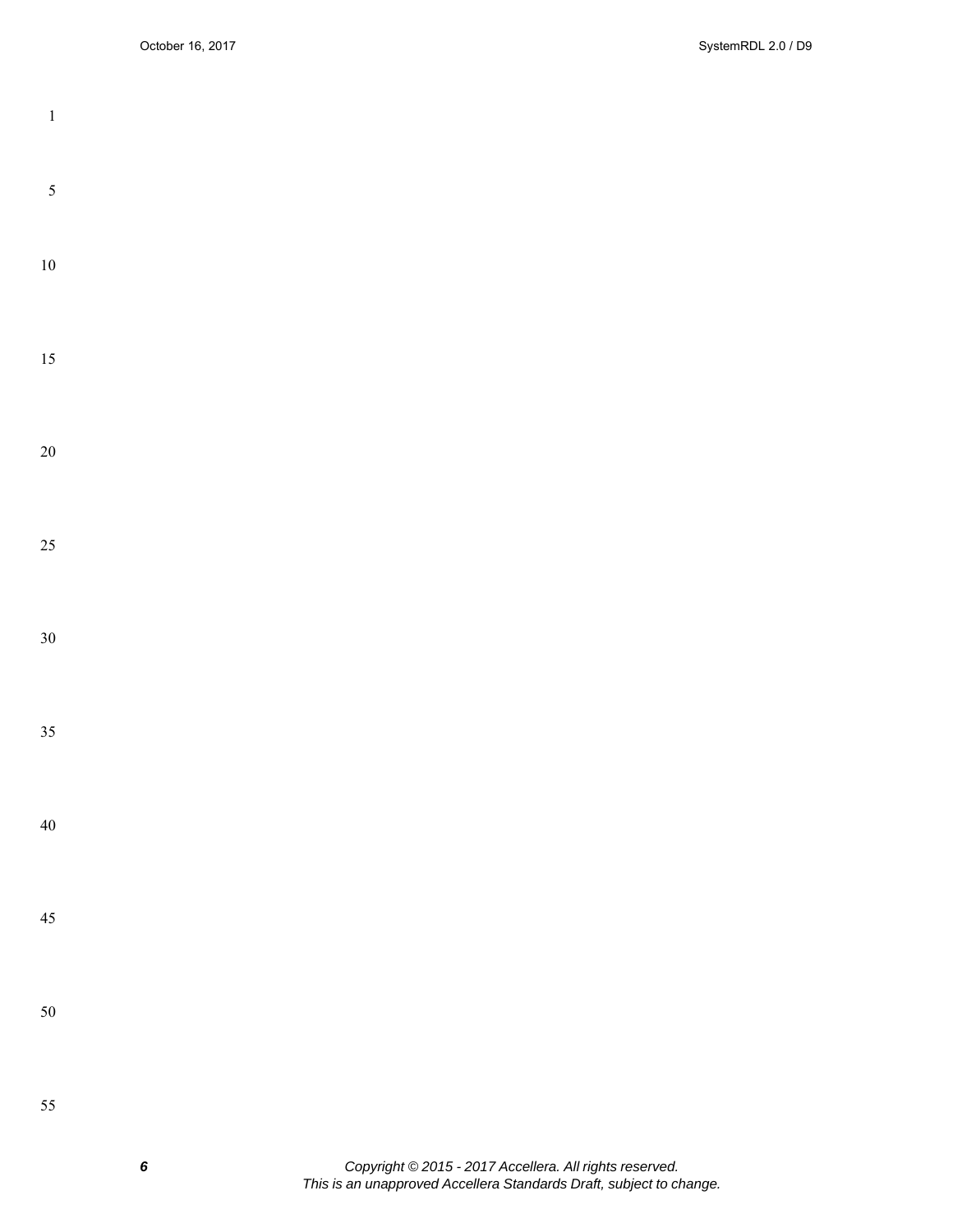<span id="page-16-2"></span><span id="page-16-1"></span><span id="page-16-0"></span>

| 3. Definitions, acronyms, and abbreviations                                                                                                                                                                                                                      | $\mathbf{1}$ |
|------------------------------------------------------------------------------------------------------------------------------------------------------------------------------------------------------------------------------------------------------------------|--------------|
| For the purposes of this document, the following terms and definitions apply. The Authoritative Dictionary<br>of IEEE Standards Terms $[B1]$ <sup>4</sup> should be referenced for terms not defined in this clause.                                             | 5            |
| <b>3.1 Definitions</b>                                                                                                                                                                                                                                           |              |
| address map: Defines the organization of the registers, register files, memories, and address maps into a<br>software addressable space. Address maps can be organized hierarchically.                                                                           | 10           |
| byte order: The ordering of the bytes from left to right or right to left or from most significant byte to least<br>significant byte or least significant byte to most significant byte. This is often referred to as <i>endianness</i> . See<br>also Clause 17. | 15           |
| bit order: The ordering of the bits from left to right or right to left or from most significant bit to least sig-<br>nificant bit or least significant bit to most significant bit. See also Clause 17.                                                         |              |
| component: A basic building block in SystemRDL that acts as a container for information. Similar to a<br>struct or class in programming languages.                                                                                                               | 20           |
| constraint: An assertion made for verification purposes that is evaluated at the runtime of the design.                                                                                                                                                          |              |
| element: An instantiation of any SystemRDL component type.                                                                                                                                                                                                       | 25           |
| enumeration: Used in field encodings and component property encodings. An identifier bound to some bit<br>value or a list of values describing bit field encoding or component property encoding.                                                                |              |
| field: The most basic component object. Fields serve as an abstraction of hardware storage elements.                                                                                                                                                             | 30           |
| <b>keyword</b> : A predefined, non-escaped identifier (see $4.3$ ) that defines a language construct; keywords cannot<br>be used as identifiers.                                                                                                                 |              |
| memory: A contiguous array of memory data elements. A data structure within a memory can be specified<br>with virtual registers or register files.                                                                                                               | 35           |
| parameter: A generalized value of a component definition that can be modified for each instance of the<br>component.                                                                                                                                             | 40           |
| property: A characteristic, attribute, or a trait of a component in SystemRDL. Because they exist in their<br>own namespace, property names do not conflict with the language and are not restricted as identifiers.                                             |              |
| RDLFormatCode: A set of formatting tags which can be used on text strings.                                                                                                                                                                                       | 45           |
| register: A set of one or more fields which are accessible by software at a particular address.                                                                                                                                                                  |              |
| register file: A grouping of registers and other register files. Register files can be organized hierarchically.                                                                                                                                                 |              |
| reserved words: terms which have a similar effect to keywords; all reserved words are explicitly reserved<br>for future use.                                                                                                                                     | 50           |

<sup>&</sup>lt;sup>4</sup>The number in brackets correspond to those of the bibliography in  $\frac{\text{Annex A}}{\text{Aner A}}$ .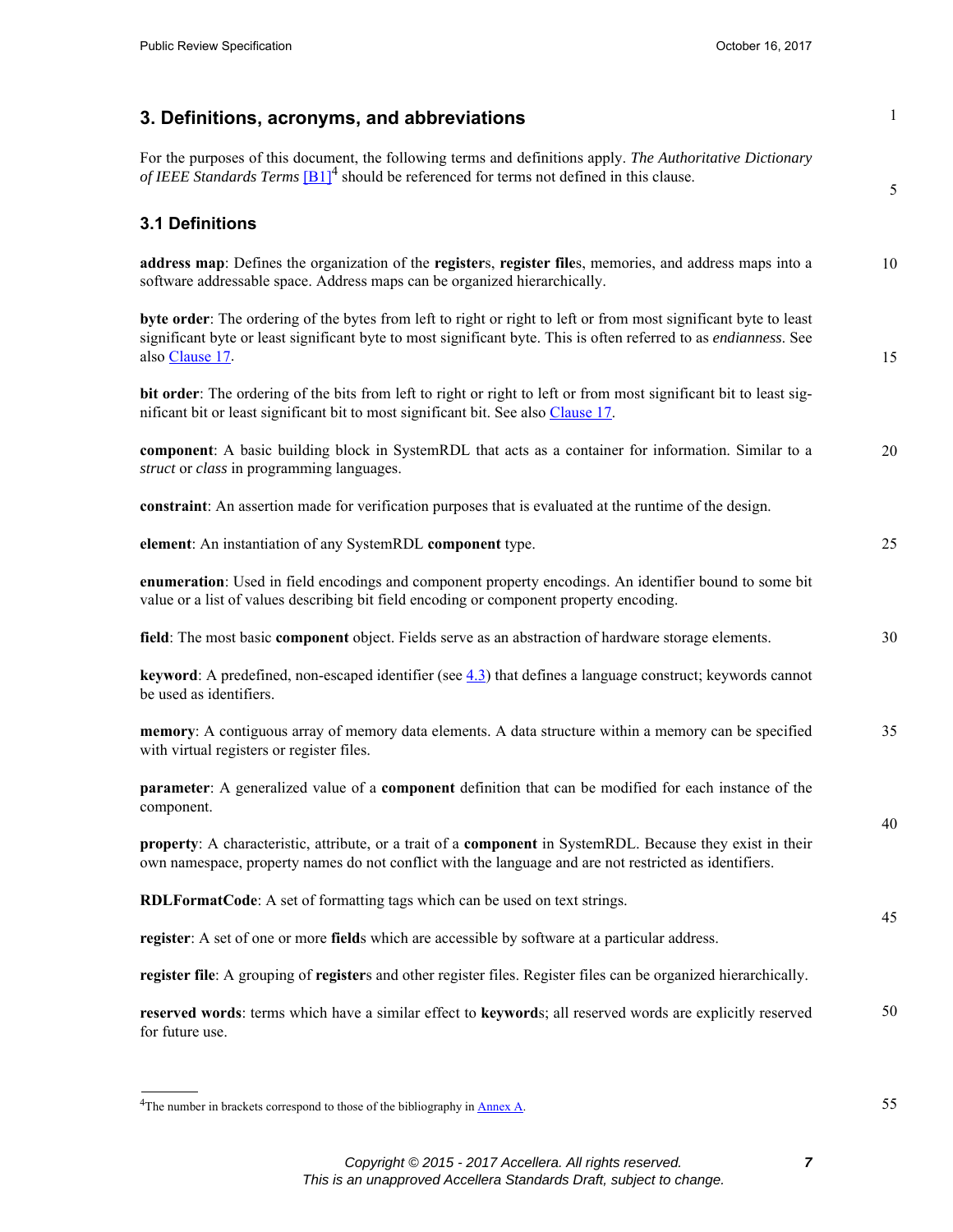1 **signal**: A wire used for interconnect or to define additional **component** inputs and/or outputs.

struct: User-defined structure for use in user-defined properties. See also [Clause 15](#page-96-2).

10 15

5

## **3.2 Acronyms and abbreviations**

- <span id="page-17-0"></span>HDL hardware description language
- HTML hypertext markup language
	- IP intellectual property
	- LSB least significant bit
		- MSB most significant bit
		- RTL register transfer level

20

25

30

35

40

45

50

55

*8 Copyright © 2015 - 2017 Accellera. All rights reserved. This is an unapproved Accellera Standards Draft, subject to change.*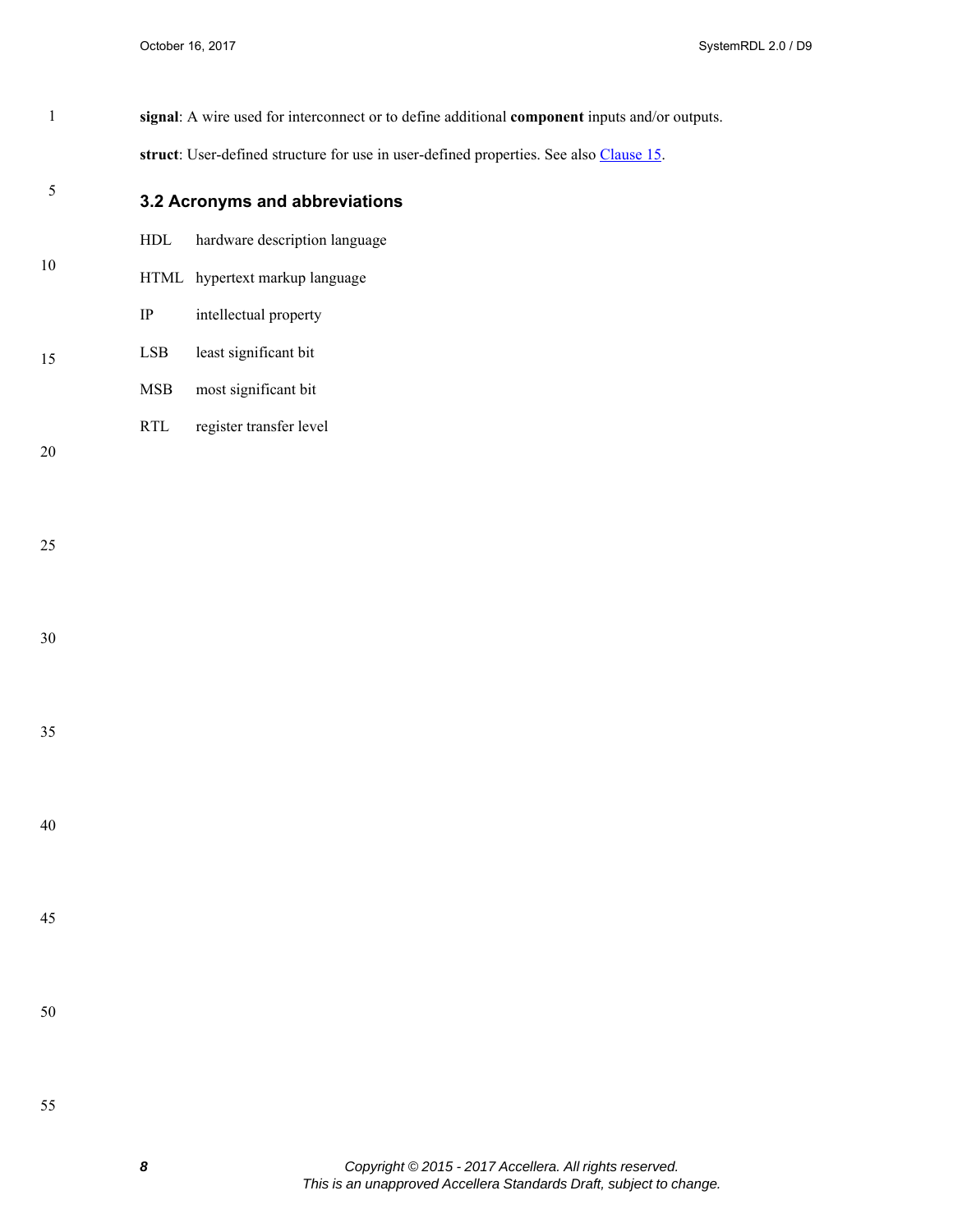<span id="page-18-4"></span><span id="page-18-2"></span><span id="page-18-1"></span><span id="page-18-0"></span>

|               | 4. Lexical conventions                                                                                                                                                                                                                                                                                                                                                                                                                                                                                                                  | $\mathbf{1}$ |
|---------------|-----------------------------------------------------------------------------------------------------------------------------------------------------------------------------------------------------------------------------------------------------------------------------------------------------------------------------------------------------------------------------------------------------------------------------------------------------------------------------------------------------------------------------------------|--------------|
|               | This clause describes SystemRDL in terms of lexical conventions. SystemRDL source code is comprised of<br>a stream of lexical tokens consisting of one or more characters. SystemRDL files shall use the Universal<br>Coded Character Set, UCS, encoded using UTF-8. UCS code points beyond the ASCII code page are<br>restricted to comments and character strings. SystemRDL is case-sensitive. SystemRDL identifiers are<br>limited to ASCII letters, numbers, and the underscore (). The support for UTF-8 is limited to strings to | 5            |
|               | allow for non-English documentation. SystemRDL compilers shall ignore the byte-order mark.                                                                                                                                                                                                                                                                                                                                                                                                                                              | 10           |
|               | 4.1 White space                                                                                                                                                                                                                                                                                                                                                                                                                                                                                                                         |              |
|               | White space characters are: space ( $U+0020$ ), horizontal tab ( $U+0009$ ), line feed ( $U+000A$ ), and carriage<br>return (U+000D). All white space characters are syntactically insignificant, except in the following cases.                                                                                                                                                                                                                                                                                                        | 15           |
| a)            | Strings—Any number of consecutive white space characters is treated as a single space for purposes<br>of generating documentation. See $4.5$ .                                                                                                                                                                                                                                                                                                                                                                                          |              |
| b)            | Single-line comments—A new-line character (line feed, carriage return, or line feed plus carriage<br><i>return</i> ) terminates a single-line comment. See 4.2.                                                                                                                                                                                                                                                                                                                                                                         | 20           |
| $\mathbf{c})$ | Where more than one token is being used and spacing is required to separate the tokens.                                                                                                                                                                                                                                                                                                                                                                                                                                                 |              |
|               | <b>4.2 Comments</b>                                                                                                                                                                                                                                                                                                                                                                                                                                                                                                                     |              |
|               | There are two types of comments in SystemRDL: single-line comments and block comments. Single-line<br>comments begin with // and are terminated by a new-line character. Block comments begin with /* and are<br>terminated by the next */. Block comments may span any number of lines; they shall not be nested. Within a<br>block comment, a single-line comment $\left(\frac{7}{7}\right)$ has no significance.                                                                                                                     | 25           |
| Examples      |                                                                                                                                                                                                                                                                                                                                                                                                                                                                                                                                         | 30           |
|               | // single line comment<br>$/$ *<br>Block<br>comment<br>// This is part of this Block comment<br>$\star$ /                                                                                                                                                                                                                                                                                                                                                                                                                               | 35           |
|               | <b>4.3 Identifiers</b>                                                                                                                                                                                                                                                                                                                                                                                                                                                                                                                  | 40           |
|               | An <i>identifier</i> assigns a name to a user-defined data type or its instance. There are two types of identifiers:<br>simple and escaped. Identifiers are case-sensitive. Simple identifiers have a first character that is a letter or<br>underscore () followed by zero or more letters, digits, and underscores. Escaped identifiers begin with \<br>followed by a simple identifier.                                                                                                                                              | 45           |
| Examples      |                                                                                                                                                                                                                                                                                                                                                                                                                                                                                                                                         |              |

<span id="page-18-5"></span><span id="page-18-3"></span>55 my\_identifier My\_IdEnTiFiEr x \_y0123 \_3 \field // This is escaped because it uses a keyword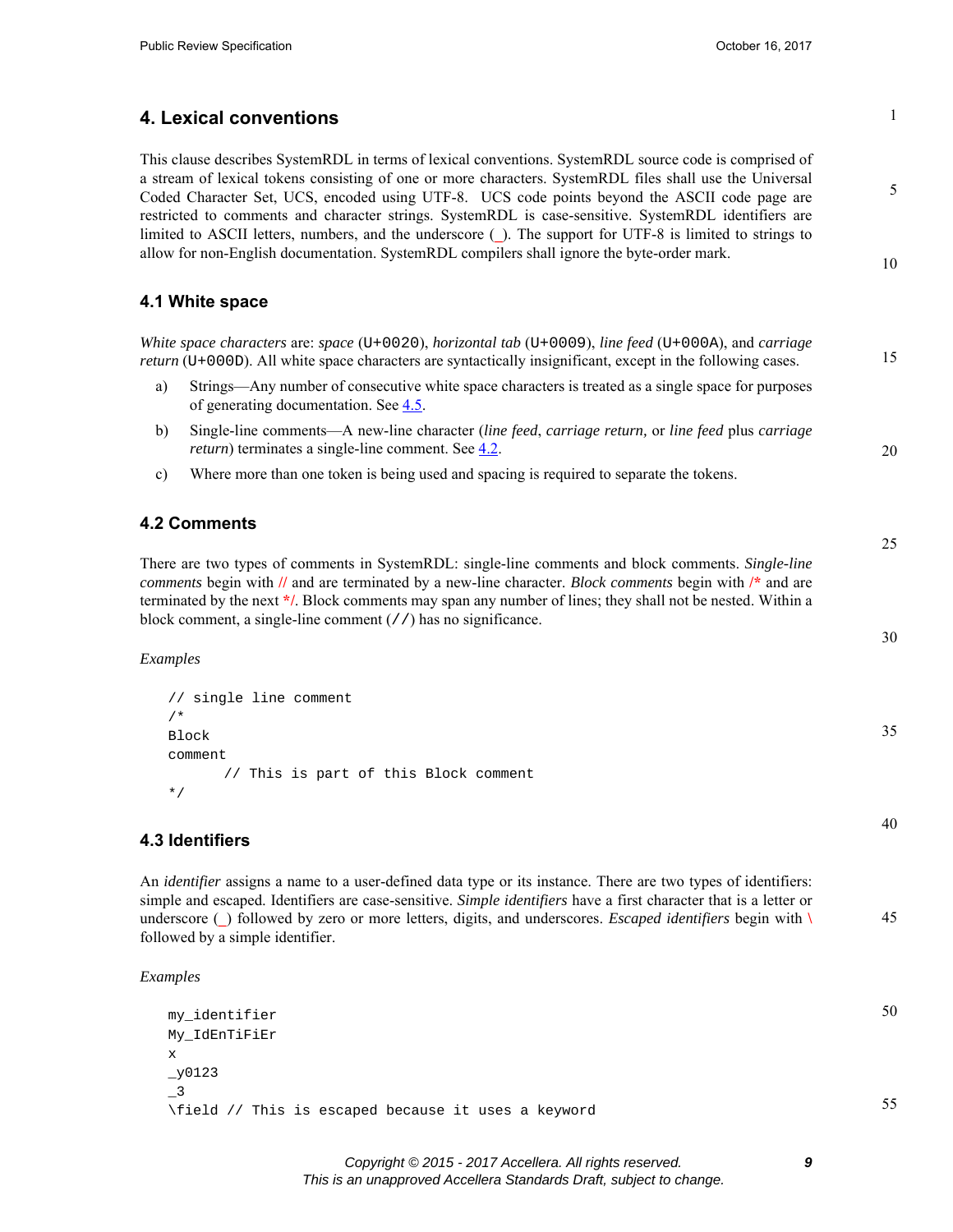#### 1 **4.4 Keywords**

5

30

35

40

45

<span id="page-19-2"></span><span id="page-19-0"></span>*Keywords* are predefined, non-escaped identifiers (see [4.3\)](#page-18-3) that define language constructs. Keywords cannot be used as identifiers*.* Escaped keywords are treated as identifiers in SystemRDL. The keywords are listed in [Table 2.](#page-19-2)

**Table 2—SystemRDL keywords** 

| 10 | abstract    | accesstype     | addressingtype | addrmap   | alias      |
|----|-------------|----------------|----------------|-----------|------------|
|    | all         | bit            | boolean        | bothedge  | compact    |
|    | component   | componentwidth | constraint     | default   | enum       |
|    | external    | false          | field          | fullalign | hw         |
| 15 | inside      | internal       | level          | longint   | mem        |
|    | na          | negedge        | nonsticky      | number    | onreadtype |
|    | onwritetype | posedge        | property       | r         | rclr       |
| 20 | ref         | reg            | regalign       | regfile   | rset       |
|    | ruser       | rw             | rw1            | signal    | string     |
|    | struct      | SW             | this           | true      | type       |
| 25 | unsigned    | W              | w1             | wclr      | woclr      |
|    | woset       | wot            | wr             | wset      | wuser      |
|    | wzc         | <b>WZS</b>     | wzt            |           |            |

## The following also apply.

- *Reserved words* have a similar effect as *keywords*; reserved words are explicitly reserved for future use. See also [Annex D](#page-128-1).
- The SystemRDL-detailed access modes are defined in **[Annex E](#page-130-1)**.
- Right-hand side values defined in this standard are *keywords*. See also [Annex G.](#page-142-1)
	- Left-hand side values that are not keywords are *properties*. See also [Annex G](#page-142-1).
	- Because they exist in their own namespace, *property names* do not conflict with the language and are not restricted as identifiers.

#### <span id="page-19-1"></span>**4.5 Strings**

A *string* is a sequence of characters enclosed by double quotes. The escape sequence  $\setminus$ " can be used to include a double quote within a string. To maintain consistency between all generated documentation formats, one or more consecutive white space characters within a string shall be converted to a single space for purposes of documentation generation. SystemRDL also has a set of formatting tags which can be used on text strings, see [Annex F.](#page-138-1)

```
50
              Examples
```

```
55
                "This is a string"
                "This is also
                a string!"
                "This third string contains a \"double quote\""
```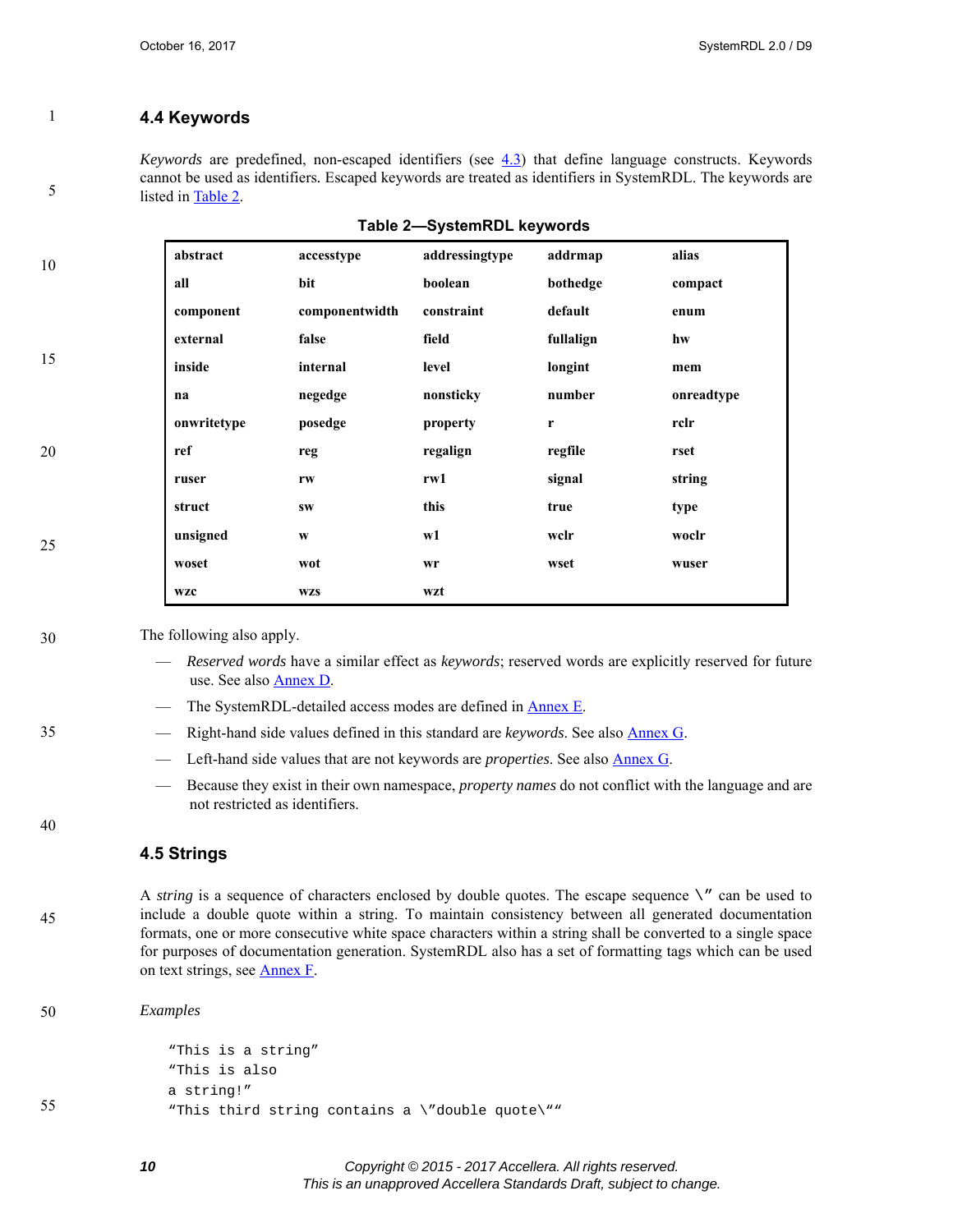<span id="page-20-0"></span>

|              | <b>4.6 Numbers</b> |                                                                                                                                                                                                                                                                                                                                                             | 1  |
|--------------|--------------------|-------------------------------------------------------------------------------------------------------------------------------------------------------------------------------------------------------------------------------------------------------------------------------------------------------------------------------------------------------------|----|
|              |                    | There are several number formats in SystemRDL. All numbers in SystemRDL are unsigned.                                                                                                                                                                                                                                                                       |    |
| a)           |                    | <b>Simple decimal:</b> A sequence of decimal digits $0, , 9$ .                                                                                                                                                                                                                                                                                              |    |
| b)           |                    | <b>Simple hexadecimal:</b> $0x$ (or $0x$ ) followed by a sequence of decimal digits or characters <b>a</b> through <b>f</b><br>(upper- or lower-case).                                                                                                                                                                                                      | 5  |
| c)           |                    | Verilog-style decimal: Begins with a <i>width</i> specifying the number of binary bits (a positive decimal<br>number) followed by a single quote $(')$ , followed by a <b>d</b> or <b>D</b> for decimal, and then the number itself,<br>represented as a sequence of digits $\theta$ through $\theta$ .                                                     | 10 |
| $\rm d)$     | lower-case).       | Verilog-style hexadecimal: Begins with a width specifying the number of binary bits (a positive<br>decimal number) followed by a single quote $(')$ , followed by an <b>h</b> or <b>H</b> for hexadecimal), and then<br>the number itself, represented as a sequence of digits $\bf{0}$ through $\bf{9}$ or characters <b>a</b> through $\bf{f}$ (upper- or | 15 |
| $\epsilon$ ) |                    | Verilog-style binary: Begins with a <i>width</i> specifying the number of binary bits (a positive decimal<br>number) followed by a single quote ('), followed by a $\bf{b}$ or $\bf{B}$ for binary, and then the number itself,<br>represented as a sequence of the digits $\theta$ and $1$ .                                                               |    |
|              | not supported.     | The numeric portion of any number may contain multiple underscores () at any position, except the <i>width</i><br>and first position, which are ignored in the computation of the associated numeric value. Additionally the<br>width of a Verilog number needs to be specified. Ambiguous width Verilog-style numbers, e.g., 'hFF, are                     | 20 |
|              |                    | It shall be an error if the value of a Verilog-style number does not fit within the specified bit-width.                                                                                                                                                                                                                                                    | 25 |
| Examples     |                    |                                                                                                                                                                                                                                                                                                                                                             |    |
|              | 40<br>0x45         | // Simple decimal example<br>// Simple hexadecimal example                                                                                                                                                                                                                                                                                                  | 30 |

| // Verilog style decimal example (4 bits)<br>4'd1 |    |
|---------------------------------------------------|----|
| 3'b101 // Verilog style binary example (3 bits)   |    |
| 32'hDE AD BE EF // Verilog style with 's          |    |
| 32'hdeadbeef // Same as above                     |    |
| 7'h7f // Verilog style hex example (7 bits)       | 35 |

45

50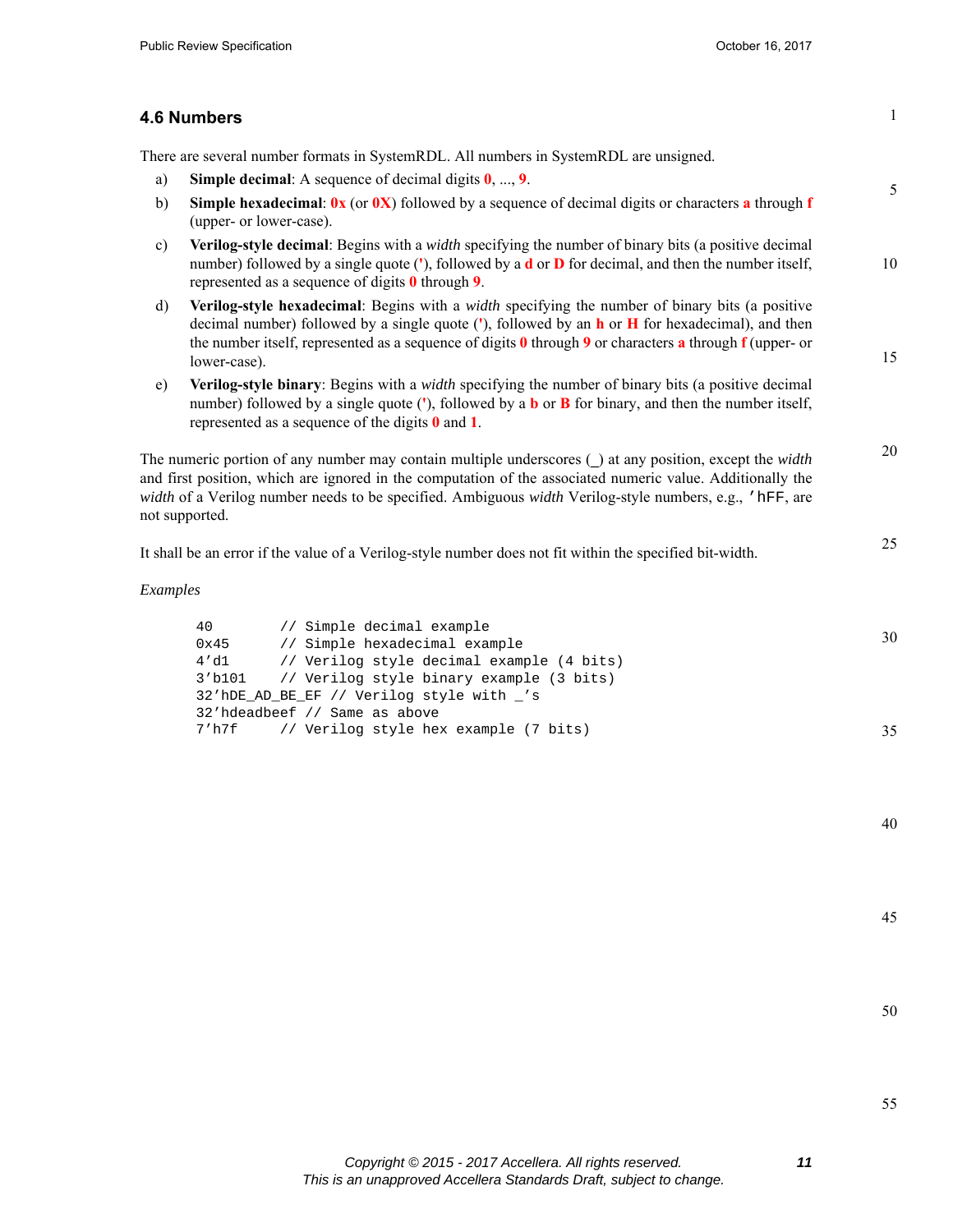| $\,1\,$        |  |  |  |
|----------------|--|--|--|
| $\mathfrak{S}$ |  |  |  |
| $10\,$         |  |  |  |
| $15\,$         |  |  |  |
| $20\,$         |  |  |  |
| $25\,$         |  |  |  |
| $30\,$         |  |  |  |
| 35             |  |  |  |
| $40\,$         |  |  |  |
| $45\,$         |  |  |  |
| $50\,$         |  |  |  |
| 55             |  |  |  |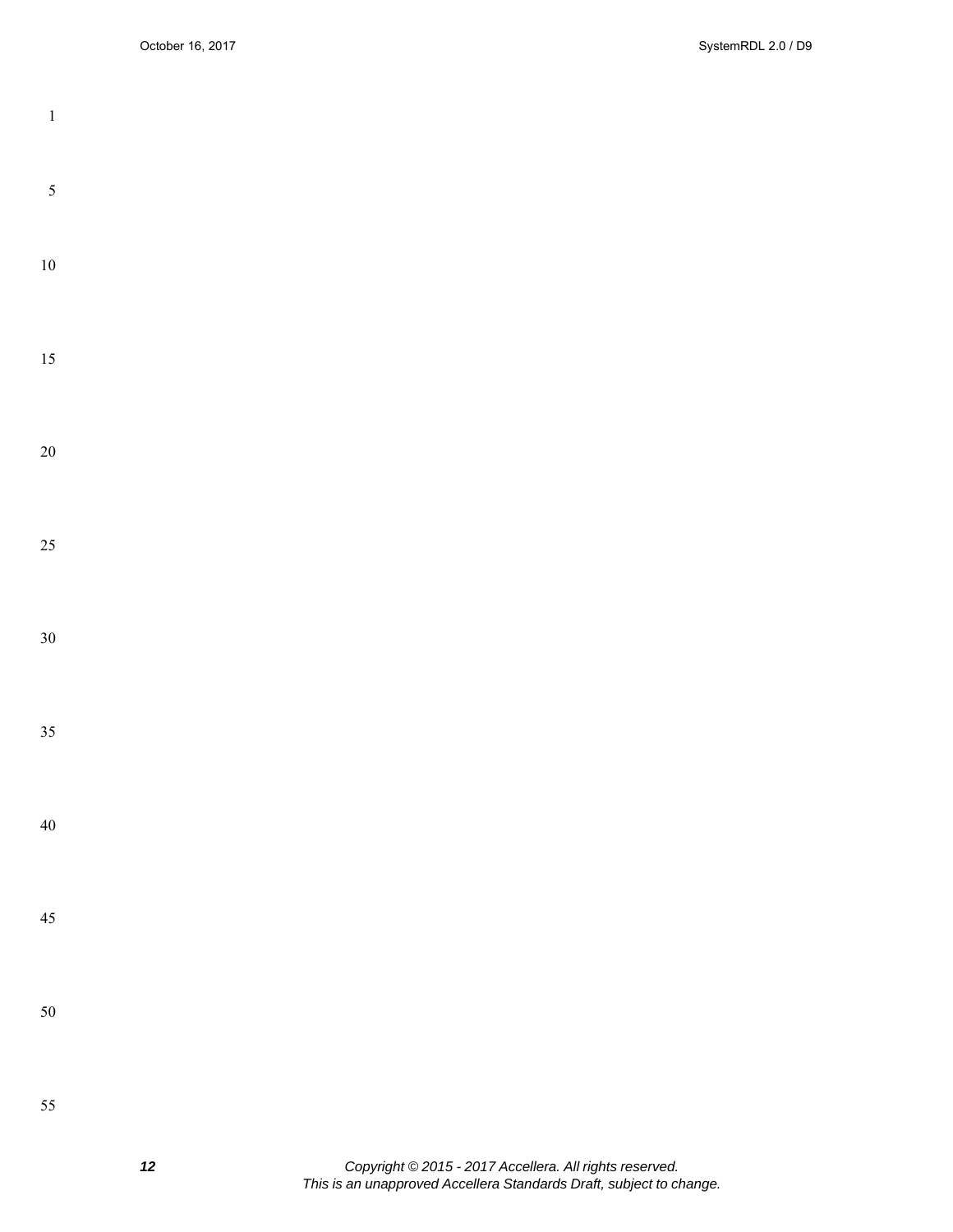<span id="page-22-3"></span><span id="page-22-1"></span><span id="page-22-0"></span>

| 5. General concepts, rules, and properties                                                                                                                                                                                                                                                                                                   |         | 1      |
|----------------------------------------------------------------------------------------------------------------------------------------------------------------------------------------------------------------------------------------------------------------------------------------------------------------------------------------------|---------|--------|
| The concepts, rules, and properties described in this clause are common to all component types and do not<br>determine how a component is implemented in a design.                                                                                                                                                                           |         | 5      |
| 5.1 Key concepts and general rules                                                                                                                                                                                                                                                                                                           |         |        |
| This subclause describes the key concepts of SystemRDL and documents general rules about how to use the<br>language to define hardware specifications. Subsequent clauses will refine these generic rules for each<br>component type.                                                                                                        |         | 10     |
| A component in SystemRDL is the basic building block or a container which contains properties that further<br>describe the component's behavior. There are several structural components in SystemRDL: field, reg,<br>mem, regfile, and addrmap. Additionally, there are several non-structural components: signal, enum, and<br>constraint. |         | 15     |
| Components can be defined in any order, as long as each component is defined before it is instantiated. All<br>structural components (and signals) need to be instantiated before being generated.                                                                                                                                           |         | 20     |
| 5.1.1 Defining components                                                                                                                                                                                                                                                                                                                    |         |        |
| To define components in SystemRDL, each <i>definition statement</i> shall begin with the keyword corresponding<br>to the component object being defined (as listed in Table 3). All components need to be defined before they<br>can be instantiated (see $5.1.2$ ).                                                                         |         | 25     |
| <b>Table 3-Component types</b>                                                                                                                                                                                                                                                                                                               |         |        |
| Tyne                                                                                                                                                                                                                                                                                                                                         | Keyword | $\sim$ |

<span id="page-22-4"></span><span id="page-22-2"></span>

| <b>Type</b>   | Keyword    |
|---------------|------------|
| Field         | field      |
| Register      | reg        |
| Register file | regfile    |
| Address map   | addrmap    |
| Signal        | signal     |
| Enumeration   | enum       |
| Memory        | mem        |
| Constraint    | constraint |

| SystemRDL components can be defined in two ways: definitively or anonymously. |  |  |  |  |
|-------------------------------------------------------------------------------|--|--|--|--|
|                                                                               |  |  |  |  |

- *Definitive* defines a named component type, which is instantiated in a separate statement. The definitive definition is suitable for reuse.
- *Anonymous* defines an unnamed component type, which is instantiated in the same statement (see also [5.1.2\)](#page-25-0). The anonymous definition is suitable for components that are used once.

A *definitive definition* of a component appears as follows.

*component new\_component\_name* [**#(***parameter\_definition* [**,** *parameter\_definition*]\***)**] **{**[*component\_body*]**}** [*instance\_element* [**,** *instance\_element*]\*]**;**

An *anonymous definition* (and instantiation) of a component appears as follows.

55

45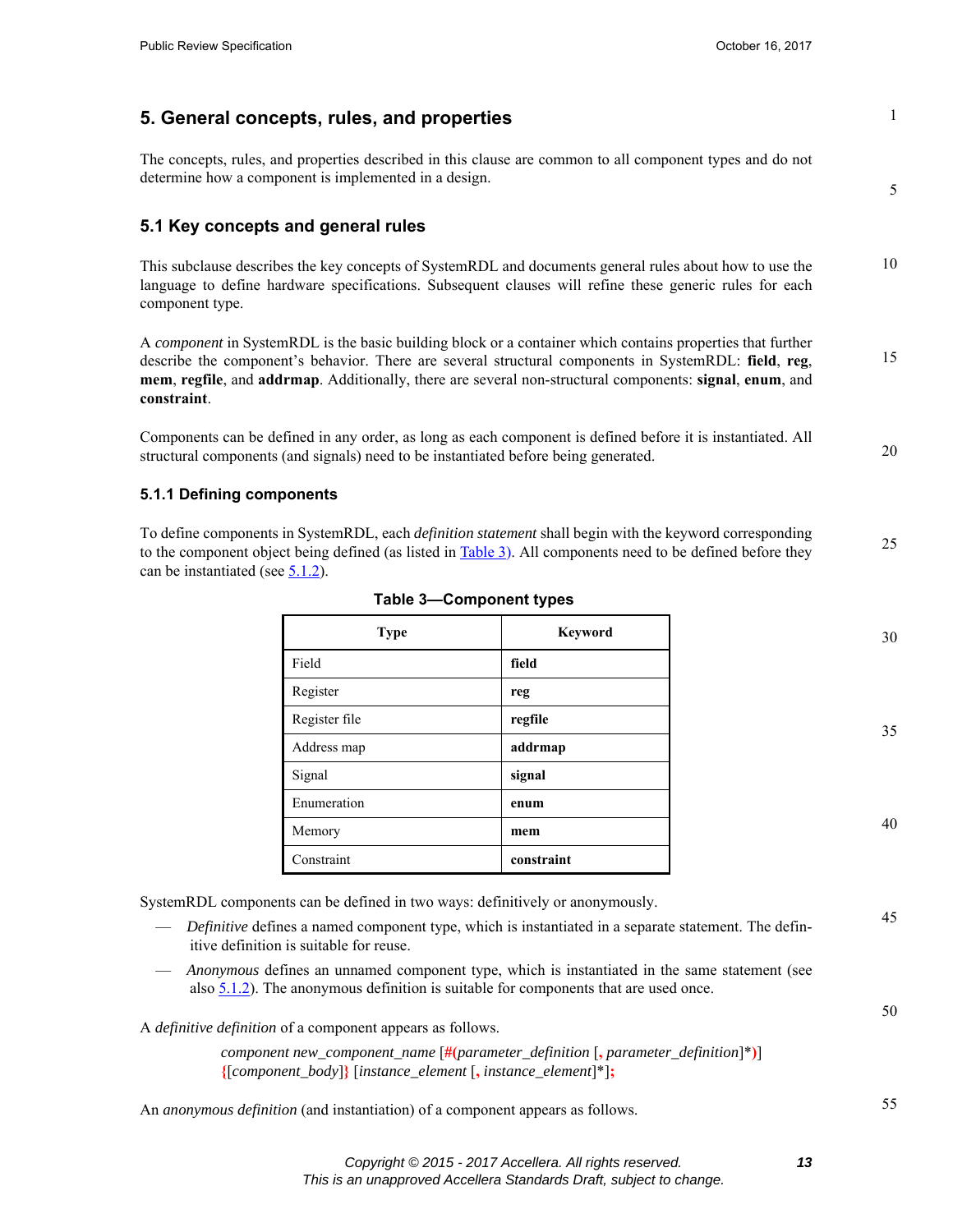<span id="page-23-0"></span>

| $\mathbf{1}$ | component {[component_body]} instance_element [, instance_element]*;                                                                                                                                                                                                                              |                                                                                                                                                                 |  |  |
|--------------|---------------------------------------------------------------------------------------------------------------------------------------------------------------------------------------------------------------------------------------------------------------------------------------------------|-----------------------------------------------------------------------------------------------------------------------------------------------------------------|--|--|
|              | a)                                                                                                                                                                                                                                                                                                | In both cases, <i>component</i> is one of the keywords specified in <b>Table 3</b> .                                                                            |  |  |
| 5            | b)                                                                                                                                                                                                                                                                                                | For a definitively defined component, new_component_name is the user-specified name for the<br>component.                                                       |  |  |
|              | c)                                                                                                                                                                                                                                                                                                | For a definitively defined component, parameter_definition is the user-specified parameter as<br>defined in $5.1.1.1$ .                                         |  |  |
| 10           | $\rm d)$                                                                                                                                                                                                                                                                                          | For a anonymously defined component, instance_element is the description of the instantiation attri-<br>butes, as defined in $\frac{5.1.2}{2}$ a 3.             |  |  |
|              | e)                                                                                                                                                                                                                                                                                                | The <i>component_body</i> is comprised of zero or more of the following.                                                                                        |  |  |
|              |                                                                                                                                                                                                                                                                                                   | Default property assignments<br>1)                                                                                                                              |  |  |
|              |                                                                                                                                                                                                                                                                                                   | Property assignments<br>2)                                                                                                                                      |  |  |
| 15           |                                                                                                                                                                                                                                                                                                   | Component instantiations<br>3)                                                                                                                                  |  |  |
|              |                                                                                                                                                                                                                                                                                                   | Nested component definitions<br>4)                                                                                                                              |  |  |
|              |                                                                                                                                                                                                                                                                                                   | Constraint definitions<br>5)                                                                                                                                    |  |  |
|              |                                                                                                                                                                                                                                                                                                   | Struct definitions<br>6)                                                                                                                                        |  |  |
| 20           | f                                                                                                                                                                                                                                                                                                 | The first instance name of an anonymous definition is also used as the component type name.                                                                     |  |  |
|              | g)                                                                                                                                                                                                                                                                                                | The stride ( $+=$ ), alignment (%), and offset ( $\omega$ ) of anonymous instances are the same as the defini-<br>tive instances in $\frac{5.1.2.3}{5.1.2.3}$ . |  |  |
| 25           |                                                                                                                                                                                                                                                                                                   | The following code fragment shows a simple definitive field component definition for myField.                                                                   |  |  |
|              |                                                                                                                                                                                                                                                                                                   | field myField $\{\}$ ;                                                                                                                                          |  |  |
| 30           |                                                                                                                                                                                                                                                                                                   | The following code fragment shows a simple anonymous field component definition for myField.                                                                    |  |  |
|              |                                                                                                                                                                                                                                                                                                   | field {} myField;                                                                                                                                               |  |  |
|              |                                                                                                                                                                                                                                                                                                   | 5.1.1.1 Defining component parameters                                                                                                                           |  |  |
| 35           | All definitive component types, except enumerations and constraints, may be parametrized using Verilog-<br>style parameters. To define Verilog-style parameters in SystemRDL, parameter definitions shall be specified<br>after the component's name. parameter_definition is defined as follows. |                                                                                                                                                                 |  |  |
|              |                                                                                                                                                                                                                                                                                                   | parameter_type parameter_name [= parameter_value]                                                                                                               |  |  |
| 40           | where                                                                                                                                                                                                                                                                                             |                                                                                                                                                                 |  |  |
|              | a)                                                                                                                                                                                                                                                                                                | parameter_type is a type reference taken from the list of SystemRDL types (see Table 7).                                                                        |  |  |
|              | b)                                                                                                                                                                                                                                                                                                | parameter_name is a user-specified parameter name.                                                                                                              |  |  |
|              | $\mathbf{c})$                                                                                                                                                                                                                                                                                     | <i>parameter_value</i> is an expression whose resolved type should be consistent with <i>parameter_type</i> .                                                   |  |  |
| 45           |                                                                                                                                                                                                                                                                                                   |                                                                                                                                                                 |  |  |
|              |                                                                                                                                                                                                                                                                                                   | 5.1.1.2 Semantics                                                                                                                                               |  |  |
| 50           | a)                                                                                                                                                                                                                                                                                                | If a parameter definition is assigned a parameter value, that value is the default value for the param-<br>eter.                                                |  |  |
|              | b)                                                                                                                                                                                                                                                                                                | If a parameter is not specified with a default value, every instance of the component needs to provide<br>a value for the parameter.                            |  |  |
|              | c)                                                                                                                                                                                                                                                                                                | The name of the parameter may be used elsewhere within the remainder of the component definition<br>to represent its value.                                     |  |  |
| 55           | d)                                                                                                                                                                                                                                                                                                | Nested component definitions do not inherit from their parent's parameters.                                                                                     |  |  |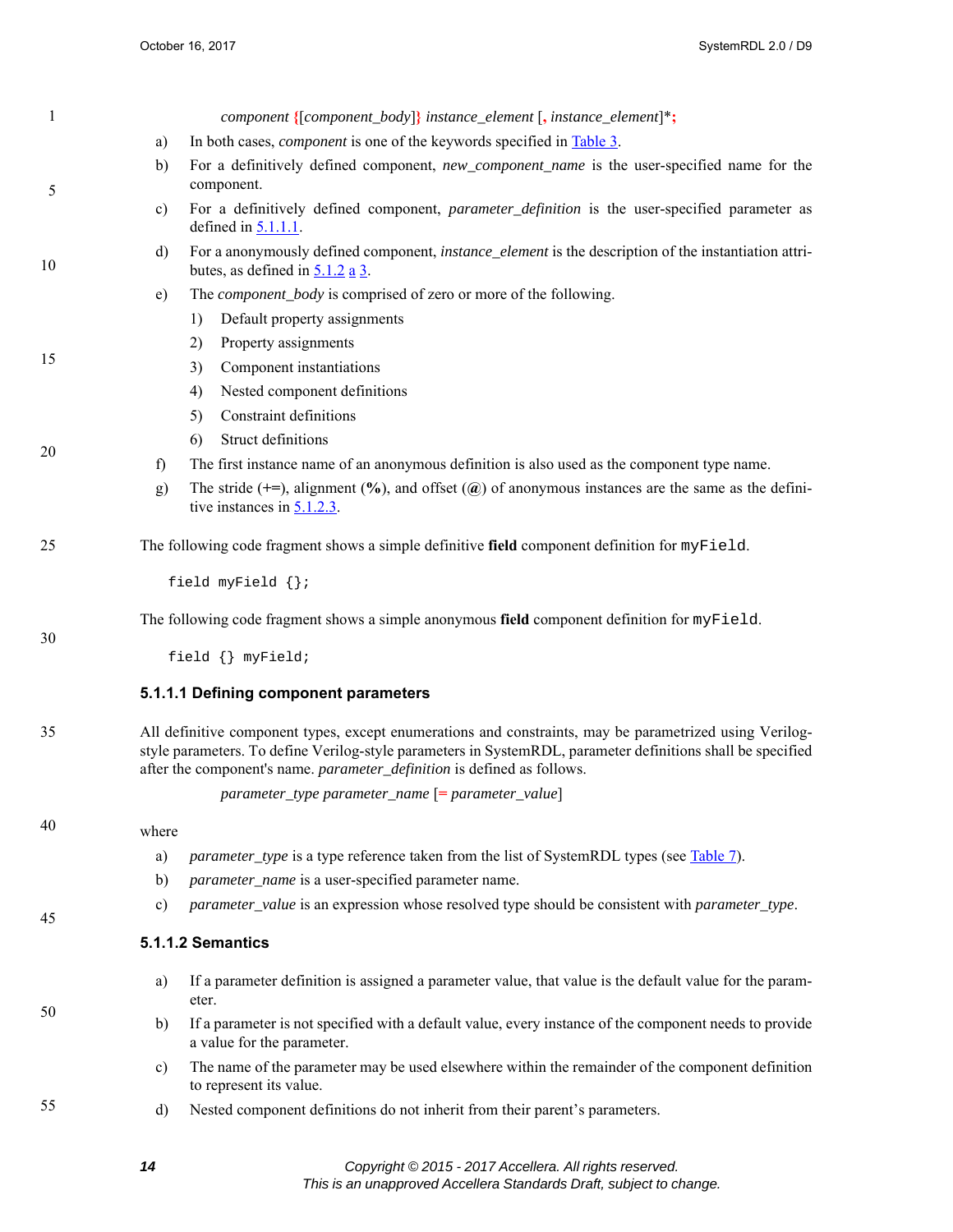|            |    | aggregate type).                    |                                                                                                                                                                                                                                                                                                                                                                                                                                                                                                                                                                                                                                               |    |
|------------|----|-------------------------------------|-----------------------------------------------------------------------------------------------------------------------------------------------------------------------------------------------------------------------------------------------------------------------------------------------------------------------------------------------------------------------------------------------------------------------------------------------------------------------------------------------------------------------------------------------------------------------------------------------------------------------------------------------|----|
|            |    |                                     | 5.1.1.3 Inserting parameterized types in the type namespace                                                                                                                                                                                                                                                                                                                                                                                                                                                                                                                                                                                   | 5  |
| name.      |    |                                     | Each declared component's type name is added to the type namespace of the enclosing scope of component<br>declaration. In addition, instances of parameterized components which have parameter overrides create a<br>new type name based on the parameterized component type name rules in the type namespace of the<br>component declaration enclosing scope. Subsequent instances of parameterized components with the same<br>resolved parameter values matching those of a component instance existing type name in the type<br>namespace of component declaration enclosing shall reuse the existing type name without adding a new type | 10 |
|            |    | matches any other type name.        | It shall be an error if a parameterized component instance has a type name which matches an existing type<br>name that corresponds to a parameterized component instance with different resolved parameter values or                                                                                                                                                                                                                                                                                                                                                                                                                          | 15 |
|            |    | 5.1.1.4 Generated type naming rules |                                                                                                                                                                                                                                                                                                                                                                                                                                                                                                                                                                                                                                               | 20 |
|            |    | generation process is necessary.    | Most generation targets for elaborated SystemRDL platforms require some means of uniquely identifying<br>instance types. To provide a minimum level of compatibility between tool outputs, defining the type name                                                                                                                                                                                                                                                                                                                                                                                                                             |    |
| arguments. |    |                                     | The following steps shall be used to construct the elaborated type names of instance with parameter                                                                                                                                                                                                                                                                                                                                                                                                                                                                                                                                           | 25 |
| a)         |    | name shall be used as is.           | If the instance's defined arguments match the type's default parameter values, the instance's type                                                                                                                                                                                                                                                                                                                                                                                                                                                                                                                                            |    |
| b)         |    |                                     | If the instance's type is parameterized and all the defined arguments match the type's default param-<br>eter values, the instance's type name shall be used as is.                                                                                                                                                                                                                                                                                                                                                                                                                                                                           | 30 |
| c)         |    |                                     | In all other cases, the instance's generated type name shall be constructed by appending to the<br>instance's type name and, for each argument its name, followed by its normalized value, separated<br>by a single underscore (_). The sequences shall also be joined using single underscores.                                                                                                                                                                                                                                                                                                                                              | 35 |
|            |    |                                     | type_name{(_param_name_normalized_value)}*                                                                                                                                                                                                                                                                                                                                                                                                                                                                                                                                                                                                    |    |
|            |    | value as follows.                   | Normalized values shall be derived from the argument's type and from its resolved expression's                                                                                                                                                                                                                                                                                                                                                                                                                                                                                                                                                |    |
|            | 1) |                                     | Scalar values shall be rendered using their hexadecimal representation.                                                                                                                                                                                                                                                                                                                                                                                                                                                                                                                                                                       | 40 |
|            | 2) |                                     | Boolean values shall be rendered using either t for true or f for false.                                                                                                                                                                                                                                                                                                                                                                                                                                                                                                                                                                      |    |
|            | 3) | Algorithm) checksum.                | String values shall be rendered using the first eight characters of their md5 (Message-Digest                                                                                                                                                                                                                                                                                                                                                                                                                                                                                                                                                 |    |
|            | 4) |                                     | Enum values shall be rendered using their enumerator literal.                                                                                                                                                                                                                                                                                                                                                                                                                                                                                                                                                                                 |    |
|            | 5) | Arrays shall be rendered by:        |                                                                                                                                                                                                                                                                                                                                                                                                                                                                                                                                                                                                                                               | 45 |
|            |    | $\mathbf{i}$                        | generating the normalized values of its elements,                                                                                                                                                                                                                                                                                                                                                                                                                                                                                                                                                                                             |    |
|            |    | $\rm ii)$                           | joining these elements with single underscores (_) into a single character sequence, and                                                                                                                                                                                                                                                                                                                                                                                                                                                                                                                                                      |    |
|            |    | 111)                                | using the first eight characters of the md5 checksum of this character sequence                                                                                                                                                                                                                                                                                                                                                                                                                                                                                                                                                               | 50 |
|            |    |                                     | which can be semi-formalized as:                                                                                                                                                                                                                                                                                                                                                                                                                                                                                                                                                                                                              |    |
|            |    |                                     | subsequence( md5( join( normalized_values, '_'), 0, 8)                                                                                                                                                                                                                                                                                                                                                                                                                                                                                                                                                                                        |    |

e) Component instance references shall not be used as parameter values (either directly or as part of an

6) Structs shall be rendered by: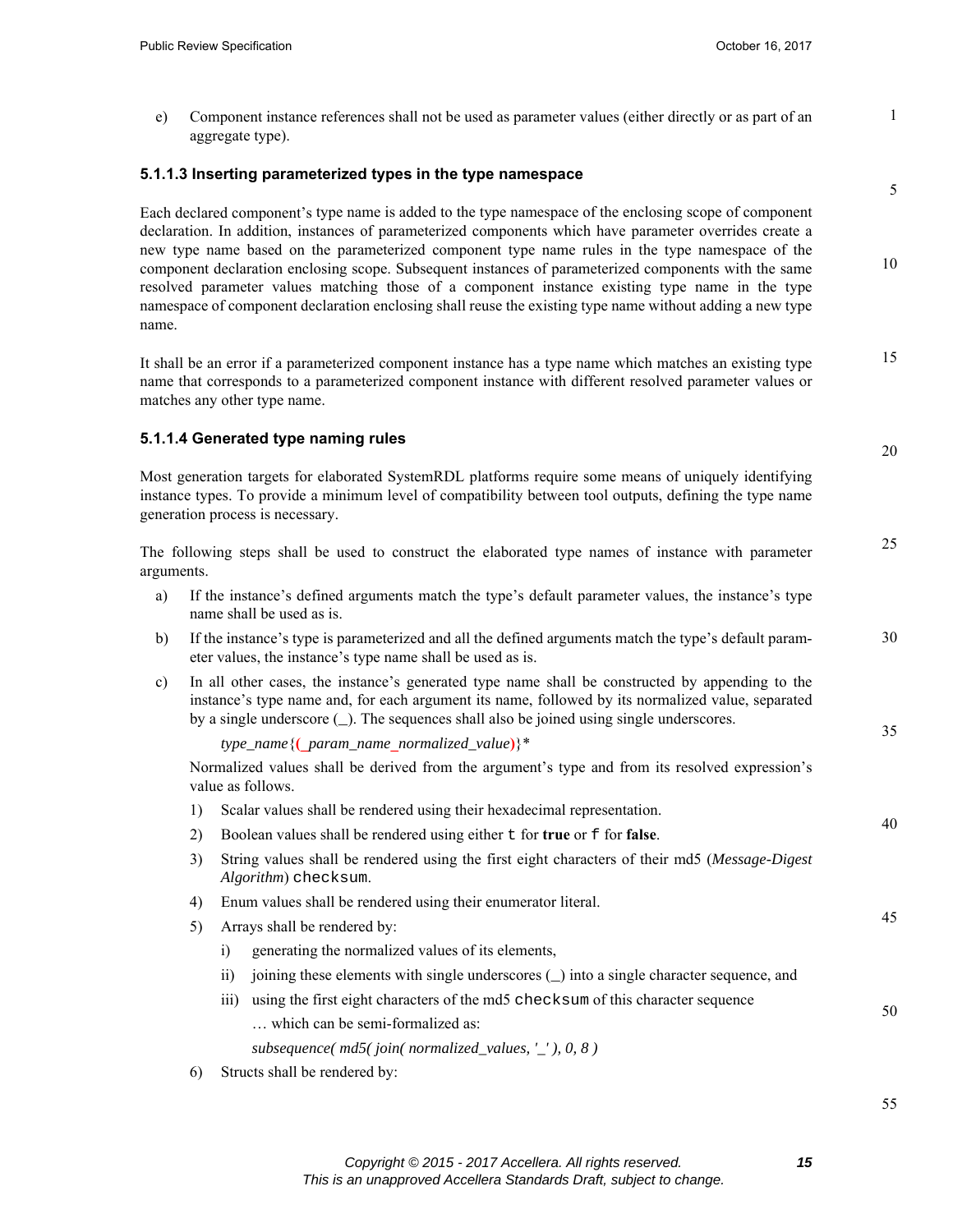<span id="page-25-3"></span><span id="page-25-2"></span><span id="page-25-1"></span><span id="page-25-0"></span>

| 1  | generating the normalized value of each member,<br>$\mathbf{i}$                                                                                                                                                                                                                     |
|----|-------------------------------------------------------------------------------------------------------------------------------------------------------------------------------------------------------------------------------------------------------------------------------------|
|    | $\overline{ii}$<br>joining each member's name with its normalized value, separated by a single underscore<br>$(\_)$ ,                                                                                                                                                               |
| 5  | joining the member character sequences with single underscores,<br>$\overline{111}$ )                                                                                                                                                                                               |
|    | using the first eight characters of the md5 checksum of this character sequence<br>iv)                                                                                                                                                                                              |
|    | which can be semi-formalized as:                                                                                                                                                                                                                                                    |
| 10 | $member\_normalization = concat(member\_name, '_, normalized\_member\_value )$                                                                                                                                                                                                      |
|    | subsequence( md5( join( apply( struct_members, member_normalization ) ), 0, 8)                                                                                                                                                                                                      |
|    | 5.1.2 Instantiating components                                                                                                                                                                                                                                                      |
| 15 | In a similar fashion to defining components, SystemRDL components can be instantiated in two ways.                                                                                                                                                                                  |
|    | A definitively defined component is instantiated in a separate statement, as follows.<br>a)                                                                                                                                                                                         |
|    | $type\_name$ [# $(parameter\_instance$ ], parameter_instance]*)]<br>instance_element [, instance_element]*;                                                                                                                                                                         |
| 20 | where                                                                                                                                                                                                                                                                               |
|    | type_name is the user-specified name for the component.<br>1)                                                                                                                                                                                                                       |
|    | 2)<br><i>parameter_instance</i> is specified as                                                                                                                                                                                                                                     |
|    | .param_name(param_val)                                                                                                                                                                                                                                                              |
| 25 | where <i>param_name</i> is the name of the parameter defined with the component and <i>param_val</i> is<br>an expression whose result is the value of the parameter for this instance.                                                                                              |
|    | instance_element is specified as follows.<br>3)<br>$instance\_name$ [{ $[constant\_expression]$ }*   $[constant\_expression : constant\_expression]$ ]<br>$[addr\_alloc]$                                                                                                           |
| 30 | <i>instance_name</i> is the user-specified name for instantiation of the component.<br>$\ddot{1}$                                                                                                                                                                                   |
|    | constant_expression is an expression that resolves to a longint unsigned.<br>$\overline{11}$                                                                                                                                                                                        |
| 35 | [constant_expression] specifies the size of the instantiated component array (optionally<br>$\overline{iii}$<br>multidimensional) if the component is an addrmap, a regfile, a reg, or a mem; or the<br>instantiated component's bit width if the component is a field or a signal. |
|    | [constant_expression : constant_expression] specifies the bit boundaries of the instanti-<br>1V)<br>ated component. This form of instantiation can only be used for field or signal compo-<br>nents (see Clause 10 and Clause 8).                                                   |
| 40 | $addr\_alloc$ is an address allocation operator (see $\underline{5.1.2.3}$ ). These operators shall only be<br>V)<br>used when instantiating addrmap, regfile, reg, or mem components.                                                                                              |
|    | vi) When using multiple-dimensions, the last subscript increments the fastest.                                                                                                                                                                                                      |
|    | An anonymously defined component is instantiated in the statement that defines it (see also $5.1.1$ ).<br>b)                                                                                                                                                                        |
| 45 | Components need to be defined before they can be instantiated. In some cases, the order of instantiation<br>impacts the structural implementation, e.g., for the assigning of bit positions of fields in registers (see<br>Clause $6$ — Clause 15).                                 |
| 50 | The following code fragment shows a simple scalar field component instantiation.                                                                                                                                                                                                    |
|    | field {} myField; // single bit field instance named "myField"                                                                                                                                                                                                                      |
|    | The following code fragment shows a simple array field component instantiation.                                                                                                                                                                                                     |
| 55 | field {} myField[8]; // 8 bit field instance named "myField"                                                                                                                                                                                                                        |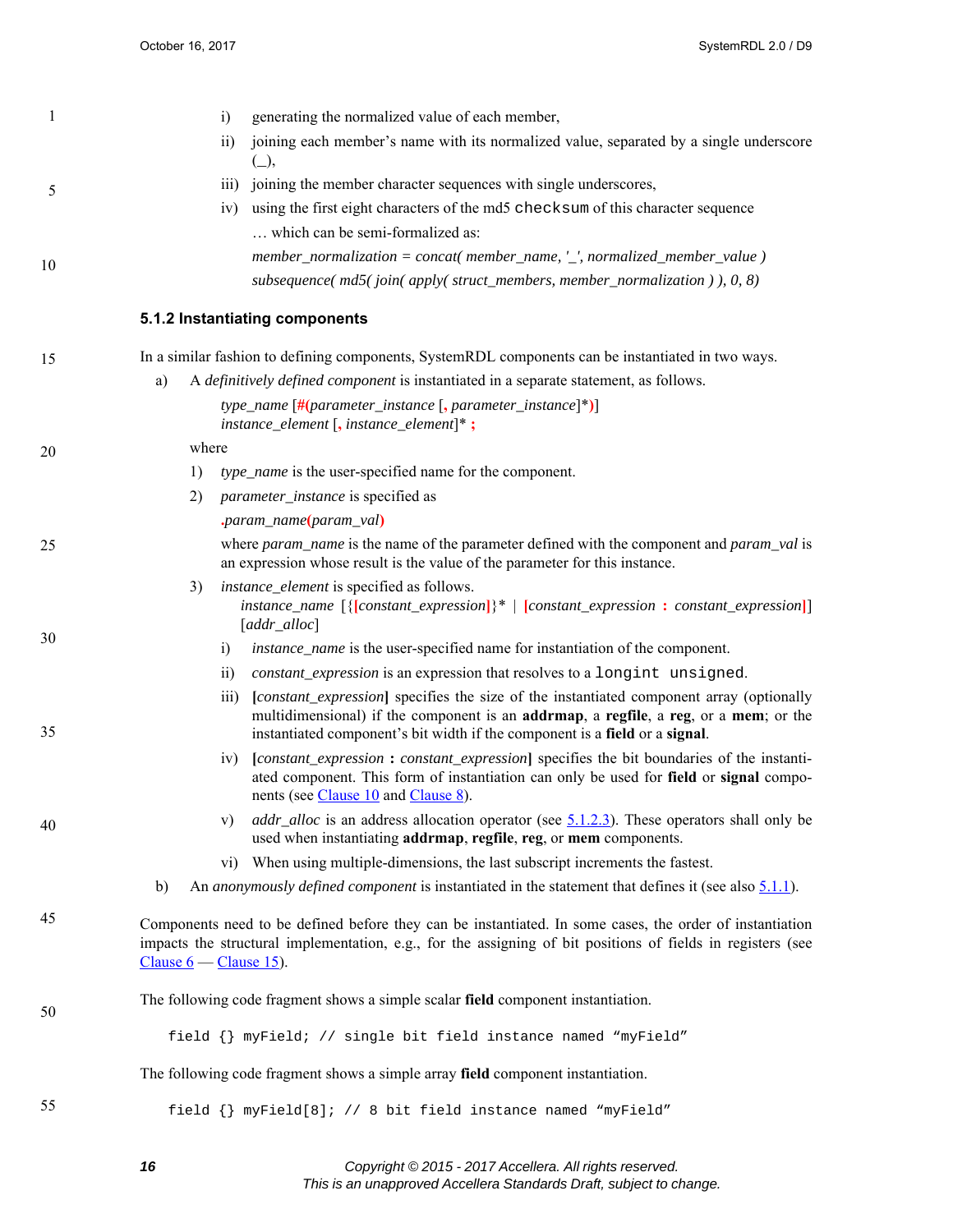| 5.1.2.1 Specifying instance parameters                                                                                                                                                                                                                                                                                                                                                                                                   |    |
|------------------------------------------------------------------------------------------------------------------------------------------------------------------------------------------------------------------------------------------------------------------------------------------------------------------------------------------------------------------------------------------------------------------------------------------|----|
| SystemRDL components defined with parameters (see $\underline{5.1.1.1}$ ) may have those parameters overridden or<br>defined during non-anonymous instantiation.                                                                                                                                                                                                                                                                         | 5  |
| Parameters are assigned by name, which explicitly links the parameter name and its new value. The name of<br>the parameter shall be the name specified in the instantiated component. It is not necessary to assign values<br>to all of the parameters within a component, only parameters that are assigned new values need to be<br>specified. Parameter values are assigned using Verilog-style syntax, as defined in $5.1.2$ a $2$ . | 10 |
| 5.1.2.1.1 Parameter instance example                                                                                                                                                                                                                                                                                                                                                                                                     |    |
| reg myReg #(longint unsigned SIZE = 32, boolean SHARED = true) {<br>$regular result = SIZE ;$<br>$shared = SHAREN;$<br>field $\{\}$ data[SIZE - 1];                                                                                                                                                                                                                                                                                      | 15 |
| $\}$ ;                                                                                                                                                                                                                                                                                                                                                                                                                                   |    |
| addrmap myAmap {<br>myReg reg32;<br>myReg reg32_arr[8];<br>myReg #(.SIZE(16)) reg16;<br>myReg #(.SIZE(8), .SHARED(false)) reg8;                                                                                                                                                                                                                                                                                                          | 20 |
| $\}$ ;                                                                                                                                                                                                                                                                                                                                                                                                                                   |    |
| 5.1.2.1.2 Parameter dependence                                                                                                                                                                                                                                                                                                                                                                                                           | 25 |
| A parameter (e.g., $memory\_size$ ) can be defined with an expression containing another parameter<br>a)<br>$(e.g., word_size).$                                                                                                                                                                                                                                                                                                         |    |
| Overriding a parameter effectively replaces the parameter definition with the new expression.<br>b)                                                                                                                                                                                                                                                                                                                                      | 30 |
| Parameters are evaluated following the order in which they are defined in the component definition.<br>$\mathbf{c})$<br>Because memory_size depends on the value of word_size, a modification of word_size<br>changes the value of memory size.                                                                                                                                                                                          |    |

35 For example, in the following parameter declaration, an update of word\_size in an instantiation statement for the component that defined these parameters automatically updates memory\_size. If memory\_size is defined in an instantiation statement, however, it will take on that value, regardless of the value of word\_size.

```
40
mem fixed_mem #(longint unsigned word_size = 32, 
   longint unsigned memory_size = word_size * 4096) {
   mementries = memory_size / word_size ;
  memwidth = word_size ;
} ;
```
## **5.1.2.2 Instance address allocation**

The offset of an instance within an object is always relative to its parent object. If an instance is not explicitly assigned an address allocation operator (see  $Table 4$ ), the compiler assigns the address according to the **alignment** (see [5.1.2.2.1](#page-26-0)) and *addressing mode* (see [5.1.2.2.2](#page-27-0)). The address of an instance from the top level addrmap is calculated by adding the instance offset and the offset of all its parent objects.

## <span id="page-26-0"></span>**5.1.2.2.1 Instance alignment**

The **alignment** property defines the byte value of which the container's instance addresses shall be a multiple. This property can be set for **addrmap**s (see [Table 26\)](#page-86-6) and **regfile**s (see [Table 25\)](#page-83-3), and its value 45

50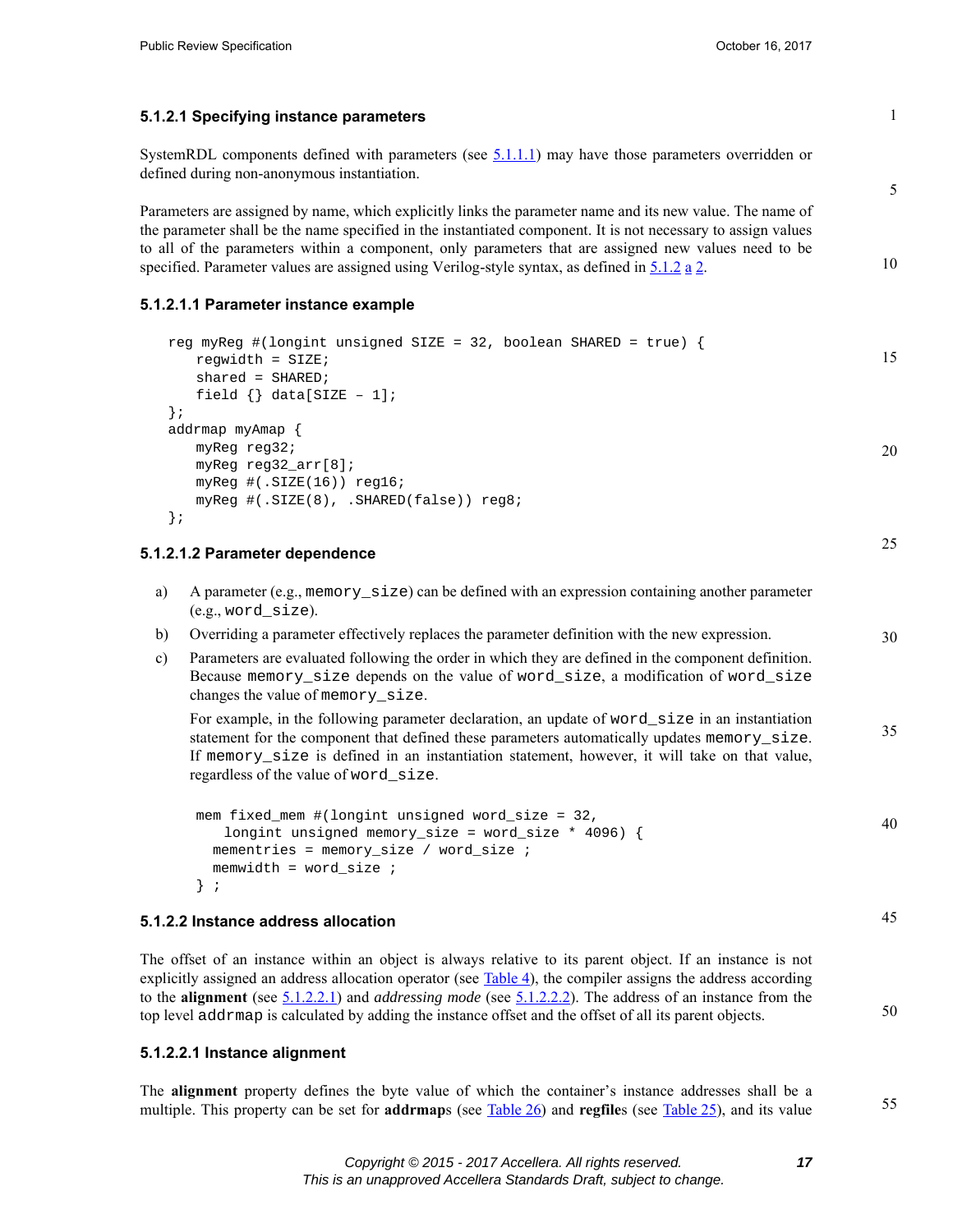shall be a power of two (1, 2, 4, etc.). Its value is inherited by all of the container's non-addrmap children. By default, instantiated objects shall be aligned to a multiple of their width (e.g., the address of a 64-bit register is aligned to the next 8-byte boundary).

#### **5.1.2.2.2 Addressing modes**

<span id="page-27-0"></span>There are three *addressing modes* defined in SystemRDL: **compact**, **regalign** (the default), and **fullalign**. These addressing modes are set using the **addressing** address map property (see [Table 26](#page-86-6)).

#### a) **compact**

Specifies the components are packed tightly together while still being aligned to the **accesswidth** parameter (see [Table 23\)](#page-77-3).

15 *Example 1*

1

5

10

20

25

30

35

40

45

Sets accesswidth=32.

```
addrmap some_map {
      accesswidth=32;
      addressing=compact;
     reg { field {} a; } a; \left| (f \circ f) \right| // Address 0
      reg { regwidth=64; field {} a; } b; // Address 4
     reg \{ field \} a; \} c[20]; // Address 0xC - Element 0
                                        // Address 0x10 - Element 1
                                        // Address 0x14 - Element 2
   };
Example 2
Sets accesswidth=64.
   addrmap some_map {
      accesswidth=64;
      addressing=compact;
     reg \{ field \{} a; \} a; \} // Address 0
      reg { regwidth=64; field {} a; } b; // Address 8
     reg { field {} a; } c[20]; // Address 0x10 - Element 0
                                        // Address 0x14 - Element 1
                                        // Address 0x18 - Element 2
   };
```
b) **regalign**

Specifies the components are packed so each component's start address is a multiple of its size (in bytes). Array elements are aligned according to the individual element's size (this results in no gaps between the array elements). This generally results in simpler address decode logic.

#### *Example 3*

50 Uses the default accesswidth of 32.

```
55
               addrmap some_map {
                  addressing = regalign;
                 reg \{ field \{} a; \} a; \} // Address 0
                  reg { regwidth=64; field {} a; } b; // Address 8
```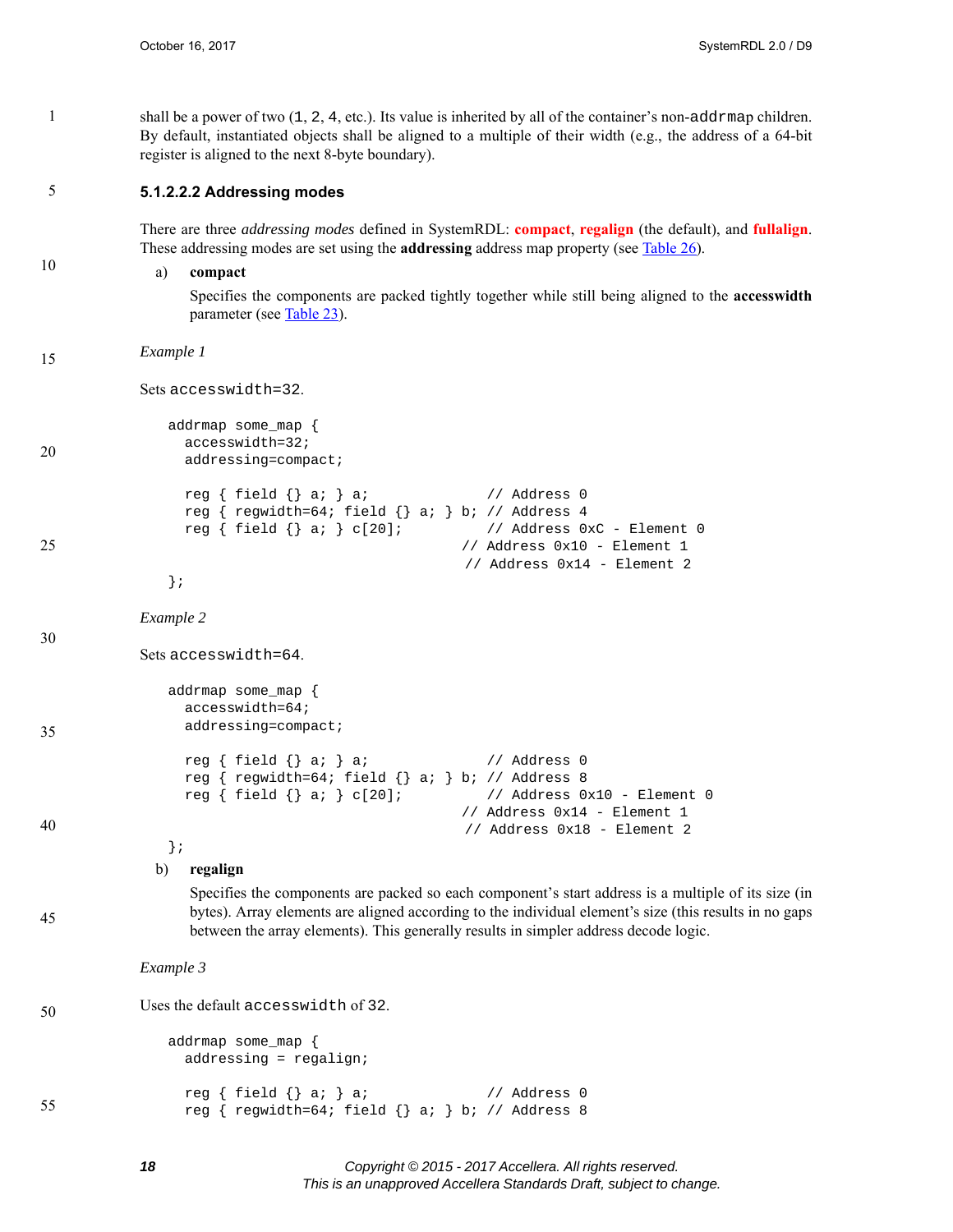```
 reg { field {} a; } c[20]; // Address 0x10
                                 // Address 0x14 - Element 1
                                 // Address 0x18 - Element 2
```
};

#### c) **fullalign**

The assigning of addresses is similar **regalign**, except for arrays. The alignment value for the first element in an array is the size in bytes of the whole array (i.e., the size of an array element multiplied by the number of elements), rounded up to nearest power of two. The second and subsequent elements are aligned according to their individual size (so there are no gaps between the array elements).

#### *Example 4*

Uses the default accesswidth of 32.

```
20
                                                                                         25
addrmap some_map {
   addressing = fullalign;
  reg { field {} a; } a; \left| (f - f) \right| // Address 0
  reg { regwidth=64; field {} a; } b; // Address 8
  reg \{ field \{} a; \} c[20]; // Address 0x80 - Element 0
                                      // Address 0x84 - Element 1
                                      // Address 0x88 - Element 2
};
```
#### <span id="page-28-0"></span>**5.1.2.3 Address allocation operators**

When instantiating **reg**s, **regfile**s, **mem**s, or **addrmap**s, the address may be assigned using one of the address allocation (addr\_alloc) operators in [Table 4.](#page-28-1)

<span id="page-28-1"></span>

| <b>Property</b>     | <b>Implementation/Application</b>                                                                                                                                                                                                                               |    |  |
|---------------------|-----------------------------------------------------------------------------------------------------------------------------------------------------------------------------------------------------------------------------------------------------------------|----|--|
| <b>a</b> expression | Specifies a specific address for the component instance. This expression resolves<br>to a longint unsigned.                                                                                                                                                     | 35 |  |
| $+=$ expression     | Specifies the address stride when instantiating an array of components (controls the<br>spacing of the components). The address stride is relative to the previous instance's<br>address. This expression resolves to a longint unsigned.                       | 40 |  |
| $\%$ = expression   | Specifies the alignment of the next address when instantiating a component (con-<br>trols the alignment of the components). The initial address alignment is relative to<br>the previous instance's address. This expression resolves to a longint<br>unsigned. |    |  |

#### **Table 4—Address allocation operators**

#### **5.1.2.4 Semantics**

- a) Addresses in SystemRDL are always byte addresses.
- b) Addresses are assigned in incrementing order.
- c) The operator **%=** is a more localized version of the **alignment** property (see [Table 25\)](#page-83-3).
- d) Only a longint unsigned may be used for address specification.
- e) The **+=** operator is only used when instantiating arrayed **addrmap**, **regfile**, **reg**, or **mem** components.
- f) The **@** and **%=** operators are mutually exclusive per instance.

#### *Copyright © 2015 - 2017 Accellera. All rights reserved. 19 This is an unapproved Accellera Standards Draft, subject to change.*

# 5

10

1

15

45

50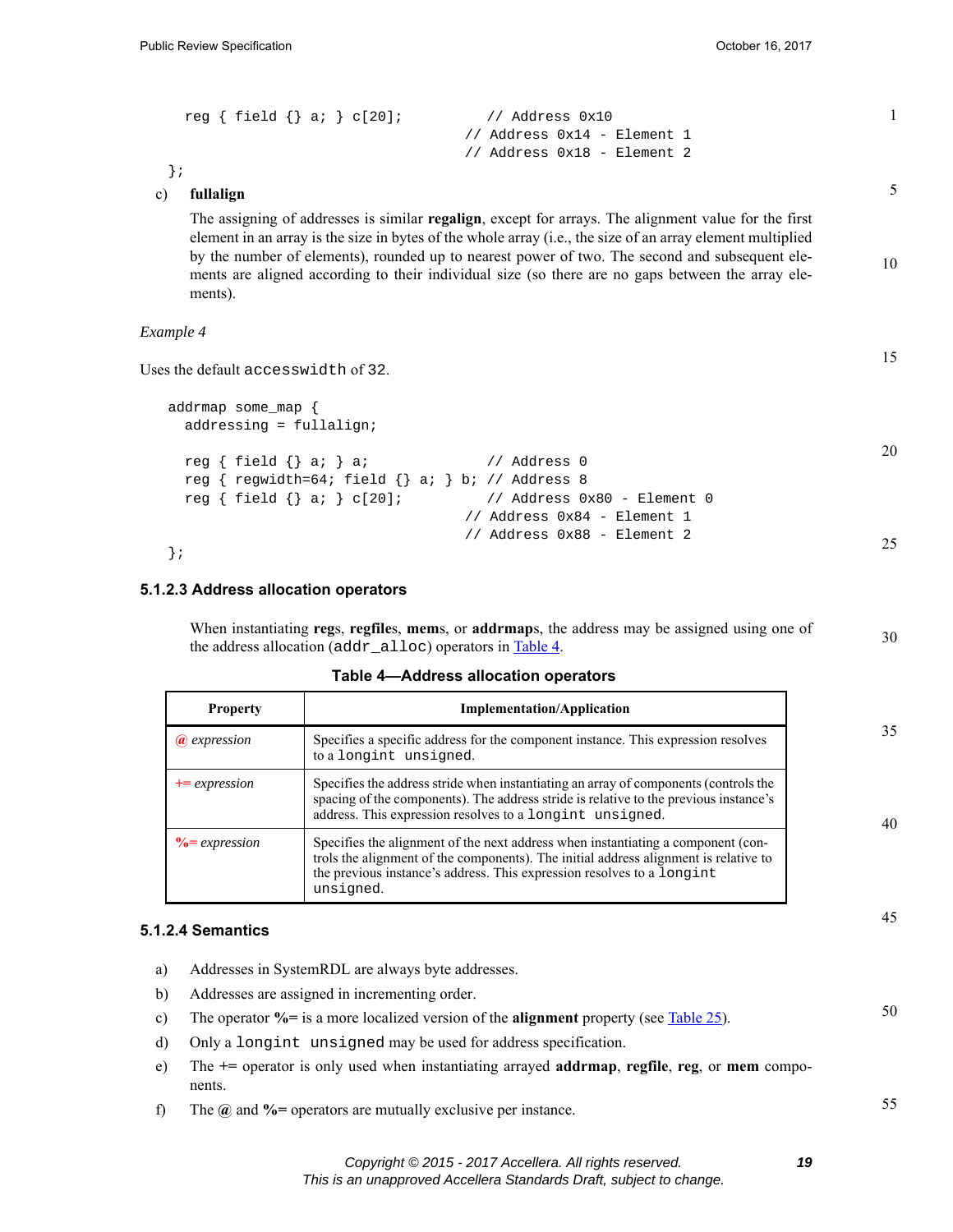5

10

g) The alignment of an array instance specifies the alignment of the start of the array and the increment specifies the offset from one array element to the next array element.

#### **5.1.2.5 Examples**

The following set of examples demonstrate the usage of the operators defined in [Table 4](#page-28-1). The final addresses (as indicated in the comments in the example) are valid for an addressing mode called **regalign**, which is the default addressing mode (see [Clause 13\)](#page-86-5), with the default **regwidth**=32. The **regfile** component is defined in [Clause 12.](#page-82-2)

*Example 1*

Using the **@** operator.

```
15
20
25
30
35
40
45
50
55
                addrmap top {
                   regfile example { 
                       reg some_reg { field {} a; };
                       some_reg a @0x0;
                       some_reg b @0x4;
                       some_reg c; // Implies address of 8 
                                     // Address 0xC is not implemented or specified
                       some_reg d @0x10;
                    };
                };
            Example 2
            Using the += operator.
                addrmap top {
                   regfile example { 
                       reg some_reg { field {} a; };
                       some_reg a[10]; // So these will consume 40 bytes
                                         // Address 0,4,8,C....
                       some_reg b[10] @0x100 += 0x10; // These consume 160-12 bytes of space
                                                   // Address 0x100 to 0x103, 0x110 to 0x113,....
                    };
                };
            Example 3
            Using the %= operator.
                addrmap top {
                   regfile example { 
                       reg some_reg \{ field \{ a; \};
                       some_reg a[10]; // So these will consume 40 bytes
                                         // Address 0,4,8,C....
                       some_reg b[10] @0x100 += 0x10; // These consume 160-12 bytes of space
                                                   // Address 0x100 to 0x103, 0x110 to 0x113,....
                       some_reg c \text{\$=0x80; // This means ((address \text{\$0x80}) == 0))// So this would imply an address of 0x180 since
                                         // that is the first address satisfying address>=0x134
                                         // and ((address % 0x80) == 0)
                    };
                };
```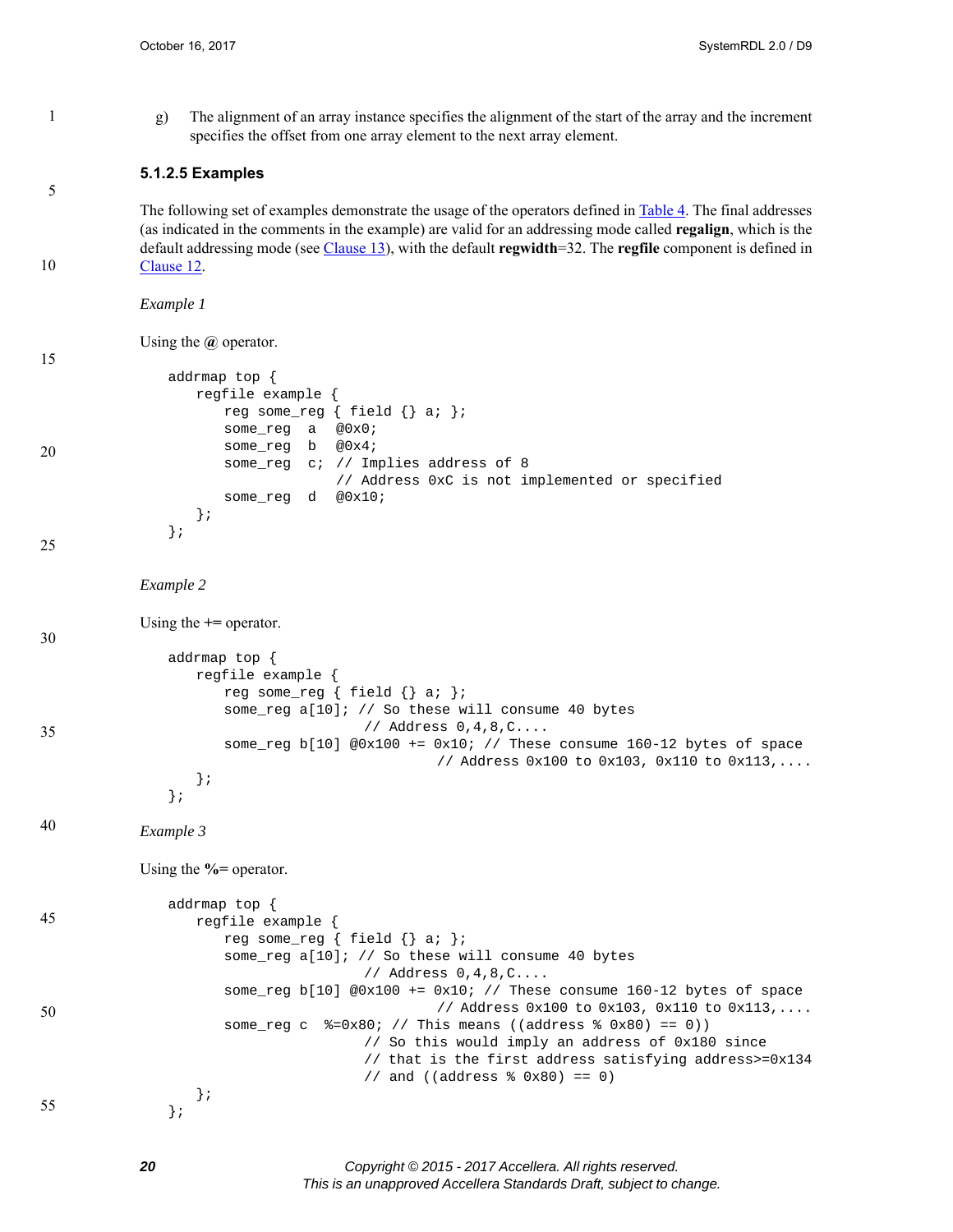<span id="page-30-2"></span><span id="page-30-1"></span><span id="page-30-0"></span>

| 5.1.3 Specifying component properties                                                                                                                                                                                                                                                                                                                                                                                   | $\mathbf{1}$ |
|-------------------------------------------------------------------------------------------------------------------------------------------------------------------------------------------------------------------------------------------------------------------------------------------------------------------------------------------------------------------------------------------------------------------------|--------------|
| Each property is associated with at least one data type defined in Clause $6$ (and summarized in Table 7).<br>Property types include primitive types and aggregate types.                                                                                                                                                                                                                                               | 5            |
| 5.1.3.1 Property assignment                                                                                                                                                                                                                                                                                                                                                                                             |              |
| Each component type has its own set of pre-defined properties. Properties may be assigned in any order.<br>User-defined properties can also be specified to add additional properties to a component that are not pre-<br>defined by the SystemRDL specification (see $Clause 15$ ). A specific property shall only be set once per<br>scope (see $\frac{5.1.4}{2}$ ). All component property assignments are optional. | 10           |
| A property assignment appears as follows.                                                                                                                                                                                                                                                                                                                                                                               |              |
| $property\_name$ [= $expression$ ];                                                                                                                                                                                                                                                                                                                                                                                     | 15           |
| The descriptions for the data types of expression results that are legal for each property_name (and<br>exceptions to those rules) are explained in the corresponding clause for each individual component (see<br>Clause $8 -$ Clause 14).                                                                                                                                                                             | 20           |
| When expression is not specified, it is presumed the property_name is of type <b>boolean</b> and the default value<br>is set to true.                                                                                                                                                                                                                                                                                   |              |
| Example                                                                                                                                                                                                                                                                                                                                                                                                                 | 25           |
| field myField {<br>rclr<br>// Bool property assign, set implicitly to true<br>// Bool property assign, set explicitly to false<br>woset = $false$ ;<br>name = "my field"; // string property assignment<br>// accesstype property assignment<br>$SW = TW$<br>$\}$ ;                                                                                                                                                     | 30           |
| 5.1.3.2 Assigning default values                                                                                                                                                                                                                                                                                                                                                                                        |              |
| Default values for a given property can be set within the current or any enclosing lexical scope (see $5.1.4$ ).<br>Any components defined in the same or enclosed lexical scope as the default property assignment shall use<br>the default values for properties in the component not explicitly assigned in a component definition. A<br>specific property default value shall only be set once per scope.           | 35           |
| A default property assignment appears as follows.                                                                                                                                                                                                                                                                                                                                                                       | 40           |
| <b>default</b> property_name $[= value]$ ;                                                                                                                                                                                                                                                                                                                                                                              |              |
| The descriptions for the types of values that are legal for each <i>property_name</i> (and exceptions to those rules)<br>are explained in the corresponding clause for each individual component (see Clause $8 -$ Clause 14).                                                                                                                                                                                          | 45           |
| When the <i>value</i> is not specified, the property shall be assigned the boolean value true.                                                                                                                                                                                                                                                                                                                          |              |
| Example                                                                                                                                                                                                                                                                                                                                                                                                                 |              |
| field $\{\}$ outer_field ;<br>$reg \{$<br>default name = "default name";                                                                                                                                                                                                                                                                                                                                                | 50           |
| field {} f1; // assumes the name "default name" from above<br>field { name = "new name"; } $f2$ ; // name assignment overrides "default name"<br>outer_field f3 ; // name is undefined, since outer_field is not defined in the                                                                                                                                                                                         | 55           |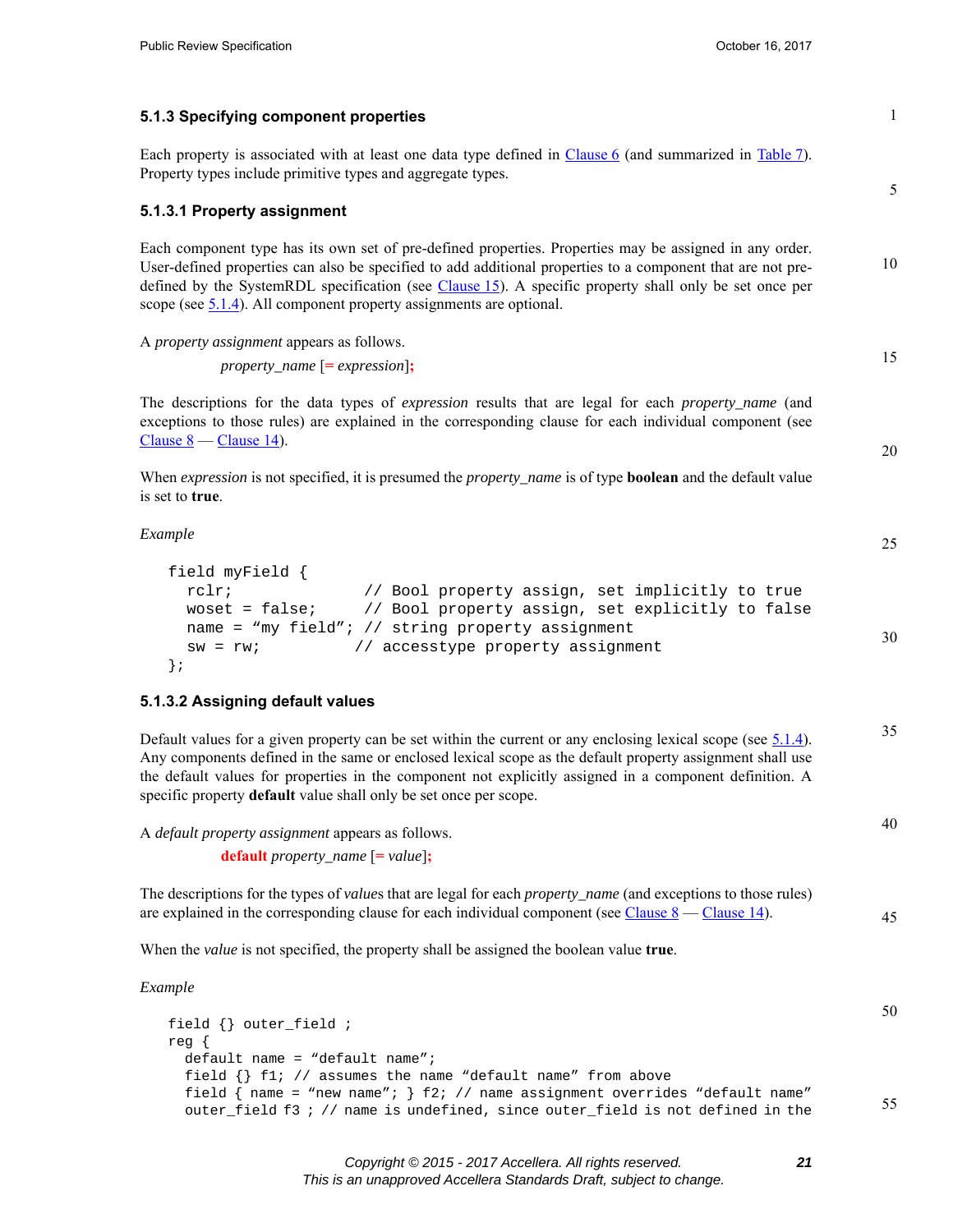// scope of the default name

} some\_reg;

#### <span id="page-31-0"></span>**5.1.3.3 Dynamic assignment**

Some properties may have their values assigned or overridden on a per-instance basis. When a property is assigned after the component is instantiated, the assignment itself is referred to as a *dynamic assignment*. Properties of a referenced instance shall be accessed via the arrow operator (**->**).

A *dynamic assignment* appears as follows.

*instance\_name* **->** *property\_name* [**=** *value*]**;**

#### 15 where

1

5

10

20

25

30

35

40

- a) *instance\_name* is a previously instantiated component (see [5.1.2](#page-25-0)). b) When *value* is not specified, it is presumed the *property\_name* is of type **boolean** and the value is set to **true**. c) The dynamically assignable properties for each component type are explained in the corresponding clause for each individual component (see [Clause 8](#page-52-5) — [Clause 14](#page-90-3)). d) In the case where *instance\_name* is an array, the following possible dynamic assignment scenarios exist. 1) If the component type is **field** or **signal**, the fact the component is an array does not matter—the assignment is treated as if the component were a not an array. 2) If the component type is **reg**, **regfile**, **mem**, or **addrmap** i) The user can dynamically assign the property for all elements of the array by eliminating the square brackets (**[]**) and the array index from the dynamic assignment. *array\_instance\_name* **->** *property\_name* [**=** *value*]**;**
	- ii) The user can dynamically assign the property for an individual index of the array by using square brackets (**[]**) and specifying the index to be assigned within the square brackets. *array instance name*  ${\{index\}}$  \* -> *property name*  $[= value]$ ;

*Example 1*

This example assigns a simple scalar.

reg { field {} f1; f1->name = "New name for Field 1"; } some\_reg;

#### 45 *Example 2*

This example assigns an array.

```
50
55
                reg {
                  field \{ \} f1;
                  f1->name = "New name for Field 1";
                } some_reg[8];
                some_reg->name = "This value is applied to all elements in the array";
                some_reg[3]->name = "This value is only applied to the 4th item in the 
                                       array of 8";
```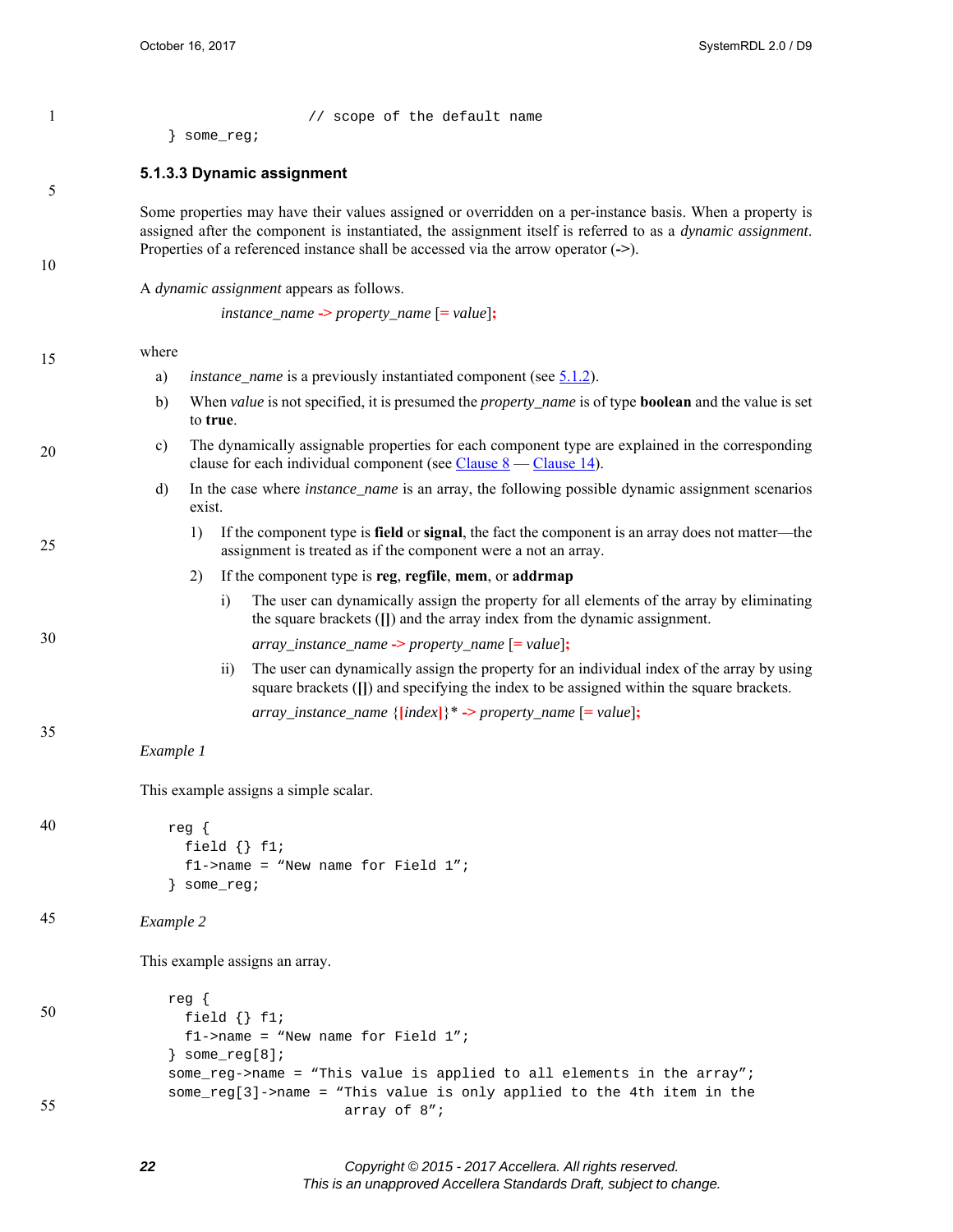<span id="page-32-0"></span>

| 5.1.3.4 Property assignment precedence                                                                                                                                                                                    | $\mathbf{1}$ |
|---------------------------------------------------------------------------------------------------------------------------------------------------------------------------------------------------------------------------|--------------|
| There are several ways to set values on properties. The precedence for resolving them is (from highest to<br>lowest priority):                                                                                            |              |
| dynamic assignment (see $5.1.3.3$ )<br>a)                                                                                                                                                                                 | 5            |
| property assignment (see $5.1.3.1$ )<br>b)                                                                                                                                                                                |              |
| default property assignment (see $5.1.3.2$ )<br>c)                                                                                                                                                                        |              |
| SystemRDL default value for property type (see Table 7)<br>$\rm d)$                                                                                                                                                       | 10           |
| Example                                                                                                                                                                                                                   |              |
| $req \{$<br>$default$ name ="def name";                                                                                                                                                                                   | 15           |
| field $f_type$ { name = "other name"; };                                                                                                                                                                                  |              |
| field $\{\}$ fl;<br>field { name = "property assigned name"; $}$ f2;                                                                                                                                                      |              |
| $f_type$ f3;                                                                                                                                                                                                              |              |
| $f3$ ->name = "Dynamic Assignment";<br>some_reg;                                                                                                                                                                          | 20           |
|                                                                                                                                                                                                                           |              |
| Results                                                                                                                                                                                                                   |              |
| // Final Values of all fields                                                                                                                                                                                             | 25           |
| // f1 name is "def name"                                                                                                                                                                                                  |              |
| // f2 name is "property assigned name"<br>// f3 name is "dynamic assignment"                                                                                                                                              |              |
|                                                                                                                                                                                                                           |              |
| 5.1.4 Scoping and namespaces                                                                                                                                                                                              | 30           |
| A scope defines the conditions in which an identifier may be associated with an entity. SystemRDL is a<br>statically (or lexically) scoped language.                                                                      |              |
| The body of a component (or struct) definition defines a local scope. A valid SystemRDL description is,<br>therefore, an aggregation of nested local scopes, ultimately nested into the outermost global (or root) scope. | 35           |
| Each local scope contains two independent namespaces, to which different scoping rules apply:                                                                                                                             |              |
| Type names (component definitions, enum types, and struct types);                                                                                                                                                         |              |
| Element (e.g., reg and field instantiations; struct members) names and parameter names.                                                                                                                                   | 40           |
| Identifiers shall be unique within a namespace in a scope. Namespaces are differentiated implicitly by<br>syntax. There are no namespace operators or limiters.                                                           |              |
| The root scope contains a third namespace for property names. All property references (standard and user-<br>defined) shall be resolved by searching this namespace.                                                      | 45           |
| Example 1                                                                                                                                                                                                                 |              |
| property foo {                                                                                                                                                                                                            | 50           |
| $component = field$ ;                                                                                                                                                                                                     |              |
| type = $string$ ;                                                                                                                                                                                                         |              |
| $\vert \cdot$<br>reg foo {                                                                                                                                                                                                |              |
| field $\{$                                                                                                                                                                                                                | 55           |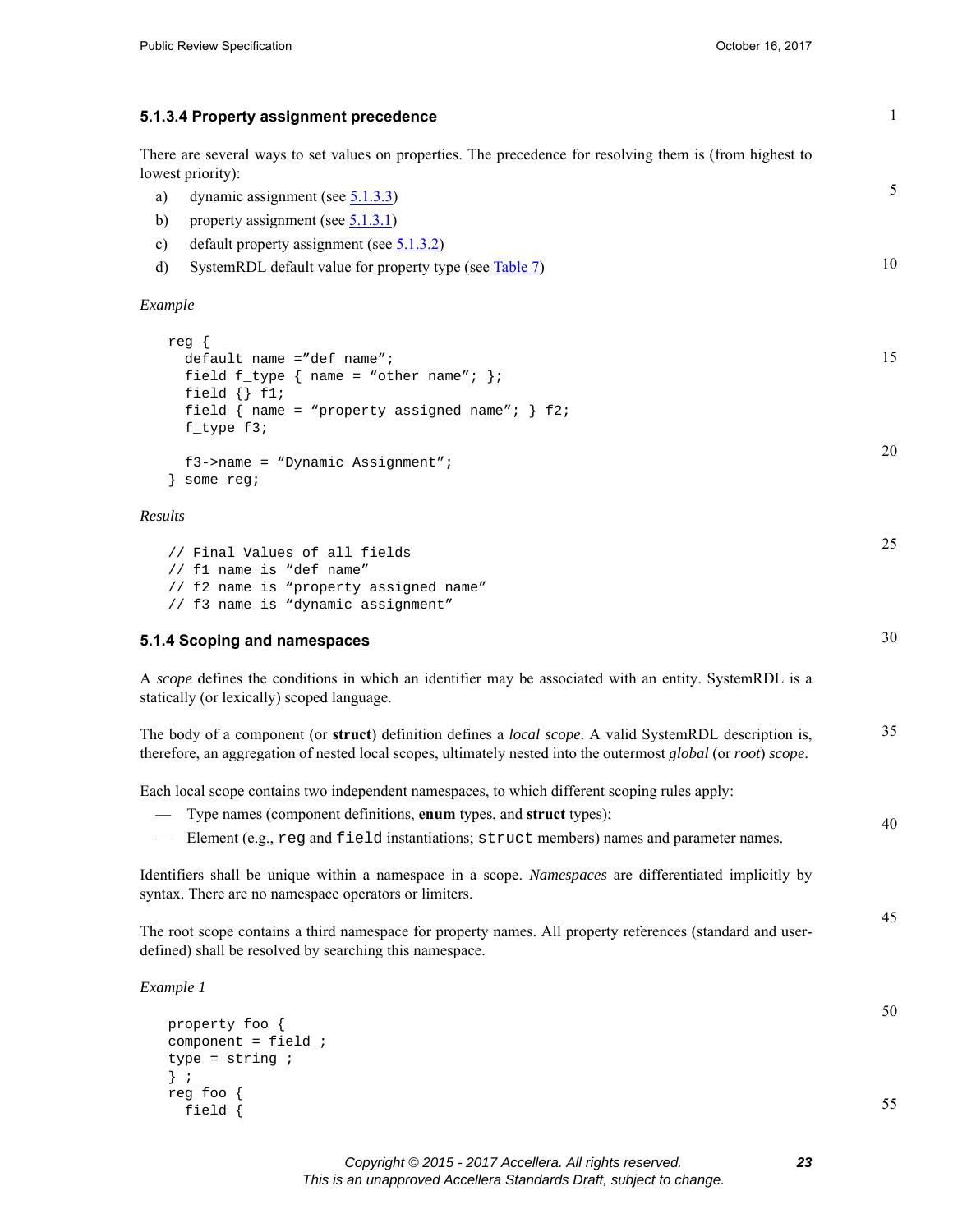| 1  | foo = "abc" $i$                                                                                                                                                                                                                                                                                                                                                                                                                                                                                                        |  |  |
|----|------------------------------------------------------------------------------------------------------------------------------------------------------------------------------------------------------------------------------------------------------------------------------------------------------------------------------------------------------------------------------------------------------------------------------------------------------------------------------------------------------------------------|--|--|
|    | $\}$ foo ;                                                                                                                                                                                                                                                                                                                                                                                                                                                                                                             |  |  |
|    | $\}$ ;<br>foo foo ; // instantiate reg type foo to generate instance called foo                                                                                                                                                                                                                                                                                                                                                                                                                                        |  |  |
| 5  | foo.foo -> foo = "xyz" ; // property foo of field foo of reg foo gets value "xyz"                                                                                                                                                                                                                                                                                                                                                                                                                                      |  |  |
|    | The root scope shall only contain component type and struct type definitions and signal instantiations.<br>No other component instantiations shall be allowed in the root scope. The root(s) of an <b>addrmap</b> hierarchy                                                                                                                                                                                                                                                                                            |  |  |
| 10 | are those addrmaps that are defined, but not subsequently instantiated.                                                                                                                                                                                                                                                                                                                                                                                                                                                |  |  |
| 15 | By definition, a component scope contains component type and struct type definitions, as well as element<br>references. A <i>struct scope</i> only contains member declarations. All type names shall be unique in the type<br>namespace and all element names shall be unique within the element namespace. However, there can be a<br>type and element with the same name in the same scope. Additionally, types shall be defined and elements<br>declared before they are referenced in the sequence of statements. |  |  |
|    | Type references are resolved from the local scope up the enclosing lexical scope to the global scope.                                                                                                                                                                                                                                                                                                                                                                                                                  |  |  |
|    | Elements referenced in the left-hand side of an expression shall be declared in the local scope.<br>a)                                                                                                                                                                                                                                                                                                                                                                                                                 |  |  |
| 20 | Elements referenced in the right-hand side of an expression shall be declared in the local scope or up<br>b)<br>in the enclosing lexical scope if the referenced element is a signal.                                                                                                                                                                                                                                                                                                                                  |  |  |
|    | If two types (or elements) in different scopes share the same name, the type (respectively, element)<br>c)<br>name from the scope that is lexically closest to the local scope shall take precedence.                                                                                                                                                                                                                                                                                                                  |  |  |
| 25 | Children elements—as elements contained in the local scope of the parent scope's type—may be referenced<br>via the dot operator $(.)$ .                                                                                                                                                                                                                                                                                                                                                                                |  |  |
|    | A element reference appears as follows.                                                                                                                                                                                                                                                                                                                                                                                                                                                                                |  |  |
| 30 | element_name [. child_element_name]*                                                                                                                                                                                                                                                                                                                                                                                                                                                                                   |  |  |
|    | where                                                                                                                                                                                                                                                                                                                                                                                                                                                                                                                  |  |  |
|    | element_name is a previously declared element in the current scope (see $5.1.2$ ).<br>a)                                                                                                                                                                                                                                                                                                                                                                                                                               |  |  |
|    | the first use of child_element_name shall exist in element_name's local type scope.<br>b)                                                                                                                                                                                                                                                                                                                                                                                                                              |  |  |
| 35 |                                                                                                                                                                                                                                                                                                                                                                                                                                                                                                                        |  |  |
|    | for all other <i>child_element_names</i> , any subsequent <i>child_element_name</i> shall exist in the previous<br>$\mathbf{c})$<br>child_element_name's local type scope.                                                                                                                                                                                                                                                                                                                                             |  |  |
| 40 | Element references from an assignment located in a constraint body are resolved from the constraint<br>body's enclosing lexical scope, then up the lexical scope. Such an element reference may either be a direct<br>field reference, or use the dot operator (.) to navigate down the referenced element's instance hierarchy to<br>target a field instance.                                                                                                                                                         |  |  |
|    | Example 2                                                                                                                                                                                                                                                                                                                                                                                                                                                                                                              |  |  |
| 45 |                                                                                                                                                                                                                                                                                                                                                                                                                                                                                                                        |  |  |
|    | regfile foo {<br>$reg\{$                                                                                                                                                                                                                                                                                                                                                                                                                                                                                               |  |  |
|    | field $\{ \}$ a ;                                                                                                                                                                                                                                                                                                                                                                                                                                                                                                      |  |  |
|    | $constraint \{$                                                                                                                                                                                                                                                                                                                                                                                                                                                                                                        |  |  |
| 50 | a < 0xc ; // direct field reference<br>$\}$ const1 ;                                                                                                                                                                                                                                                                                                                                                                                                                                                                   |  |  |
|    | $\}$ regA ;                                                                                                                                                                                                                                                                                                                                                                                                                                                                                                            |  |  |
|    | constraint {                                                                                                                                                                                                                                                                                                                                                                                                                                                                                                           |  |  |
|    | regA.a > 0x4 ; // indirect field reference                                                                                                                                                                                                                                                                                                                                                                                                                                                                             |  |  |
| 55 | $\}$ const2 ;<br>$\}$ ;                                                                                                                                                                                                                                                                                                                                                                                                                                                                                                |  |  |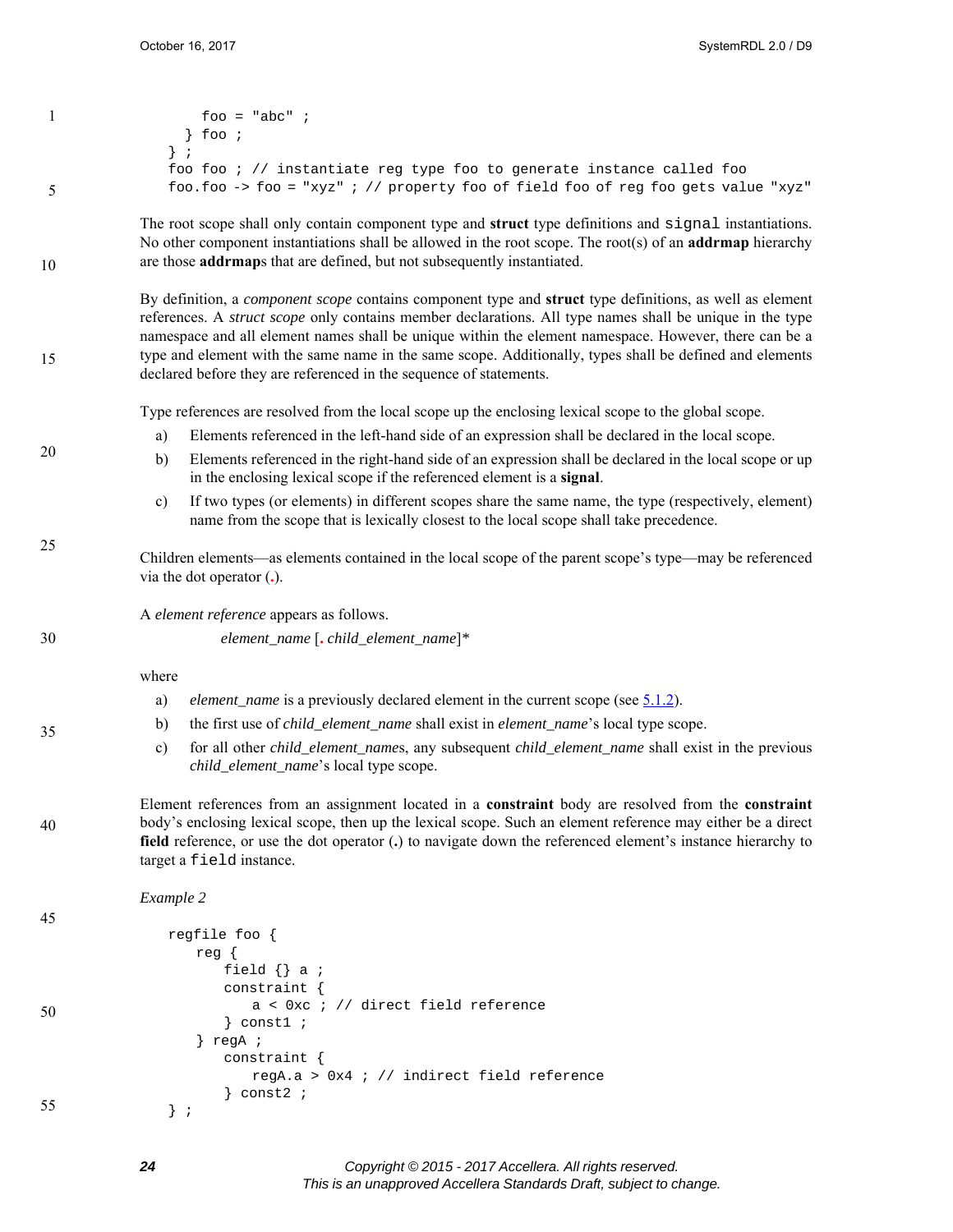5

30

45

50

55

Dynamic assignments can be layered in SystemRDL from the innermost to the outermost scope; i.e., dynamic assignments that are specified at an outer scope override those that are specified at an inner scope. No more than one assignment of a property per scope is allowed in SystemRDL.

#### *Example 3*

```
10
                                                                                                       15
                                                                                                       20
                                                                                                       25
regfile foo_rf {
   reg some_reg_r {
       field {} a[2]=2'b00;// End of field: a
        a->reset = 2'b01;// Dynamic Assignment overriding reset val
        field {} b[23:16]=8'hFF; // End of field: b
    };
    some_reg_r rega;
    some_reg_r regb;
   rega.a->reset = 2'b10; // This overrides the other dynamic assign
   reqa.b->reset = 8'h00;rega.b->reset = 8'h5C; // Error two assigns from the same scope
}; // End addrmap: foo
addrmap bar {
   foo_rf foo;
   foo.rega.a->reset = 2'b11;
    // Override the reset value again at the outermost scope 
\}; \qquad \qquad \qquad \qquad \qquad \qquad \qquad \qquad \qquad \qquad \qquad \qquad \qquad \qquad \qquad \qquad \qquad \qquad \qquad \qquad \qquad \qquad \qquad \qquad \qquad \qquad \qquad \qquad \qquad \qquad \qquad \qquad \qquad \qquad \qquad \qquad
```
Any reference to an element in the right-hand side of an assignment shall be resolved statically, i.e., by considering the elements visible from the assignment's local scope.

#### *Example 4*

```
35
                                                                                         40
signal {} my_signal ;
field my_field {
  resetsignal = my\_signal ; // will resolve to the signal instance
                              // declared in the global scope
} ;
addrmap top {
   signal {} my_signal ;
   reg {
     my_field a ; // the field instance's resetsignal will
                   // still be resolved as the global scope's my_signal
   } reg_a ;
} ;
```
#### <span id="page-34-0"></span>**5.2 General component properties**

This subclause details properties that generally apply to SystemRDL components.

#### <span id="page-34-1"></span>**5.2.1 Universal properties**

The **name** and **desc** properties can be used to add descriptive information to the SystemRDL code. The use of these properties encourages creating descriptions that help generate rich documentation. All components have a instance name already specified in SystemRDL; **name** can provide a more descriptive name and **desc** can specify detailed documentation for that component.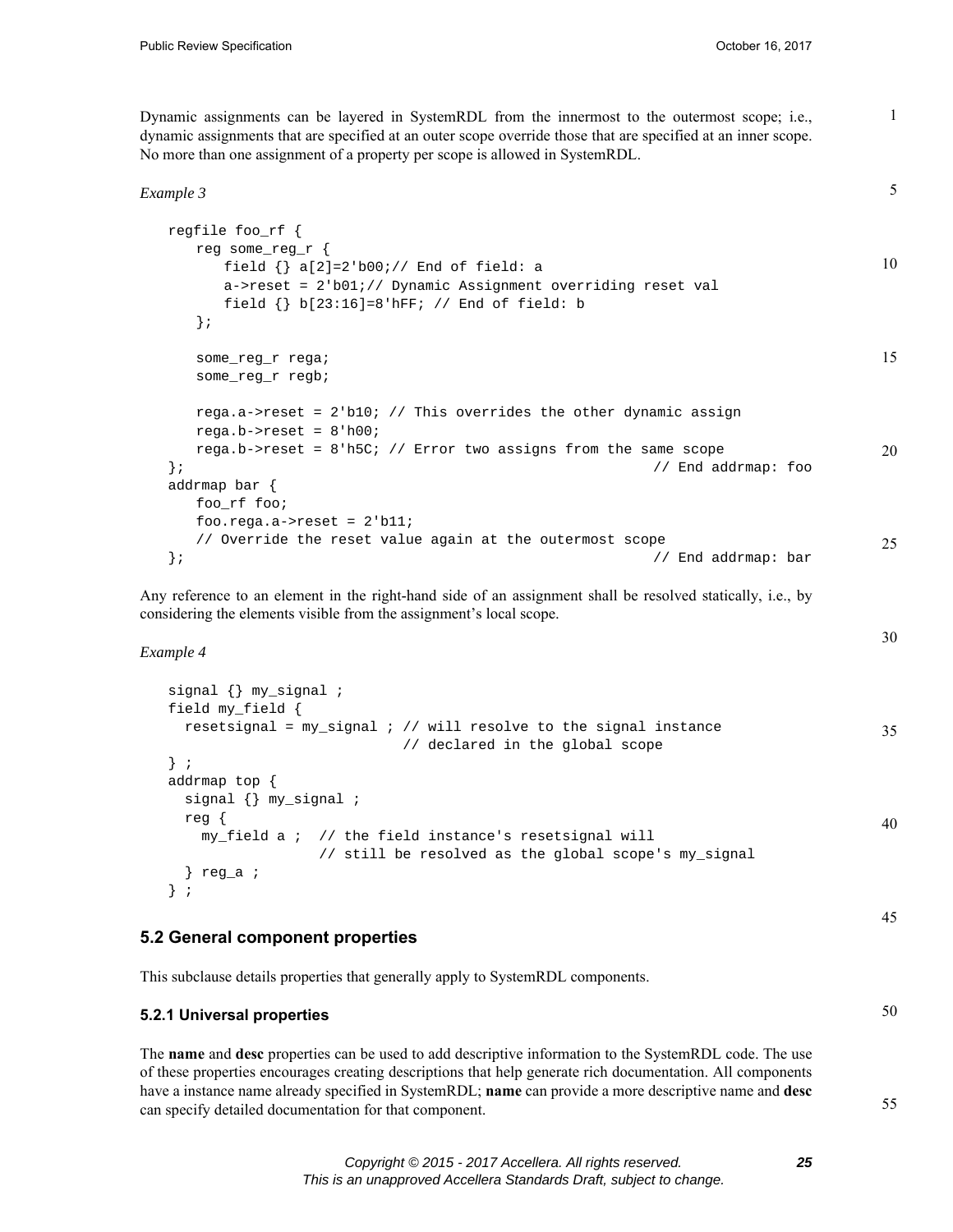#### 1 [Table 5](#page-35-1) lists and describes the universal SystemRDL component properties.

**Table 5—Universal component properties** 

<span id="page-35-1"></span>

| <b>Property</b> | <b>Implementation/Application</b>                               | Tvpe   | Dynamic <sup>a</sup> |
|-----------------|-----------------------------------------------------------------|--------|----------------------|
| name            | Specifies a more descriptive name (for documentation purposes). | string | Yes                  |
| desc            | Describes the component's purpose.                              | string | Yes                  |

```
10
```
15

30

35

40

45

50

55

5

<sup>a</sup>Indicates whether a property can be assigned dynamically.

#### **5.2.1.1 Semantics**

If **name** is undefined, it is presumed to be the instance name.

#### **5.2.1.2 Example**

This example shows usage of the **name** and **desc** properties.

```
20
25
                   reg {
                      field {
                          name="Interface Communication Control";
                            // If name is not specified its implied to be ICC
                          desc="This field is used [...] desired low power state.";
                       } ICC[4];
                   } ICC_REG; // End of Reg: ICC_REG
```
### <span id="page-35-0"></span>**5.2.2 Structural properties**

<span id="page-35-2"></span>[Table 6](#page-35-2) lists and describes the structural component properties.

#### **Table 6—Structural component properties**

|  | <b>Property</b>  | <b>Implementation/Application</b>                                                                                              | <b>Type</b>              | Dynamic <sup>a</sup> |
|--|------------------|--------------------------------------------------------------------------------------------------------------------------------|--------------------------|----------------------|
|  | donttest         | This testing property indicates the component is not included in struc-<br>tural testing.                                      | <i>boolean</i> or<br>hit | Yes                  |
|  | dontcom-<br>pare | This is testing property indicates the components read data shall be dis-<br>carded and not compared against expected results. | <i>boolean</i> or<br>hit | Yes                  |

<sup>a</sup>Indicates whether a property can be assigned dynamically.

#### **5.2.2.1 Semantics**

- a) These properties can be applied as a *boolean* or a bit mask (*bit*) to a **field** component. A mask shall have the same *width* as the **field**. Masked bits (bits set to 1) are not tested (**donttest**) or compared (**dontcompare**).
- b) They can also be applied to **reg**, **regfile**, and **addrmap** components, but only as a *boolean*.

c) **donttest** and **dontcompare**

- 1) cannot both be set to **true**,
- 2) cannot have one **true** and the other non-zero, and
- 3) the bitwise AND of their masks shall be zero (0) for a particular component (i.e., dont test  $\&$ dontcompare = 0).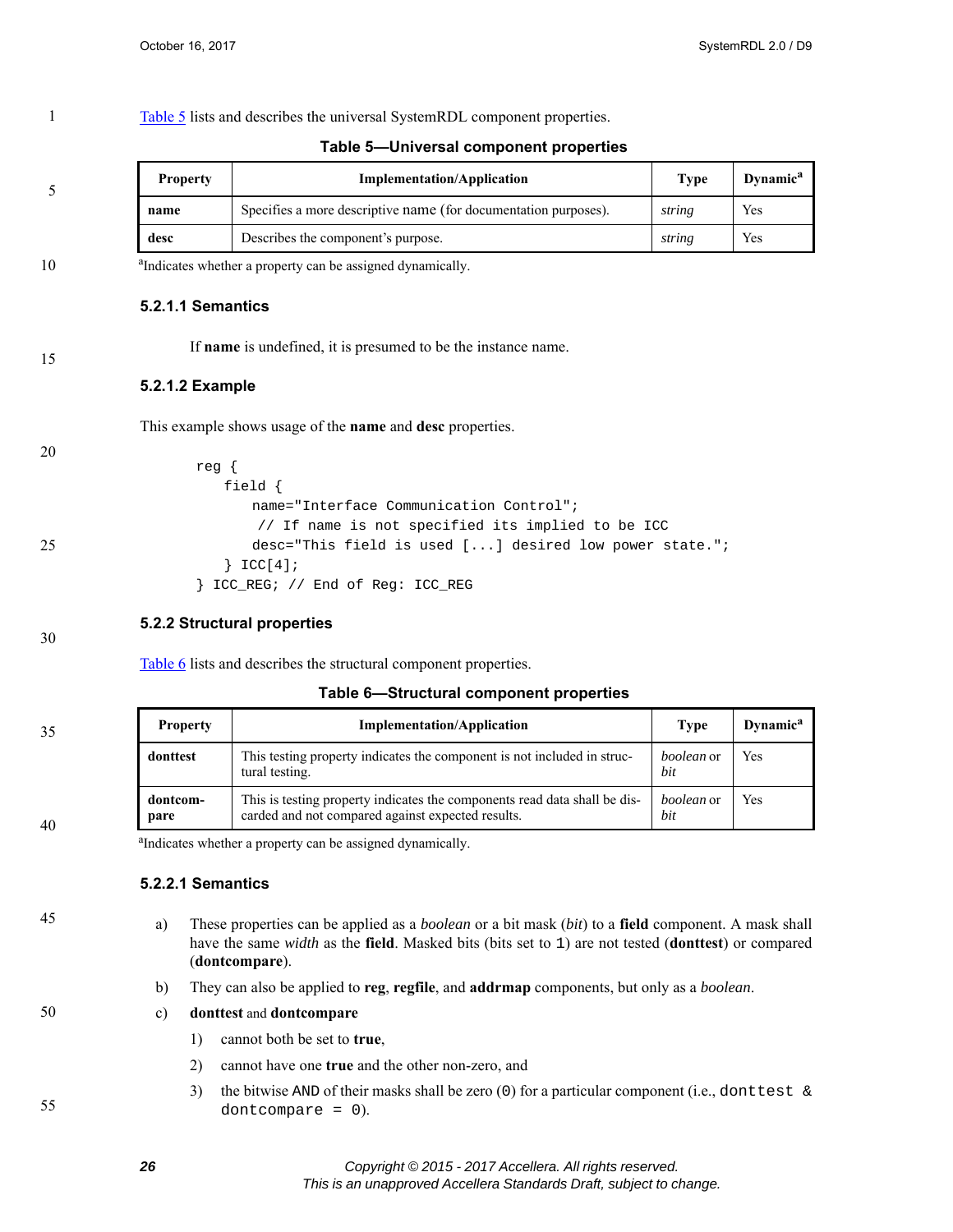15

20

25

30

35

45

50

**5.2.2.2 Example**

This example shows usage of the **donttest** and **dontcompare** properties.

```
5
                                                                                         10
reg { 
   field { donttest;} a; 
   field {} b[8]; 
   field { dontcompare;} c; 
   b->dontcompare = 8'hF0; // The upper four bits of this 8 bit field will 
                            // not be compared. 
} some_reg;
```
#### **5.3 Content deprecation**

The **ispresent** universal property can be used to configure the activation of SystemRDL component instances. Setting **ispresent** to **false** causes the given component instance to be removed from the final specification.

#### **5.3.1 Semantics**

- a) **ispresent** is a universal property on all component instances (**addrmap**, **reg**, **signal**, etc.) other than **enum**s.
- b) The default value of **ispresent** is **true**.
- c) Instance names shall be unique within a scope even before the values of **ispresent** are resolved. This feature does not enable replacement of instances.
- d) **ispresent** values may not be dependent on values contained in SystemRDL constructs. No reference values are allowed. Otherwise, the rules of expressions apply.
- e) Setting **ispresent** to **false** removes the instance.
- f) Setting a property on an element that is removed due to **ispresent** does not constitute an error, e.g., if an instance belong to a removed **addrmap**, modifications to the instance are acceptable.
- g) Instance positions are computed presuming all instances are present. Removing an instance can introduce a hole.
- h) The use of **ispresent** does not imply any new component definitions. If a component is instantiated twice, setting **ispresent** within one of them does not trigger the creation of new hardware.
- i) If a present instance includes references (e.g., signals), the referred objects need to also be present.
- 40 j) If a present instance is an alias register (see  $10.5$ ), the primary register needs to also be present. Conversely, if a register acting as a primary register is not present, then all the alias registers that refer to it shall not be present either.
- k) Component instances shall not be empty. Setting **ispresent** on all children of a parent instance to **false** shall be an error.

#### **5.3.2 Examples**

Some examples are shown highlighting simple, complex, and corner case usage.

#### **5.3.2.1 Simple example**

```
addrmap submap {
 reg \{ field \{ a[32] ; \} rega, regb, ahb_specific ;
} ;
```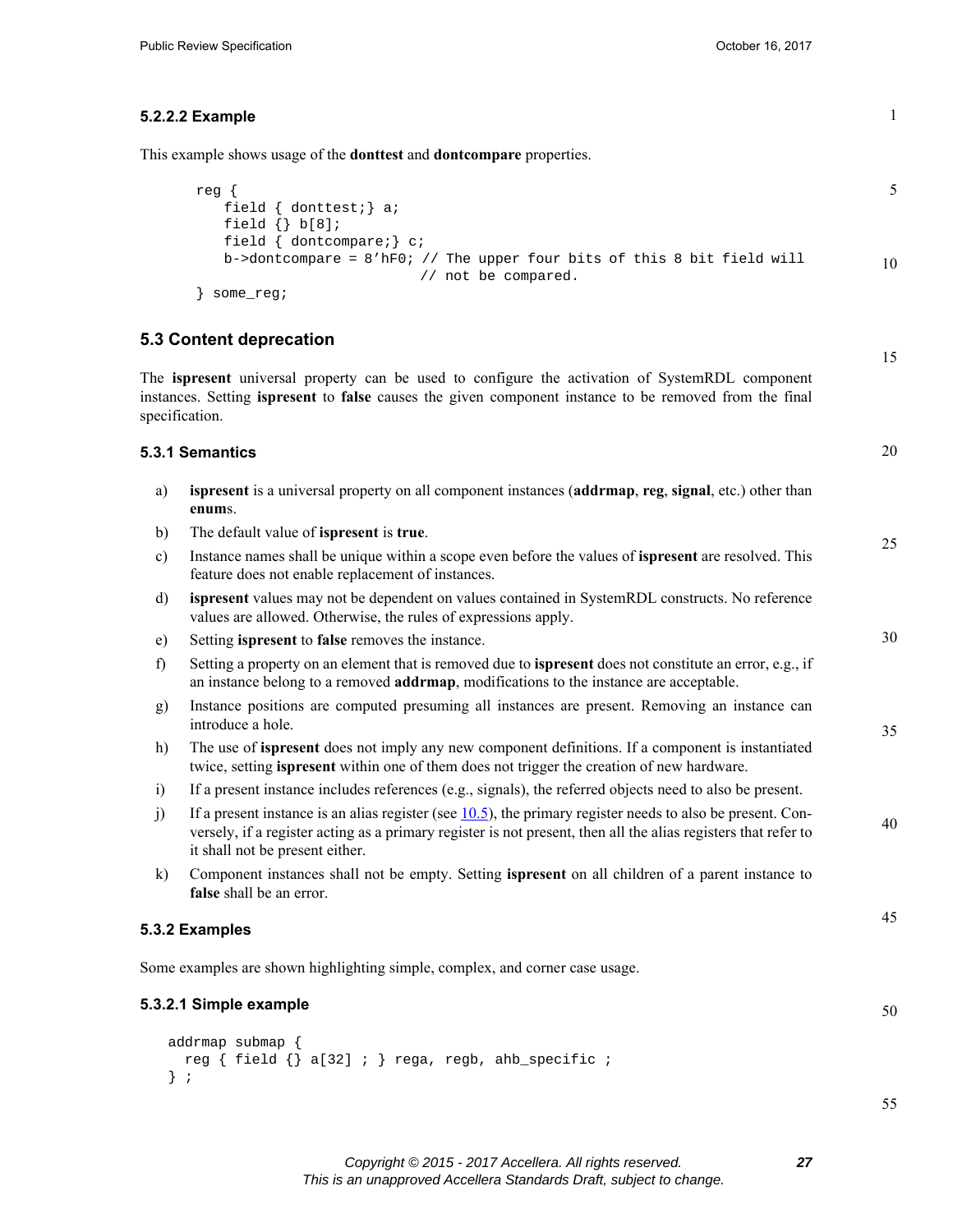```
1
5
               addrmap bridge {
                  bridge ;
                  submap ahb ;
                  submap axi ;
                  axi.ahb_specific -> ispresent = false ;
               } ;
```
#### **5.3.2.2 Complex example**

```
10
15
20
                reg some_reg #(boolean RESERVED = false) {
                   ispresent = !RESERVED ;
                  field \{ a, b, c ;
                  b \rightarrow ispresent = false ;
                  field \{ ispresent = false i \} d i// the default bitfield layout should be: a[0:0], c[2:2]
                } ;
                some_reg #(.RESERVED(true)) reserved_reg ;
                some_reg partially_reserved_reg ;
                some_reg not_reserved_reg ;
                not_reserved_reg.b -> ispresent = true ;
                not_reserved_reg.d -> ispresent = true ;
```
#### **5.3.2.3 Corner case**

```
25
```

```
field \{ a, b;
b \rightarrow next = a ;
a -> ispresent = false i // This is an error w.r.t clause (h) "If a present
                          // instance includes references (e.g., signals), the
                           // referred objects need to also be present."
```
30

```
35
```
40

45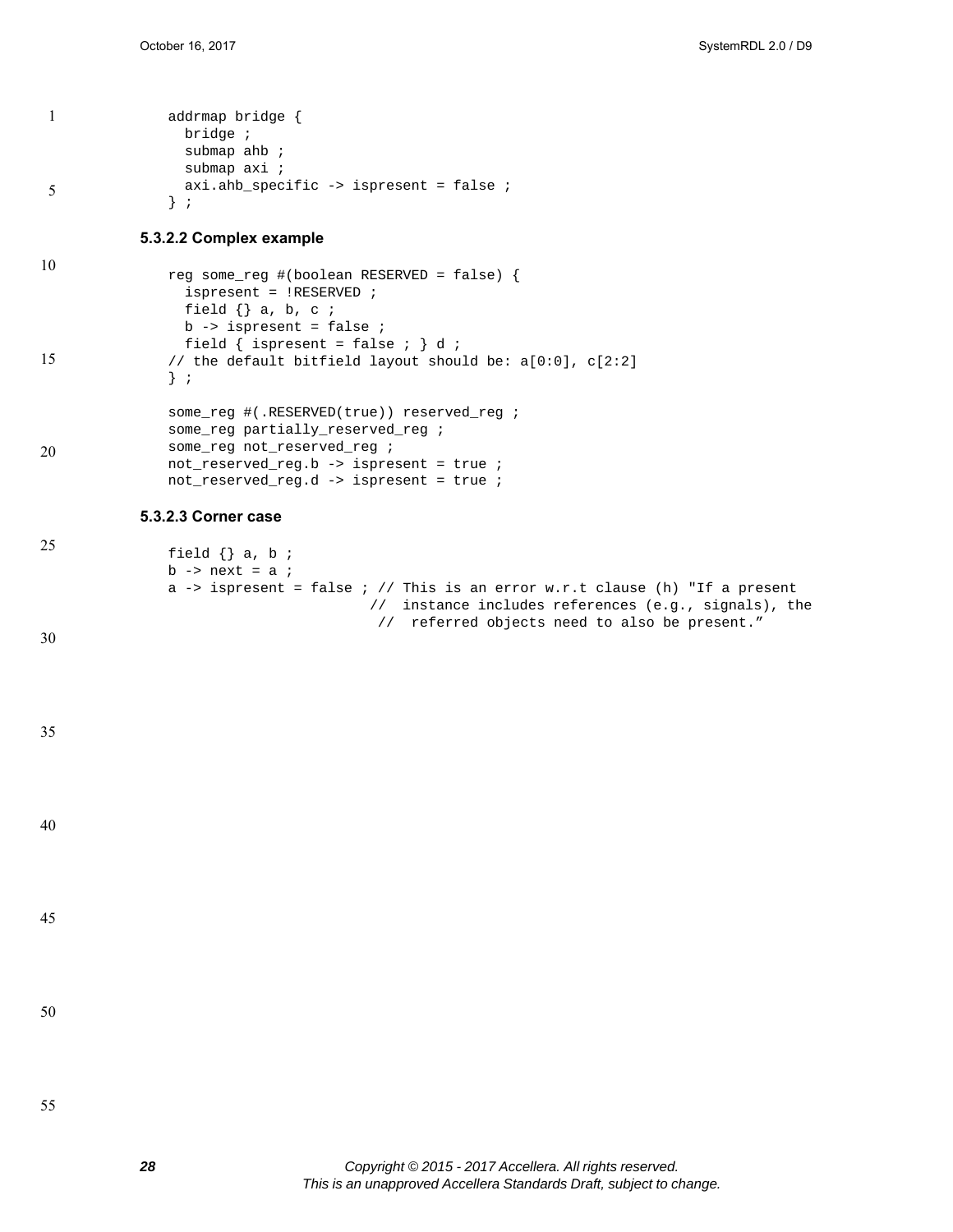**6. Data types**

**6.1 Overview**

otherwise.

1

# 5

10

[Table 7](#page-38-0) summarizes all the data types discussed in this document.

<span id="page-38-0"></span>

| <b>Type</b>               | Parameter or<br>struct member<br>type name | <b>Definition</b>                                                                                                          | <b>Default</b> |
|---------------------------|--------------------------------------------|----------------------------------------------------------------------------------------------------------------------------|----------------|
| boolean                   | boolean                                    | true or false.                                                                                                             | false          |
| string                    | string                                     | See 4.5 and 6.2.2.                                                                                                         | 1111           |
| bit                       | bit                                        | An unsigned integer with the value of 0 or a Ver-<br>ilog-style number, see $\frac{4.6}{c}$ (c - e) and 6.2.1.             | Undefined      |
| longint unsized           | longint unsigned                           | A 64-bit unsigned long integer, see $\frac{4.6}{a}$ and $\frac{b}{c}$<br>and $6.2.1$ .                                     | Undefined      |
| accesstype                | accesstype                                 | One of rw, wr, r, w, rw1, w1, or na. See $9.4$ .                                                                           | rw             |
| addressingtype            | addressingtype                             | One of <b>compact</b> , <b>regalign</b> , or <b>fullalign</b> . See 13.4.                                                  | regalign       |
| onreadtype                | onreadtype                                 | One of rclr, rset, or ruser. See 9.6.                                                                                      | Undefined      |
| onwritetype               | onwritetype                                | Undefined<br>One of woset, woclr, wot, wzs, wzc, wzt, wclr,<br>wset, or wuser. See 9.6.                                    |                |
| precedencetype            |                                            | One of hw or sw. Cannot be used as a parameter or<br>struct member type. See 9.4.                                          | <b>SW</b>      |
| struct                    | struct reference                           | Undefined<br>A reference to a struct.                                                                                      |                |
| array                     | array reference                            | A reference to an array.<br>Empty array                                                                                    |                |
| enum                      | enum reference                             | A reference to a user-defined enumeration.<br>Undefined                                                                    |                |
| <i>instance reference</i> | ref                                        | Undefined<br>A reference to a component instance, component<br>instance property, parameter, or struct instance<br>member. |                |

#### **Table 7—Data types**

This section presents all the data primary and aggregate data types used in SystemRDL. While some data types, such as **boolean** or **onreadtype**, are specific to SystemRDL, the data types and its associated type system are consistent with SystemVerilog semantics as specified in IEEE Std 1800-2012, unless noted

#### **6.2 Primary data types**

A subset of the SystemVerilog data types are used by the SystemRDL Expression Language, namely **bit**, **longint unsigned**, and **string** (with some changes).

Complex, user-defined, and time data types shall not be supported in SystemRDL. Unknown (x) and high impedance (z) values shall not be supported either.

#### <span id="page-38-1"></span>**6.2.1 Signed and unsigned data types**

All SystemRDL number types are integral and unsigned. In order to maintain direct compatibility with the SystemRDL Expression Language, SystemRDL only supports **bit** and **longint unsigned**. Expressions

> *Copyright © 2015 - 2017 Accellera. All rights reserved. 29 This is an unapproved Accellera Standards Draft, subject to change.*

45

50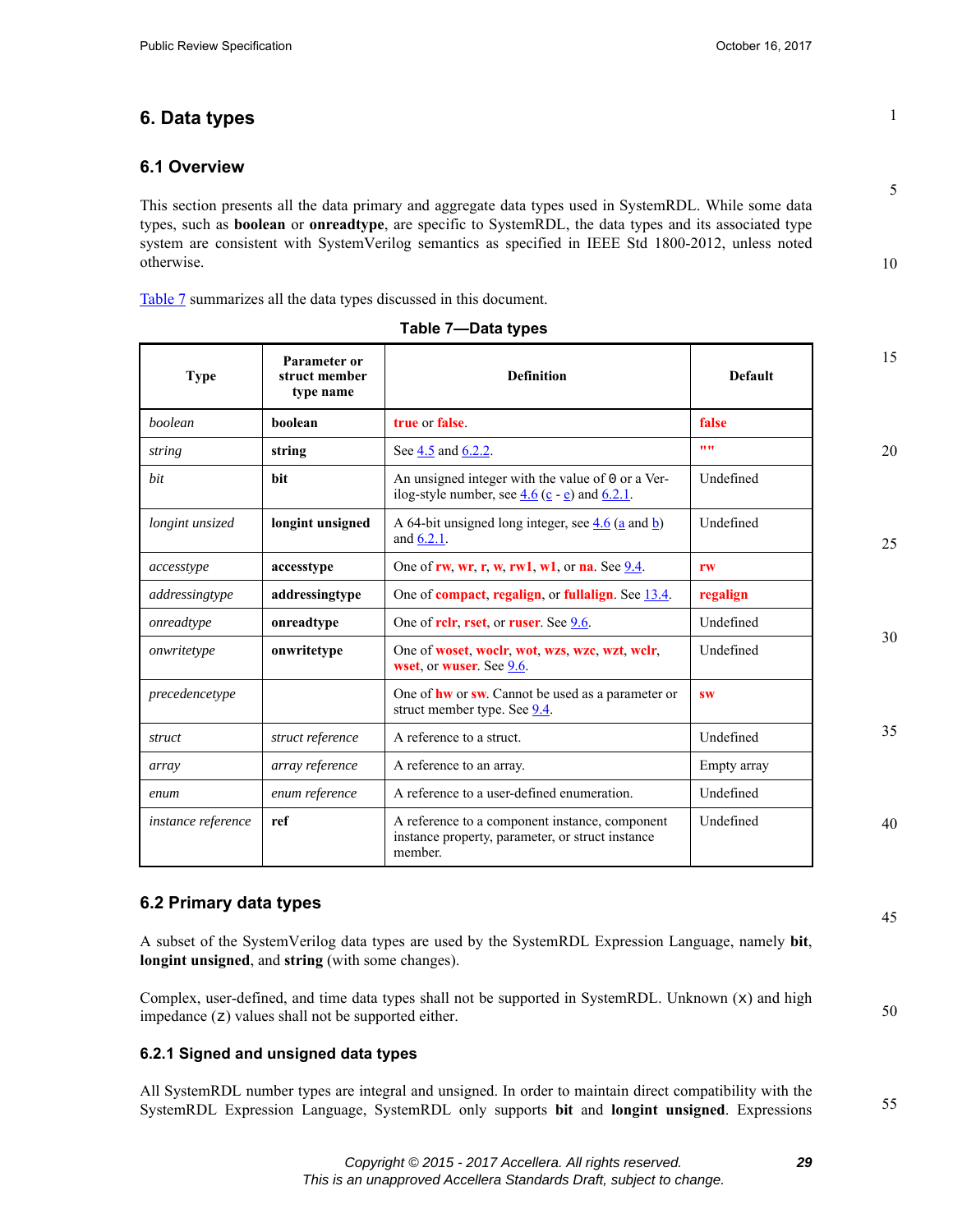1 resolving into a negative value shall be cast to the two's complement of the value, e.g, the expression 1 - 2, which occurs in a **longint unsigned** context whose bit width is 64, is resolved as 0xFFFFFFFFFFFFFFFF.

#### 5 **6.2.2 String data type**

10

20

25

30

35

40

45

50

55

<span id="page-39-0"></span>The SystemRDL Expression Language **string** data type is not a direct equivalent of the SystemVerilog **string** data type. The SystemRDL Expression Language **string** data type supports UTF-8 encoding to allow for non-English documentation.

A SystemRDL **string** can be seen as an immutable, unsized object, for which only the binary equality, concatenation, and replication operators are supported (see [Table 9](#page-48-0)).

#### 15 **6.2.3 Boolean data type**

The additional type **boolean** is introduced as a result type for logical operations, as well as for compatibility with previous SystemRDL versions. Boolean values shall be cast to the single bit values 1'b1 and 1'b0 (from true and false, respectively) for preserving sufficient compatibility with the SystemVerilog Expression Language, as defined in [Clause 7.](#page-48-1)

#### **6.2.4 Reserved enumeration types**

The additional types: **accesstype**, **onreadtype**, **onwritetype**, and **addressingtype** shall be considered as reserved enumerations with no associated integral values for all purposes.

Reserved enumeration types only support binary equality operations.

#### **6.2.5 Enumerations**

An *enumerated type* encloses a set of constant named integral values into the enumeration's scope. There are no properties for the **enum** component beyond the universal properties defined in [5.2.1](#page-34-0).

#### **6.2.5.1 Defining enumerations**

Unlike other SystemRDL components, enumerations are not instantiated and can only be defined definitively (i.e., anonymous definitions are not allowed). Enumerated types can either be assigned to a field's **encode** property (see [9.10](#page-70-0)) or their enumerators can be referenced in expressions. Enumerator references shall be prefixed with their enumerated type name and two colons  $(::), e.g.,$ MyEnumeration::MyValue.

An *enum component definition* appears as follows.

```
enum enum_name { encoding; [encoding;]* };
```
#### where

- a) *enum\_name* is a user-defined name for the enumeration
- b) *encoding* is specified as follows

*mnemonic\_name* [**=** *value* [**{**{*universal\_property***;**}\***}**]**;**

where

- 1) *mnemonic\_name* is a user-defined name for a specific *value*. This name shall be unique within a given **enum**.
- 2) *value* shall be of an integral type.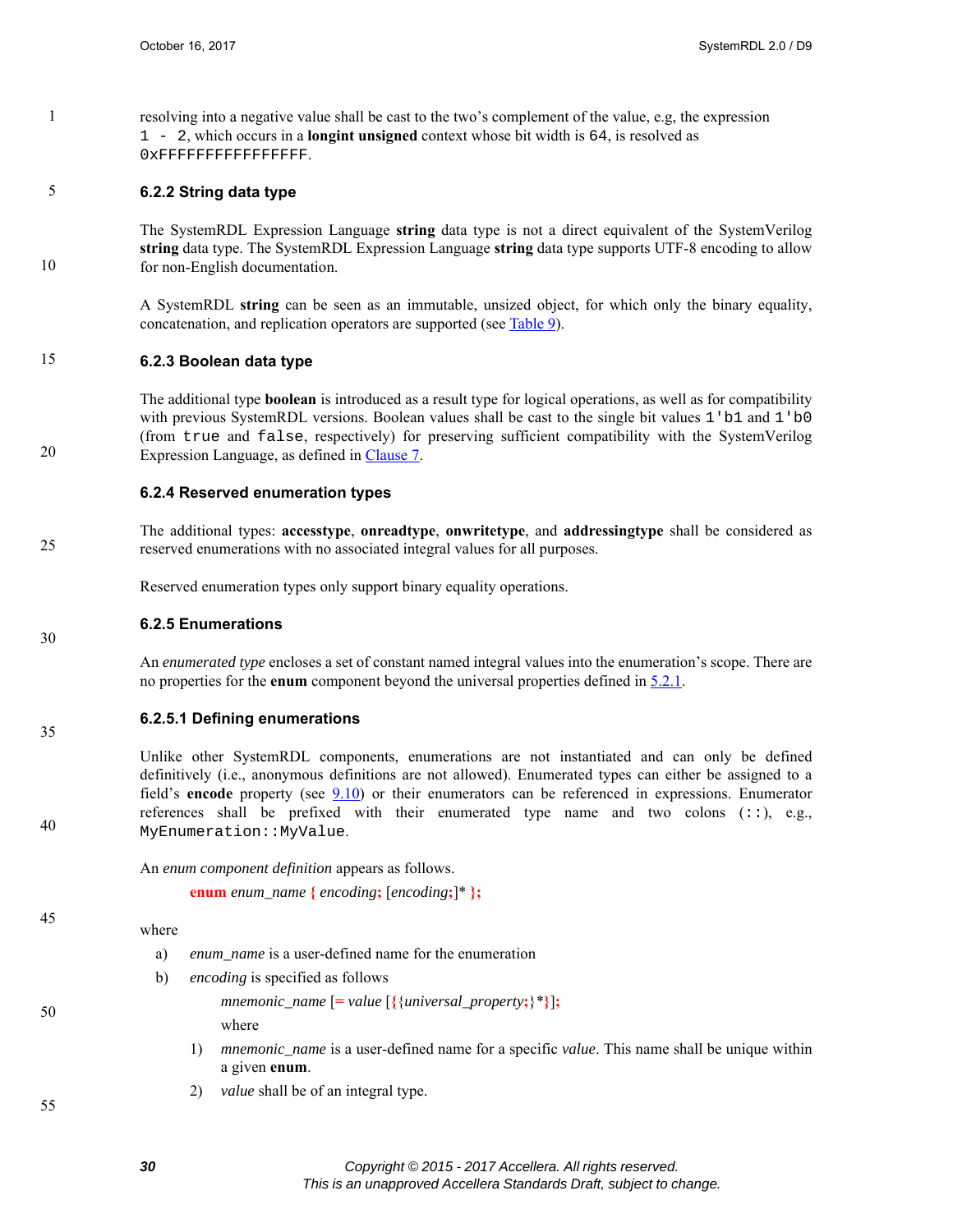*Example*

};

};

field {

} a[8];

};

1

5

10

20

30

40

45

50

When the first enumerator value is unspecified, it is assigned 0. Other enumerator values are incremented by 1, based on the value of the previous enumerator. Automatically assigned values cannot break the unique value constraint when automatically assigning all the values of an enumeration using **longint unsigned** values.

3) All *value*s shall be unique, even if the value is automatically assigned.

4) *universal\_property* is as defined in [5.2.1.](#page-34-0)

name = "third entry, just like others";

desc = "this value has a special documentation";

This is an example of bit-field encoding.

enum myBitFieldEncoding {

second\_entry =  $8 \cdot \text{hcd}$  { name = "second entry";

third entry =  $8'$  hef {

first\_encoding\_entry = 8'hab;

fourth\_entry = 8'b10010011;

encode = myBitFieldEncoding;

**6.2.5.2 Automatically assigned enumerator values**

#### *Examples*

These are several examples of valid and incorrect enumeration definitions.

```
35
enum myAutoEnum { first_value ; second_value ; third_value ; } ;
// first_value = 0, second_value = 1, third_value = 2
enum myPartiallyAssignedEnum { a ; b ; c = 8'h6 ; d ; e = 8'h12 ; f ; } ;
// a = 8'h0, b = 8'h2, d = 8'h7, f = 8'h13
```
#### **6.2.5.3 Type consistency**

Enumerated types are strongly typed, therefore user-defined properties, struct members, or parameters of a given enumerated type are type-checked when used in assignments or with relational operators. In other expression contexts, enumerators are automatically cast to their integral values.

#### *Example*

The example below illustrates the use of enumerated types in operations and assignments.

```
enum FirstEnum {
  VAL1 = 3'h0 ;
  VAL2 = 3'h1 ;
 VAL3 = 3'h2 ;
} ;
```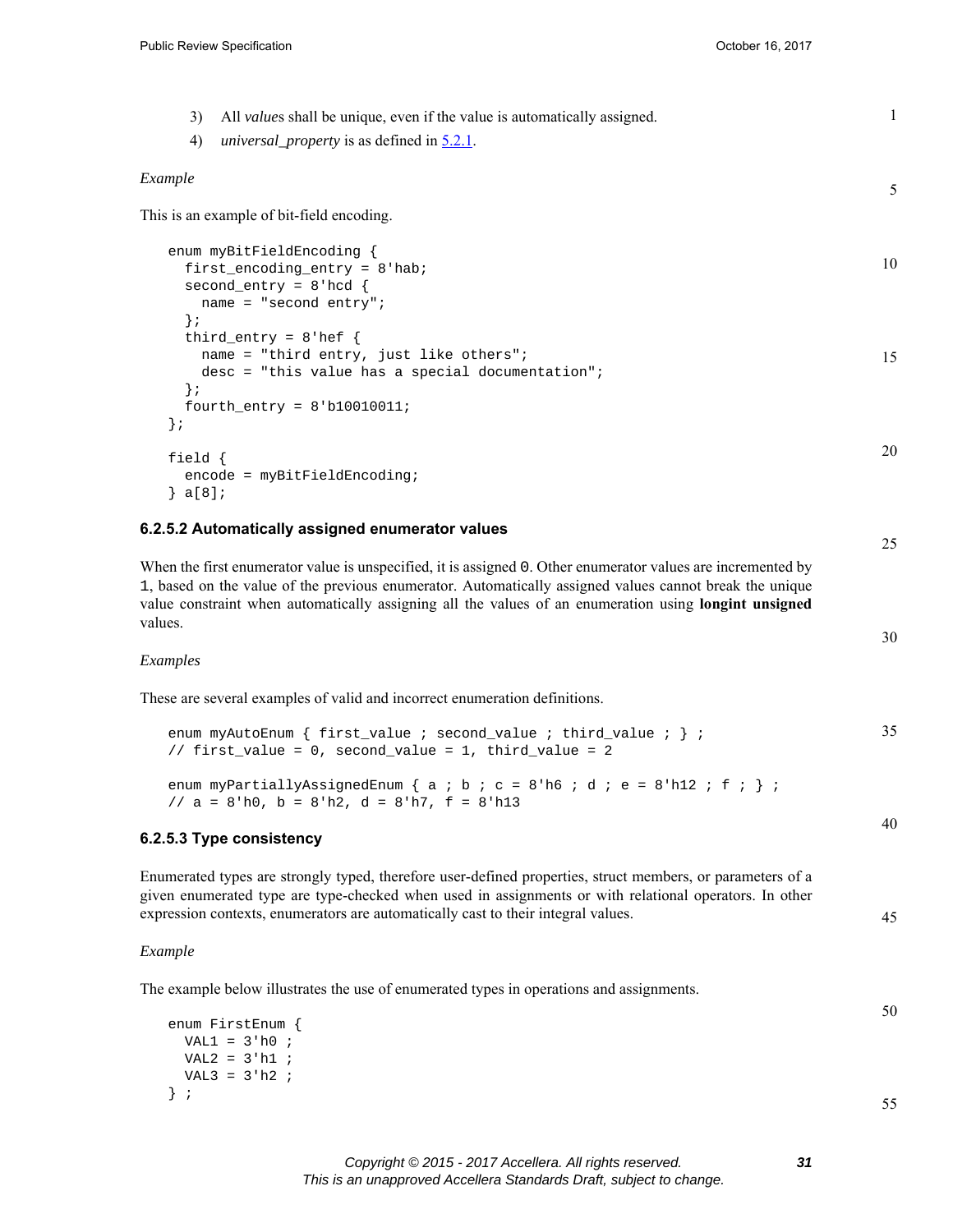```
1
 5
10
15
20
25
30
35
40
45
50
55
                 enum SecondEnum {
                    VAL1 = 3'h0 ;
                   VAL2 = 3'h1 ;
                   VAL3 = 3'h2 ;
                 } ;
                 property MyUDP \{ component = addrmap i type = FirstEnum i } iaddrmap top {
                    reg some_reg \{ field \{ a[3] ; \} ;
                     addrmap {
                       MyUDP = FirstEnum::VAL1 ; // Allowed
                       some_reg regA ;
                      regA.a -> reset = FirstEnum::VAL2 + SecondEnum::VAL3 ; // Enumerators are 
                     cast to their integer value and added
                     } submap1 ;
                     addrmap {
                       reg {
                         shared = longint'(FirstEnum::VAL1) == longint'(SecondEnum::VAL2) ; // 
                     Allowed since we're first casting the enumerators to their underlying 
                     integral values
                        field \{\} b ;
                       } other_shared_reg ;
                     } submap2 ;
                 } ;
              6.2.6 Identifier references
              SystemRDL struct members, parameters, and component instances that are in the scope of a SystemRDL 
              statement in which the expression is defined can be referenced from the expression.
              In addition, the SystemRDL rules for escaped identifiers, (see 4.3) shall apply to references inside the
             SystemRDL Expression Language.
              Hierarchical struct members and component instances are referenced using a dot delimiter (.) (see \underline{5.1.4}).
              Example
                 struct inner_struct {
                    string foo ;
                 } ;
                 struct my_struct {
                    inner struct inner ;
                 } ;
                 addrmap top {
                     regfile some_regfile #( my_struct arg ) {
                       reg {
                         desc = arg.inner.foo ;
                        field \{ \} a ;
                       } regA ;
                     } ;
```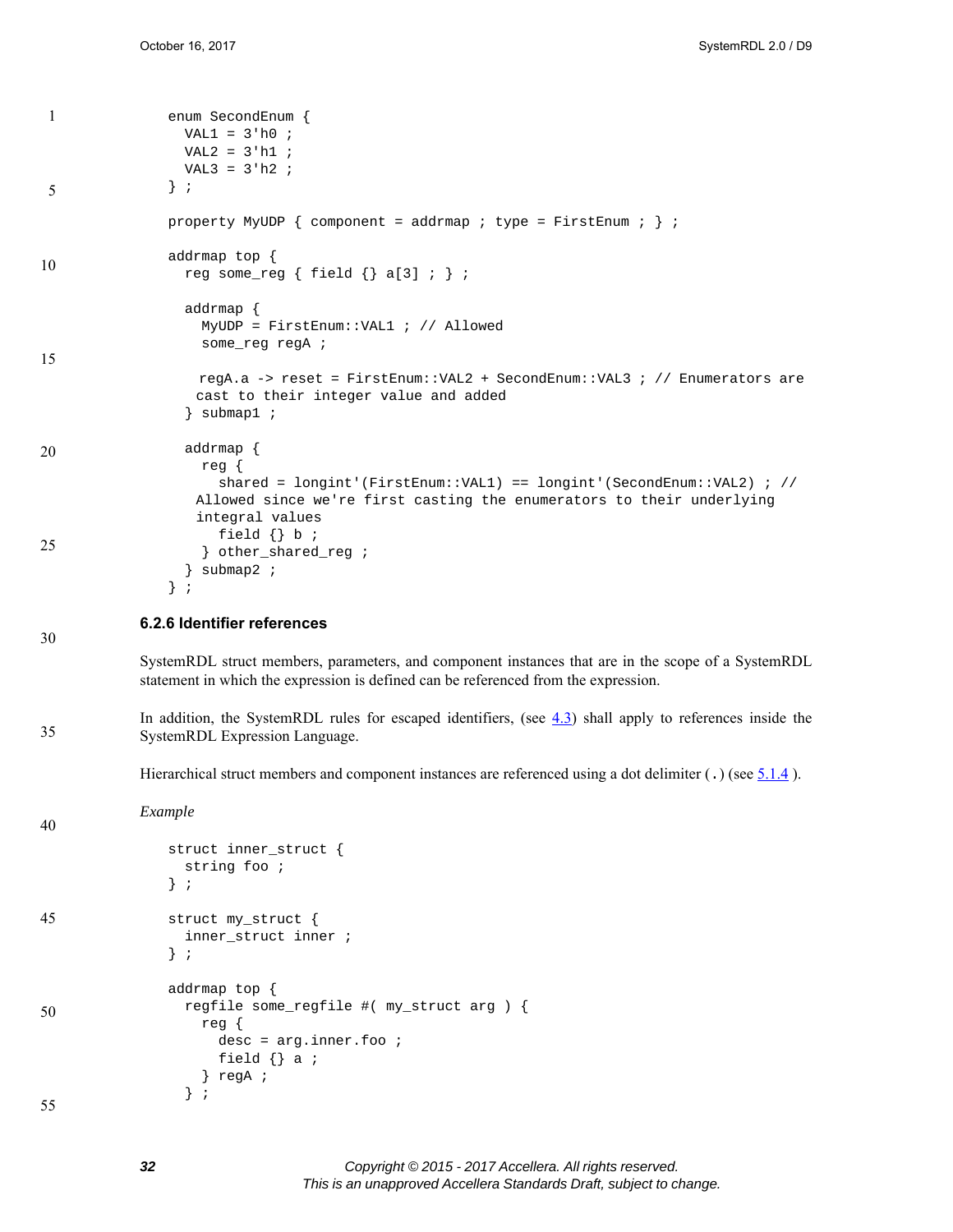```
5
                                                                                                          10
                                                                                                          15
                                                                                                         20
                                                                                                         25
                                                                                                         30
                                                                                                         35
                                                                                                         40
                                                                                                         45
                                                                                                         50
       ) ) regFA[2] ;
       regFA[0].regA.a -> desc = "field desc from regFA[0]" ;
       regFA[1].regA.a -> desc = "field desc from regFA[1]" ;
    } ;
6.3 Aggregate data types
6.3.1 Arrays
A SystemRDL array describes an ordered collection of elements. Each array element shall be identified with 
a unique array index. Arrays may be used as struct members, or in property or parameter declarations.
  a) An array shall be declared as follows:
      array_type declaration []
      where
       1) array_type specifies the type allowed for each array element. All the types defined in Table 7, 
           as well as any user-defined enum types, but excepting array types, may be used as array types.
           Effectively, multi-dimensional arrays are not supported. This limitation may be circumvented 
           by defining arrays of structs containing arrays.
      2) declaration may be a struct member or a parameter name.
      For example:
       reg some_reg #( string NAME_AND_DESC[] ) {
          field \{ \} a ;
       } ;
  b) A user-defined property array shall be declared as follows:
      array_type []
       where
           array_type Table 31
           may be used as user-defined property array types.
       For example:
       property myUDP { component = field ; type = longint unsigned[] ; } ;
  c) An array may be assigned a sequence of values as follows:
      left_hand_side = '{ [expr [, expr]*]? }
      where
       1) left_hand_side corresponds to the struct member, parameter, or property to which the array is 
           being assigned.
      2) expr is an expression whose resolved type shall be assignment compatible with the type of the 
           array (see 6.4).
      For example:
       some_reg #(.NAME_AND_DESC( '{ "hello", "world" } ) regA ;
  d) An empty array may be declared as follows:
      left_hand_side = '{}
```
some\_regfile #( .arg( my\_struct'{ inner: inner\_struct'{ foo: "reg desc" } }

e) Array elements may be used in expressions by referencing their position in the array, as follows: *array\_reference* **[***index***]** where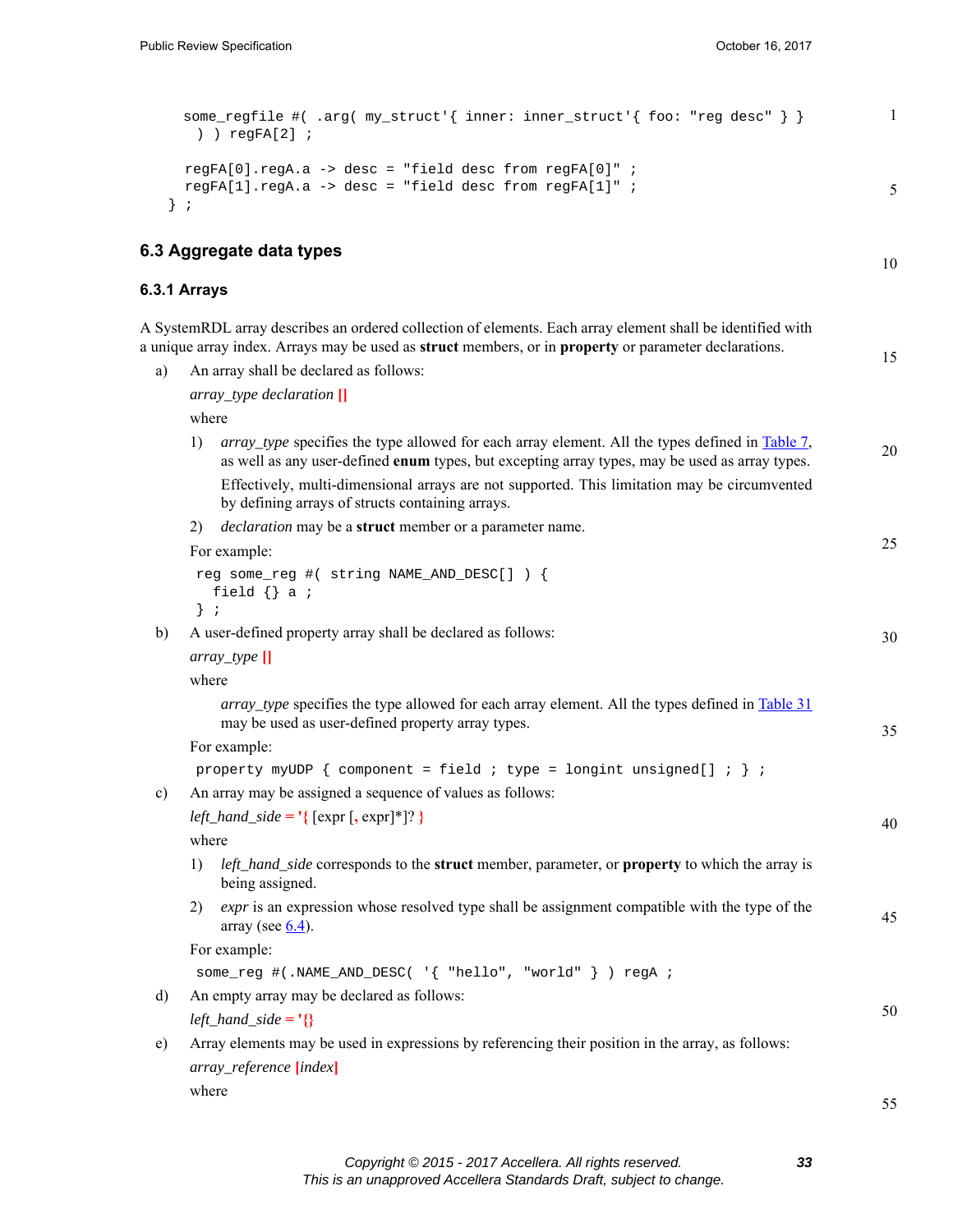| 1  | array_reference is a reference to the array containing the array element.<br>1)<br>2)<br><i>index</i> is an expression that shall resolve to a <b>longint unsigned</b> . |
|----|--------------------------------------------------------------------------------------------------------------------------------------------------------------------------|
| 5  | For example:                                                                                                                                                             |
|    | $regA \rightarrow name = NAME\_AND\_DESC[0]$ ;                                                                                                                           |
|    | 6.3.1.1 Semantics                                                                                                                                                        |
| 10 | Array indices are 0-based and strictly sequential.<br>a)                                                                                                                 |
|    | Arrays are immutable and can only be modified by recreating an array (i.e., single values cannot be<br>b)                                                                |
|    | reassigned).                                                                                                                                                             |
| 15 | SystemRDL arrays are not constrained with respect to their sizes: a given array may be reassigned<br>c)<br>with a new array of a different size.                         |
|    | An array element cannot reference another element from the same array.<br>d)                                                                                             |
|    | An out of bound array reference shall raise an error.<br>e)                                                                                                              |
| 20 | 6.3.1.2 Examples                                                                                                                                                         |
|    | 6.3.1.2.1 User-defined property with array type                                                                                                                          |
| 25 | property MyUDP $\{$ component = reg ;<br>type = longint unsigned[] ;<br>default = $\{1, 2\}$ ; } ;                                                                       |
| 30 | reg some_reg {<br>MyUDP = $\{2, 34, 73\}$ ;<br>$\}$ ;<br>6.3.1.2.2 User-defined property with aggregate type array type                                                  |
|    |                                                                                                                                                                          |
| 35 | struct mystruct { string foo; longint unsigned bar ; } ;<br>property MyUDP $\{$ component = all $\,$<br>type = $mystruct[]$ ; } ;                                        |
|    | reg some_reg {<br>MyUDP = $'\{\text{mystruct} \{ \text{foo: "hello", bar: 23 } \},$                                                                                      |
| 40 | 'mystruct{ foo: "world", bar: 42 } } ;<br>$\}$ ;                                                                                                                         |
|    | 6.3.1.2.3 User-defined property with enum type array type                                                                                                                |
| 45 | enum Location { Mem = 0, PCI = 1, DMA = 2 } ;<br>property MyUDP { component = reg ; type = Location[] ; } ;                                                              |
|    | reg some_reg {<br>MyUDP = $\left\{$ Location:: Mem, Location:: Mem, Location:: PCI } ;<br>$\vert \cdot \vert$                                                            |
| 50 | 6.3.1.2.4 Struct defining an array type member                                                                                                                           |
|    | struct mystruct { string[] foo } ;<br>property StructUDP { component = all ; type = mystruct ; } ;                                                                       |
| 55 |                                                                                                                                                                          |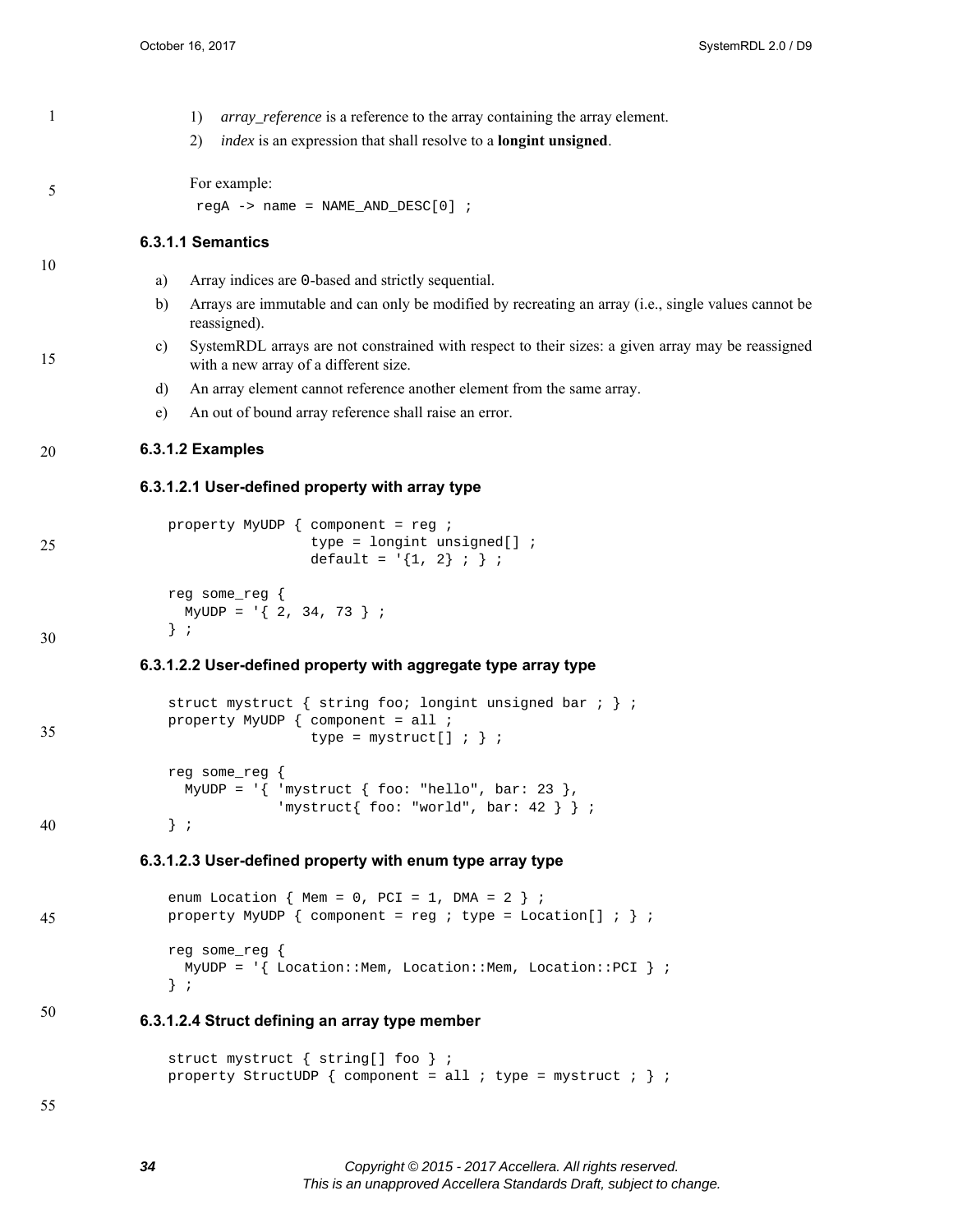|              | reg other_reg {<br>StructUDP = 'mystruct { foo: '{ "hello", "world"} } ;<br>$\vert \cdot \vert$                                                                                                                             | $\mathbf{1}$ |
|--------------|-----------------------------------------------------------------------------------------------------------------------------------------------------------------------------------------------------------------------------|--------------|
|              | 6.3.1.2.5 Array element reference                                                                                                                                                                                           | 5            |
| <sup>}</sup> | field some_field #( string NAME_AND_DESC[] ) {<br>$name = NAME\_AND_DESC[0]$ ;<br>$desc = NAME\_AND\_DESC[1]$ ;<br>$\cdot$                                                                                                  | 10           |
|              | 6.3.2 Structures                                                                                                                                                                                                            |              |
|              | Structs enable the creation of structured properties for more complex extension of component types.                                                                                                                         | 15           |
|              | 6.3.2.1 Defining structures                                                                                                                                                                                                 |              |
|              | 6.3.2.1.1 struct definition                                                                                                                                                                                                 |              |
|              | A struct definition appears as follows.<br>[abstract] struct struct_name [: base_struct_name]<br>$\{$ {member_type member_name;}*};                                                                                         | 20           |
| where        |                                                                                                                                                                                                                             | 25           |
| a)           | abstract optionally defines the struct as an abstract struct.                                                                                                                                                               |              |
| b)           | struct_name specifies the new struct type name.                                                                                                                                                                             |              |
| c)           | base_struct_name specifies optional inheritance or derivation.                                                                                                                                                              |              |
| d)           | member_type is the type of the composed value.                                                                                                                                                                              | 30           |
| e)           | member_name is the name of the value. Member names shall be unique within a struct and its base<br>class, recursively.                                                                                                      |              |
|              | 6.3.2.1.2 Semantics for defined structs                                                                                                                                                                                     | 35           |
| a)           | A struct can be used within user-defined property definitions, parameters, arrays, and other structs.                                                                                                                       |              |
| b)           | The name of the struct is added to the type name namespace. Struct type names shall be unique.                                                                                                                              |              |
| c)           | Structs may include all of the types defined in Table 7.                                                                                                                                                                    |              |
| $\mathbf{d}$ | Structs may not include items that directly or indirectly refer to the struct being defined (i.e., no cir-<br>cular dependencies).                                                                                          | 40           |
| e)           | A struct may be declared as abstract, which specifies that it cannot be directly instantiated. Struct<br>types derived from an abstract struct are not abstract, unless specified explicitly using the abstract<br>keyword. | 45           |
|              | 6.3.2.2 Deriving structures                                                                                                                                                                                                 |              |
|              | 6.3.2.2.1 struct derivation                                                                                                                                                                                                 |              |
| e.g.,        | A struct declaration may <i>derive</i> from another struct by specifying the base struct's name after a colon $(:),$                                                                                                        | 50           |
|              | struct base_struct {                                                                                                                                                                                                        |              |

```
 bit foo ;
} ;
```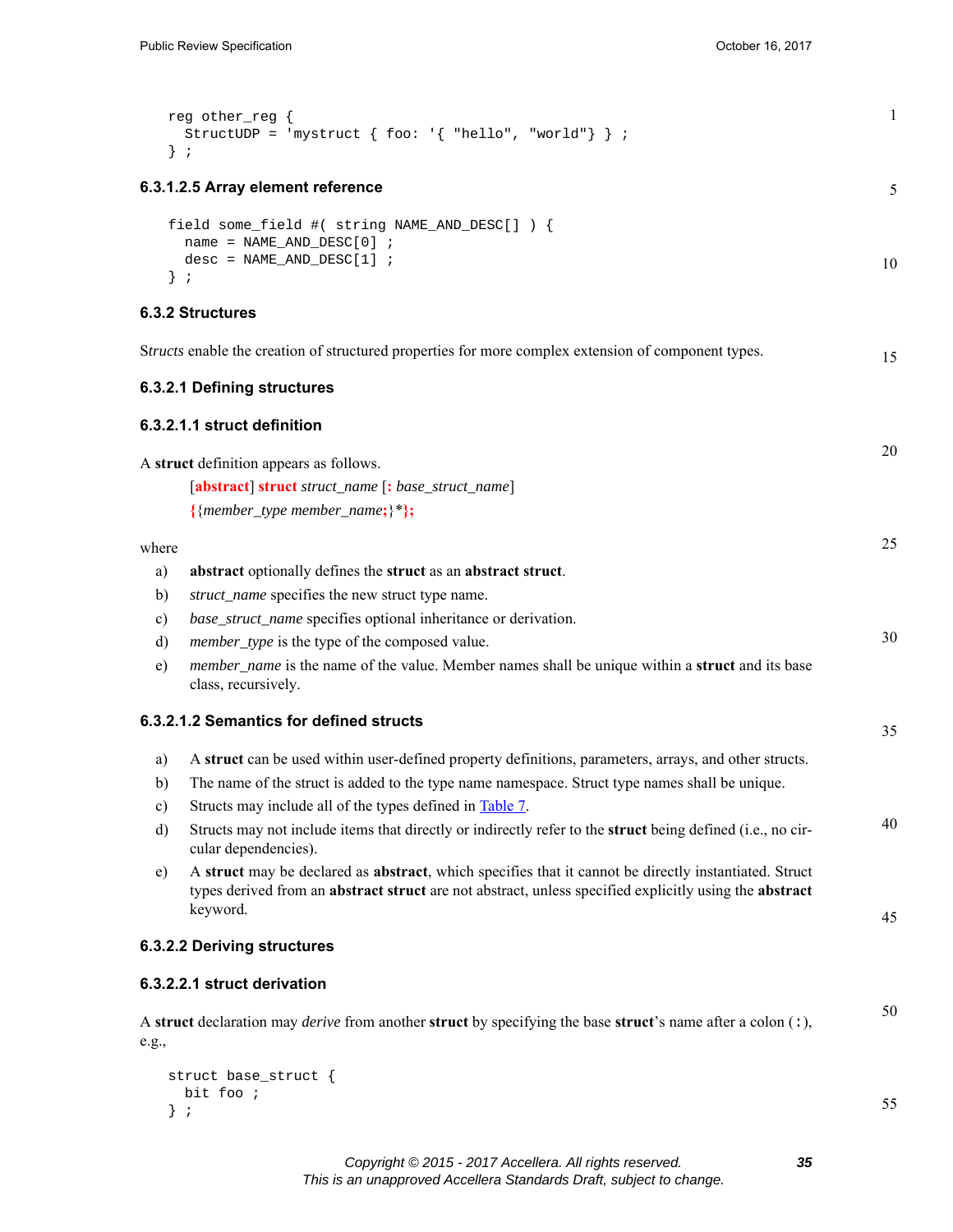15

20

25

30

35

40

45

```
5
10
                struct derived_struct : base_struct {
                  longint unsigned bar ;
               } ;
                struct final_struct : derived_struct { 
                   // final_struct's members are foo, bar, and baz.
                   string baz ;
                } ;
```
#### **6.3.2.2.2 Semantics for derived structs**

- a) A *derived* **struct** inherits all its base's members, recursively.
- b) Any member declared in the *derived* **struct** shall be unique, relative to both the *derived* **struct** and its base, recursively.
- c) Parameters and user-defined properties declaring a **struct** type may be initialized using any *derived*, non-abstract, **struct** instance in their assignment's right-hand side (i.e., derived types are considered as *assignment compatible* with all their base types, following the definition from [6.4\)](#page-46-0). Derived **struct** instances passed in this way shall preserve all their member values (for code generation purposes), even though only the members from the declared **struct** type shall be visible from the SystemRDL code.

**6.3.2.3 Instantiating structures**

#### **6.3.2.3.1 struct instantiation**

A **struct** is instantiated as follows:

*struct\_name* **'{** [*member\_name* **:** *member\_value* {**,** *member\_name* **:** *member\_value*}\*] **}**

#### where

- a) *struct\_name* is the name of the **struct** type that is being instantiated.
- b) *member\_name* is the name of a member as specified in the **struct**'s definition.
- c) *member\_value* is the value being assigned.

#### **6.3.2.3.2 Semantics for instantiated structs**

- a) Struct assignments are always by value.
- b) When defining struct member values, unassigned members shall receive a default value depending on their type, when available, as defined in [Table 7.](#page-38-0)
	- c) All the members from a struct instance shall be assigned a value, either explicitly or by default. Undefined struct members shall raise an error.

#### **6.3.2.4 Examples**

*Example 1*

50 This example defines a simple **struct** and uses it in a user-defined property.

```
struct struct1 {
   bool abool;
   string astring;
};
```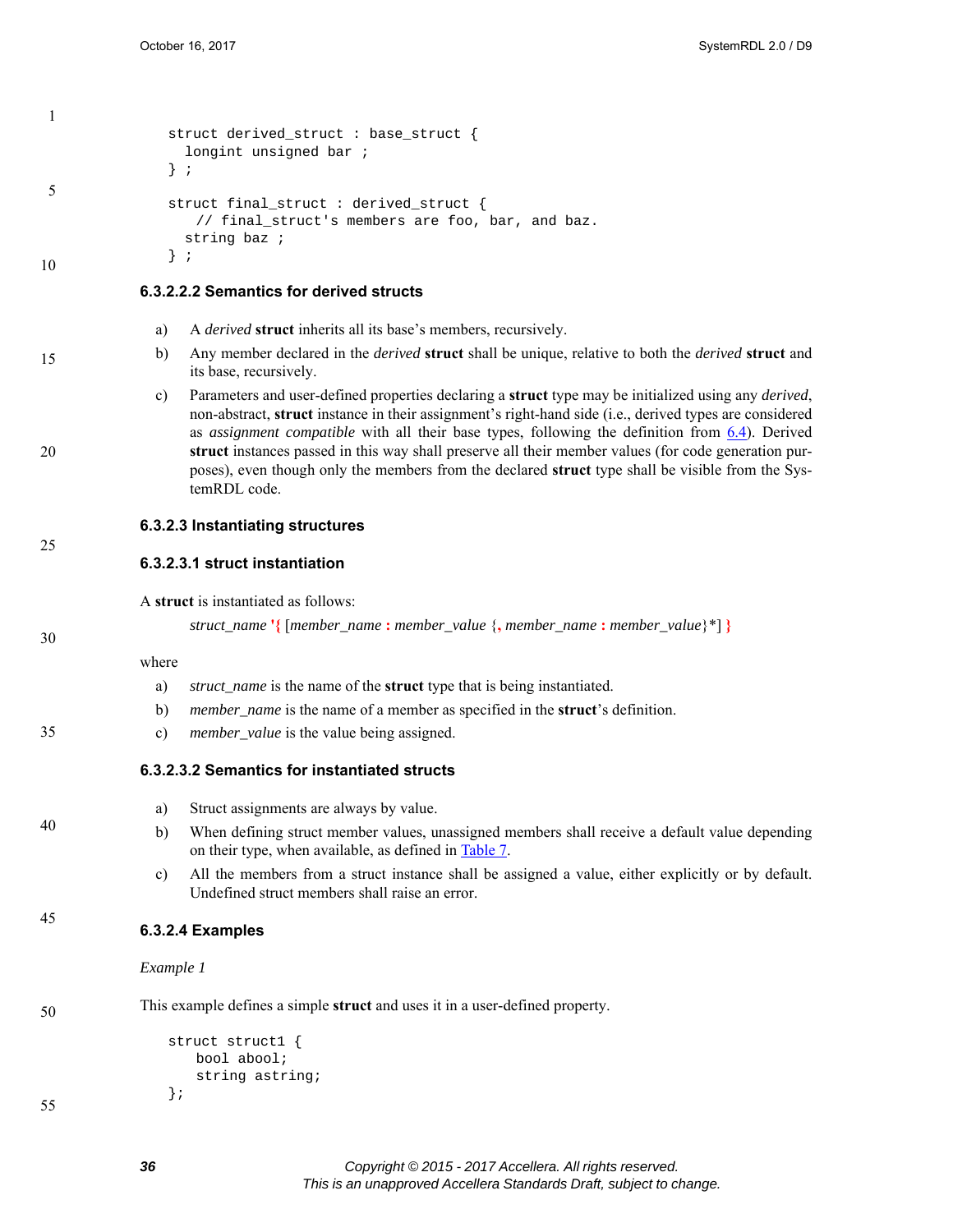*Example 2*

This example defines a **struct** that declares a member which is also **struct**.

```
15
                                                                                   20
struct struct_composed {
   struct1 s;
   string str;
};
field my_field #(struct_composed PARAM) {} ;
my_field #(.PARAM( struct_composed'{ str:"world",
                                     s: struct1'{ abool:true,
                                                  astring:"blah"}}
 )
          ) f1 ;
```
*Example 3*

This example defines and derives an **abstract struct**.

```
30
                                                                                         35
                                                                                         40
abstract struct absstruct {
   string astring;
};
struct substruct:absstruct {
   bool abool;
};
property p3 {
   component = field;
   type = absstruct ;
   default =substruct'{abool:false, astring:"foo"};
};
```
### <span id="page-46-0"></span>**6.4 Type compatibility**

As SystemRDL uses only a subset of the data types defined in the SystemVerilog, only three levels of type compatibility shall effectively be used when resolving SystemRDL expressions: *matching*, *assignment compatible,* and *incompatible*. All three levels match their SystemVerilog equivalent. Type coercion, as happens in the context of assignments (i.e., between assignment compatible types), is detailed in [6.5.](#page-46-1)

In the context of assignments, if the left hand-side expects a given **abstract struct** type, all *derived* **struct** types shall be considered as compatible.

50

45

10

25

### <span id="page-46-1"></span>**6.5 Casting**

| SystemRDL only supports <i>static</i> (i.e., type-based) and <i>constant expression</i> (i.e., bit length-based) casts from |  |
|-----------------------------------------------------------------------------------------------------------------------------|--|
| SystemVerilog. The additional types introduced in SystemRDL are bound by the casting rules in Table 8.                      |  |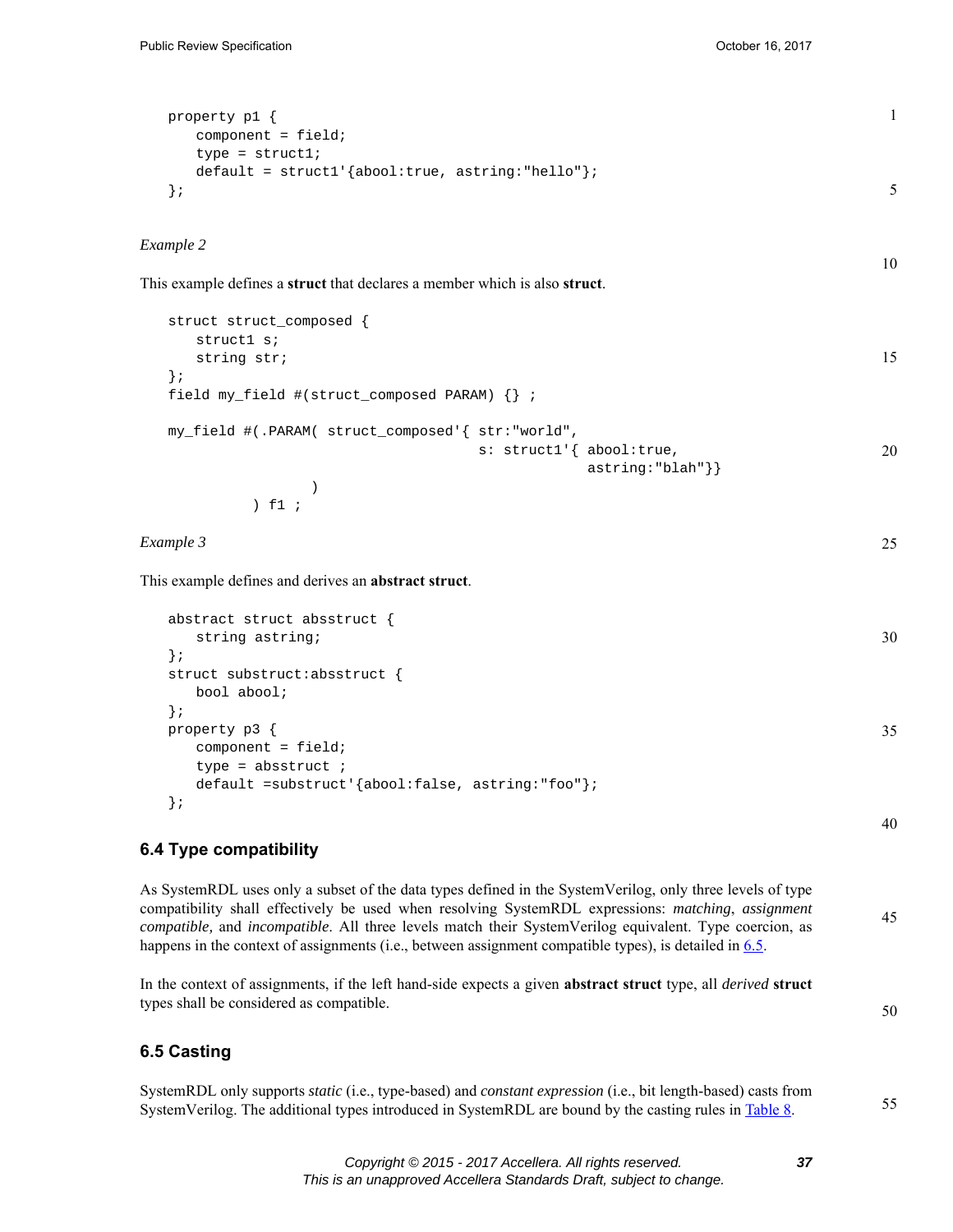Supported static types are: **boolean**, **bit**, **longint unsigned**, **string**, **accesstype**, **addressingtype**, **onreadtype**, and **onwritetype**. [Table 8](#page-47-0) defines which expression types are compatible with static type casts (*x* corresponds to a conversion that is *assignment compatible* — and, thus, also *cast compatible*).

5

10

15

20

#### **Table 8—Allowed cast operations (cast and assignment compatible types)**

<span id="page-47-0"></span>

| <b>Type</b>         | boolean          | bit              | longint<br>unsigned | string        | access<br>type   | addressing<br>type | onread<br>type   | onwrite<br>type |
|---------------------|------------------|------------------|---------------------|---------------|------------------|--------------------|------------------|-----------------|
| boolean             | $\boldsymbol{x}$ | $\boldsymbol{x}$ | $\boldsymbol{x}$    |               |                  |                    |                  |                 |
| bit                 | $\boldsymbol{x}$ | $\boldsymbol{x}$ | $\boldsymbol{x}$    |               |                  |                    |                  |                 |
| longint<br>unsigned | $\boldsymbol{x}$ | $\boldsymbol{x}$ | $\boldsymbol{x}$    |               |                  |                    |                  |                 |
| string              |                  |                  |                     | $\mathcal{X}$ |                  |                    |                  |                 |
| accesstype          |                  |                  |                     |               | $\boldsymbol{x}$ |                    |                  |                 |
| addressing<br>type  |                  |                  |                     |               |                  | $\boldsymbol{x}$   |                  |                 |
| onreadtype          |                  |                  |                     |               |                  |                    | $\boldsymbol{x}$ |                 |
| onwritetype         |                  |                  |                     |               |                  |                    |                  | $\mathcal{X}$   |

25

30

35

Static cast operations shall be resolved according to the following rules.

- a) All types can be cast to themselves.
- b) When casting boolean to sizedNumeric or unsizedNumeric, true shall be converted to 1'b1 and false to 1'b0.
- c) When casting a sizedNumeric, if the bit width of the target type does not match, this results in the upper bit zero-extension or truncation of the most significant bits.
- d) When casting sizedNumeric or unsizedNumeric to boolean, zero (0) shall be converted to false, any other value shall be converted to true.

40

45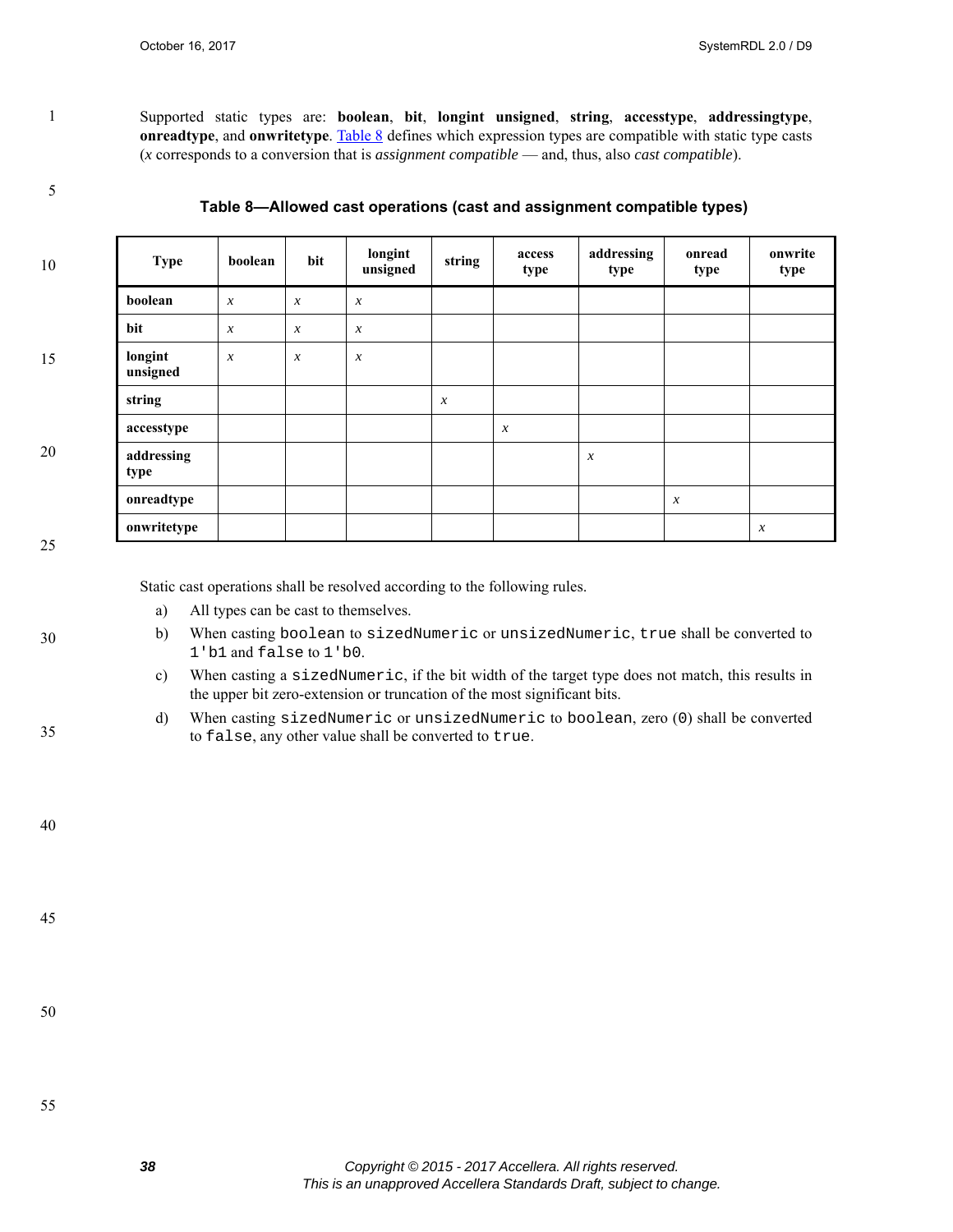<span id="page-48-1"></span>**7. Expressions**

IEEE Std 1800-2012.

**7.1 Overview**

5

10

15

20

 $\Delta$ 

# The SystemRDL Expression Language is based on the SystemVerilog Expression Language as specified in

The goal of the SystemRDL Expression Language is for it to be a strict subset of SystemVerilog, i.e., the expressions defined in SystemRDL should be easily ported-to or incorporated-into a SystemVerilog file and interpreted by any SystemVerilog processor.

In order to represent and manipulate types and concepts proper to SystemRDL, the SystemVerilog Expression Language has been functionally limited and changes introduced.

### **7.2 Operators**

[Table 9](#page-48-2) gives an overview of the SystemVerilog operators and how SystemRDL supports them (or not).

<span id="page-48-2"></span>

| Operator<br>token                                      | <b>Name</b>                                   | Operand data type                                     |
|--------------------------------------------------------|-----------------------------------------------|-------------------------------------------------------|
| $=$                                                    | Binary assignment operator                    | Only supported for specific cases (see <b>7.2.1</b> ) |
| $+= - =  - * =$                                        | Binary arithmetic assignment operators        | Assignments are not supported                         |
| $\% =$                                                 | Binary arithmetic modulus assignment operator | Assignments are not supported                         |
| $&=$ $ =$ $\wedge=$                                    | Binary bit-wise assignment operator           | Assignments are not supported                         |
| $>>=<<-$                                               | Binary logical shift assignment operators     | Assignments are not supported                         |
| >>>=<<<=                                               | Binary arithmetic shift assignment operators  | Assignments are not supported                         |
| ?:                                                     | Conditional operator                          | First operand: boolean, other operands: any           |
| $+ -$                                                  | Unary arithmetic operator                     | Integral                                              |
| $++ -$                                                 | Unary decrement/increment operators           | Assignments are not supported                         |
|                                                        | Unary logical negation operator               | Integral                                              |
|                                                        | Unary bitwise negation operator               | Integral                                              |
| & $\sim$ & $  \sim  $ ^ $\sim$ ^<br>$\Lambda_{\infty}$ | Unary reduction operators                     | Integral                                              |
| $+ - * / * *$                                          | Binary arithmetic operators                   | Integral                                              |
| $\frac{0}{0}$                                          | Binary modulus operator                       | Integral                                              |
| &   ^ ~ ^ ^~                                           | Binary bitwise operators                      | Integral                                              |
| >><<                                                   | Binary logical shift operators                | Integral                                              |
| $>>>$ <<<                                              | Binary arithmetic shift operators             | Not supported                                         |
| &8                                                     | Binary logical operators                      | Integral                                              |

#### <span id="page-48-0"></span>**Table 9—SystemVerilog operators**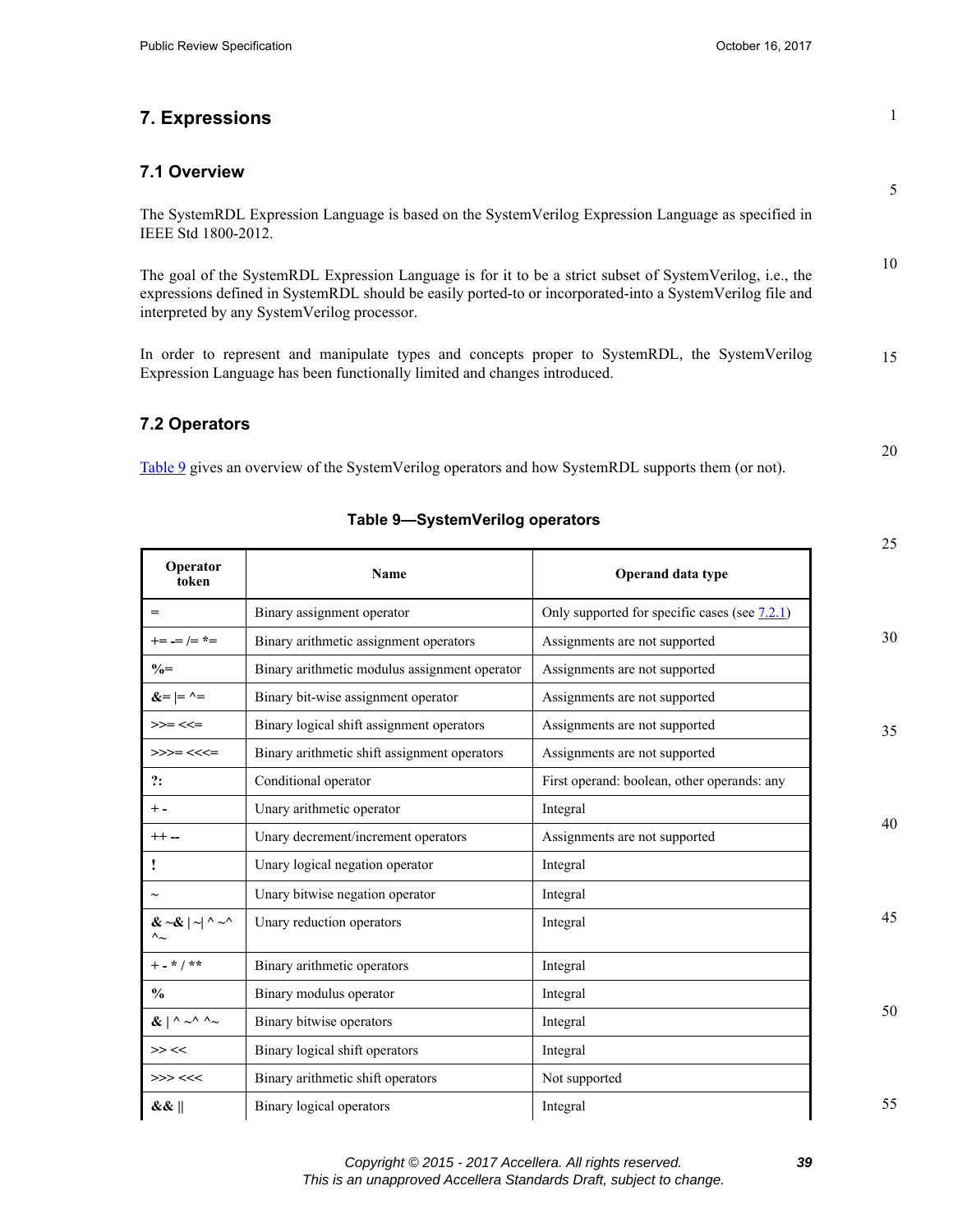# 10

# 15

**Table 9—SystemVerilog operators (Continued)**

| <b>Operator</b><br>token | <b>Name</b>                            | <b>Operand data type</b>                              |
|--------------------------|----------------------------------------|-------------------------------------------------------|
| $<<=>>=$                 | Binary relational operators            | Integral, user-defined enums                          |
| $== !=$                  | Binary logical equality operators      | Any, except structural instance references            |
| $== ! ==$                | Binary case equality operators         | Unknown or high-impedance values are not<br>supported |
| $==? !=?$                | Binary wildcard equality operators     | Unknown or high-impedance values are not<br>supported |
| inside                   | Binary set membership operator         | Only used within top level of constraints             |
| dist                     | Binary distribution operator           | Randomization is not supported                        |
| ${8 \{8\}}$              | Concatenation and replication operator | Integral, string, boolean, reserved enums             |
| $\{\le\le\{\}\}\$ {>>{}} | Stream operators                       | Not supported                                         |

#### 20

25

30

35

Additional support considerations for SystemVerilog operators are detailed below.

#### <span id="page-49-0"></span>**7.2.1 Assignment operators**

Since the SystemRDL Expression Language does not allow using variables, it only supports single value assignments for which the left-hand side is a property, a parameter (in the context of a parameter declaration), or a struct member reference (in the context of a post-property assignment). All other assignment operators are not supported.

#### **7.2.2 Logical operators**

The result of the evaluation of one of the supported SystemVerilog logical operators (i.e., AND ( $\&\&$ ) and OR (||)) shall be one of the **boolean** values true or false.

Similarly, the unary *logical negation operator* (!) converts a true value into false and a false value into true.

40 Also, the binary *logical equality operators* (== and !=), aggregate types may be compared for equality by comparing the values of their individual members, recursively. Primary type members are compared by applying the default type and value equality rules.

#### 45 **7.3 Expression evaluation rules**

Due to the data types supported by SystemRDL, the rules for determining expression types and evaluating expressions are more restrictive than those defined in IEEE Std 1800-2012, subclause 11.8.

#### 50 **7.3.1 Rules for determining expression types**

The following rules shall be applied for determining the resulting type of an expression.

- Expression type depends only on the operands. It does not depend on the left-hand side (if any).
- 55 — All numbers and expression results are unsigned.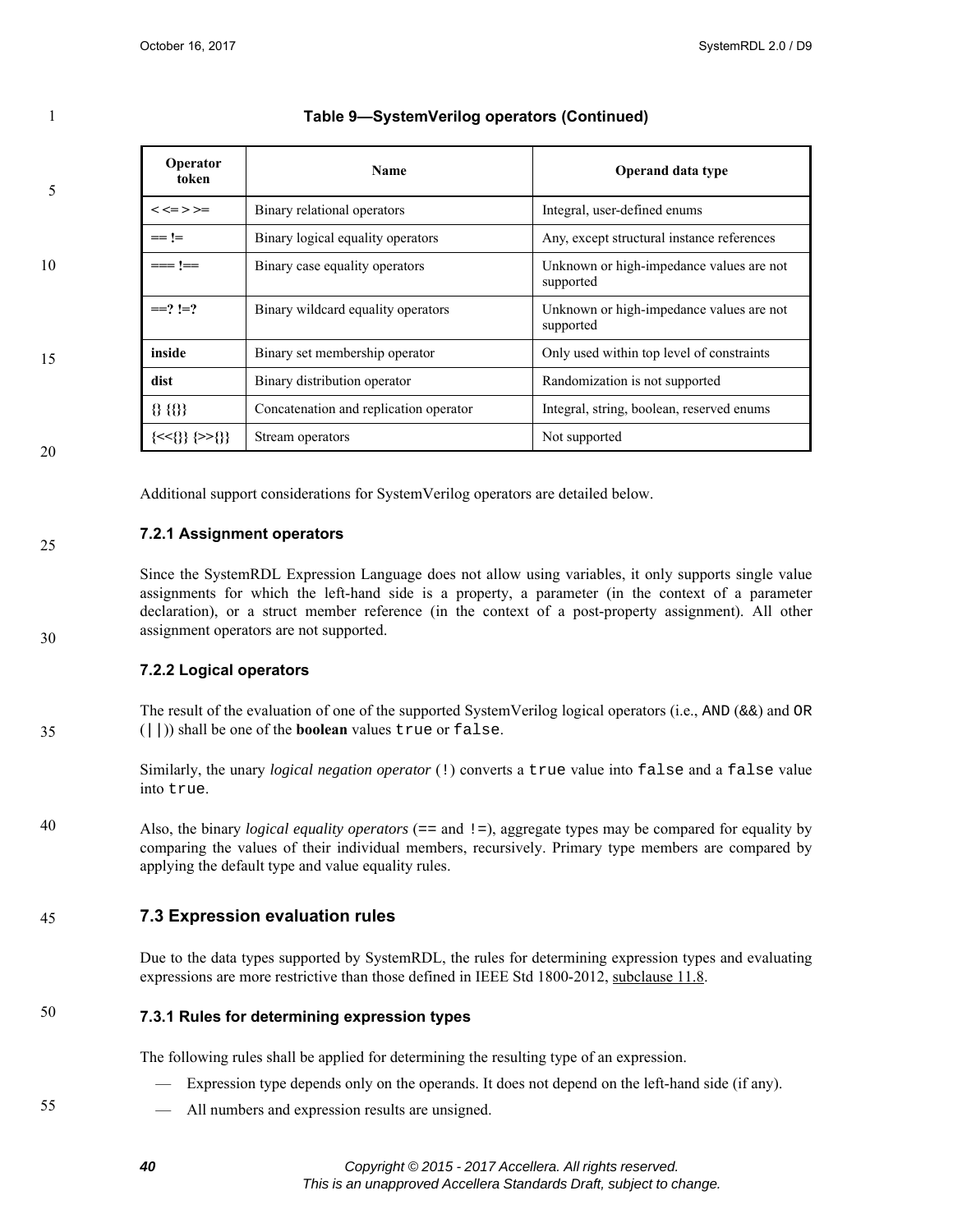| The size of any self-determined operand is determined by the operand itself and independent of the<br>remainder of the expression.                                                                                                                            | 1  |
|---------------------------------------------------------------------------------------------------------------------------------------------------------------------------------------------------------------------------------------------------------------|----|
| Any expression that would result in an unknown $(x)$ value shall instead raise an error.                                                                                                                                                                      |    |
| 7.3.2 Rules for evaluating expressions                                                                                                                                                                                                                        | 5  |
| All expressions are evaluated in a <i>self-determined context</i> , as specified in IEEE Std 1800-2012, subclause<br>11.6.1, which implies that the left-hand side of a property assignment is never taken into consideration when<br>evaluating expressions. | 10 |
|                                                                                                                                                                                                                                                               | 15 |
|                                                                                                                                                                                                                                                               | 20 |

```
25
```
35

40

45

50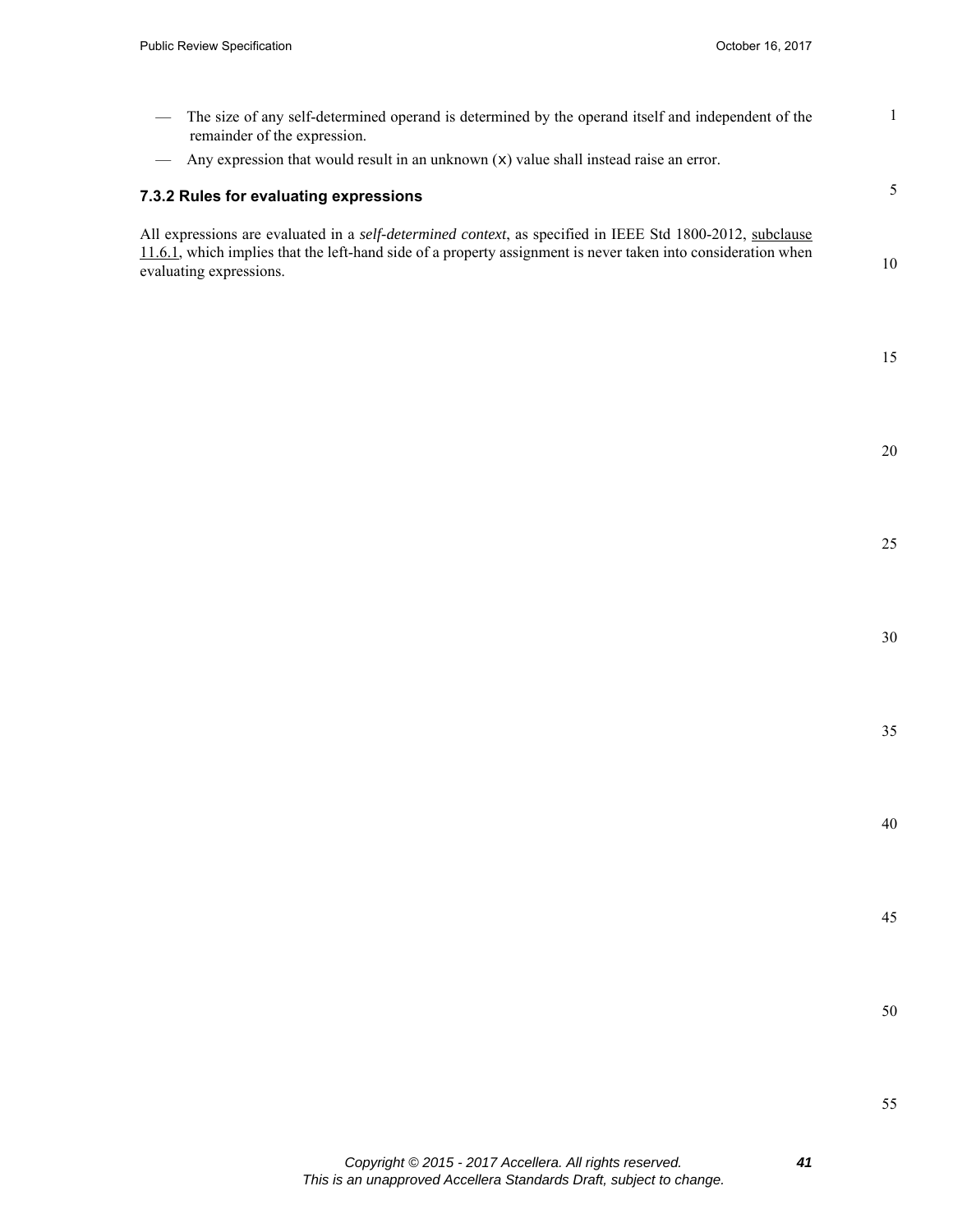| $\,1\,$        |  |  |  |  |
|----------------|--|--|--|--|
| $\mathfrak{S}$ |  |  |  |  |
| $10\,$         |  |  |  |  |
| $15\,$         |  |  |  |  |
| $20\,$         |  |  |  |  |
| $25\,$         |  |  |  |  |
| $30\,$         |  |  |  |  |
| 35             |  |  |  |  |
| $40\,$         |  |  |  |  |
| $45\,$         |  |  |  |  |
| $50\,$         |  |  |  |  |
| 55             |  |  |  |  |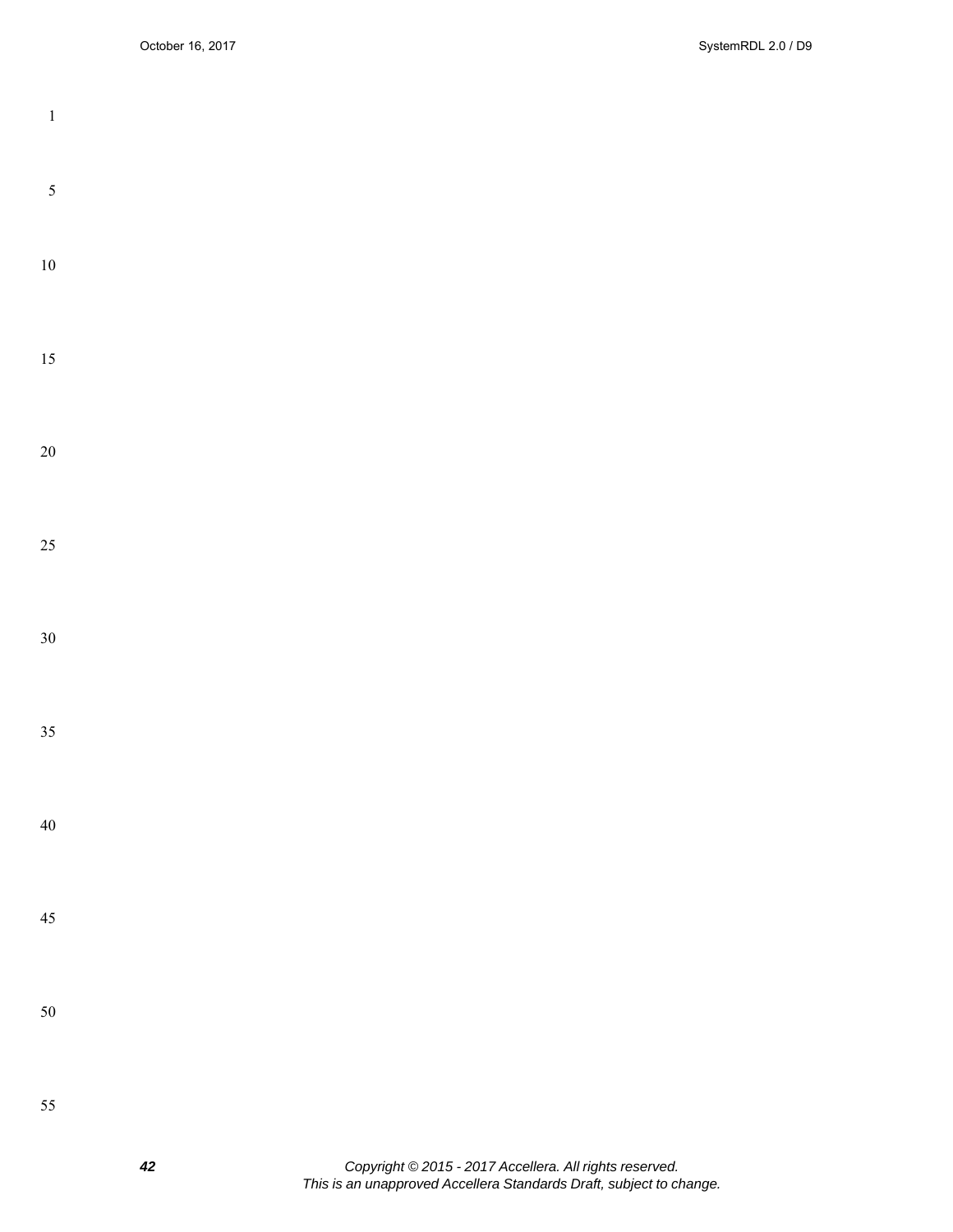**8. Signals**

**8.1 Introduction**

1

# 5

10

15

35

40

45

<span id="page-52-0"></span>

|                 | $10 - 10 - 0.9$                                                                                                                                                                                            |                     |                            |    |
|-----------------|------------------------------------------------------------------------------------------------------------------------------------------------------------------------------------------------------------|---------------------|----------------------------|----|
| <b>Property</b> | <b>Implementation/Application</b>                                                                                                                                                                          | <b>Type</b>         | <b>Dynamic<sup>a</sup></b> | 20 |
| signalwidth     | Width of the signal.                                                                                                                                                                                       | longint<br>unsigned | No                         |    |
| sync            | Signal is synchronous to the clock of the component.                                                                                                                                                       | boolean             | Yes                        |    |
| async           | Signal is asynchronous to the clock of the component.                                                                                                                                                      | boolean             | Yes                        | 25 |
| cpuif_reset     | Default signal to use for resetting the software interface logic. If<br><b>countilizer</b> contribute to the default reset signal. This<br>parameter only controls the CPU interface of a generated slave. | boolean             | Yes                        |    |
| field reset     | Default signal to use for resetting field implementations. If field reset<br>is not defined, this reverts to the default reset signal.                                                                     | <i>boolean</i>      | Yes                        | 30 |
| activelow       | Signal is active low (state of 0 means ON).                                                                                                                                                                | boolean             | Yes                        |    |
| activehigh      | Signal is active high (state of 1 means ON).                                                                                                                                                               | boolean             | Yes                        |    |

A *signal* is a non-structural component used to define and instantiate wires (as additional inputs and/or outputs). Signals create named external ports on an implementation and can connect certain internal component design properties to the external world. *Signal definitions* have the same definition and

**Table 10—Signal properties** 

instantiation as other SystemRDL components; see  $5.1$ . To use signals to control resets in SystemRDL, see [17.1](#page-102-0).

## <span id="page-52-1"></span>**8.2 Signal properties**

[Table 10](#page-52-0) shows the **signal** properties.

<sup>a</sup>Indicates whether a property can be assigned dynamically.

#### **8.2.1 Semantics**

- a) **sync** and **async** shall not be set to **true** on the same **signal**.
- b) A signal that does not specify **sync** or **async** is considered **sync**. A **signal** may not be both **sync** and **async**.
- c) **activelow** and **activehigh** shall not be set to **true** on the same **signal**.
- d) A **signal** that does specify **activehigh** or **activelow** has no formal specified active state.
- e) **field\_reset** and **cpuif\_reset** follow the rules of application as defined in [17.1](#page-102-0).
- f) **cpuif\_reset** property can only be set **true** for one instantiated signal within a lexical scope.
- g) **field\_reset** property can only be set to **true** for one instantiated signal within a lexical scope.
- 50 h) If **signalwidth** is specified in a **signal** component definition, the width specified by an instantiation shall match.

#### **8.2.2 Example**

See the example in  $8.3.2$ .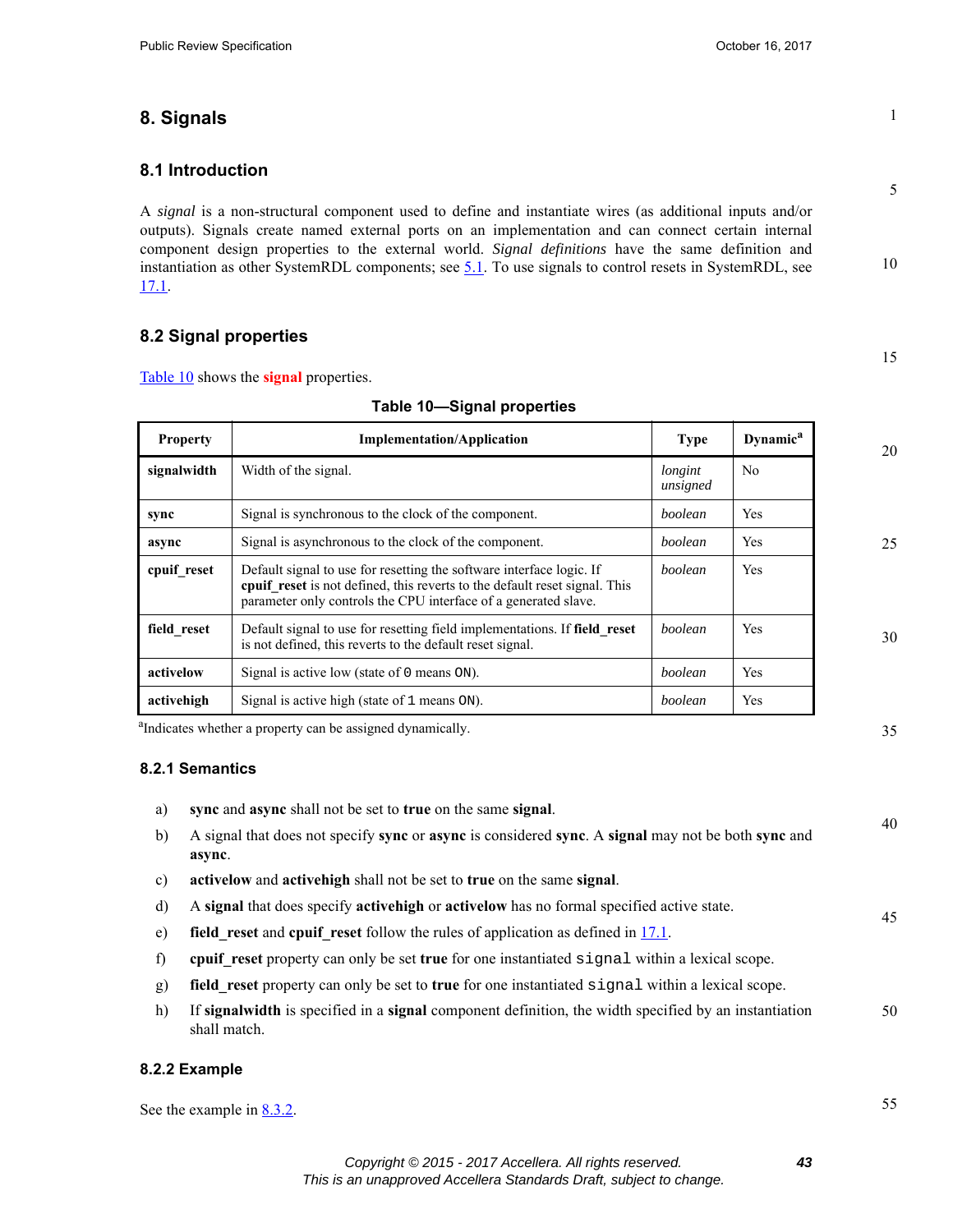5

10

15

20

25

#### **8.3 Signal definition and instantiation**

In addition to the general rules for component definition and instantiation (see [5.1\)](#page-22-0), the following rules also apply.

#### **8.3.1 Semantics**

- a) If **signalwidth** (see [8.2](#page-52-1)) is not defined, signal instances may be declared as single-bit or multi-bit signals, as defined in ([5.1.2\)](#page-25-0).
- b) If **signalwidth** is not predefined in the component definition, a **signal** type may be instantiated as any width.
- c) If **signalwidth** is predefined during **signal** definition, any specified signal width shall match the predefined width.

#### <span id="page-53-0"></span>**8.3.2 Example**

This example defines an 8-bit field and connects it to a **signal** so the reset value for this field is supplied externally.

```
addrmap foo {
   reg { field {} a[8]=0; } reg1;
   signal { signalwidth=8; } mySig[8];
   reg1.a->reset = mySig; // Instead of resetting this field to a constant
                           // we connect it to a signal to provide an 
                           // External reset value
};
```
30

35

40

45

50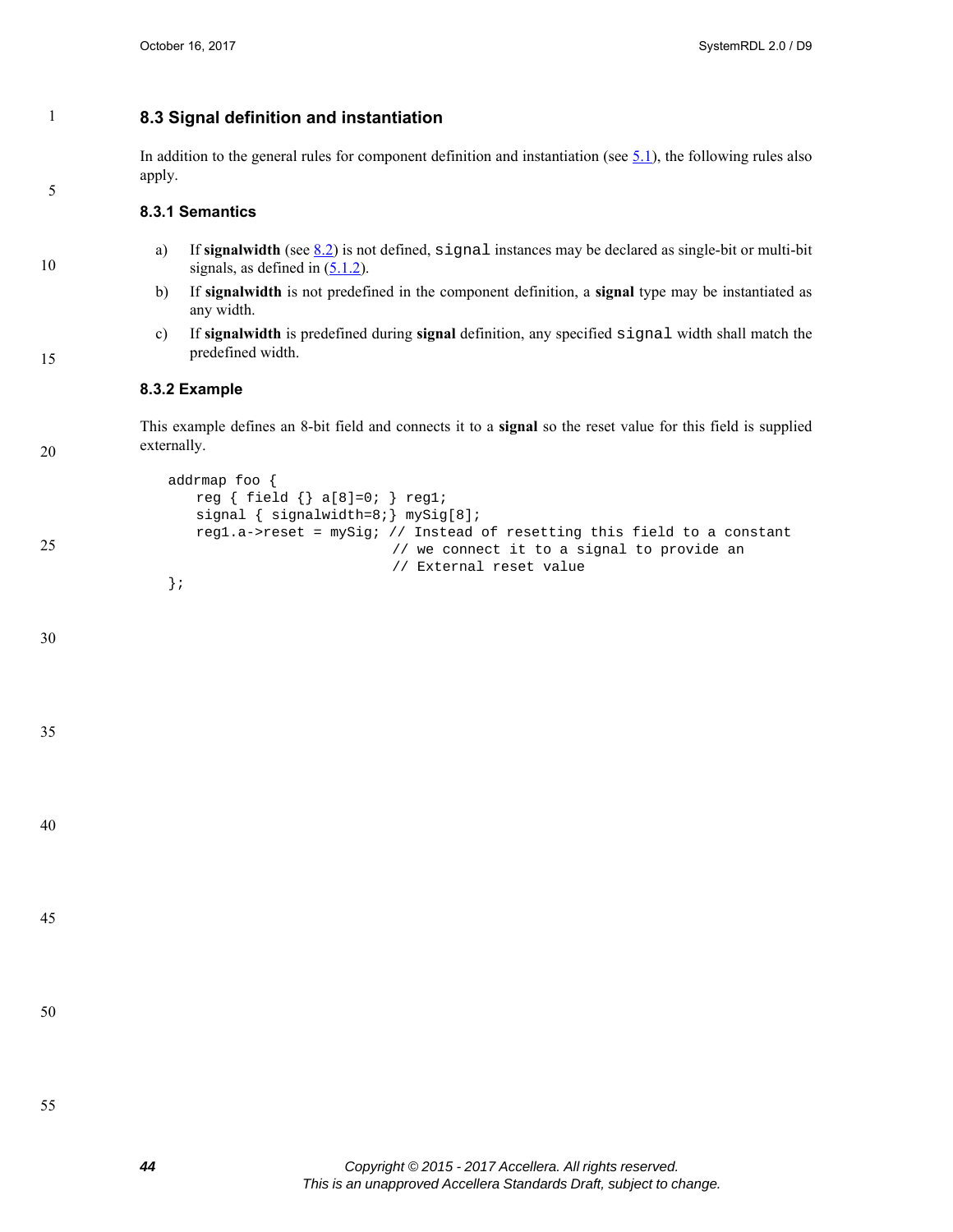5

10

15

20

25

30

35

40

45

50

#### **9. Field component**

### **9.1 Introduction**

The field component is the lowest-level structural component in SystemRDL. No other structural component can be defined within a field component; however, **signal**, enumeration (**enum**), and **constraint** components can be defined within a **field** component. The *field component* is also the most varied component in SystemRDL because it is an abstraction representing different types of storage element structures. *Field definitions* have the same definition and instantiation as other SystemRDL components; see [5.1](#page-22-0).

Typically, a **field** component describes a flip-flop or wire/bus, along with the logic to set and sample its value for each instantiated field in the design. Properties specified for a field serve multiple purposes, from determining the nature of the behavior that is implied for a field to naming and describing a field. Storage elements accessed by software may contain a single entity or a number of bit-fields each with its own meaning and purpose. In SystemRDL, each entity in a software read or write is termed a *field*.

#### **9.2 Defining and instantiating fields**

Since a **field** component describes the lowest-level components within SystemRDL, it cannot contain other fields. Fields are instantiated in a register (**reg**) component (see [Clause 10\)](#page-74-0). Fields are defined and instantiated as described in  $\frac{5.1}{2}$ , with the following additional semantics. See also  $\frac{9.3}{2}$  $\frac{9.3}{2}$  $\frac{9.3}{2}$ .

- a) No other types of structural components shall be defined within a **field** component.
- b) Fields shall be instantiated only within a **register** component.
- c) Unless bit allocation is explicitly defined, fields shall be positioned sequentially in the order they are instantiated in a register, starting with the least significant bit. **lsb0** mode defines 0 as the least significant bit, which is the default, and **msb0** defines regwidth-1 as the least significant bit.
- <span id="page-54-0"></span>d) In the default mode **lsb0**, unless bit allocation is explicitly defined, fields shall be positioned sequentially in the order they are instantiated in a register, starting at bit 0 with no padding between fields. (Each subsequent field's least significant bit (LSB) shall be made equal to one (1) greater than the most significant bit (MSB) of the previous field.)
- e) In the mode **msb0**, unless bit allocation is explicitly defined, fields shall be positioned sequentially in the order they are instantiated in a register, starting at bit regwidth-1 with no padding between fields. (Each subsequent field's least significant bit (LSB) shall be made equal to one (1) less than the most significant bit (MSB) of the previous field.)
- f) The exact bit position of instantiated fields in a register may determined by the SystemRDL compiler as describe[d](#page-54-0) in  $\underline{d}$  or specified explicitly by using exact indices (see [Clause 10](#page-74-0)).
- g) The **msb0** and **lsb0** properties shall only be applied to an address map component (see [Clause 13\)](#page-86-1).
- h) A field instantiation which is not followed by a specific size or index contained square brackets ([]) defaults to size of the field definition's **fieldwidth** parameter. If the definition is anonymous, the default **fieldwidth** is 1.

#### <span id="page-54-1"></span>**9.3 Using field instances**

Fields can be instantiated as single or multiple bits. Fields shall be instantiated in a register component and the field's bit position can be derived implicitly by a compiler or specified explicitly by a user. For the **field** component only, the field's bit position can be implicitly or explicitly specified. This notation is of the form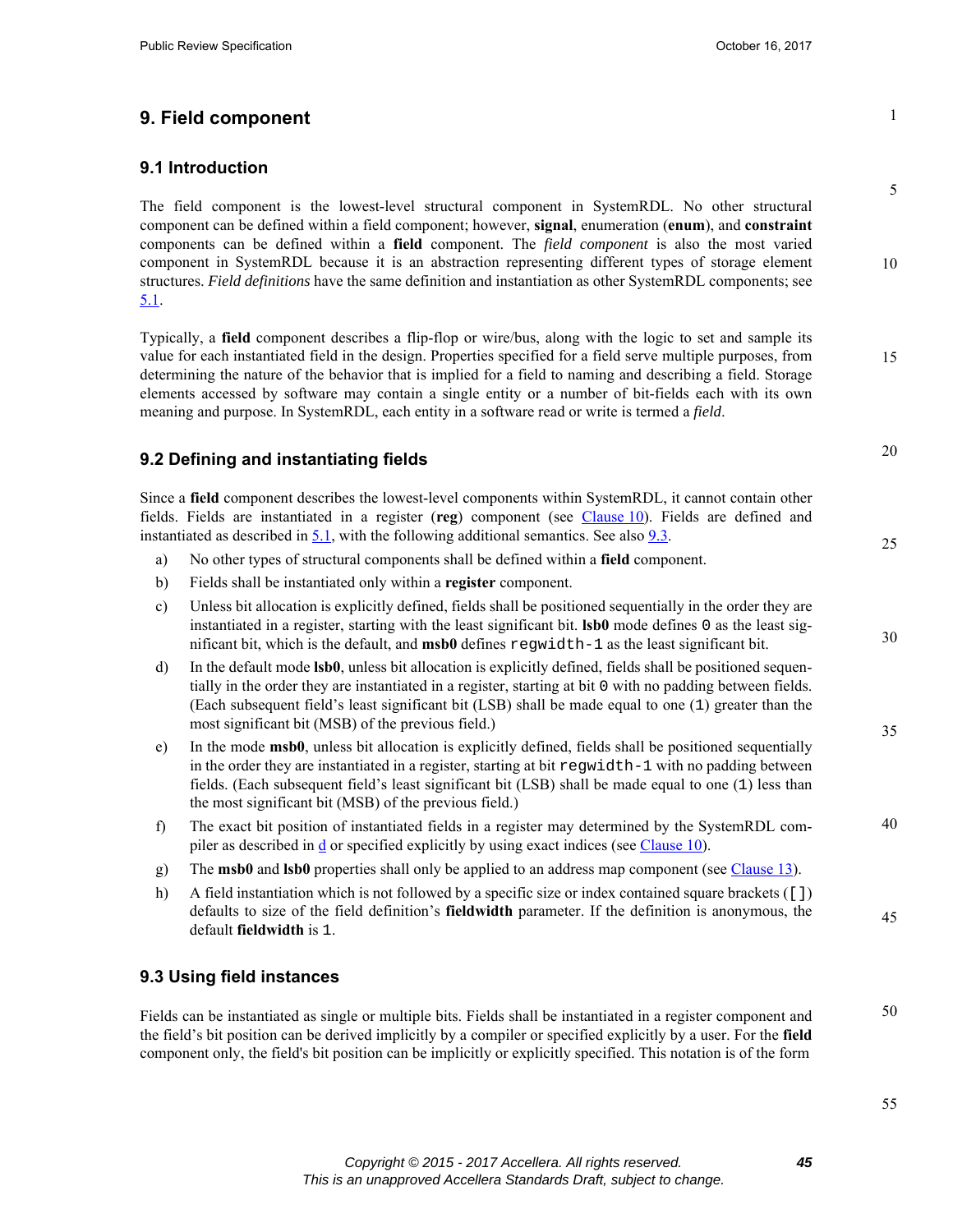<span id="page-55-1"></span>

| 1  | for definitive field instantiation<br>a)                                                                                                                                                                                         |
|----|----------------------------------------------------------------------------------------------------------------------------------------------------------------------------------------------------------------------------------|
|    | field_type [#(field_parameter_instance [, field_parameter_instance]*)] field_instance_element<br>$[, field_instance\_element]$ <sup>*</sup> ;                                                                                    |
| 5  | where                                                                                                                                                                                                                            |
|    | field_type is the user-specified name for a previous definitively defined component of type<br>1)<br>field.                                                                                                                      |
| 10 | field_parameter_instance is specified as<br>2)                                                                                                                                                                                   |
|    | field_param_name(field_param_val)                                                                                                                                                                                                |
| 15 | where field_param_name is the name of the parameter defined with the field and<br>field_param_val is an expression whose result is the value of the parameter for this instance<br>(see $\frac{5.1.2 \text{ a}}{2}$ ).           |
|    | b)<br>for anonymous field instantiation                                                                                                                                                                                          |
|    | <b>field</b> {field_body} field_instance_element [, field_instance_element]*;                                                                                                                                                    |
|    | where                                                                                                                                                                                                                            |
| 20 | field_body is as described in $5.1.1$ , subject to limitations for a <i>definitive field instantiation</i> (see<br>$\underline{\mathbf{a}}$ .                                                                                    |
|    | For both field instantiation types, field_instance_element is defined as<br>$\mathbf{c})$                                                                                                                                        |
| 25 | field_instance_name [[constant_expression]   [constant_expression : constant_expression]]<br>$[= constant\_expression]$                                                                                                          |
|    | where                                                                                                                                                                                                                            |
|    | field_instance_name is the user-specified name for instantiation of the component.<br>$\ddot{1}$                                                                                                                                 |
| 30 | $\rm ii)$<br>constant_expression is an expression that resolves to a longint unsigned.                                                                                                                                           |
|    | [constant_expression] specifies the instantiated field's bit width.                                                                                                                                                              |
|    | [constant_expression : constant_expression] is termed a range and defines the msb and<br>1sb of the field within the context of the register within which it is instantiated.                                                    |
| 35 | = <i>constant_expression</i> specifies the field instance's reset value (see $9.5$ ).                                                                                                                                            |
|    | Examples                                                                                                                                                                                                                         |
|    | These are examples of the anonymous form.                                                                                                                                                                                        |
| 40 |                                                                                                                                                                                                                                  |
|    | field {} singlebitfield; // 1 bit wide, not explicit about position                                                                                                                                                              |
|    | field $\{ \}$ somefield[4]; // 4 bits wide, not explicit about position                                                                                                                                                          |
| 45 | field $\{ \}$ somefield2[3:0]; // a 4 bit field with explicit indices<br>field $\{ \}$ somefield3[15:8]; // an 8 bit field with explicit indices                                                                                 |
|    | field $\{ \}$ somefield4[0:31]; // a 32 bit field with explicit indices                                                                                                                                                          |
| 50 | How the compiler resolves bit positions for implicit fields is detailed in $\underline{10.1}$ , which describes the register<br>component. Single element arrays may be treated by a SystemRDL compiler as a scalar or an array. |

#### <span id="page-55-0"></span>**9.4 Field access properties**

The combination of field access properties specified for a **field** component determines the component's behavior. [Table 11](#page-56-0) lists the available field access properties and describes how they are implemented.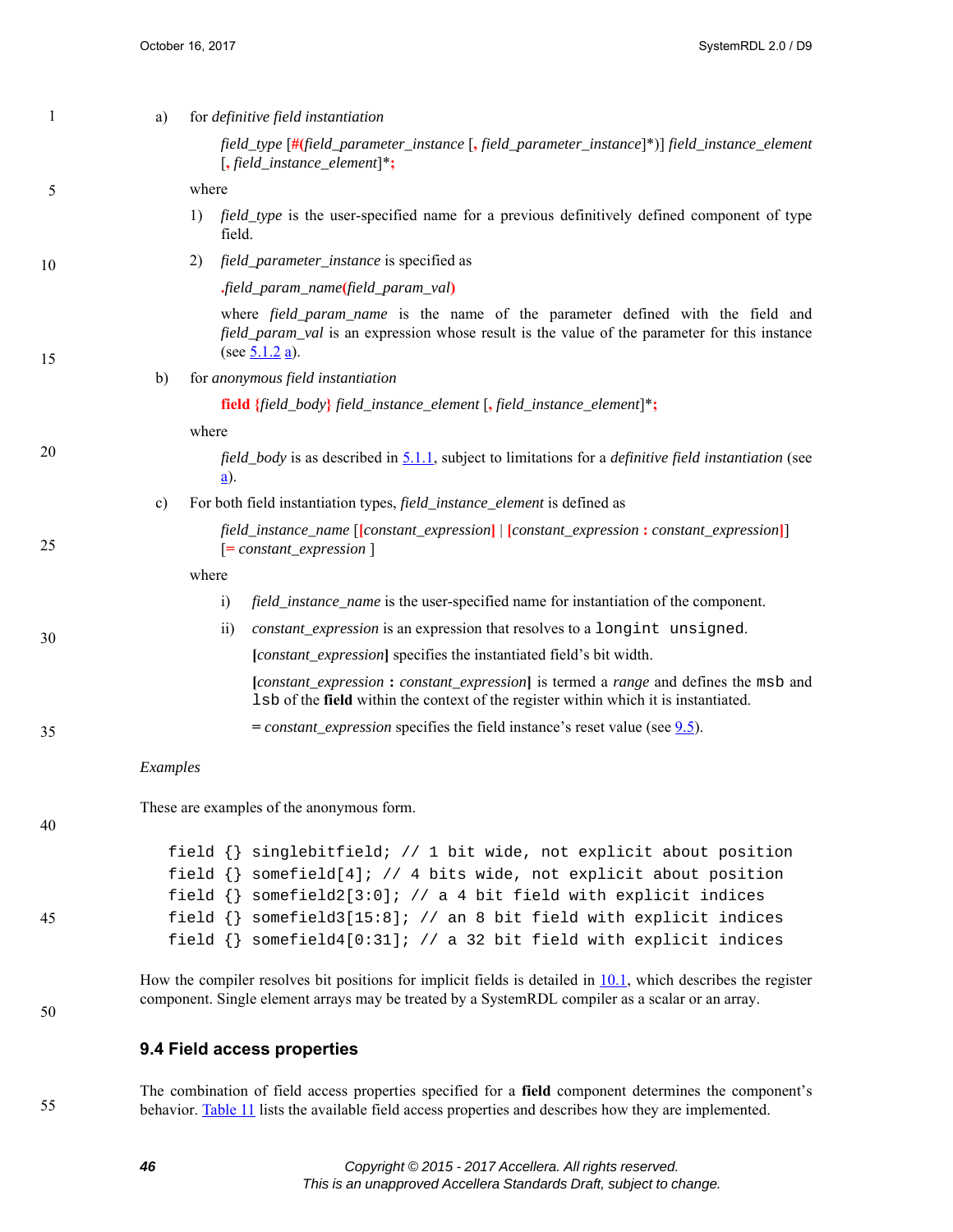<span id="page-56-0"></span>

| <b>Property</b> | <b>Behavior/Application</b>                 | <b>Type</b>    | <b>Dynamic<sup>a</sup></b> |    |
|-----------------|---------------------------------------------|----------------|----------------------------|----|
| hw              | Design's ability to sample/update a field.  | access<br>type | No                         |    |
| <b>SW</b>       | Programmer's ability to read/write a field. | access<br>type | Yes                        | 10 |

#### **Table 11—Field access properties**

<sup>a</sup>Indicates whether a property can be assigned dynamically.

#### **9.4.1 Semantics**

- a) All **field**s are given full access (read and write) by default.
- b) **rw** (and **wr**) signify a field is both read and write; **r** indicates read-only; **w** indicates write-only; and **na** specifies no read/write access is allowed.
- c) All hardware-writable fields shall be continuously assigned unless a write enable is specified.
- d) When a **field** is writable by software and write-only by hardware (but not write-enabled), all software writes shall be lost on the next clock cycle. This shall reported as an error.
- e) After a reset occurs, a **field** with **rw1** or **w1** software access, that field can only be written once by software. All subsequent software writes are then ignored until the field is reset again.
- f) The standard implementation behavior is based on the combination of read and write properties shown in [Table 12](#page-56-1).

<span id="page-56-1"></span>

| <b>Software</b>          | Hardware                 | Code sample                         | Implementation                    | 30 |
|--------------------------|--------------------------|-------------------------------------|-----------------------------------|----|
| $R+W$                    | $R+W$                    | field $f \{ sw = rw; hw = rw; }\};$ | Storage element                   |    |
| $R+W$                    | R                        | field $f \{ sw = rw; hw = r; \}$    | Storage element                   |    |
| $R+W$                    | W                        | field $f \{ sw = rw; hw = wi \}$ ;  | Storage element                   | 35 |
| $R+W$                    | $\overline{\phantom{a}}$ | field $f \{ sw = rw; hw = na; \}$ ; | Storage element                   |    |
| R                        | $R+W$                    | field $f \{ sw = r : hw = rw : }$   | Storage element                   |    |
| R                        | $\mathbf{R}$             | field $f \{ sw = r : hw = r : } \}$ | Wire/Bus - constant value         | 40 |
| $\mathbb{R}$             | W                        | field $f \{ sw = r : hw = wi \}$    | Wire/Bus - hardware assigns value |    |
| $\mathbb{R}$             | $\overline{\phantom{a}}$ | field $f \{ sw = r : hw = na : }$   | $Wire/Bus - constant value$       |    |
| W                        | $R+W$                    | field $f \{ sw = wi \ hw = rw \}$   | Storage element                   | 45 |
| W                        | $\mathbf{R}$             | field $f \{ sw = wi \ hw = ri \}$   | Storage element                   |    |
| W                        | W                        | field $f \{ sw = wi \ hw = wi \ }$  | $Error - meaningless$             |    |
| W                        | $\overline{\phantom{a}}$ | field $f \{ sw = wi \ hw = na \}$   | Error – meaningless               |    |
|                          | $R+W$                    | field $f \{ sw = na; hw = rw; }\};$ | Undefined                         | 50 |
|                          | $\mathbb{R}$             | field $f \{ sw = na; hw = ri \}$    | Undefined                         |    |
| $\overline{\phantom{a}}$ | W                        | field $f \{ sw = na; hw = wi \}$    | Error – unloaded net              |    |
|                          |                          | field $f \{ sw = na : hw = na : }$  | $Error - nonexistent net$         | 55 |

**Table 12—Field behavior based on properties** 

1

15

20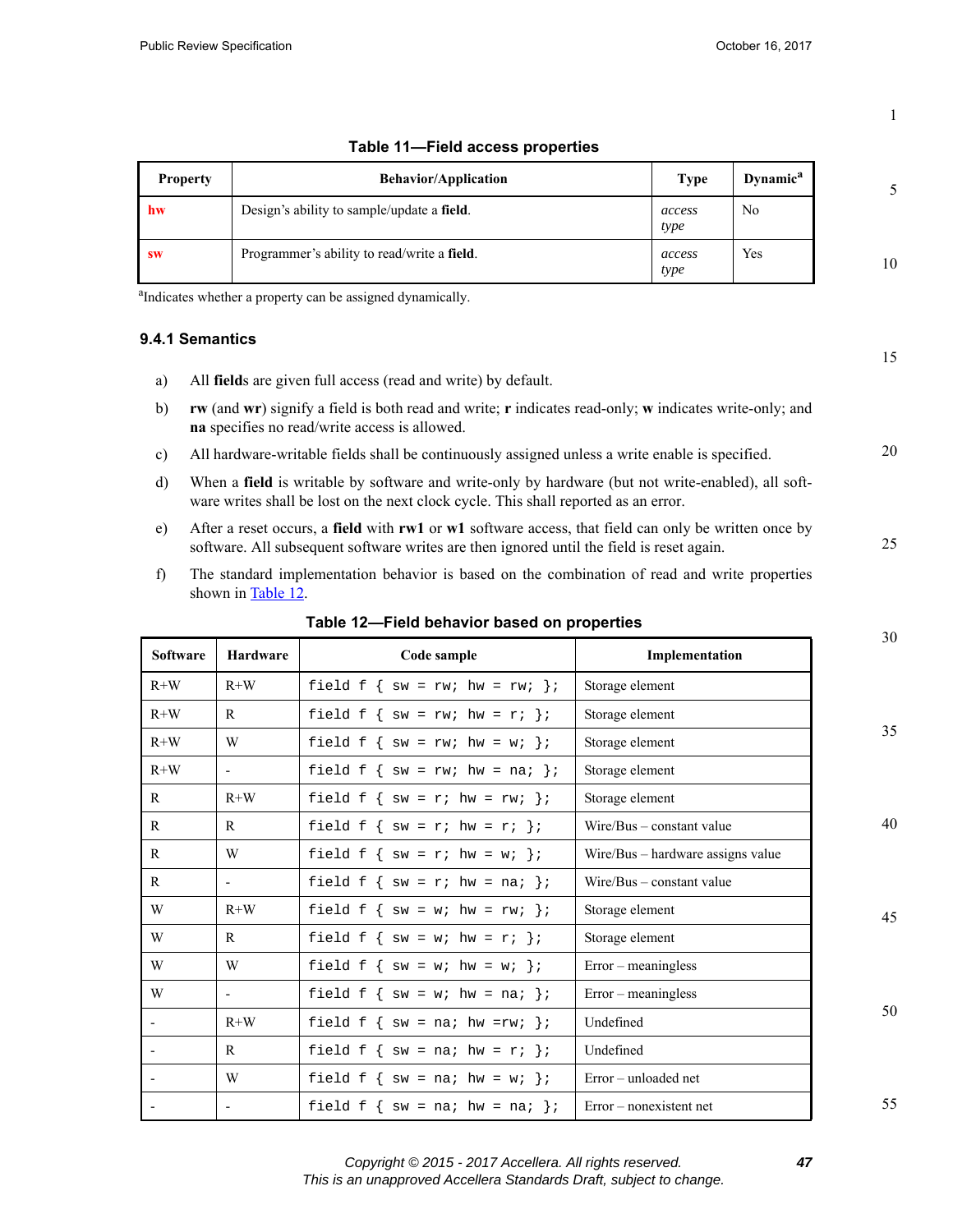1 NOTE—Any hardware-writable **field** is inherently volatile, which is important for verification and test purposes.

#### **9.4.2 Example**

5 See [Table 12](#page-56-1).

10

15

25

35

40

45

#### <span id="page-57-0"></span>**9.5 Hardware signal properties**

While all of the hardware signal properties can be set within a **field** definition, typically they are assigned after instantiation as these properties refer to items external to the field itself. By default, the reset value of fields shall be unknown, e.g., x in Verilog. A specification can use static or dynamic reset values; however, only static reset values shall be specified during field instantiation. The *reset value*, which is considered a property in SystemRDL, shall follow an equal sign (**=**) after the instance name and the eventual size or MSB/LSB information.

For the syntax for specifying reset values, see [9.3.](#page-54-1)

#### 20 [Table 13](#page-57-1) defines the hardware signal properties.

#### **Table 13—Hardware signal properties**

<span id="page-57-1"></span>

| <b>Property</b> | <b>Behavior/Application</b>                                      | Type                  | Dynamic <sup>a</sup> |
|-----------------|------------------------------------------------------------------|-----------------------|----------------------|
| next            | The next value of the <b>field</b> ; the D-input for flip-flops. | reference             | Yes                  |
| reset           | The reset value for the field when resetsignal is asserted.      | bit or ref-<br>erence | Yes                  |
| resetsignal     | Reference to the signal used to reset the field (see $17.1$ ).   | reference             | Yes                  |

<sup>30</sup> <sup>a</sup>Indicates whether a property can be assigned dynamically.

#### **9.5.1 Semantics**

- a) Any integral value can be used to specify the reset value of a **field**.
- b) When a **field** has access properties of **sw=r** and **hw=w** without having a write enable, the existence of a reset value shall implement a storage element and the reset value only holds until the **reset** is deasserted.
- c) The reset value cannot be larger than can fit in the **field** or an error shall be reported.
- d) When **reset** is a reference, it shall reference another field of the same size. Upon reset, the **field** is reset to the current value of the referenced **field**.
- e) **next** and **reset** cannot be self-referencing.
- f) **reset** always has priority over **next** when **resetsignal** is asserted.
- g) If no **reset** value given, the **field** is not reset, even if it has a **resetsignal**.

#### **9.5.2 Example**

This example shows different types of hardware signal properties set during **field** instantiations.

50

```
signal {} some_reset;
field \{ \text{reset} = 1'b1 \} a;
field {} b=0;
field \{ \} c=0;
c->resetsignal = some_reset;
field \{ \} d=0x0;
```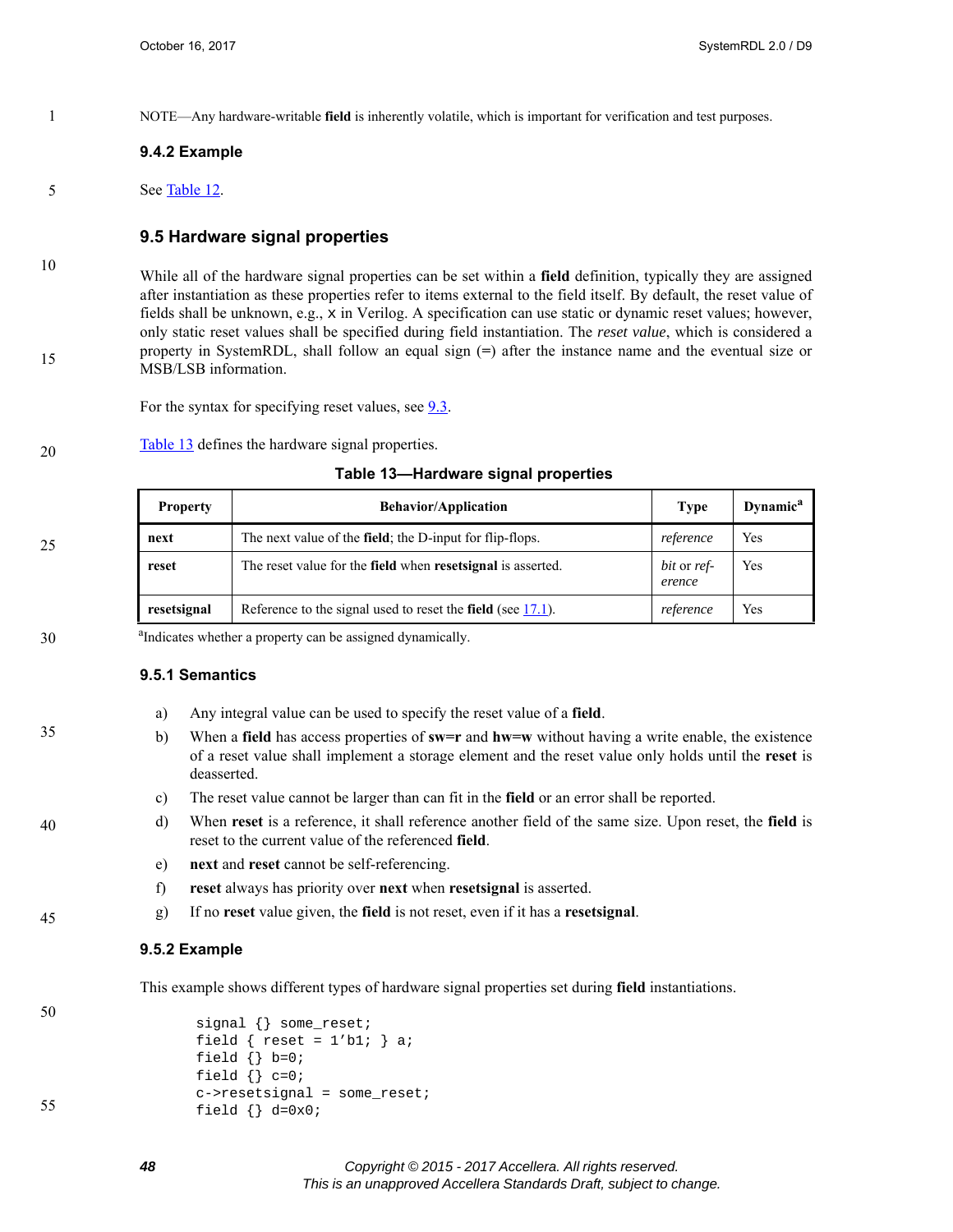d->next =  $ai$  // d gets the value of a. D lags a by 1 clock. field {} e[23:21]=3'b101; b->reset = 3'b1; // Override the default reset value of e from 101 to 001

#### <span id="page-58-0"></span>**9.6 Software access properties**

The software access field properties provide a means of specifying commonly used software modifiers on register fields. All the software properties which are defined as *boolean* values have a default value of **false**. Some of these properties perform operations that directly effect the value of a field (**rclr**, **woset**, and **woclr**), others allow the surrounding logic to effect software operations (**swwe** and **swwel**), and still others allow software operations effecting the surrounding logic (**swmod** and **swacc**). The **onread** property enables setting values equivalent to **rclr** and **rset**, while the **onwrite** property enables setting values equivalent to **woclr** and **woset**.

[Table 14](#page-58-1) defines the software access properties and uses pseudo-code snippets to define the behaviors. The pseudo-code is of Verilog style and should be interpreted as such. The exact behavior of these properties depends upon the semantics of the HDL generated by a particular SystemRDL implementation, together with the execution environment (e.g., simulator) for that HDL.

<span id="page-58-1"></span>

| <b>Property</b> | <b>Behavior/Application</b>                                                                                                                                    | <b>Type</b>                    | <b>Dynamic<sup>a</sup></b> |
|-----------------|----------------------------------------------------------------------------------------------------------------------------------------------------------------|--------------------------------|----------------------------|
| rclr            | Clear on read $(field = 0)$ .                                                                                                                                  | boolean                        | Yes                        |
| rset            | Set on read (field $=$ all $1$ 's).                                                                                                                            | <b>boolean</b>                 | <b>Yes</b>                 |
| onread          | Read side-effect. See Table 15.                                                                                                                                | onread-<br>type                | Yes                        |
| woset           | Write one to set $(field = field   write_data)$ .                                                                                                              | <b>boolean</b>                 | <b>Yes</b>                 |
| woclr           | Write one to clear (field = field $\&$ ~write data).                                                                                                           | <i>boolean</i>                 | <b>Yes</b>                 |
| onwrite         | Write function. See Table 16.                                                                                                                                  | <i>onwrite-</i><br>type        | Yes                        |
| swwe            | Software write-enable active high (field = swwe ? new : $cur-$<br>rent).                                                                                       | <i>boolean</i> or<br>reference | <b>Yes</b>                 |
| swwel           | Software write-enable active low (field = swwel ? current :<br>new).                                                                                           | <i>boolean</i> or<br>reference | Yes                        |
| swmod           | Assert when field is software written or cleared.                                                                                                              | boolean                        | Yes                        |
| swacc           | Assert when field is software accessed.                                                                                                                        | <i>boolean</i>                 | Yes                        |
| singlepulse     | The field asserts for one cycle when written 1 and then clears back to 0<br>on the next cycle. This creates a single-cycle pulse on the hardware<br>interface. | <i>boolean</i>                 | Yes                        |

| Table 14-Software access properties |  |  |
|-------------------------------------|--|--|
|-------------------------------------|--|--|

<sup>a</sup>Indicates whether a property can be assigned dynamically.

50

55

45

15

1

5

10

20

25

30

40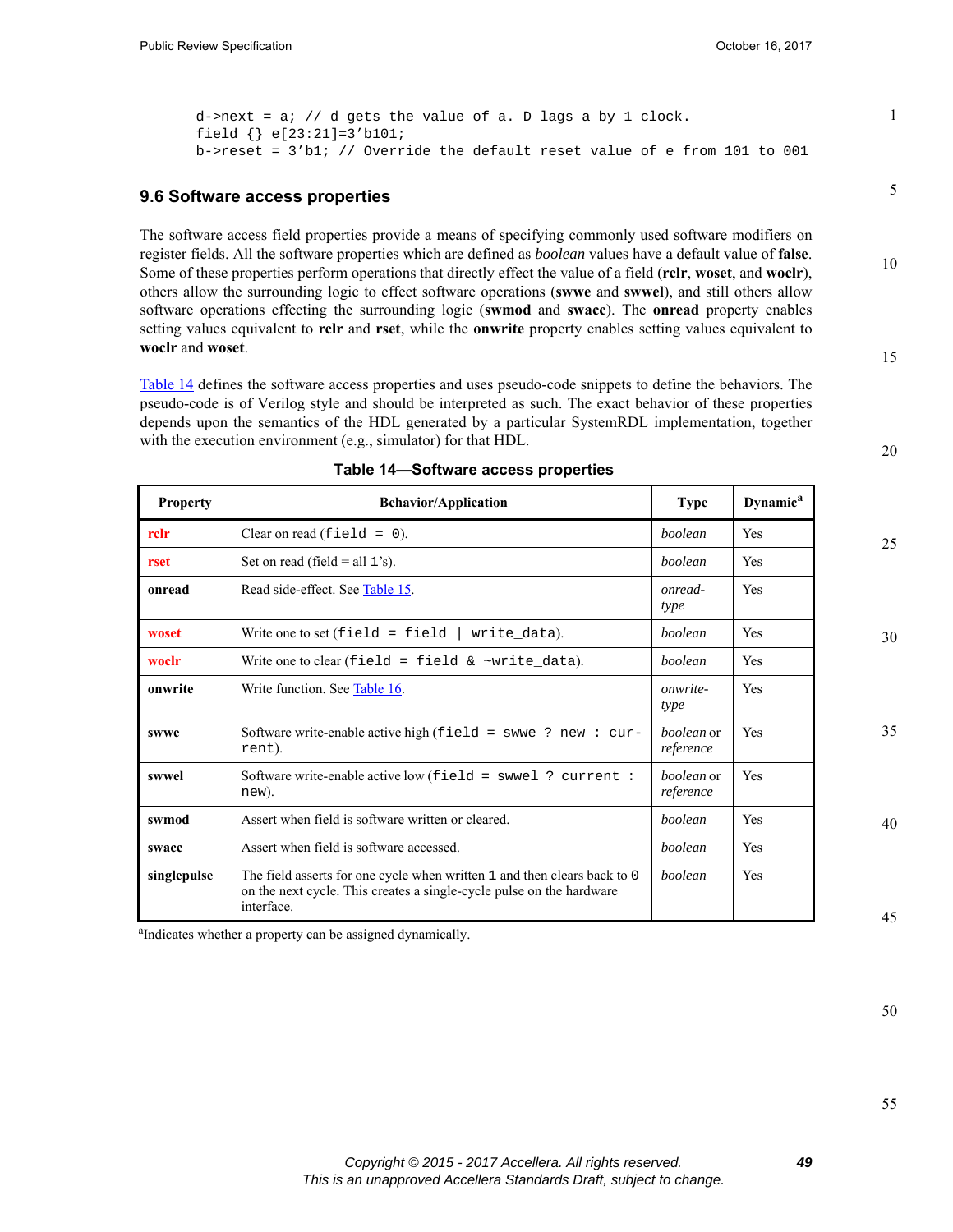5

10

15

20

25

30

35

40

45

50

55

<span id="page-59-0"></span>

| onread<br>property<br>value | <b>Behavior/Application</b>                                                                       |
|-----------------------------|---------------------------------------------------------------------------------------------------|
| relr                        | All the bits of the field are cleared on read $(field = 0)$ .                                     |
| rset                        | All the bits of the field are set on read (field $=$ all $1$ 's).                                 |
| ruser                       | The read modifies the field in a way which does not match the other<br>defined read side-effects. |

#### **Table 15—Software read side-effect onread value**

<span id="page-59-1"></span>

| onwrite<br>property<br>value | <b>Behavior/Application</b>                                                                                                                  |
|------------------------------|----------------------------------------------------------------------------------------------------------------------------------------------|
| woset                        | Bitwise write one to set $(field = field   write_data)$ .                                                                                    |
| woclr                        | Bitwise write one to clear (field = field $\&$ ~write_data).                                                                                 |
| wot                          | Bitwise write one to toggle (field = field $\land$ write data).                                                                              |
| <b>WZS</b>                   | Bitwise write zero to set (field = field $\sim$ write data).                                                                                 |
| <b>WZC</b>                   | Bitwise write zero to clear (field = field $\&$ write data).                                                                                 |
| wzt                          | Bitwise write zero to toggle (field = field $\sim$ write data).                                                                              |
| welr                         | All bits of the field are cleared on write $(field = 0)$ .                                                                                   |
| wset                         | All bits of the field are set on write $(field = '1)$ .                                                                                      |
| wuser                        | The write modifies the field in a way which does not match the other<br>defined write functions and is not a write without a write function. |

#### **Table 16—Software write function onwrite values**

#### **9.6.1 Semantics**

| swmod indicates a generated output signal shall notify hardware when this field is modified by soft- |
|------------------------------------------------------------------------------------------------------|
| ware. The precise name of the generated output signal is beyond the scope of this document. Addi-    |
| tionally, this property may be used on the right-hand side of an assignment to another property.     |

NOTE—Since **rclr**, **rset**, and **onread** modify the field value with a software read transaction, the implementation of properties like **swmod** are asserted during software reads when **rclr** or **rset** are **true** or **onread** has a value.

- b) **swacc** indicates a generated output signal shall notify hardware when this field is accessed by software. The precise name of the generated output signal is beyond the scope of this document. Additionally, this property may be used on the right-hand side of an assignment to another property.
- c) Fields specified with software access properties in [Table 14](#page-58-1) need to consider how they effect the behavior defined in [Table 12](#page-56-1). For example, if a field is **rclr**, this results in a storage element regardless of whether or not the field is writable by software.
	- d) **swwe** and **swwel** have precedence over the software access property in determining its current access state, e.g., if a field is declared as **sw=rw**, has a **swwe** property, and the value is currently **false**, the effective software access property is **sw=r**.
	- e) **swwe** and **swwel** are mutually exclusive.
	- f) When specified, **rclr** resets a field to 0 and not its default value.
- g) **singlepulse** fields shall be instantiated with a width of 1 and the reset value shall be specified as 0.
- h) **onread, rclr and rset** are mutually exclusive; only one can be set per field.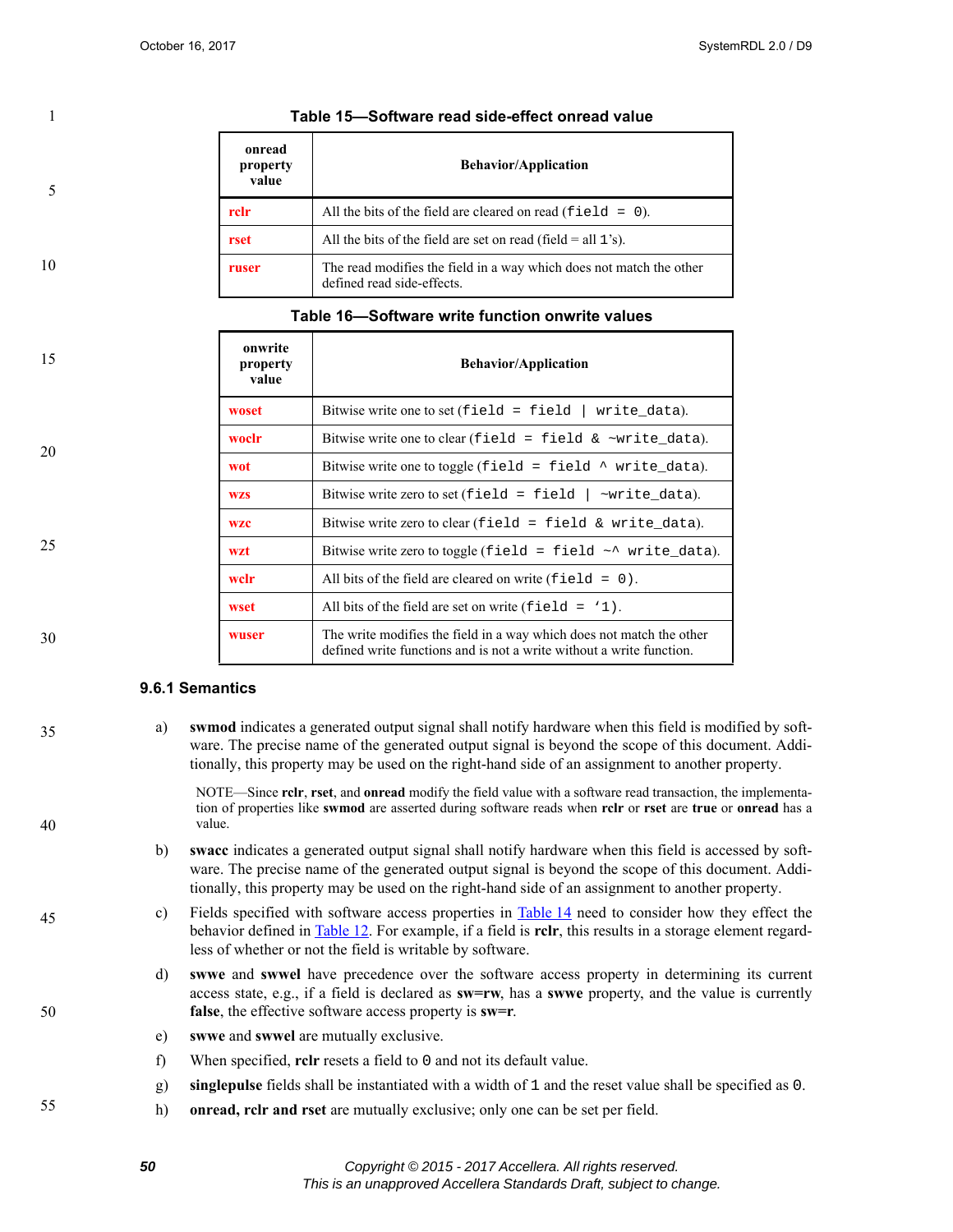| 1)           | A field with an onread property shall have software read access.                 |    |
|--------------|----------------------------------------------------------------------------------|----|
|              |                                                                                  |    |
| 1)           | A field with an onread value of ruser shall be external.                         |    |
| k)           | onwrite, woclr, and woset are mutually exclusive; only one can be set per field. |    |
| $\mathbf{I}$ | A field with an onwrite property shall have software write access.               | 5  |
| m)           | A field with an <b>onwrite</b> value of <b>wuser</b> shall be external.          |    |
|              | 9.6.2 Examples                                                                   | 10 |
| Example 1    |                                                                                  |    |

This example applies software properties using implicit and explicit methods of setting the properties.

```
field { 
   rclr; // Implicitly set the rclr property to true
   swwe = true; // Explicitly set the swwe property to true
} a;
```
*Example 2*

This example uses the **default** keyword with these software properties and then overrides them.

```
25
                                                                                          30
                                                                                          35
reg example2 {
   default woclr = true; // Explicitly set default of woclr to true
   default swmod; // Implicitly set default of swmod to true
   field {} a; \left| \right\rangle // Assumes defaults
   field {} b; \frac{1}{2} // Assumes defaults
   b->rclr=false; // Dynamic Assignment to false
   field {rclr = false; } c;// Overrides rclr default
   field \{swmod = false; \} d;// Overrides swmod default
   field \{rclr = false; swmod = false; \} e;// Overrides both defaults
   d\rightarrownext = b\rightarrowswmod;
       // next value of d will be field b's 1-bit software mod flag generated
       // by SystemRDL
};
```
#### **9.7 Hardware access properties**

Hardware access properties can be applied to fields to determine when hardware can update a hardware writable field (**we** and **wel**), generate input pins which allow designers to clear or set the field (**hwclr** and **hwset**) by asserting a single pin, or generate output pins which are useful for designers (**anded**, **ored**, and **xored**).

Write-enable is critical for certain software-writable fields. The clear on read feature (**rclr**, see [Table 14\)](#page-58-1) returns the **next** value (see [9.5\)](#page-57-0) to software before clearing the field. When not write-enabled, the current value is used instead since the "next" value is the current value. In the case of counters, the write-enable is used to determine when a counter can be incremented.

The **hwenable** and **hwmask** properties can specify a bus showing which bits may be updated after any write-enables, hardware-clears/-sets or counter-increment has been performed. The **hwenable** and **hwmask** properties are similar to **we** and **wel**, but each has unique functionality. The **we** and **wel** act as write enables to an entire field for a single bit or multiple bits. The **hwmask** and **hwenable** are essentially write enables or write masks, but are applied on a bit basis. The priority of assignments a SystemRDL compiler should use is

55

50

40

45

15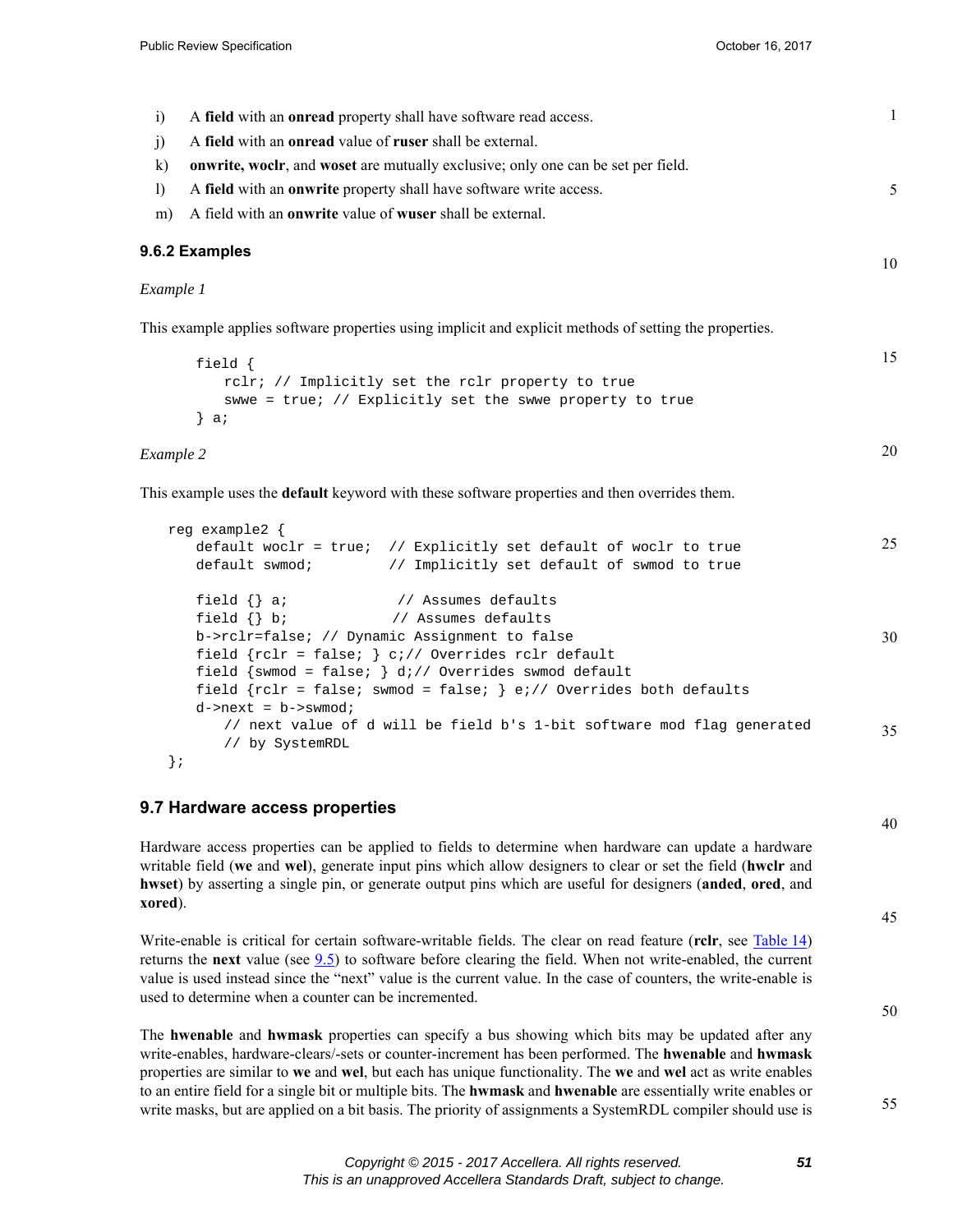- 1 shown in [Table 17](#page-61-0), which depicts a flow of information from left to right showing the stages that happen when updating a field from its current value to determine its next state value.
- 5 A field's width is typically determined when it is instantiated; however, there are times when specifying a field's width up-front is critical. If specified, the **fieldwidth** property forces all instances of the field to be a specified width. If a field is instantiated without a specified width, the field shall be **fieldwidth** bits wide. It shall be an error if the field is instantiated with an explicitly specified width that differs from the **fieldwidth**.
- 10
- 15

**Table 17—Assignment priority** 

<span id="page-61-0"></span>

| Event stage $\geq$                 | Hardware next stage ->      | Field next stage -> | Register assign stage |
|------------------------------------|-----------------------------|---------------------|-----------------------|
| we / wel / intr edge $logic$       | counter incr / counter decr | SW/HW selection     | wire $/$ dff assign   |
| counter load / counter<br>we logic | hwset / hwclr               |                     |                       |
|                                    | intr mask/en/sticky         |                     |                       |

20

<span id="page-61-1"></span>[Table 18](#page-61-1) defines the hardware access properties.

| 25 | <b>Property</b> | <b>Behavior/Application</b>                                                                                                                                                     | <b>Type</b>                    | <b>Dynamic<sup>a</sup></b> |
|----|-----------------|---------------------------------------------------------------------------------------------------------------------------------------------------------------------------------|--------------------------------|----------------------------|
|    | we              | Write-enable (active high).                                                                                                                                                     | <i>boolean</i> or<br>reference | Yes                        |
| 30 | wel             | Write-enable (active low).                                                                                                                                                      | <i>boolean</i> or<br>reference | Yes                        |
|    | anded           | Logical AND of all bits in field.                                                                                                                                               | boolean                        | Yes                        |
|    | ored            | Logical OR of all bits in field.                                                                                                                                                | <i>boolean</i>                 | Yes                        |
| 35 | xored           | Logical XOR of all bits in field.                                                                                                                                               | boolean                        | Yes                        |
|    | fieldwidth      | Determines the width of all instances of the <b>field</b> . This number shall be<br>a numeric. The default value of <b>field width</b> is undefined.                            | longint<br>unsigned            | N <sub>0</sub>             |
| 40 | hwelr           | Hardware clear. This <b>field</b> need not be declared as hardware-writable.                                                                                                    | <i>boolean</i> or<br>reference | Yes                        |
|    | hwset           | Hardware set. This <b>field</b> need not be declared as hardware-writable.                                                                                                      | <i>boolean</i> or<br>reference | Yes                        |
| 45 | hwenable        | Determines which bits may be updated after any write enables, hard-<br>ware clears/sets or counter increment has been performed. Bits that are<br>set to 1 will be updated.     | reference                      | Yes                        |
|    | hwmask          | Determines which bits may be updated after any write enables, hard-<br>ware clears/sets or counter increment has been performed. Bits that are<br>set to 1 will not be updated. | reference                      | Yes                        |

#### **Table 18—Hardware access properties**

50

55

<sup>a</sup>Indicates whether a property can be assigned dynamically.

#### **9.7.1 Semantics**

a) **we** determines this field is hardware-writable when set, resulting in a generated input which enables hardware access.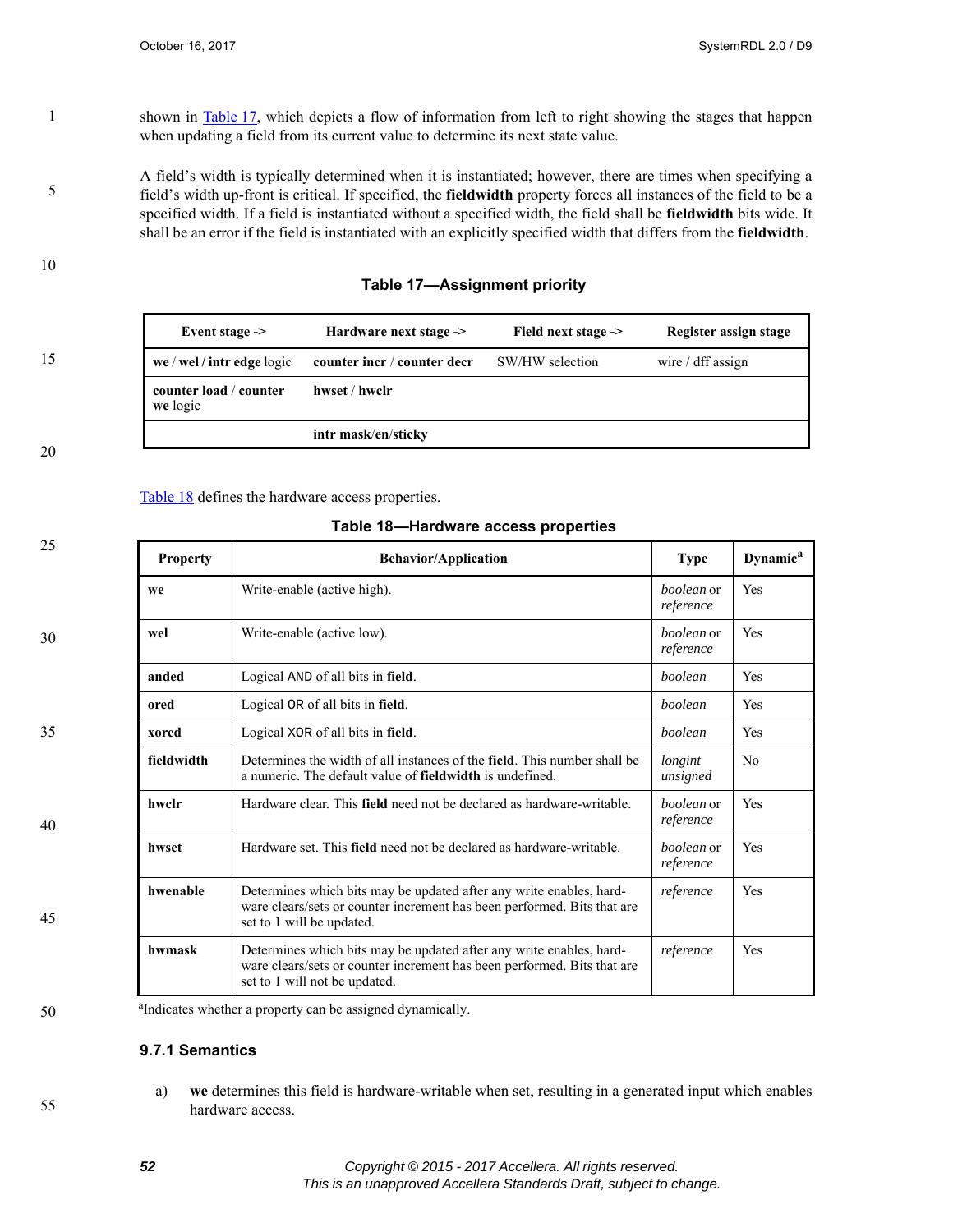| b) | wel determines this field is hardware-writable when not set, resulting in a generated input which<br>enables hardware access.     |    |
|----|-----------------------------------------------------------------------------------------------------------------------------------|----|
| c) | we and wel are mutually exclusive.                                                                                                |    |
| d) | <b>hwenable</b> and <b>hwmask</b> are mutually exclusive.                                                                         | 5  |
|    | 9.7.2 Example                                                                                                                     |    |
|    | This example shows the application of a write-enable and the <i>boolean</i> anded.                                                | 10 |
|    | $req$ example $\{$<br>default $sw = r$ ;                                                                                          |    |
|    | field { anded; } a[4]=0; // This field will update its value every clock<br>// cycle. hw=rw by default. This field will also have | 15 |

20 // an output ANDing the 4 bits of the field together field { we; } b=0;// This field will only update on clock cycles // where the we is asserted. The name of the we signal is // a function of the SystemRDL Compiler.

#### **9.8 Counter properties**

};

SystemRDL defines several special purpose fields, including counters. A *counter* is a special purpose field which can be incremented or decremented by constants or dynamically specified values. Additionally, counters can have properties that allow them to be cleared, set, and indicate various status conditions like **overflow** and **underflow**.

#### <span id="page-62-0"></span>**9.8.1 Counter incrementing and decrementing**

When a **field** is defined as a **counter**, the value stored by the field is the counter's current value. There is an implication of an additional input which shall increment/decrement the counter when asserted. Counter incrementing and decrementing in SystemRDL are controlled via the counters **incrvalue/decrvalue** and **incrwidth/decrwidth** properties. The **incrvalue/decrvalue** property defaults to a value of 1, but can be set to any constant that can be represented by the width of the counter. Additionally, the **incrvalue/decrvalue** can be assigned to any **signal** or other **field** in the current address map scope so counters can increment using dynamic or variable values. The **incrwidth**/**decrwidth** properties can be used as an alternative to **incrvalue**/ **decrvalue** so an external interface can be used to control the **incrvalue**/**decrvalue** externally from SystemRDL. A SystemRDL compiler shall imply the nature of a counter as a up counter, a down counter, or an up/down counter by the properties specified for that counter field.

By default, counters are incremented/decremented by one (1), but another static or dynamic increment/ decrement value can be specified. The increment/decrement value shall be equal to or smaller than the field's width.

*Dynamic values* may be another field instance in the address map of the same or smaller width, or another signal in the design. If an externally defined signal is used for dynamic incrementing, its input is inferred to have the same width as the counter.

Additionally, the properties **incr** and **decr** can be used to control the increment and decrement events of a counter. These do not control the increment or decrement values, as **incrvalue** and **decrvalue**, but the actual increment of the counter (as shown in *Example 2*). These properties can be only be assigned as references to another component.

55

25

30

35

40

45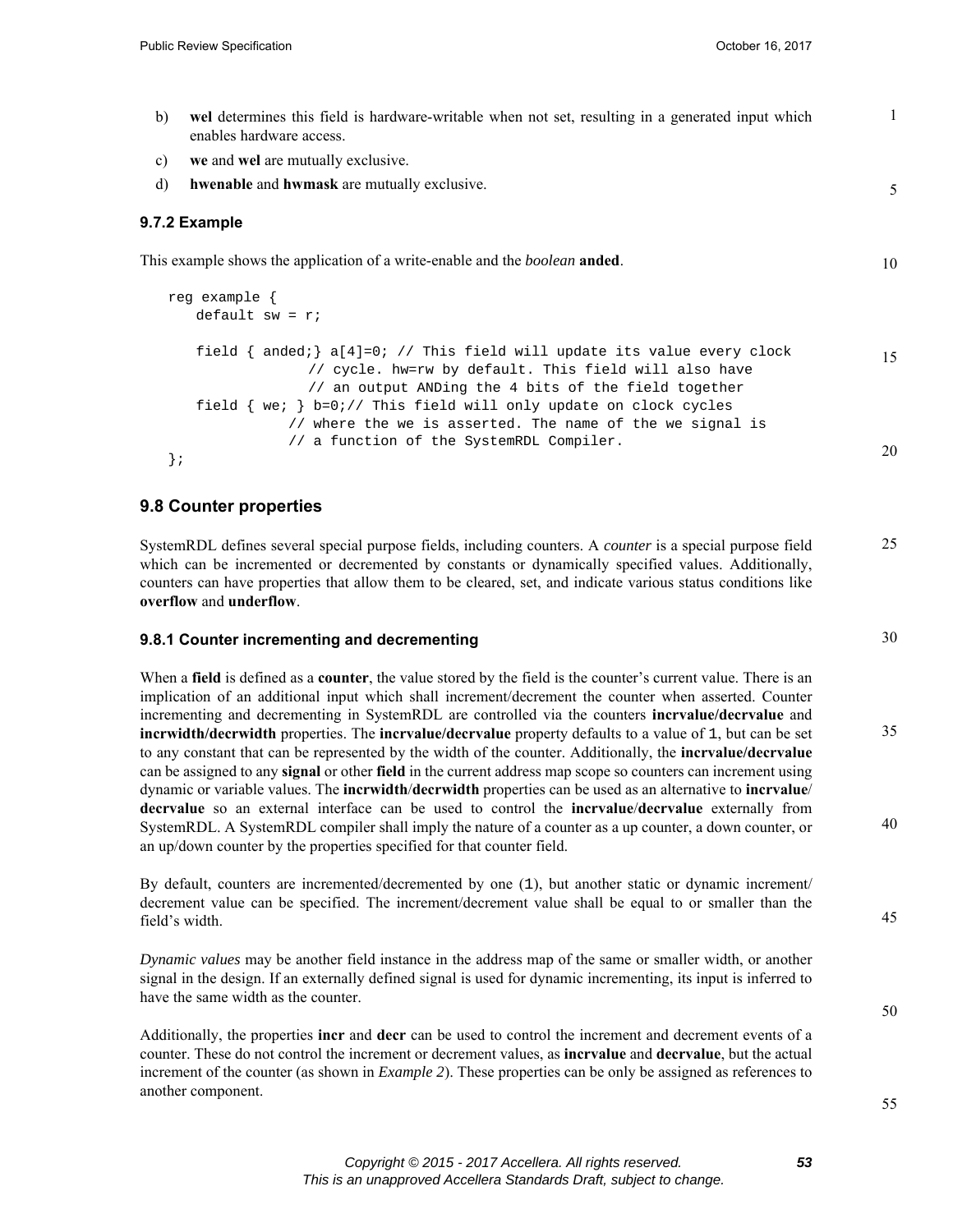| 1  | Example 1                                                                                                                                                                                                                                                                                                                                |
|----|------------------------------------------------------------------------------------------------------------------------------------------------------------------------------------------------------------------------------------------------------------------------------------------------------------------------------------------|
|    | This shows counter incrementing and decrementing.                                                                                                                                                                                                                                                                                        |
| 5  | field counter_f { counter; };                                                                                                                                                                                                                                                                                                            |
| 10 | counter_f count1[4]; // Define a 4 bit counter from 3 to 0<br>count1->incrvalue=4'3; // Increment the counter by 3 when incrementing<br>// count1 implies an UP counter                                                                                                                                                                  |
| 15 | counter f count2[3]; // Define a 3 bit counter from $6:4$<br>count2->decrwidth=2; // provide 2 bit interface for a user to decide the decr<br>// value. This implies a down counter.<br>counter_f count3[5]=0; // Defines a 5 bit counter from 11 to 7<br>count3->incrvalue=2; // Define a an Up/Down Counter<br>$count3$ ->decrvalue=4; |
| 20 | field $\{\}$ count4_incr[8] = 8'h0f; // define a field to control the incr<br>// value of another field.                                                                                                                                                                                                                                 |
| 25 | counter_f $count4[8]=0;$<br>count4->incrvalue = count4_incr; // Counter is incremented by the value of<br>// another field in the same address map.<br>Example 2                                                                                                                                                                         |
|    | This example uses incr to connect two 16-bit counters together to create a 32-bit counter.                                                                                                                                                                                                                                               |
| 30 | field some_counter {<br>counter;<br>we;<br>$\}$ ;<br>// End of Reg: some_counter                                                                                                                                                                                                                                                         |
| 35 | reg some_counter_reg {<br>regwidth=16;                                                                                                                                                                                                                                                                                                   |
|    | some_counter count[16]=0; // Create 16 bit counter POR to 0<br>$\}$ ;<br>// End of Reg:                                                                                                                                                                                                                                                  |
| 40 | // Example 32 bit up counter<br>some counter req<br>count1 low;<br>count1_high;<br>some_counter_reg                                                                                                                                                                                                                                      |
| 45 | count1_high.count->incr = count1_low.count->overflow;<br>// Daisy chain the counters together to create a 32 bit counter from the 2<br>// 16 bit counters                                                                                                                                                                                |

#### <span id="page-63-0"></span>**9.8.2 Counter saturation and threshold**

50 55 Counters are unsaturated by default, e.g., a 4-bit counter with a value of 0xf that is incremented by 1 has the value 0x0. This is referred to as *rolling over*. The value of a incrsaturate saturating counter shall never exceed the increment saturation value and the value of a decrsaturate saturating counter shall never be less than the decrement saturation value. By default, the increment saturation value is the maximum value that the counter can hold and the decrement saturation value is zero (0). Assigning a static or dynamic saturated value is similar to assigning increment/decrement values, see  $9.8.1$ .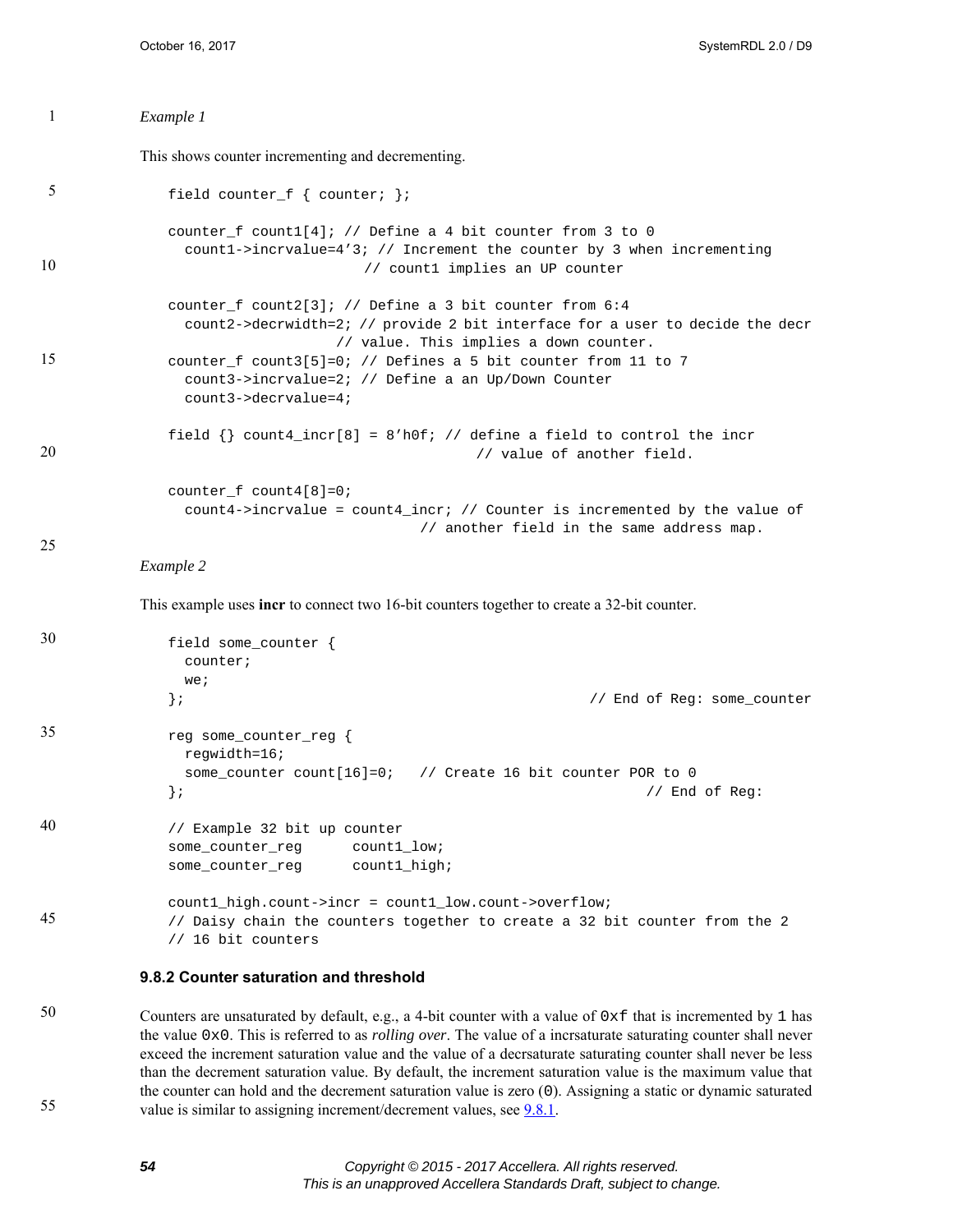| Counters in SystemRDL may have an optional (static or dynamic) threshold value. The threshold property<br>does not cap the value of a counter in the way <b>saturate</b> does; instead, threshold counters are inferred to<br>contain an output which designates whether the counter's value exceeds the threshold. See also $9.8.1$ .                                                               |    |
|------------------------------------------------------------------------------------------------------------------------------------------------------------------------------------------------------------------------------------------------------------------------------------------------------------------------------------------------------------------------------------------------------|----|
| saturate and threshold counters may be used individually and specified in any order.                                                                                                                                                                                                                                                                                                                 | 5  |
| Example 1                                                                                                                                                                                                                                                                                                                                                                                            |    |
| This shows counter saturation and thresholds.                                                                                                                                                                                                                                                                                                                                                        | 10 |
| field counter_f { counter; };<br>counter_f count1[4]; // Define a 4 bit counter from 3 to 0<br>count1->incrsaturate=4'hf; // keeps the counter from counting past 4'hf                                                                                                                                                                                                                               | 15 |
| counter_f count2[3]; // Define a 3 bit counter from 6:4<br>count2->decrthreshold=3'h2; // provide assertion when count hits 2                                                                                                                                                                                                                                                                        |    |
| counter_f count3[5]=0; // Defines a 5 bit counter from 11 to 7<br>count3->incrsaturate;// Implies 5'h1F by default<br>count3->decrsaturate; // Implies 5'h00 by default<br>count3->decrthreshold=5'h3;                                                                                                                                                                                               | 20 |
| field $\{\}$ count4_sat[4] = 4'h2; // define a field to control the saturate value<br>// of another field<br>field $\{\}$ count4_thresh[4] =4'ha;                                                                                                                                                                                                                                                    | 25 |
| counter_f count4[4]=0; // This counters saturate and threshold are both dynamic<br>$count4\rightarrow incrthreshold = count4_thresh$<br>$count4\rightarrow incrsaturate = count4_sati$                                                                                                                                                                                                               | 30 |
| Besides assigning values or references to the saturate or threshold properties on the left-hand side of an<br>assignment in SystemRDL, these properties can also be referenced on the right-hand side of an expression to<br>indicate the threshold has been crossed or the counter has saturated. This is often useful for generating an<br>interrupt indicating a specific condition has occurred. |    |
| Example 2                                                                                                                                                                                                                                                                                                                                                                                            | 35 |
| This shows right-hand side usage of saturate and threshold.                                                                                                                                                                                                                                                                                                                                          |    |
| field $\{\}$ count4_sat[4] = 4'h2; // define a field to control the saturate value<br>// of another field                                                                                                                                                                                                                                                                                            | 40 |
| field $\{\}$ count4_thresh[4] =4'ha;<br>field {} is_at_threshold=0;<br>field $\{ \}$ is_saturated=0;                                                                                                                                                                                                                                                                                                 |    |
| counter_f count4[4]=0; // This counters saturate and threshold are both dynamic<br>$count4\rightarrow incrthreshold = count4_thresh$<br>$count4->incrsaturate = count4_sat;$                                                                                                                                                                                                                         | 45 |
| // Single-bit result of threshold comparison assigned to is_at_threshold field<br>$is_at_threshold\text{-}next = count4\text{-}incrthresholdi$<br>$is$ _saturated->next = count4->incrsaturate;                                                                                                                                                                                                      | 50 |
| counters can also use the properties underflow and overflow to indicate the counter has wrapped (either<br>decrementing when 0 for decrsaturate or incrementing when all 1s for incrsaturate). These are useful for<br>many applications such as generating an interrupt based on a counter overflow/underflow.                                                                                      | 55 |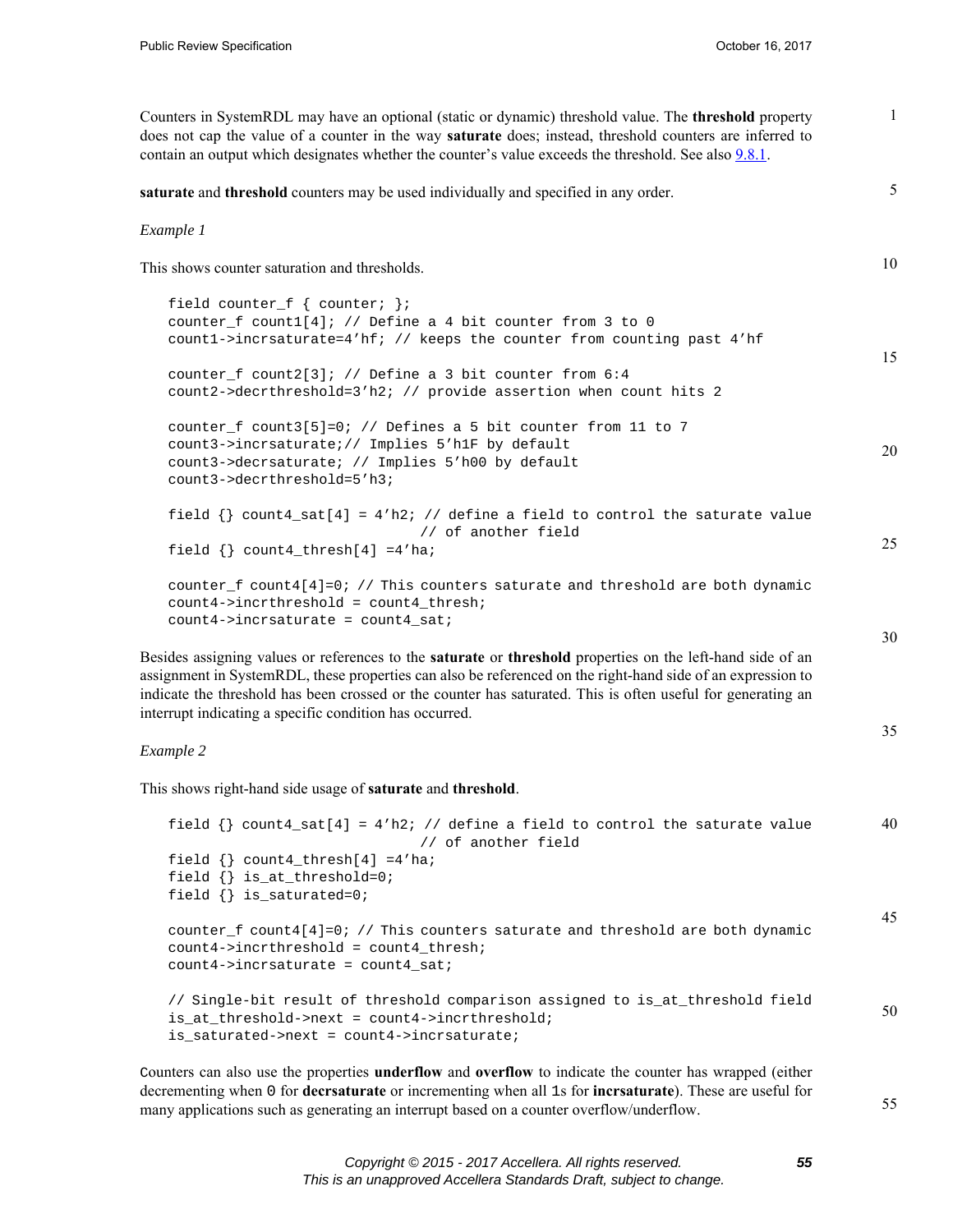#### 1 *Example 3*

This shows **overflow** and **underflow** counter properties.

```
5
10
               field counter_f { counter; };
               field {} has_overflowed;
               counter_f count1[5]=0; // Defines a 5 bit counter from 6 to 1
               count1->incrthreshold=5'hF;
```

```
has_overflowed->next = count1->overflow;
```
<span id="page-65-0"></span>[Table 19](#page-65-0) defines the counter field properties.

20

25

30

35

40

45

50

| <b>Property</b>    | <b>Behavior/Application</b>                                                                                                                                                                   | <b>Type</b>                        | <b>Dynamic<sup>a</sup></b> |
|--------------------|-----------------------------------------------------------------------------------------------------------------------------------------------------------------------------------------------|------------------------------------|----------------------------|
| counter            | Field implemented as a counter.                                                                                                                                                               | boolean                            | Yes                        |
| threshold          | This is an alias of incrthreshold.                                                                                                                                                            | boolean,<br>bit, or ref-<br>erence | Yes                        |
| saturate           | This is an alias of incrsaturate.                                                                                                                                                             | boolean,<br>bit, or ref-<br>erence | Yes                        |
| incrthresh-<br>old | Indicates the counter has a threshold in the incrementing direction. A<br>comparison value or the result of a comparison. See also: $9.8.2.1$ .                                               | boolean.<br>bit, or ref-<br>erence | <b>Yes</b>                 |
| incrsaturate       | Indicates the counter saturates in the incrementing direction. A compar-<br>ison value or the result of a comparison. See also: $9.8.2.1$ .                                                   | boolean.<br>bit, or ref-<br>erence | Yes                        |
| overflow           | Overflow signal asserted when counter overflows or wraps.                                                                                                                                     | boolean                            | Yes                        |
| underflow          | Underflow signal asserted when counter underflows or wraps.                                                                                                                                   | boolean                            | Yes                        |
| incrvalue          | Increment counter by specified value.                                                                                                                                                         | bit or ref-<br>erence              | Yes                        |
| incr               | References the <b>counter</b> 's increment signal. Use to actually increment<br>the counter, i.e, the actual counter increment is controlled by another<br>component or signal (active high). | reference                          | Yes                        |
| incrwidth          | Width of the interface to hardware to control incrementing the counter<br>externally.                                                                                                         | longint<br>unsigned                | Yes                        |
| decryalue          | Decrement counter by specified value.                                                                                                                                                         | bit or ref-<br>erence              | Yes                        |
| decr               | References the counter's decrement signal. Use to actually decrement<br>the counter, i.e, the actual counter decrement is controlled by another<br>component or signal (active high).         | reference                          | Yes                        |
| decrwidth          | Width of the interface to hardware to control decrementing the counter<br>externally.                                                                                                         | longint<br>unsigned                | Yes                        |

#### **Table 19—Counter field properties**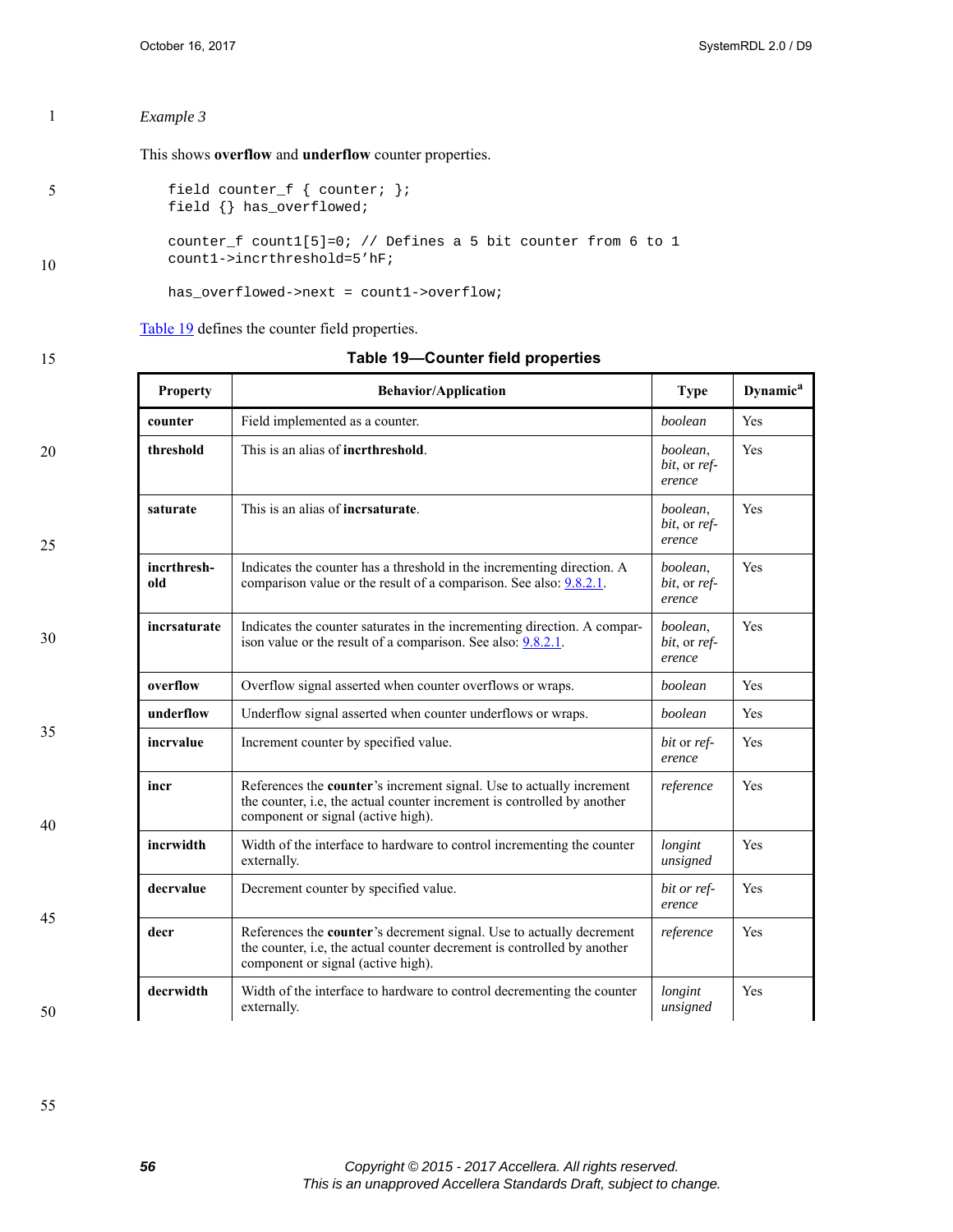| <b>Property</b>    | <b>Behavior/Application</b>                                                                                                                     | <b>Type</b>                        | <b>Dynamic<sup>a</sup></b> |
|--------------------|-------------------------------------------------------------------------------------------------------------------------------------------------|------------------------------------|----------------------------|
| decrsatu-<br>rate  | Indicates the counter saturates in the decrementing direction. A compar-<br>ison value or the result of a comparison. See also: $9.8.2.1$ .     | boolean,<br>bit, or ref-<br>erence | Yes                        |
| decrthresh-<br>blo | Indicates the counter has a threshold in the decrementing direction. A<br>comparison value or the result of a comparison. See also: $9.8.2.1$ . | boolean,<br>bit, or ref-<br>erence | Yes                        |

#### **Table 19—Counter field properties (Continued)**

<sup>a</sup>Indicates whether a property can be assigned dynamically.

#### <span id="page-66-0"></span>**9.8.2.1 Semantics**

- a) **incrwidth** and **incrvalue** are mutually exclusive (per **counter**).
- b) **decrwidth** and **decrvalue** are mutually exclusive (per **counter**).
- c) When **incrsaturate** has the Boolean value true, the incrementing saturate value is the *maximum value* (2<sup> $\land$ </sup>(number of counter bits) -1) of the counter. When **incrsaturate** has the Boolean value false, the counter does not saturate in the incrementing direction.
- d) When **incrthreshold** has the Boolean value true, the incrementing threshold value is the *maximum value* (2<sup> $\land$ </sup>(number of counter bits) -1) of the counter. When **incrthreshold** has the Boolean value false, the counter does not have a threshold in the incrementing direction.
- e) When **decrsaturate** has the Boolean value true, the decrementing saturate value is 0. When **decrsaturate** has the Boolean value false, the counter does not saturate in the decrementing direction.
- f) When **decrthreshold** has the Boolean value true, the decrementing threshold value is 0. When **decrthreshold** has the Boolean value false, the counter does not have a threshold in the decrementing direction.
- g) **incrthreshold**/**decrthreshold** used on the left-hand side of an assignment in SystemRDL assigns the counter's threshold to the number or reference specified in the right-hand side of the assignment.
- h) **incrsaturate**/**decrsaturate** used on the left-hand side of an assignment in SystemRDL assigns the counter's saturation property to the number or reference specified in the right-hand side of the assignment.
- i) **incrthreshold**/**decrthreshold** used on the right-hand side of an assignment in SystemRDL is referencing the counter's threshold output, which is a single bit value indicating whether the threshold has been crossed. This value shall only be asserted to 1 when the value is greater than or equal to **incrthreshold**/**threshold** or is less than or equal to **decrthreshold**.
- 45 j) **incrsaturate**/**decrsaturate** used on the right-hand side of an assignment in SystemRDL is referencing the counter's saturate output, which is a single bit value indicating whether the saturation has occurred. This value shall only be asserted to 1 when the value of the counter meets or exceeds the saturation value specified.
- k) All static values used in [Table 19](#page-65-0) shall fit within the width of the field. All references need to be the same width.

#### **9.8.2.2 Example**

See *Examples 1* - 3 in  $9.8.2$ .

50

1

5

10

20

25

30

35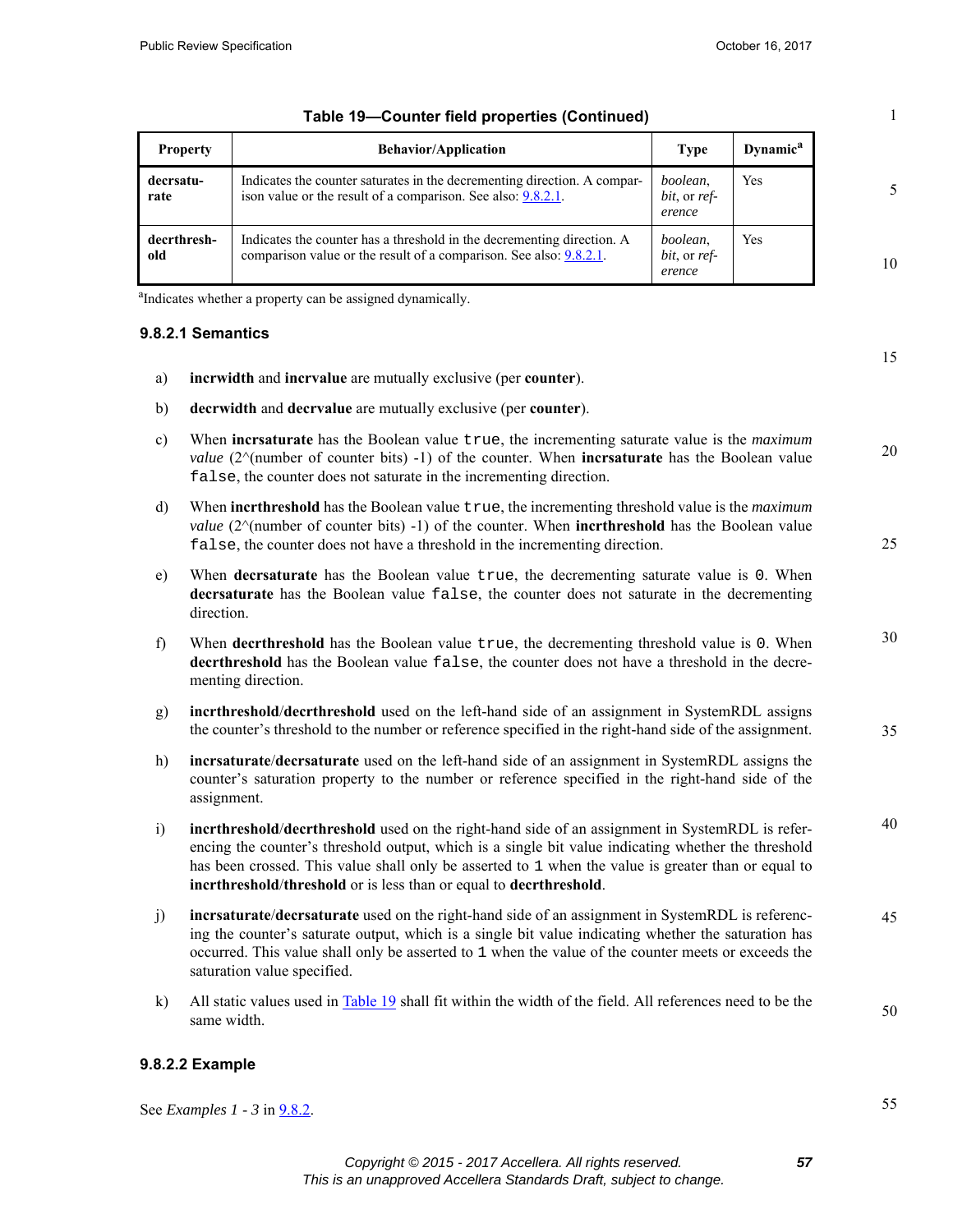#### **9.9 Interrupt properties**

1

5

10

25

30

35

45

50

55

Designs often have a need for interrupt signals for various reasons, e.g., so software can disable or enable various blocks of logic when errors occur. *Interrupts* are unlike most **field** properties in that they operate on both the register level and the field level. Any register which instantiates an interrupt field (a field with the **intr** property specified) is considered an interrupt register. Each *interrupt register* has an associated interrupt signal which is the logical OR of all interrupt fields in the register (post-masked/enabled if the fields are masked or enabled). By default, this interrupt signal is inferred as an output; however, register files and/or address maps can be used to further aggregate these interrupts (see [Clause 12,](#page-82-0) [Clause 13,](#page-86-1) and the hierarchical interrupt example in [17.2\)](#page-104-0). Interrupts may be masked, or enabled by other **field**s or externally defined **signal**s—they have an easy way of being turned on and off by software if desired.

15 20 By default, all interrupt fields have the **stickybit** property; this can be suppressed (using **nonsticky**) or changed to **sticky**. The **stickybit** and **sticky** properties are similar as they both define a field as *sticky*, meaning once hardware or software has written a one (1) into any bit of the field, the value is stuck until software clears the value (using a write or clear on read). The difference between **stickybit** and **sticky** is each bit in a **stickybit** field is handled individually, whereas **sticky** applies a sticky state to all bits in an instantiated field (which is useful when designers need to store a multi-bit value, such as an address). For single-bit fields, there is no difference between **stickybit** and **sticky**.

> By default, all interrupts are level-triggered, i.e., the interrupt is triggered at the positive edge of the clock if the **next** value of the interrupt field is asserted. Since interrupts are typically **stickybit**, the value is latched and held until software clears the interrupt. The edge-interrupt triggering mechanisms (**posedge**, **negedge**, and **bothedge**), like level-triggered interrupts, are synchronous.

A **nonsticky** interrupt is typically used for hierarchical interrupts, e.g., a design has a number of interrupt registers (meaning a number of registers with one or more interrupt fields instantiated within). Rather than promoting a number of interrupt signals, the developer can specify an aggregate interrupt register (typically unmasked, though a **mask**/**enable** may be specified) containing the same number of fields as there are interrupt signals to aggregate. Each field is defined as a **nonsticky** interrupt and the **next** value of each interrupt is directly assigned an interrupt pin for each interrupt register to be aggregated. Interrupt types are defined with modifiers to the **intr** property. These modifiers are not *booleans* and are only valid in conjunction with the **intr** property. The **nonsticky** modifier can be used in conjunction with **posedge**, **negedge**, **bothedge**, and **level**.

The syntax for a interrupt property modifiers appears as follows.

#### [**nonsticky**] [**posedge** | **negedge** | **bothedge** | **level**] **intr;**

40 [Table 20](#page-67-0) lists and describes the available interrupt types.

<span id="page-67-0"></span>

| Interrupt | <b>Description</b>                                                                                                                                                                          |
|-----------|---------------------------------------------------------------------------------------------------------------------------------------------------------------------------------------------|
| posedge   | Interrupt when next goes from low to high.                                                                                                                                                  |
| negedge   | Interrupt when next goes from high to low.                                                                                                                                                  |
| bothedge  | Interrupt when next changes value.                                                                                                                                                          |
| level     | Interrupt while the next value is asserted and main-<br>tained (the default).                                                                                                               |
| nonsticky | Defines a non-sticky (hierarchical) interrupt; the associ-<br>ated interrupt field shall not be locked. This modifier can<br>be specified in conjunction with the other interrupt<br>types. |

#### **Table 20—Interrupt types**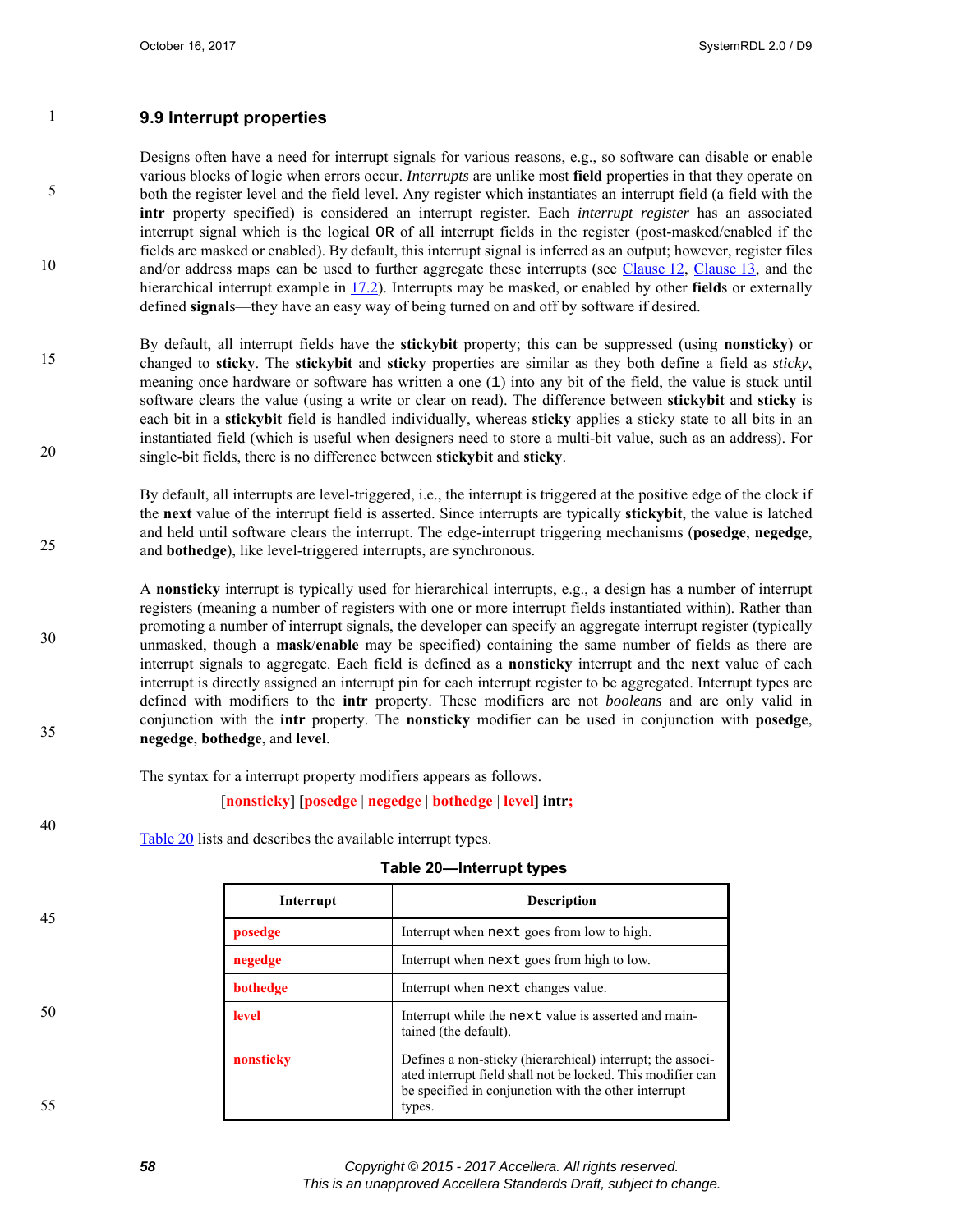5

10

15

Furthermore, there are additional interrupt properties that can be used to mask or enable an interrupt. The **enable**, **mask**, **haltenable**, and **haltmask** properties (see [Table 21\)](#page-69-0) are all properties of type *reference* that are used to point to other fields or signals in the SystemRDL description. The **mask** and **haltmask** properties can be assigned to **field**s and used to control the propagation of an interrupt. If an interrupt bit is set and connected to a **mask**/**enable**, the interrupt's final value is gated by the **mask**/**enable**. The logical description of this operation is

```
final interrupt value = interrupt value & enable;
final interrupt value = interrupt value & !mask;
final halt interrupt value = interrupt value & haltenable;
final halt interrupt value = interrupt value & !haltmask.
//Further information on interrupts and their behavior as well a more complete
//example can be found in 17.2.
```

```
Example
```

```
20
                                                                                         25
                                                                                         30
                                                                                         35
                                                                                         40
                                                                                         45
                                                                                         50
addrmap top {
   reg block_int_r {
     name = "Example Block Interrupt Register";
     desc = "This is an example of an IP Block with 3 int events. 2
             of these events are non fatal
             and the third event multi_bit_ecc_error is fatal";
     default hw=w; // HW can Set int only
     default sw=rw; // SW can clear
     default woclr; // Clear is via writing a 1
     field {
       desc = "A Packet with a CRC Error has been received";
       level intr;
    \} crc_error = 0x0;
     field {
       desc = "A Packet with an invalid length has been received";
       level intr;
    \} len_error = 0x0;
     field {
       desc="An uncorrectable multi-bit ECC error has been received";
       level intr;
    } multi_bit_ecc_error = 0 ;
   }; // End of Reg: block_int
   reg block_int_en_r {
     name = "Example Block Interrupt Enable Register";
     desc = "This is an example of an IP Block with 3 int events";
     default hw=na; // HW can't access the enables
     default sw=rw; // SW can control them
     field {
       desc = "Enable: A Packet with a CRC Error has been received";
    \} crc_error = 0x1;
     field {
       desc = "Enable: A Packet with an invalid length has been
               received";
    } len_error = 0x1;
```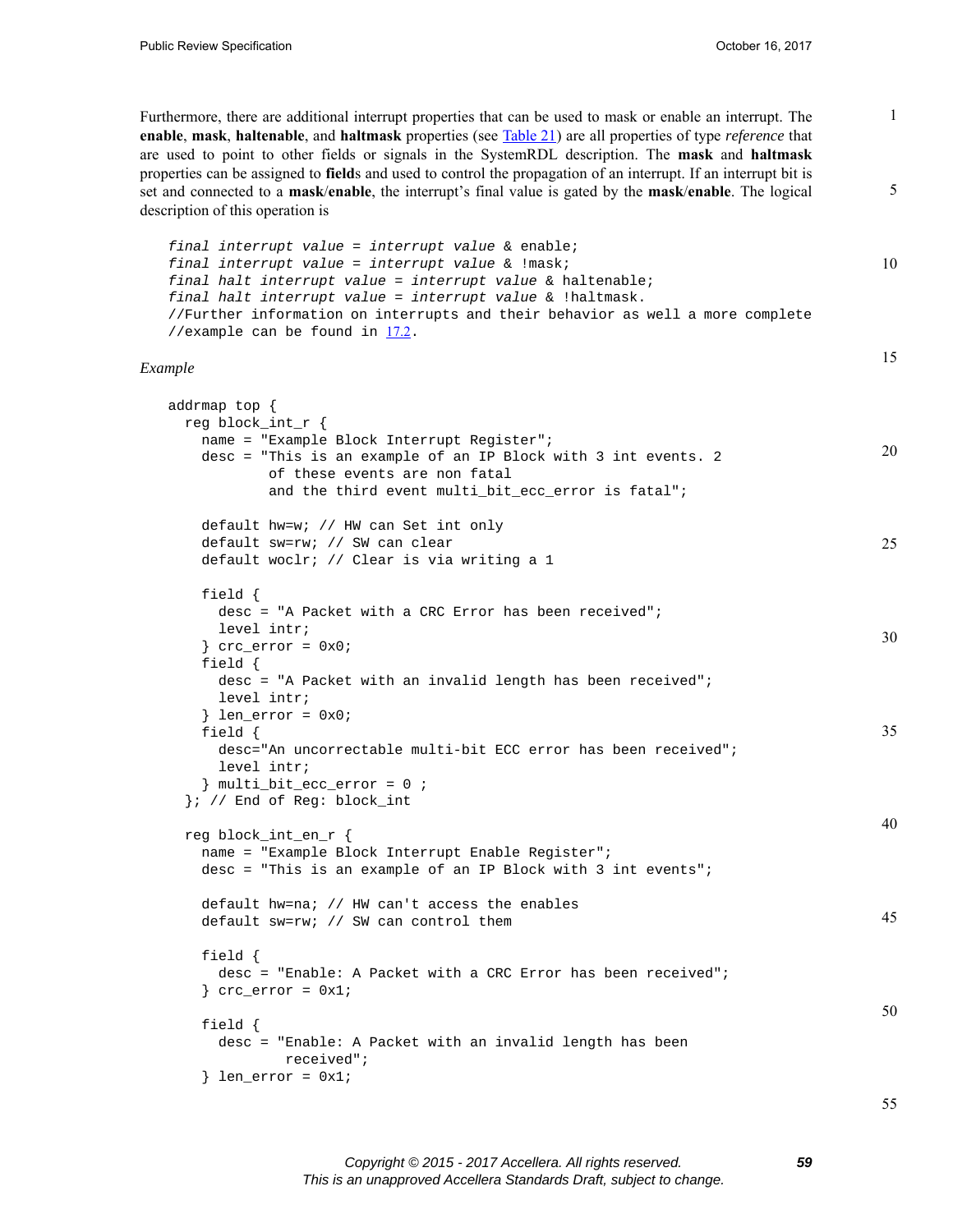| 1  | field $\{$                                                                                                        |
|----|-------------------------------------------------------------------------------------------------------------------|
|    | desc = "Enable: A Packet with an invalid length has been received";/<br>/ Mask this off as it's a fatal interrupt |
|    | $\}$ multi_bit_ecc_error = $0x0$ ;                                                                                |
| 5  | $\mid i \mid / \mid$ End of Reg: block_int_en_r                                                                   |
|    | reg block_halt_en_r {                                                                                             |
|    | name = "Example Block Halt Enable Register";                                                                      |
| 10 | $desc = "This is an example of an IP Block with 3 int events"$                                                    |
|    | default hw=na; // HW can't access the enables                                                                     |
|    | default sw=rw; // SW can control them                                                                             |
| 15 | field $\{$                                                                                                        |
|    | desc = "Enable: A Packet with a CRC Error has been received";                                                     |
|    | $\{ crc_error = 0x0; // not a fatal error do not halt$<br>field $\{$                                              |
|    | $desc = "Enable: A Packet with an invalid length has been received"$                                              |
|    | $\}$ len error = 0x0; // not a fatal error do not halt                                                            |
| 20 | field $\langle$                                                                                                   |
|    | desc = "Enable: A Packet with an invalid length has been received";                                               |
|    | // fatal error that will<br>$\}$ multi bit ecc error = 0x1;                                                       |
|    | cause device to halt                                                                                              |
| 25 | $\mid i \mid / \mid$ End of Reg: block_halt_en_r                                                                  |
|    | // Block A Registers                                                                                              |
|    | block_a_int; // Instance the Leaf Int Register<br>block_int_r                                                     |
|    | block_int_en_r block_a_int_en; // Instance the corresponding Int                                                  |
| 30 | //Enable Register<br>block_halt_en_r block_a_halt_en; // Instance the corresponding halt                          |
|    | // enable register                                                                                                |
|    | // This block connects the int bits to their corresponding int enables and                                        |
| 35 | // halt enables                                                                                                   |
|    | $block_a\_int.crc_error$ > enable = $block_a\_int\_enc_error$                                                     |
|    | $block_a$ _int.len_error->enable = block_a_int_en.len_error;                                                      |
|    | block_a_int.multi_bit_ecc_error->enable =                                                                         |
|    | block_a_int_en.multi_bit_ecc_error;                                                                               |
| 40 | block_a_int.crc_error->haltenable = block_a_halt_en.crc_error;                                                    |
|    | block_a_int.len_error->haltenable = block_a_halt_en.len_error;<br>block_a_int.multi_bit_ecc_error->haltenable =   |
|    | block_a_halt_en.multi_bit_ecc_error;                                                                              |
|    | $\}$ ;                                                                                                            |

<span id="page-69-0"></span>[Table 21](#page-69-0) defines the interrupt properties.

| <b>Property</b> | <b>Behavior/Application</b>                                                                                                               | Type      | Dynamic <sup>a</sup> |
|-----------------|-------------------------------------------------------------------------------------------------------------------------------------------|-----------|----------------------|
| intr            | Interrupt, part of interrupt logic for a register.                                                                                        | boolean   | Yes                  |
| enable          | Defines an interrupt enable (the inverse of <b>mask</b> ); i.e., which bits in an<br>interrupt field are used to assert an interrupt.     | reference | Yes                  |
| mask            | Defines an interrupt mask (the inverse of <b>enable</b> ); i.e., which bits in an<br>interrupt field are not used to assert an interrupt. | reference | Yes                  |

45

50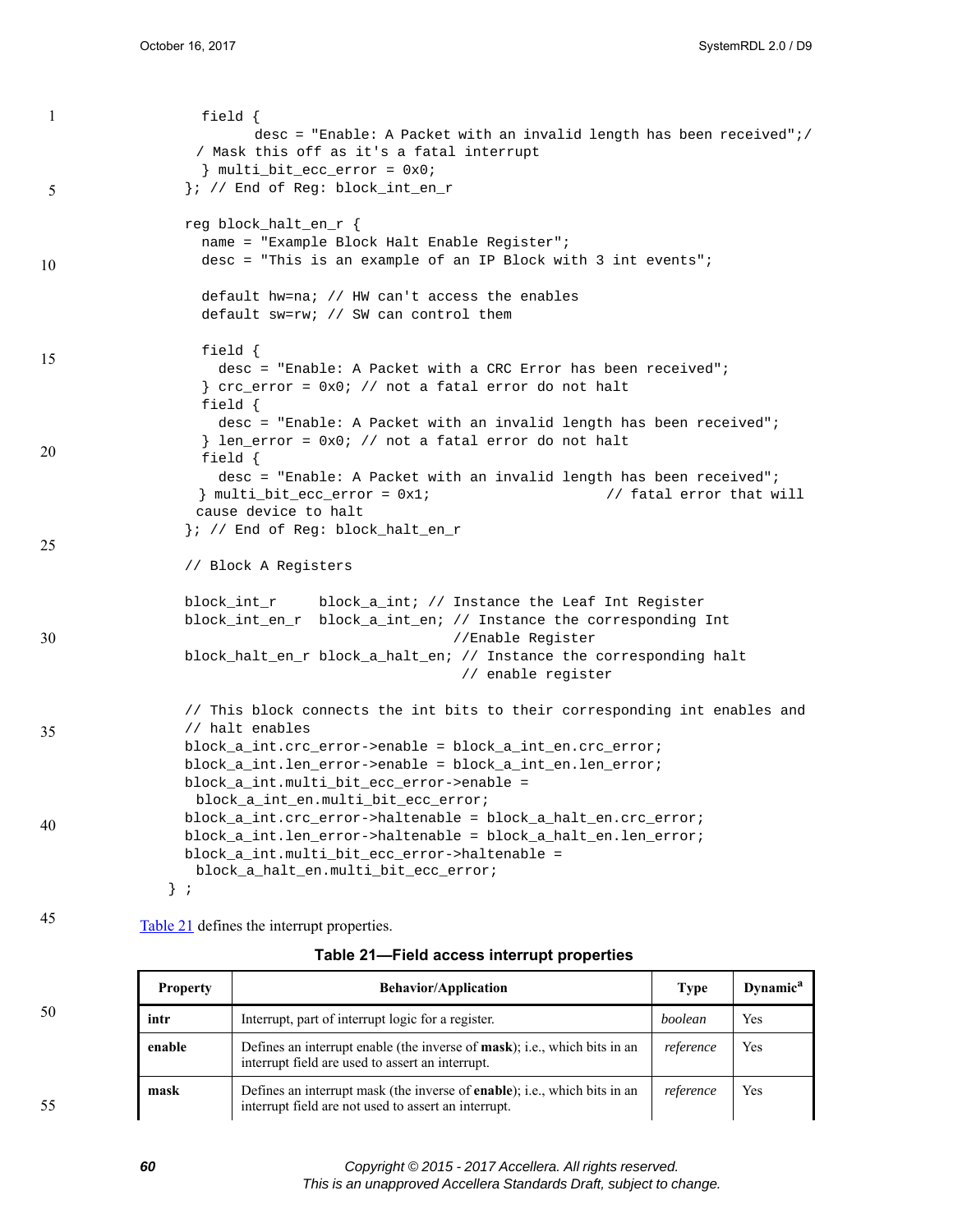5

10

15

| <b>Property</b> | <b>Behavior/Application</b>                                                                                                                                                                                          | <b>Type</b>    | <b>Dynamic<sup>a</sup></b> |
|-----------------|----------------------------------------------------------------------------------------------------------------------------------------------------------------------------------------------------------------------|----------------|----------------------------|
| haltenable      | Defines a halt enable (the inverse of <b>haltmask</b> ); i.e., which bits in an<br>interrupt field are set to de-assert the halt out.                                                                                | reference      | Yes                        |
| haltmask        | Defines a halt mask (the inverse of <b>haltenable</b> ); i.e., which bits in an<br>interrupt field are set to assert the halt out.                                                                                   | reference      | Yes                        |
| sticky          | Defines the entire field as sticky; i.e., the value of the associated inter-<br>rupt field shall be locked until cleared by software (write or clear on<br>read).                                                    | <b>boolean</b> | Yes                        |
| stickybit       | Defines each bit in a field as sticky (the default); i.e., the value of each<br>bit in the associated interrupt field shall be locked until the individual<br>bits are cleared by software (write or clear on read). | <b>hoolean</b> | Yes                        |

<sup>a</sup>Indicates whether a property can be assigned dynamically.

#### **9.9.1 Semantics**

| a)            | enable and mask are mutually exclusive.                                                                                                                                            | 20 |
|---------------|------------------------------------------------------------------------------------------------------------------------------------------------------------------------------------|----|
| b)            | haltenable and haltmask are mutually exclusive.                                                                                                                                    |    |
| $\mathbf{c})$ | nonsticky, sticky, and stickybit are mutually exclusive.                                                                                                                           |    |
| $\mathbf{d}$  | The sticky and sticky bit properties are normally used in the context of interrupts, but may be used<br>in other contexts as well.                                                 | 25 |
| e)            | Assignments of signals or fields to the enable, mask, haltenable, and haltmask properties shall be<br>of the same bit width as the field.                                          |    |
| f)            | posedge, negedge, bothedge, and level are only valid if intr is true and can only be specified as<br>modifiers to the <b>intr</b> property—they cannot be specified by themselves. | 30 |
| g)            | posedge, negedge, bothedge, and level are mutually exclusive.                                                                                                                      |    |
|               | 9.9.2 Example<br>This example illustrates the use of sticky and stickybit interrupts.                                                                                              | 35 |
|               | field { level intr; } some_int=0;<br>field $\{ \}$ some_mask = 1'b1;<br>field $\{ \}$ some_enable = 1'b1;                                                                          | 40 |
|               | some_int->mask = some_mask;<br>$some_{int}\rightarrow haltenable = some_{enable};$                                                                                                 |    |
|               | field { level intr; rclr; } a_multibut_int[4]=0;<br>// Individual bits being set 1 will<br>// Accumulate as this is stickybit by default                                           | 45 |
|               | field { posedge intr; sticky; woclr; } some_multibit_int[4]=0;<br>// This field will hold the first value written to it until its cleared by<br>// writing ones                    | 50 |

#### <span id="page-70-0"></span>**9.10 Miscellaneous field properties**

There are additional properties for **field**s which do not fall into any of the previous categories. This subclause describes these additional miscellaneous properties.

> *Copyright © 2015 - 2017 Accellera. All rights reserved. 61 This is an unapproved Accellera Standards Draft, subject to change.*

50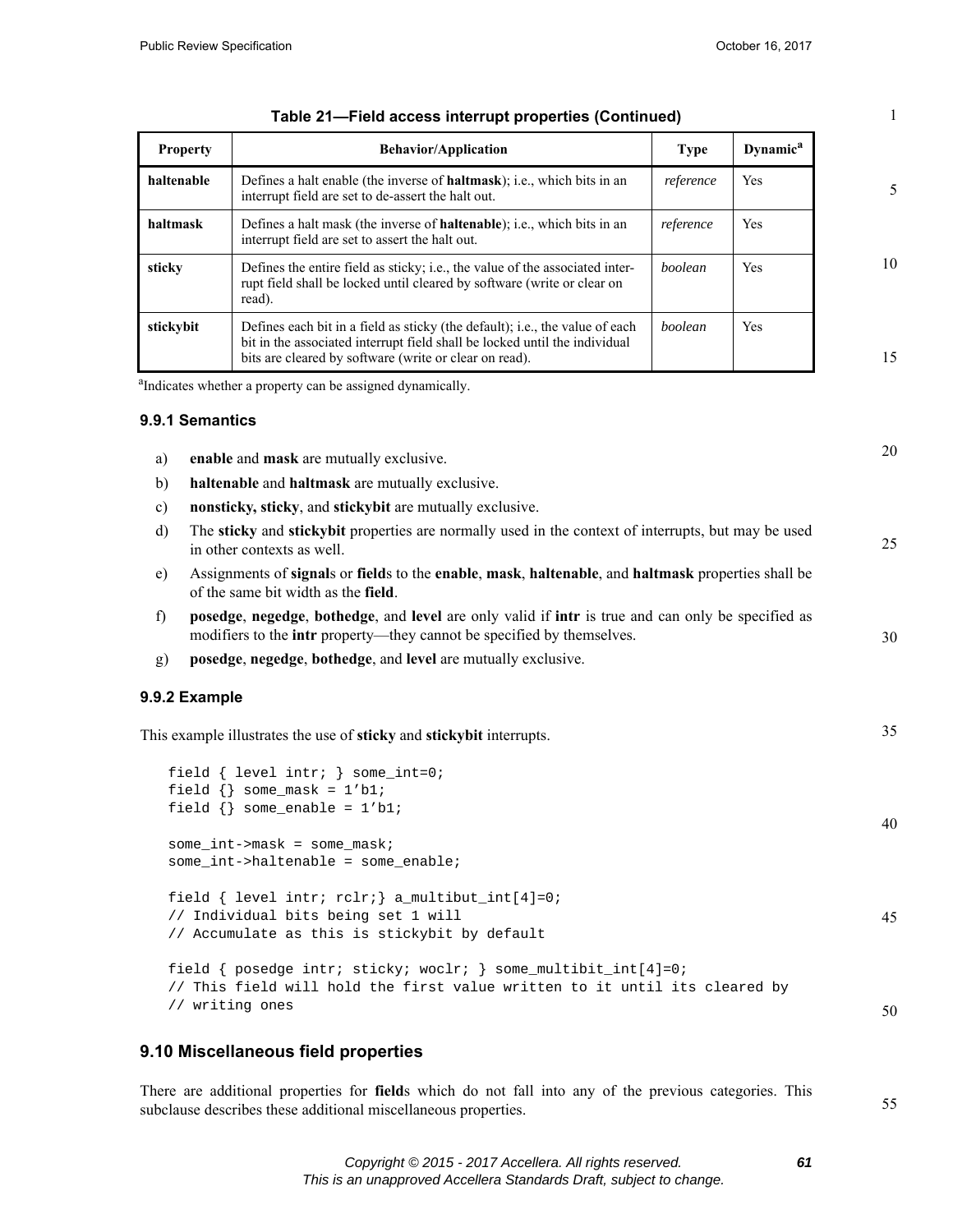- a) The **encode** property enumerates a **field** definition for additional clarification purposes. **encode** can only be applied to a validly scoped component of type **enum**.
	- b) The **precedence** property specifies how contention issues are resolved during field updates, e.g., a field which has **hw=rw** and **sw=rw**.
		- 1) **precedence = sw** (the default) indicates software takes precedence over hardware on accessing registers (over the hardware updates of type **we**, **wel**, **incr**, **decr**, **hwset**, and **hwclr**). This is a field-only property and does not affect the other fields in the register.
- 2) **precedence = hw** indicates hardware takes precedence over software on accessing registers (on the hardware updates of type **we**, **wel**, **incr**, **decr**, **hwset**, and **hwclr**). This is a field-only property and does not affect the other fields in the register.
	- 3) In some cases of collisions between hardware and software, both operations can be satisfied, but this is beyond the scope of this document and such behavior is undefined.
- c) The **paritycheck** property can be applied to a **field** to indicate it should be covered and checked by parity.
	- 1) The default is **false** (no check occurs).
	- 2) Not all fields in a register need to have the same **paritycheck** property value.
	- 3) Parity is calculated each cycle on the next value of every qualifying bit and the result is stored.
	- 4) Parity is checked each cycle by comparing the generated parity on the current value of each qualifying bit with the stored parity result. A parity\_error output for the addrmap is set to 1 when the generated value and stored parity do not match.
- 25 [Table 22](#page-71-0) details the miscellaneous field properties.

#### **Table 22—Miscellaneous properties**

<span id="page-71-0"></span>

| <b>Property</b> | <b>Behavior/Application</b>                                                                              | <b>Type</b>          | Dynamic <sup>a</sup> |
|-----------------|----------------------------------------------------------------------------------------------------------|----------------------|----------------------|
| encode          | Binds an enumeration to a field.                                                                         | reference<br>to enum | Yes                  |
| precedence      | Controls whether precedence is granted to hardware $(hw)$ or software<br>when contention occurs $(sw)$ . | prece-<br>dencetype  | Yes                  |
| paritycheck     | Indicates whether this field is to be checked by parity.                                                 | <i>boolean</i>       | No                   |

<sup>a</sup>Indicates whether a property can be assigned dynamically.

#### **9.10.1 Semantics**

40

45

1

5

10

15

20

30

35

- a) An **encode** property shall be assigned to an **enum** type.
- b) The enumeration's values shall fit inside the field width.

#### **9.10.2 Example**

This example shows **paritycheck**, **precedence**, and **encode**. Here hdrPreamble is covered by and checked by parity, while hdrType is not.

```
50
55
              enum cfg_header_type_enum {
                  normal = 7'h00 { desc = "Type 0 Configuration Space Header"; };
                  pci_bridge = 7'h01 { desc = "PCI to PCI Bridge"; };
                  cardbus_bridge = 7'h10 { desc = "PCI to CardBus Bridge"; };
                 };
              field {
                    hw = rw; sw = rw;
```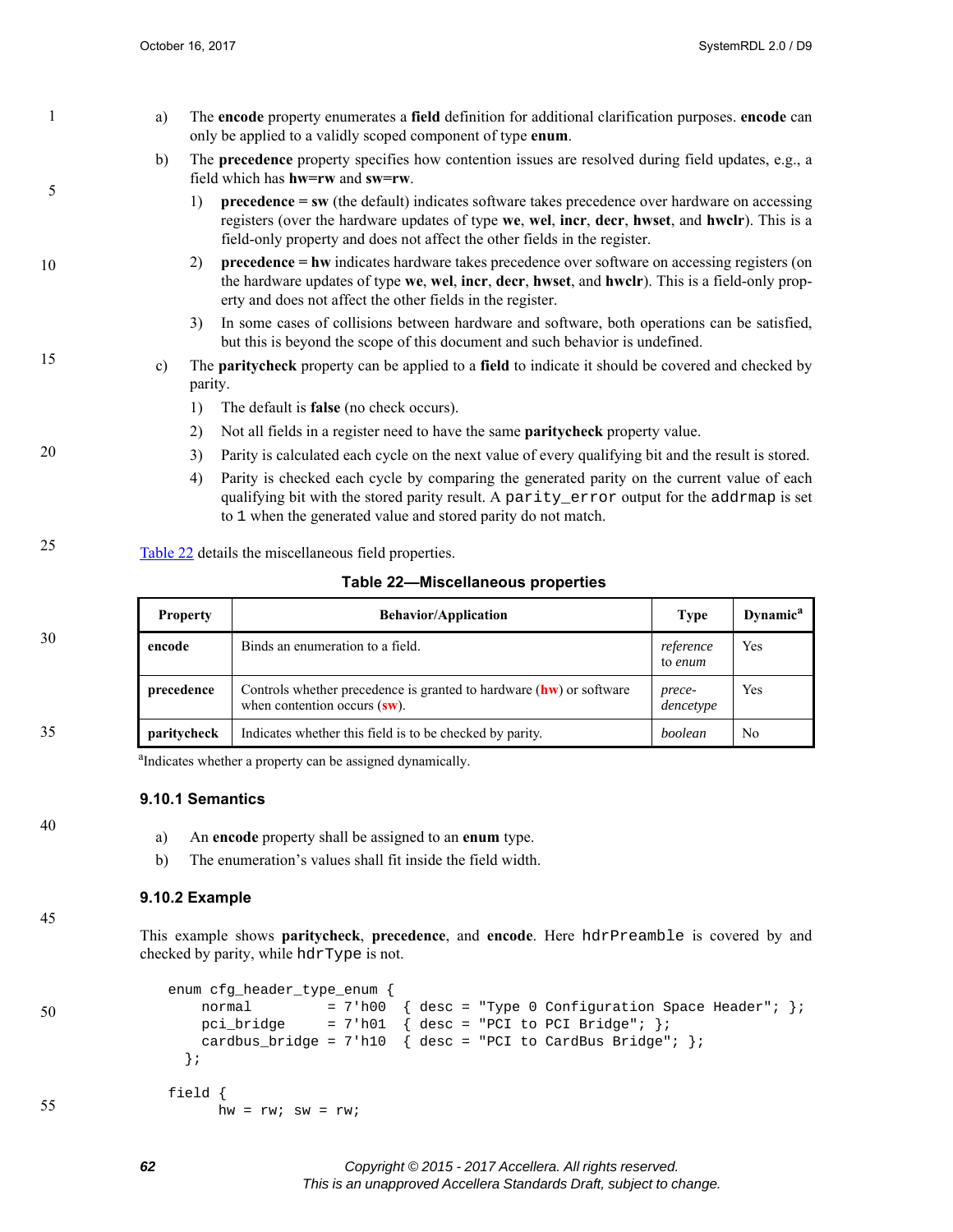| $precedence = swi$               |  |
|----------------------------------|--|
| $encode = cfq\_header_type_enum$ |  |
| $\}$ hdrType $[6:0]=0;$          |  |
|                                  |  |
| field                            |  |
| $hw = rw$ ; $sw = rw$ ;          |  |
| paritycheck;                     |  |
| hdrPreamble $[15:8]=0;$          |  |
|                                  |  |

1

5

10

15

20

30

35

40

45

50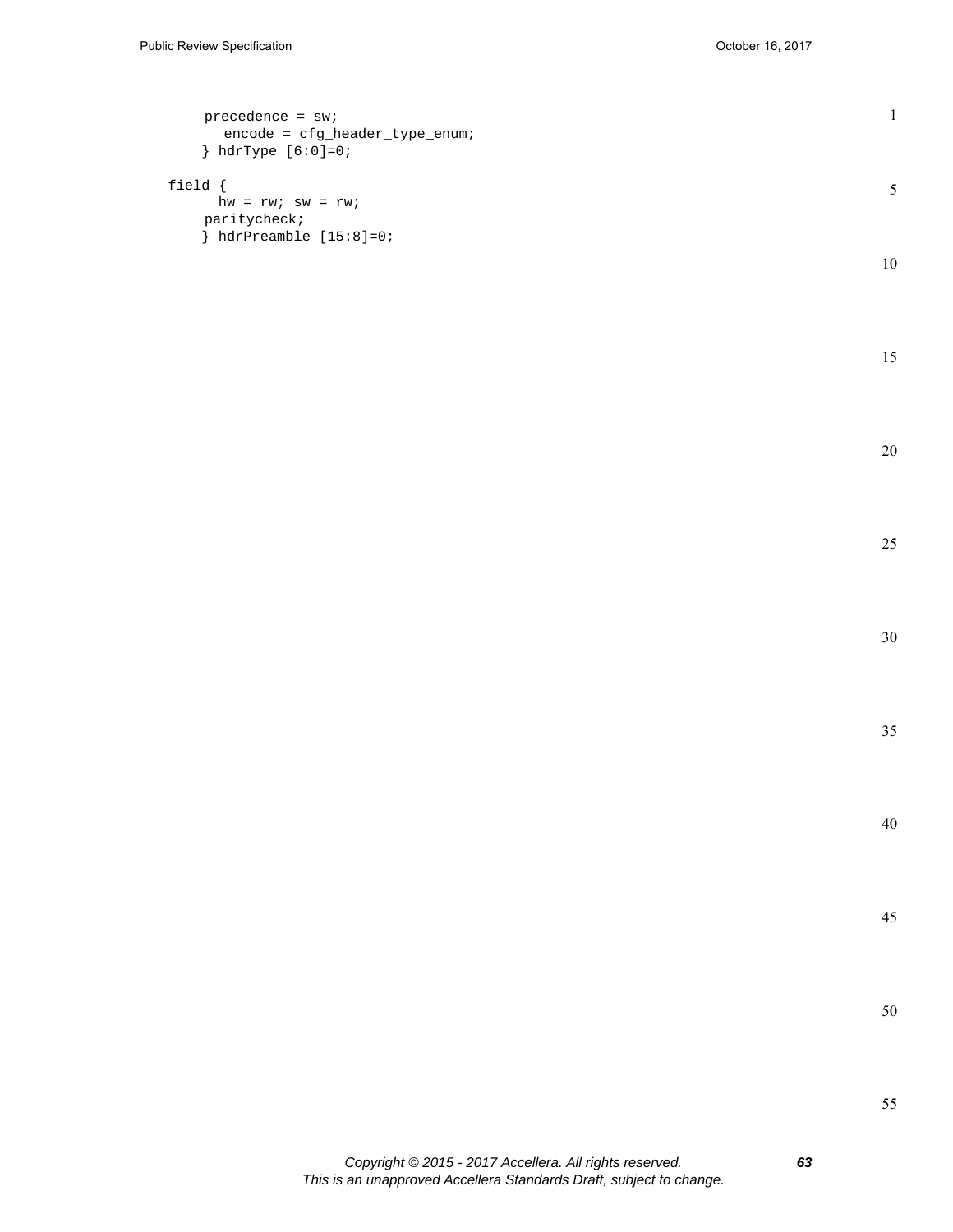| $\,$ 1         |  |  |  |  |
|----------------|--|--|--|--|
| $\mathfrak{S}$ |  |  |  |  |
| $10\,$         |  |  |  |  |
| $15\,$         |  |  |  |  |
| $20\,$         |  |  |  |  |
| $25\,$         |  |  |  |  |
| $30\,$         |  |  |  |  |
| $35\,$         |  |  |  |  |
| $40\,$         |  |  |  |  |
| $45\,$         |  |  |  |  |
| $50\,$         |  |  |  |  |
| 55             |  |  |  |  |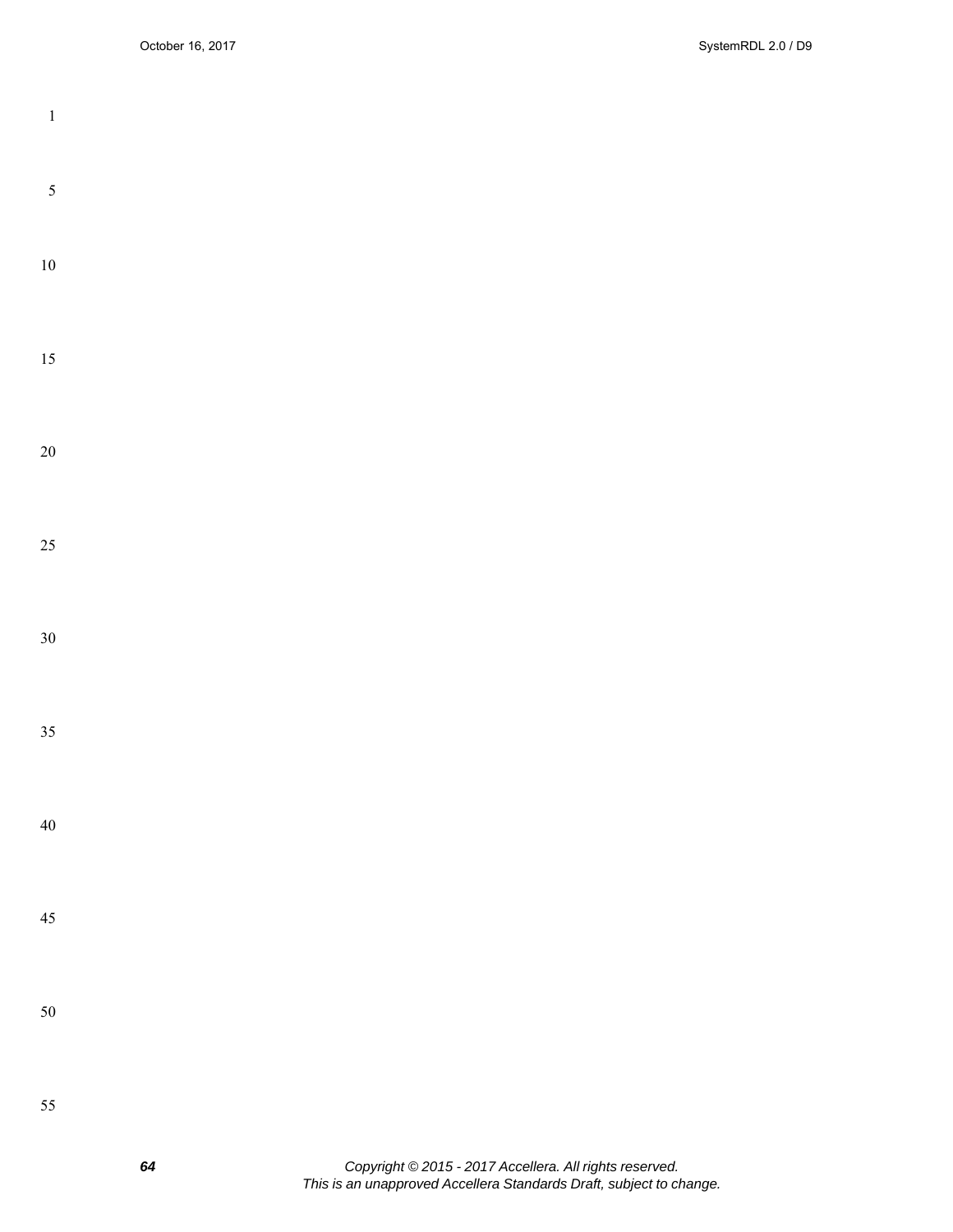|    | 10. Register component                                                                                                                                                                                                                                                                                                                                                             | $\mathbf{1}$ |
|----|------------------------------------------------------------------------------------------------------------------------------------------------------------------------------------------------------------------------------------------------------------------------------------------------------------------------------------------------------------------------------------|--------------|
|    | In SystemRDL, a register is defined as a set of one or more SystemRDL field instances that are atomically<br>accessible by software at a given address. A register definition specifies its width and the types and sizes of<br>the fields that fit within that width (the register file and address map components determine address<br>allocation; see Clause 12 and Clause 13). | 5            |
|    | Registers can be instantiated in three forms.                                                                                                                                                                                                                                                                                                                                      |              |
|    | internal implies all register logic is created by the SystemRDL compiler for the instantiation (the<br>default form).                                                                                                                                                                                                                                                              | 10           |
|    | external signifies the register/memory is implemented by the designer and the interface is inferred<br>from instantiation.                                                                                                                                                                                                                                                         |              |
|    | alias allows software to access another register with different properties (i.e., read, write, woclr,<br>etc.). Alias registers are used where designers want to allow alternate software access to registers<br>and memories. SystemRDL allows designers to specify alias registers for internal or external regis-<br>ters.                                                      | 15           |
|    | 10.1 Defining and instantiating registers                                                                                                                                                                                                                                                                                                                                          | 20           |
|    | Register components (reg) have the same definition and instantiation syntax as other SystemRDL<br>components; see $5.1$ . The following semantics apply for all registers.                                                                                                                                                                                                         |              |
| a) | Within a register, the only components that can be instantiated are field components, signals, and<br>constraints.                                                                                                                                                                                                                                                                 | 25           |
| b) | Within a register, the only components that can be defined are field components, enums, con-<br>straints and signals.                                                                                                                                                                                                                                                              |              |
| c) | At least one field shall be instantiated within a register.                                                                                                                                                                                                                                                                                                                        | 30           |
| d) | Two field instances shall not occupy overlapping bit positions within a register unless one field is<br>read-only and the other field is write-only.                                                                                                                                                                                                                               |              |
| e) | Field instances shall not occupy a bit position exceeding the MSB of the register. The default width<br>of a register (regwidth) is 32 bits.                                                                                                                                                                                                                                       |              |
| f) | All registers shall have a width = $2^N$ , where $N \ge 3$ .                                                                                                                                                                                                                                                                                                                       | 35           |
| g) | Field instances that do not have explicit bit positions specified are automatically inferred based on<br>the addrmap mode of Isb0 (the default) or msb0.                                                                                                                                                                                                                           |              |
| h) | Registers shall not overlap, unless one contains read-only fields and the other contains only write-<br>only or write-once-only fields.                                                                                                                                                                                                                                            | 40           |
|    | 10.2 Instantiating registers                                                                                                                                                                                                                                                                                                                                                       |              |
|    | All register instantiations follow the same syntax and semantics, with minor differences depending on the<br>instantiated register's internal or external state. Unless specified as external (see $10.4$ ), registers are, by<br>default, internal.                                                                                                                               | 45           |
| a) | A <i>definitive</i> register instantiation appears as follows.                                                                                                                                                                                                                                                                                                                     |              |
|    | [external] reg_name [#(parameter_instance [, parameter_instance]*)]<br>reg_instance_element [, reg_instance_element]*;                                                                                                                                                                                                                                                             | 50           |
|    | where                                                                                                                                                                                                                                                                                                                                                                              |              |
|    | 1)<br>reg_name is the user-specified register name.                                                                                                                                                                                                                                                                                                                                |              |
|    | <i>parameter_instance</i> is specified as follows (see 5.1.2 a).<br>2)                                                                                                                                                                                                                                                                                                             |              |
|    | .param_name(param_val)                                                                                                                                                                                                                                                                                                                                                             | 55           |

<span id="page-74-1"></span><span id="page-74-0"></span>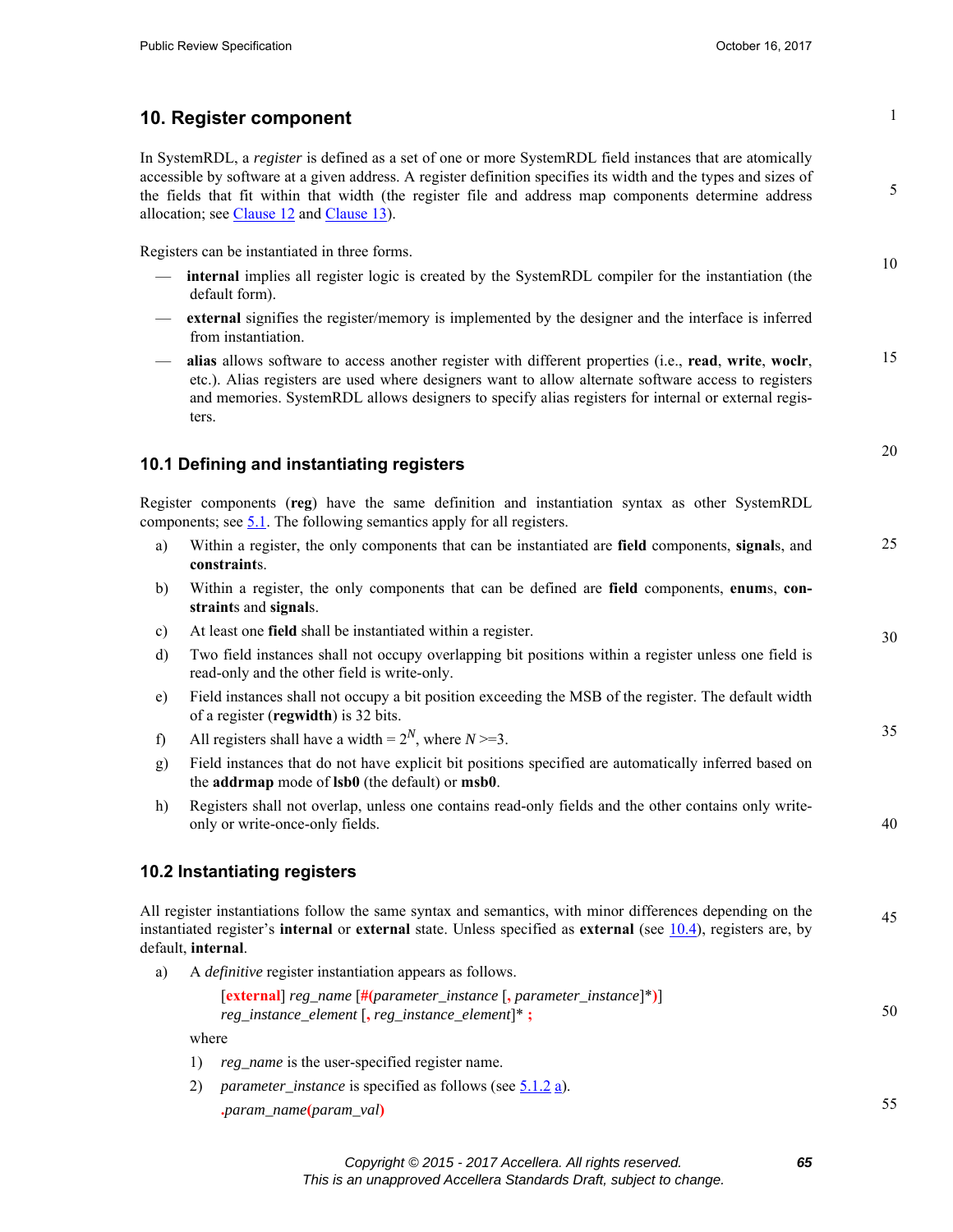<span id="page-75-1"></span>October 16, 2017 **SystemRDL 2.0 / D9** 

<span id="page-75-0"></span>

| 1        |         | 3)    | reg_instance_element is defined as follows.                                                                                                                                                                                                                                                                                                                                                                                                                |
|----------|---------|-------|------------------------------------------------------------------------------------------------------------------------------------------------------------------------------------------------------------------------------------------------------------------------------------------------------------------------------------------------------------------------------------------------------------------------------------------------------------|
|          |         |       | reg_instance_name [{[constant_expression]}* [addr_alloc]                                                                                                                                                                                                                                                                                                                                                                                                   |
|          |         | where |                                                                                                                                                                                                                                                                                                                                                                                                                                                            |
| 5        |         |       | reg_instance_name is the user-specified name for instantiation of the register.<br>$\ddot{1}$                                                                                                                                                                                                                                                                                                                                                              |
|          |         |       | constant_expression is an expression that resolves to a longint unsigned.<br>$\rm ii)$                                                                                                                                                                                                                                                                                                                                                                     |
| 10       |         |       | [constant_expression] specifies the size of the instantiated reg array (optionally multidi-<br>$\overline{111}$<br>mensional).                                                                                                                                                                                                                                                                                                                             |
|          |         |       | iv) <i>addr_alloc</i> is an address allocation operator (see $\frac{5.1.2.3}{2}$ ).                                                                                                                                                                                                                                                                                                                                                                        |
|          |         |       | When using multiple-dimensions, the last subscript increments the fastest.<br>V)                                                                                                                                                                                                                                                                                                                                                                           |
| 15       | b)      |       | An anonymous definition (and instantiation) of a register appears as follows.                                                                                                                                                                                                                                                                                                                                                                              |
|          |         |       | reg {[reg_body]} [external] reg_instance_element [, reg_instance_element]*;                                                                                                                                                                                                                                                                                                                                                                                |
|          |         | where |                                                                                                                                                                                                                                                                                                                                                                                                                                                            |
|          |         | 1)    | $reg\_body$ is as described in $5.1.1$ , subject to the following limitations.                                                                                                                                                                                                                                                                                                                                                                             |
| 20       |         |       | Component definitions are limited to field, constraint, signal, and enum components.<br>i)                                                                                                                                                                                                                                                                                                                                                                 |
|          |         |       | Component instantiations are limited to field, constraint, and signal instances.<br>$\overline{11}$                                                                                                                                                                                                                                                                                                                                                        |
|          |         | 2)    | reg_instance_element is the description of the register instantiation attributes, as defined in<br>10.2 a 3.                                                                                                                                                                                                                                                                                                                                               |
| 25       |         |       | 10.3 Instantiating internal registers                                                                                                                                                                                                                                                                                                                                                                                                                      |
|          |         |       | Registers whose implementation can be built by a SystemRDL compiler are called internal registers.                                                                                                                                                                                                                                                                                                                                                         |
| 30       | Example |       |                                                                                                                                                                                                                                                                                                                                                                                                                                                            |
|          |         |       | This example illustrates the definition and instantiation of internal registers.                                                                                                                                                                                                                                                                                                                                                                           |
| 35       |         |       | reg myReg $\{$ field $\{$ data[31:0]; };<br>myReg intReg; // single internal register<br>myReg intArray[32]; // internal register array of size 32                                                                                                                                                                                                                                                                                                         |
|          |         |       | 10.4 Instantiating external registers                                                                                                                                                                                                                                                                                                                                                                                                                      |
| 40<br>45 |         |       | SystemRDL can describe a register's implementation as external, which is applicable for large arrays of<br>registers and provides an alternate implementation to what a SystemRDL compiler might provide. External<br>registers are identical to internal registers, except the actual implementation of the register is not created by<br>the compiler and the fields of an external register are not inferred to be implemented as wires and flip-flops. |
|          |         |       | Registers shall be instantiated as external registers by placing the keyword external before the register type<br>name or by instantiating the component as described in $10.2$ .                                                                                                                                                                                                                                                                          |
| 50       | Example |       |                                                                                                                                                                                                                                                                                                                                                                                                                                                            |
|          |         |       | This example illustrates the definition and instantiation of external registers.                                                                                                                                                                                                                                                                                                                                                                           |
| 55       |         |       | reg myReg $\{$ field $\{$ data[31:0]; $\}$ ;<br>external myReg extReg; // single external register<br>external myReg extArray[32]; // external register array of size 32                                                                                                                                                                                                                                                                                   |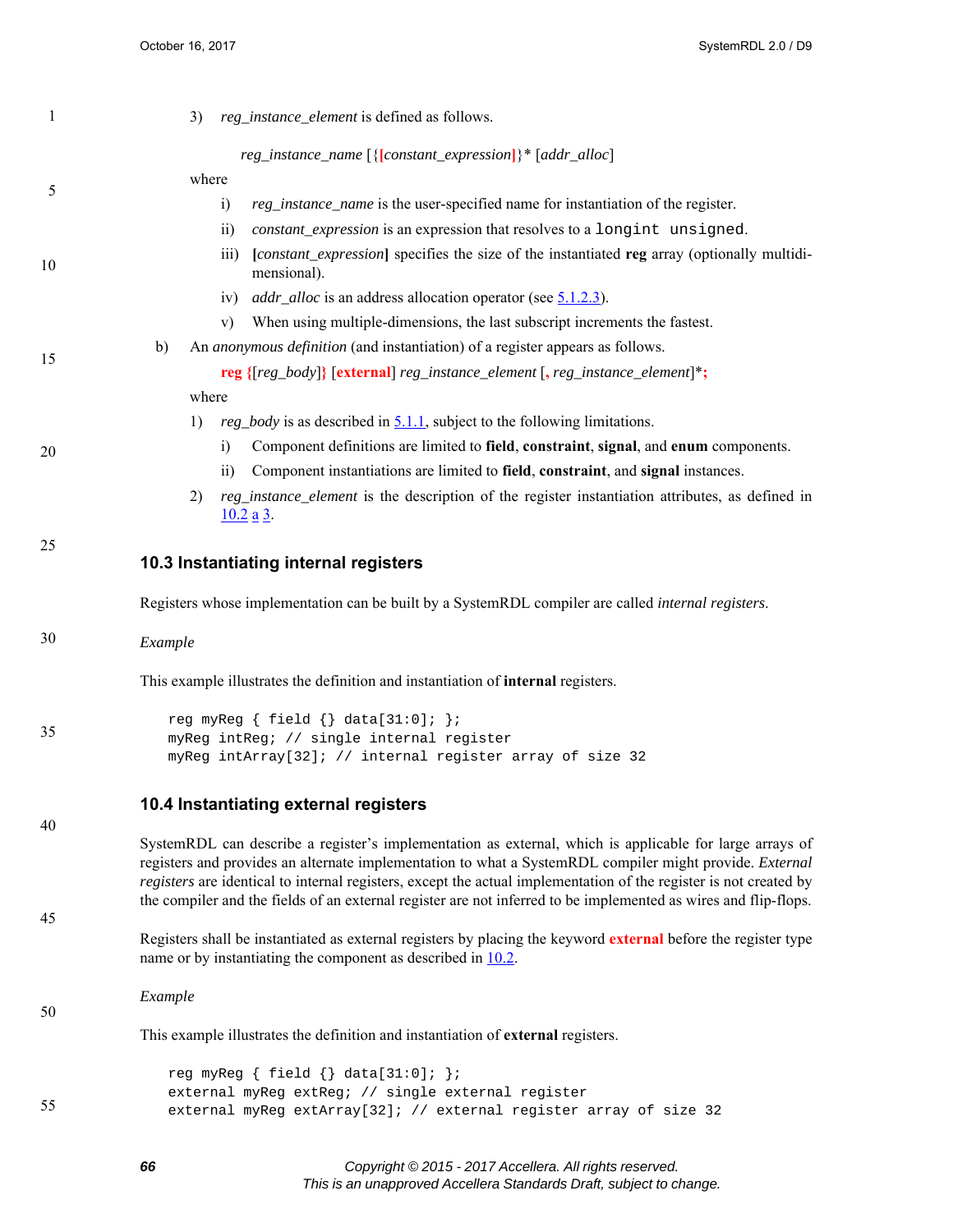| 10.5 Instantiating alias registers                                                                                                                                                                                                                                                                                                                                                                                                           | $\mathbf{1}$ |
|----------------------------------------------------------------------------------------------------------------------------------------------------------------------------------------------------------------------------------------------------------------------------------------------------------------------------------------------------------------------------------------------------------------------------------------------|--------------|
| An alias register is a register that appears in multiple locations of the same address map. It is physically<br>implemented as a single register such that a modification of the register at one address location appears at all<br>the locations within the address map. The accessibility of this register may be different in each location of<br>the address block.                                                                      | 5            |
| Alias registers are allocated addresses like physical registers and are decoded like physical registers, but<br>they perform these operations on a previously instantiated register (called the <i>primary register</i> ). Since alias<br>registers are not physical, hardware access and other hardware operation properties are not used. Software<br>access properties for the alias register can be different from the primary register. | 10           |
| 10.5.1 Semantics                                                                                                                                                                                                                                                                                                                                                                                                                             | 15           |
| Registers shall be instantiated as alias registers by placing the keyword <b>alias</b> before the register type name.<br>An instantiation of an alias register appears as follows.<br>a)                                                                                                                                                                                                                                                     |              |
| reg_name reg_primary_inst;<br>alias reg_primary_inst reg_name reg_instance;<br>where                                                                                                                                                                                                                                                                                                                                                         | 20           |
| 1)<br>reg_name is the user-specified register name.<br>reg_instance is the user-specified name for instantiation of the component.<br>2)<br>3)<br>reg_primary_inst is the primary register to which the alias is bound<br>Every field in the alias register needs to have the same instance name as a field in the primary regis-<br>b)                                                                                                      | 25           |
| ter (though the field type may differ) and the two fields shall have the same position and size in each<br>(corresponding) register.<br>The alias register is not required to have all the fields from the primary register.<br>c)<br>The alias register shall have the same width as the primary register.<br>d)<br>Only the following SystemRDL properties may be different in an alias: desc, name, onread,<br>e)                         | 30           |
| onwrite, rclr, rset, sw, woclr, woset, and any user-defined properties.<br>f)<br>If the alias instance type (internal or external) is specified, it shall match the primary register<br>instance type. If the alias instance type not specified, it uses the primary register instance type.                                                                                                                                                 | 35           |
| 10.5.2 Example                                                                                                                                                                                                                                                                                                                                                                                                                               |              |
| This example shows the usage of register aliasing and how the primary register and its alias can have<br>different properties.                                                                                                                                                                                                                                                                                                               | 40           |
| reg some_intr_r { field { level intr; hw=w; sw=r; woclr; } some_event; };<br>reg some_intr_rw { field { level intr; hw=w; sw=rw; } some_event; };<br>$addrmap$ foo $\{$                                                                                                                                                                                                                                                                      |              |
| some_intr_r event1;<br>// Create an alias for the DV team to use and modify its properties<br>// so that DV can for interrupt events and allow more rigorous structural<br>// testing of the interrupt.<br>alias event1 some_intr_r event1_for_dv;                                                                                                                                                                                           | 45           |
| event1_for_dv.some_event->sw=rw;<br>event1_for_dv.some_event->woclr = false;<br>$\}$ ;                                                                                                                                                                                                                                                                                                                                                       | 50           |
| The alias above could be done with a different register type as well, without dynamic assigns.                                                                                                                                                                                                                                                                                                                                               |              |

alias event1 some\_intr\_rw event1\_for\_dv;

*Copyright © 2015 - 2017 Accellera. All rights reserved. 67 This is an unapproved Accellera Standards Draft, subject to change.*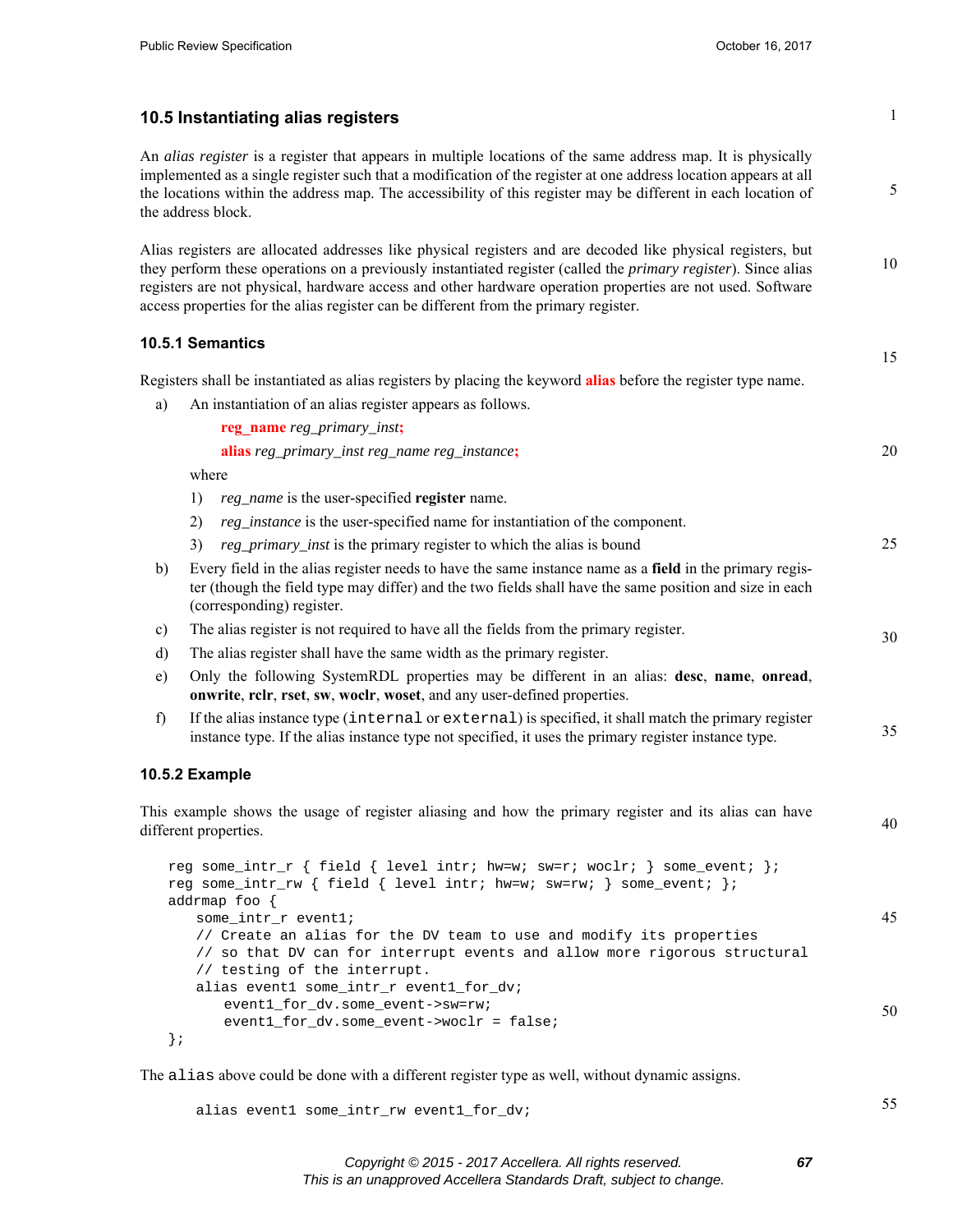### **10.6 Register properties**

<span id="page-77-0"></span>[Table 23](#page-77-0) lists and describes the register properties.

10

15

20

30

35

40

1

| <b>Property</b> | <b>Implementation/Application</b>                                                                                                                                                               | <b>Type</b>         | <b>Dynamic<sup>a</sup></b> |
|-----------------|-------------------------------------------------------------------------------------------------------------------------------------------------------------------------------------------------|---------------------|----------------------------|
| regwidth        | Specifies the bit-width of the register (power of two).                                                                                                                                         | longint<br>unsigned | No                         |
| accesswidth     | Specifies the minimum software access width (power of two) operation<br>that may be performed on the register.                                                                                  | longint<br>unsigned | Yes                        |
| errextbus       | The associated register has error input.                                                                                                                                                        | <b>boolean</b>      | N <sub>0</sub>             |
| intr            | Represents the inclusive OR of all the interrupt bits in a register after<br>any field enable and/or field mask logic has been applied.                                                         | N/A                 | N <sub>0</sub>             |
| halt            | Represents the inclusive OR of all the interrupt bits in a register after<br>any field haltenable and/or field haltmask logic has been applied.                                                 | N/A                 | N <sub>0</sub>             |
| shared          | Defines a register as being shared in different address maps. This is only<br>valid for register components and shall only be applied to shared com-<br>ponents. See 13.5 for more information. | boolean             | N <sub>0</sub>             |

#### **Table 23—Register properties**

<sup>a</sup>Indicates whether a property can be assigned dynamically.

#### 25 **10.6.1 Semantics**

- a) All registers shall have a **regwidth** =  $2^N$ , where  $N \ge 3$ .
- b) All registers shall have a **accesswidth** =  $2^N$ , where *N* >=3.
- c) The value of the **accesswidth** property shall not exceed the value of the **regwidth** property.
- d) The default value of the **accesswidth** property shall be identical to the width of the register.
- e) Partial software reads of all fields without read side-effects are valid.
- f) Any field that is software-writable or clear on read shall not span multiple software accessible subwords (e.g., a 64-bit register with a 32-bit access width may not have a writable field with bits in both the upper and lower half of the register).
- g) If a register instance is not explicitly assigned an address, a compiler needs to automatically assign the address (see  $\underline{13.4}$  $\underline{13.4}$  $\underline{13.4}$ ). Addressing is inherited from the enclosing lexical scope and applies to any direct child instances.
- h) **errextbus** is only valid for external registers. It specifies an external register implementation indicating that a transaction terminated with an error. This error status is incorporated in the **addrmap** implementation transaction error indication.

#### 45 **10.6.2 Example**

These are examples of using register properties.

```
50
55
               reg my64bitReg { regwidth = 64;
                  field {} a[63:0]=0;
               };
               reg my32bitReg \{ regwidth = 32;
                  accesswidth = 16;field {} a[16]=0;
                  field {} b[16]=0; 
               };
```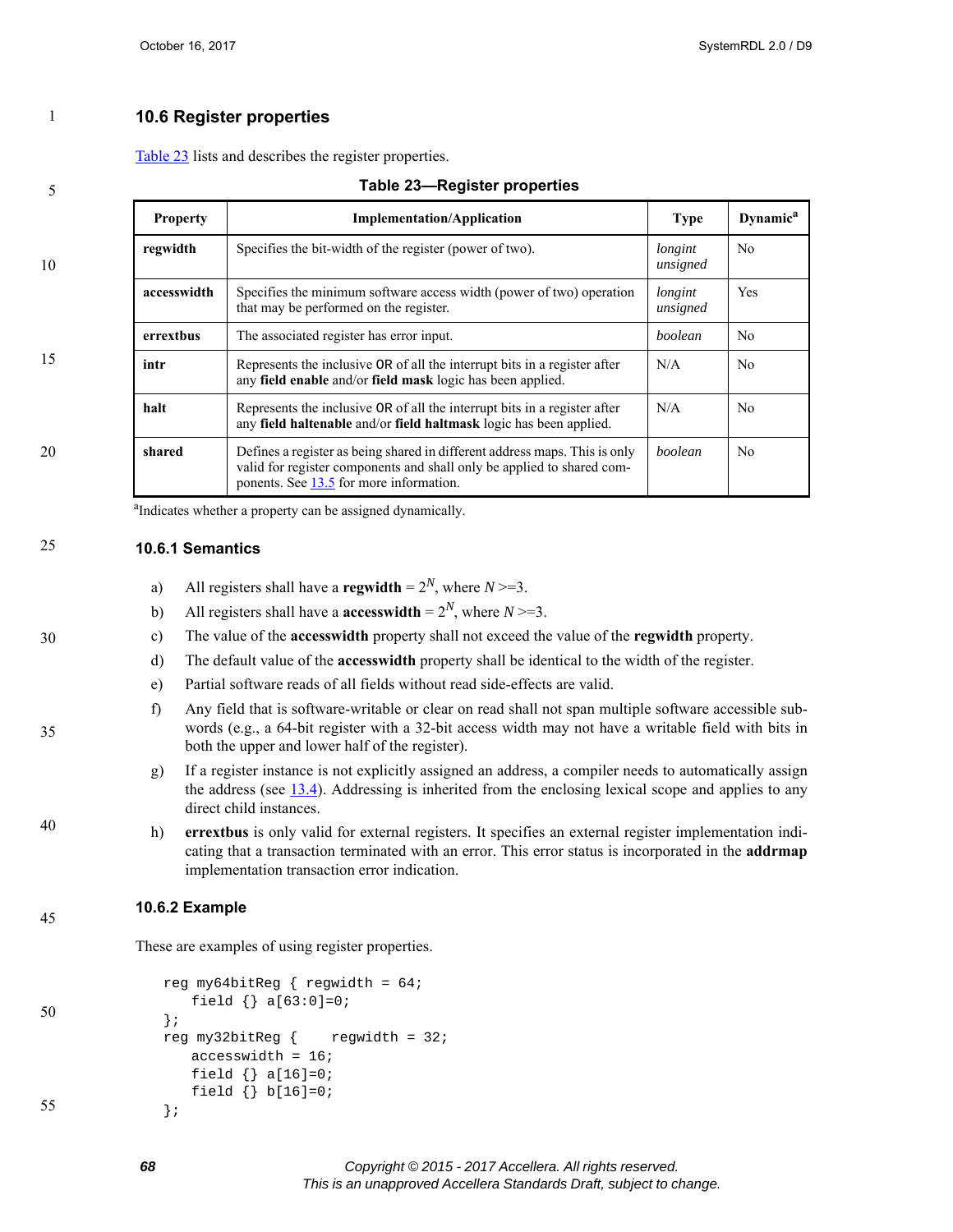|               | 10.7 Understanding field ordering in registers                                                                                                                                                                                                                                                                                                                                       | $\mathbf{1}$ |
|---------------|--------------------------------------------------------------------------------------------------------------------------------------------------------------------------------------------------------------------------------------------------------------------------------------------------------------------------------------------------------------------------------------|--------------|
|               | Users can specify bit ordering implicitly and explicitly in two different ways. These approaches are called<br>msb0 and lsb0 in SystemRDL (see Table 26). Users who explicitly specify bit indexes when instantiating<br>fields in registers do not need to specify one of these attributes, as the explicit indexes imply one of these bit<br>ordering schemes. See also Clause 17. | 5            |
| a)            | The syntax:                                                                                                                                                                                                                                                                                                                                                                          |              |
|               | field_type field_instance [high:low]<br>implies the use of Isb0 ordering (the default)                                                                                                                                                                                                                                                                                               | 10           |
| b)            | Alternately:                                                                                                                                                                                                                                                                                                                                                                         |              |
|               | field_type field_instance [low:high]<br>implies the use of msb0 ordering                                                                                                                                                                                                                                                                                                             | 15           |
|               | where                                                                                                                                                                                                                                                                                                                                                                                |              |
|               | low and high are unsizedNumerics;<br>1)                                                                                                                                                                                                                                                                                                                                              |              |
|               | $low == high$ implies a single bit field at the specified location;<br>2)                                                                                                                                                                                                                                                                                                            |              |
|               | for multi-bit fields, $low < high$ .<br>3)                                                                                                                                                                                                                                                                                                                                           |              |
|               | The left-value is the index of the most significant bit of the field; the right-value is the index of<br>4)<br>is the least significant bit of the field.                                                                                                                                                                                                                            | 20           |
|               | If a form specifying only a field's size is used, then any fields are packed contiguously, end-to-end, starting<br>at index 0 for Isb0 registers and starting at index regwidth-1 for msb0 registers.                                                                                                                                                                                | 25           |
|               | 10.7.1 Semantics                                                                                                                                                                                                                                                                                                                                                                     |              |
| a)            | Both the [low: $high$ ] and [high:low] bit specification forms shall not be used together in the<br>same register.                                                                                                                                                                                                                                                                   | 30           |
| b)            | As long as all the registers in an address map are consistently msb0 or lsb0, no explicit msb0 or lsb0<br>property needs to be defined.                                                                                                                                                                                                                                              |              |
| $\mathbf{c})$ | Setting 1sb0=true implies msb0=false; setting msb0=true implies 1sb0=false.                                                                                                                                                                                                                                                                                                          |              |
|               | 10.7.2 Examples                                                                                                                                                                                                                                                                                                                                                                      | 35           |
|               | This example shows how fields are packed when using Isb0 bit ordering.                                                                                                                                                                                                                                                                                                               |              |
|               | lsb0;<br>$reg \{$                                                                                                                                                                                                                                                                                                                                                                    | 40           |
|               | field $\{ \}$ A; // Single bit from 0 to 0<br>field {} B[3]; // 3 bits from 3:1                                                                                                                                                                                                                                                                                                      |              |
|               | // 4 bits from 7 to 4 are reserved and unused<br>field $\{ \} C[15:8]$ ; // 8 Bits from 15 to 8<br>field $\{ \} C[5]$ ; // 5 Bits from 20 to 16<br>$\}$ regA;                                                                                                                                                                                                                        | 45           |
|               |                                                                                                                                                                                                                                                                                                                                                                                      |              |
|               | This example shows how fields are packed when using <b>msb0</b> bit ordering.                                                                                                                                                                                                                                                                                                        | 50           |
|               | msb0;<br>$reg \{$                                                                                                                                                                                                                                                                                                                                                                    |              |
|               | field $\{ \}$ A; // Single bit from 31 to 31<br>field $\{ \}$ B[3]; // 3 bits from 28 to 30<br>// 12 bits from 16 to 27 are reserved and unused                                                                                                                                                                                                                                      |              |
|               | field $\{ \} C[8:15]$ ; // 8 Bits from 8 to 15                                                                                                                                                                                                                                                                                                                                       | 55           |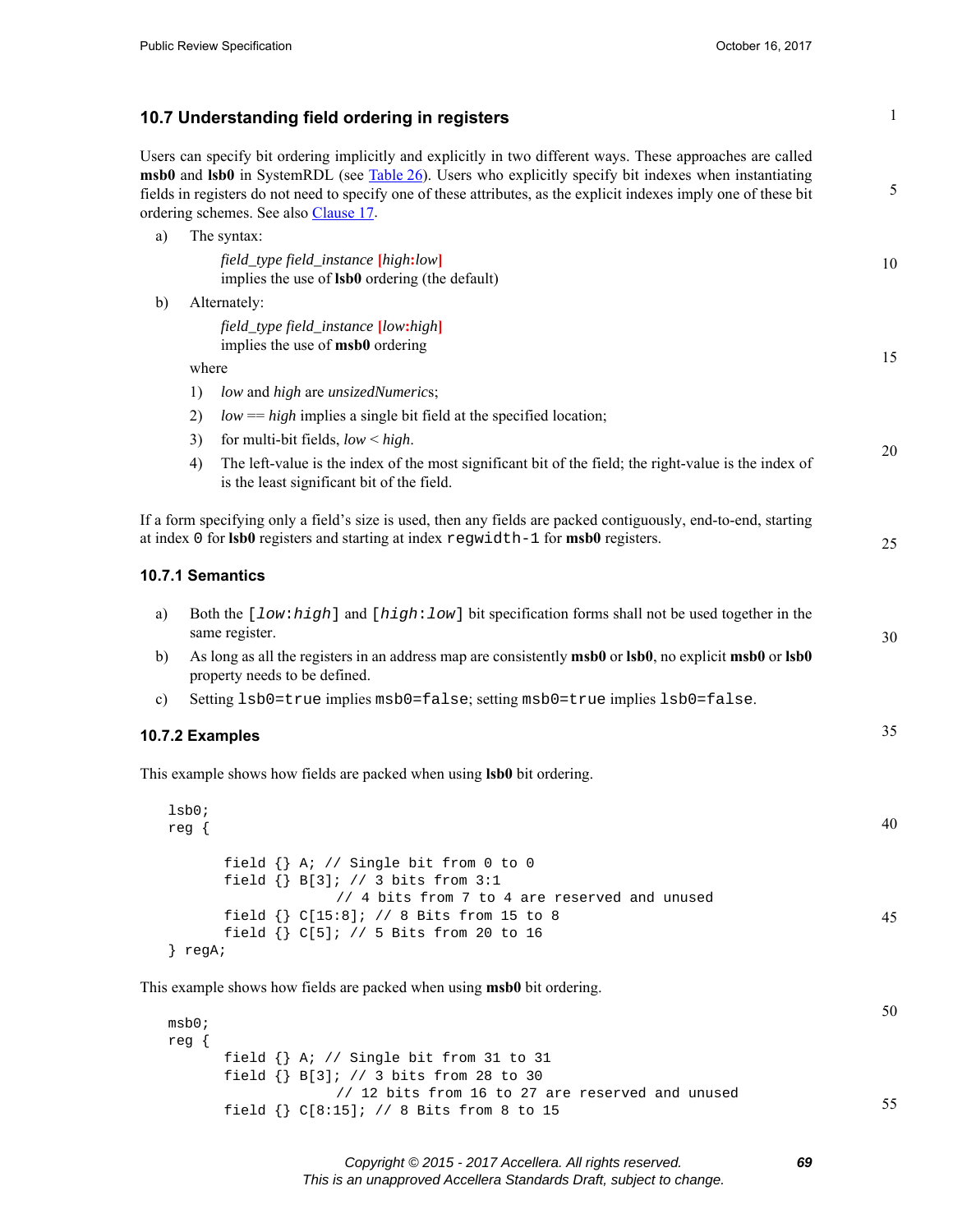```
1
                     field {} C[5]; // 5 Bits from 3 to 7
              } regA;
```
10

15

20

25

30

# **10.8 Understanding interrupt registers**

As discussed in [9.9](#page-67-0), the field property **intr** also affects registers. Any register that contains an interrupt field has two implied properties: **intr** and **halt**. These properties are outputs of the register. The **intr** register property represents the inclusive OR of all the interrupt bits in a register after any **field enable** and/or **field mask** logic has been applied. The **halt** register property represents the inclusive OR of all the interrupt bits in a register after any **field haltenable** and/or **field haltmask** logic has been applied.

### **10.8.1 Semantics**

- a) The **intr** and **halt** register properties are outputs; they should only occur on the right-hand side of an assignment in SystemRDL.
- b) The **intr** property shall always be present on a **intr** register even if no mask or enables are specified.
- c) The **halt** property shall only be present if **haltmask** or **haltenable** is specified on at least one **field** in the register.

### **10.8.2 Example**

This example connects an implicit **intr** output property to another field.

```
reg { 
   field { intr; } some_intr;
   field { intr; } some_other_intr;
} some_intr_reg;
reg { 
   field {} a;
} some_status_reg;
some_status_reg.a->next = some_intr_reg->intr;
```
35

45

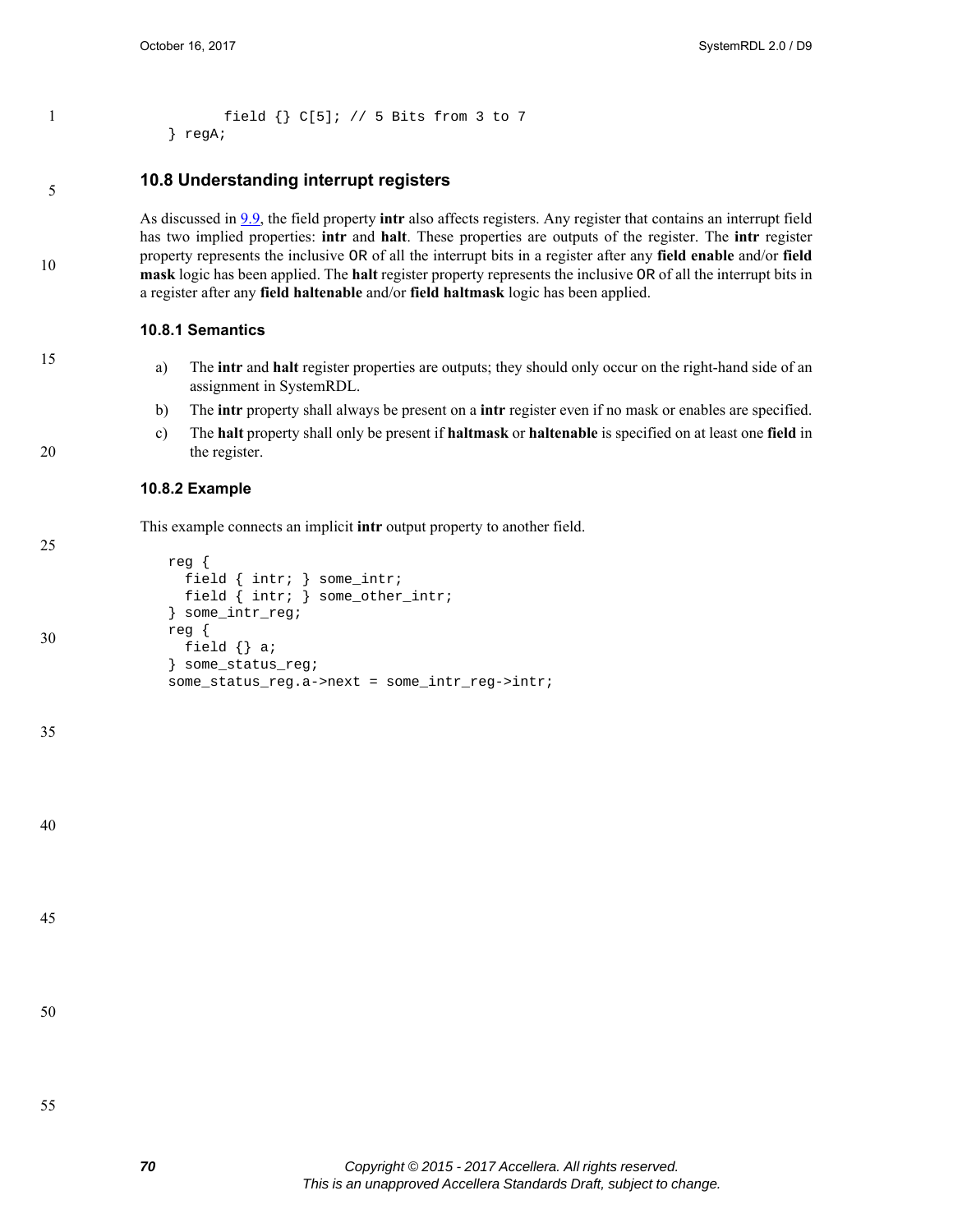<span id="page-80-2"></span>

|                 |       | 11. Memory component                                                                                                                                                                                                                                                                                                                                                                                                                                             | 1  |
|-----------------|-------|------------------------------------------------------------------------------------------------------------------------------------------------------------------------------------------------------------------------------------------------------------------------------------------------------------------------------------------------------------------------------------------------------------------------------------------------------------------|----|
| virtual fields. |       | A <i>memory</i> is an array of storage consisting of a number of entries of a given bit width. The physical memory<br>implementation is technology dependent and memories shall be external. Child instance within a memory<br>are virtual instances. A virtual instance does not have a physical implementation, but, it is a software view of<br>the memory data. A memory can contain instances of virtual registers and fields within a virtual register are | 5  |
|                 |       | 11.1 Defining and instantiating memories                                                                                                                                                                                                                                                                                                                                                                                                                         | 10 |
|                 |       | Memory components have the same definition as other SystemRDL components; see $5.1.1$ . Memories<br>introduce the concepts of address allocation and their supporting operators. These address allocation<br>operators are applied after the instance name of the component. All addressing in SystemRDL is done based<br>on byte addresses.                                                                                                                     | 15 |
| a)              |       | A <i>definitive definition</i> of a memory instantiation appears as follows.                                                                                                                                                                                                                                                                                                                                                                                     |    |
|                 |       | <b>[external]</b> mem_name [#(parameter_instance [, parameter_instance]*)]<br>$mem\_instance\_element$ , mem_instance_element]*;                                                                                                                                                                                                                                                                                                                                 |    |
|                 | where |                                                                                                                                                                                                                                                                                                                                                                                                                                                                  | 20 |
|                 | 1)    | mem_name is the user-specified memory name.                                                                                                                                                                                                                                                                                                                                                                                                                      |    |
|                 | 2)    | parameter_instance is specified as follows (see 5.1.2 a).<br>.param_name(param_val)                                                                                                                                                                                                                                                                                                                                                                              |    |
|                 | 3)    | mem_instance_element is defined as follows.                                                                                                                                                                                                                                                                                                                                                                                                                      | 25 |
|                 |       | mem_instance_element [{ constant_expression]}* [addr_alloc]                                                                                                                                                                                                                                                                                                                                                                                                      |    |
|                 | where |                                                                                                                                                                                                                                                                                                                                                                                                                                                                  |    |
|                 |       | mem_instance_element is the user-specified name for instantiation of the memory.<br>$\mathbf{i}$                                                                                                                                                                                                                                                                                                                                                                 | 30 |

- <span id="page-80-1"></span><span id="page-80-0"></span>ii) *constant\_expression* is an expression that resolves to a longint unsigned.
- iii) **[***constant\_expression***]** specifies the size of the instantiated **mem** array (optionally multidimensional).
- iv) *addr\_alloc* is an address allocation operator (see [5.1.2.3\)](#page-28-0).
- v) When using multiple-dimensions, the last subscript increments the fastest.

b) An *anonymous definition* (and instantiation) of a memory appears as follows.

**mem {**[*mem\_body*]**} external** *mem\_instance\_element* [**,** *mem\_instance\_element*]\* **;**

#### where

- 1) *mem\_body* is as described in **5.1.1**, subject to the following limitations.
	- i) Component definitions are limited to **field**, **reg**, **constraint**, and **enum** components.
	- ii) Component instantiations are limited to **reg** and **constraint** instances.
- 45 2) *mem\_instance\_element* is the description of the memory instantiation attributes, as defined in [11.1](#page-80-2) [a](#page-80-1) [3.](#page-80-0)

## **11.2 Semantics**

| a) All mem instances shall have an external instance type specified. |  |
|----------------------------------------------------------------------|--|
|                                                                      |  |

- b) Addresses in SystemRDL are always byte addresses.
- c) Within a memory, the only components that can be instantiated shall be virtual register components.
- d) Memories can contain reg instances. Instances of reg instances within a memory are virtual registers.

35

40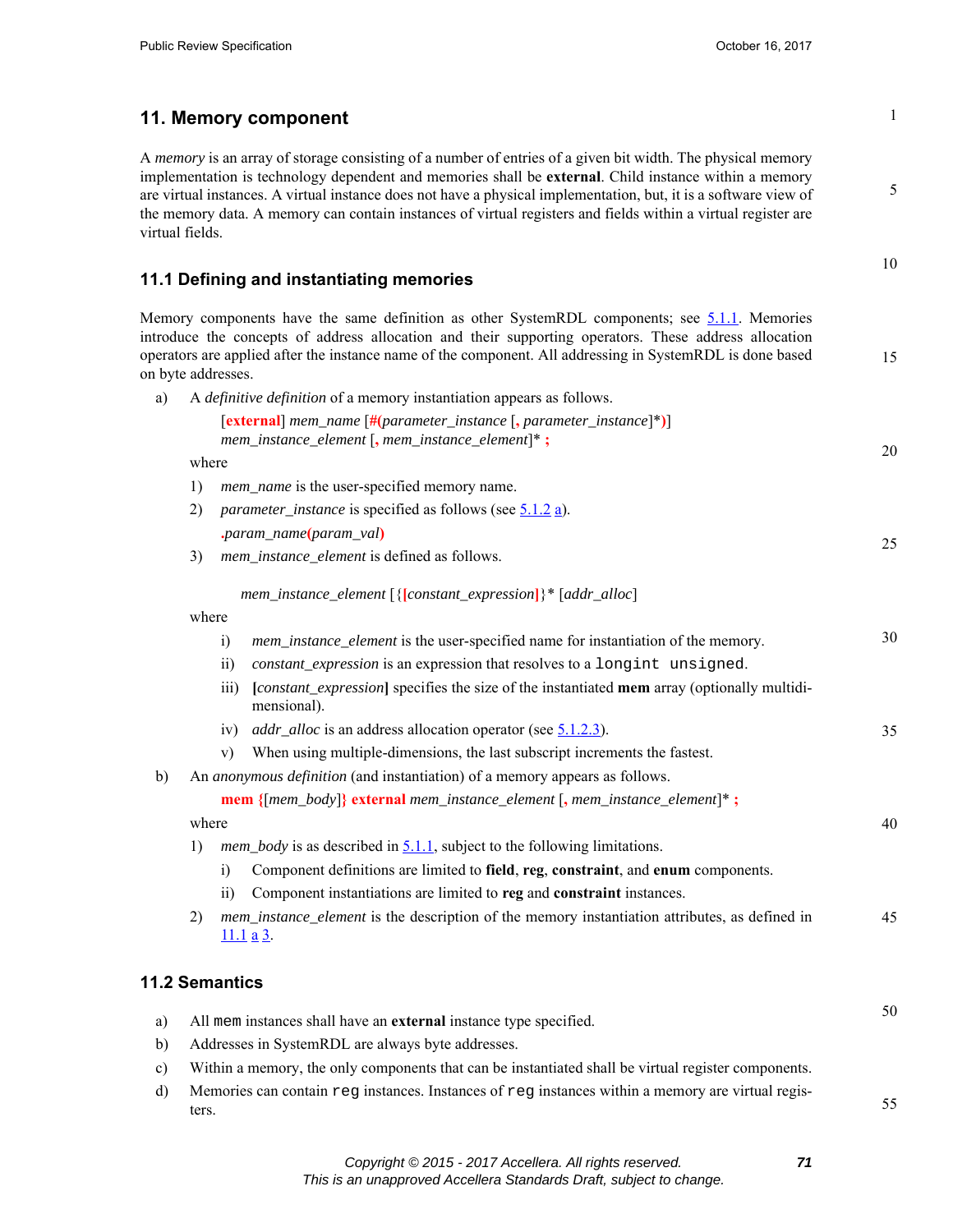5

15

20

- e) Virtual register width is limited to the minimum power of two bytes, which can contain the memory width, and all the virtual fields shall fit within the memory width.
- f) Virtual registers, register files, and fields shall have the same software access (**sw** property value) as the parent memory.
- g) Virtual register and fields cannot have hardware properties.
- h) Virtual fields cannot have software properties other **sw**.
- 10 i) The address space occupied by virtual registers shall be less than or equal to the address space provided by the memory.
	- j) Virtual registers cannot overlap.
	- k) Virtual register instances are optional.
	- l) A **mem** cannot be prefixed by **alias**.

### **11.3 Memory properties**

<span id="page-81-0"></span>[Table 24](#page-81-0) lists and describes the memory properties.

#### **Table 24—Memory properties**

| 25 | <b>Property</b> | <b>Implementation/Application</b>            | <b>Type</b>         | <b>Dynamic<sup>a</sup></b> |
|----|-----------------|----------------------------------------------|---------------------|----------------------------|
|    | mementries      | The number of memory entries.                | longint<br>unsigned | No                         |
|    | memwidth        | The memory entry bit width.                  | longint<br>unsigned | No                         |
| 30 | <b>SW</b>       | Programmer's ability to read/write a memory. | access<br>type      | Yes                        |

<sup>a</sup>Indicates whether a property can be assigned dynamically.

#### 35 **11.3.1 Semantics**

- a) **mementries** shall be greater than 0.
- b) **mementries** defaults to 1.
- c) **memwidth** shall be greater than 0.
- d) **memwidth** defaults to **regwidth**.

#### 45 **11.3.2 Example**

This example shows an application of memory component properties.

```
50
               mem fifo_mem {
                   mementries = 1024;
                   memwidth = 32;};
```
55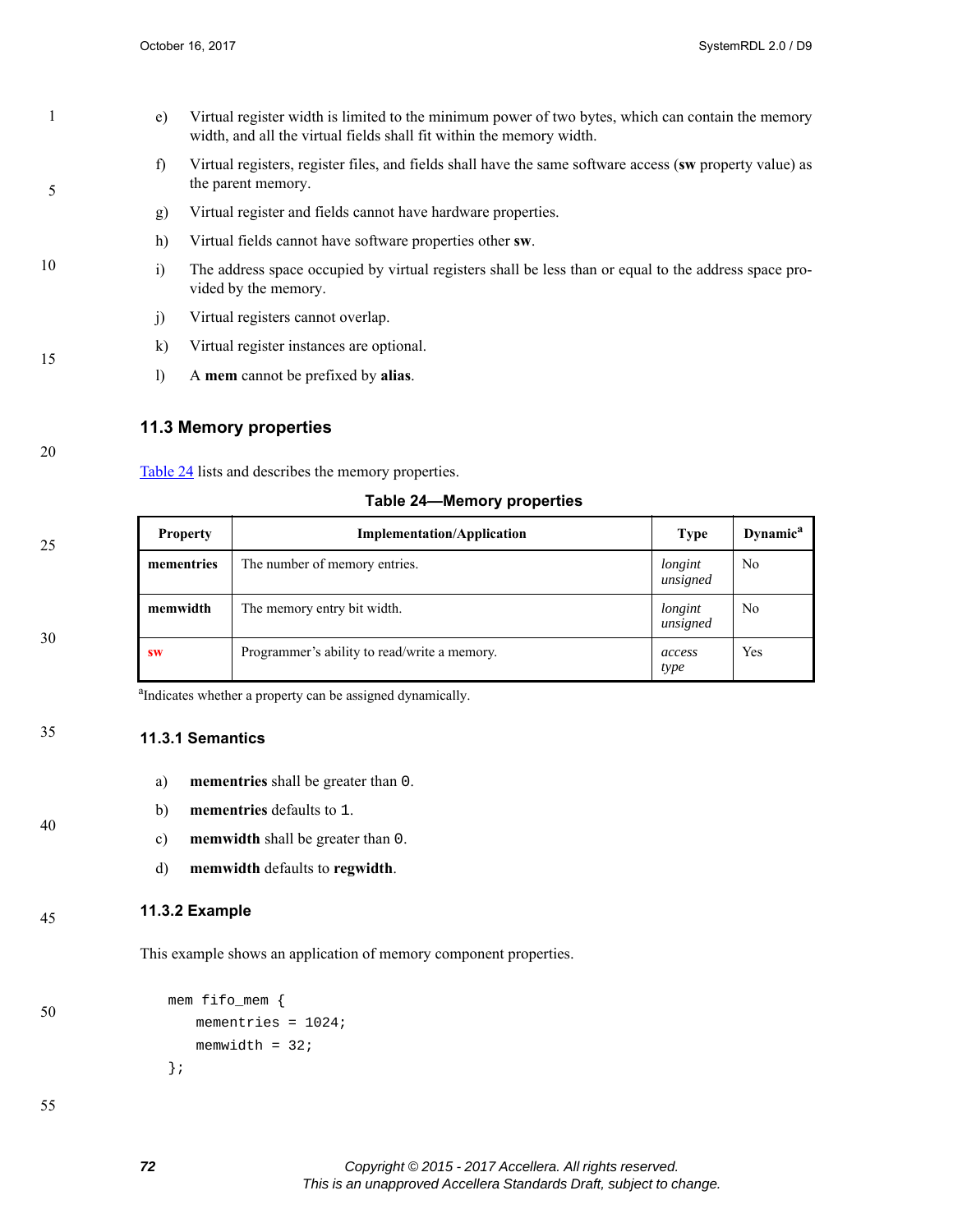<span id="page-82-3"></span><span id="page-82-2"></span><span id="page-82-1"></span><span id="page-82-0"></span>

|                    |       |                 | 12. Register file component                                                                                                                                                                                                                                                                                                                                                                                                                                                                                                                                                                                            | $\mathbf{1}$ |
|--------------------|-------|-----------------|------------------------------------------------------------------------------------------------------------------------------------------------------------------------------------------------------------------------------------------------------------------------------------------------------------------------------------------------------------------------------------------------------------------------------------------------------------------------------------------------------------------------------------------------------------------------------------------------------------------------|--------------|
|                    |       |                 | A register file is as a logical grouping of one or more register and register file instances;. The register file<br>provides address allocation support, which is useful for introducing an address gap between registers. The<br>only difference between the register file component (regfile) and the addrmap component (see Clause 13)<br>is an addrmap defines an RTL implementation boundary where the regfile does not. Since addrmaps<br>define a implementation block boundary, there are some specific properties that are only specified for<br>address maps (see Clause 13) and not specified for regfiles. | 5            |
|                    |       |                 |                                                                                                                                                                                                                                                                                                                                                                                                                                                                                                                                                                                                                        | 10           |
|                    |       |                 | 12.1 Defining and instantiating register files                                                                                                                                                                                                                                                                                                                                                                                                                                                                                                                                                                         |              |
| on byte addresses. |       |                 | Register file components have the same definition as other SystemRDL components; see 5.1.1. Register<br>files introduce the concepts of address allocation and their supporting operators. These address allocation<br>operators are applied after the instance name of the component. All addressing in SystemRDL is done based                                                                                                                                                                                                                                                                                       | 15           |
| a)                 |       |                 | A <i>definitive</i> register file instantiation appears as follows.                                                                                                                                                                                                                                                                                                                                                                                                                                                                                                                                                    |              |
|                    |       |                 | [external   internal] regfile_name [#(parameter_instance [, parameter_instance]*)]<br>regfile_instance_element [, regfile_instance_element]*;                                                                                                                                                                                                                                                                                                                                                                                                                                                                          | 20           |
|                    | where |                 |                                                                                                                                                                                                                                                                                                                                                                                                                                                                                                                                                                                                                        |              |
|                    | 1)    |                 | regfile_name is the user-specified regfile name.                                                                                                                                                                                                                                                                                                                                                                                                                                                                                                                                                                       |              |
|                    | 2)    |                 | <i>parameter_instance</i> is specified as follows (see 5.1.2 a).                                                                                                                                                                                                                                                                                                                                                                                                                                                                                                                                                       | 25           |
|                    |       |                 | .param_name(param_val)                                                                                                                                                                                                                                                                                                                                                                                                                                                                                                                                                                                                 |              |
|                    | 3)    |                 | regfile_instance_element is defined as follows.                                                                                                                                                                                                                                                                                                                                                                                                                                                                                                                                                                        |              |
|                    |       |                 | regfile_instance_name [{ constant_expression]}* [addr_alloc]                                                                                                                                                                                                                                                                                                                                                                                                                                                                                                                                                           | 30           |
|                    | where |                 |                                                                                                                                                                                                                                                                                                                                                                                                                                                                                                                                                                                                                        |              |
|                    |       | $\ddot{1}$      | regfile_instance_name is the user-specified name for instantiation of the register file.                                                                                                                                                                                                                                                                                                                                                                                                                                                                                                                               |              |
|                    |       | $\overline{ii}$ | constant_expression is an expression that resolves to a longint unsigned.                                                                                                                                                                                                                                                                                                                                                                                                                                                                                                                                              | 35           |
|                    |       |                 | iii) [constant_expression] specifies the size of the instantiated regfile array (optionally multi-<br>dimensional).                                                                                                                                                                                                                                                                                                                                                                                                                                                                                                    |              |
|                    |       |                 | iv) <i>addr_alloc</i> is an address allocation operator (see $\frac{5.1.2.3}{2}$ ).                                                                                                                                                                                                                                                                                                                                                                                                                                                                                                                                    |              |
|                    |       | V)              | When using multiple-dimensions, the last subscript increments the fastest.                                                                                                                                                                                                                                                                                                                                                                                                                                                                                                                                             | 40           |
| b)                 |       |                 | An anonymous definition (and instantiation) of a register file appears as follows.                                                                                                                                                                                                                                                                                                                                                                                                                                                                                                                                     |              |
|                    |       |                 | regfile {[regfile_body]} [external   internal]<br>regfile_instance_element [, regfile_instance_element]*;                                                                                                                                                                                                                                                                                                                                                                                                                                                                                                              |              |
|                    | where |                 |                                                                                                                                                                                                                                                                                                                                                                                                                                                                                                                                                                                                                        | 45           |
|                    | 1)    |                 | <i>regfile_body</i> is as described in $5.1.1$ , subject to the following limitations.                                                                                                                                                                                                                                                                                                                                                                                                                                                                                                                                 |              |
|                    |       | $\ddot{i}$      | Component definitions are limited to field, reg, regfile, signal, constraint, and enum<br>components.                                                                                                                                                                                                                                                                                                                                                                                                                                                                                                                  |              |
|                    |       | $\overline{ii}$ | Component instantiations are limited to reg, regfile, constraint, and signal instances.                                                                                                                                                                                                                                                                                                                                                                                                                                                                                                                                | 50           |
|                    | 2)    |                 | regfile_instance_element is the description of the register file instantiation attributes, as defined<br>in $12.1 a 3$ .                                                                                                                                                                                                                                                                                                                                                                                                                                                                                               |              |
|                    |       |                 |                                                                                                                                                                                                                                                                                                                                                                                                                                                                                                                                                                                                                        | 55           |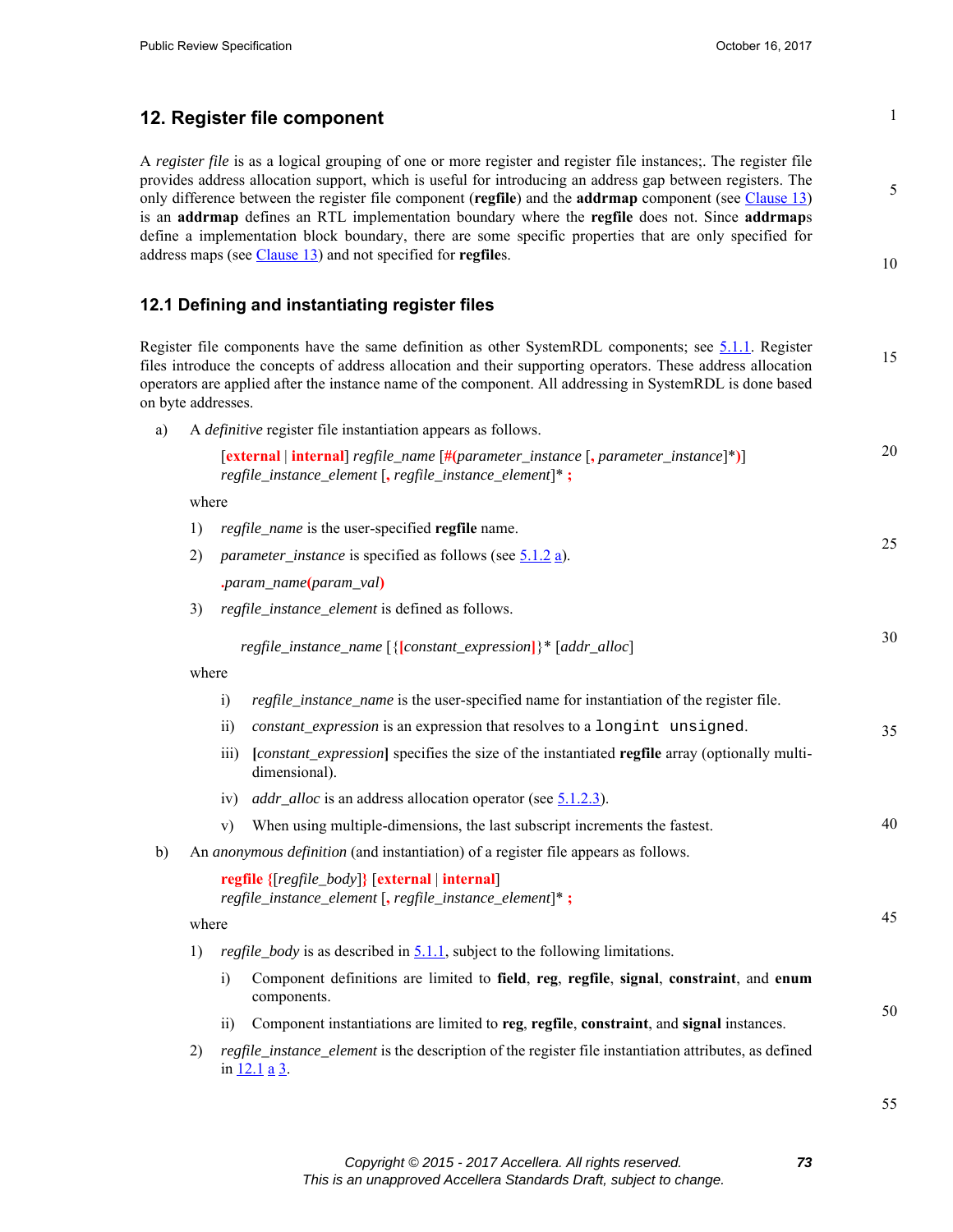#### 1 **12.2 Semantics**

5

10

15

20

25

30

35

40

45

50

55

- a) Addresses in SystemRDL are always byte addresses.
- b) Within a register file, the only components that can be instantiated shall be a register file, a register, and/or signal components.
- c) At least one **reg** or **regfile** shall be instantiated within a **regfile**.
- d) A **regfile** may contain heterogeneous **internal**, **external**, and **alias** registers.
- e) A **regfile** cannot be prefixed by **alias**. Only individual registers can be aliased.
- f) If a **regfile** is declared **internal**, all registers in it are coerced to be **internal**, regardless of any **internal** or **external** declaration on the register instantiations. Similarly, if the **regfile** is declared **external**, all registers are coerced to be **external**; in this case, aliased registers need to be handled externally as well. If the **regfile** is not declared as either, the register instances are **internal**, **alias**, or **external** according to their individual declarations.

# **12.3 Register file properties**

<span id="page-83-0"></span>[Table 25](#page-83-0) lists and describes the register file properties.

### **Table 25—Register file properties**

| <b>Property</b>          | <b>Implementation/Application</b>                                                        | Type                | <b>Dynamic<sup>a</sup></b> |
|--------------------------|------------------------------------------------------------------------------------------|---------------------|----------------------------|
| alignment                | Specifies alignment of all instantiated components in the associated reg-<br>ister file. | longint<br>unsigned | No                         |
| sharedext-<br><b>bus</b> | Forces all external registers to share a common bus.                                     | <i>boolean</i>      | N <sub>0</sub>             |
| errextbus                | For an external regfile, the associated regfile has an error input.                      | <i>boolean</i>      | No                         |

<sup>a</sup>Indicates whether a property can be assigned dynamically.

### **12.3.1 Semantics**

- a) All **alignment** values shall be a power of two (1, 2, 4, etc.) and shall be in units of bytes.
- b) The default for **alignment** is the address (of the register file) aligned to the width of the component being instantiated (e.g., the address of a 64-bit register is aligned to the next 8-byte boundary).
- c) The **sharedextbus** property is only relevant when dealing with multiple external components.
	- 1) It creates a single set of control signals for entire regfile, instead of per register.
	- 2) Write data is common to all, with max MSB and min LSB from all registers, and populated based on each register's field positions.
	- 3) Read data is common to all, with max MSB and min LSB from all registers, and extracted based on each register's field positions.
	- 4) For **regfile**s without an instance type, selects for each external register or **regfile** accompany the common control signals.
	- 5) For external **regfile**s, an address bus with an offset relative to the beginning of the regfile is provided.
	- d) The **errextbus** property is only considered for external **regfile**s and, when nested, only the outermost external **regfile**. **errextbus** specifies an external **regfile** implementation indicating a transaction terminated with an error. This error status is incorporated in the top addrmap implementation transaction error indication.

*74 Copyright © 2015 - 2017 Accellera. All rights reserved. This is an unapproved Accellera Standards Draft, subject to change.*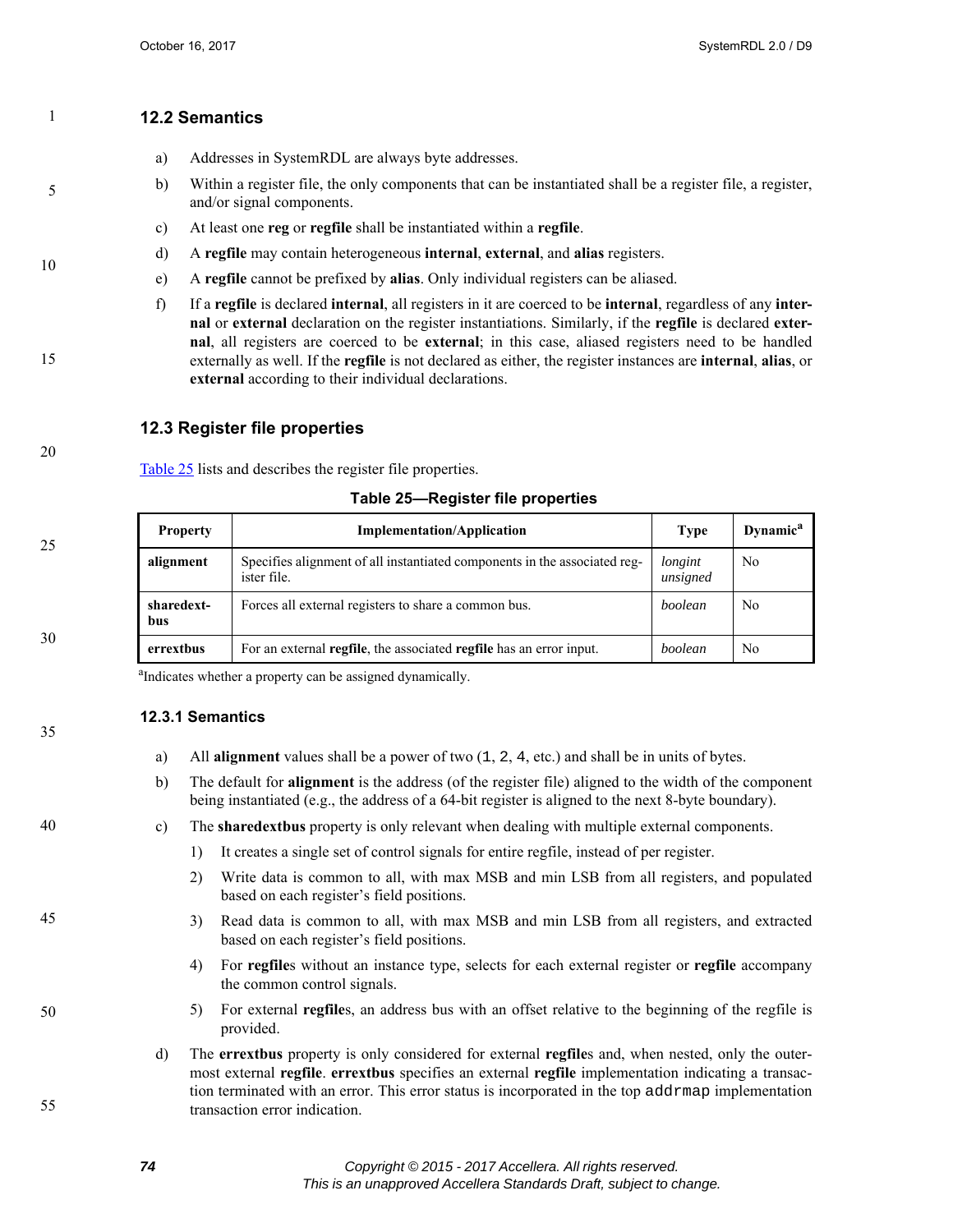e) If a register file instance is not explicitly assigned an address, an application needs to automatically assign the address.

#### **12.3.2 Example**

This example shows an application of register file component properties.

```
10
                                                                                         15
                                                                                         20
regfile fifo_rfile {
   alignment = 8;
   reg {field {} a;} a; // Address of 0
   reg {field {} a;} b; // Address of 8. Normally would have been 4 
};
regfile { 
   external fifo_rfile fifo_a;// Single regfile instance
   external fifo_rfile fifo_b[64]; // Array of regfiles 
sharedextbus; // Create a common external bus for both of these instantiations
               // rather than separate external interfaces 
} top_regfile;
```
1

5

30

40

45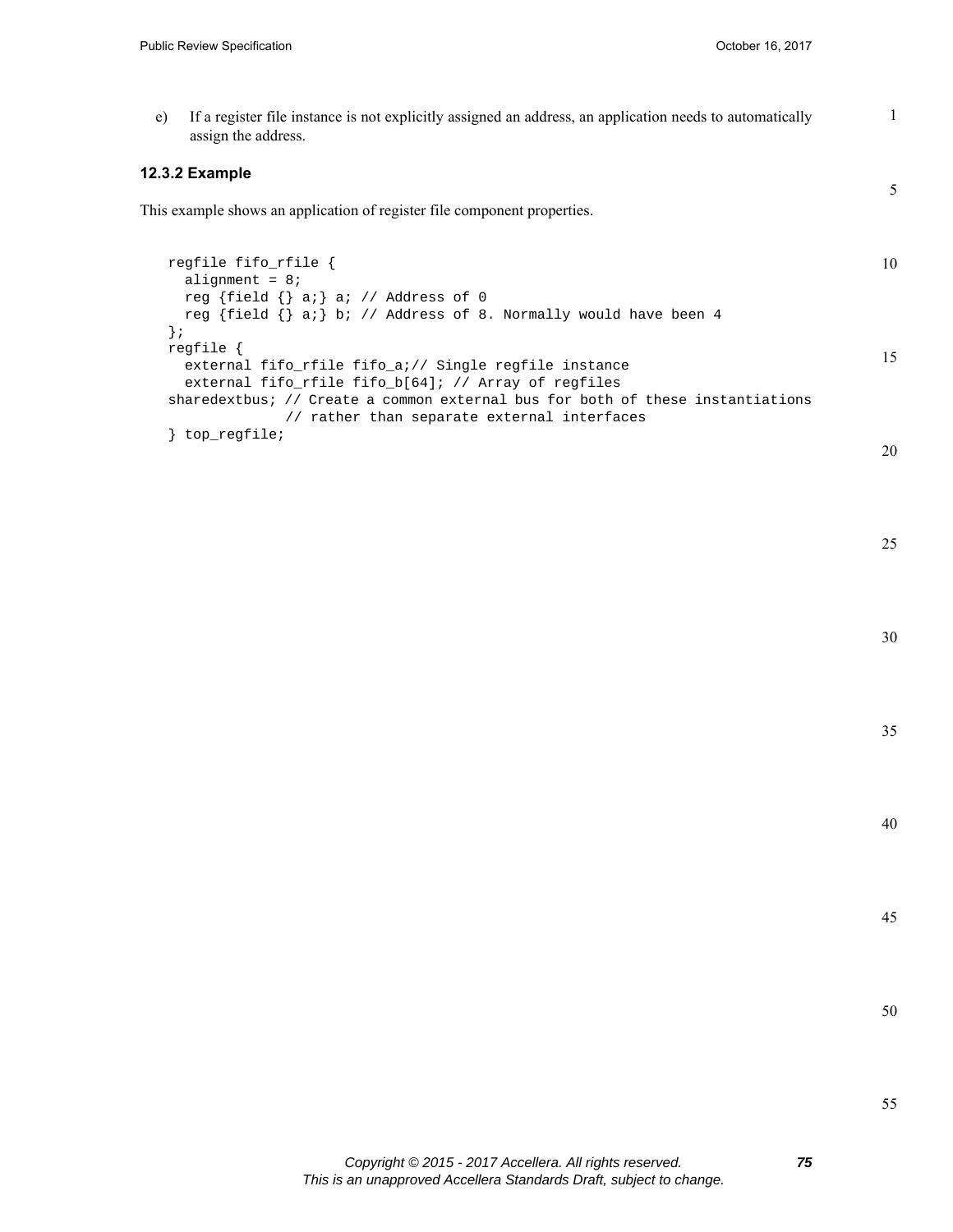| $\,$ $\,$ $\,$ |  |  |  |
|----------------|--|--|--|
| $\mathfrak{S}$ |  |  |  |
| $10\,$         |  |  |  |
| $15\,$         |  |  |  |
| $20\,$         |  |  |  |
| $25\,$         |  |  |  |
| $30\,$         |  |  |  |
| $35\,$         |  |  |  |
| $40\,$         |  |  |  |
| $45\,$         |  |  |  |
| $50\,$         |  |  |  |
| 55             |  |  |  |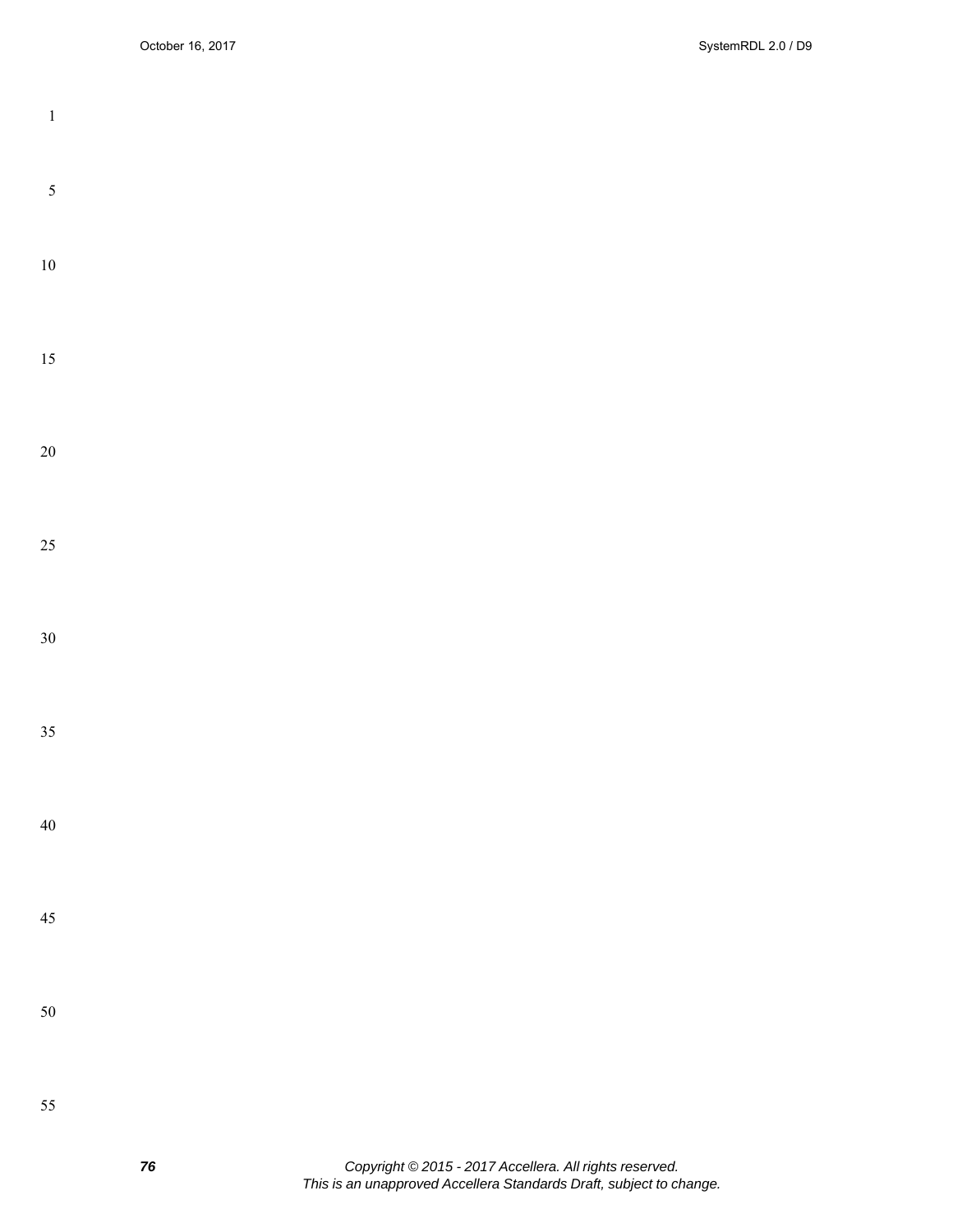<span id="page-86-0"></span>

| 13. Address map component                                                                             | $\mathbf{1}$                                                                                                                                                                                                                                                                                                                                                                                                                                                                                                                                                                                                                                                                                                                                                                                                                                                                                                                                                                                                                                                                                                                                                                                                                                                                                                            |
|-------------------------------------------------------------------------------------------------------|-------------------------------------------------------------------------------------------------------------------------------------------------------------------------------------------------------------------------------------------------------------------------------------------------------------------------------------------------------------------------------------------------------------------------------------------------------------------------------------------------------------------------------------------------------------------------------------------------------------------------------------------------------------------------------------------------------------------------------------------------------------------------------------------------------------------------------------------------------------------------------------------------------------------------------------------------------------------------------------------------------------------------------------------------------------------------------------------------------------------------------------------------------------------------------------------------------------------------------------------------------------------------------------------------------------------------|
| An address component map (addrmap) contains registers, register files, memories, and/or other address | 5                                                                                                                                                                                                                                                                                                                                                                                                                                                                                                                                                                                                                                                                                                                                                                                                                                                                                                                                                                                                                                                                                                                                                                                                                                                                                                                       |
|                                                                                                       | 10                                                                                                                                                                                                                                                                                                                                                                                                                                                                                                                                                                                                                                                                                                                                                                                                                                                                                                                                                                                                                                                                                                                                                                                                                                                                                                                      |
|                                                                                                       |                                                                                                                                                                                                                                                                                                                                                                                                                                                                                                                                                                                                                                                                                                                                                                                                                                                                                                                                                                                                                                                                                                                                                                                                                                                                                                                         |
|                                                                                                       | 15                                                                                                                                                                                                                                                                                                                                                                                                                                                                                                                                                                                                                                                                                                                                                                                                                                                                                                                                                                                                                                                                                                                                                                                                                                                                                                                      |
|                                                                                                       | 20                                                                                                                                                                                                                                                                                                                                                                                                                                                                                                                                                                                                                                                                                                                                                                                                                                                                                                                                                                                                                                                                                                                                                                                                                                                                                                                      |
|                                                                                                       |                                                                                                                                                                                                                                                                                                                                                                                                                                                                                                                                                                                                                                                                                                                                                                                                                                                                                                                                                                                                                                                                                                                                                                                                                                                                                                                         |
|                                                                                                       | 25                                                                                                                                                                                                                                                                                                                                                                                                                                                                                                                                                                                                                                                                                                                                                                                                                                                                                                                                                                                                                                                                                                                                                                                                                                                                                                                      |
| address maps., or signals.                                                                            |                                                                                                                                                                                                                                                                                                                                                                                                                                                                                                                                                                                                                                                                                                                                                                                                                                                                                                                                                                                                                                                                                                                                                                                                                                                                                                                         |
|                                                                                                       |                                                                                                                                                                                                                                                                                                                                                                                                                                                                                                                                                                                                                                                                                                                                                                                                                                                                                                                                                                                                                                                                                                                                                                                                                                                                                                                         |
|                                                                                                       | maps and assigns a virtual address or final addresses; this map defines the boundaries of an implementation<br>(e.g., RTL). A virtual address is used on an address map that is intended to be used as a component in a<br>higher-level, or hierarchical, address map. A <i>final address</i> is used for the top-level address map (one that is<br>not contained in any other address maps). There is no difference in how addresses are specified. All<br>addresses are virtual until the root of the tree is reached.<br><b>13.1 Introduction</b><br>During generation, the address map can be converted into an HDL module. All registers and fields<br>instantiated within an address map file shall be generated within this module. Therefore, some properties are<br>only valid for addrmaps and not for regfiles. Other than these properties and their suggested behavior, there<br>is no difference between address maps and register files.<br>13.2 Defining and instantiating address maps<br>Address map components have the same definition and instantiation syntax as other SystemRDL<br>components; see $5.1$ . The address allocation operators are shown in $5.1.2.3$ .<br><b>13.3 Semantics</b><br>The components instantiated within an address map shall be registers, register files, memories, |

<span id="page-86-1"></span>A compiler generating an implementation based on SystemRDL has to create an external interface for each external component created. The **sharedextbus** property can be used to combine multiple external components into a single interface.

The other critical aspect to understand about address maps is how the global *addressing modes* work. There are three addressing modes defined in SystemRDL: **compact**, **regalign**, and **fullalign**. See [5.1.2.2.2.](#page-27-0)

[Table 26](#page-86-3) describes the address map properties.

<span id="page-86-3"></span>

| <b>Property</b>   | <b>Implementation/Application</b>                                      | <b>Type</b>         | <b>Dynamic<sup>a</sup></b> |  |
|-------------------|------------------------------------------------------------------------|---------------------|----------------------------|--|
| alignment         | Specifies alignment of all instantiated components in the address map. | longint<br>unsigned | No                         |  |
| sharedext-<br>bus | Forces all external registers to share a common bus.                   | boolean             | No                         |  |
| errextbus         | The associated addrmap instance has an error input.                    | boolean             | No.                        |  |
| bigendian         | Uses big-endian architecture in the address map.                       | boolean             | Yes                        |  |
| littleendian      | Uses little-endian architecture in the address map.                    | boolean             | Yes                        |  |

<span id="page-86-2"></span>**Table 26—Address map properties**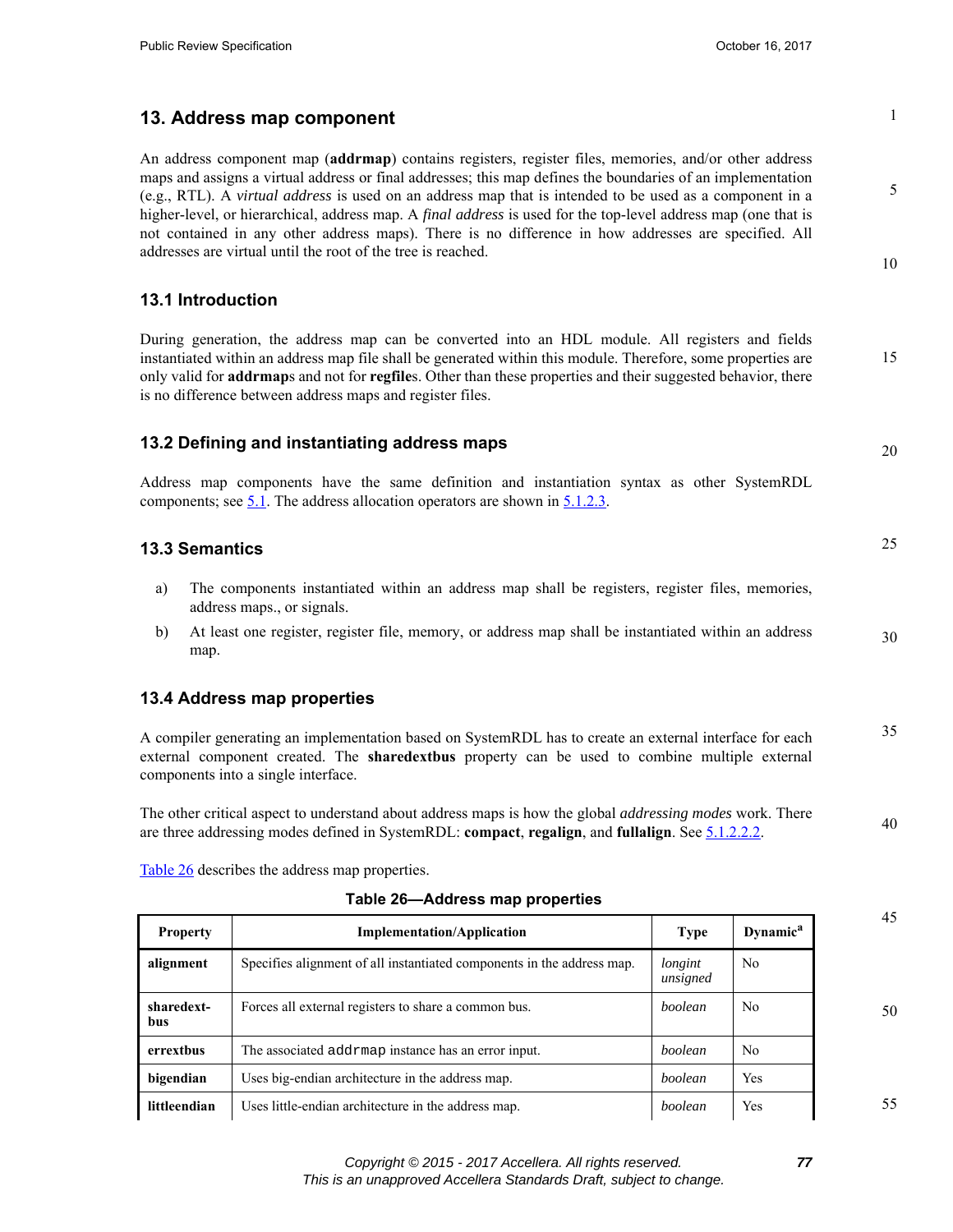| v.                      |
|-------------------------|
| ŕ<br>۰.<br>۰.<br>×<br>٦ |

15

25

30

35

40

45

50

55

| Table 26—Address map properties (Continued) |  |  |
|---------------------------------------------|--|--|
|                                             |  |  |

| <b>Property</b> | <b>Implementation/Application</b>                                                                                                                                | <b>Type</b>                | <b>Dynamic</b> <sup>a</sup> |
|-----------------|------------------------------------------------------------------------------------------------------------------------------------------------------------------|----------------------------|-----------------------------|
| addressing      | Controls how addresses are computed in an address map.                                                                                                           | <i>address-</i><br>ingtype | N <sub>0</sub>              |
| rsvdset         | The read value of all fields not explicitly defined is set to 1 if <b>rsvdset</b> is<br>True; otherwise, it is set to 0.                                         | <i>hoolean</i>             | No.                         |
| rsvdsetX        | The read value of all fields not explicitly defined is unknown if rsvd-<br>setX is True. rsvdsetX takes precedence over rsvdset.                                 | <i>boolean</i>             | N <sub>0</sub>              |
| msb0            | Specifies register bit-fields in an address map are defined as $0:$ N versus<br>$N:0$ . This property affects all fields in an address map.                      | <i>boolean</i>             | No.                         |
| lsb0            | Specifies register bit-fields in an address map are defined as $N:0$ versus<br>0: N. This property affects all fields in an address map. This is the<br>default. | <b>boolean</b>             | No.                         |

<sup>a</sup>Indicates whether a property can be assigned dynamically.

#### 20 **13.4.1 Semantics**

- a) The default for the **alignment** shall be the address is aligned to the width of the component being instantiated (e.g., the address of a 64-bit register is aligned to the next 8-byte boundary).
- b) All **alignment** values shall be a power of two (1, 2, 4, etc.) and shall be in units of bytes.
- c) The **sharedextbus** property is only relevant when the **addrmap** contains external component instances.
	- 1) **sharedextbus** creates a single set of control signals for the entire **addrmap**, instead of per external reg, regfile, or mem instance.
		- 2) Any outgoing data is common to all direct external instances.
		- 3) Any incoming data is common to all direct external instances.
	- 4) addrmap instances are always considered external. An address with offset relative to the beginning of the addrmap instance is provided.
	- 5) If **errextbus** exists for an addrmap instance, an error input shall exist for that addrmap instance in the parent addrmap.
- d) **errextbus** specifies an addrmap implementation indicating a transaction terminated with an error. This error status is incorporated in the top addrmap implementation transaction error indication.
- e) **regalign** is identical to **compact**, except when dealing with **mem**s, **regfile**s, or **addrmap**s. If an array of components is 256 items deep and 8 bytes wide, then the next address is (addr  $[2:0] =$ 0) and it is only aligned to the size of the **regfile**, not the total size of the array.
- f) **fullalign** is identical to **compact**, except when dealing with **mem**s, **regfile**s, or **addrmap**s. If an array of components is 256 items deep and 8 bytes wide, then the next address is aligned to 256\*8 or 2048.
	- g) **rsvdsetX** does not affect SystemRDL generated implementations; it can be used to verify legacy designs which do not have consistent data values for reserved fields.
	- h) **rsvdset** and **rsvdsetX** are mutually exclusive.
	- i) **msb0** and **lsb0** are mutually exclusive.
	- j) The **bigendian** and **littleendian** properties are used for controlling byte ordering and have no effect on bit ordering.

*78 Copyright © 2015 - 2017 Accellera. All rights reserved. This is an unapproved Accellera Standards Draft, subject to change.*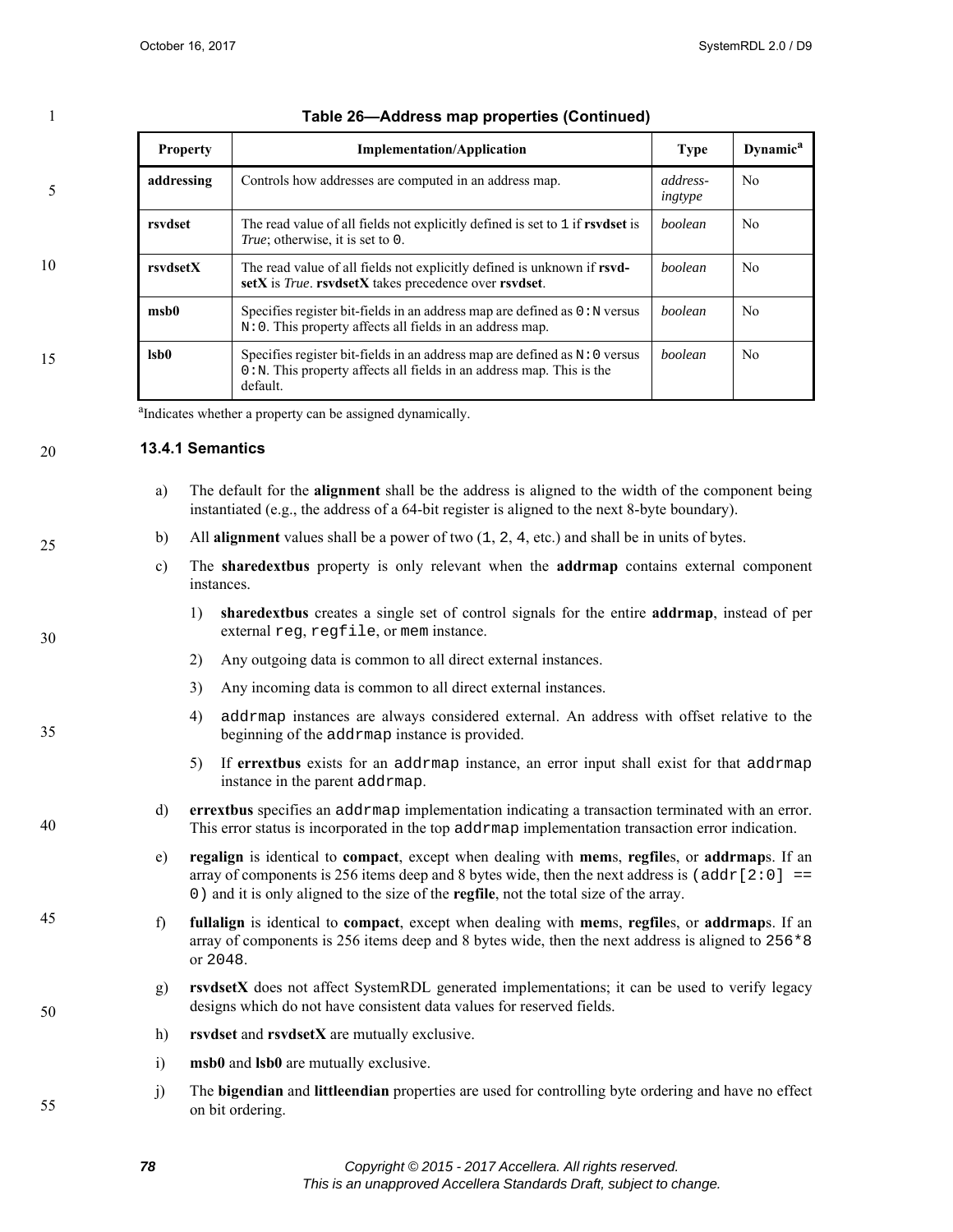15

20

25

# 1 5 **13.4.2 Example** See the examples shown in  $\frac{5.1.2.2.2}{5.1.2.2.2}$ . **13.5 Defining bridges or multiple view address maps**

<span id="page-88-0"></span>A *bridge addrmap* is a container for address maps which can be accessed by multiple masters. [Table 27](#page-88-1) lists and describes these address map bridge properties.

<span id="page-88-1"></span>

| <b>Property</b> | <b>Implementation/Application</b>                                                                                                                                      | Type    | Dynamic <sup>a</sup> |
|-----------------|------------------------------------------------------------------------------------------------------------------------------------------------------------------------|---------|----------------------|
| bridge          | Defines the parent address map as being a bridge. This shall only be<br>applied to the root address map which contains the different views of<br>the sub address maps. | boolean | No                   |

**Table 27—Bridge properties** 

<sup>a</sup>Indicates whether a property can be assigned dynamically.

#### **13.5.1 Semantics**

To create a bridge, use a parent address map with a **bridge** property which contains two or more sub address maps representing the different views.

### **13.5.2 Example**

This example below shows a bridge between two bus protocols.

```
30
                                                                                      35
                                                                                      40
                                                                                      45
                                                                                      50
addrmap some_bridge { // Define a Bridge Device
   desc="overlapping address maps with both shared register space and 
   orthogonal register space";
   bridge; // This tells the compiler the top level map contains other maps
  reg status {// Define at least 1 register for the bridge
   shared; // Shared property tells compiler this register
               // will be shared by multiple addrmaps
   field {
      hw=rw;
      sw=r;
   } statl = 1^{\circ}b0;
  };
  reg some_axi_reg {
    field {
      desc="credits on the AXI interface";
   \begin{bmatrix} \text{1} & 2 & 4 & 1 & 7 \\ 6 & 1 & 6 & 1 & 1 \end{bmatrix} credits[4] = 4'h7;
  }; // End of Reg: some_axi_reg
  reg some_ahb_reg {
    field {
      desc="credits on the AHB Interface";
     } credits[8] = 8'b00000011 ;
  }; 
   addrmap {
      littleendian;
```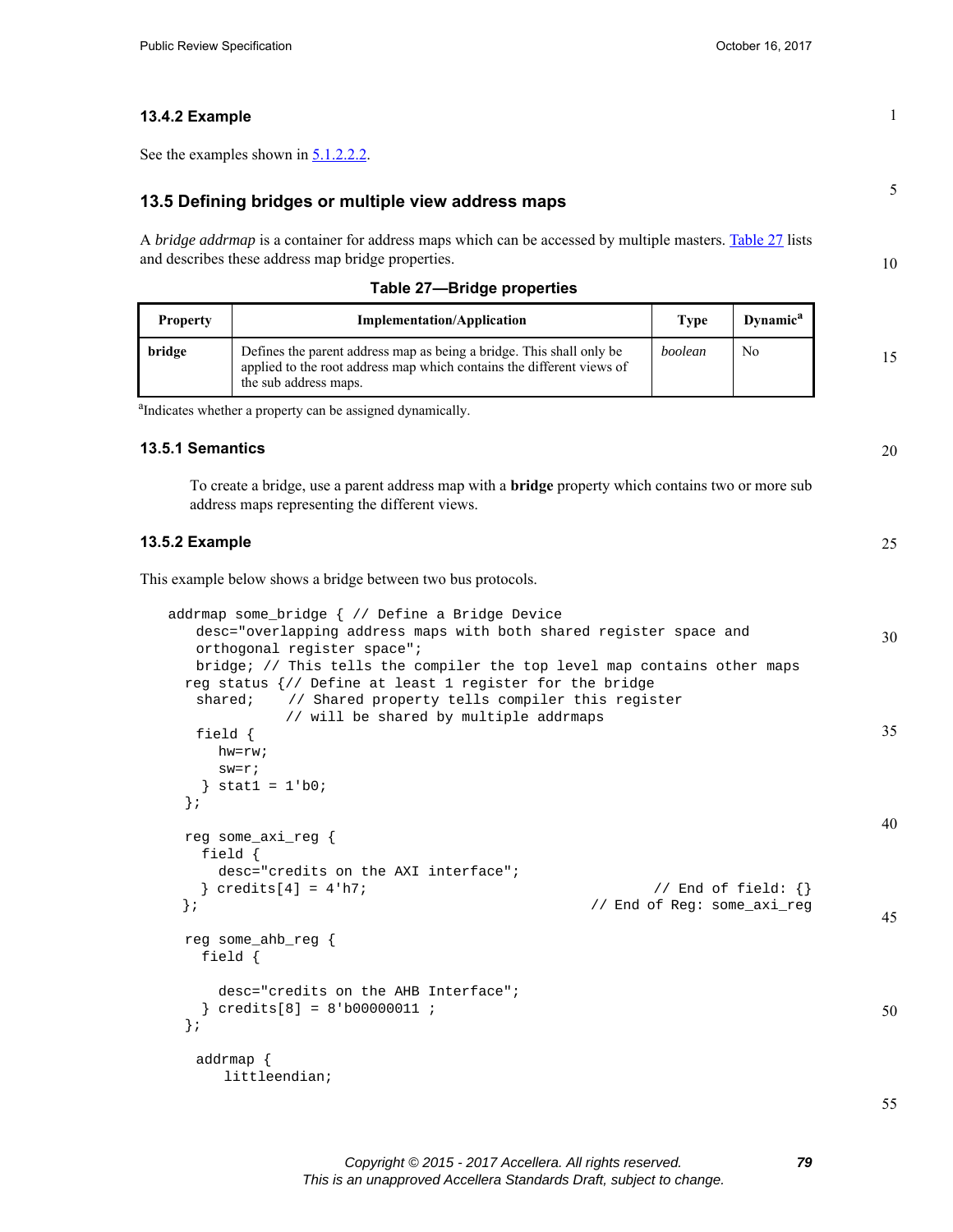| $\mathbf{1}$ | some_ahb_reg ahb_credits; // Implies addr = 0<br>ahb_stat @0x20; // explicitly at address=20<br>status<br>$abL_{{\rm{stat.}}}stat.stat1$ ->desc = "bar"; // Overload the registers property in<br>// this instance                                                                                         |
|--------------|------------------------------------------------------------------------------------------------------------------------------------------------------------------------------------------------------------------------------------------------------------------------------------------------------------|
| 5            | } $ahb$ ;                                                                                                                                                                                                                                                                                                  |
| 10           | addrmap { // Define the Map for the AXI Side of the bridge<br>bigendian; // This map is big endian<br>some_axi_reg axi_credits;<br>// Implies addr = 0<br>axi_stat @0x40; // explicitly at address=40<br>status<br>axi_stat.statl->desc = "foo"; // Overload the registers property<br>// in this instance |
|              | $\}$ axi;<br>$\};$ // Ends addrmap bridge                                                                                                                                                                                                                                                                  |
| 15           |                                                                                                                                                                                                                                                                                                            |
|              |                                                                                                                                                                                                                                                                                                            |
| 20           |                                                                                                                                                                                                                                                                                                            |
|              |                                                                                                                                                                                                                                                                                                            |
| 25           |                                                                                                                                                                                                                                                                                                            |
|              |                                                                                                                                                                                                                                                                                                            |
|              |                                                                                                                                                                                                                                                                                                            |
| 30           |                                                                                                                                                                                                                                                                                                            |
|              |                                                                                                                                                                                                                                                                                                            |
|              |                                                                                                                                                                                                                                                                                                            |
| 35           |                                                                                                                                                                                                                                                                                                            |
|              |                                                                                                                                                                                                                                                                                                            |
|              |                                                                                                                                                                                                                                                                                                            |
| $40\,$       |                                                                                                                                                                                                                                                                                                            |
|              |                                                                                                                                                                                                                                                                                                            |
|              |                                                                                                                                                                                                                                                                                                            |
| 45           |                                                                                                                                                                                                                                                                                                            |
|              |                                                                                                                                                                                                                                                                                                            |
|              |                                                                                                                                                                                                                                                                                                            |
| $50\,$       |                                                                                                                                                                                                                                                                                                            |
|              |                                                                                                                                                                                                                                                                                                            |
|              |                                                                                                                                                                                                                                                                                                            |
| 55           |                                                                                                                                                                                                                                                                                                            |
|              |                                                                                                                                                                                                                                                                                                            |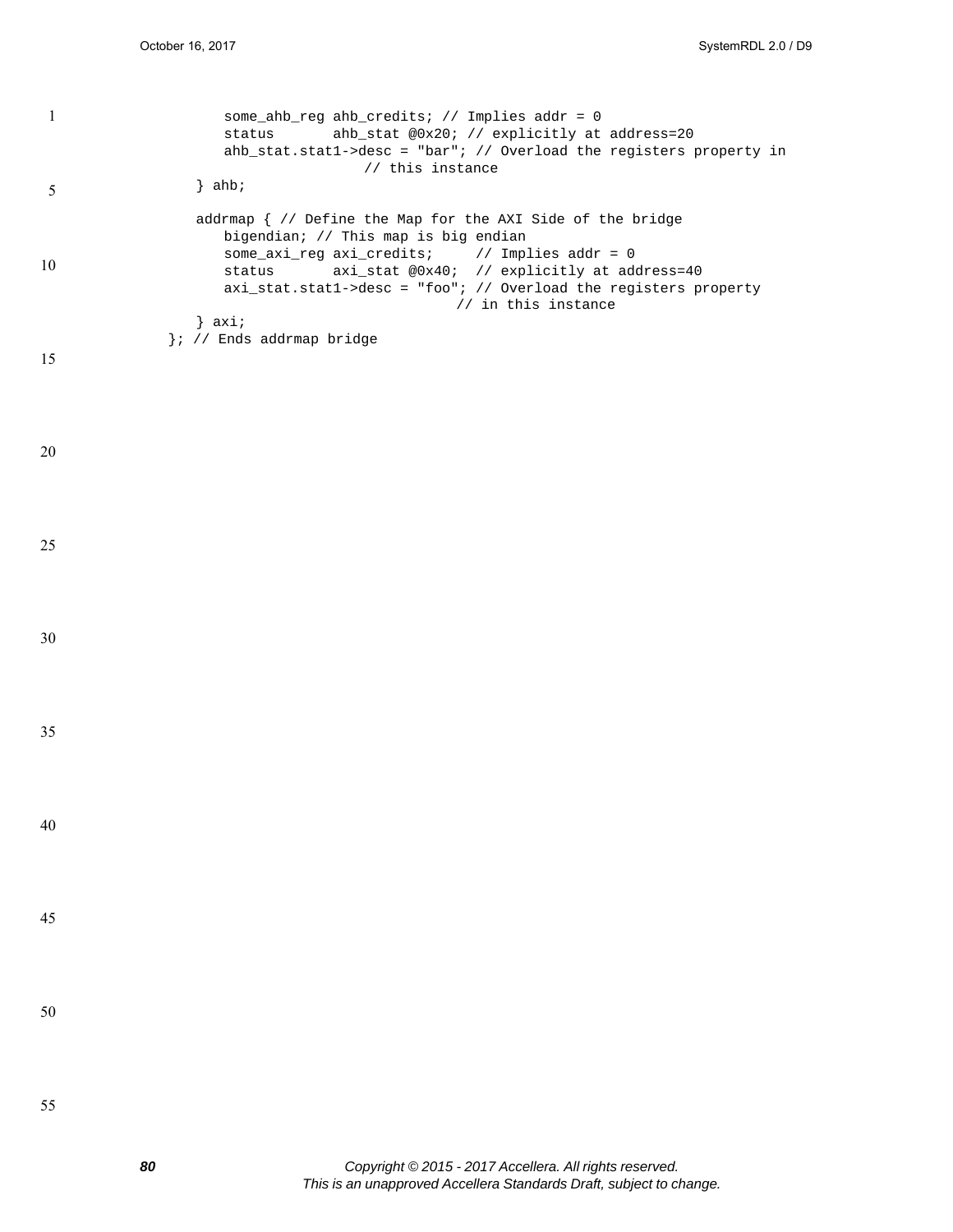| <b>14. Verification constructs</b>                                                                                                                                                                                                                                                                                                                                                                                                             | 1  |
|------------------------------------------------------------------------------------------------------------------------------------------------------------------------------------------------------------------------------------------------------------------------------------------------------------------------------------------------------------------------------------------------------------------------------------------------|----|
| This clause describes certain special constructs which are specifically used for creating verification models<br>from the SystemRDLspecification.                                                                                                                                                                                                                                                                                              | 5  |
| 14.1 HDL path                                                                                                                                                                                                                                                                                                                                                                                                                                  |    |
| An HDL path specifies the hierarchical path of the design storage element corresponding to the address map,<br>register, register field, or memory. By specifying an HDL path, the verification environment can have direct<br>access to memory, register, and field implementation nets in a Design Under Test (DUT). The complete<br>HDL path of a component is the concatenation of all HDL paths from the top-level down to the component. | 10 |
| An hdl path slice or hdl path gate slice can be put on a field or mem component. It can be used when<br>the corresponding RTL or gate-level netlist is not contiguous. The property value is an array of hdl path<br>strings, each pointing to the corresponding element in the RTL or gate-level netlist.                                                                                                                                     | 15 |
| 14.1.1 Assigning HDL path                                                                                                                                                                                                                                                                                                                                                                                                                      | 20 |

An HDL path can be assigned using property **hdl\_path** or **hdl\_path\_gate**. [Table 28](#page-90-0) lists and describes the HDL path properties.

<span id="page-90-0"></span>

| <b>Property</b>         | <b>Implementation/Application</b>                                       | <b>Type</b> | Dynamic <sup>a</sup> |
|-------------------------|-------------------------------------------------------------------------|-------------|----------------------|
| hdl path                | Assigns the RTL hdl path for an <b>addrmap</b> , reg, or regfile.       | string      | Yes                  |
| hdl_path_<br>slice      | Assigns a list of RTL hdl path for a field or mem.                      | string []   | Yes                  |
| hdl_path<br>gate        | Assigns the gate-level <b>hdl</b> path for an addrmap, reg, or regfile. | string      | Yes                  |
| hdl_path_<br>gate_slice | Assigns a list of gate-level hdl path for a field or mem.               | string []   | Yes                  |

### **Table 28—HDL path properties**

<sup>a</sup>Indicates whether a property can be assigned dynamically.

#### **14.1.1.1 hdl\_path and hdl\_path\_gate**

**hdl\_path** and **hdl\_path\_gate** are properties which contain a string-based path to the storage in an RTL or gate-level netlist.

**hdl**  $path = "path";$ **hdl** path gate =  $"path"$ ;

where

*path* is the path specified as an argument to the method calls in IEEE 1800.2, subclause 19.6.

The RHS value of **hdl path** can contain a bit slice, which is specified by using  $[:]$ , e.g., "reg1[31:12]".

### **14.1.1.2 hdl\_path\_slice and hdl\_path\_gate\_slice**

**hdl\_path\_slice** and **hdl\_path\_gate\_slice** are properties which contain an array of string-based paths to the storage in an RTL or gate-level netlist.

> *Copyright © 2015 - 2017 Accellera. All rights reserved. 81 This is an unapproved Accellera Standards Draft, subject to change.*

25

30

35

40

45

50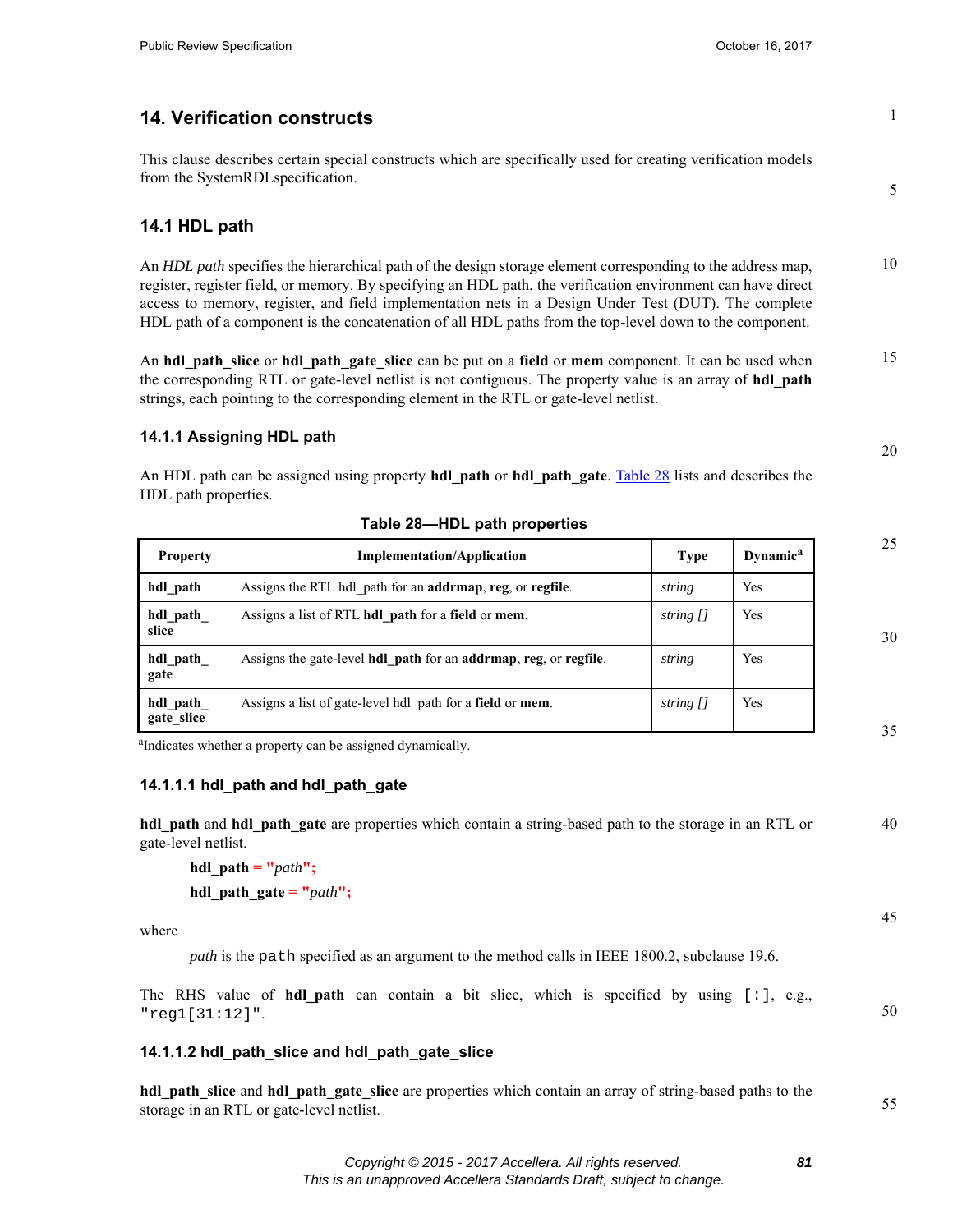```
1
 5
10
15
20
25
30
35
                    hdl path slice = '{'}}"path'' [, "path'']^*};
                    hdl path gate slice = \{'{"path" [, "path"]*};
             hdl path slice's shall be used when the component has multiple storage elements in the RTL or gate.
             14.1.2 Examples
             Example 1
             The corresponding (TOP) diagram for this example is shown in Figure 1.
                 addrmap block_def #( string ext_hdl_path = "ext_block") {
                    hdl_path = "int_block" ;
                    reg {
                      hdl\_path = \{ ext\_hdl\_path, "external\_reg" } ;
                      field {
                        hdl_path_sice = '{ "field1" } ;
                       } f1 ;
                    } external external_reg ;
                    reg {
                       hdl_path = "int_reg" ;
                       field {
                        hdl_path_slice = \{ "field1" } ;
                       } f1 ;
                    } internal_reg ;
                 } ;
                 addrmap top {
                    hdl_path = "TOP" ;
                    block_def #( .ext_hdl_path("ext_block0")) int_block0 ;
                    int_block0 -> hdl_path = "int0" ;
                    block_def #( .ext_hdl_path("ext_block1")) int_block1 ;
                   int_block1 -> hdl_path = "int1" ;
                 } ;
```
45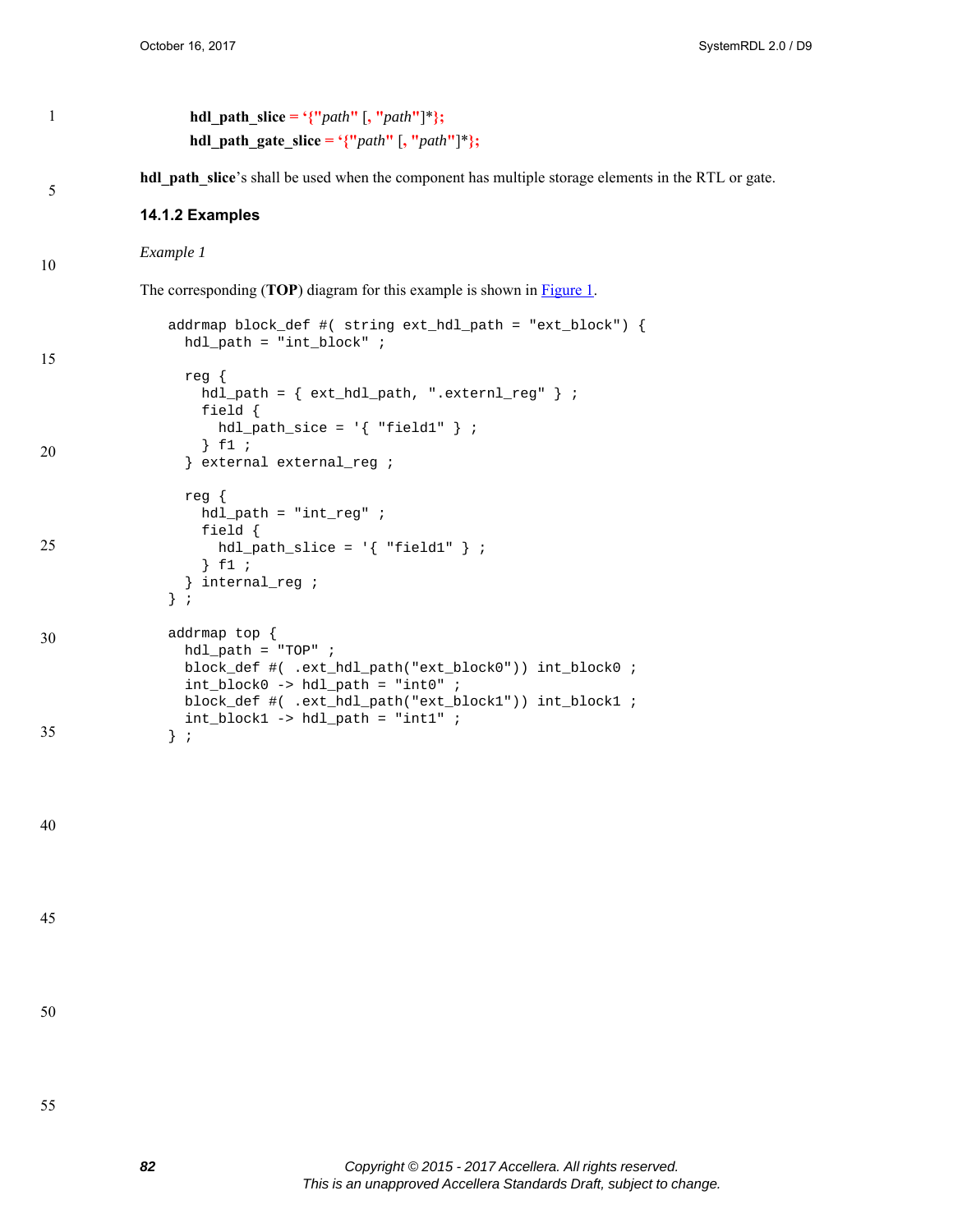

**Figure 1—TOP diagram**

<span id="page-92-0"></span>*Example 2*

```
30
                                                                                             35
                                                                                             40
addrmap top{
   reg {
       field { 
          hdl_path_slice = '\"rtl_fl_1", "rtl_fl_0" };
       } f1[1:0];
       field { 
           hdl\_path\_slice = '{'rtl_f2"};} f2[5:3];
   } Reg1 ;
   Reg1.f2 \rightarrow hdl\_path\_slice = '{'rtl_f2_5_4", "rtl_f2_3"};// the hdl_path for Reg1.f2 has been overridden dynamically
};
```
### **14.2 Constraints**

A *constraint* is a value-based condition on one or more components; e.g., constraint-driven test generation allows users to automatically generate tests for functional verification. Constraints can be instantiated within all structural components.

### **14.2.1 Describing constraints**

Constraints can be assigned using a **constraint** component. A **constraint** component can contain one or more constraint expressions. A *constraint expression* is a value-based condition on one or more **field**s visible from the scope in which the **constraint** component is defined. The field references may only be to a field instance and not a property of the **field**. Fields can also be specified using the hierarchical operator (**.**) (see [5.1.4](#page-32-0)). If the constraint is instantiated inside a field, the **this** keyword can be used to reference the enclosing field.

25

45

50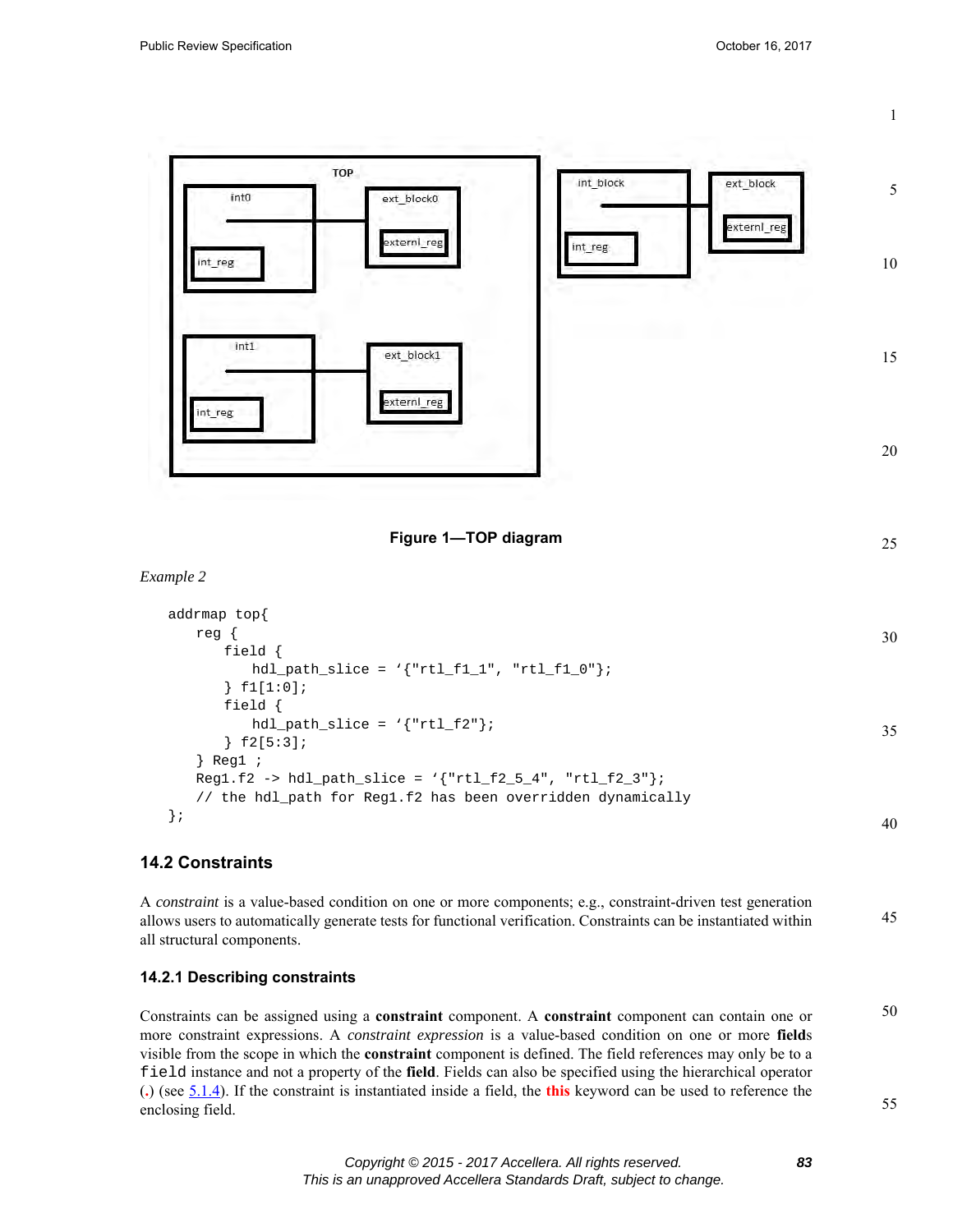- 1 Note that the **this** keyword is legal only in the context of expressions defined in **constraint** components. Expressions defined in **constraint** components are not evaluated by SystemRDL compilers and should be transferred as written for runtime evaluation, except when translating **field** and **enum** type references.
- 5 10 A **field** can be limited to values in a set using the **inside** keyword and the set operator (**{}**). Values in a set can be specified separated by commas (**,**) or a range can be specified using the [:] syntax. The right-hand side of an **inside** can also be an **enum** type reference. When translating enum type references to SystemVerilog, the reference shall be replaced by the list of enumerators defined in the **enum** type.

Any constraint can be disabled by setting the constraint's **constraint disable** property (see [Table 29](#page-94-0)) to true.

### **14.2.2 Constraint component**

|    | a)  | Definitive definition                                                                            |
|----|-----|--------------------------------------------------------------------------------------------------|
|    |     | constraint constraint_component_name {[constraint_body]};                                        |
|    |     | constraint_component_name constraint_inst;                                                       |
| 20 |     | where                                                                                            |
|    |     | 1)<br>constraint_component_name is the user-specified constraint name.                           |
|    |     | constraint_body can contain one of more of the following.<br>2)                                  |
|    |     | <b>LHS</b> operator RHS<br>$\mathbf{i}$                                                          |
| 25 |     | where                                                                                            |
|    |     | LHS can be a field name reference or the this keyword.                                           |
|    |     | <i>operator</i> can be any relational operator (see Table 7).                                    |
|    |     | RHS can be any valid SystemRDL expression.                                                       |
| 30 |     | LHS inside {open_range_list}<br>$\rm ii)$                                                        |
|    |     | where                                                                                            |
|    |     | LHS can be a field name reference or the this keyword.                                           |
|    |     | open_range_list is defined as follows                                                            |
| 35 |     | constraint_value [, constraint_value]*                                                           |
|    |     | and constraint_value is defined as either an expression or a range, as follows.                  |
|    |     | constant_expression   [constant_expression : constant_expression]                                |
|    |     | LHS inside enum_type_ref<br>$\overline{111}$                                                     |
| 40 |     | where                                                                                            |
|    |     | LHS can be a field name reference or the this keyword.                                           |
|    |     | enum_type_ref is an enum type reference.                                                         |
|    |     | An assignment to a universal property (see Table 5) or constraint_disable (see Table 29).<br>1V) |
| 45 |     | constraint_inst is the user-specified name for instantiation of the component.<br>3)             |
|    | (b) | Anonymous definition                                                                             |
|    |     | constraint {[constraint_body]} constraint_component_name;                                        |
|    |     | where                                                                                            |
| 50 |     | constraint_body can contain one of more of the following.<br>1)                                  |
|    |     | <b>LHS</b> operator RHS<br>$\iota$                                                               |
|    |     | where                                                                                            |
|    |     | LHS can be a field name reference or the this keyword.                                           |
| 55 |     | <i>operator</i> can be any relational operator (see Table 7).                                    |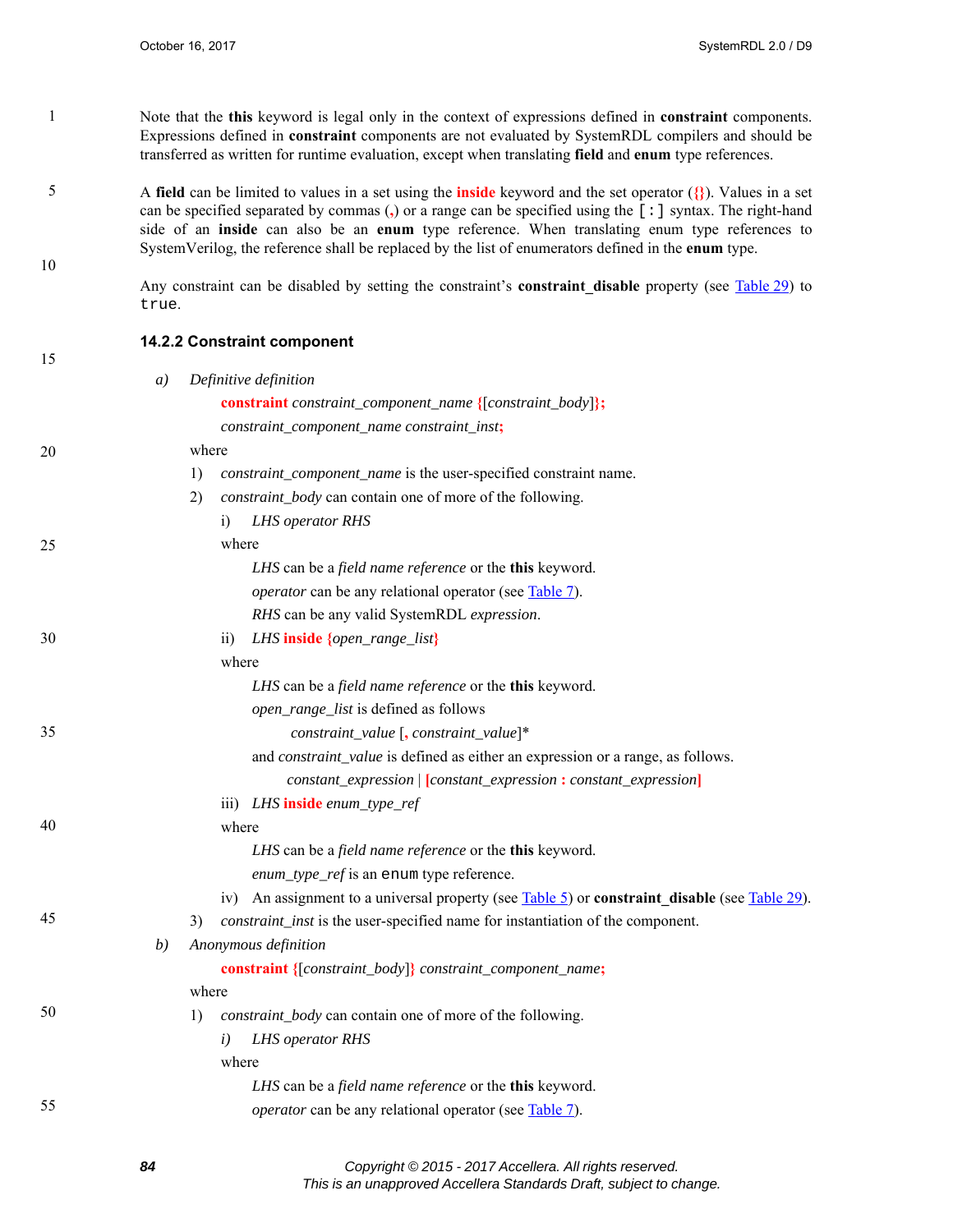|                 | RHS can be any valid SystemRDL expression.                                                                                 |                                                                                                                            |
|-----------------|----------------------------------------------------------------------------------------------------------------------------|----------------------------------------------------------------------------------------------------------------------------|
| $\overline{ii}$ | LHS inside $\{open\_range\_list\}$                                                                                         |                                                                                                                            |
|                 |                                                                                                                            |                                                                                                                            |
|                 | LHS can be a field name reference or the this keyword.                                                                     | 5                                                                                                                          |
|                 | open_range_list is defined as follows                                                                                      |                                                                                                                            |
|                 | $constraint\_value$ [, constraint_value]*                                                                                  |                                                                                                                            |
|                 | and <i>constraint_value</i> is defined as either an expression or a range, as follows.                                     | 10                                                                                                                         |
|                 | constant_expression   [constant_expression : constant_expression]                                                          |                                                                                                                            |
|                 |                                                                                                                            |                                                                                                                            |
|                 |                                                                                                                            |                                                                                                                            |
|                 | LHS can be a field name reference or the this keyword.                                                                     | 15                                                                                                                         |
|                 | enum_type_ref is an enum type reference.                                                                                   |                                                                                                                            |
|                 | An assignment to a universal property (see $\frac{Table 5}{2}$ ) or <b>constraint_disable</b> (see $\frac{Table 29}{2}$ ). |                                                                                                                            |
|                 |                                                                                                                            |                                                                                                                            |
|                 |                                                                                                                            | 20                                                                                                                         |
|                 |                                                                                                                            | where<br>iii) LHS inside enum_type_ref<br>where<br>iv)<br>constraint_component_name is the user-specified constraint name. |

<span id="page-94-0"></span>[Table 29](#page-94-0) lists and describes the constraint properties.

**Table 29—Constraint properties** 

| <b>Property</b>       | <b>Implementation/Application</b>                                  | <b>Type</b> | Dynamic <sup>a</sup> |    |
|-----------------------|--------------------------------------------------------------------|-------------|----------------------|----|
| constraint<br>disable | Specifies whether to disable (true) or enable (false) constraints. | boolean     | Yes                  | 25 |

<sup>a</sup>Indicates whether a property can be assigned dynamically.

### **14.2.3 Example**

```
35
                                                                                       40
                                                                                       45
                                                                                       50
                                                                                       55
constraint not_valid { this != 0; }; //definitive constraint
constraint max_value { this < 256; };
reg example_reg {
   field { 
      hw=rw; sw=rw;
      not_valid not0; // instantiate not_valid constraint,
                        // where "this" resolve to current field value.
      max_value max0;
   } f3 [17:31]=1;
};
enum color {
   red = 0 { desc = " color red "; };
   green = 1 { desc = " color green ";};
   blue = 2 \{ \text{desc} = " \text{color blue} "i} \};
};
reg register1 {
   field \{hw = rw; sw = rw; \}limit[0:2]=0;field {
      hw = rw: sw = rw;
      max_value max1; // another instance.
   } f1 [3:9]=3;
```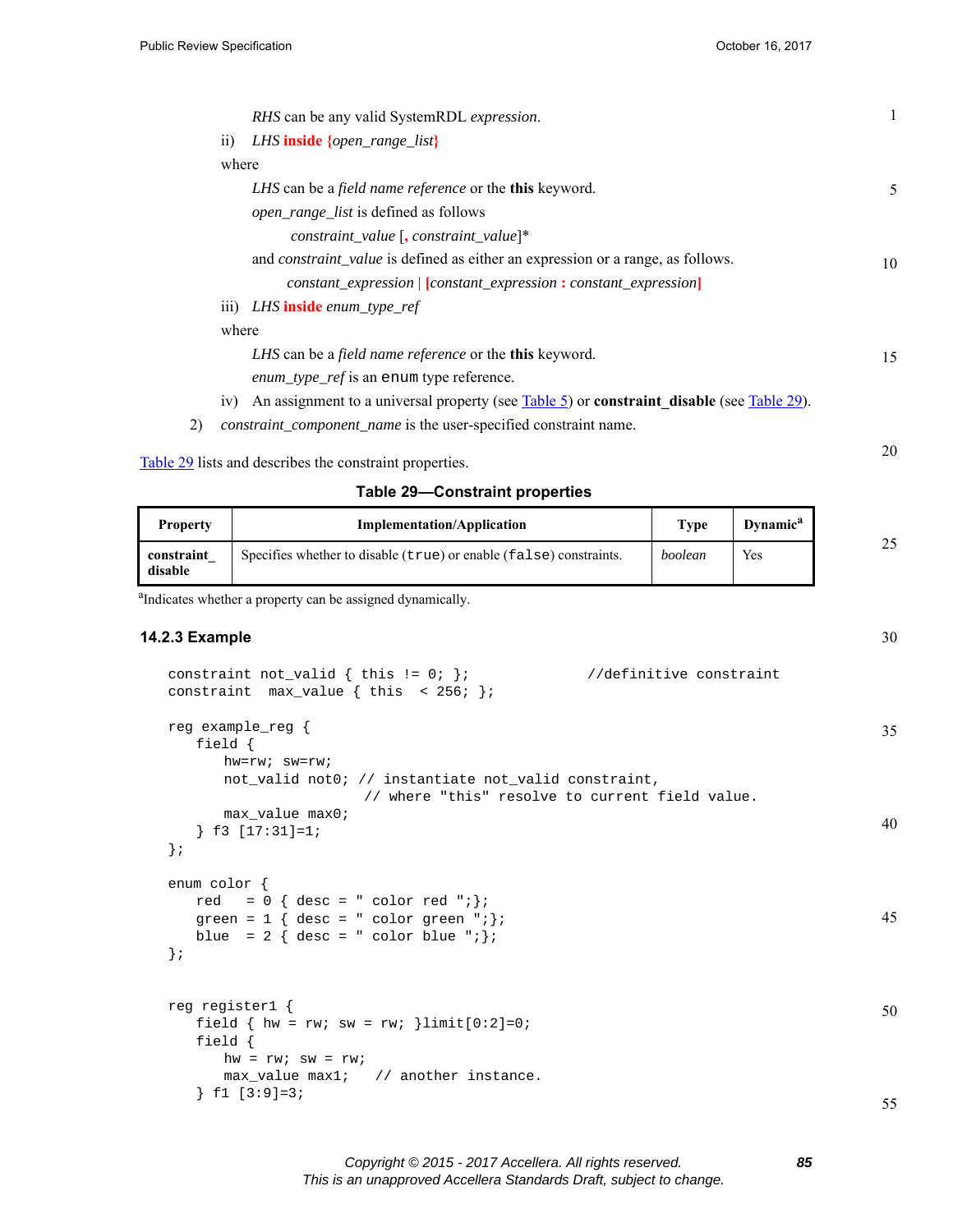```
1
 5
10
15
20
25
30
35
40
45
50
55
                  constraint { f1 > limit; } min; //anonymous constraint
                   field {
                      hw = rw; sw = rw; encode=color; 
                      constraint { this == red || this == green; } rg1;
                      constraint { this inside {red, green}; } rg2;
                      constraint { this inside color; } rgb; // full range of encode
                   } f2 [10:31];
               };
               struct RGB {
                  longint unsigned red1;
                 longint unsigned green1;
                  longint unsigned blue1;
               } ;
               reg regfoo {
                  RGB pixelvalue;
               };
               addrmap constraint_component_example {
                  example_reg reg1;
                  example_reg reg2;
                  register1 r1; 
                  register1 r2;
                  constraint {
                      reg1.f3 inside \{5,8,[9:12],3\}; // adding a new constraint by
                                                    // hierarchically referring to a field
               } cont1;
               r1.f1.min->constraint_disable = true; // disable a particular constraint
               // disable all constraints on f2 individually
               r2.f2.rg1->constraint_disable = true;
               r2.f2.rg2->constraint_disable = true;
               r2.f2.rgb->constraint_disable = true;
               regfoo my_struct;
                  constraint { 
                      my_struct.pixelvalue.blue1 == my_struct.pixelvalue.red1;
                   } limit;
               };
```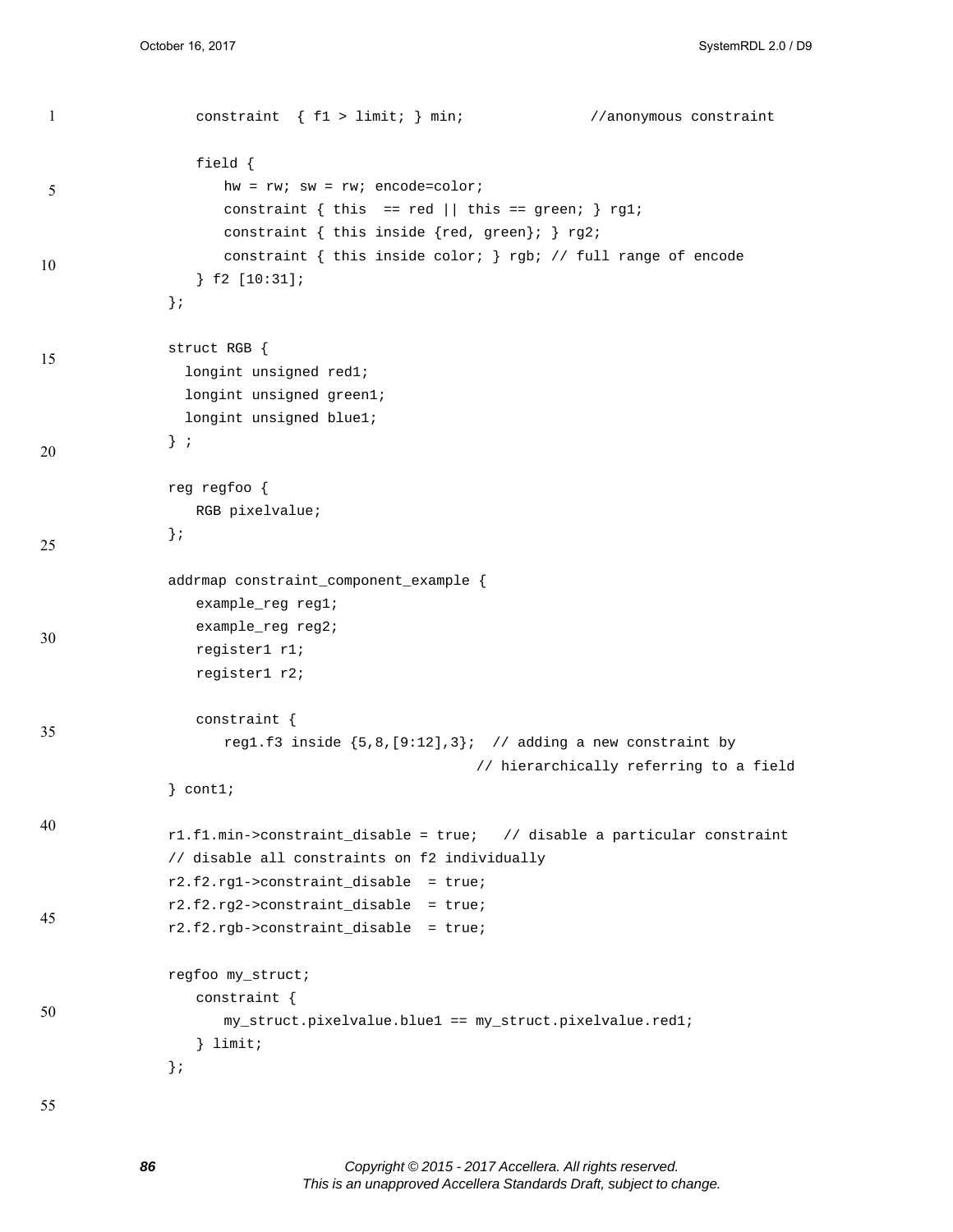| 15. User-defined properties                                                                                                                                                                                                                                                                                                                                                                                                                                                                                                                                     | $\mathbf{1}$ |
|-----------------------------------------------------------------------------------------------------------------------------------------------------------------------------------------------------------------------------------------------------------------------------------------------------------------------------------------------------------------------------------------------------------------------------------------------------------------------------------------------------------------------------------------------------------------|--------------|
| User-defined properties enable the creation of custom properties that extend the structural component types<br>in a SystemRDL design. A <i>user-defined property</i> specifies one or more structural <b>component</b> types (e.g.,<br>reg) to which it can be bound, has a single value-type (e.g., ref), and (optionally) a default value. Unlike<br>built-in properties, user-defined properties are not automatically bound to every instance of the specified<br>component's type; instead they need to be bound per instance and/or component definition. | 5            |
|                                                                                                                                                                                                                                                                                                                                                                                                                                                                                                                                                                 | 10           |
| 15.1 Defining user-defined properties                                                                                                                                                                                                                                                                                                                                                                                                                                                                                                                           |              |
| A user-defined property definition appears as follows.                                                                                                                                                                                                                                                                                                                                                                                                                                                                                                          |              |
| <b>property</b> property_name { $attribute$ ; $[attribute; ]^*$ };                                                                                                                                                                                                                                                                                                                                                                                                                                                                                              | 15           |
| where                                                                                                                                                                                                                                                                                                                                                                                                                                                                                                                                                           |              |
| <i>property_name</i> specifies the new property.<br>a)                                                                                                                                                                                                                                                                                                                                                                                                                                                                                                          |              |
| b)<br><i>attributes</i> are specified as $attribute = value$ pairs, e.g., type=number (see $5.1.3.1$ ).                                                                                                                                                                                                                                                                                                                                                                                                                                                         | 20           |
| Component attribute values can also be combined by using the   symbol.                                                                                                                                                                                                                                                                                                                                                                                                                                                                                          |              |
| $\mathbf{c})$<br><i>attributes</i> may be specified in any order.                                                                                                                                                                                                                                                                                                                                                                                                                                                                                               |              |
| Table 30 specifies which attributes can be set in a user-defined property.                                                                                                                                                                                                                                                                                                                                                                                                                                                                                      |              |

<span id="page-96-0"></span>

| <b>Attribute</b> | <b>Description</b>                                                                                                                                                                                                       | <b>Allowable values</b>                                                                                                                                                             | Required       |  |
|------------------|--------------------------------------------------------------------------------------------------------------------------------------------------------------------------------------------------------------------------|-------------------------------------------------------------------------------------------------------------------------------------------------------------------------------------|----------------|--|
| component        | The structural component type with which<br>the property is associated. This attribute<br>shall be one or more of the allowable val-<br>ues. If more than one value is specified the<br>operator (inclusive OR) is used. | field, reg, regfile, addrmap, mem,<br>signal, constraint, or all.                                                                                                                   | Yes            |  |
| type             | The type of the property.<br>This may also be arrayed by adding []<br>after the type's name.                                                                                                                             | See Table 31.                                                                                                                                                                       | Yes            |  |
| default          | The default value for the property.                                                                                                                                                                                      | Optional; needs to match the type<br>of the property. Properties of type<br>ref or any component type shall not<br>reference an instance of a parame-<br>terized type as a default. | No             |  |
| constraint       | Additional constraints on the property's<br>value. Currently limited to compo-<br>nentwidth for type bit. The assigned value<br>may not have 1 value for a <b>bit</b> beyond the<br>width of the field.                  | componentwidth.                                                                                                                                                                     | N <sub>o</sub> |  |

**Table 30—Attributes for user-defined properties** 

<span id="page-96-1"></span>[Table 31](#page-96-1) details each of the possible user-defined property types.

### **Table 31—User-defined types**

| Type   | <b>Description</b>                                                      | <b>Example</b>        |
|--------|-------------------------------------------------------------------------|-----------------------|
| number | A bit value (see Table 7). Used for backward compat-<br><i>ibility.</i> | $0x10$ or $8$ 'h $8c$ |
| string | Any valid string (see Table 7).                                         | "Some String"         |

50

25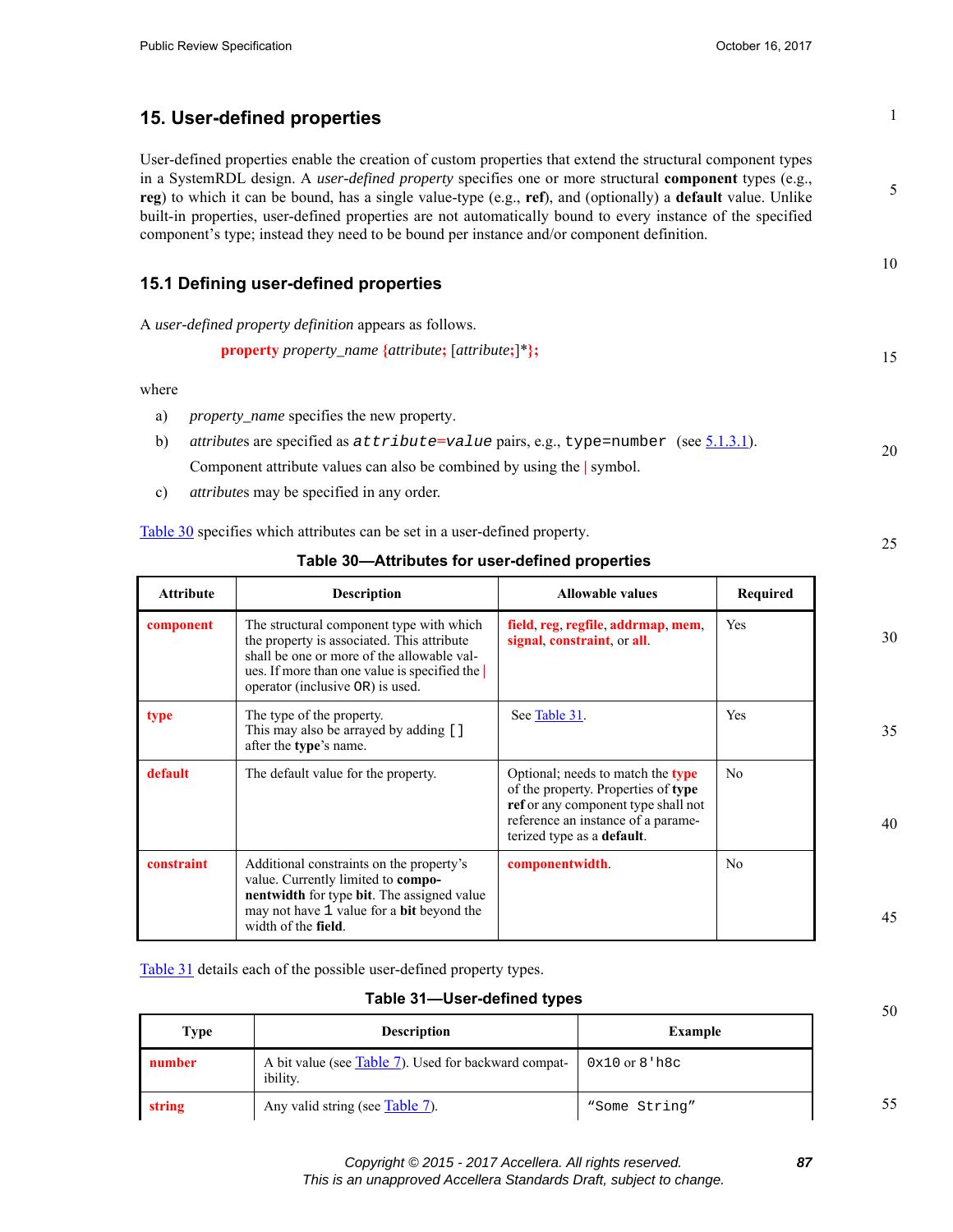| v. |
|----|
| ŕ  |

15

20

25

30

35

45

|            | <b>Type</b>                             | <b>Description</b>                                                                   | <b>Example</b>                                                |
|------------|-----------------------------------------|--------------------------------------------------------------------------------------|---------------------------------------------------------------|
|            | <b>boolean</b>                          | A two-state value (see Table 7).                                                     | true or false                                                 |
| ref        |                                         | A reference to a component instance (see Table 7).                                   | chip.block.req.field                                          |
| <b>bit</b> |                                         | An unsigned integer with the value of 0 or a Verilog-<br>style number (see Table 7). | 8'h8c, 4'b1010                                                |
|            | longint<br>unsigned                     | A 64-bit unsigned long integer (see Table 7).                                        | 0x10, 256                                                     |
|            | enumerator                              | An enumerator from a user-defined enumeration.                                       | $myEnum:VAL_2$                                                |
|            | struct literal                          | A struct instance consistent with the given type (see<br><b>Table 7</b> ).           | 'myStruct{foo: 8'h10,<br>$bar: ' {"hello",$<br>"world" $\}$ } |
|            | type[]                                  | An array of values whose type shall be picked from<br>this table, excepting array.   | $\lceil 8 \rceil$ 180, 8 h8F, 8 h08,<br>$8'h0F$ }             |
|            | addrmap reg-<br>file, reg mem,<br>field | A specialization of the ref keyword to instances of<br>given type.                   | submap or submap.regA                                         |

## **15.1.1 Semantics**

- a) User-defined properties are global and defined in the root scope.
- b) A user-defined property definition shall include the **component** property specification.
- c) A user-defined property definition shall include its *type* definition (see [Table 31\)](#page-96-1).
- d) The **default** attribute can result in some inconsistencies relative to the behavior of built-in properties to the language, especially relating to **boolean** properties. Built-in *booleans* in SystemRDL are inherently defaulted to **false**. With user-defined **boolean** properties, the **default** can be specified to be **true** or **false**. A **default** of **true** creates an inconsistency with respect to SystemRDL property assignments.
- e) The **default** value shall be *assignment compatible* with the property **type**, as defined in [6.4](#page-46-0).
- f) Field values shall not require more bits than are available in the **field**.

#### 40 **15.1.2 Example**

This example defines several user-defined properties.

property a\_map\_p { type = string; component = addrmap | regfile; }; property some\_bool\_p { type = boolean; component = field; default = false; };

# **15.2 Assigning (and binding) user-defined properties**

50 User-defined properties may be assigned like general properties (see  $\frac{5.1.3}{2}$ ).

A user-defined property is bound when it is instantiated within a component definition or assigned a value.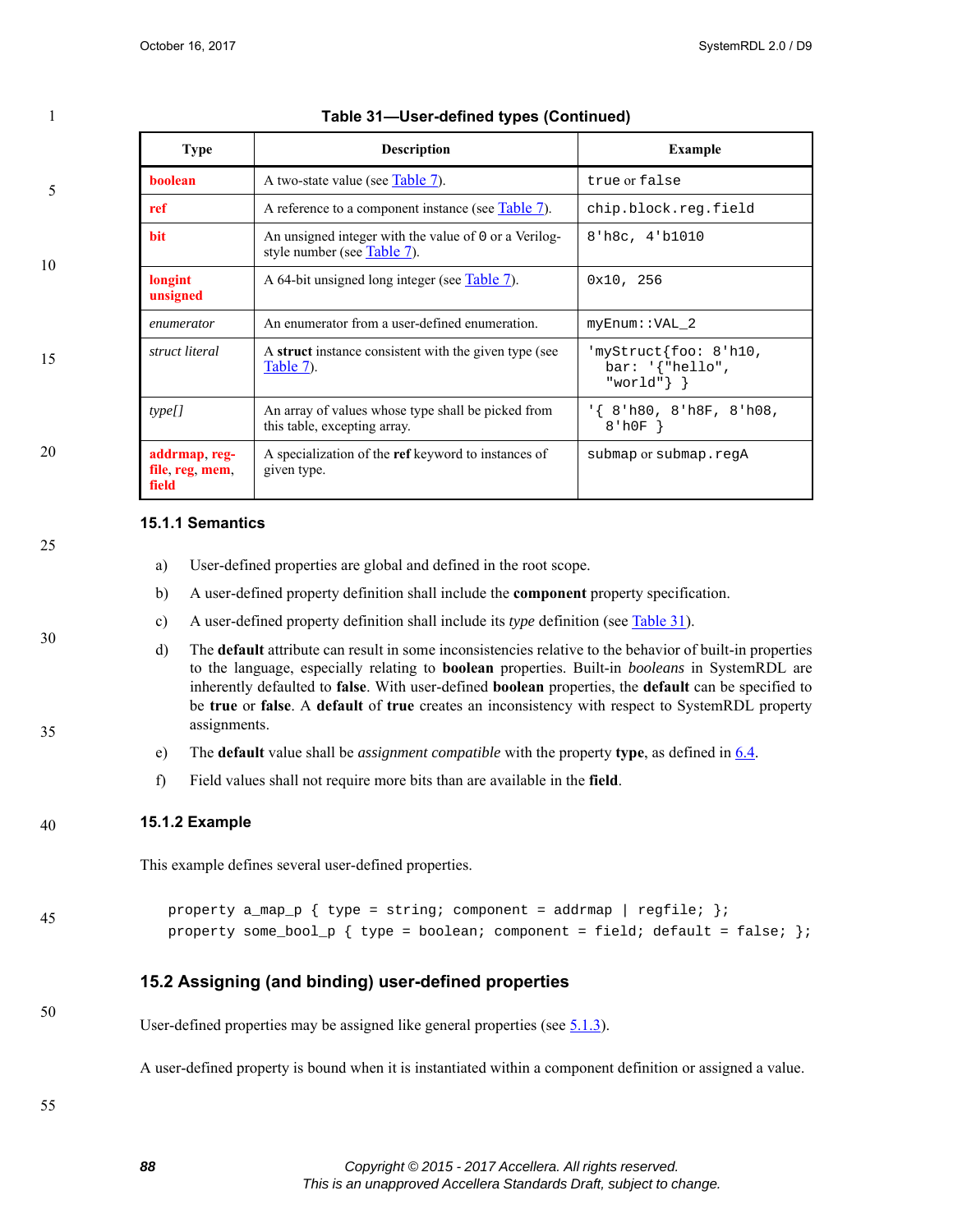| 15.2.1 Semantics                                                                                                                                                                                                                                                                                                                                                                                                                                                                                                                                     | $\mathbf{1}$ |
|------------------------------------------------------------------------------------------------------------------------------------------------------------------------------------------------------------------------------------------------------------------------------------------------------------------------------------------------------------------------------------------------------------------------------------------------------------------------------------------------------------------------------------------------------|--------------|
| a)<br>User-defined properties can be dynamically assigned to any component in its <b>component</b> attribute.<br>It shall be an error if there is an attempt to assign a user-defined property in a component that is not<br>b)<br>specified in its component attribute.<br>User-defined properties can be bound to a component without setting a value.<br>$\mathbf{c})$<br>If a user-defined property has an enumeration type, any value assignment to the property shall be<br>$\rm d)$<br>one of the named enumerators of that enumeration type. | 5<br>10      |
| 15.2.2 Examples                                                                                                                                                                                                                                                                                                                                                                                                                                                                                                                                      |              |
| These examples show the definition and assignment of several user-defined properties.<br>Example 1                                                                                                                                                                                                                                                                                                                                                                                                                                                   | 15           |
| property a_map_p { type = string; component = addrmap   regfile; };<br>property some_bool_p { type = boolean; component = field; default = false; };<br>property some_num_p { type = number; default = $0x10$ ; component = field   reg<br>$  \text{regfile }   i$                                                                                                                                                                                                                                                                                   | 20           |
| addrmap foo $\{$<br>reg{<br>field { some_bool_p; } field1; // Attach some_bool_p to the field<br>// with a value of false;                                                                                                                                                                                                                                                                                                                                                                                                                           | 25           |
| field { $some\_bool\_p$ = $true$ ; $some\_num\_p$ ; } field2;<br>// Attach some_bool_p to the field with a value of true;<br>field1->some_ref_p = field2; // create a reference<br>some_num_p = 0x20; // Assign this property to the reg and give it value<br>$\}$ bar;                                                                                                                                                                                                                                                                              | 30           |
| a_map_p; // The property has been bound to the map but it has not been<br>// assigned a value so its value is undefined<br>$\}$ ;                                                                                                                                                                                                                                                                                                                                                                                                                    | 35           |
| Example 2                                                                                                                                                                                                                                                                                                                                                                                                                                                                                                                                            |              |
| enum myEncoding {<br>alpha = $1'$ b0;<br>beta = $1'b1$ ;<br>$\}$ ;                                                                                                                                                                                                                                                                                                                                                                                                                                                                                   | 40           |
| property my_enc_prop {<br>$type = myEncoding$<br>$component = field$ ;<br>$default = beta$<br>$\}$ ;                                                                                                                                                                                                                                                                                                                                                                                                                                                 | 45           |
| addrmap top $\{$<br>$req \{$<br>field $\{ my\_enc\_prop = alpha : \} f$<br>$\}$ regA ;<br>$\vert \cdot \vert$                                                                                                                                                                                                                                                                                                                                                                                                                                        | 50           |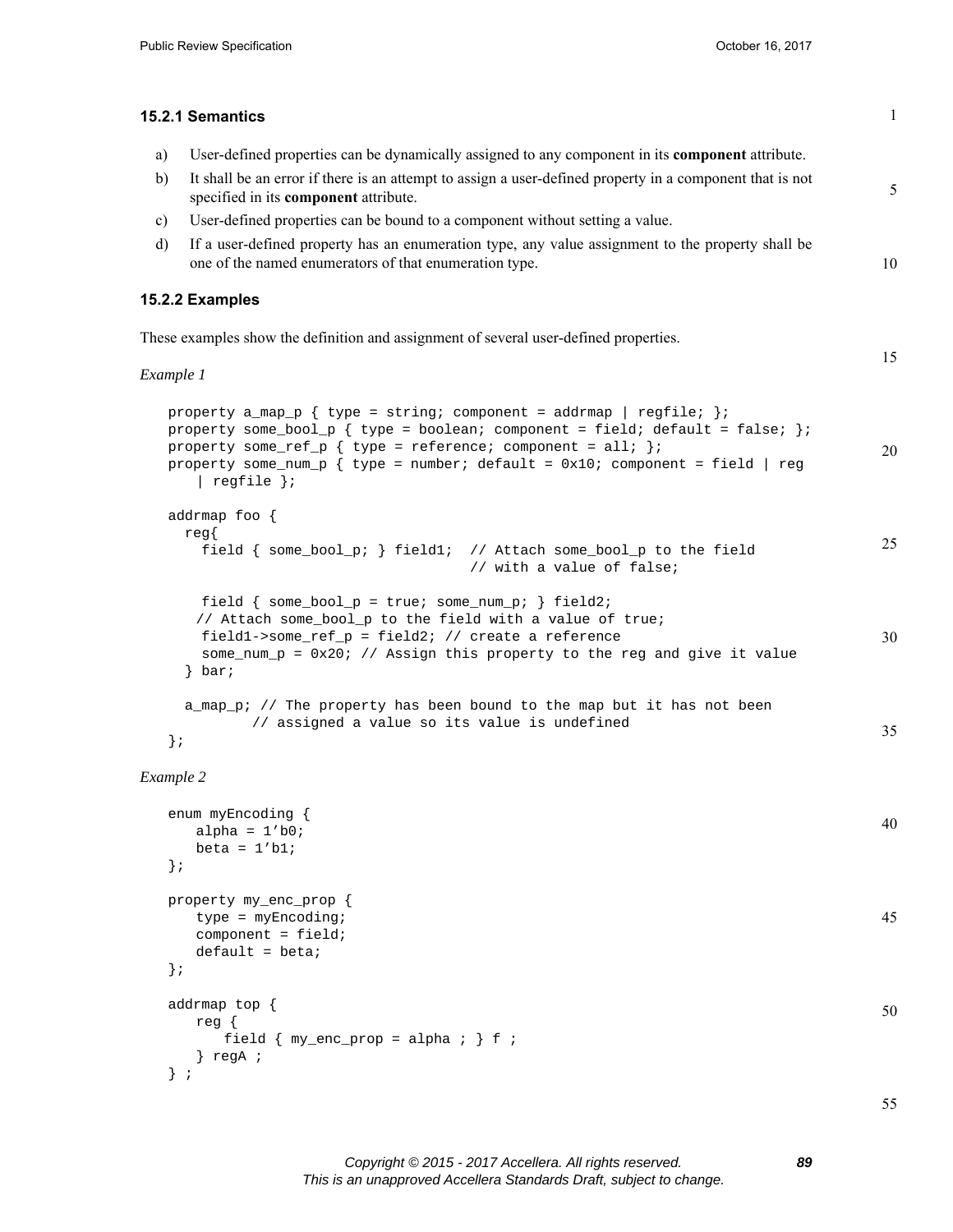| $\,$ $\,$ $\,$ |  |  |  |
|----------------|--|--|--|
| $\mathfrak{S}$ |  |  |  |
| $10\,$         |  |  |  |
| $15\,$         |  |  |  |
| $20\,$         |  |  |  |
| $25\,$         |  |  |  |
| $30\,$         |  |  |  |
| $35\,$         |  |  |  |
| $40\,$         |  |  |  |
| $45\,$         |  |  |  |
| $50\,$         |  |  |  |
| 55             |  |  |  |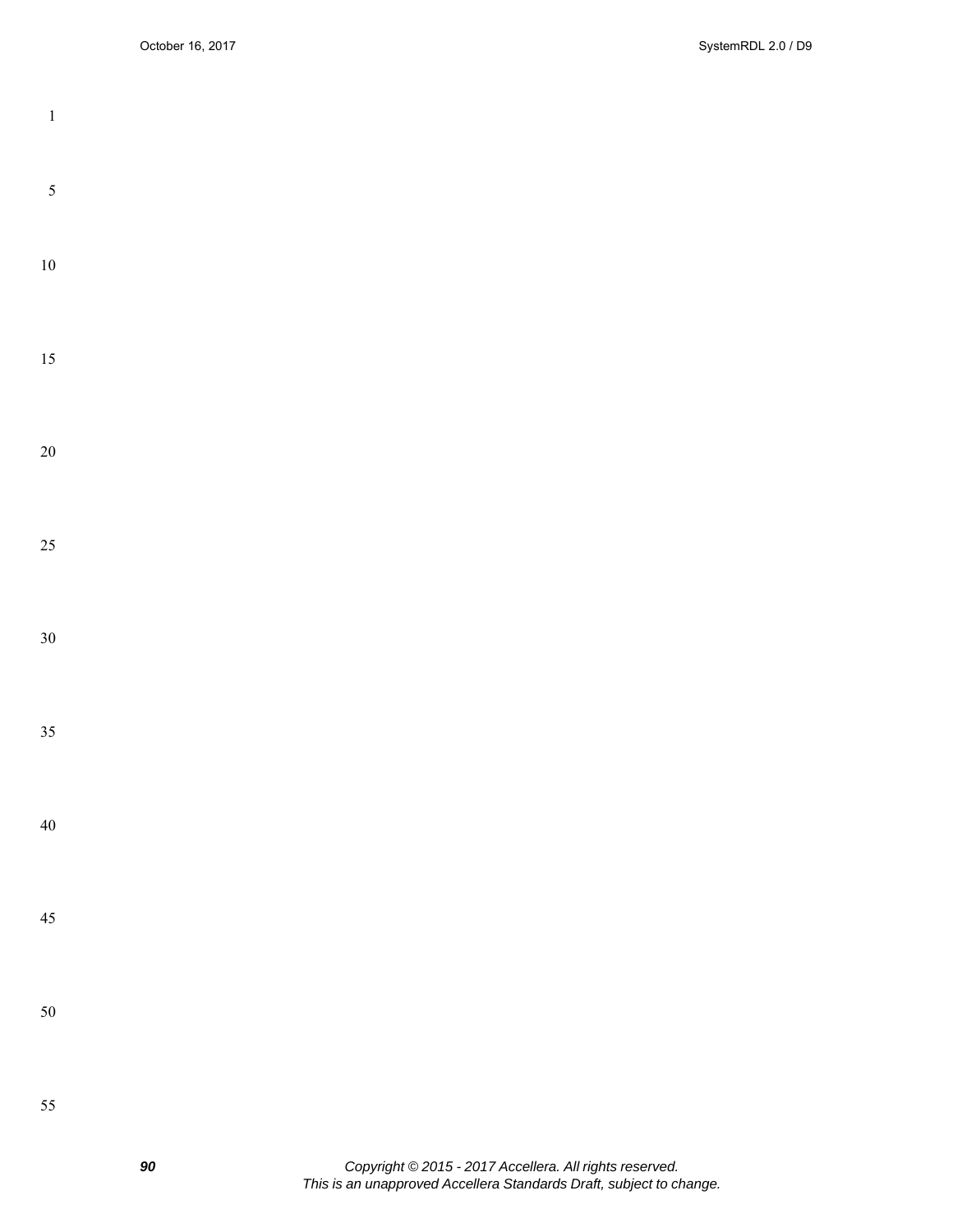| 16. Preprocessor directives                                                                                                                                                                                                                                                                                                                                                                                                                                                                                                     | $\mathbf{1}$ |
|---------------------------------------------------------------------------------------------------------------------------------------------------------------------------------------------------------------------------------------------------------------------------------------------------------------------------------------------------------------------------------------------------------------------------------------------------------------------------------------------------------------------------------|--------------|
| SystemRDL provides for file inclusion and text substitution through the use of preprocessor directives.<br>There are two phases of preprocessing in SystemRDL: embedded Perl preprocessing and a more traditional<br>Verilog-style preprocessor. The embedded Perl preprocessing is handled first and the resulting substituted<br>code is passed through a traditional Verilog-style preprocessor.                                                                                                                             | 5            |
| 16.1 Embedded Perl preprocessing                                                                                                                                                                                                                                                                                                                                                                                                                                                                                                | 10           |
| The SystemRDL preprocessor provides more power than traditional macro-based preprocessing without the<br>dangers of unexpected text substitution. Instead of macros, SystemRDL allows designers to embed snippets<br>of Perl code into the source.                                                                                                                                                                                                                                                                              |              |
| 16.1.1 Semantics                                                                                                                                                                                                                                                                                                                                                                                                                                                                                                                | 15           |
| Perl snippets shall begin with $\leq$ % and be terminated by %>; between these markers any valid Perl<br>a)<br>syntax may be used.                                                                                                                                                                                                                                                                                                                                                                                              |              |
| Any SystemRDL code outside of the Perl snippet markers is equivalent to the Perl print<br>b)<br>'RDL<br>code ' and the resulting code is printed directly to the post-processed output.                                                                                                                                                                                                                                                                                                                                         | 20           |
| <%=\$VARIABLE%> (no whitespace is allowed) is equivalent to the Perl print \$VARIABLE.<br>c)                                                                                                                                                                                                                                                                                                                                                                                                                                    |              |
| $\rm d)$<br>The resulting Perl code is interpreted and the result is sent to the traditional Verilog-style preproces-<br>sor.                                                                                                                                                                                                                                                                                                                                                                                                   | 25           |
| 16.1.2 Example                                                                                                                                                                                                                                                                                                                                                                                                                                                                                                                  |              |
| This example shows the use of the SystemRDL preprocessor.                                                                                                                                                                                                                                                                                                                                                                                                                                                                       |              |
| // An example of Apache's ASP standard for embedding Perl<br>reg myReg {                                                                                                                                                                                                                                                                                                                                                                                                                                                        | 30           |
| $\langle$ for( $\sin = 0$ ; $\sin < 6$ ; $\sin := 2$ ) { $\cos$<br>myField data<%=\$i%> [<%=\$i+1%>:<%=\$i%>];<br>$<\frac{6}{6}$ } $\frac{6}{6}$ ><br>$\}$ ;                                                                                                                                                                                                                                                                                                                                                                    | 35           |
| When processed, this is replaced by the following.                                                                                                                                                                                                                                                                                                                                                                                                                                                                              |              |
| // Code resulting from embedded Perl script<br>reg myReg $\{$                                                                                                                                                                                                                                                                                                                                                                                                                                                                   | 40           |
| myField data0 [1:0];<br>myField data2 [3:2];                                                                                                                                                                                                                                                                                                                                                                                                                                                                                    |              |
| myField data4 [5:4];                                                                                                                                                                                                                                                                                                                                                                                                                                                                                                            |              |
| $\}$ ;                                                                                                                                                                                                                                                                                                                                                                                                                                                                                                                          | 45           |
| 16.2 Verilog-style preprocessor                                                                                                                                                                                                                                                                                                                                                                                                                                                                                                 |              |
| SystemRDL also provides for file inclusion and text substitution through the use of Verilog-style<br>preprocessor directives. A SystemRDL file containing file inclusion directives shall be equivalent with one<br>containing each included file in-lined at the place of its inclusion directive. A SystemRDL file containing a<br>text substitution directive shall be equivalent to one containing the text resolved according to the text<br>substitution directive in-lined at the place of the text inclusion directive. | 50           |
| The Verilog-style preprocessing always takes any embedded Perl preprocessing output as its source.                                                                                                                                                                                                                                                                                                                                                                                                                              | 55           |

*Copyright © 2015 - 2017 Accellera. All rights reserved. 91 This is an unapproved Accellera Standards Draft, subject to change.*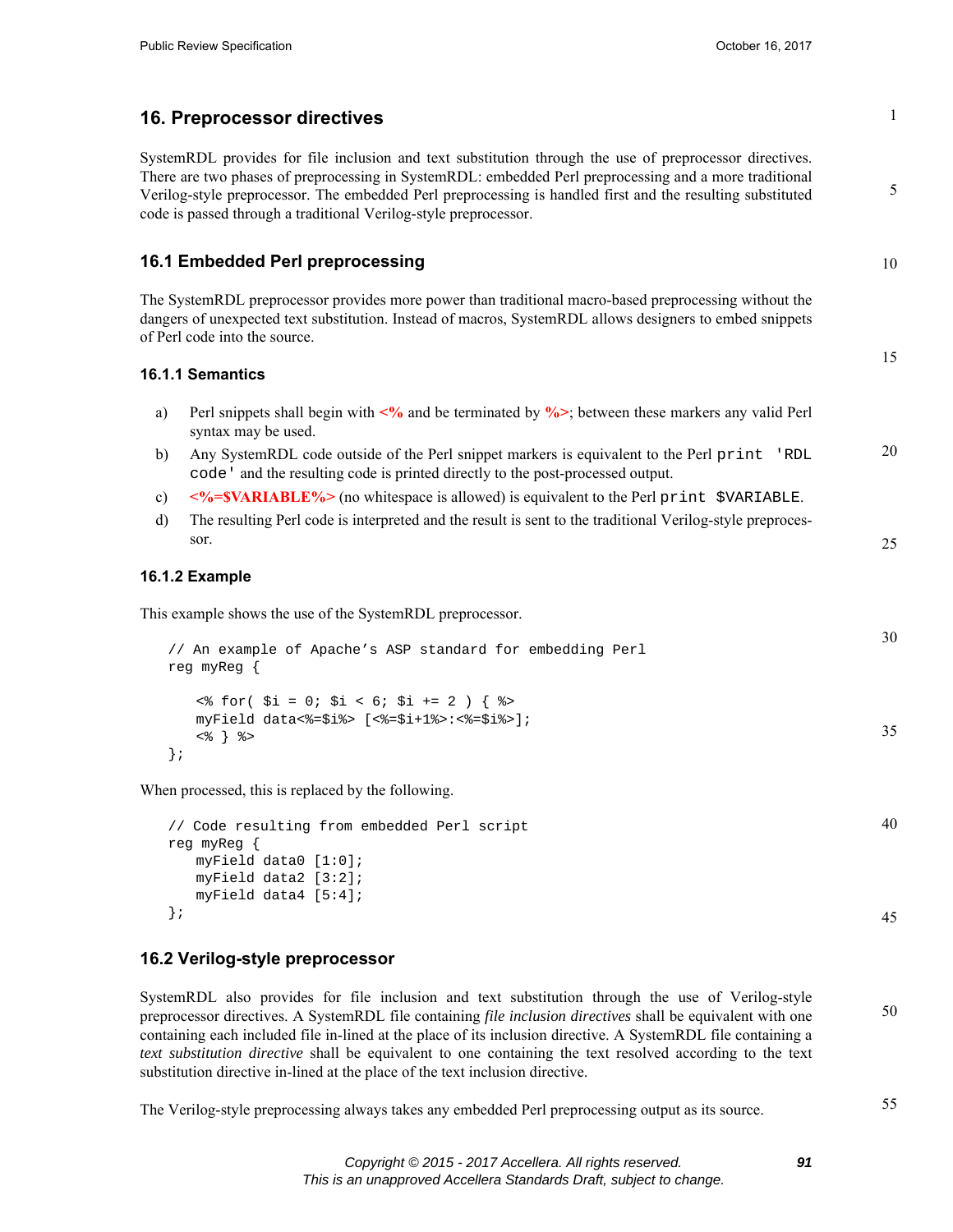#### 1 **16.2.1 Verilog-style preprocessor directives**

These directives are a subset of those defined by the SystemVerilog (IEEE Std 1800™) and Verilog (IEEE Std 1364™) standards to allow SystemRDL source files to include other files and provide protection from definition collisions due to the multiple inclusions of a file. The text macro define directives are defined by the SystemVerilog standard and the other directives are defined by the Verilog standard.

**Table 32—Verilog-style preprocessor directives** 

**Directive Defining standard Description** 

`define | SystemVerilog | Text macro definition `if Verilog | Conditional compilation `else Verilog Conditional compilation `elsif | Verilog | Conditional compilation `ifdef Verilog | Conditional compilation `ifndef | Verilog | Conditional compilation

`include Verilog File inclusion

<span id="page-101-0"></span>[Table 32](#page-101-0) shows which preprocessor are included in SystemRDL.

| I<br>۰.<br>v<br>٠ |  |  |
|-------------------|--|--|
|-------------------|--|--|

5

# 15

- 
- 20
- 
- 
- 
- 
- 25
- 

30

35

40

All other directives defined by the SystemVerilog and Verilog standards are removed during preprocessing, i.e., 'begin\_keywords, 'celldefine, 'default\_nettype, 'end\_keywords, 'endcelldefine, 'nounconnected\_drive, 'pragma, 'resetall, 'timescale, and 'unconnecteded\_drive.

`line Verilog Source filename and number

undef | Verilog | Undefine text macro

SystemRDL does not support the SystemVerilog predefined include files or the SystemVerilog or Verilog languages beyond the directives given in [Table 32](#page-101-0).

# **16.2.2 Limitations on nested file inclusion**

Nested includes are allowed, although the following restrictions are placed on this.

- a) The number of nesting levels for include files shall be bounded.
- b) Implementations may limit the maximum number of levels to which include files can be nested, but the limit shall be at least 15 levels.

50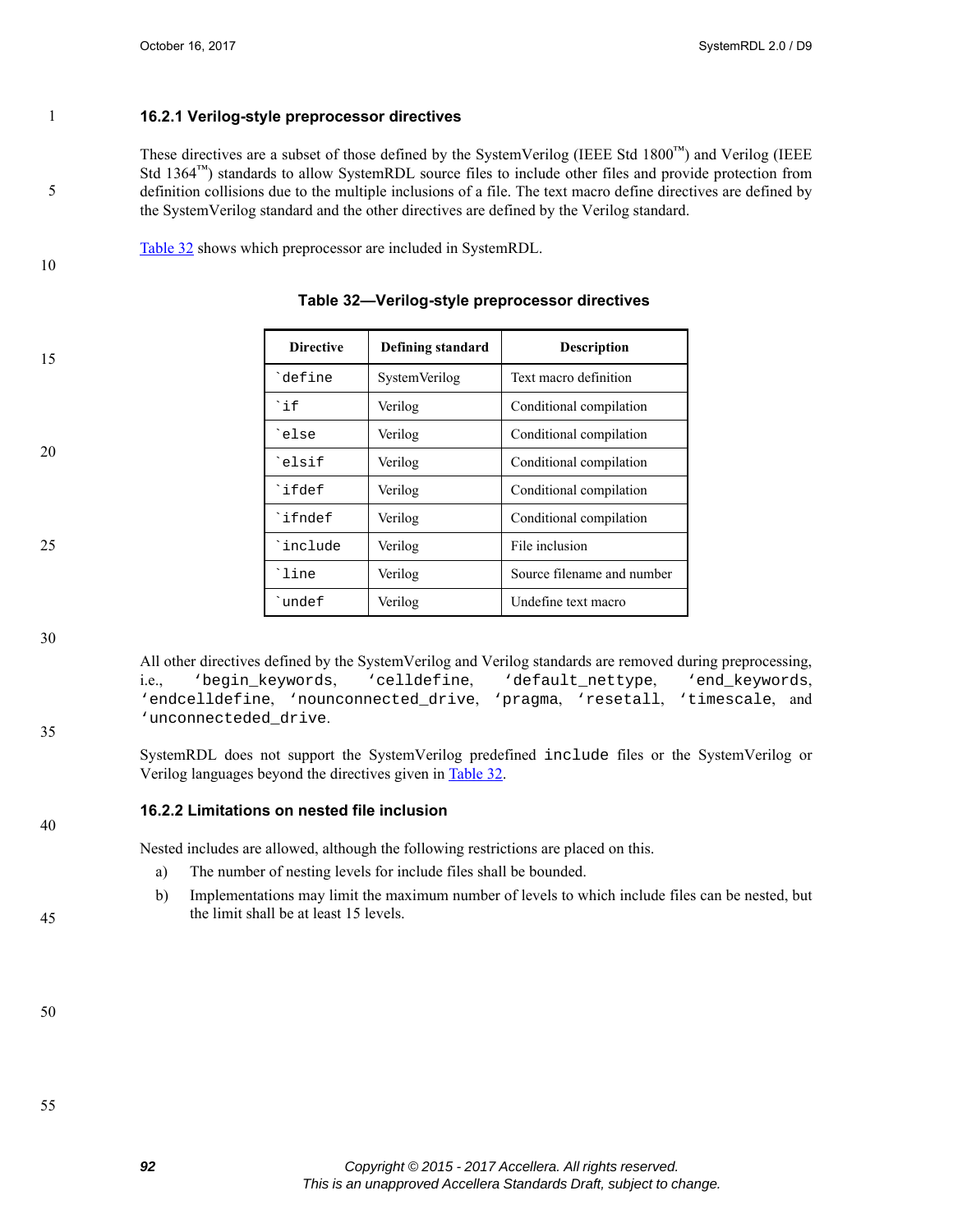| ۰ |  |
|---|--|
|   |  |
|   |  |

10

15

20

25

30

35

40

45

50

55

# <span id="page-102-0"></span>**17. Advanced topics in SystemRDL**

The concept of signals was introduced in [Clause 8](#page-52-2) and the signal properties were described in [8.2.](#page-52-0) Signals, in addition to providing a means of interconnecting components in SystemRDL, have a very critical role in controlling resets for generated hardware. This clause explains the advanced signal properties (see [Table 10\)](#page-52-1) and their application.

# **17.1 Application of signals for reset**

There are many ways to do resets in hardware and this is where the advanced use of signals applies. Signal components have properties, such as **sync**, **async**, **activelow**, and **activehigh**, which are used to describe the use behavior of the signal, but when that signal is specified as a reference to the **resetsignal** property of a field then they affect the field's reset behavior as well. A signal does not become a reset signal until a signal instance is referenced by a field's **resetsignal** property. The following signal properties can also be used to accommodate more complex scenarios.

- a) The **field reset** property specifies all fields in the address map shall be reset by the signal to which this property is attached unless the **field** instance has a **resetsignal** property specified. This property cannot be specified on more than one signal instance in an address map and the address map's nonaddress map instances. This does not mean, however, that all fields then have to be reset by this signal. The user can still use the **resetsignal** property to override the default for specific fields. See [c](#page-102-1) for priority and propagation rules.
- b) The **cpuif reset** property specifies the reset for the CPU interface to which the registers are connected. The designer may wish to be able to reset the CPU interface/bus while retaining the values of the registers. In the default case, the fields and the CPU interface/bus are both reset by the default signal. This property gives the designer the ability to customize such behavior. This property cannot be specified on more than one signal instance in an address map and its address maps non-address map instances.

cpuif reset is inherited from the enclosing lexical scope.

- <span id="page-102-1"></span>c) The value of a field component with a specified reset value is updated to this value or a field with write-once access is returned to a writable state when the field component reset signal is asserted. The field component reset signal is specified with the following priority.
	- 1) The dynamic assignment to the field instance **resetsignal** property.
	- 2) The **resetsignal** property assignment within the **field** component declaration.
	- 3) The default **resetsignal** property assignment inherited from the **field** component declaration's enclosing scope.
	- 4) The **signal** component with the **field\_reset** property within the same scope as the **field** type definition.
	- 5) The **signal** component with the **field\_reset** property following the scoping rules from the field instantiation.
	- 6) The implementation port specified by the CPU interface bus protocol as the reset signal.
	- 7) An implementation-dependent port or net.

The following examples highlight two different ways to customize reset behavior.

#### *Example 1*

This example shows usage of **resetsignal**.

```
addrmap top{
   signal { activelow; async; } reset_1; // Define a single bit signal
   reg {
```
*Copyright © 2015 - 2017 Accellera. All rights reserved. 93 This is an unapproved Accellera Standards Draft, subject to change.*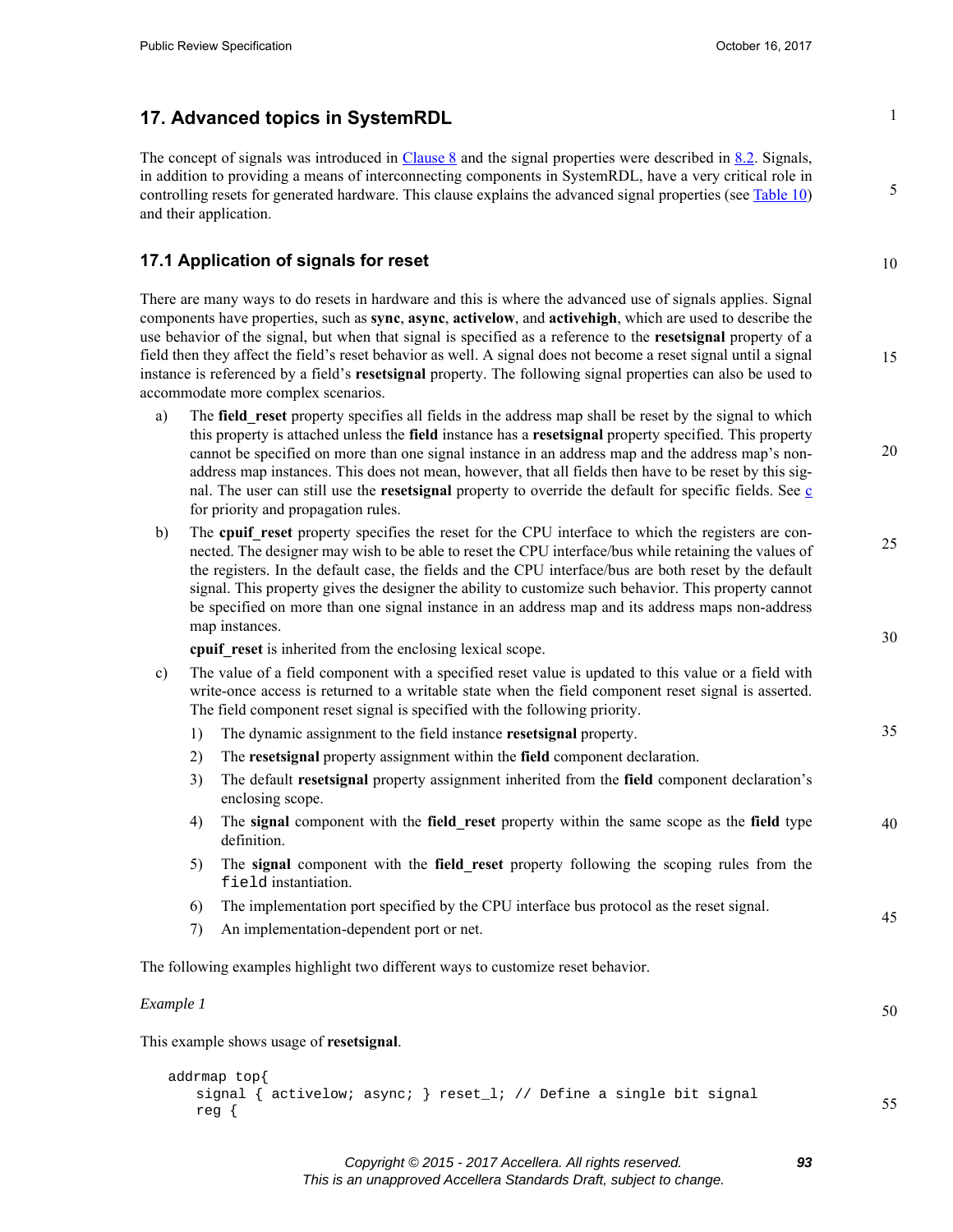```
1
5
                     field {} field1=0; // This field is reset by the default IMPLIED reset 
                                 // signal which is named RESET and is activehigh and sync
                     field {
                         resetsignal = reset_l;
                     } field2=0; // This field is now reset by reset_l and the generated 
                                // flops will be active low and asynchronously reset.
              } some_reg_inst;
              };
```
Here the **resetsignal** property is used to customize the reset behavior. Although this approach is always valid, it can be cumbersome if a user wishes to vary from the default significantly with a large number of fields. In those cases, **field\_reset** and **cpuif\_reset** can be used to accommodate those more complex scenarios, as shown in *Example 2*.

#### 15 *Example 2*

This example shows usage of **cpuif reset** and **field reset** from the PCI Type 0 Config Header.

```
20
25
30
35
40
45
50
55
               signal {
                     name="PCI Soft Reset";
                     desc="This signal is used to issue a soft reset to the PCI(E) device";
                     activelow; // Define this signal is active low
                     async; // define this reset type is asynchronous
                     field_reset; // define this signal to reset the fields by default
                     // This signal will be hooked to registers PCI defines as NOT Sticky.
                     // This means they will be reset by this signal.
               } pci_soft_reset;
                  signal {
                     name="PCI Hard Reset";
                     desc="This signal the primary hard reset signal for the PCI(E) device";
                    async; \frac{1}{2} // define this reset type is asynchronous
                     activelow; // Define this signal as active low
                     cpuif_reset; // This signal will be or'd with the PCI Soft Reset Signal
                                  // to form the master hard reset which will reset all flops. 
                                  // The soft reset signal above will not reset flops that PCI
                                  // defines as STICKY.
                  } pci_hard_reset;
               reg { // PCIE_REG_BIST
                    name = "BIST";
                    desc = "This optional register is used for control and status of BIST. 
                           Devices that do not support BIST always returns a value of 0
                           (i.e., treat it as a reserved register). A device whose
                           BIST is invoked shall not prevent normal operation of the PCI bus. 
                           Figure 6-4 shows the register layout and Table 6-3 describes the
                            bits in the register.";
                    regwidth = 8;
                    field {
                      name = "cplCode";
                     desc = "A value of 0 means the device has passed its test. Non-zero values
                           mean the device failed. Device-specific failure codes can be encoded
                              in the non-zero value.";
                     hw = rw: sw = r;fieldwidth = 4;
                   } cplCode [3:0];// since this signal has no resetsignal property it defaults
```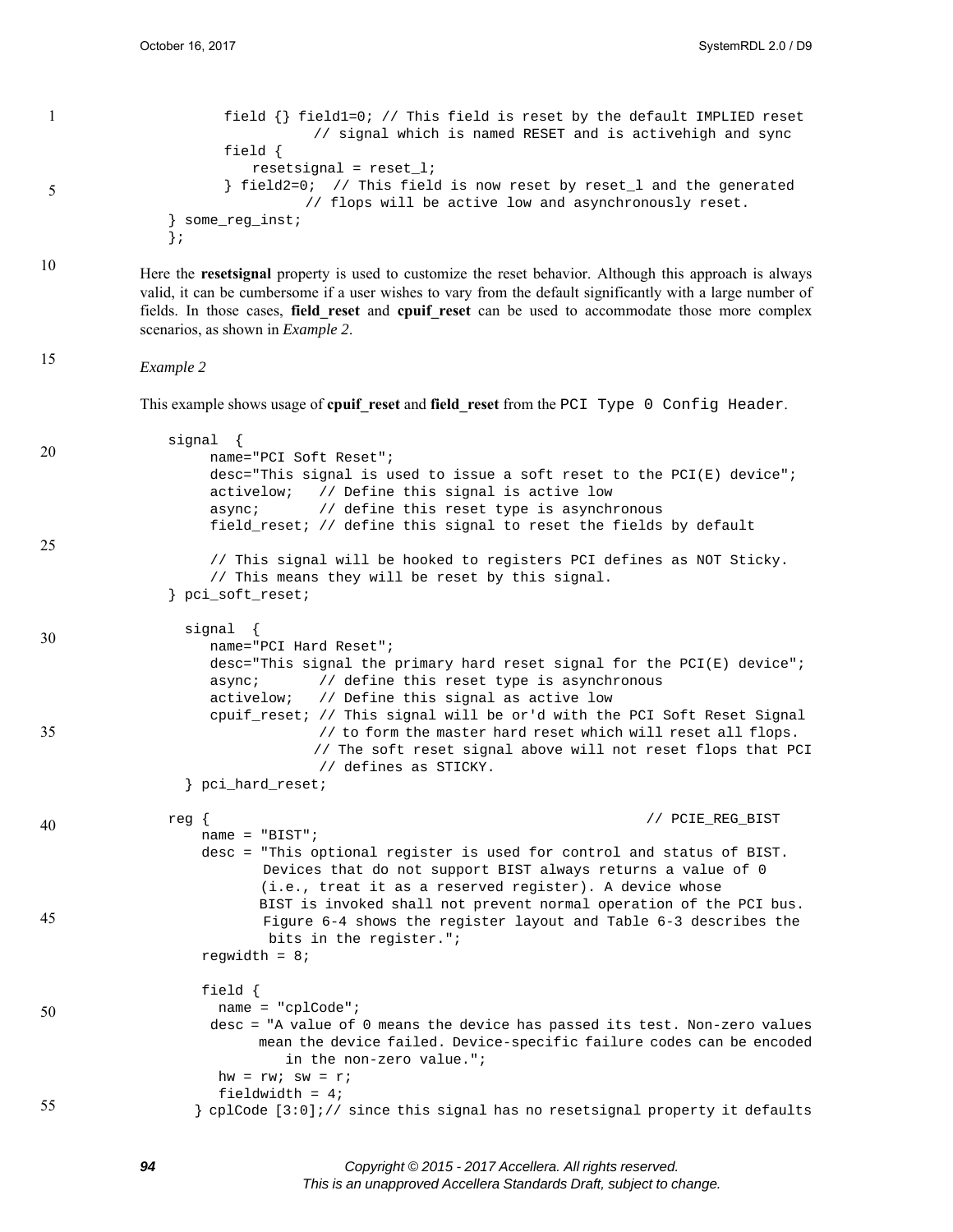```
1
                                                                                          5
                                                                                          10
                                                                                         15
                                                                                         20
                                                                                         25
                      // to using the signal with field reset which is
                      // the pci_soft_reset signal
     field {
       name = "start";
       desc = "Write a 1 to invoke BIST. Device resets the bit when BIST is
              complete. Software should fail the device if BIST is not complete
               after 2 seconds.";
      hw = rw: sw = rw;
       fieldwidth = 1;
     } start [6:6]; // resetsignal is also pci_soft_reset
     field {
       name = "capable";
desc = "Return 1 if device supports BIST. Return 0 if the device is not BIST
               capable.";
      hw = rw: sw = rw; fieldwidth = 1;
       resetsignal = pci_hard_reset;
    } capable [7:7]=0; // resetsignal is explicitly specified as pci_hard_reset
   } PCIE_REG_BIST;
```
# **17.2 Understanding hierarchical interrupts in SystemRDL**

30 SystemRDL also provides the capability to create a hierarchy of interrupts. This can be useful for describing a complete interrupt tree of a design (see [Figure 2](#page-104-0)).



**Figure 2—Hierarchical interrupt structure**

<span id="page-104-0"></span>Within each level of the hierarchical description, interrupt registers and enable registers can be used to gate the propagation of interrupts. The detailed diagram for a block depicted in the hierarchy shown in [Figure 2](#page-104-0) is represented by the example shown in [Figure 3.](#page-105-0)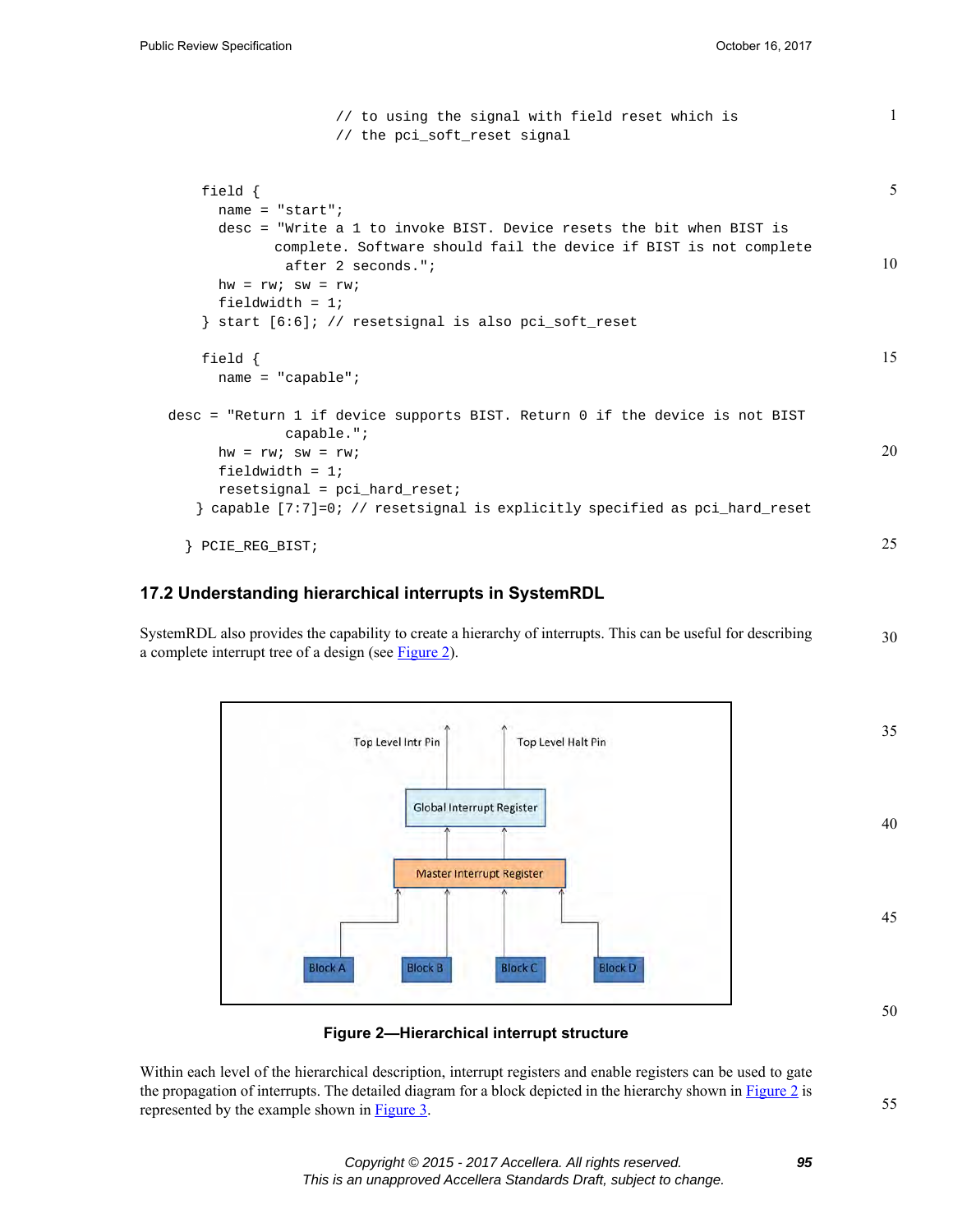

**Figure 3—Block interrupt example**

<span id="page-105-0"></span>25 Multiple levels of hierarchy are needed to effectively demonstrate this interrupt tree. The example shown in the following subclauses is quite long (and broken into multiple code segments), but tries to show the use of the interrupt constructs in a practical application.

#### 30 **17.2.1 Example structure and perspective**

The (example) SystemRDL code needed to match the hierarchical interrupt structure shown in [Figure 2](#page-104-0) needs to contain four leaf blocks. Each of these leaf blocks needs to contain three interrupt events. These lowest level events are **stickybit** and the OR of the three interrupts propagates that interrupt to the next level in the tree. This OR'd output indicates some block in the design actually has a interrupt pending. Finally, the four blocks are aggregated to create a single interrupt pin. Enables are used throughout this example, but it could just as easily be a mask instead.

40 This example is broken into sections to make it more readable. The previous description and example are built from a bottom-up perspective.

Considering this example from a software driver's viewpoint (from the top down), there are two top-level signals that are emitted to software: one indicates a interrupt of some priority has occurred; the other indicates an interrupt of another priority has occurred. These could map to fatal and non-fatal interrupts or anything else the user desires. For each level on the tree, there is enabling so the software can easily **disable**/ **enable** these interrupts at each level of the tree.

50 55 So the software begins the process by seeing if an **intr** or **halt** is set in the top-level register. Once that has been determined, the software needs to read the master interrupt register and determine in which block(s) the interrupt has occurred. Once that has been determined, the leaf interrupt for that block can be read to determine which specific interrupt bits have been set. The software can then address the leaf interrupts and clear them when appropriate. Since the master level and global level are defined as **nonsticky** in this example, the software only needs to clear the leaf and then the next two levels of the tree will clear themselves automatically.

> *96 Copyright © 2015 - 2017 Accellera. All rights reserved. This is an unapproved Accellera Standards Draft, subject to change.*

35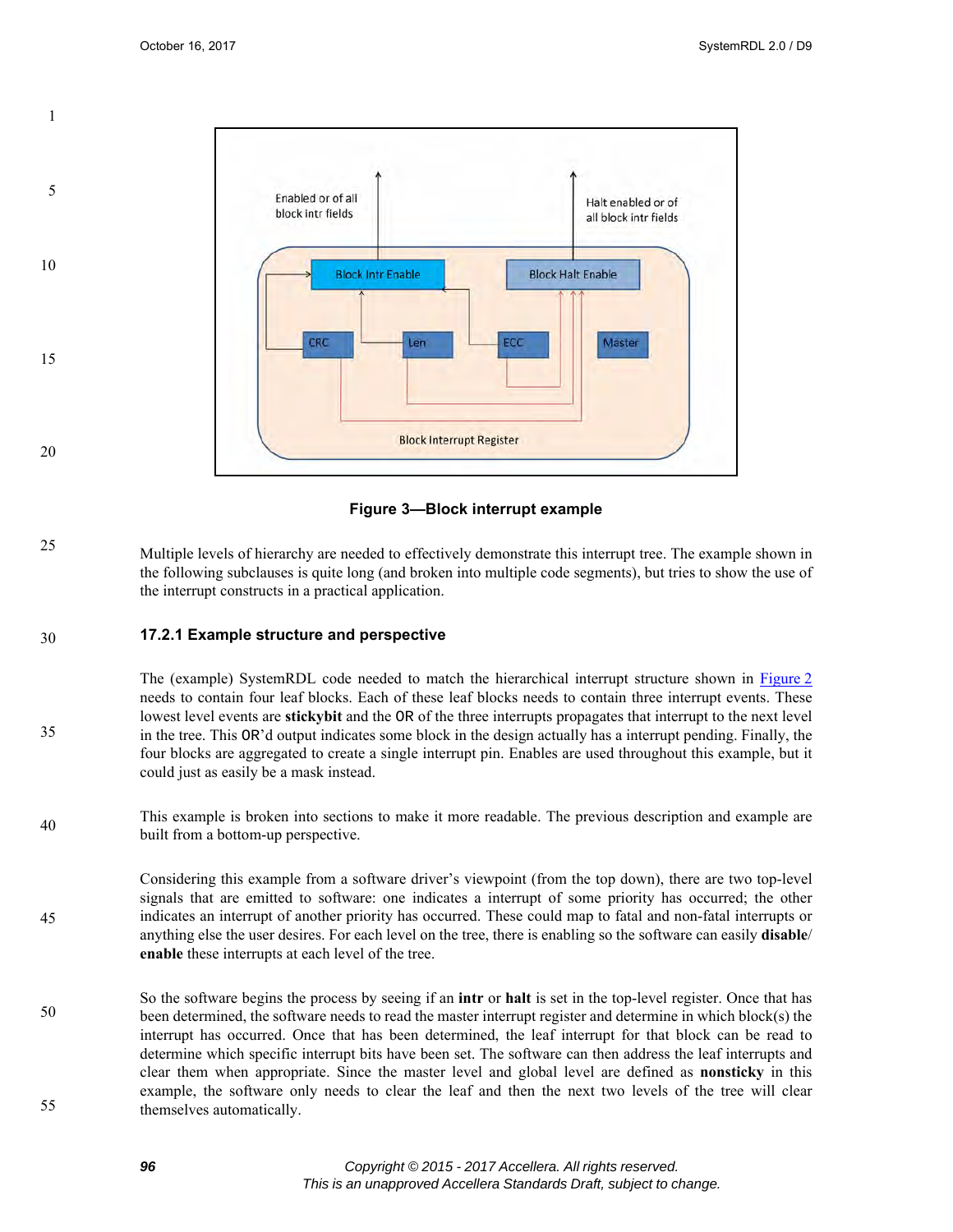<span id="page-106-0"></span>

| 17.2.2 Code snippet 1                                                                                                                                                                                                                                                                                                                                                                                                                                            | 1  |
|------------------------------------------------------------------------------------------------------------------------------------------------------------------------------------------------------------------------------------------------------------------------------------------------------------------------------------------------------------------------------------------------------------------------------------------------------------------|----|
| The first code snippet section defines a basic block's interrupt register, which contains three single-bit<br>interrupts. It also has a single multi-bit sticky field used for capturing the cause of the multi-bit error<br>correcting code interrupt. These interrupt events are created by hardware and cleared by software. The<br>software then needs to do a write one to clear. Notice how the default keyword is used to reduce the size of<br>the code. | 5  |
| // Block Level Interrupt Register                                                                                                                                                                                                                                                                                                                                                                                                                                | 10 |
| reg block_int_r $\{$<br>name = "Example Block Interrupt Register";<br>desc = "This is an example of an IP Block with 3 int events. 2 of these<br>are non-fatal and the third event multi_bit_ecc_error is fatal";                                                                                                                                                                                                                                                | 15 |
| default hw=w; // HW can Set int only<br>default sw=rw; // SW can clear<br>default woclr; // Clear is via writing a 1                                                                                                                                                                                                                                                                                                                                             | 20 |
| field $\{$<br>desc = "A Packet with a CRC Error has been received";<br>level intr;<br>$\vert$ crc_error = 0x0;                                                                                                                                                                                                                                                                                                                                                   | 25 |
| field $\{$<br>desc = "A Packet with an invalid length has been received";<br>level intr;<br>$\}$ len error = $0x0$ ;                                                                                                                                                                                                                                                                                                                                             |    |
| field $\{$<br>desc="An uncorrectable multi-bit ECC error has been received";<br>level intr;<br>$\}$ multi_bit_ecc_error = 0 ;                                                                                                                                                                                                                                                                                                                                    | 30 |
| field $\{$<br>desc="Master who was active when ECC Error Occurred";<br>sticky;                                                                                                                                                                                                                                                                                                                                                                                   | 35 |
| } active_ecc_master[7:4] = 0; // Example of multi-bit sticky field<br>// This field is not an intr<br>$\vert \cdot \rangle$<br>// End of Reg: block_int_r                                                                                                                                                                                                                                                                                                        | 40 |

# **17.2.3 Code snippet 2**

```
45
 17.2.2—it
does not instantiate the register or connect it up at this point.
```

```
50
                                                                                       55
reg block_int_en_r {
  name = "Example Block Interrupt Enable Register";
  desc = "This is an example of an IP Block with 3 int events";
 default hw=na; // HW can't access the enables
 default sw=rw; // SW can control them
   field {
     desc = "Enable: A Packet with a CRC Error has been received"; 
   } crc_error = 0x1;
```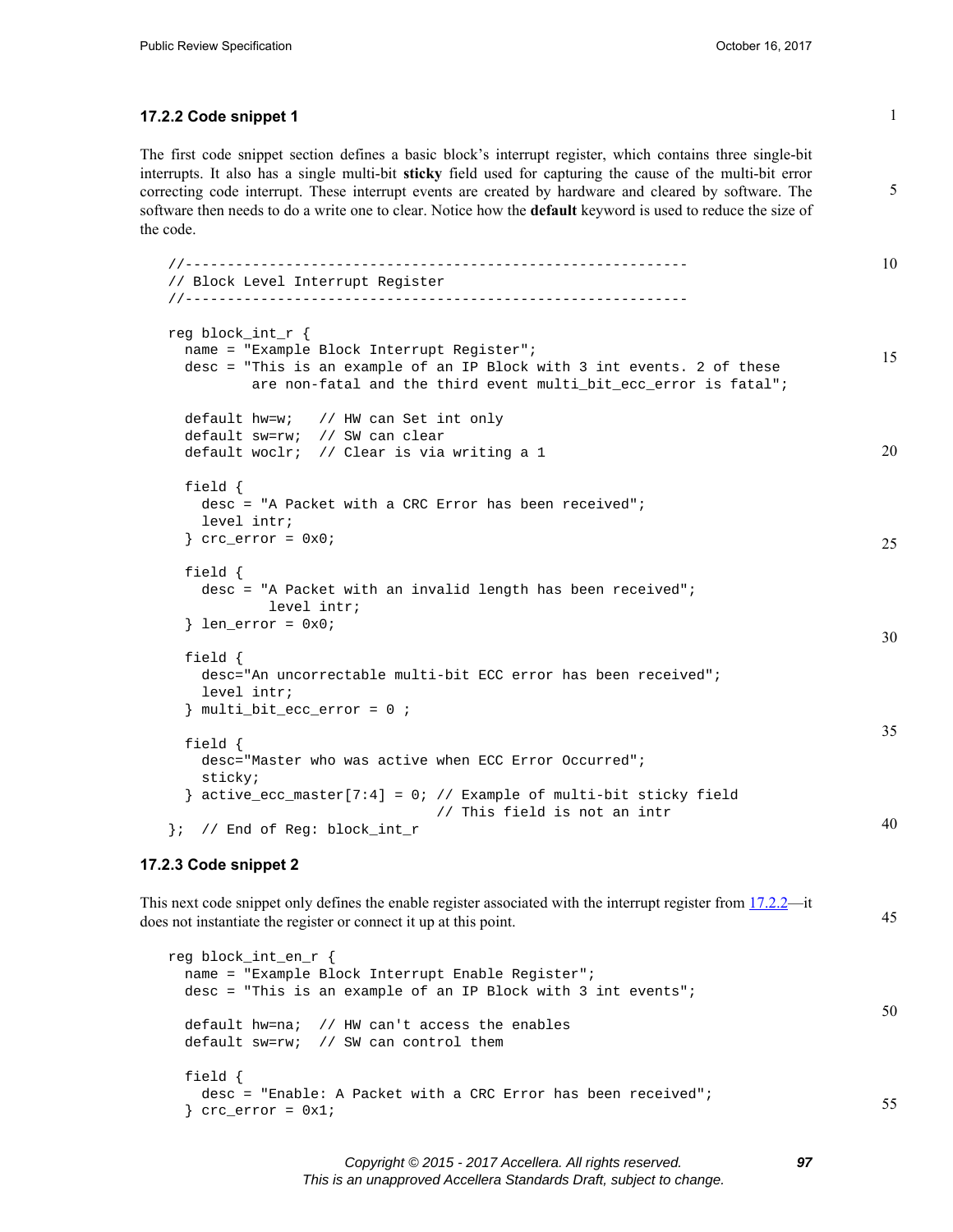15

35

40

```
5
10
                   field {
                     desc = "Enable: A Packet with an invalid length has been received"; 
                  \} len error = 0x1;
                   field {
                     desc = "Enable: A multi-bit error has been detected"; 
                   } multi_bit_ecc_error = 0x0;
                }; // End of Reg: block_int_en_r
```
#### **17.2.4 Code snippet 3**

This next code snippet only defines a second-priority enable register associated with the interrupt register from <u>17.2.2</u>—it does not instantiate the register or connect it up at this point.

```
20
25
30
                reg block_halt_en_r {
                   name = "Example Block Halt Enable Register";
                   desc = "This is an example of an IP Block with 3 int events";
                   default hw=na; // HW can't access the enables
                   default sw=rw; // SW can control them
                   field {
                     desc = "Enable: A Packet with a CRC Error has been received";
                   } crc_error = 0x0; // not a fatal error do not halt
                   field {
                     desc = "Enable: A Packet with an invalid length has been received";
                   } len_error = 0x0; // not a fatal error do not halt
                   field {
                     desc = "Enable: A Packet with an invalid length has been received";
                   } multi_bit_ecc_error = 0x1; // fatal error that will
                                                 // cause device to halt
                }; // End of Reg: block_halt_en_r
```
#### **17.2.5 Code snippet 4**

This next code snippet defines the next level up interrupt register (called the *master interrupt register*). Each of the outputs of the leaf block's interrupt registers will connect into this block later. This section is made **nonsticky**, so the leaf interrupts are automatically cleared by this register.

```
45
50
55
               //------------------------------------------------------------
                // Master Interrupt Status Register
               //------------------------------------------------------------
               reg master_int_r {
                  name = "Master Interrupt Status Register";
                  desc = "This register contains the status of the 4 lower Module interrupts.
                           Also an interrupt signal (myMasterInt) is generated which is the 'OR'
                           of the four Module interrupts. A Halt signal is also generated which
                           represents the bitwise or the masked/enabled halt bits";
                  default nonsticky intr; // Unless we want to have to clear this separately
                                           // from the leaf intr this should be non sticky
                  default hw=w; // HW normally won't want to access this but it could
                  default sw=r; // Software can just read this. It clears the leaf intr's
                                 // to clear this
```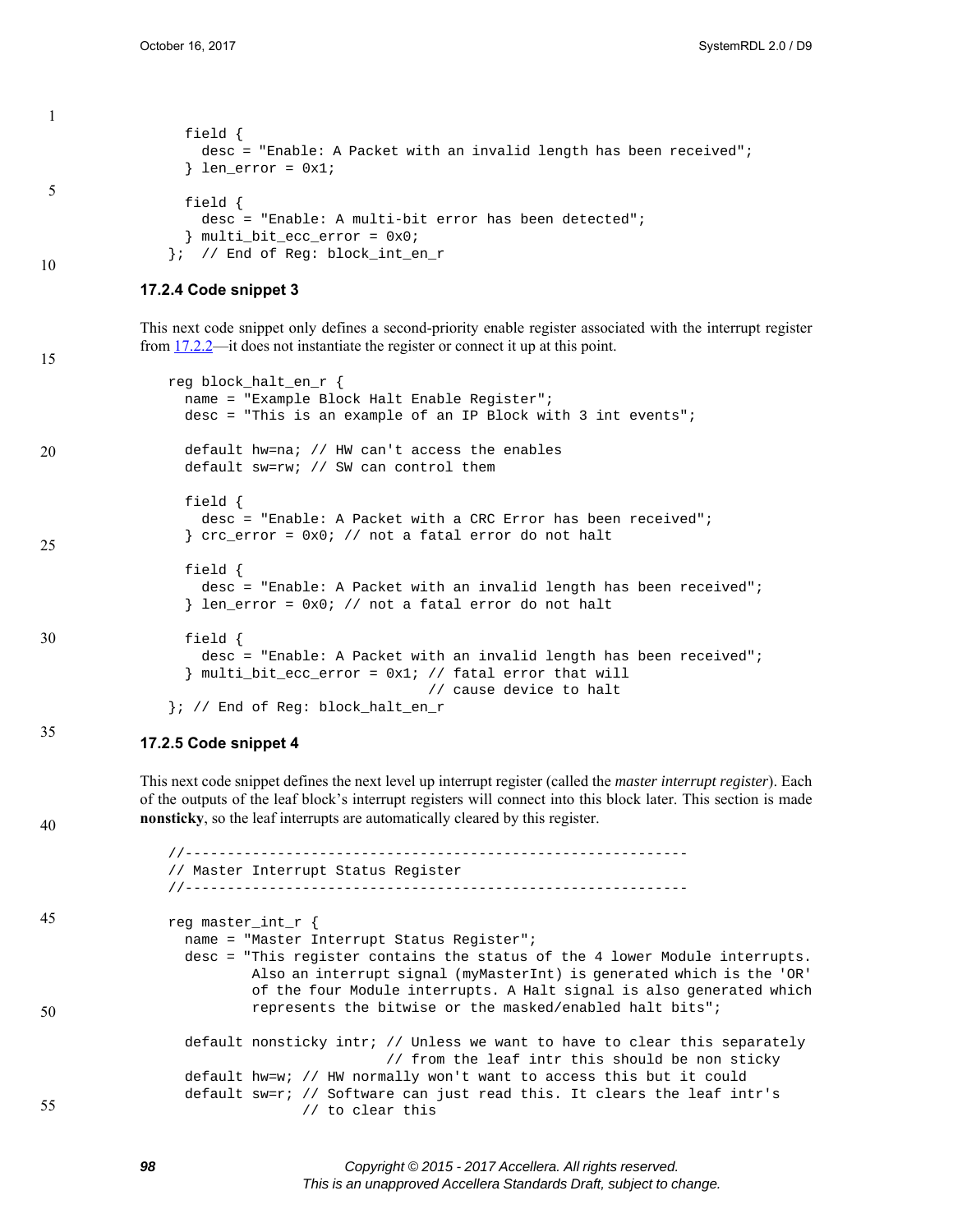```
1
                                                                                            5
                                                                                           10
                                                                                           15
                                                                                           20
                                                                                          25
   field {
     desc = "An interrupt has occurred with ModuleD.
             Software must read the ModuleD Master Interrupt Register
             in order to determine the source of the interrupt.";
  }\text{module\_d\_int}[3:3] = 0x0; field {
     desc = "An interrupt has occurred with ModuleC.
             Software must read the ModuleC Master Interrupt Register
             in order to determine the source of the interrupt.";
  }\text{module\_c\_int}[2:2] = 0x0; field {
     desc = "An interrupt has occurred with ModuleB.
             Software must read the ModuleB Interrupt Register
             in order to determine the source of the interrupt.";
} module_b_int[1:1] = 0x0;field {
   desc = "An interrupt has occurred with ModuleA.
           Software must read the ModuleA Master Interrupt Register
           in order to determine the source of the interrupt.";
  \{ module_a_int[0:0] = 0 \times 0;
};
```
#### **17.2.6 Code snippet 5**

This next code snippet defines the enable register for the master interrupt register set in [17.2.5](#page-107-0).

```
30
                                                                                        35
                                                                                        40
                                                                                        45
                                                                                        50
                                                                                        55
//
// The following is the accompanying enable register. Since the combinatorial
// logic for processing the interrupt is internal to the generated verilog,
// there's no need for an external port - which is realized by assigning "na"
// to the hw attribute of the specific field. This could have been defined as
// a mask register just as easily...
//
//------------------------------------------------------------
// Interrupt Enable Register
//------------------------------------------------------------
reg master_int_en_r {
   name = "Master Interrupt Enable Register";
   desc = "Configurable register used in order to enable the corresponding
           interrupts found in myMasterInt register.";
  default hw = na;
  default sw = rw; field {
     desc = "Interrupt enable for ModuleD Interrupts. 1 = enable, 0 = disable";
   } module_d_int_en[3:3] = 0x0;
   field {
     desc = "Interrupt enable for ModuleC Interrupts. 1 = enable, 0 = disable";
   } module_c_int_en[2:2] = 0x0;
```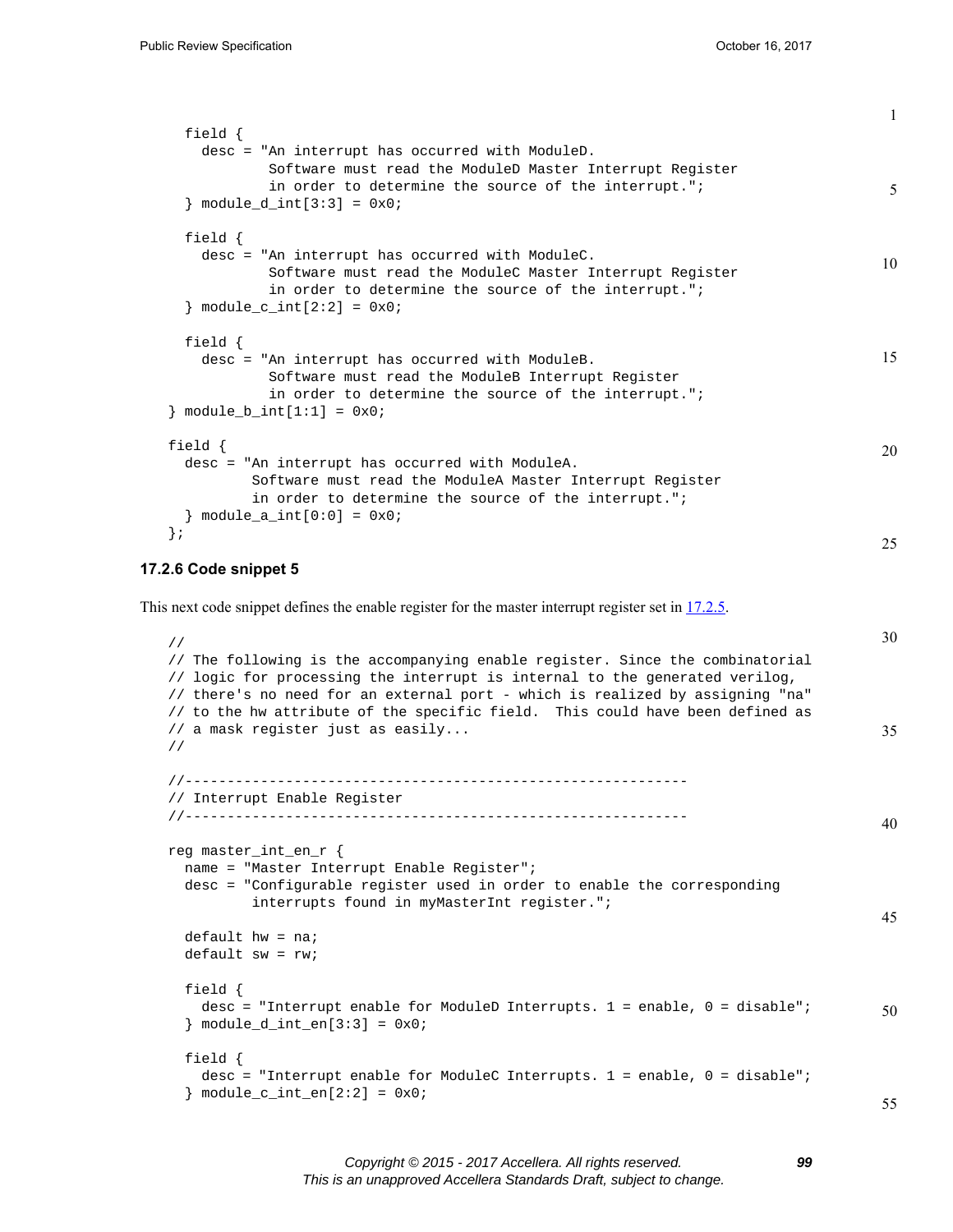```
1
5
                   field {
                     desc = "Interrupt enable for ModuleB Interrupts. 1 = enable, 0 = disable";
                  }\text{module\_b\_int\_en[1:1]} = 0x0; field {
                     desc = "Interrupt enable for ModuleA Interrupts. 1 = enable, 0 = disable";
                  }\text{module\_a\_int\_en[0:0] = 0x0};};
```
#### 10 **17.2.7 Code snippet 6**

This next code snippet defines an alternate enable register for the master interrupt register set in [17.2.5](#page-107-0).

```
15
20
25
30
35
40
45
                //------------------------------------------------------------
                // Halt Enable Register
                //------------------------------------------------------------
                // The halt en is another enable or mask that could be used to generate an
                // alternate signal like a halt that represents a fatal error in the system or
                // some other event NOTE: It does not have to mean fatal as the name implies
                // its just another priority level for interrupts...
               reg master_halt_en_r {
                   name = "Master Halt Enable Register";
                   desc = "Configurable register used in order to enable the corresponding
                           interrupts found in myMasterInt register.";
                  default hw = na;default sw = rwi field {
                    desc = "Halt enable for ModuleD Interrupts. 1 = enable, 0 = disable";
                   } module_d_halt_en[3:3] = 0x0;
                   field {
                     desc = "Halt enable for ModuleC Interrupts. 1 = enable, 0 = disable";
                  }\text{module_c_hat_en[2:2] = 0x0}; field {
                     desc = "Halt enable for ModuleB Interrupts. 1 = enable, 0 = disable";
                  }\text{module_b_halt_en[1:1] = 0x0;} field {
                     desc = "Halt enable for ModuelA Interrupts. 1 = enable, 0 = disable";
                  \} module_a_halt_en[0:0] = 0x0;
                };
```
#### **17.2.8 Code snippet 7**

Now, the third level up from the leaf in the interrupt tree needs to be addressed (called the *global interrupt register*). This register distills down the fact there is an interrupt present in at least one of the four blocks into a single **intr** signal and a single **halt** signal.

//------------------------------------------------------------ // Global Interrupt Status Register //------------------------------------------------------------

55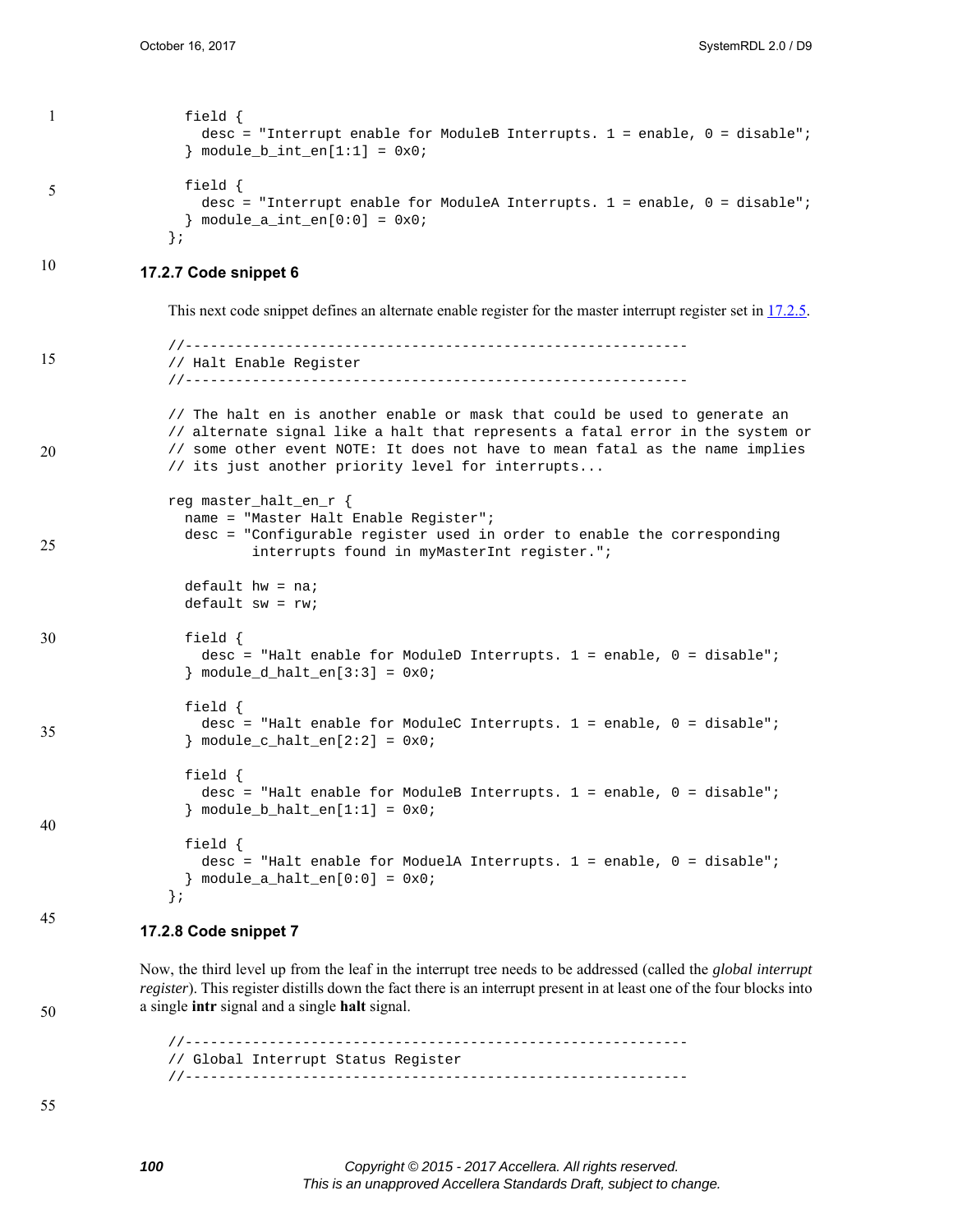```
1
                                                                                                 5
                                                                                                10
                                                                                                15
                                                                                                20
                                                                                                25
                                                                                                30
                                                                                                35
                                                                                                40
                                                                                                45
                                                                                                50
   // This takes the block int which feeds the master int and then distills it
   // down one more level so we end up with a single bit intr and single bit halt...
   //------------------------------------------------------------
   // Global Interrupt/Halt Enable Register
   //------------------------------------------------------------
   reg final_en_r {
      name = "My Final Enable Register";
      desc = "This enable allows all interrupts/halts to be suppressed
               with a single bit";
     default hw = na;
     default sw = rw; field {
        desc = "Global Interrupt Enable. 1 = enable, 0 = disable";
     \} global_int_en = 0x0;
      field {
       desc = "Global Halt Enable. 1 = enable, 0 = disable";
      } global_halt_en = 0x0;
   };
   reg final_int_r {
      name = "My Final Int/Halt Register";
      desc = "This distills a lower level interrupts into a final bit than can be
               masked";
     default sw = r; // sw does not need to clear global_int
                        // (global_int is of type final_int_r)
                       // instead it clears itself when all master int intr
                        // bits get serviced
      default nonsticky intr;
      default hw = w; // w needed since dyn assign below implies interconnect to hw 
                       // qlobal int.global int->next = master int->intr;
      field {
        desc = "Global Interrupt"; 
     \} global_int = 0x0;
      field {
        desc = "Global Halt";
      \} global_halt = 0x0;
   };
17.2.9 Code snippet 8
Once all the components for the three-level interrupt tree have been defined, an address map needs to be 
defined and any previously defined components need to be instantiated and interconnected. This section 
does all this—it is the most critical part of the example to understand.
```

```
addrmap int_map_m {
  name = "Sample ASIC Interrupt Registers";
  desc = "This register map is designed how one can use interrupt concepts 
   effectively in SystemRDL";
```
*Copyright © 2015 - 2017 Accellera. All rights reserved. 101 This is an unapproved Accellera Standards Draft, subject to change.*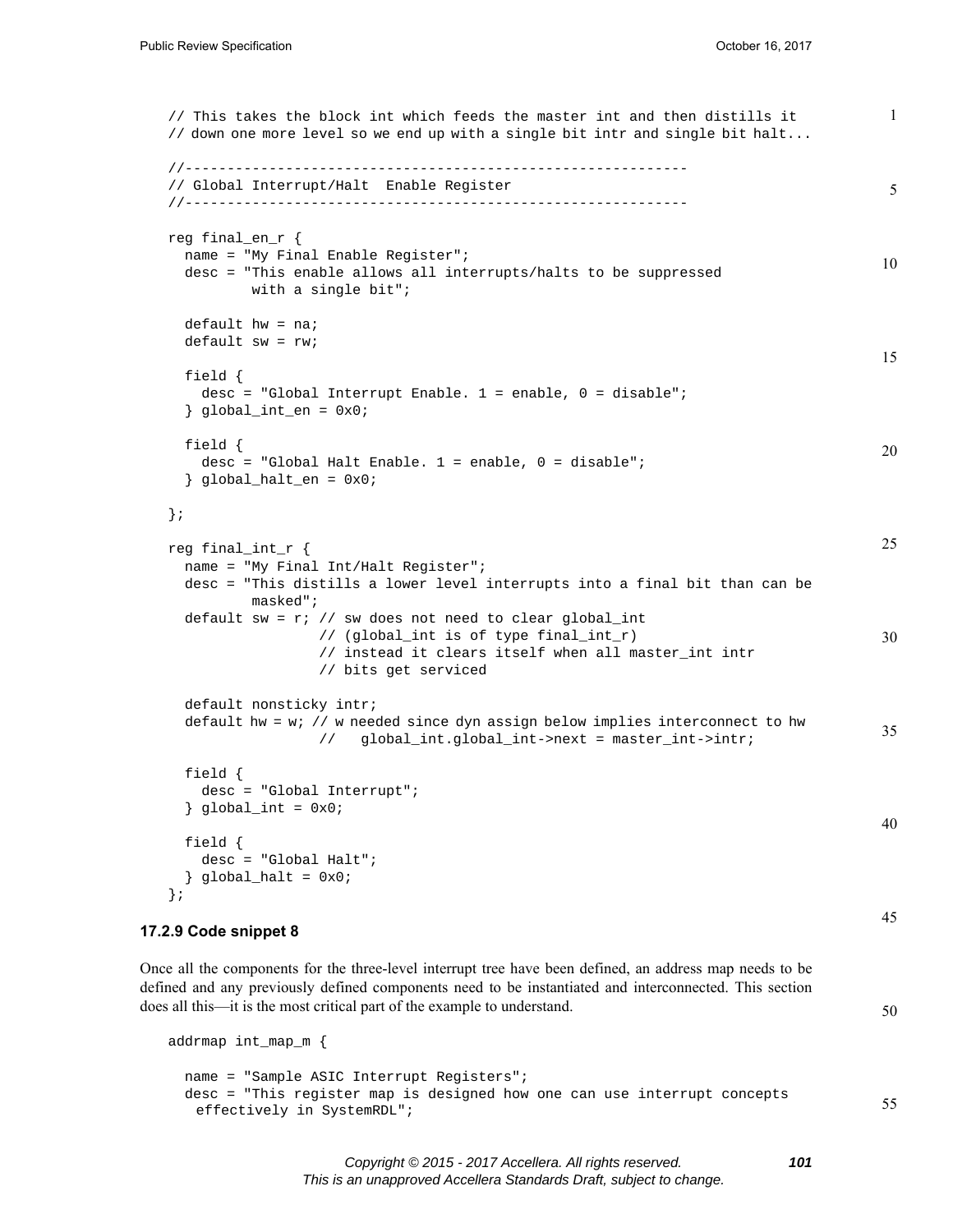| 1  | // Leaf Interrupts                                                                                                                                                                                                                                                                                                             |  |  |
|----|--------------------------------------------------------------------------------------------------------------------------------------------------------------------------------------------------------------------------------------------------------------------------------------------------------------------------------|--|--|
|    | // Block A Registers                                                                                                                                                                                                                                                                                                           |  |  |
| 5  | block int r block a int; // Instance the Leaf Int Register<br>block int en r block a int en; // Instance the corresponding Int Enable<br>// Register                                                                                                                                                                           |  |  |
| 10 | block halt en r block a halt en; // Instance the corresponding halt enable<br>// register                                                                                                                                                                                                                                      |  |  |
| 15 | // This block connects the int bits to their corresponding<br>// int enables and halt enables<br>$\frac{1}{2}$<br>block a int.crc_error->enable = block a int_en.crc_error;<br>$blocka$ int.len error->enable = block a int en.len error;<br>block a int.multi bit ecc_error->enable =<br>block a int en. multi bit ecc error; |  |  |
| 20 | block_a_int.crc_error->haltenable = block_a_halt_en.crc_error;<br>$blocka$ int.len error->haltenable = block a halt en.len error;<br>block a int.multi bit ecc error->haltenable =<br>block a halt en. multi bit ecc_error;                                                                                                    |  |  |
|    |                                                                                                                                                                                                                                                                                                                                |  |  |

### **17.2.10 Code snippet 9**

[17.2.9](#page-110-0) instances the leaf interrupt, instances its enable and halt enable, and assigns **enable** and **haltenable** properties to reference the respective enable registers. This code snippet repeats this process three more times: one each for blocks b, c, and d.

// Block B Registers

```
 block_int_r block_b_int @0x100;
 block_int_en_r block_b_int_en;
 block_halt_en_r block_b_halt_en;
```

```
 block_b_int.crc_error->enable = block_b_int_en.crc_error;
block_b_int.len_error->enable = block_b_int_en.len_error;
 block_b_int.multi_bit_ecc_error->enable = 
 block_b_int_en.multi_bit_ecc_error;
```

```
40
                 block b_int.crc_error->haltenable = block b_halt_en.crc_error;
                  block_b_int.len_error->haltenable = block_b_halt_en.len_error;
                  block_b_int.multi_bit_ecc_error->haltenable = 
                   block_b_halt_en.multi_bit_ecc_error;
```
45 // Block C Registers

```
 block_int_r block_c_int @0x200;
 block_int_en_r block_c_int_en;
 block_halt_en_r block_c_halt_en;
```

```
 block_c_int.crc_error->enable = block_c_int_en.crc_error;
 block_c_int.len_error->enable = block_c_int_en.len_error;
 block_c_int.multi_bit_ecc_error->enable = 
 block_c_int_en.multi_bit_ecc_error;
```

```
55
```
50

25

30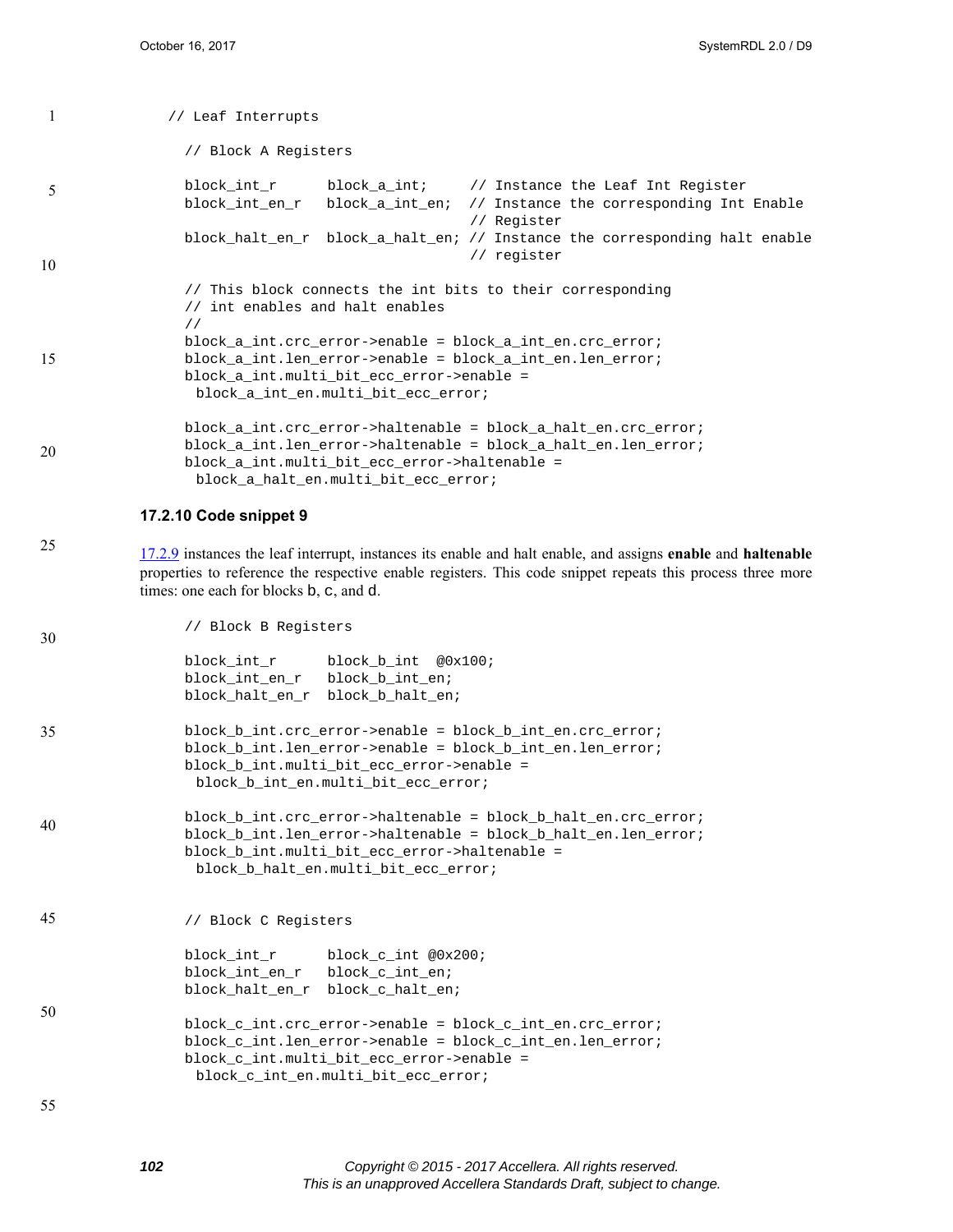```
1
                                                                                      5
                                                                                      10
                                                                                      15
                                                                                      20
 block_c_int.crc_error->haltenable = block_c_halt_en.crc_error;
 block_c_int.len_error->haltenable = block_c_halt_en.len_error;
 block_c_int.multi_bit_ecc_error->haltenable = 
 block_c_halt_en.multi_bit_ecc_error;
 // Block D Registers
 block_int_r block_d_int @0x300;
block int en r block d int en;
 block_halt_en_r block_d_halt_en;
 block_d_int.crc_error->enable = block_d_int_en.crc_error;
 block_d_int.len_error->enable = block_d_int_en.len_error;
 block_d_int.multi_bit_ecc_error->enable = 
 block_d_int_en.multi_bit_ecc_error;
 block_d_int.crc_error->haltenable = block_d_halt_en.crc_error;
 block_d_int.len_error->haltenable = block_d_halt_en.len_error;
 block_d_int.multi_bit_ecc_error->haltenable = 
 block_d_halt_en.multi_bit_ecc_error;
```
#### **17.2.11 Code snippet 10**

This code snippet instances the master interrupt register and its associated enables. The interesting part of this section is how the leaf register's **intr** property (which represents the OR of all the interrupts in the leaf register) are connected together.

```
30
                                                                                35
                                                                                40
                                                                                45
                                                                                50
                                                                                55
 //
 // Master Interrupts
 //
master_int_r master_int @0x01000imaster int r master halt ; in the master halt \mathbf{r} ;
master_int_en_r master_int_en ;
master_halt_en_r master_halt_en ;
 // Associate the INT's with the EN's
 master_int.module_d_int->enable = master_int_en.module_d_int_en; 
 master_int.module_c_int->enable = master_int_en.module_c_int_en;
 master_int.module_b_int->enable = master_int_en.module_b_int_en; 
master_int.module_a_int->enable = master_int_en.module_a_int_en;
 // Associate the HALT's with the EN's
 master_halt.module_d_int->haltenable = master_halt_en.module_d_halt_en;
 master_halt.module_c_int->haltenable = master_halt_en.module_c_halt_en;
 master_halt.module_b_int->haltenable = master_halt_en.module_b_halt_en;
 master_halt.module_a_int->haltenable = master_halt_en.module_a_halt_en; 
 // Now hook the lower level leaf interrupts to the higher level interrupts
 // This connects the Implicit Or from Block A's INT reg after
 // masking/enable to the next level up (master)
 master_int.module_a_int->next = block_a_int->intr;
 // This connects the Implicit Or from Block B's INT reg after
 // masking/enable to the next level up (master)
 master_int.module_b_int->next = block_b_int->intr;
```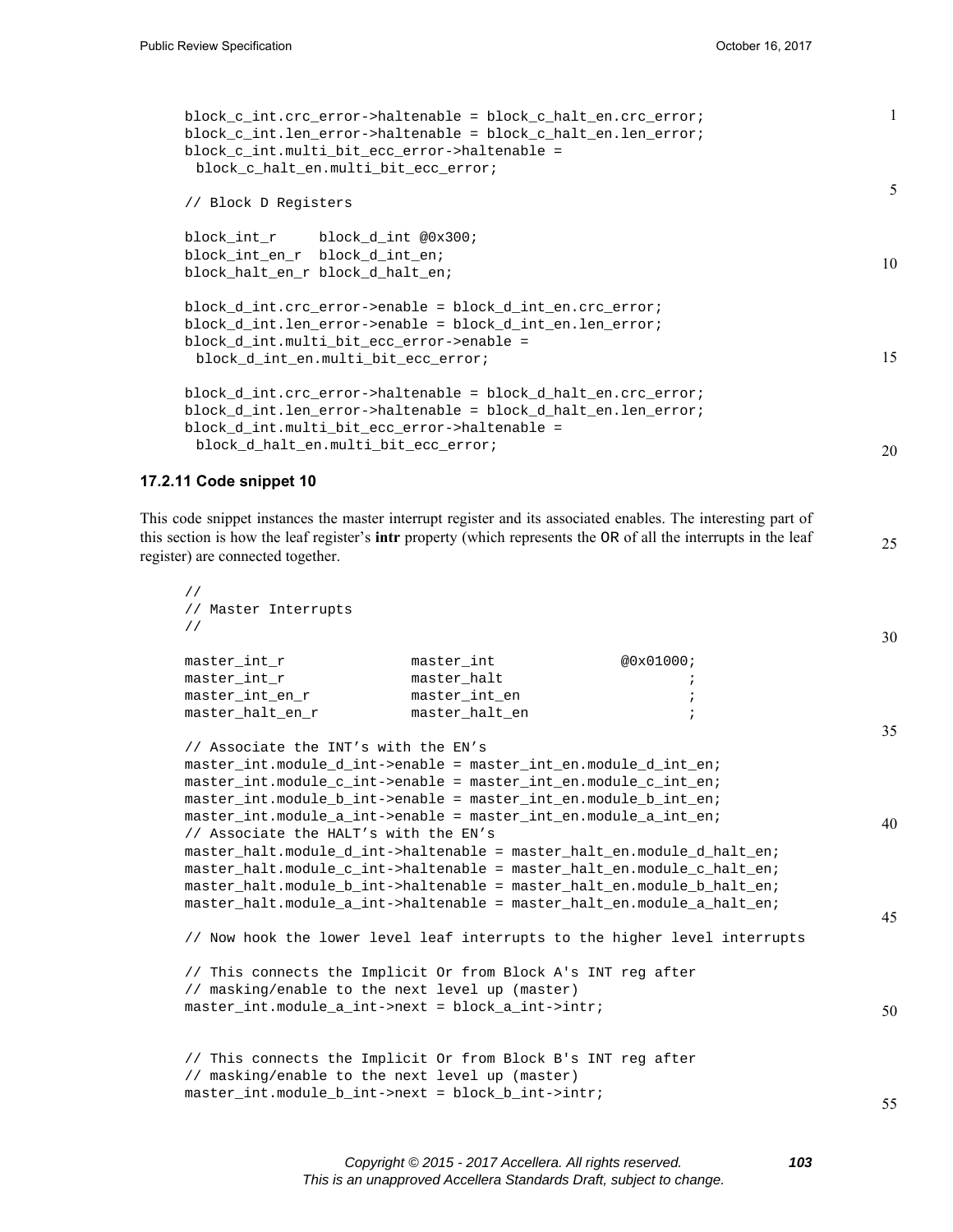| $\mathbf{1}$ | // This connects the Implicit Or from Block C's INT req after<br>// masking/enable to the next level up (master)<br>$master\_int.module_c(int->next = block_c(int->intr;$                          |
|--------------|----------------------------------------------------------------------------------------------------------------------------------------------------------------------------------------------------|
| 5            | // This connects the Implicit Or from Block D's INT reg after<br>// masking/enable to the next level up (master)<br>master_int.module_d_int->next = block_d_int->intr;                             |
| 10           | // This connects the Implicit Or from Block A's HALT reg after<br>// masking/enable to the next level up (master)<br>master_halt.module_a_int->next = block a_int->halt;                           |
| 15           | // This connects the Implicit Or from Block B's HALT req after<br>// masking/enable to the next level up (master)<br>$master_h = b$ halt. module b int->next = block b int->halt;                  |
|              | // This connects the Implicit Or from Block C's HALT reg after<br>// masking/enable to the next level up (master)<br>$master_h = C_1$ halt. module c int->next = block c int->halt;                |
| 20           | // This connects the Implicit Or from Block D's HALT reg after<br>// masking/enable to the next level up (master)<br>$master\_halt.module_d\_int \rightarrow next = block_d\_int \rightarrow halt$ |

#### **17.2.12 Code snippet 11**

25

55

This final section of the example instantiates a single top-level interrupt register containing a single **intr** and a single **halt** signal. This constitutes the final resolved interrupt that has been fully masked/enabled throughout the tree.

```
30
35
40
45
50
                  final_int_r global_int @0x1010;
                  // Inst the global int/halt register
                  final_en_r global_int_en @0x1014;
                  // Inst the global int/halt enable register
                  global_int.global_int->enable = global_int_en.global_int_en;
                  // Associate the INT with the EN
                  global_int.global_halt->haltenable = global_int_en.global_halt_en;
                  // Associate the HALT with the EN
                  global_int.global_int->next = master_int->intr;
                  // Take the or of the 4 blocks in the master
                  // Int and create one final interrupt
                  global_int.global_halt->next = master_halt->halt;
                  // Take the or of the 4 blocks in the master
                  // Int and create one final halt
               };
```
### **17.3 Understanding bit ordering and byte ordering in SystemRDL**

Bit ordering and byte ordering are common source of confusion for many engineers. This subclause discusses the bit ordering and byte ordering rules in SystemRDL and also illustrates their use with some examples.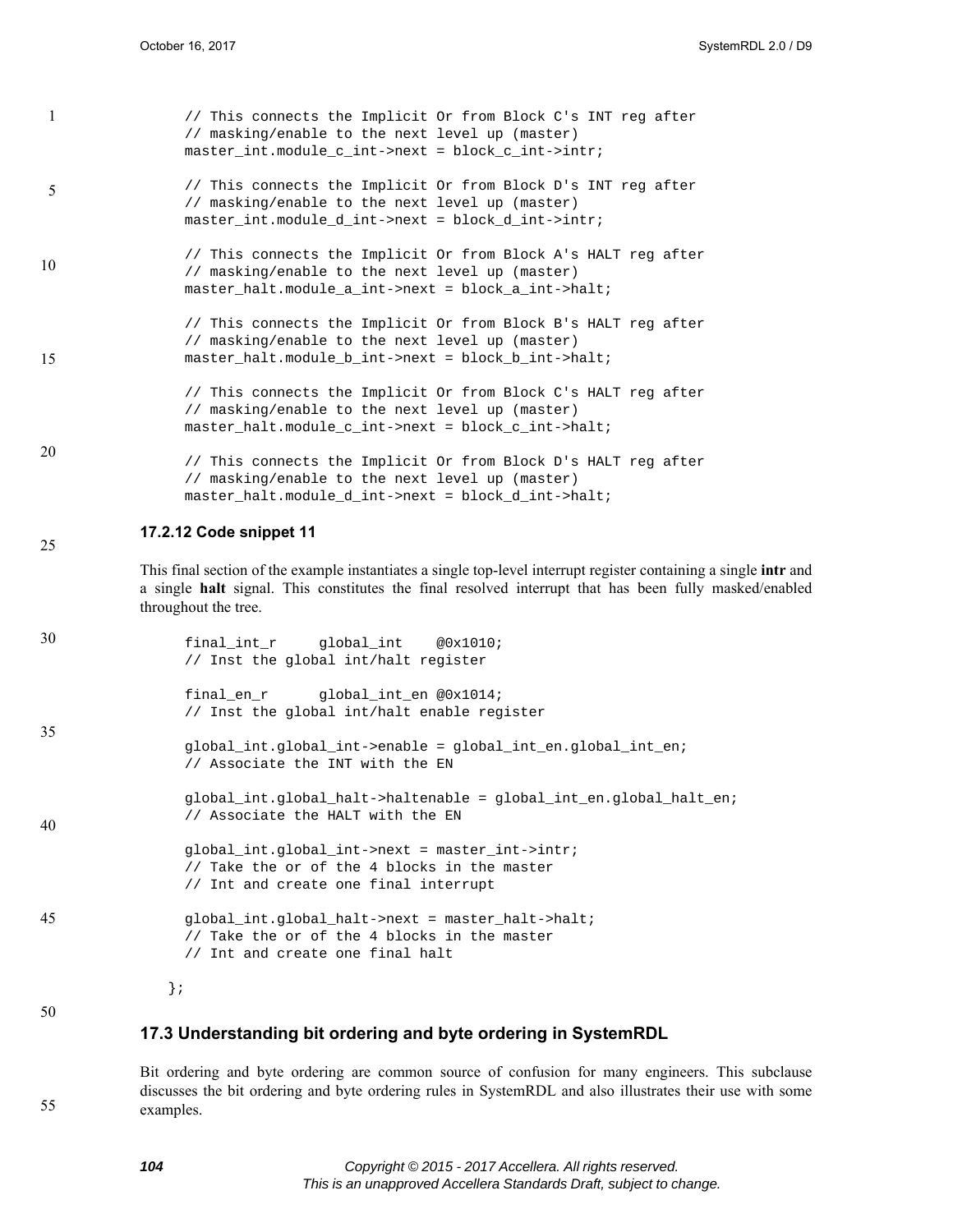| 17.3.1 Bit ordering                                                                                                                                                                                                                                                                                                                                                                                                                 | 1  |
|-------------------------------------------------------------------------------------------------------------------------------------------------------------------------------------------------------------------------------------------------------------------------------------------------------------------------------------------------------------------------------------------------------------------------------------|----|
| The most common bit ordering is called <b>Isb0</b> . This is demonstrated in the scheme below, where the least<br>significant bit is 0.                                                                                                                                                                                                                                                                                             |    |
| Bit:<br>76543210                                                                                                                                                                                                                                                                                                                                                                                                                    | 5  |
| Value: 10010110 (decimal 150)                                                                                                                                                                                                                                                                                                                                                                                                       |    |
| The alternative scheme is called msb0. This is demonstrated in the scheme below, where the least significant<br>bit is 7.                                                                                                                                                                                                                                                                                                           | 10 |
| Bit:<br>01234567                                                                                                                                                                                                                                                                                                                                                                                                                    |    |
| Value: 10010110 (decimal 150)                                                                                                                                                                                                                                                                                                                                                                                                       |    |
| In SystemRDL, a user can define address maps using both conventions, but a single addrmap needs to have<br>homogeneous Isb0 or msb0 descriptions. The compiler shall determine Isb0 and msb0 when explicit indices<br>for a register are defined, e.g., $[0:7]$ , but it is not possible to determine the bit order when the first field<br>uses implicit indices and leaves the choice of assigning final indexes to the compiler. | 15 |
| Example 1                                                                                                                                                                                                                                                                                                                                                                                                                           | 20 |
| In this case, the first field is explicit and defines the map as <b>msb0</b> , therefore no explicit keyword is needed.                                                                                                                                                                                                                                                                                                             |    |
| addrmap some_map {<br>$reg\{$<br>field $\{f1[12:19] = 8'b10010110;$<br>// In this example its clear the compiler should use                                                                                                                                                                                                                                                                                                         | 25 |
| // msb0 mode as the first field infers this by its<br>// use of explicit indices. Register bit 12 is reset to a 1.                                                                                                                                                                                                                                                                                                                  | 30 |
| field $\{f2[4] = 4'b1010;$                                                                                                                                                                                                                                                                                                                                                                                                          |    |
| // f2 is from register bits 8 to 11<br>// reset value of bit 8 is 1, bit 9 is 0,                                                                                                                                                                                                                                                                                                                                                    |    |
| // bit 10 is 1, and bit 11 is 0                                                                                                                                                                                                                                                                                                                                                                                                     |    |
| $\}$ regl;<br>$\}$ ;                                                                                                                                                                                                                                                                                                                                                                                                                | 35 |
| Example 2                                                                                                                                                                                                                                                                                                                                                                                                                           |    |
| In this case, the first field is implicit and the compiler needs to see a keyword to decide bit ordering.                                                                                                                                                                                                                                                                                                                           | 40 |
| addrmap some_map {                                                                                                                                                                                                                                                                                                                                                                                                                  |    |
| lsb0;<br>$reg \{$                                                                                                                                                                                                                                                                                                                                                                                                                   |    |
| field $\{f1[8] = 8'b10010110$ ;                                                                                                                                                                                                                                                                                                                                                                                                     | 45 |
| // In this example the compiler can't tell if it's [7:0] or [0:7]                                                                                                                                                                                                                                                                                                                                                                   |    |
| // without the 1sb0 keyword above.<br>// It could be either bit order.                                                                                                                                                                                                                                                                                                                                                              |    |
| // Here register bit 0 is reset to a 0.                                                                                                                                                                                                                                                                                                                                                                                             |    |
| field $\{f2[4] = 4'b1010$ ;                                                                                                                                                                                                                                                                                                                                                                                                         | 50 |
| regl;                                                                                                                                                                                                                                                                                                                                                                                                                               |    |

};

55

// f2 is from register bits 11 to 8

// bit 10 is 0, and bit 11 is 1

// reset value of bit 8 is 0, bit 9 is 1,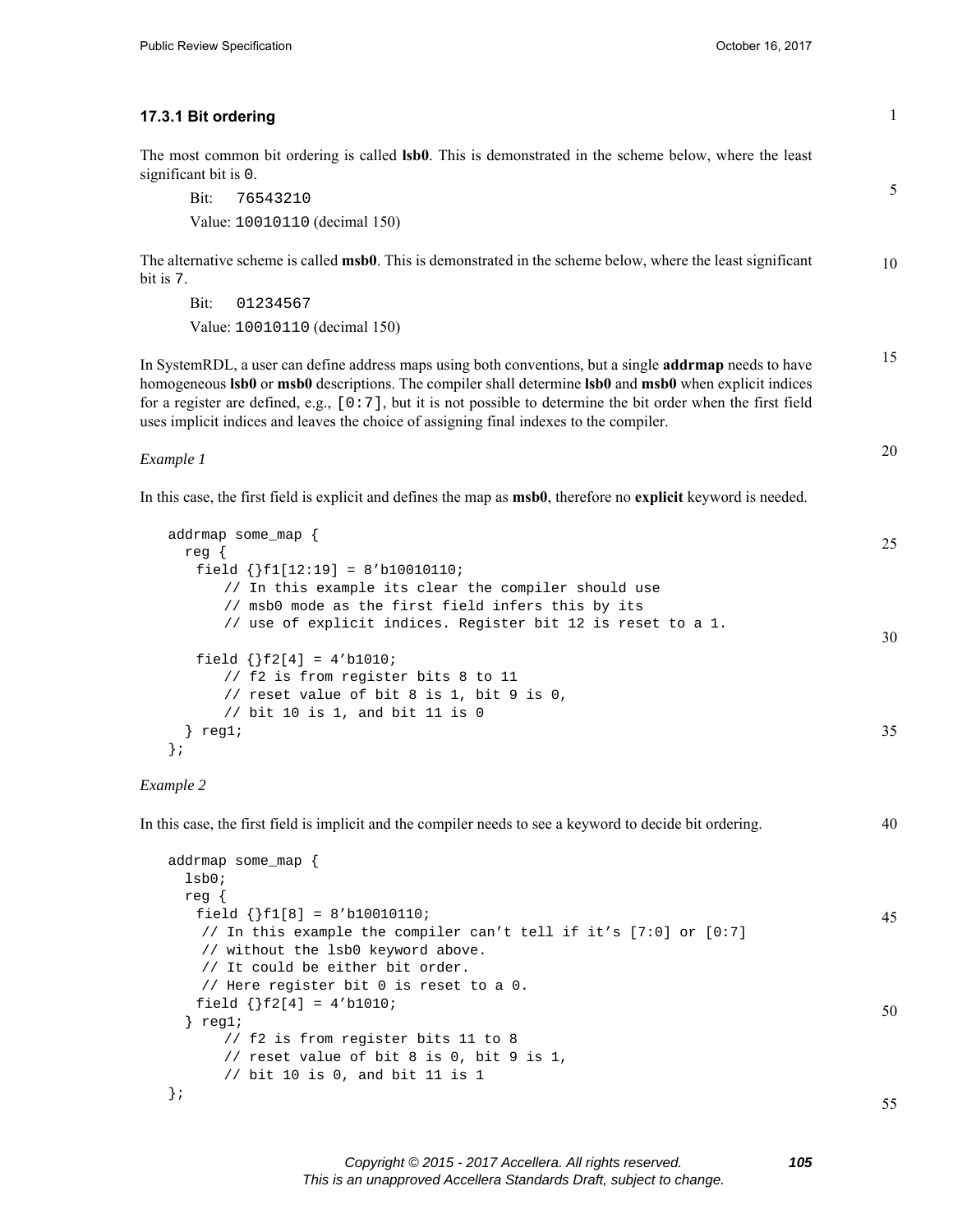#### 1 *Example 3*

In this case, the first field is implicit and the compiler needs to see a keyword to decide bit ordering.

| 5  |                                                                         |
|----|-------------------------------------------------------------------------|
|    | addrmap some map $\{$                                                   |
|    | msb0;                                                                   |
|    | $req \{$                                                                |
| 10 | field $\{f1[8] = 8/b10010110$ ;                                         |
|    | // In this example the compiler can't tell if it's $[7:0]$ or $[24:31]$ |
|    | // without the msb0 keyword above.                                      |
|    | // The msb0 keyword implies it's from 24 to 31.                         |
| 15 | // Here register bit 24 is reset to a 1.                                |
|    | field $\{f2[4] = 4'b1010;$                                              |
|    | // f2 is from register bits 20 to 23                                    |
|    | // reset value of bit 20 is 1, bit 21 is 0,                             |
| 20 | // bit 22 is 1, and bit 23 is $0$                                       |
|    | regl;                                                                   |
|    | } ;                                                                     |

#### **17.3.2 Byte ordering**

Byte ordering is another common source of confusion. Byte order is often called *endianness* (see [\[B2\]\)](#page-116-0). In SystemRDL, two properties are defined for dealing with this: **bigendian** and **littleendian**. These properties do nothing related to the structure of SystemRDL, but they provide information to back-end generators which are generating bus interfaces. Therefore, these properties are only attached to **addrmap** blocks since they define the boundary of a generatable RTL module. SystemRDL's smallest endian or atomic unit is a byte and the data unit on which the endianness is performed is controlled by the **accesswidth** property. The following example uses a 64-bit register with a 32-bit accesswidth, where the words are ordered in a big endian fashion (per convention) and the bytes are ordered as shown.

*Example*

If 0x0123456789ABCDEF is assigned a base address of 0x800,

40 a **bigendian** bus would address the bytes as:

> 800 801 802 803 804 805 806 807 01 23 45 67 89 AB CD EF

a **littleendian** bus would address the bytes as:

800 801 802 803 804 805 806 807 67 45 23 01 EF CD AB 89

Thus, these two properties do not affect bit ordering in a SystemRDL file; instead, they correspond to byte ordering on output generators.

25

30

35

45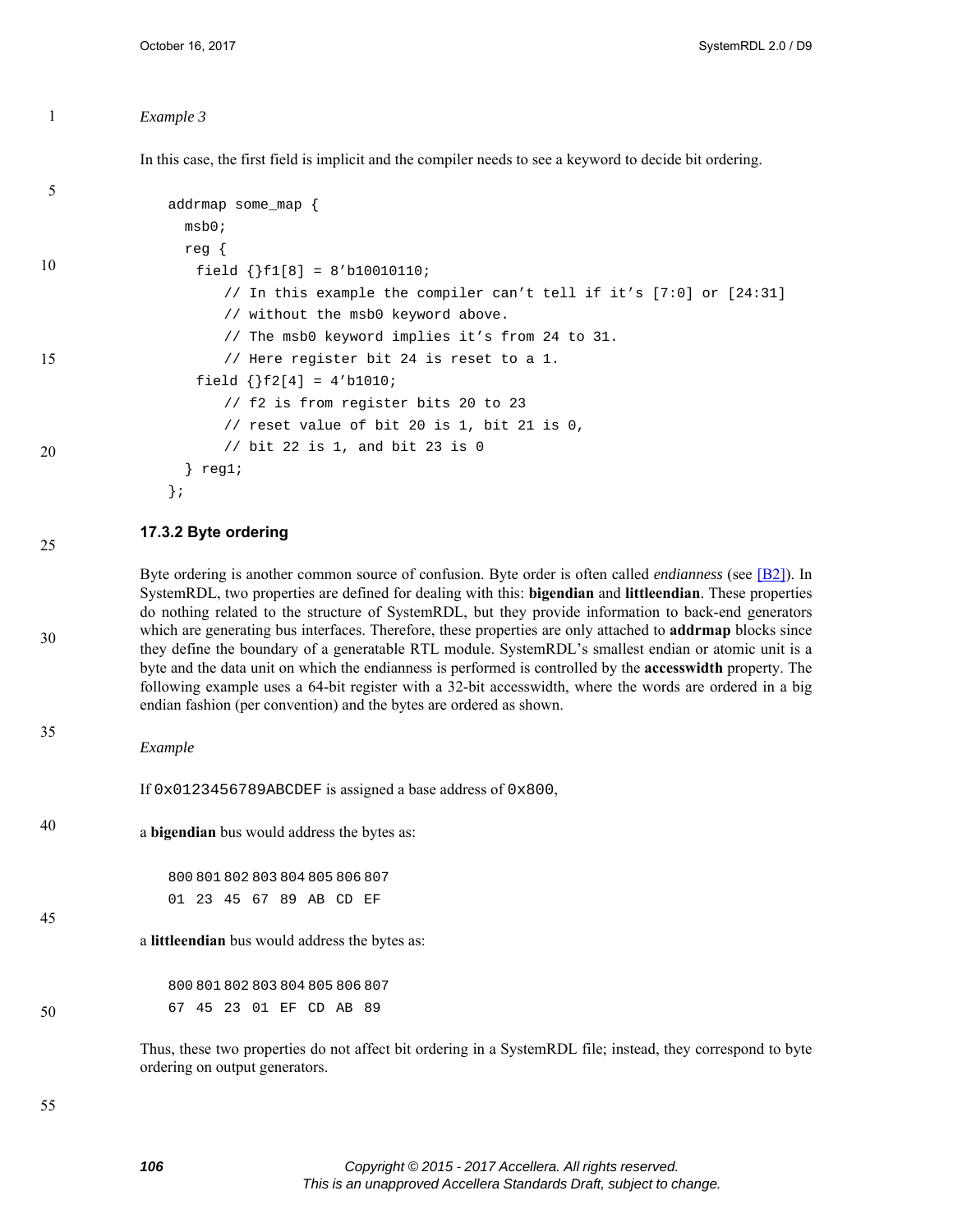<span id="page-116-0"></span>

| <b>Annex A</b>                                                                                                                                               | $\mathbf{1}$    |
|--------------------------------------------------------------------------------------------------------------------------------------------------------------|-----------------|
| (informative)                                                                                                                                                |                 |
| <b>Bibliography</b>                                                                                                                                          | $5\phantom{.0}$ |
| [B1] IEEE 100, The Authoritative Dictionary of IEEE Standards Terms, Seventh Edition. New York: Insti-<br>tute of Electrical and Electronics Engineers, Inc. | $10\,$          |
| [B2] Endianness References, see http://en.wikipedia.org/wiki/Endianness and<br>http://3bc.bertrand-blanc.com/endianness05.pdf.                               |                 |
|                                                                                                                                                              | 15              |
|                                                                                                                                                              |                 |
|                                                                                                                                                              | $20\,$          |
|                                                                                                                                                              |                 |
|                                                                                                                                                              | 25              |
|                                                                                                                                                              | $30\,$          |
|                                                                                                                                                              |                 |
|                                                                                                                                                              | 35              |
|                                                                                                                                                              |                 |
|                                                                                                                                                              | 40              |
|                                                                                                                                                              |                 |
|                                                                                                                                                              | 45              |
|                                                                                                                                                              |                 |
|                                                                                                                                                              | $50\,$          |
|                                                                                                                                                              |                 |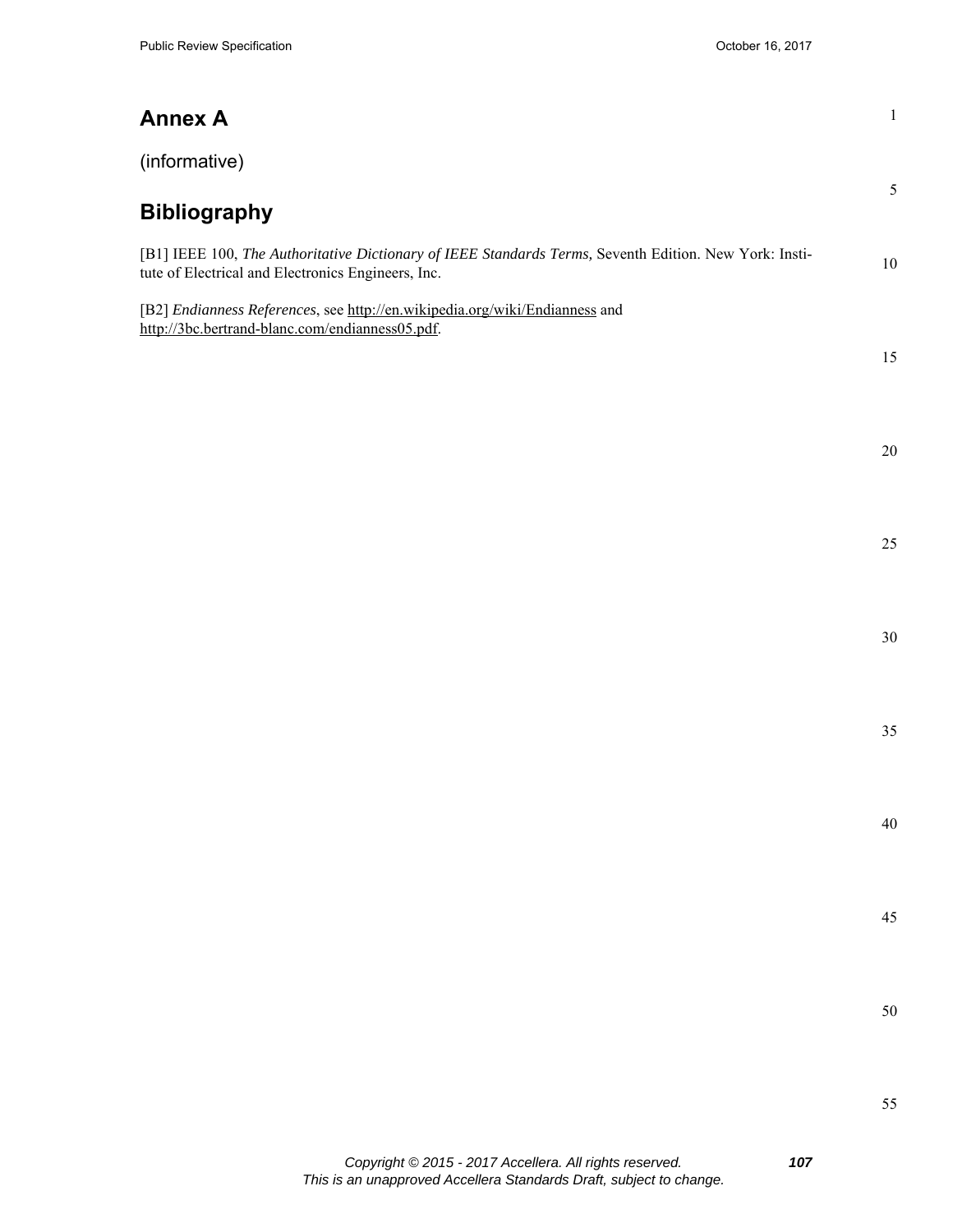| $\,$ $\,$ $\,$ |  |  |  |
|----------------|--|--|--|
| $\overline{5}$ |  |  |  |
| $10\,$         |  |  |  |
| $15\,$         |  |  |  |
| $20\,$         |  |  |  |
| $25\,$         |  |  |  |
| $30\,$         |  |  |  |
| $35\,$         |  |  |  |
| $40\,$         |  |  |  |
| $45\,$         |  |  |  |
| $50\,$         |  |  |  |
| 55             |  |  |  |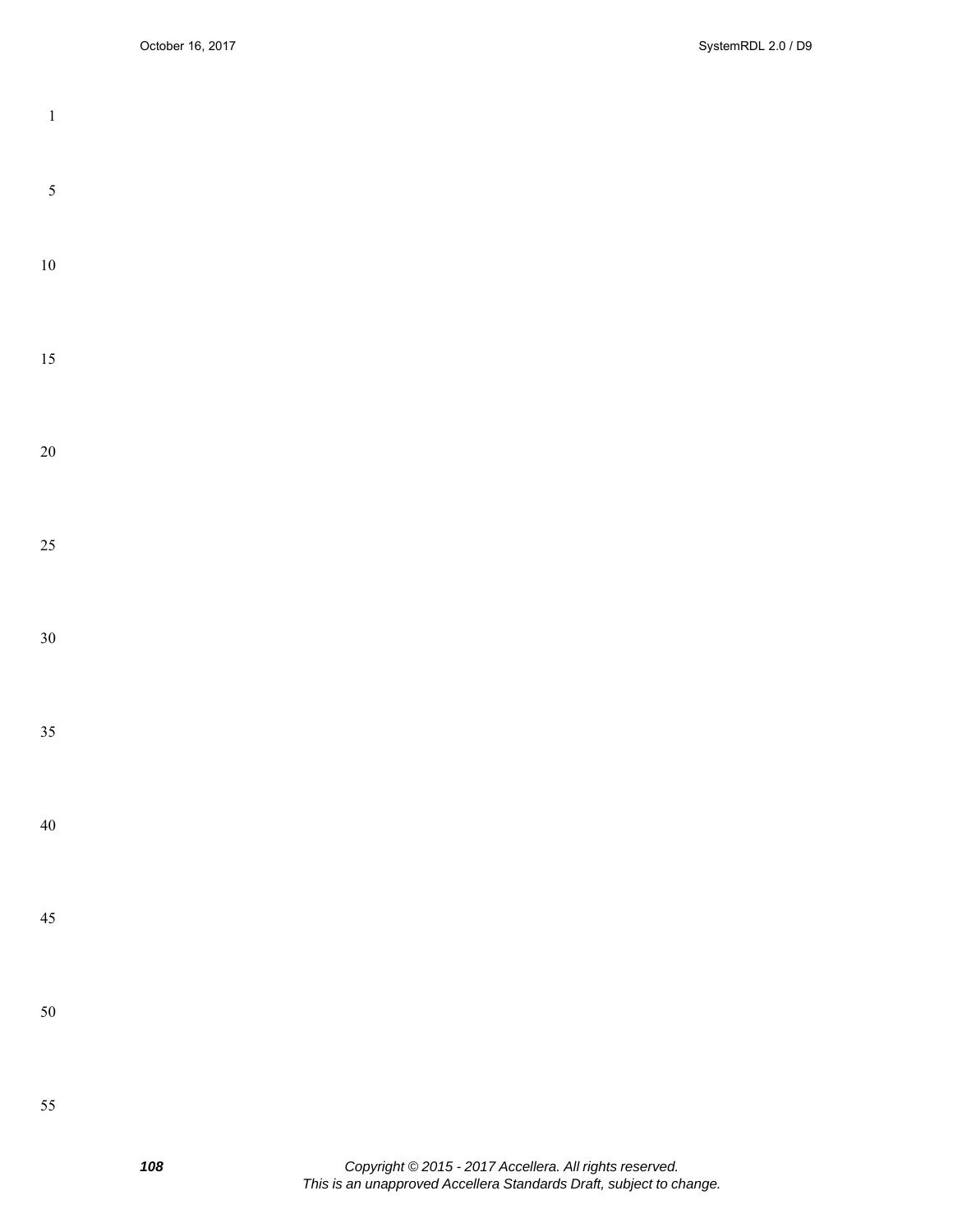**Annex B**

1

20

| AIIIEX D                                                                                                                                                                                                                                                                                                                             |    |
|--------------------------------------------------------------------------------------------------------------------------------------------------------------------------------------------------------------------------------------------------------------------------------------------------------------------------------------|----|
| (normative)                                                                                                                                                                                                                                                                                                                          |    |
| <b>Grammar</b>                                                                                                                                                                                                                                                                                                                       | 5  |
| The formal syntax of SystemRDL is described using Backus-Naur Form (BNF). The syntax of SystemRDL<br>source is derived from the starting symbol root. If there is a conflict between a grammar element shown<br>anywhere in this Standard and the material in this annex, the material shown in this annex shall take<br>precedence. | 10 |
| The full syntax and semantics of SystemRDL are not described solely using BNF. The normative text                                                                                                                                                                                                                                    | 15 |

description contained within the clauses and annexes of this standard provide additional details on the syntax and semantics described in this BNF.

## **B.1 SystemRDL source text**

| root ::= { description  |    |
|-------------------------|----|
| $description :: =$      |    |
| component_def           |    |
| enum def                | 25 |
| property_definition     |    |
| struct def              |    |
| constraint_def          |    |
| explicit_component_inst |    |
| property_assignment     |    |
|                         | 30 |

## **B.2 User-defined properties**

```
35
                                                                                         40
                                                                                         45
                                                                                         50
                                                                                         55
property_definition ::= property id { property_body } ;
property_body ::= property_attribute { property_attribute }
property_attribute ::=
     property_type
   | property_usage
   | property_default
   | property_constraint
property_type ::= type = property_data_type [ array_type ] ;
property_data_type ::=
     component_primary_type
   | ref
   | number
   | basic_data_type
property_usage ::= component = property_comp_types ;
property_comp_types ::= property_comp_type { | property_comp_type }
property_comp_type ::=
     component_type
   | constraint
   | all
property_default ::= default = constant_expression ;
property_constraint::= constraint = property_constraint_type ;
property_constraint_type::= componentwidth
```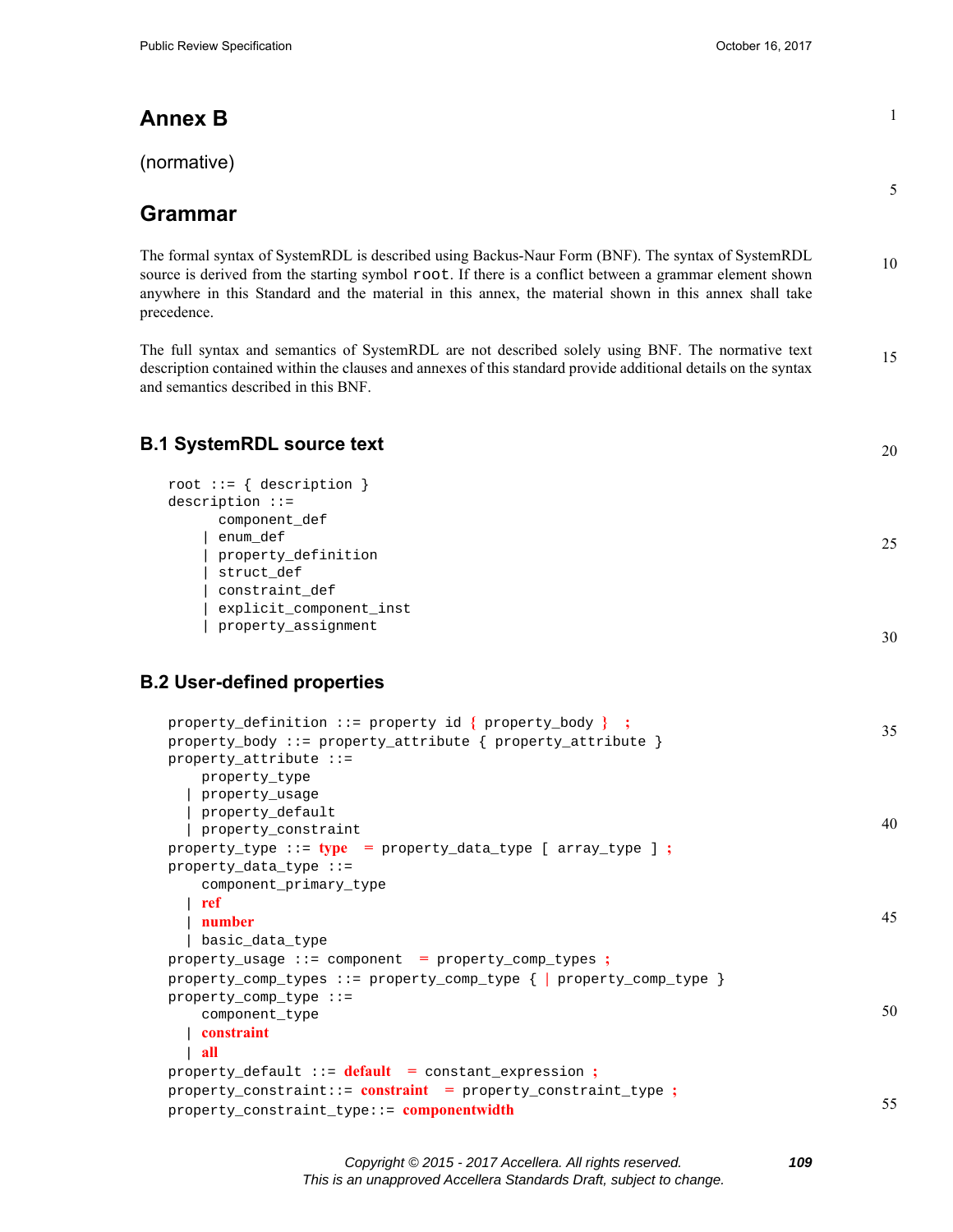#### 1 **B.3 Component definition**

|    | $component$ def $::=$                                                                                |
|----|------------------------------------------------------------------------------------------------------|
|    | component_named_def component_inst_type component_insts ;                                            |
| 5  | component anon def component inst type component insts ;                                             |
|    | component_named_def [ component_insts ] ;                                                            |
|    | component anon def component insts ;                                                                 |
|    | component inst type component named def component insts ;                                            |
| 10 | component inst type component anon def component insts ;                                             |
|    | component named def::= component type id [ param def ] component body                                |
|    | component_anon_def::= component_type component_body                                                  |
|    | component body ::= $\{$ { component body elem } }                                                    |
|    | component_body_elem ::=                                                                              |
| 15 | component_def                                                                                        |
|    | enum def                                                                                             |
|    | struct_def                                                                                           |
|    | constraint_def                                                                                       |
|    | explicit_component_inst                                                                              |
| 20 | property_assignment                                                                                  |
|    | $component_type :: =$                                                                                |
|    | component_primary_type                                                                               |
|    | signal                                                                                               |
|    | component_primary_type ::= $\text{addrmap}$   regfile   reg   field   mem                            |
| 25 | explicit_component_inst ::= [ component_inst_type ] [ component_inst_alias ]<br>id component_insts ; |
|    | component_insts ::= [ param_inst ] component_inst {, component_inst }                                |
|    | component inst $::=$                                                                                 |
|    | id [ component_inst_array_or_range ]                                                                 |
|    | [ EQ constant_expression ]                                                                           |
| 30 | [ AT constant_expression ]                                                                           |
|    | [ INC constant_expression ]                                                                          |
|    | [ ALIGN constant_expression ]                                                                        |
|    | component_inst_alias ::= alias id                                                                    |
|    | component_inst_type ::= external   internal                                                          |
| 35 | $component$ inst array or range $ ::=$                                                               |
|    | $array \{ array \}$                                                                                  |
|    | range                                                                                                |

## **B.4 Struct definitions**

```
struct_def ::= [ abstract ] struct id [ : id ] struct_body ;
struct_body ::= { { struct_elem } }
struct_elem ::= struct_type id [ array_type ] ;
struct_type ::=
     data_type
   | component_type
```
## **B.5 Constraints**

```
constraint_def ::=
     constraint constraint_def_exp ;
   | constraint constraint_def_anon ;
constraint_def_exp ::= id constraint_body [ constraint_insts ]
constraint_def_anon ::= constraint_body constraint_insts
```
40

45

50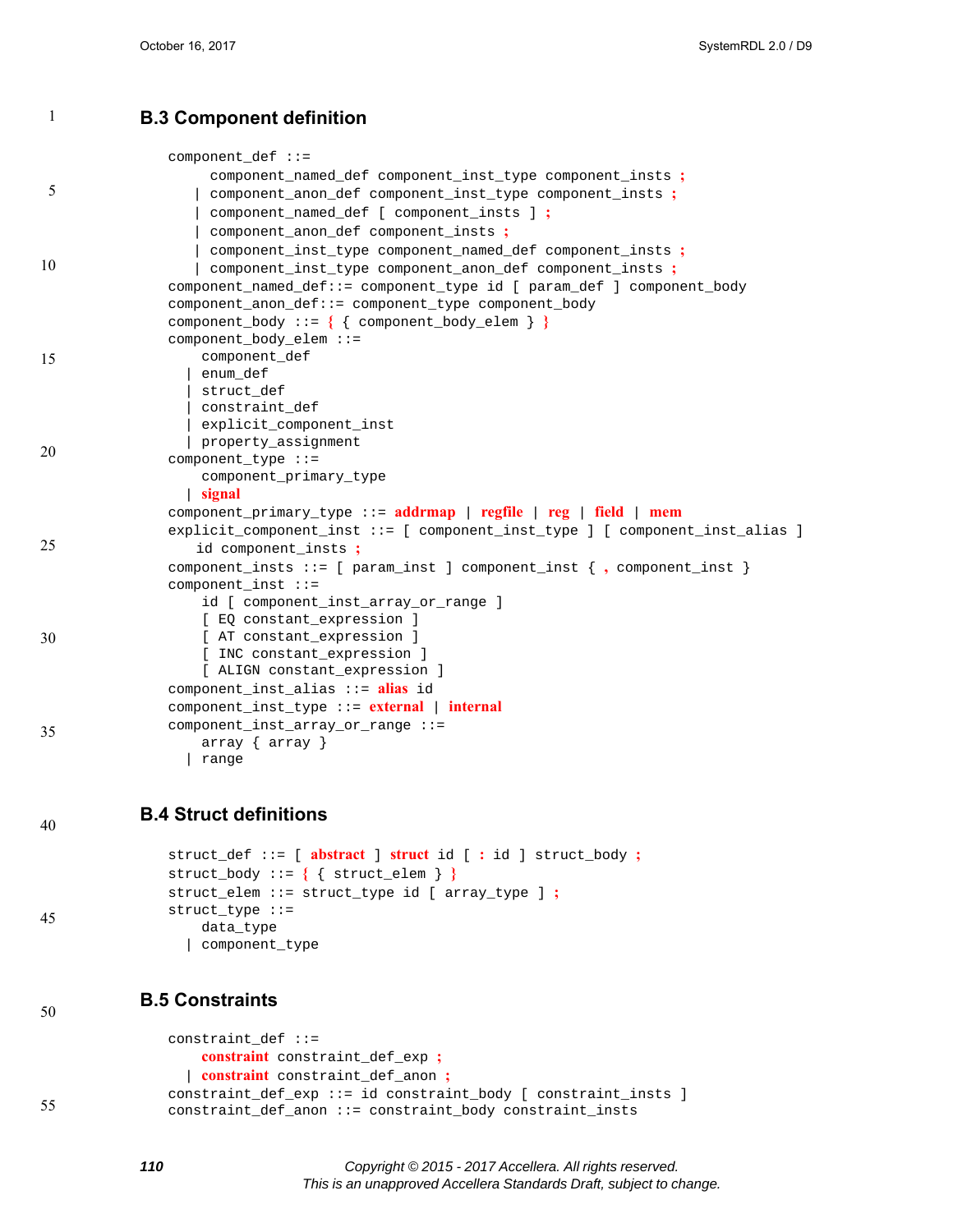25

35

```
1
                                                                                           5
                                                                                          10
                                                                                          15
constraint_insts  ::= id { , id }constraint_body ::= { { constraint_elem ; } }
constraint_prop_assignment ::= id = constant_expression
constraint_elem ::=
     constant_expression
   | constraint_prop_assignment
   | constraint_lhs inside { constraint_values }
   | constraint_lhs inside id
constraint_values ::= constraint_value { , constraint_value }
constraint_value ::=
     constant_expression
   | [ constant_expression : constant_expression ]
constraint_lhs ::=
     this
   | instance_ref
```
## **B.6 Parameters**

| param def ::= # ( param def elem {, param def elem })                    |
|--------------------------------------------------------------------------|
| param def elem ::= data_type id [ array_type ] [ = constant_expression ] |
| $param\_inst :: = # (param\_elem { , param\_elem } )$                    |
| $param$ elem ::= . id ( $param$ value )                                  |
| $param value :: = constant expression$                                   |

## **B.7 Enums**

```
30
enum_def ::= enum id enum_body ;
enum_body ::= { enum_entry { enum_entry } }
enum_entry ::= id [ = constant_expression ] [ enum_property_assignment ] ;
enum_property_assignment ::= { { explicit_prop_assignment ; } }
```
## **B.8 Property assignment**

```
40
                                                                                         45
                                                                                         50
                                                                                         55
property_assignment ::=
     explicit_or_default_prop_assignment
   | post_prop_assignment
explicit_or_default_prop_assignment ::=
     [ default ] explicit_prop_modifier ;
   | [ default ] explicit_prop_assignment ;
explicit_prop_modifier ::= prop_mod id
explicit_encode_assignment ::= encode = id
explicit_prop_assignment ::=
     prop_assignment_lhs [ = prop_assignment_rhs ]
   | explicit_encode_assignment
post_encode_assignment ::= instance_ref -> encode = id
post_prop_assignment ::=
    prop ref [ = prop assignment rhs ] ;
  | post_encode_assignment ;
prop_mod ::= posedge | negedge | bothedge | level | nonsticky
prop_assignment_lhs ::=
     prop_keyword
   | id
```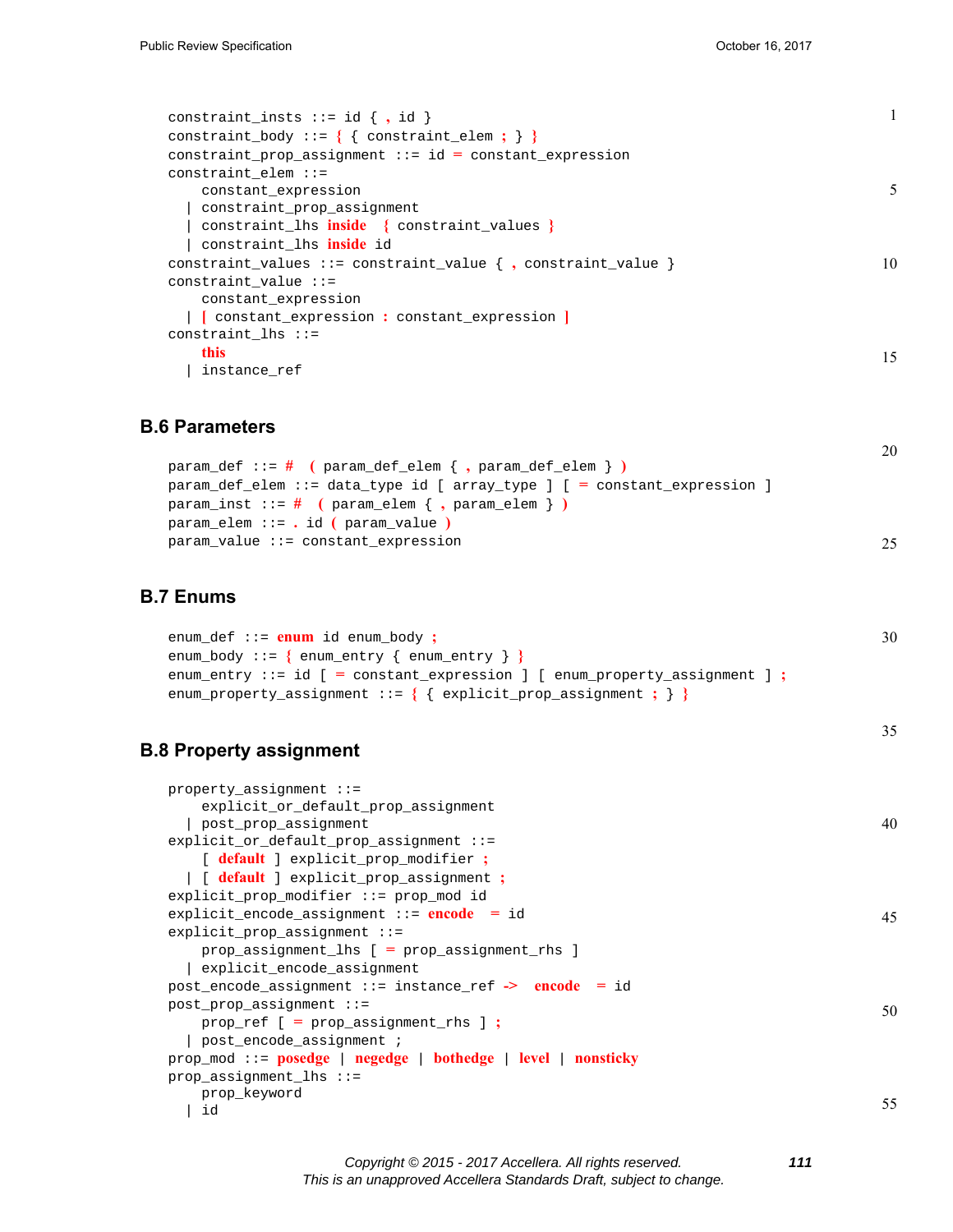```
1
               prop_keyword ::= sw | hw | rclr | rset | woclr | woset
              prop_assignment_rhs ::=
                    constant_expression
                  | precedencetype_literal
```
### **B.9 Struct literal**

```
10
               struct_literal ::= id '{ struct_literal_body }
               struct_literal_body ::= [ struct_literal_elem { , struct_literal_elem } ]
               struct_literal_elem ::= id : constant_expression
```
#### 15 **B.10 Array literal**

```
array_literal ::= '{ array_literal_body }
array_literal_body ::= constant_expression { , constant_expression }
```
#### 20

25

30

35

5

## **B.11 Reference**

```
instance_ref ::= instance_ref_element { . instance_ref_element }
prop_ref ::=
     instance_ref -> prop_keyword
   | instance_ref -> id
instance_or_prop_ref ::=
     instance_ref -> prop_keyword
   | instance_ref -> id
   | instance_ref
instance_ref_element ::= id { array }
```
#### **B.12 Array and range**

```
range ::= [ constant_expression : constant_expression ]
array ::= [ constant_expression ]
array_type ::= [ ]
```
### 40

45

## **B.13 Concatenation**

```
constant_concatenation ::= { constant_expression { , constant_expression } }
constant_multiple_concatenation ::= 
   { constant_expression constant_concatenation }
```
## **B.14 Data types**

```
50
55
                integer_type ::=
                     integer_vector_type
                   | integer_atom_type
                integer_atom_type ::= longint
                integer_vector_type ::= bit
                simple_type ::= integer_type
```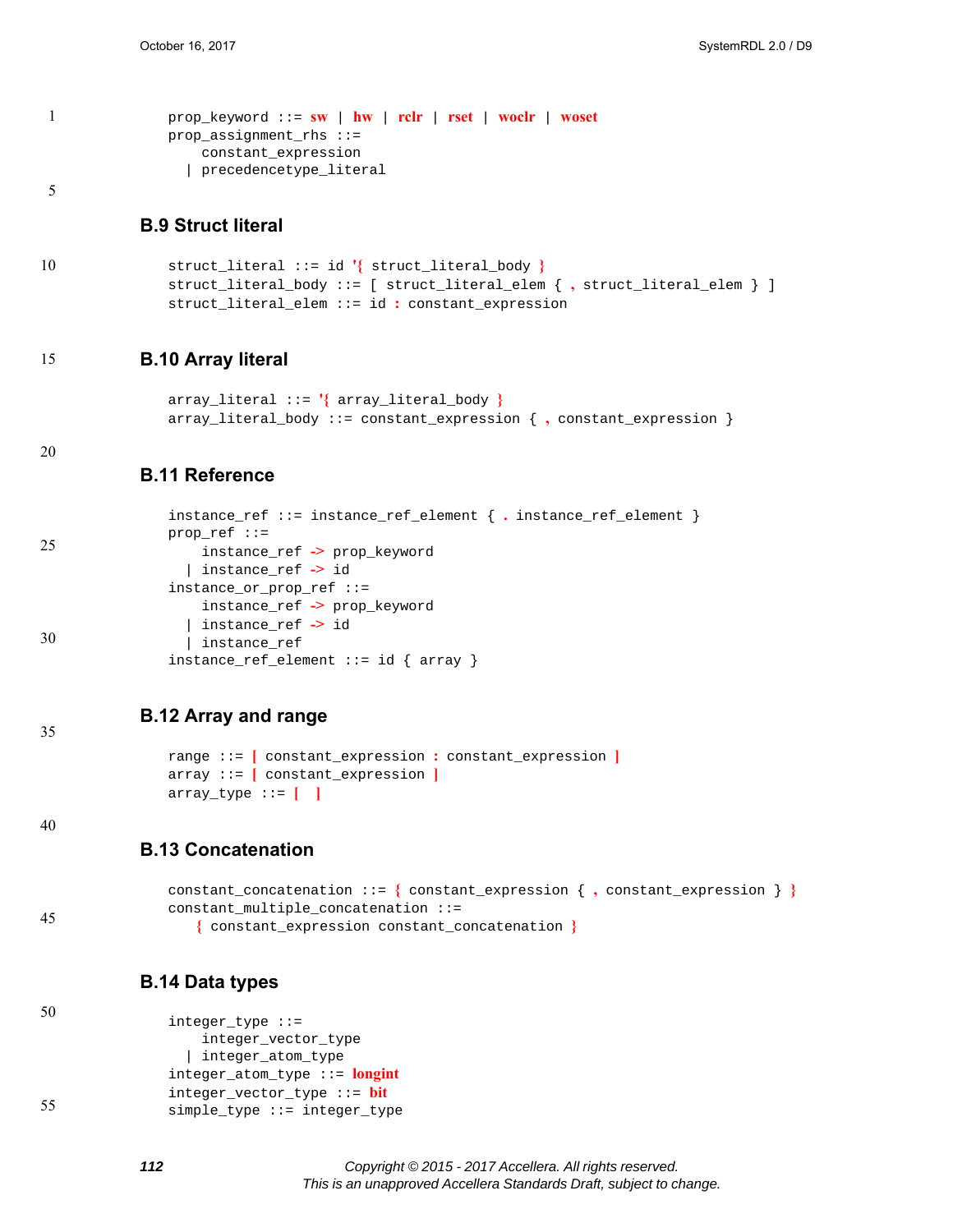| signing ::= unsigned                                                                       | 1  |
|--------------------------------------------------------------------------------------------|----|
| $basic_data_type :: =$                                                                     |    |
| simple_type [ signing ]                                                                    |    |
| string                                                                                     |    |
| <b>Boolean</b>                                                                             | 5  |
| id                                                                                         |    |
| $data_type :: =$                                                                           |    |
| basic_data_type                                                                            |    |
| accesstype                                                                                 | 10 |
| addressingtype                                                                             |    |
| onreadtype                                                                                 |    |
| onwritetype                                                                                |    |
|                                                                                            |    |
|                                                                                            | 15 |
| <b>B.15 Literals</b>                                                                       |    |
|                                                                                            |    |
| boolean_literal ::= $true$   false                                                         |    |
| number ::= number as specified in $4.6$                                                    |    |
| string_literal ::= string as specified in $4.5$                                            | 20 |
| enumerator_literal ::= id :: id                                                            |    |
| $accesstype\_literal ::= na   rw   wr   r   w   rw   rw1   w1$                             |    |
| onreadtype_literal ::= rclr   rset   ruser                                                 |    |
| onwritetype_literal ::= woset   wochr   wot   wzs   wzc   wzt   wchr   wset   wuser        |    |
| addressingtype_literal ::= compact   regalign   fullalign                                  | 25 |
| precedencetype_literal ::= $hw$   sw                                                       |    |
|                                                                                            |    |
|                                                                                            |    |
| <b>B.16 Expressions</b>                                                                    |    |
|                                                                                            | 30 |
| constant_expression ::=                                                                    |    |
| constant_primary                                                                           |    |
| unary_operator constant_primary<br>constant_expression binary_operator constant_expression |    |
| constant_expression ? constant_expression : constant_expression                            |    |
| $constant\_primary : :=$                                                                   | 35 |
| primary_literal                                                                            |    |
| constant_concatenation                                                                     |    |
| constant_multiple_concatenation                                                            |    |
| (constant_expression)                                                                      |    |
| constant_cast                                                                              | 40 |
| instance_or_prop_ref                                                                       |    |
| struct_literal                                                                             |    |
| array_literal                                                                              |    |
| primary_literal ::=                                                                        |    |
| number                                                                                     | 45 |
| string_literal                                                                             |    |
| boolean_literal                                                                            |    |
| accesstype_literal                                                                         |    |
| onreadtype_literal                                                                         |    |
| onwritetype_literal                                                                        | 50 |
| addressingtype_literal                                                                     |    |
| enumerator_literal                                                                         |    |
| this                                                                                       |    |
| binary_operator $::=$                                                                      |    |
| &&        <   >   <=   >=   ==   !=   >>   <<                                              |    |
| ^   ~^  ^~   *   /   %   +   -   **<br>$\mathbf{c}$                                        | 55 |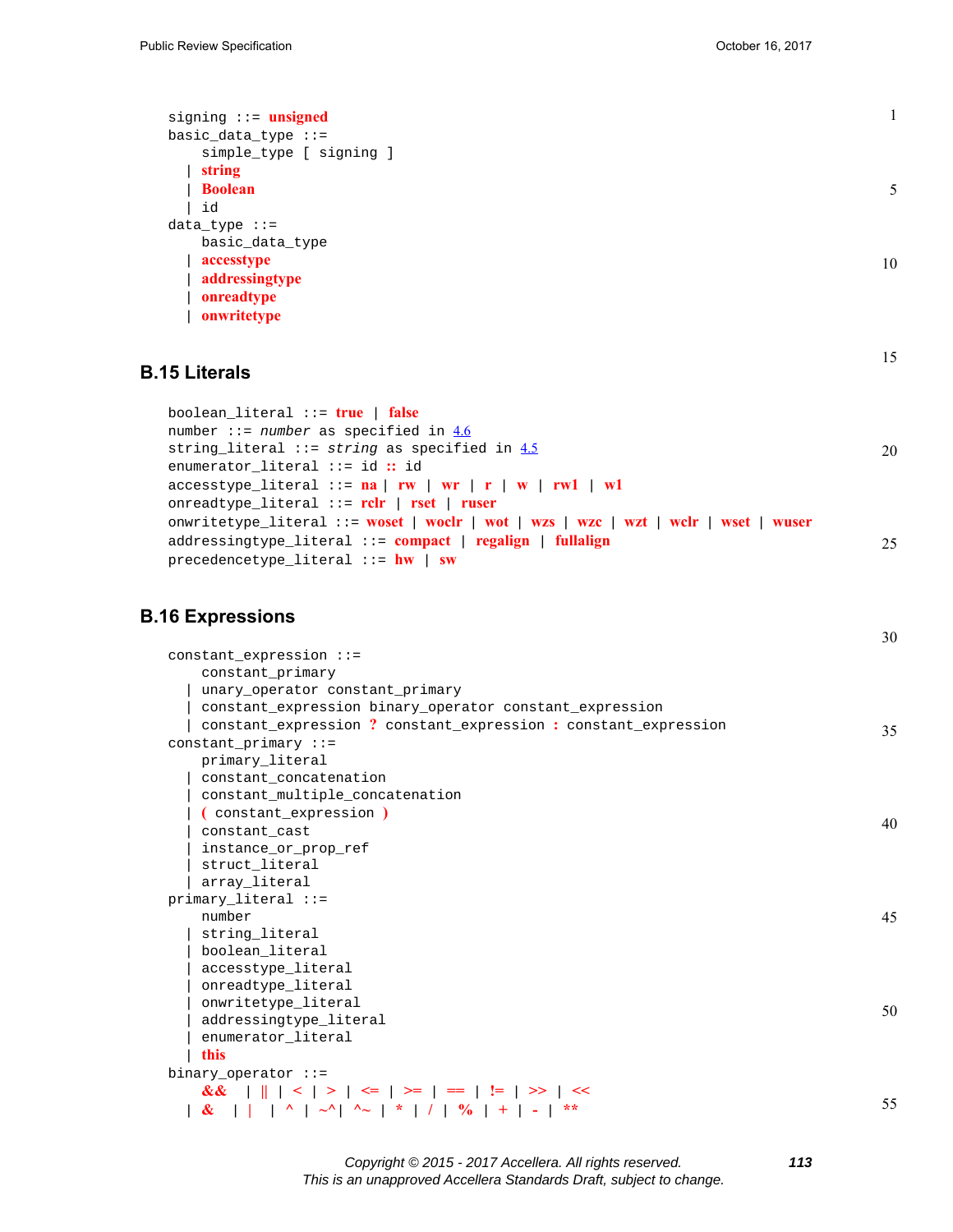unary\_operator :

**!** | **+** | **-** | **~** | **&** | **~&** | **|** | **~|** | **^** | **~^** | **^~**

| $\mathfrak s$ | $constant\_cast :: = casting\_type'$ (constant_expression)<br>casting_type ::= simple_type   constant_primary   boolean |  |
|---------------|-------------------------------------------------------------------------------------------------------------------------|--|
|               | <b>B.17 Identifiers</b>                                                                                                 |  |
| $10\,$        | id ::= <i>identifier</i> as specified in $4.3$                                                                          |  |
| 15            |                                                                                                                         |  |
| $20\,$        |                                                                                                                         |  |
| $25\,$        |                                                                                                                         |  |
| $30\,$        |                                                                                                                         |  |
| 35            |                                                                                                                         |  |
| $40\,$        |                                                                                                                         |  |
| 45            |                                                                                                                         |  |
| $50\,$        |                                                                                                                         |  |
| 55            |                                                                                                                         |  |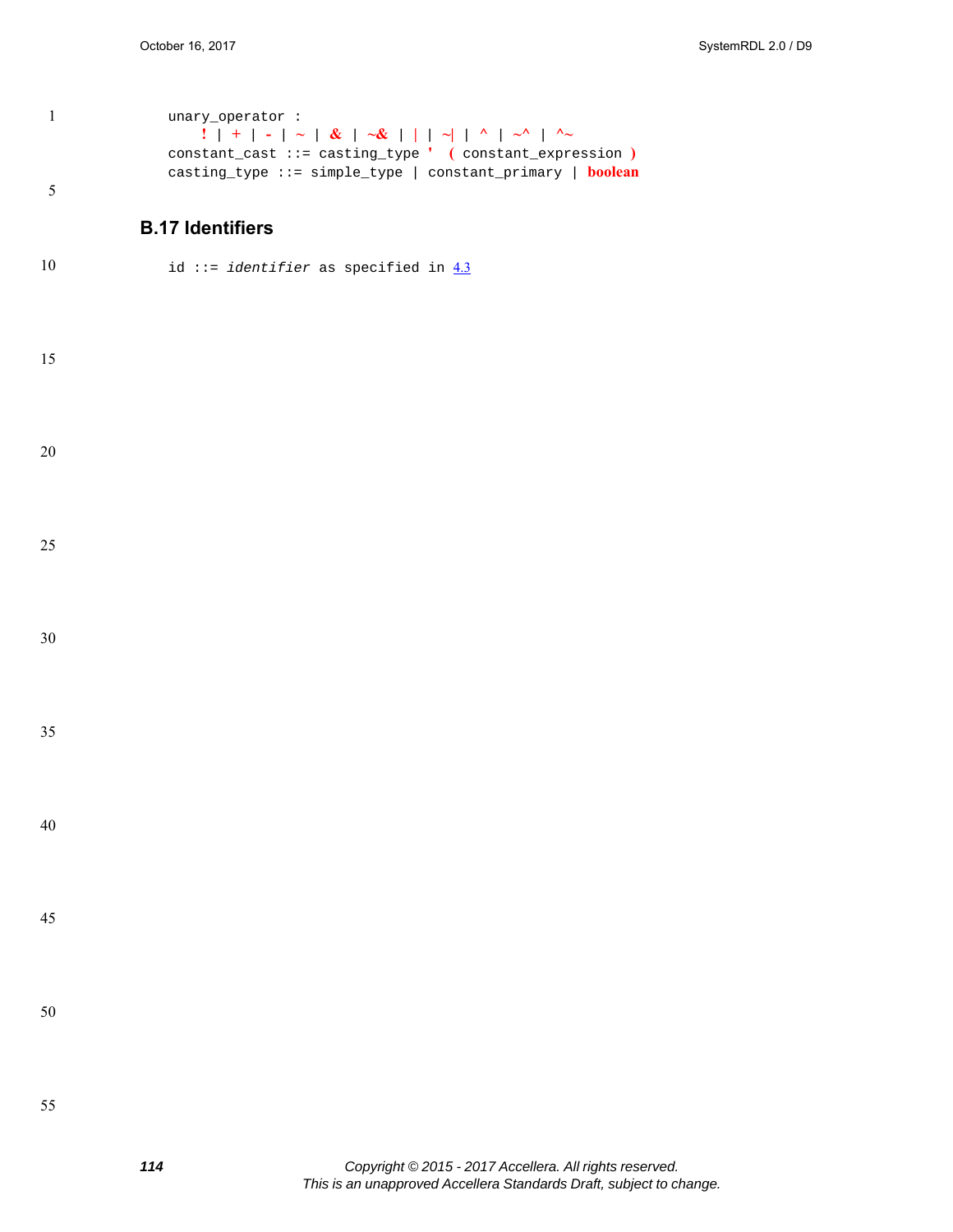**Backward compatibility**

**Annex C**

(informative)

**C.1 Keywords**

## 1

5

10

15

## 20

25

<span id="page-124-0"></span>

| Feature                 | <b>Keywords added</b>                                                                                 |  |
|-------------------------|-------------------------------------------------------------------------------------------------------|--|
| <i>Structs</i>          | abstract, struct                                                                                      |  |
| Casting                 | accesstype, addressingtype, onreadtype, onwritetype                                                   |  |
| Data types              | bit, boolean, longint, ruser, rw1, string, unsigned, w1, wclr, wot, wr, wset,<br>wuser, wzc, wzs, wzt |  |
| User-defined properties | component, componentwidth, number, ref, type                                                          |  |
| Constraints             | constraint, inside, this                                                                              |  |
| <b>Memories</b>         | mem                                                                                                   |  |

### **Table C1—New keywords added in SystemRDL 2.0**

Some of the new features require additional keywords (see  $Table C1$ ). If these keywords are used in legacy code as instance names, there will now be a conflict. Refer to **Table 2** for the current keyword list and  $\Delta$ nnex  $\overline{D}$  for additional reserved words. Where instances in legacy code use one of these keywords or

reserved words, the name either needs to be changed or escaped (by using a  $\setminus$ , see also  $4.3$ ).

One of the main goals for this update to the SystemRDL specification was to maintain backward compatibility. However, in some cases, this was just not possible to achieve what needed to be done or when there were mistakes in the original SystemRDL 1.0 specification. Where the SystemRDL 2.0 grammar and the SystemRDL 1.0 specification differ, it is unclear with which to maintain compatibility. Below are known

areas of incompatibility with an explanation of why and possible workarounds.

Many of the previously defined keywords are now properties (see [Table C2\)](#page-124-1) or obsolete (see [Table C3\)](#page-125-0).

## **Table C2—Keywords in SystemRDL 1.0 now changed to properties**

<span id="page-124-1"></span>**accesswidth** activehigh activelow addressing alignment anded **async** bigendian bridge counter quif reset decr decrsaturate decrthreshold decryalue decryidth desc dontcompare donttest enable encode errextbus field\_reset fieldwidth **halt haltenable haltmask hwclr hwenable hwmask hwset** incr increase increase increases increased increases increases increases increases in the increase increases in the increase in the increase in the increase in the increase in the increase in the increase in the in

45

55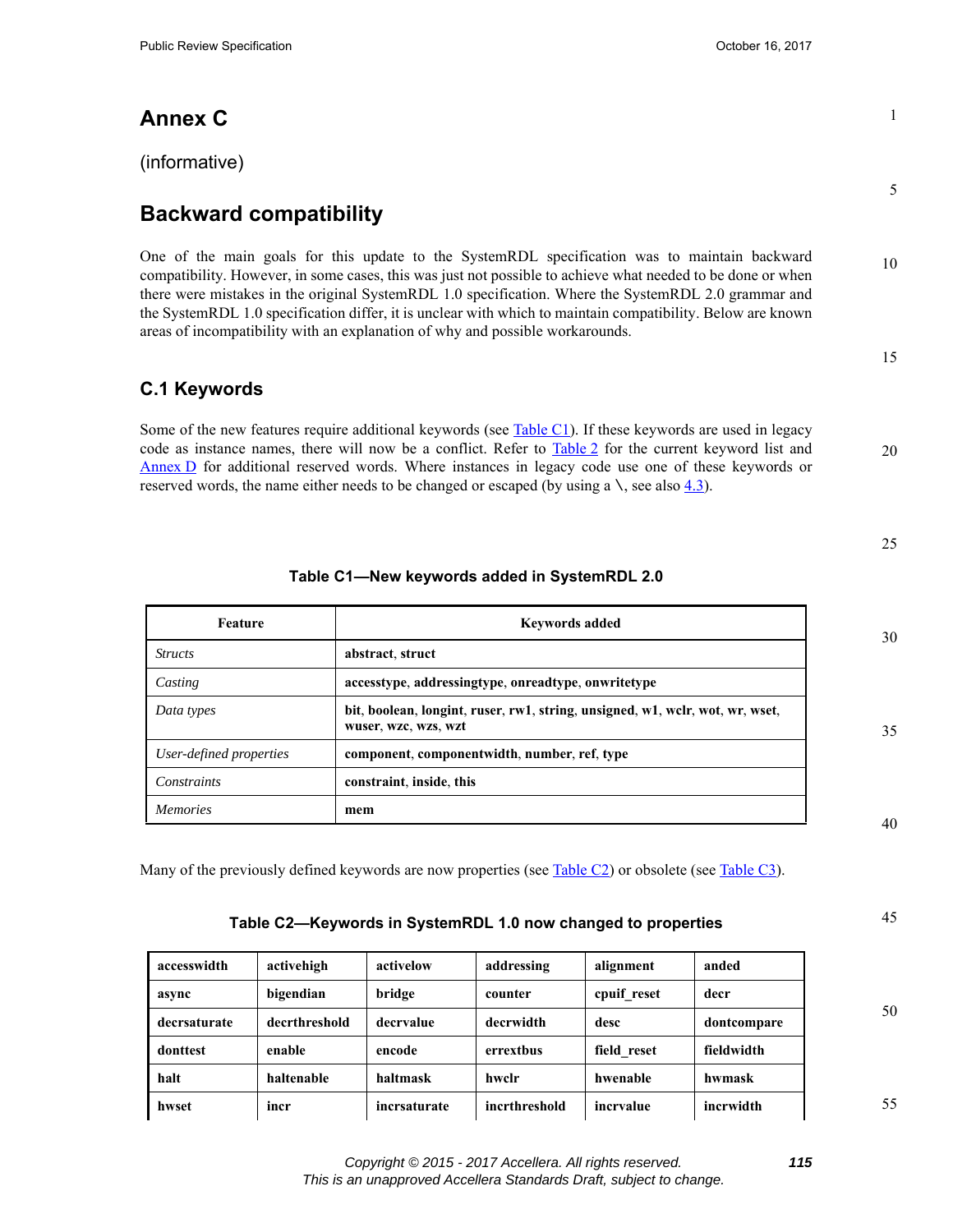# 5

## 10

## 15

25

30

35

40

45

#### **Table C2—Keywords in SystemRDL 1.0 now changed to properties**

| intr        | littleendian | lsb0     | mask       | msb0      | name         |
|-------------|--------------|----------|------------|-----------|--------------|
| next        | ored         | overflow | precedence | regwidth  | reset        |
| resetsignal | rsvdset      | rsvdsetX | saturate   | shared    | sharedextbus |
| signalwidth | singlepulse  | sticky   | stickybit  | swacc     | swmod        |
| swwe        | swwel        | sync     | threshold  | underflow | we           |
| wel         | xored        |          |            |           |              |

## **Table C3—Keywords in SystemRDL 1.0 now obsolete**

<span id="page-125-0"></span>

| arbiter | امماه<br>LIVLIV |  |  |
|---------|-----------------|--|--|

#### 20 **C.2 next**

The SystemRDL 1.0 specification showed examples with invalid syntax for the **next** property, where a field without **->** implied ->next, but did not specify it. This was also allowed by the grammar, but is no longer supportable. In section **7.8.2** of the SystemRDL 1.0 specification, within Example 3:

```
field counter_f { counter; };
field {} has_overflowed;
counter_f count1[5]=0; // Defines a 5 bit counter from 6 to 1
count1->incrthreshold=5'hF;
has overflowed = count1->overflow;
```
the last line should instead be:

has\_overflowed*->next* = count1->overflow;

SystemRDL 2.0 does not support implied ->next.

## **C.3 Use of 0 size**

The SystemRDL 1.0 specification was silent on the meaning of a 0 **size** field or register array. This is no longer a valid syntax. A single positive integer **size** (or for **field**s a legal range) shall be specified.

## **C.4 Range for register arrays**

The SystemRDL 1.0 specification was silent on allowing a **range** for a register array. This is no longer a valid syntax. A single positive integer size shall be specified.

### 50

55

## **C.5 decrsaturate**

The SystemRDL 1.0 specification specified the default value for **decrsaturate** as 1. This is incorrect. The SystemRDL 2.0 specification correctly lists the default as 0.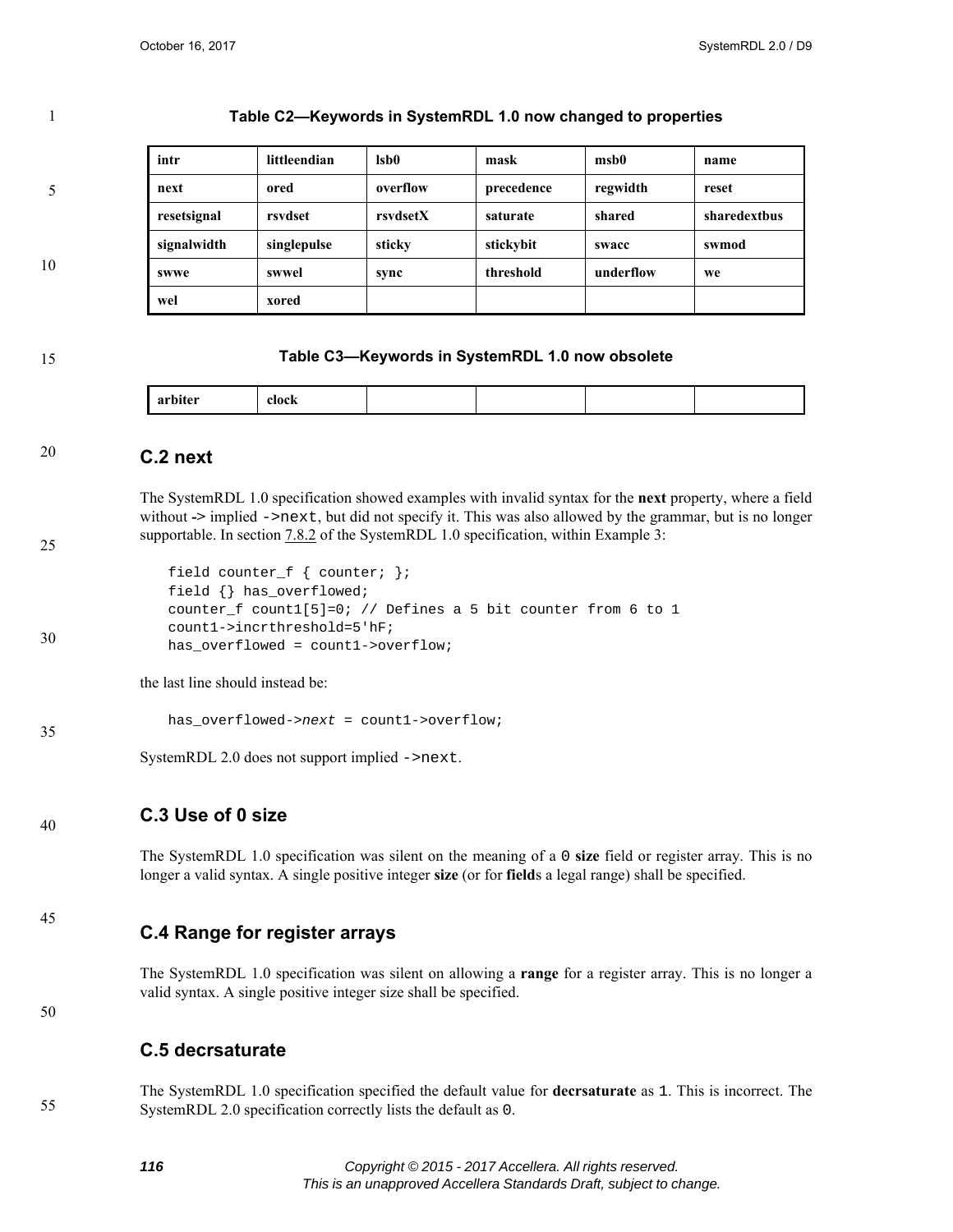| C.6 enum                                                                                                                                                                                                                                                                                                                                                                                                                                                                                          | 1  |
|---------------------------------------------------------------------------------------------------------------------------------------------------------------------------------------------------------------------------------------------------------------------------------------------------------------------------------------------------------------------------------------------------------------------------------------------------------------------------------------------------|----|
| The SystemRDL 1.0 grammar allowed for enumeration types to have no enumerators. For SystemRDL 2.0,<br>enumeration types are required to specify at least one enumerator.                                                                                                                                                                                                                                                                                                                          | 5  |
| C.7 alias                                                                                                                                                                                                                                                                                                                                                                                                                                                                                         |    |
| The SystemRDL 1.0 specification was unclear regarding the alias register type. SystemRDL 2.0 clarifies<br>that an alias shall be of the same type (internal or external) as the primary register. Since this is done by<br>default, alias registers do not need to specify a register type.                                                                                                                                                                                                       | 10 |
| <b>C.8 hwenable and hwmask</b>                                                                                                                                                                                                                                                                                                                                                                                                                                                                    | 15 |
| These two properties are mentioned in SystemRDL 1.0 as sizedNumeric or boolean. In reality, these are<br>references, to allow another element to specify the enable or mask value. This has been corrected in<br>SystemRDL 2.0                                                                                                                                                                                                                                                                    | 20 |
| C.9 threshold, incrthreshold, and decrtheshold                                                                                                                                                                                                                                                                                                                                                                                                                                                    |    |
| The <i>threshold</i> properties are not clearly defined in SystemRDL 1.0. In one place, a threshold occurs when<br>the field value exceeds the threshold value. In another place, it says the field "exactly matches" the value.<br>In SystemRDL 2.0, this has been clarified: Threshold is set for threshold and incrthreshold when the field<br>value is greater than or equal to the property value and for decrthreshold when the field value is less than or<br>equal to the property value. | 25 |
|                                                                                                                                                                                                                                                                                                                                                                                                                                                                                                   | 30 |

40

45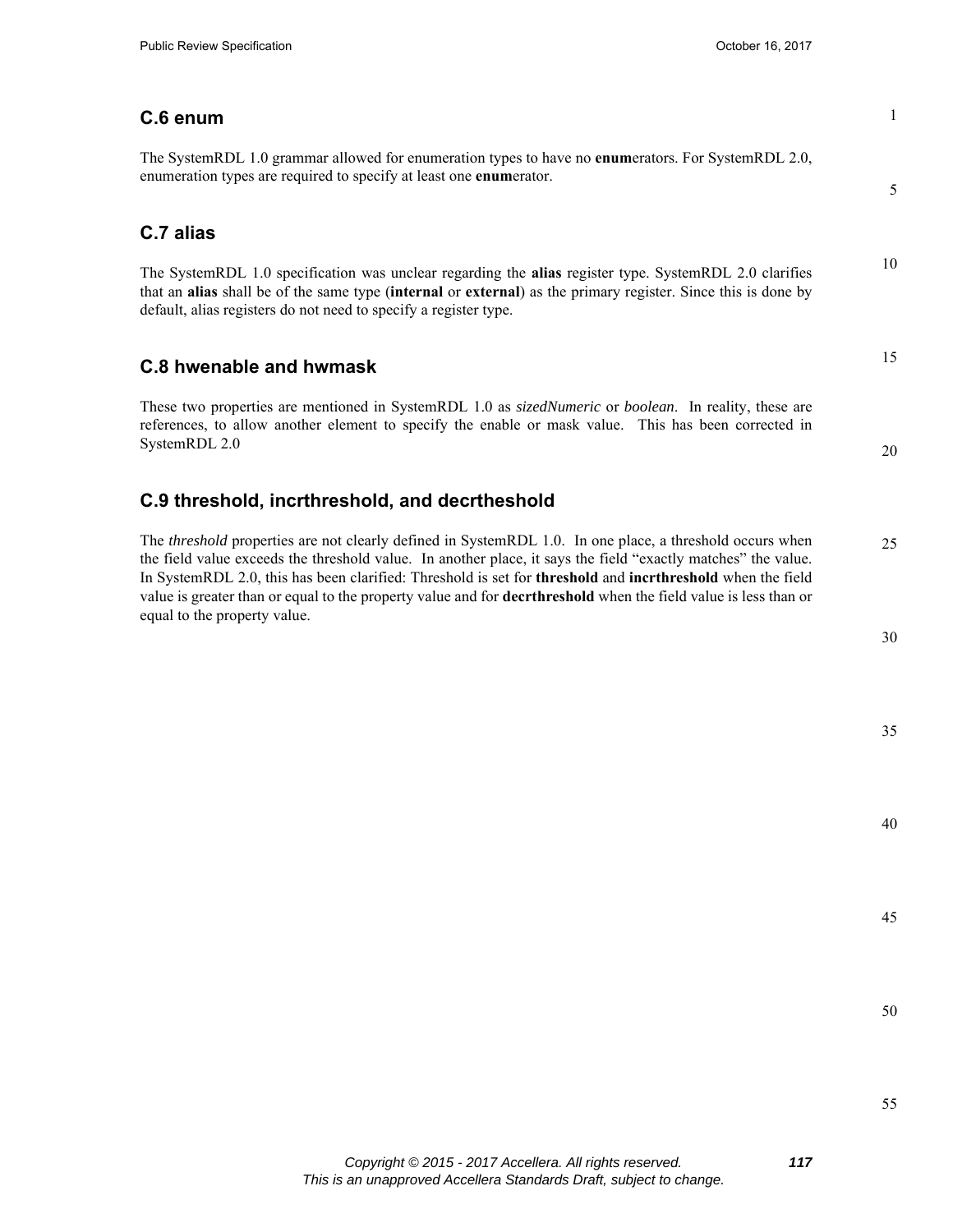| $\,$ 1 $\,$    |  |  |  |
|----------------|--|--|--|
| $\overline{5}$ |  |  |  |
| $10\,$         |  |  |  |
| $15\,$         |  |  |  |
| $20\,$         |  |  |  |
| $25\,$         |  |  |  |
| $30\,$         |  |  |  |
| $35\,$         |  |  |  |
| $40\,$         |  |  |  |
| $45\,$         |  |  |  |
| $50\,$         |  |  |  |
| 55             |  |  |  |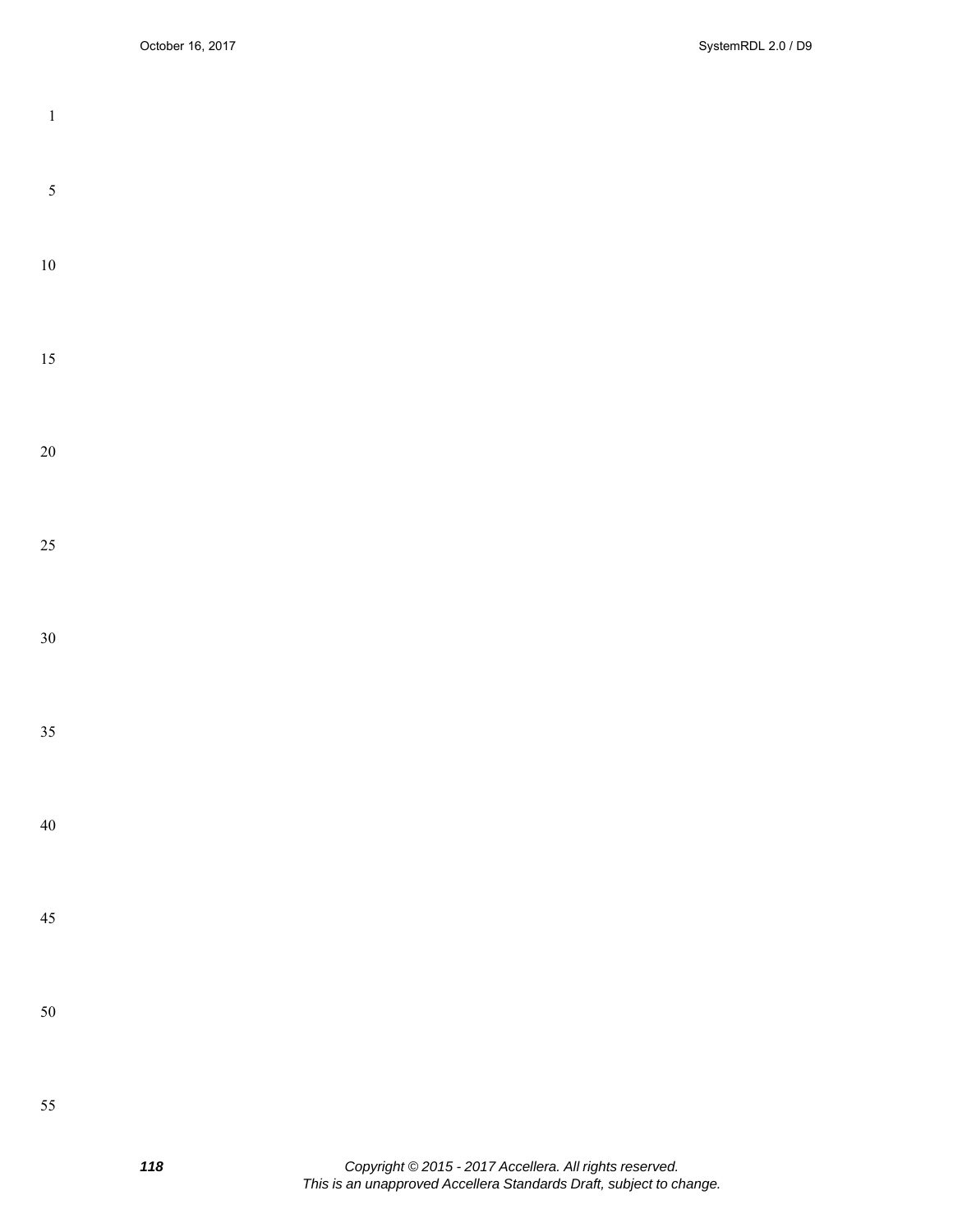# <span id="page-128-0"></span>**Annex D** (normative) **Reserved words**

*Reserved words* have a similar effect as keywords; reserved words are explicitly reserved for future use. The reserved words are listed in [Table D1](#page-128-1).

### **Table D1—SystemRDL reserved words**

<span id="page-128-1"></span>

| alternate | bvte      | ınt    | precedencetype | real   |
|-----------|-----------|--------|----------------|--------|
| shortint  | shortreal | signed | with           | within |

See also  $4.4$ .

20

1

5

10

15

25

30

35

40

45

50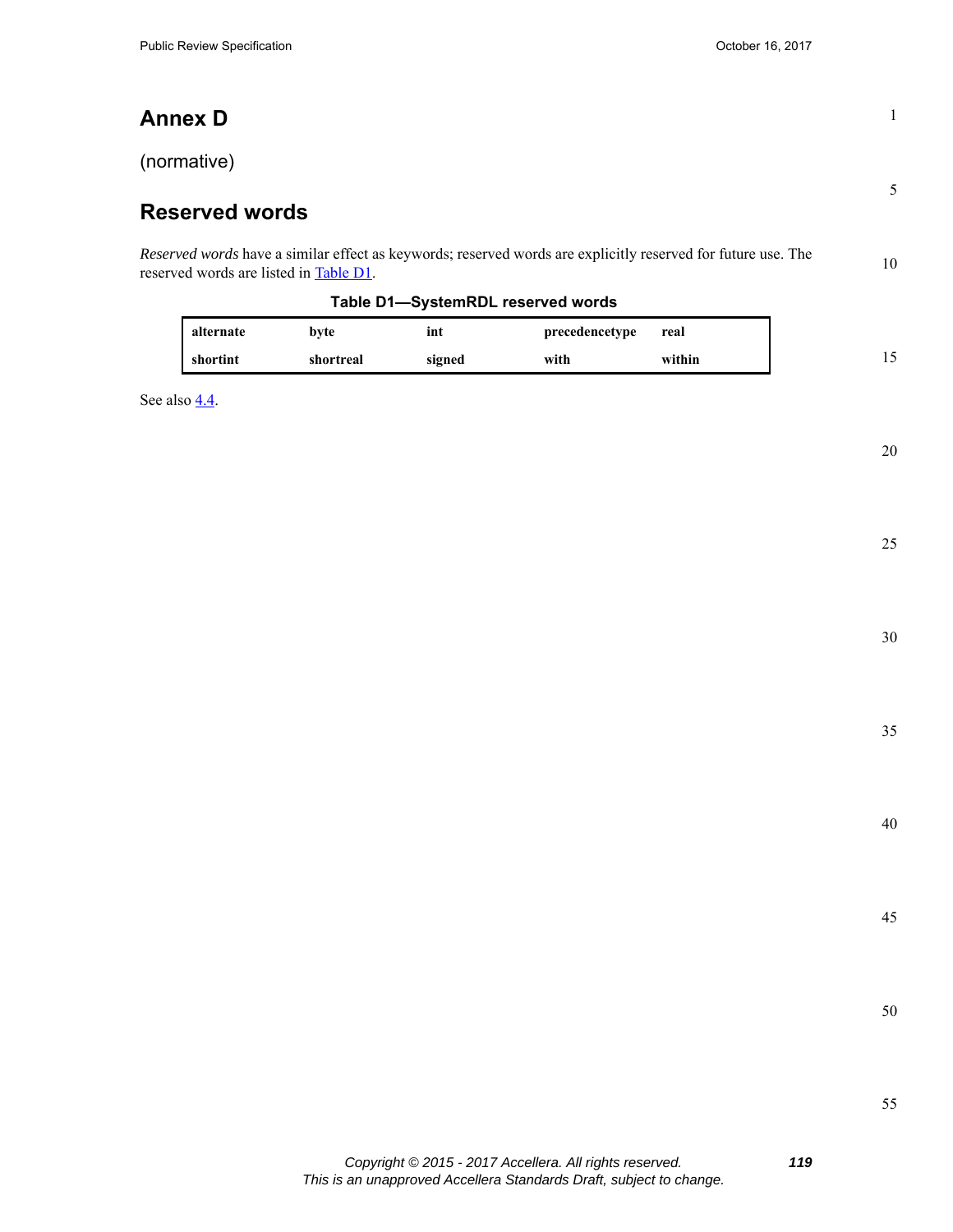| $\,$ $\,$ $\,$ |  |  |  |
|----------------|--|--|--|
| $\overline{5}$ |  |  |  |
| $10\,$         |  |  |  |
| $15\,$         |  |  |  |
| $20\,$         |  |  |  |
| $25\,$         |  |  |  |
| $30\,$         |  |  |  |
| $35\,$         |  |  |  |
| $40\,$         |  |  |  |
| $45\,$         |  |  |  |
| $50\,$         |  |  |  |
| 55             |  |  |  |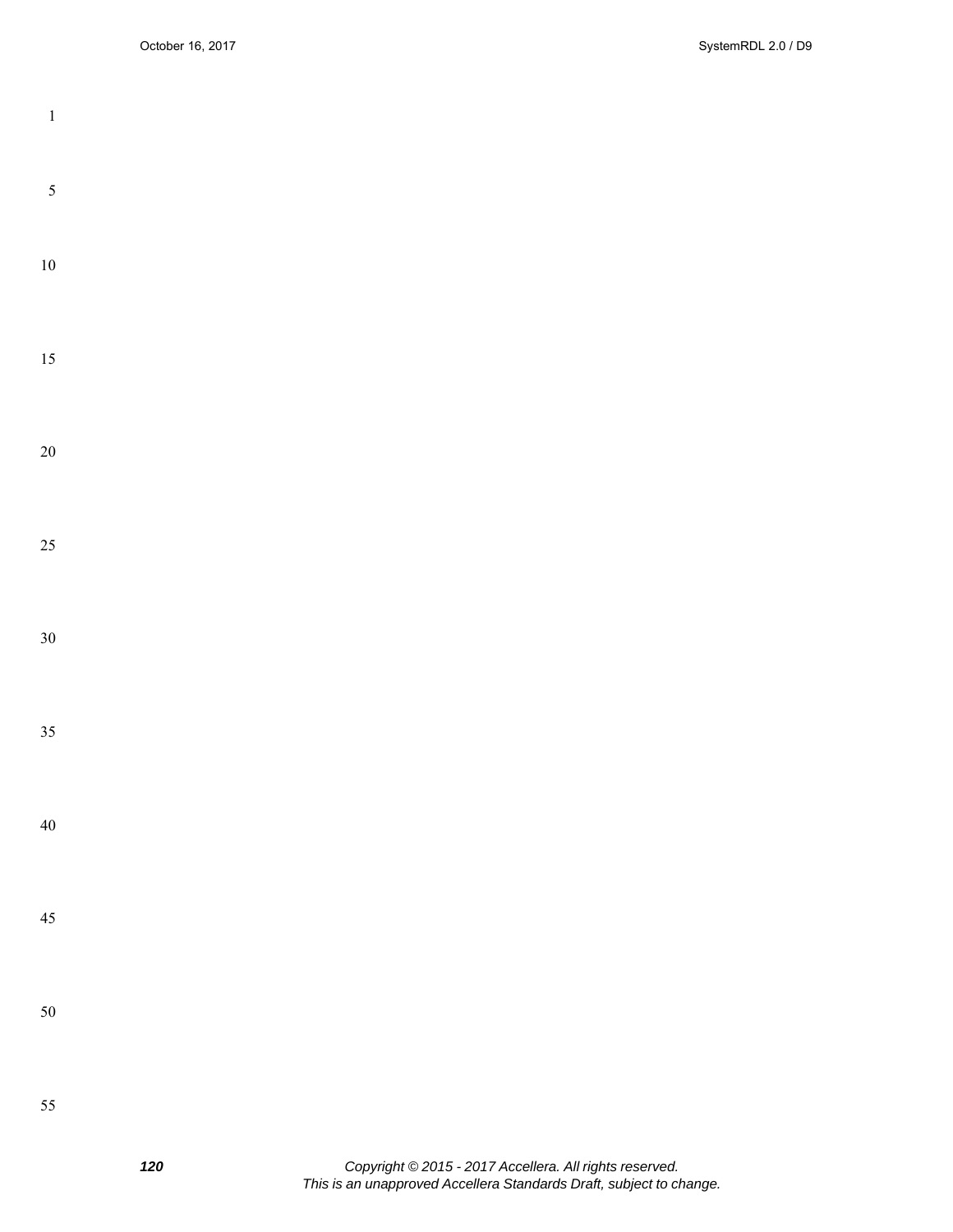# **Annex E**

(normative)

## **Access modes**

IEEE 1685-2014 IP-XACT inherited the access modes from SystemRDL, but, several more were added in addition to those from SystemRDL. UVM also inherited a subset of the IP-XACT access modes. Supporting all the IP-XACT access modes supports all of the UVM access modes; however, many of the SystemRDL and IP-XACT access mode combinations still map to the UVM User-defined access mode.

[Table E1](#page-130-0) shows the access combinations between SystemRDL and the UVM and IP-XACT Standards.

15

<span id="page-130-0"></span>

| Access         | Read<br>effect | Write<br>function | <b>IP-XACT</b><br><b>IEEE 1685-2014</b>                   | <b>UVM</b>     | <b>System</b><br><b>RDL 1.0</b> | <b>SystemRDL</b><br>2.0        |
|----------------|----------------|-------------------|-----------------------------------------------------------|----------------|---------------------------------|--------------------------------|
| No             |                |                   |                                                           | (1.2)          |                                 |                                |
| Access         |                |                   |                                                           |                | $sw = na$                       | $sw = na$                      |
| Read-only      |                |                   | access=read-only                                          | <b>RO</b>      | $sw=r$                          | $sw=r$<br>onread=r             |
| Read-only      | clear          |                   | access=read-only<br>readAction=clear                      | RC             | $sw=r$<br>rclr                  | $sw=r$<br>$on read = rc$       |
| Read-only      | set            |                   | access=read-only<br>readAction=set                        | <b>RS</b>      | $sw=r$<br>rset                  | $sw=r$<br>$on read = rset$     |
| Read-only      | other          |                   | access=read-only<br>readAction=modify                     |                |                                 | $sw=r$<br>$on read =_ruser$    |
| Write-<br>only |                |                   | access=write-only                                         | <b>WO</b>      | $sw=w$                          | $sw=w$<br>onwrite $=w$         |
| Write-<br>only |                | One-clear         | access=write-only<br>modifiedWriteValue=oneToClear        | ÷              | $sw=w$<br>woclr                 | $sw=w$<br>onwrite $=$ woclr    |
| Write-<br>only |                | One-set           | access=write-only<br>modifiedWriteValue=oneToSet          | ÷              | $sw=w$<br>woset                 | $sw=w$<br>onwrite<br>$=$ woset |
| Write-<br>only |                | One-toggle        | access=write-only<br>modifiedWriteValue=oneToTog-<br>gle  | ÷,             |                                 | $sw=w$<br>$onwrite = wot$      |
| Write-<br>only |                | Zero-clear        | access=write-only<br>modifiedWriteValue=zeroToClear       |                |                                 | $sw=w$<br>$onwrite = wzc$      |
| Write-<br>only |                | Zero-set          | access=write-only<br>modifiedWriteValue=zeroToSet         |                |                                 | $sw=w$<br>$onwrite = wzs$      |
| Write-<br>only |                | Zero-tog-<br>gle  | access=write-only<br>modifiedWriteValue=zeroToTog-<br>gle | $\blacksquare$ |                                 | $sw=w$<br>onwrite $=wzt$       |
| Write-<br>only |                | Clear             | access=write-only<br>modifiedWriteValue=clear             | <b>WOC</b>     |                                 | $sw=w$<br>onwrite =wclr        |

## **Table E1—Access combinations**

## 5

5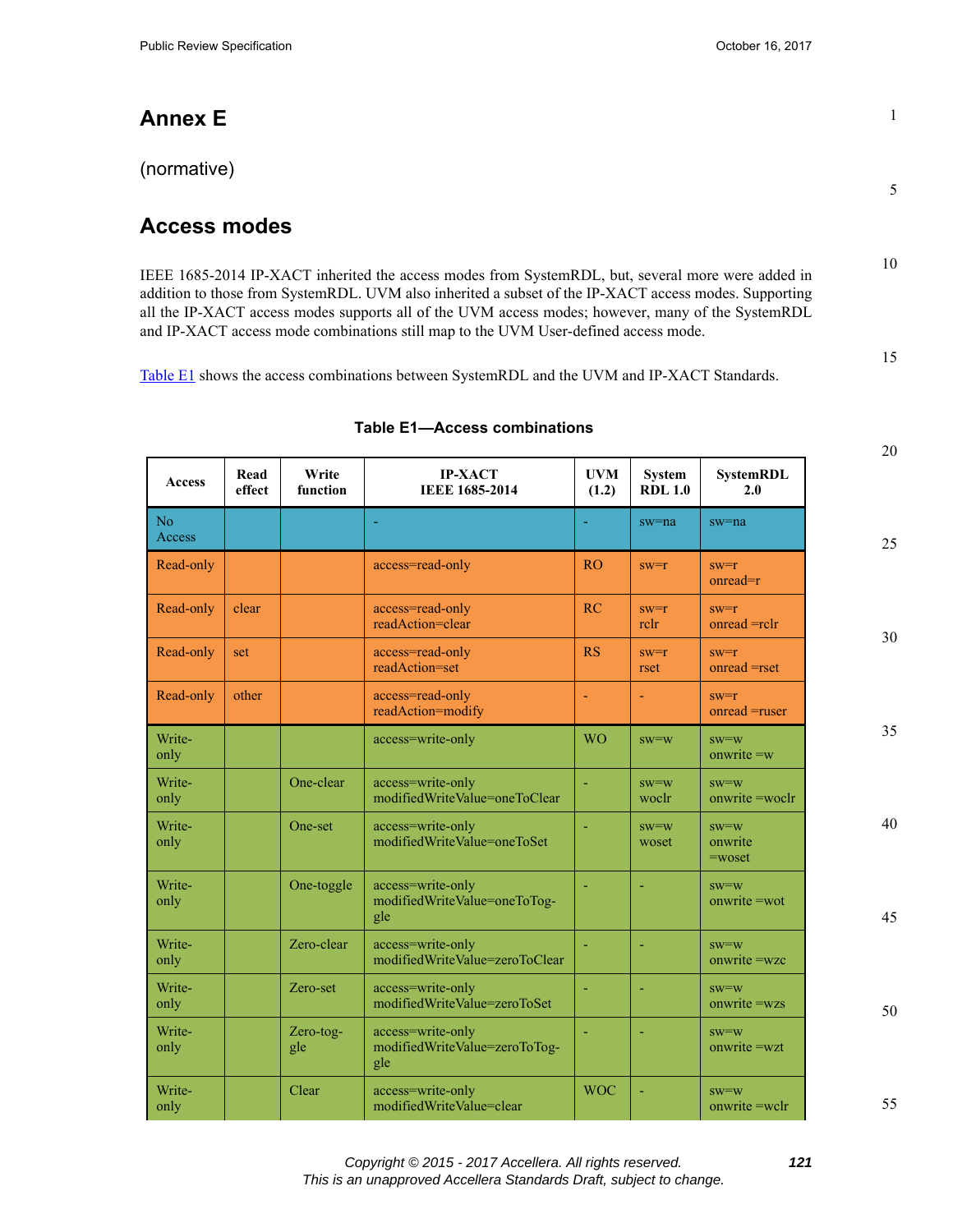| 5  | <b>Access</b>       | Read<br>effect | Write<br>function | <b>IP-XACT</b><br><b>IEEE 1685-2014</b>                  | <b>UVM</b><br>(1.2) | System<br><b>RDL 1.0</b> | <b>SystemRDL</b><br>2.0                        |
|----|---------------------|----------------|-------------------|----------------------------------------------------------|---------------------|--------------------------|------------------------------------------------|
|    | Write-<br>only      |                | Set               | access=write-only<br>modifiedWriteValue=set              | <b>WOS</b>          |                          | $sw=w$<br>onwrite =wset                        |
| 10 | Write-<br>only      |                | Other             | access=write-only<br>modifiedWriteValue=modify           |                     |                          | $sw=w$<br>onwrite<br>$=$ wuser                 |
|    | Write-<br>only-once |                |                   | access=writeOnce                                         | WO1                 |                          | $sw=w1$<br>onwrite $=w$                        |
| 15 | Write-<br>only-once |                | One-clear         | access=writeOnce<br>modifiedWriteValue=oneToClear        |                     |                          | $sw=w1$<br>onwrite =woclr                      |
|    | Write-<br>only-once |                | One-set           | access=writeOnce<br>modifiedWriteValue=oneToSet          |                     |                          | $sw=w1$<br>onwrite<br>$=$ woset                |
| 20 | Write-<br>only-once |                | One-toggle        | access= writeOnce<br>modifiedWriteValue=oneToTog-<br>gle |                     |                          | $sw=w1$<br>onwrite = $wot$                     |
| 25 | Write-<br>only-once |                | Zero-clear        | access= writeOnce<br>modifiedWriteValue=zeroToClear      | u,                  | ÷,                       | $sw=w1$<br>onwrite =wzc                        |
|    | Write-<br>only-once |                | Zero-set          | access= writeOnce<br>modifiedWriteValue=zeroToSet        |                     | ٠                        | $sw=w1$<br>onwrite $=wzs$                      |
| 30 | Write-<br>only-one  |                | Zero-tog-<br>gle  | access=writeOnce<br>modifiedWriteValue=zeroToTog-<br>gle |                     |                          | $sw=w1$<br>onwrite $=wzt$                      |
|    | Write-<br>only-once |                | Clear             | access= writeOnce<br>modifiedWriteValue=clear            |                     | $\blacksquare$           | $sw=w1$<br>onwrite =wclr                       |
| 35 | Write-<br>only-once |                | Set               | access=writeOnce<br>modifiedWriteValue=set               |                     |                          | $sw=w1$<br>onwrite =wset                       |
|    | Write-<br>only-once |                | Other             | access= writeOnce<br>modifiedWriteValue=modify           | Ξ                   | $\blacksquare$           | $sw=w1$<br>onwrite<br>$=$ wuser                |
| 40 | Read-<br>write      |                |                   | access=read-write                                        | <b>RW</b>           | $sw=rw$                  | $sw=rw$<br>onread $=r$<br>onwrite $=w$         |
|    | Read-<br>write      |                | One-clear         | access=read-write<br>modifiedWriteValue=oneToClear       | W1C                 | $sw=rw$<br>woclr         | $sw=rw$<br>onread $=r$<br>$onwrite = woclr$    |
| 45 | Read-<br>write      |                | One-set           | access=read-write<br>modifiedWriteValue=oneToSet         | W <sub>1</sub> S    | $sw=rw$<br>woset         | $sw=rw$<br>onread $=r$<br>onwrite<br>$=$ woset |
| 50 | Read-<br>write      |                | One-toggle        | access=read-write<br>modifiedWriteValue=oneToTog-<br>gle | W1T                 |                          | $sw=rw$<br>onread $=r$<br>onwrite =wot         |
| 55 | Read-<br>write      |                | Zero-clear        | access=read-write<br>modifiedWriteValue=zeroToClear      | <b>WOC</b>          |                          | $sw=rw$<br>onread $=r$<br>onwrite =wzc         |
|    |                     |                |                   |                                                          |                     |                          |                                                |

## **Table E1—Access combinations (Continued)**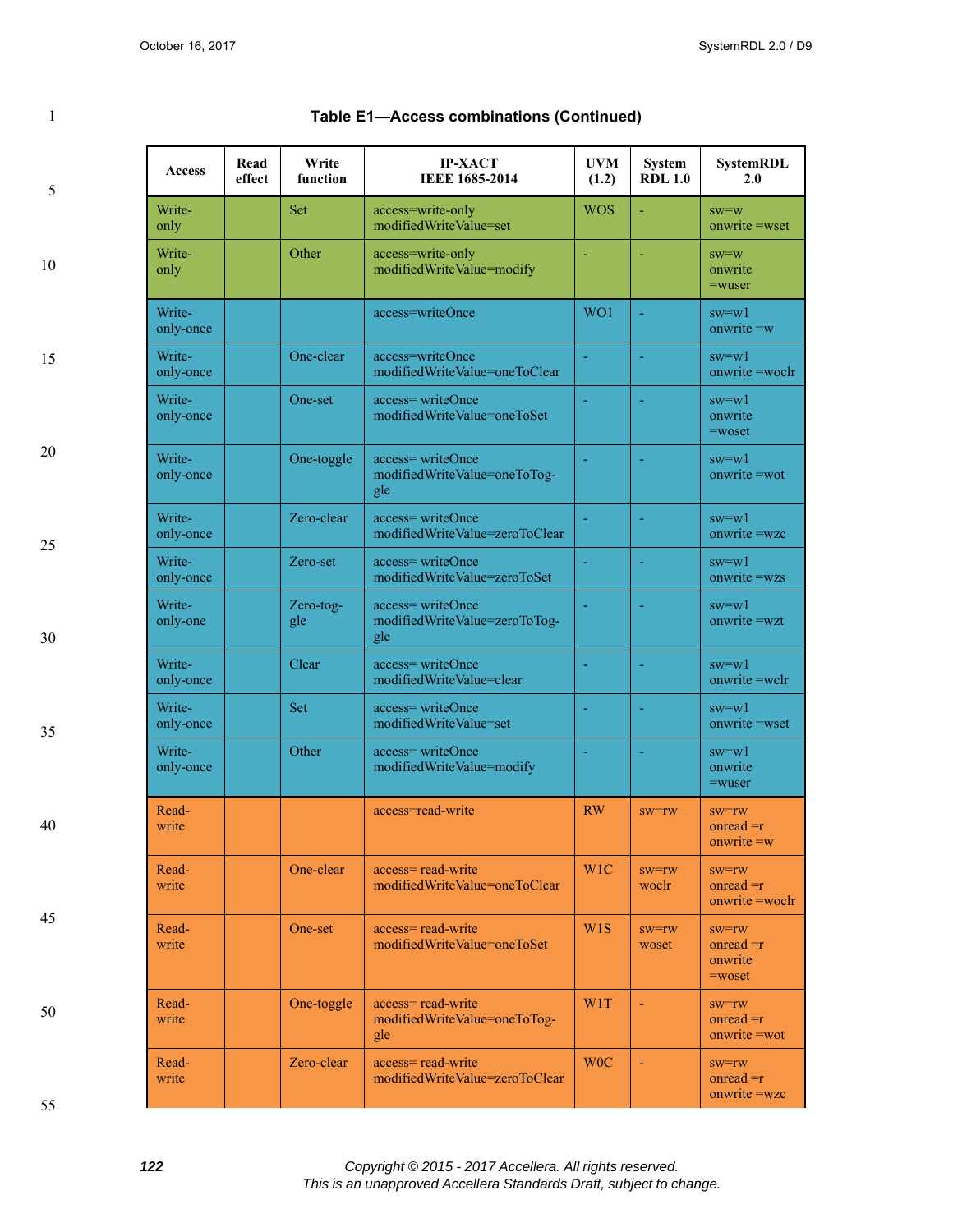| Access         | Read<br>effect | Write<br>function | <b>IP-XACT</b><br><b>IEEE 1685-2014</b>                                       | <b>UVM</b><br>(1.2) | <b>System</b><br><b>RDL 1.0</b> | <b>SystemRDL</b><br>2.0                             |    |
|----------------|----------------|-------------------|-------------------------------------------------------------------------------|---------------------|---------------------------------|-----------------------------------------------------|----|
| Read-<br>write |                | Zero-set          | access=read-write<br>modifiedWriteValue=zeroToSet                             | <b>W0S</b>          |                                 | $sw=rw$<br>onread $=r$<br>$onwrite = wzs$           |    |
| Read-<br>write |                | Zero-tog-<br>gle  | access=read-write<br>modifiedWriteValue=zeroToTog-<br>gle                     | <b>WOT</b>          |                                 | $sw=rw$<br>onread $=r$<br>$onwrite = wzt$           | 10 |
| Read-<br>write |                | Clear             | access=read-write<br>modifiedWriteValue=clear                                 | <b>WC</b>           |                                 | $sw=rw$<br>onread $=r$<br>$onwrite = wchr$          | 15 |
| Read-<br>write |                | <b>Set</b>        | access=read-write<br>modifiedWriteValue=set                                   | <b>WS</b>           |                                 | $sw=rw$<br>onread $=r$<br>onwrite =wset             |    |
| Read-<br>write |                | Other             | access=read-write<br>modifiedWriteValue=modify                                |                     |                                 | $sw=rw$<br>onread $=r$<br>onwrite<br>$=$ wuser      | 20 |
| Read-<br>write | clear          |                   | access=read-write<br>readAction=clear                                         | <b>WRC</b>          | $sw=rw$<br>rclr                 | $sw=rw$<br>$on read = rc$<br>onwrite $=w$           | 25 |
| Read-<br>write | clear          | One-clear         | access=read-write<br>readAction=clear<br>modifiedWriteValue=oneToClear        | $\blacksquare$      | $sw=rw$<br>rclr<br>woclr        | $sw=rw$<br>$on read = rclr$<br>$onwrite = woclr$    |    |
| Read-<br>write | clear          | One-set           | access=read-write<br>readAction=clear<br>modifiedWriteValue=oneToSet          | W1SR<br>C           | $sw=rw$<br>rclr<br>woset        | $sw=rw$<br>$on read = rclr$<br>onwrite<br>$=$ woset | 30 |
| Read-<br>write | clear          | One-toggle        | access=read-write<br>readAction=clear<br>modifiedWriteValue=oneToTog-<br>gle  | $\blacksquare$      |                                 | $sw=rw$<br>$onread = rclr$<br>$onwrite = wot$       | 35 |
| Read-<br>write | clear          | Zero-clear        | access=read-write<br>readAction=clear<br>modifiedWriteValue=zeroToClear       | $\blacksquare$      |                                 | $sw=rw$<br>$onread = rclr$<br>$onwrite = wzc$       | 40 |
| Read-<br>write | clear          | Zero-set          | access=read-write<br>readAction=clear<br>modifiedWriteValue=zeroToSet         | <b>WOSR</b><br>C    |                                 | $sw=rw$<br>$on read = rclr$<br>$onwrite = wzs$      |    |
| Read-<br>write | clear          | Zero-tog-<br>gle  | access=read-write<br>readAction=clear<br>modifiedWriteValue=zeroToTog-<br>gle |                     |                                 | $sw=rw$<br>$on read = rclr$<br>onwrite =wzt         | 45 |
| Read-<br>write | clear          | Clear             | access=read-write<br>readAction=clear<br>modifiedWriteValue=clear             |                     |                                 | $sw=rw$<br>$on read = rclr$<br>onwrite $=$ wclr     | 50 |
| Read-<br>write | clear          | <b>Set</b>        | access=read-write<br>readAction=clear<br>modifiedWriteValue=set               | <b>WSR</b><br>C     |                                 | $sw=rw$<br>onread =rclr<br>onwrite =wset            |    |

## **Table E1—Access combinations (Continued)**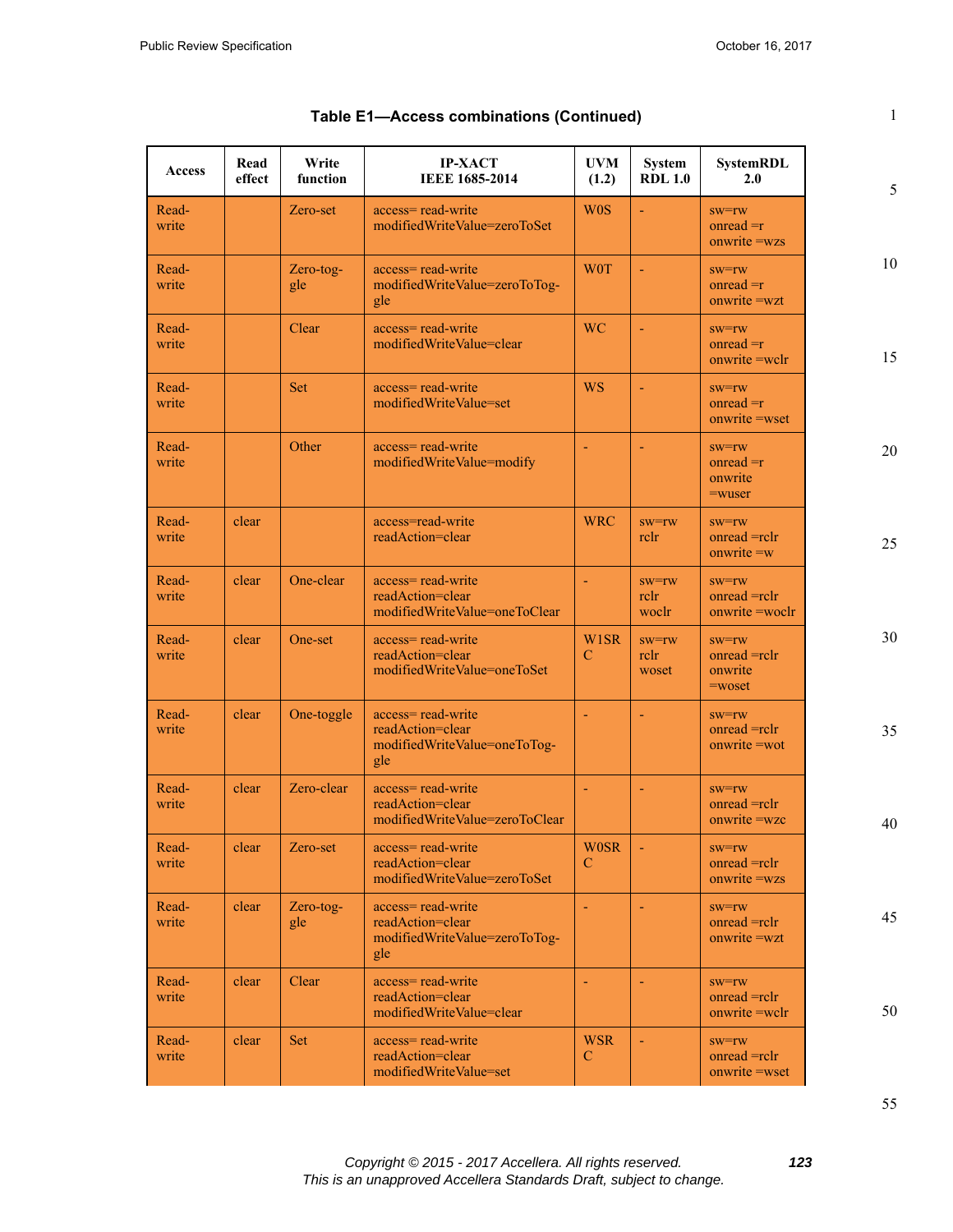| 5  | <b>Access</b>  | Read<br>effect | Write<br>function | <b>IP-XACT</b><br><b>IEEE 1685-2014</b>                                      | <b>UVM</b><br>(1.2)           | <b>System</b><br><b>RDL 1.0</b> | <b>SystemRDL</b><br>2.0                                |
|----|----------------|----------------|-------------------|------------------------------------------------------------------------------|-------------------------------|---------------------------------|--------------------------------------------------------|
| 10 | Read-<br>write | clear          | Other             | access=read-write<br>readAction=clear<br>modifiedWriteValue=modify           |                               | $\blacksquare$                  | $sw=rw$<br>$on read = rclr$<br>onwrite<br>$=$ wuser    |
|    | Read-<br>write | set            |                   | access=read-write<br>readAction=set                                          | <b>WRS</b>                    | $sw=rw$<br>rset                 | $sw=rw$<br>$on read = rset$<br>onwrite $=w$            |
| 15 | Read-<br>write | set            | One-clear         | access=read-write<br>readAction=set<br>modifiedWriteValue=oneToClear         | W <sub>1</sub> C<br><b>RS</b> | $sw=rw$<br>rset<br>woclr        | $sw=rw$<br>$on read = rset$<br>$onwrite = woclr$       |
| 20 | Read-<br>write | set            | One-set           | access=read-write<br>readAction=set<br>modifiedWriteValue=oneToSet           | ÷                             | $sw=rw$<br>rset<br>woset        | $sw=rw$<br>$on read = rset$<br>onwrite<br>$=$ woset    |
|    | Read-<br>write | set            | One-toggle        | access=read-write<br>readAction= set<br>modifiedWriteValue=oneToTog-<br>gle  | ÷                             | ÷                               | $sw=rw$<br>$on read = rset$<br>$onwrite = wot$         |
| 25 | Read-<br>write | set            | Zero-clear        | access=read-write<br>readAction= set<br>modifiedWriteValue=zeroToClear       | <b>WOC</b><br><b>RS</b>       | ÷                               | $sw=rw$<br>$on read = rset$<br>$onwrite = wzc$         |
| 30 | Read-<br>write | set            | Zero-set          | access=read-write<br>readAction=set<br>modifiedWriteValue=zeroToSet          | ÷                             | ٠                               | $sw=rw$<br>$on read = rset$<br>$onwrite = wzs$         |
|    | Read-<br>write | set            | Zero-tog-<br>gle  | access=read-write<br>readAction= set<br>modifiedWriteValue=zeroToTog-<br>gle |                               |                                 | $sw=rw$<br>$on read = rset$<br>$onwrite = wzt$         |
| 35 | Read-<br>write | set            | Clear             | access=read-write<br>readAction= set<br>modifiedWriteValue=clear             | <b>WCR</b><br>S               |                                 | $sw=rw$<br>$on read = \text{rset}$<br>$onwrite = wchr$ |
| 40 | Read-<br>write | set            | <b>Set</b>        | access=read-write<br>readAction= set<br>modifiedWriteValue=set               | ٠                             | ÷                               | $sw=rw$<br>$on read = rset$<br>onwrite =wset           |
| 45 | Read-<br>write | set            | Other             | access=read-write<br>readAction=set<br>modifiedWriteValue=modify             |                               |                                 | $sw=rw$<br>onread =rset<br>onwrite<br>$=$ wuser        |
|    | Read-<br>write | other          |                   | access=read-write<br>readAction= modify                                      | ٠                             |                                 | $sw=rw$<br>$on read = ruser$<br>onwrite $=w$           |
| 50 | Read-<br>write | other          | One-clear         | access=read-write<br>readAction=modify<br>modifiedWriteValue=oneToClear      |                               |                                 | $sw=rw$<br>$on read = ruser$<br>$onwrite = woclr$      |
|    | Read-<br>write | other          | One-set           | access=read-write<br>readAction=modify<br>modifiedWriteValue=oneToSet        |                               |                                 | $sw=rw$<br>$on read = ruser$<br>onwrite                |
| 55 |                |                |                   |                                                                              |                               |                                 | $=$ woset                                              |

## **Table E1—Access combinations (Continued)**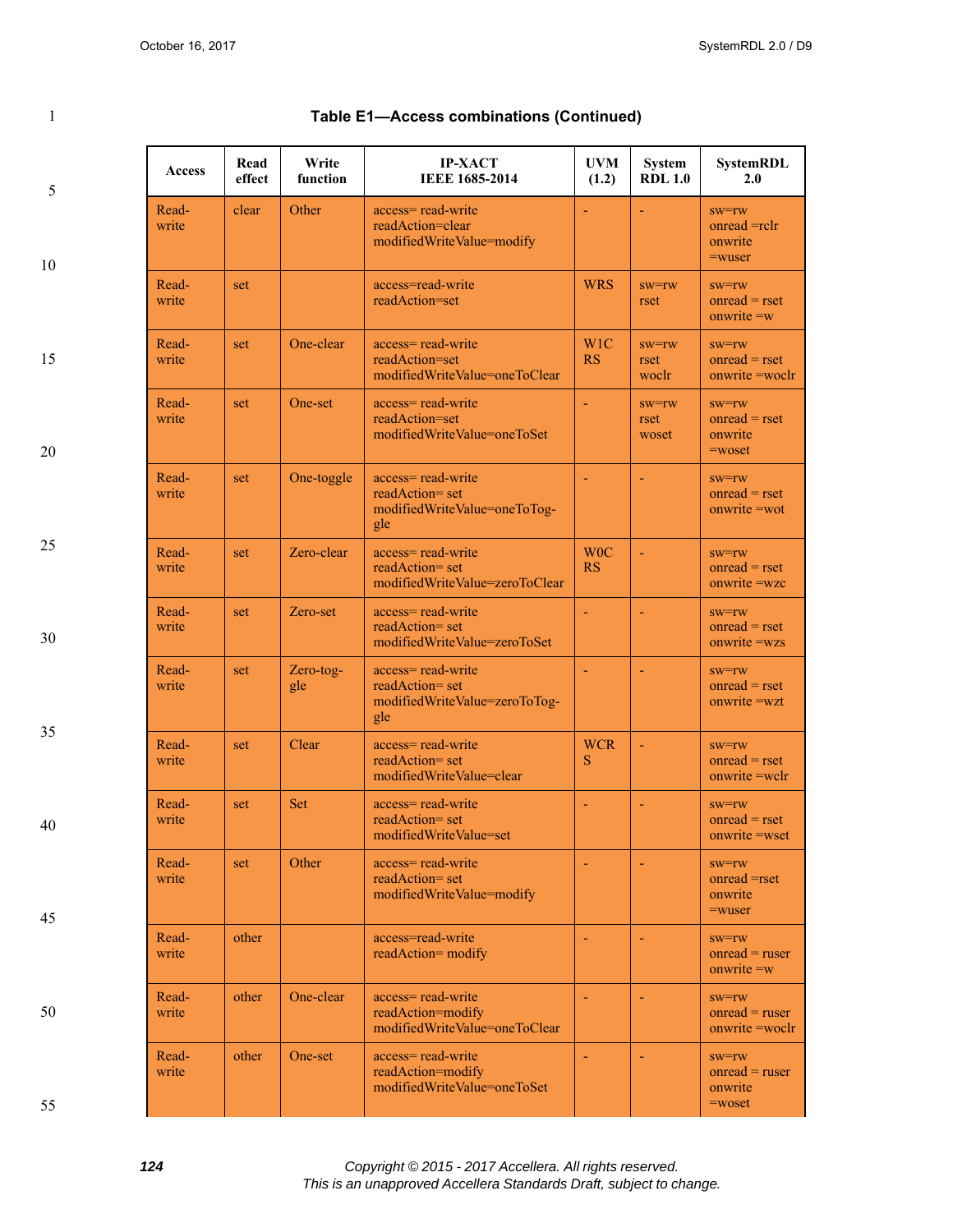| <b>Access</b>           | Read<br>effect | Write<br>function | <b>IP-XACT</b><br><b>IEEE 1685-2014</b>                                         | <b>UVM</b><br>(1.2) | <b>System</b><br><b>RDL 1.0</b> | <b>SystemRDL</b><br>2.0                              |  |
|-------------------------|----------------|-------------------|---------------------------------------------------------------------------------|---------------------|---------------------------------|------------------------------------------------------|--|
| Read-<br>write          | other          | One-toggle        | access=read-write<br>readAction= modify<br>modifiedWriteValue=oneToTog-<br>gle  |                     |                                 | $sw=rw$<br>$on read = ruser$<br>$onwrite = wot$      |  |
| Read-<br>write          | other          | Zero-clear        | access=read-write<br>readAction= modify<br>modifiedWriteValue=zeroToClear       | $\blacksquare$      |                                 | $sw=rw$<br>$on read = ruser$<br>$onwrite = wzc$      |  |
| Read-<br>write          | other          | Zero-set          | access=read-write<br>readAction= modify<br>modifiedWriteValue=zeroToSet         |                     |                                 | $sw=rw$<br>$on read = ruser$<br>$onwrite = wzs$      |  |
| Read-<br>write          | other          | Zero-tog-<br>gle  | access=read-write<br>readAction= modify<br>modifiedWriteValue=zeroToTog-<br>gle | $\blacksquare$      |                                 | $sw=rw$<br>$on read = ruser$<br>$onwrite = wzt$      |  |
| Read-<br>write          | other          | Clear             | access=read-write<br>readAction= modify<br>modifiedWriteValue=clear             |                     |                                 | $sw=rw$<br>$on read = ruser$<br>$onwrite = wclr$     |  |
| Read-<br>write          | other          | <b>Set</b>        | access=read-write<br>readAction= modify<br>modifiedWriteValue=set               | $\blacksquare$      | ÷                               | $sw=rw$<br>$on read = ruser$<br>$onwrite = wset$     |  |
| Read-<br>write          | other          | Other             | access=read-write<br>readAction= modify<br>modifiedWriteValue=modify            |                     |                                 | $sw=rw$<br>$on read = ruser$<br>onwrite<br>$=$ wuser |  |
| Read-<br>write-<br>once |                |                   | access=read-writeOnce                                                           | W1                  |                                 | $sw=rw1$<br>onread $=r$<br>onwrite $=w$              |  |
| Read-<br>write-<br>once |                | One-clear         | access=read-writeOnce<br>modifiedWriteValue=oneToClear                          |                     |                                 | $sw=rw1$<br>onread $=r$<br>onwrite =woclr            |  |
| Read-<br>write-<br>once |                | One-set           | access=read-writeOnce<br>modifiedWriteValue=oneToSet                            | $\blacksquare$      |                                 | $sw=rw1$<br>onread $=r$<br>onwrite<br>$=$ woset      |  |
| Read-<br>write-<br>once |                | One-toggle        | access=read-writeOnce<br>modifiedWriteValue=oneToTog-<br>gle                    |                     |                                 | $sw=rw1$<br>$on read = r$<br>$onwrite = wot$         |  |
| Read-<br>write-<br>once |                | Zero-clear        | access= read-writeOnce<br>modifiedWriteValue=zeroToClear                        |                     |                                 | $sw=rw1$<br>onread $=r$<br>$onwrite = wzc$           |  |
| Read-<br>write-<br>once |                | Zero-set          | access=read-writeOnce<br>modifiedWriteValue=zeroToSet                           |                     |                                 | $sw=rw1$<br>onread $=r$<br>$onwrite = wzs$           |  |
| Read-<br>write-<br>once |                | Zero-tog-<br>gle  | access= read-writeOnce<br>modifiedWriteValue=zeroToTog-<br>gle                  |                     |                                 | $sw=rw1$<br>onread $=r$<br>onwrite =wzt              |  |

| Table E1—Access combinations (Continued) |  |  |
|------------------------------------------|--|--|
|------------------------------------------|--|--|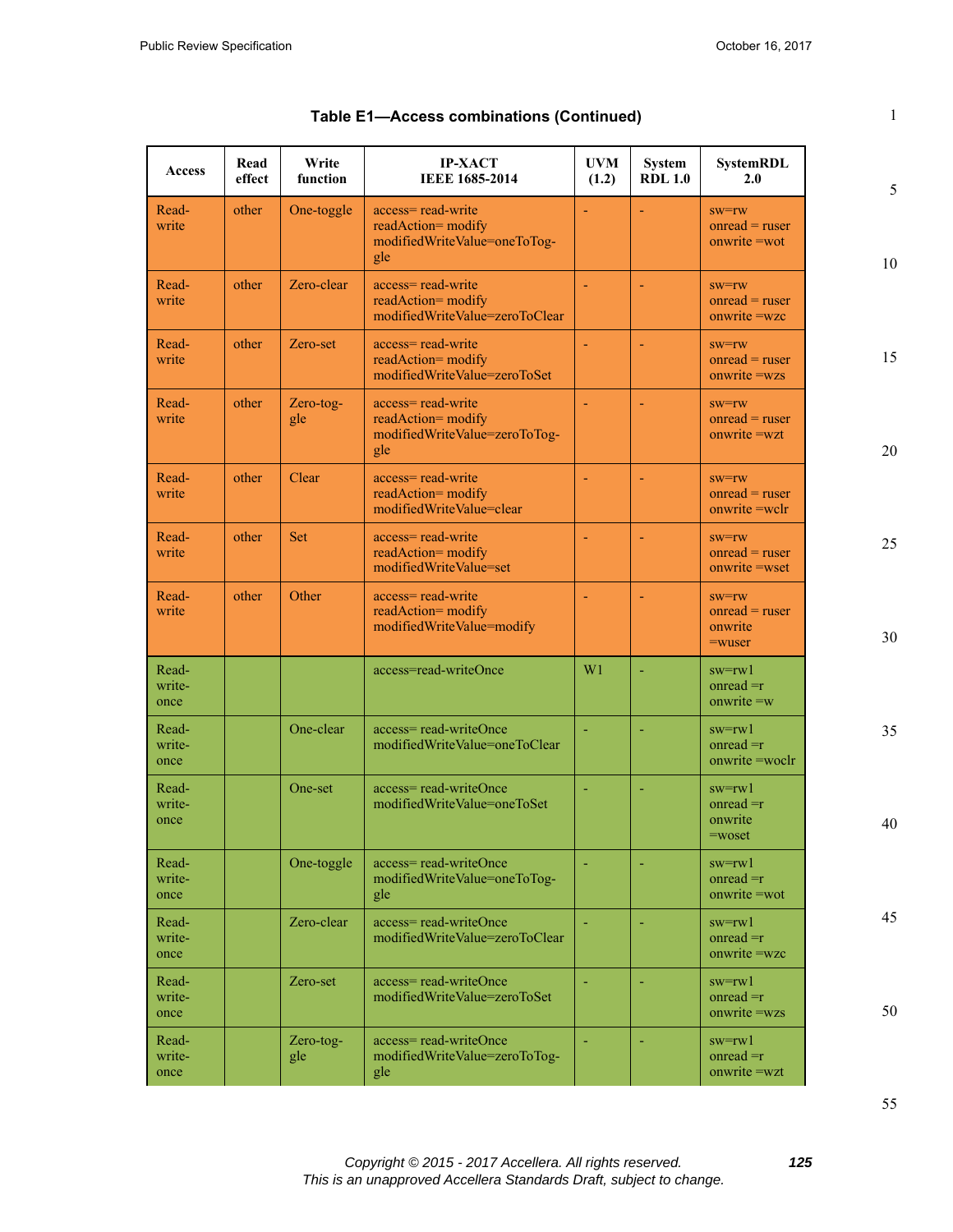| $\mathbf{1}$<br><b>Table E1-Access combinations (Continued)</b> |                         |                |                   |                                                                                    |                     |                                 |                                                      |  |
|-----------------------------------------------------------------|-------------------------|----------------|-------------------|------------------------------------------------------------------------------------|---------------------|---------------------------------|------------------------------------------------------|--|
| 5                                                               | <b>Access</b>           | Read<br>effect | Write<br>function | <b>IP-XACT</b><br><b>IEEE 1685-2014</b>                                            | <b>UVM</b><br>(1.2) | <b>System</b><br><b>RDL 1.0</b> | <b>SystemRDL</b><br>2.0                              |  |
|                                                                 | Read-<br>write-<br>once |                | Clear             | access=read-writeOnce<br>modifiedWriteValue=clear                                  |                     |                                 | $sw=rw1$<br>onread $=r$<br>$onwrite = wchr$          |  |
| 10                                                              | Read-<br>write-<br>once |                | <b>Set</b>        | access= read-writeOnce<br>modifiedWriteValue=set                                   |                     |                                 | $sw=rw1$<br>onread $=r$<br>$onwrite = wset$          |  |
| 15                                                              | Read-<br>write-<br>once |                | Other             | access= read-writeOnce<br>modifiedWriteValue=modify                                |                     |                                 | $sw=rw1$<br>onread $=r$<br>onwrite<br>$=$ wuser      |  |
|                                                                 | Read-<br>write-<br>once | clear          |                   | access=read-writeOnce<br>readAction=clear                                          |                     |                                 | $sw=rw1$<br>readeffect=rclr<br>onwrite $=w$          |  |
| 20                                                              | Read-<br>write-<br>once | clear          | One-clear         | access=read-writeOnce<br>readAction=clear<br>modifiedWriteValue=oneToClear         |                     |                                 | $sw=rw1$<br>$on read = rclr$<br>$onwrite = woclr$    |  |
| 25                                                              | Read-<br>write-<br>once | clear          | One-set           | access=read-writeOnce<br>readAction=clear<br>modifiedWriteValue=oneToSet           |                     |                                 | $sw=rw1$<br>$on read = rclr$<br>onwrite<br>$=$ woset |  |
| 30                                                              | Read-<br>write-<br>once | clear          | One-toggle        | access=read-writeOnce<br>readAction=clear<br>modifiedWriteValue=oneToTog-<br>gle   |                     |                                 | $sw=rw1$<br>$on read = rclr$<br>onwrite =wot         |  |
|                                                                 | Read-<br>write-<br>once | clear          | Zero-clear        | access=read-writeOnce<br>readAction=clear<br>modifiedWriteValue=zeroToClear        |                     |                                 | $sw=rw1$<br>onread =rclr<br>onwrite =wzc             |  |
| 35                                                              | Read-<br>write-<br>once | clear          | Zero-set          | access= read-writeOnce<br>readAction=clear<br>modifiedWriteValue=zeroToSet         |                     |                                 | $sw=rw1$<br>onread =rclr<br>onwrite =wzs             |  |
| 40                                                              | Read-<br>write-<br>once | clear          | Zero-tog-<br>gle  | access= read-writeOnce<br>readAction=clear<br>modifiedWriteValue=zeroToTog-<br>gle |                     |                                 | $sw=rw1$<br>$on read = rclr$<br>$onwrite = wzt$      |  |
|                                                                 | Read-<br>write-<br>once | clear          | Clear             | access= read-writeOnce<br>readAction=clear<br>modifiedWriteValue=clear             |                     |                                 | $sw=rw$<br>onread =rclr<br>$onwrite = wchr$          |  |
| 45                                                              | Read-<br>write-<br>once | clear          | <b>Set</b>        | access=read-writeOnce<br>readAction=clear<br>modifiedWriteValue=set                |                     |                                 | $sw=rw1$<br>onread =rclr<br>onwrite =wset            |  |
| 50                                                              | Read-<br>write-<br>once | clear          | Other             | access=read-writeOnce<br>readAction=clear<br>modifiedWriteValue=modify             |                     |                                 | $sw=rw1$<br>onread =rclr<br>onwrite<br>$=$ wuser     |  |
|                                                                 | Read-<br>write-<br>once | set            |                   | access=read-writeOnce<br>readAction=set                                            |                     |                                 | $sw=rw1$<br>$on read = \text{rset}$<br>onwrite $=w$  |  |

## **Table E1—Access combinations (Continued)**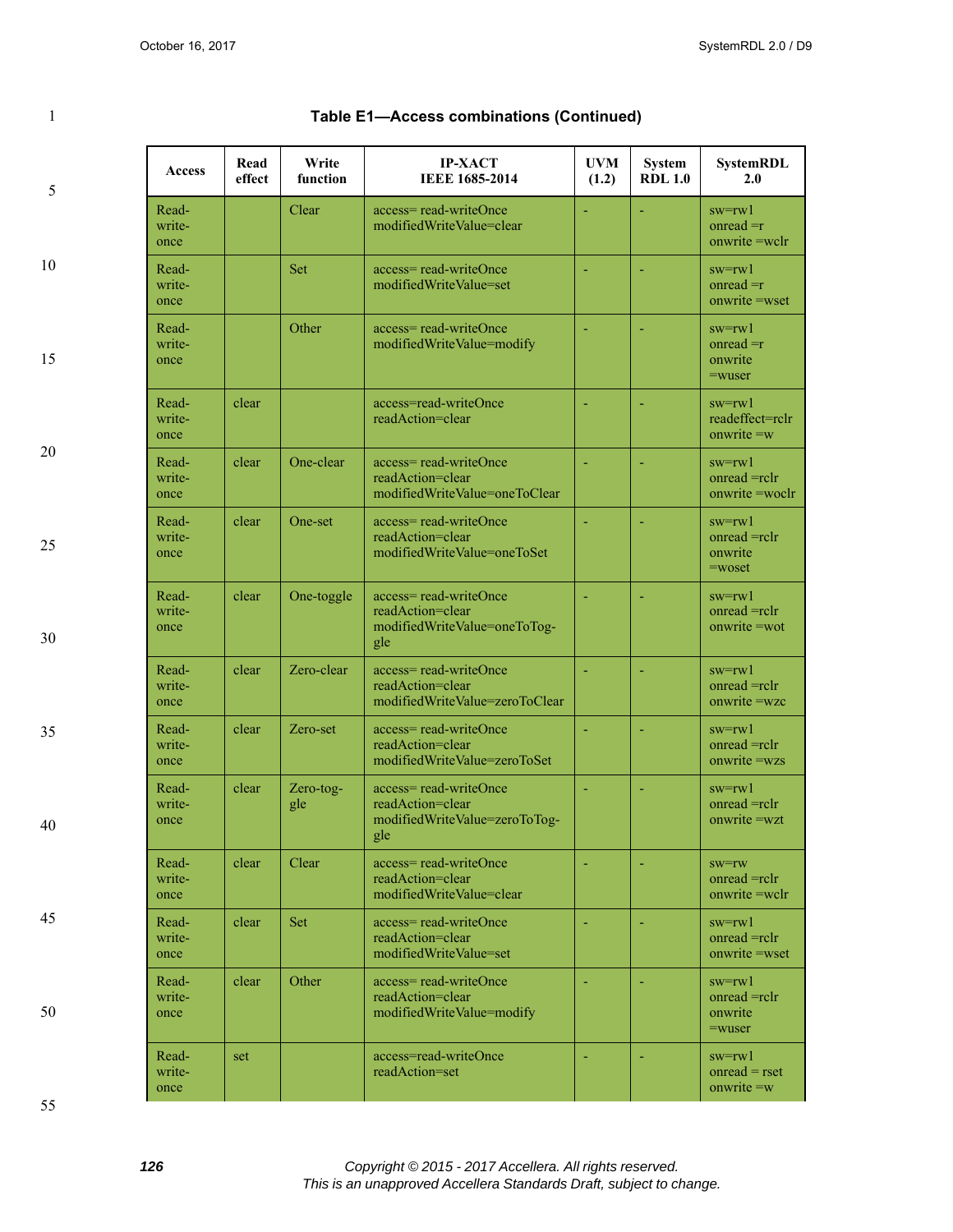| Access                  | Write<br><b>IP-XACT</b><br>Read<br>effect<br>function<br><b>IEEE 1685-2014</b> |                  | <b>UVM</b><br>(1.2)                                                                | System<br><b>RDL 1.0</b> | <b>SystemRDL</b><br>2.0 |                                                        |
|-------------------------|--------------------------------------------------------------------------------|------------------|------------------------------------------------------------------------------------|--------------------------|-------------------------|--------------------------------------------------------|
| Read-<br>write-<br>once | set                                                                            | One-clear        | access=read-writeOnce<br>readAction=set<br>modifiedWriteValue=oneToClear           |                          |                         | $sw=rw1$<br>$on read = rset$<br>onwrite =woclr         |
| Read-<br>write-<br>once | set                                                                            | One-set          | access=read-writeOnce<br>readAction=set<br>modifiedWriteValue=oneToSet             |                          |                         | $sw=rw1$<br>$on read = rset$<br>onwrite<br>$=$ woset   |
| Read-<br>write-<br>once | set                                                                            | One-toggle       | access=read-writeOnce<br>readAction= set<br>modifiedWriteValue=oneToTog-<br>gle    |                          |                         | $sw=rw1$<br>readeffect=<br>rset<br>onwrite =wot        |
| Read-<br>write-<br>once | set                                                                            | Zero-clear       | access=read-writeOnce<br>readAction= set<br>modifiedWriteValue=zeroToClear         |                          |                         | $sw=rw1$<br>$on read = rset$<br>onwrite =wzc           |
| Read-<br>write-<br>once | set                                                                            | Zero-set         | access= read-writeOnce<br>readAction= set<br>modifiedWriteValue=zeroToSet          |                          |                         | $sw=rw1$<br>$on read = rset$<br>$onwrite = wzs$        |
| Read-<br>write-<br>once | set                                                                            | Zero-tog-<br>gle | access= read-writeOnce<br>readAction= set<br>modifiedWriteValue=zeroToTog-<br>gle  |                          |                         | $sw=rw1$<br>$on read = rset$<br>writefunc-<br>tion=wzt |
| Read-<br>write-<br>once | set                                                                            | Clear            | access=read-writeOnce<br>readAction= set<br>modifiedWriteValue=clear               |                          |                         | $sw=rw1$<br>$on read = rset$<br>onwrite =wclr          |
| Read-<br>write-<br>once | set                                                                            | Set              | access=read-writeOnce<br>readAction= set<br>modifiedWriteValue=set                 |                          |                         | $sw=rw1$<br>$on read = rset$<br>onwrite =wset          |
| Read-<br>write-<br>once | set                                                                            | Other            | access=read-writeOnce<br>readAction= set<br>modifiedWriteValue=modify              |                          |                         | $sw=rw1$<br>onread =rset<br>onwrite<br>$=$ wuser       |
| Read-<br>write-<br>once | other                                                                          |                  | access=read-writeOnce<br>readAction= modify                                        |                          |                         | $sw=rw1$<br>$on read = ruser$<br>onwrite $=w$          |
| Read-<br>write-<br>once | other                                                                          | One-clear        | access=read-writeOnce<br>readAction=modify<br>modifiedWriteValue=oneToClear        |                          |                         | $sw=rw1$<br>$on read = ruser$<br>onwrite =woclr        |
| Read-<br>write-<br>once | other                                                                          | One-set          | access= read-writeOnce<br>readAction=clear<br>modifiedWriteValue=oneToSet          |                          |                         | $sw=rw1$<br>$on read = ruser$<br>onwrite<br>$=$ woset  |
| Read-<br>write-<br>once | other                                                                          | One-toggle       | access=read-writeOnce<br>readAction= modify<br>modifiedWriteValue=oneToTog-<br>gle |                          |                         | $sw=rw1$<br>$on read = ruser$<br>$onwrite = wot$       |
| Read-<br>write-<br>once | other                                                                          | Zero-clear       | access=read-writeOnce<br>readAction= modify<br>modifiedWriteValue=zeroToClear      |                          |                         | $sw=rw1$<br>$on read = ruser$<br>$onwrite = wzc$       |

## **Table E1—Access combinations (Continued)**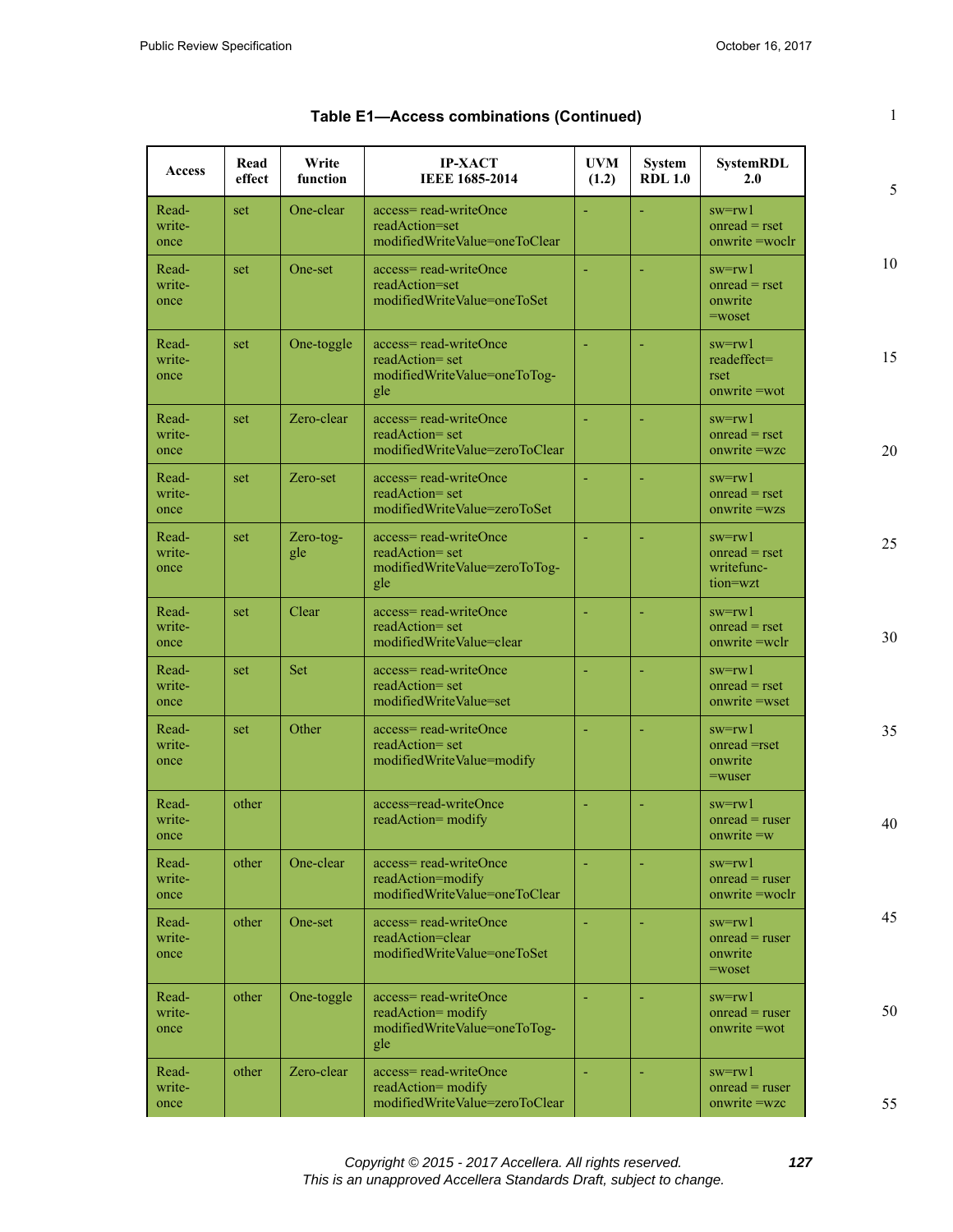| 5  | Access                  | Read<br>effect | Write<br>function | <b>IP-XACT</b><br><b>IEEE 1685-2014</b>                                                 | <b>UVM</b><br>(1.2) | <b>System</b><br><b>RDL 1.0</b> | <b>SystemRDL</b><br>2.0                              |
|----|-------------------------|----------------|-------------------|-----------------------------------------------------------------------------------------|---------------------|---------------------------------|------------------------------------------------------|
|    | Read-<br>write-<br>once | other          | Zero-set          | access= read-writeOnce<br>readAction= modify<br>modifiedWriteValue=zeroToSet            |                     | ٠                               | $sw=rw1$<br>$on read = ruser$<br>$onwrite = wzs$     |
| 10 | Read-<br>write-<br>once | other          | Zero-tog-<br>gle  | $access = read-writeOnce$<br>readAction= modify<br>modifiedWriteValue=zeroToTog-<br>gle |                     | $\overline{\phantom{0}}$        | $sw=rw1$<br>$on read = ruser$<br>$onwrite = wzt$     |
| 15 | Read-<br>write-<br>once | other          | Clear             | $access = read-writeOnce$<br>readAction= modify<br>modifiedWriteValue=clear             |                     |                                 | $sw=rw1$<br>$on read = ruser$<br>$onwrite = wchr$    |
|    | Read-<br>write-<br>once | other          | <b>Set</b>        | access= read-writeOnce<br>readAction= modify<br>modifiedWriteValue=set                  |                     | $\overline{\phantom{0}}$        | $sw=rw1$<br>$on read = ruser$<br>$onwrite = wset$    |
| 20 | Read-<br>write-<br>once | other          | Other             | $access = read-writeOnce$<br>readAction= modify<br>modifiedWriteValue=modify            | ÷                   | ٠                               | $sw=rw1$<br>$on read = ruser$<br>$onwrite=$<br>wuser |

## **Table E1—Access combinations (Continued)**

25

1

30

35

40

45

50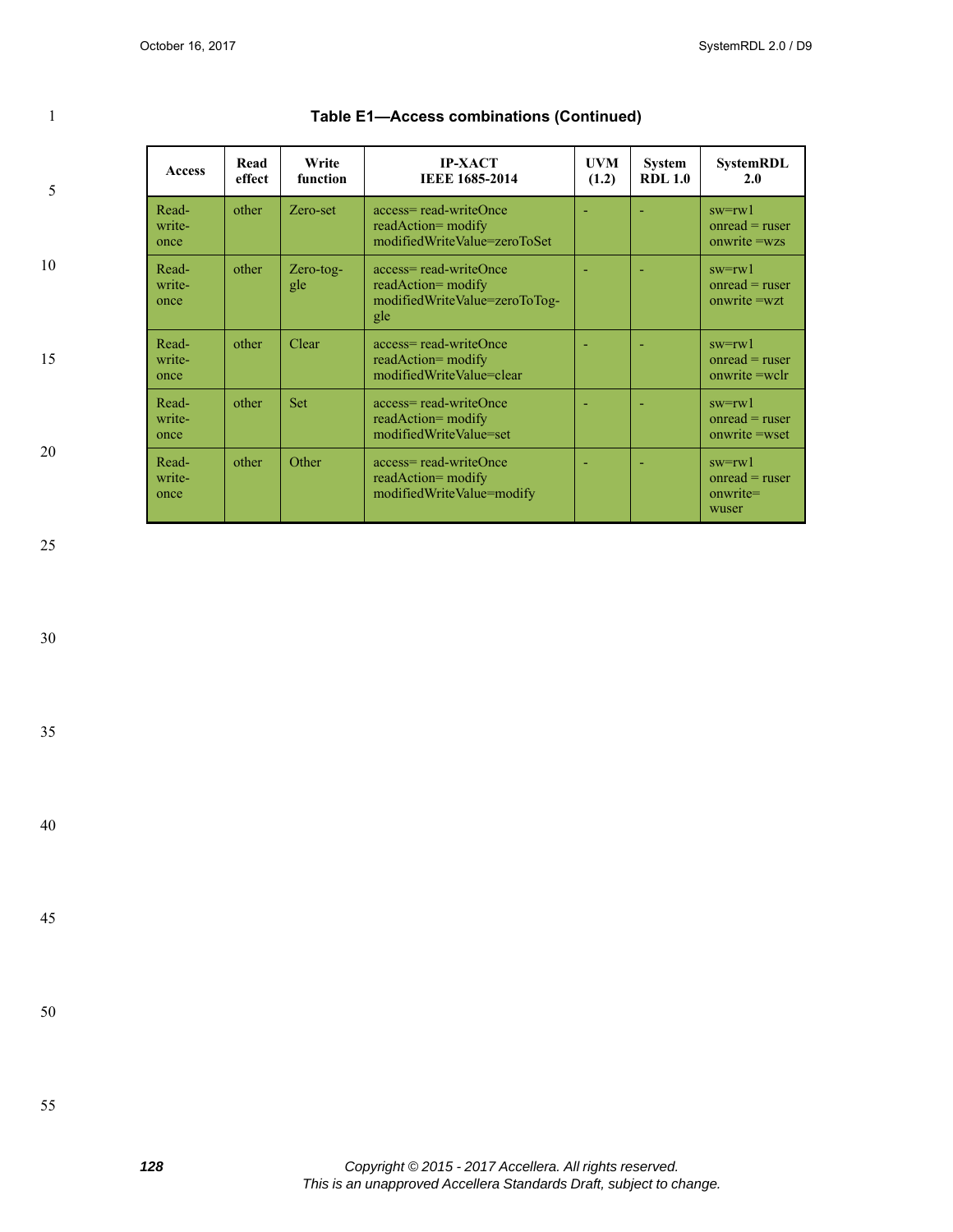**Annex F**

(informative)

### 1

5

10

15

20

25

# **Formatting text strings**

SystemRDL has a set of tags which can be used to format text strings. These tags are based on the phpBB code formatting tags, which are extended for use with SystemRDL and referred to as *RDLFormatCode*. The RDLFormatCode tags shall be interpreted by the SystemRDL compiler and rendered in the generated output. The set of tags specified below is the complete set and is not extensible like phpBB code. These tags are only interpreted within the **name** and **desc** properties in SystemRDL (see [Table 5\)](#page-35-0). If a SystemRDL compiler encounters an unknown tag, this tag shall be ignored by the compiler and passed through as is.

The concept of phpBB code takes its origin from the HTML 4.01 standard; for additional information on using phpBB tags, see https://www.phpbb.com/community/faq.php?mode=bbcode (which suggests a formatted section illustrating the results of such usage).

## **F.1 Well-formed RDLFormatCode constructs**

A well-formed tag also has an end-tag. For nesting well-formed tags, the innermost shall be closed before the outmost one is.

| [b]Text[/b]                                                             | -- Bold                                                                                                                                                                                                                                 |    |
|-------------------------------------------------------------------------|-----------------------------------------------------------------------------------------------------------------------------------------------------------------------------------------------------------------------------------------|----|
| [i]Text[j]                                                              | -- Italic                                                                                                                                                                                                                               |    |
| [u]Text[/u]                                                             | -- Underline                                                                                                                                                                                                                            | 30 |
|                                                                         | [color=colorValue]Text[/color]-- Color See F.3 for colorValues                                                                                                                                                                          |    |
| $[size-size]Text['size]$                                                | -- Font size where size is a valid HTML size                                                                                                                                                                                            | 35 |
| [url]Text['url]                                                         | -- URL reference                                                                                                                                                                                                                        |    |
| URL references can specified in two forms.                              |                                                                                                                                                                                                                                         |    |
| generated code.<br>Accellera but links the URL provided.                | 1. [url]http://www.accellera.org[/url] -- which places the target link the<br>2. [url=http://www.accellera.org]Accellera[/url] -- Which displays the text                                                                               | 40 |
| [email]Text[/email]                                                     | -- Email address in the form of user@domain                                                                                                                                                                                             | 45 |
|                                                                         | [img]image reference[/img] -- Insert image reference here. Image reference<br>can be relative pathname or absolute path name. Its up to the user to follow<br>valid path rules for the target system that they are generating code for. |    |
| [code]Text[/code]<br>$[list], [list=1]$                                 | -- Anything that requires a fixed width<br>with a Courier-type font                                                                                                                                                                     | 50 |
| or [list=a]<br>[*] list element<br>[*] list element<br>[*] list element | -- Listing directives, un-ordered or<br>ordered (numbered: list=1,<br>alpha: list=a)                                                                                                                                                    | 55 |

#### *Copyright © 2015 - 2017 Accellera. All rights reserved. 129 This is an unapproved Accellera Standards Draft, subject to change.*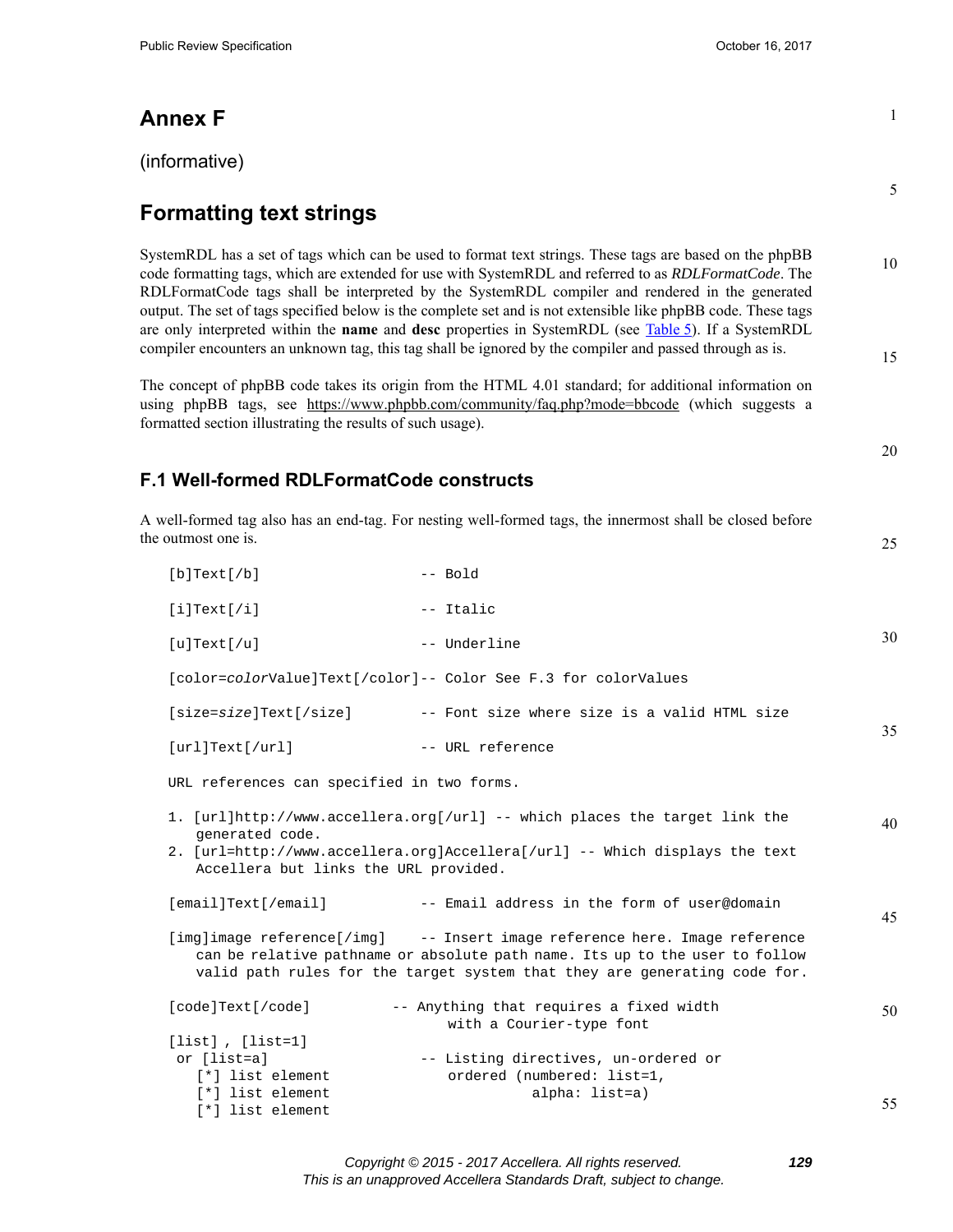| 1  | [ / list]                         |                                                                                                                                                                                                                                                                            |
|----|-----------------------------------|----------------------------------------------------------------------------------------------------------------------------------------------------------------------------------------------------------------------------------------------------------------------------|
| 5  | [quote]text[/quote]               | -- Replaces with ". useful for putting<br>"'s inside a name or desc field.                                                                                                                                                                                                 |
|    |                                   | <b>F.2 Single-tag RDLFormatCode constructs</b>                                                                                                                                                                                                                             |
| 10 | [br]                              | -- Line break                                                                                                                                                                                                                                                              |
|    | [1b]                              | -- Left bracket ([)                                                                                                                                                                                                                                                        |
| 15 | [rb]                              | -- Right bracket (])                                                                                                                                                                                                                                                       |
|    | [p]                               | -- Paragraph begin                                                                                                                                                                                                                                                         |
| 20 | [sp]                              | -- White Space (equivalent to an HTML  )                                                                                                                                                                                                                                   |
| 25 | [index]                           | -- Replaced by the index # of the individual component<br>instance when instantiated as an array. When representing<br>an individual array element this substitutes the index and<br>for an entire array it substitutes the range.                                         |
| 30 | [index_parent]                    | -- Replaced by the index # of the individual component<br>parent instance when the parent is instantiated as an<br>array (extends phpBB). When representing an individual<br>array element this substitutes the index and for an entire<br>array it substitutes the range. |
| 35 |                                   |                                                                                                                                                                                                                                                                            |
|    | [name]                            | -- Replaced by the descriptive name of the component<br>(extends phpBB). This tag is undefined when used inside<br>the value of the name property.                                                                                                                         |
| 40 | [desc]                            | -- Replaced by the component's description (extends phpBB).                                                                                                                                                                                                                |
|    | [instname]                        | -- Replaced by the instance name (extends phpBB).                                                                                                                                                                                                                          |
| 45 | F.3 colorValues for the color tag |                                                                                                                                                                                                                                                                            |
|    |                                   | The DDI FormatCode color can accent two forms of arguments for color enumerated values specified by                                                                                                                                                                        |

<span id="page-139-0"></span>The RDLFormatCode color can accept two forms of arguments for color: enumerated values specified by the HTML 4.01 or CSS specifications and RGB #'s.

Who is afraid of [color=red]red[/color], [color=#eeaa00]yellow[/color]

*Example*

55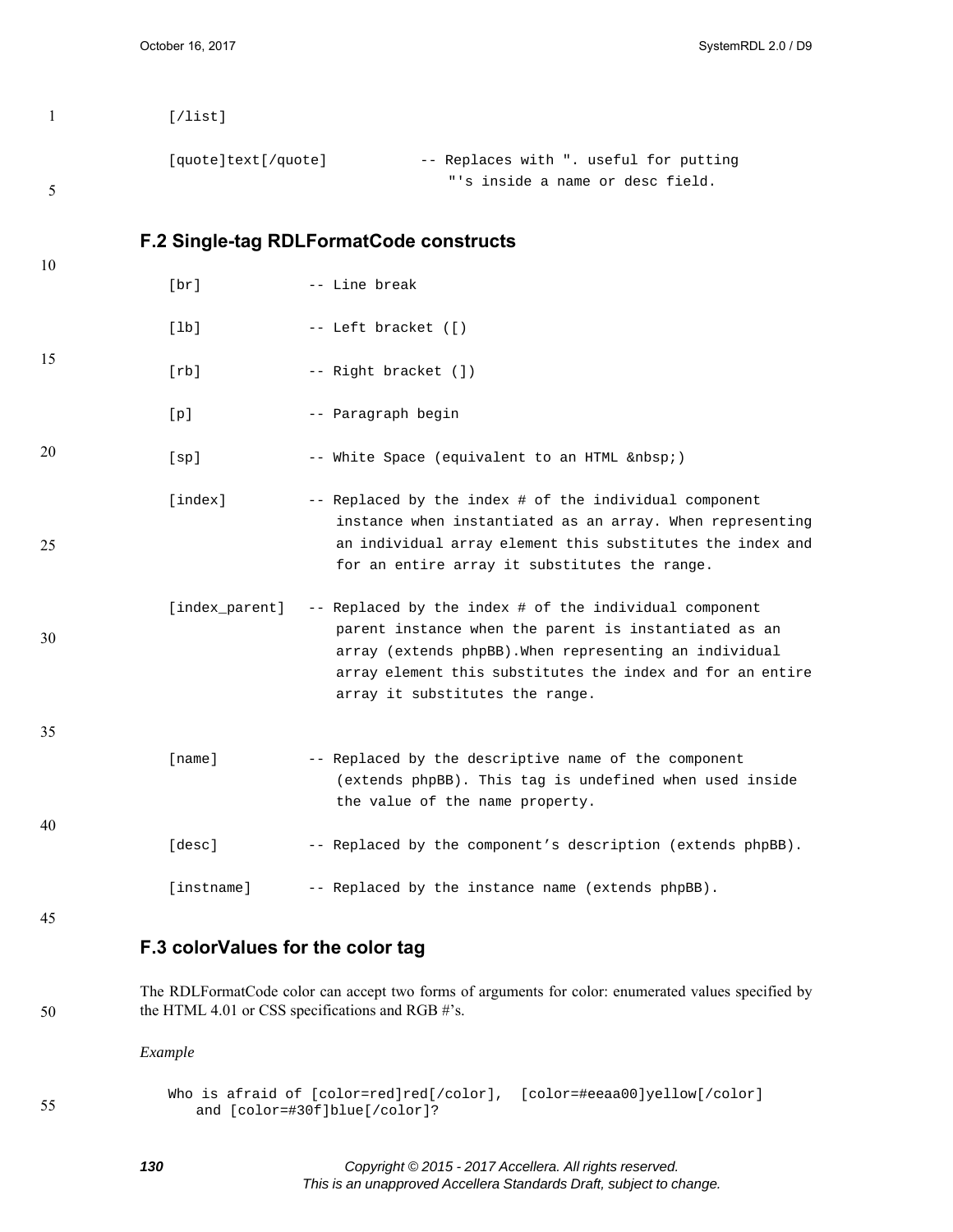10

15

20

25

30

35

40

45

50

55

| HTML 4.01 & CSS2 Colors |         |            |                  |               |  |
|-------------------------|---------|------------|------------------|---------------|--|
| Color<br>Name           | Hex 6   | <b>RGB</b> | RGB%             | <b>Sample</b> |  |
|                         |         |            | $0\%$ , 0%, 0    |               |  |
| black                   | #000000 | 0, 0, 0    | $\%$             |               |  |
|                         |         |            | 75%, 75%,        |               |  |
| silver                  | #C0C0C0 | ########   | 75%              |               |  |
|                         |         |            | 50%, 50%,        |               |  |
| gray                    | #808080 | ########   | 50%<br>100%, 100 |               |  |
| white                   | #FFFFFF | ########   | %,100%           |               |  |
|                         |         |            | 50%,0%,0         |               |  |
| maroon                  | #800000 | 128,0,0    | $\%$             |               |  |
|                         |         |            | 100%,0%,         |               |  |
| red                     | #FF0000 | 255,0,0    | 0%               |               |  |
|                         |         |            | 50%,0%,5         |               |  |
| purple                  | #800080 | 128,0,128  | 0%               |               |  |
|                         |         |            | 100%,0%,         |               |  |
| fuchsia                 | #FF00FF | 255,0,255  | 100%             |               |  |
|                         |         |            | $0\%, 50\%, 0$   |               |  |
| green                   | #008000 | 0,128,0    | $\%$             |               |  |
|                         |         |            | $0\%, 100\%,$    |               |  |
| lime                    | #00FF00 | 0,255,0    | 0%               |               |  |
|                         |         |            | 50%, 50%,        |               |  |
| olive                   | #808000 | 128,128,0  | 0%               |               |  |
|                         |         |            | 100%,100         |               |  |
| yellow                  | #FFFF00 | 255,255,0  | % 0%             |               |  |
|                         | #000080 | 0,0,128    | 0%,0%,50<br>$\%$ |               |  |
| navy                    |         |            | 0%,0%,10         |               |  |
| blue                    | #0000FF | 0,0,255    | 0%               |               |  |
|                         |         |            | $0\%, 50\%, 5$   |               |  |
| teal                    | #008080 | 0,128,128  | 0%               |               |  |
|                         |         |            | 0%,100%,         |               |  |
| aqua                    | #00FFFF | 0,255,255  | 100%             |               |  |

## **F.4 Example**

The following code sample demonstrates some simple uses of RDLFormatCode.

```
addrmap top {
  name = "RDLCode Example";
   // desc = "Please refer to [quote]the[/quote] specification [url]http://
   www.yahoo.com]here[/url] for details.";
  reg { 
    name = "Register my index = [index] my [b]parents index = [index_parent] 
   my instname = [instname] [index][/b]";
   desc = "Please [b][u]refer[index] to the [index] specification[/(u)][url=http://www.yahoo.com]here[/url] for details.";
    field {
```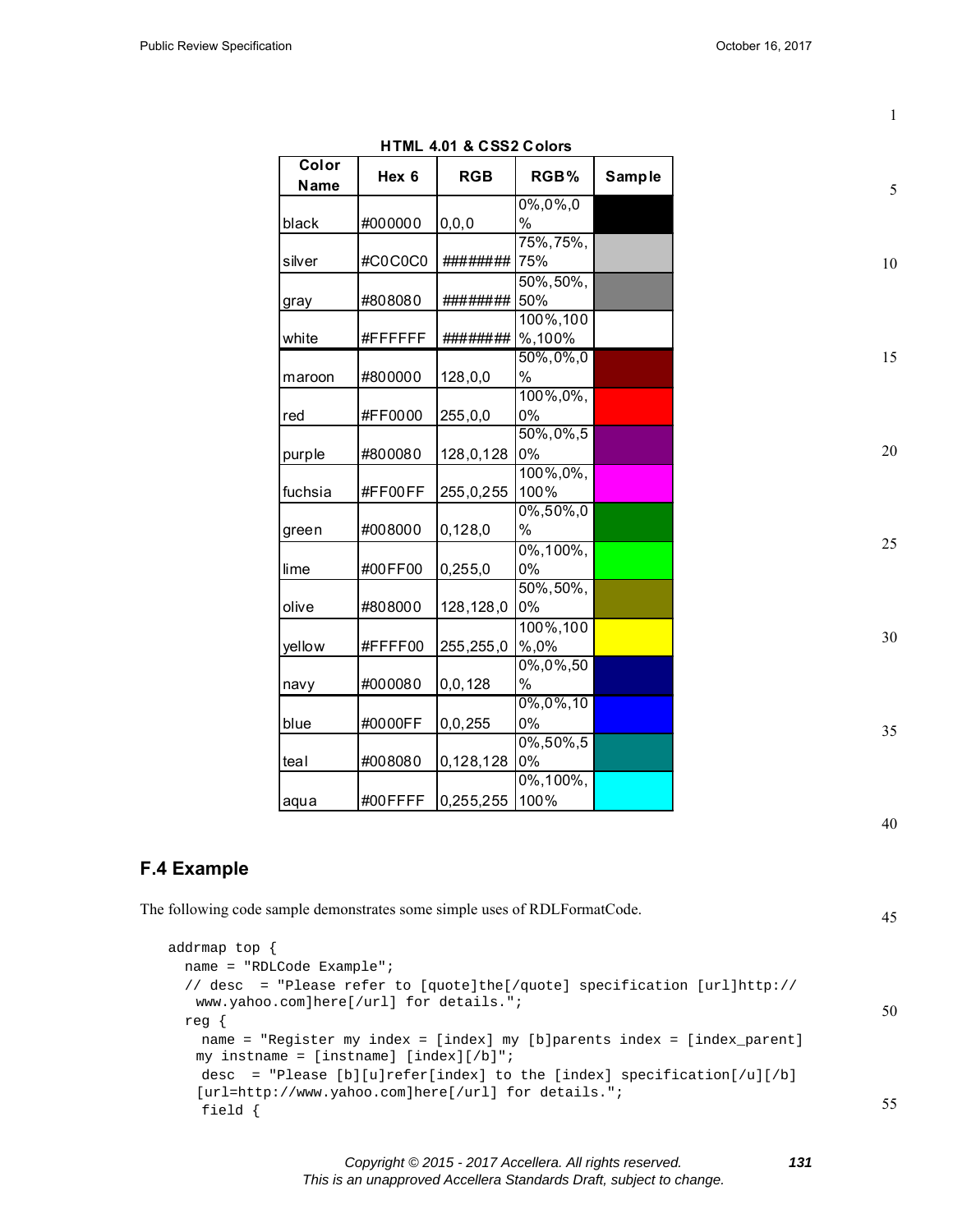| 1  | name = "START [test] [br] [b]Some bold text for<br>[instance][lb][index][rb][/b],                                    |
|----|----------------------------------------------------------------------------------------------------------------------|
|    | [i]italic[/i], [u]underline[/u], [email]tcook@denali.com[/email],                                                    |
|    | [img]some_image.gif[/img]<br>[p][color=#ff3366]Some Color[/color][/p]                                                |
| 5  | [code]echo This is some code; [/code]                                                                                |
|    | [size=18][color=red][b]LOOK AT ME![/b][/color][/size]                                                                |
|    | [list]                                                                                                               |
|    | [*][color=red]Red[/color]                                                                                            |
| 10 | [*][color=blue]Blue[/color]                                                                                          |
|    | [*][color=green]Green[/color]                                                                                        |
|    | [ / list]                                                                                                            |
|    | $[list=1]$                                                                                                           |
|    | [*]Red                                                                                                               |
| 15 | $[ * ]$ Blue                                                                                                         |
|    | [*]Yellow                                                                                                            |
|    | [ / list]<br>$[lists = a]$                                                                                           |
|    | [*]Red                                                                                                               |
|    | $[ * ]$ Blue                                                                                                         |
| 20 | [*]Yellow                                                                                                            |
|    | [ / list]                                                                                                            |
|    | $"$ ;                                                                                                                |
|    |                                                                                                                      |
|    | desc = "Please [some unknown tag] refer to [list=1] [*]Red [*]Green [/                                               |
| 25 | list] the specification [url=http://www.google.com]here[/url] for<br>details.";                                      |
|    | $\}$ f1;                                                                                                             |
|    | $\}$ r1 [10];                                                                                                        |
|    | $\}$ ;                                                                                                               |
|    |                                                                                                                      |
| 30 | The complete SystemRDL source and sample output from this example can be found in the SystemRDL                      |
|    | release in the examples/rdl_code directory.                                                                          |
|    | NOTE-Some details of the sample output are the result of factors outside the control of RDLCode and are functions of |
|    | the compiler, its arguments, or supporting style sheets.                                                             |
| 35 |                                                                                                                      |
|    |                                                                                                                      |
|    |                                                                                                                      |
|    |                                                                                                                      |
|    |                                                                                                                      |
| 40 |                                                                                                                      |
|    |                                                                                                                      |
|    |                                                                                                                      |
|    |                                                                                                                      |
|    |                                                                                                                      |
| 45 |                                                                                                                      |
|    |                                                                                                                      |
|    |                                                                                                                      |
|    |                                                                                                                      |
|    |                                                                                                                      |
| 50 |                                                                                                                      |
|    |                                                                                                                      |
|    |                                                                                                                      |
|    |                                                                                                                      |
|    |                                                                                                                      |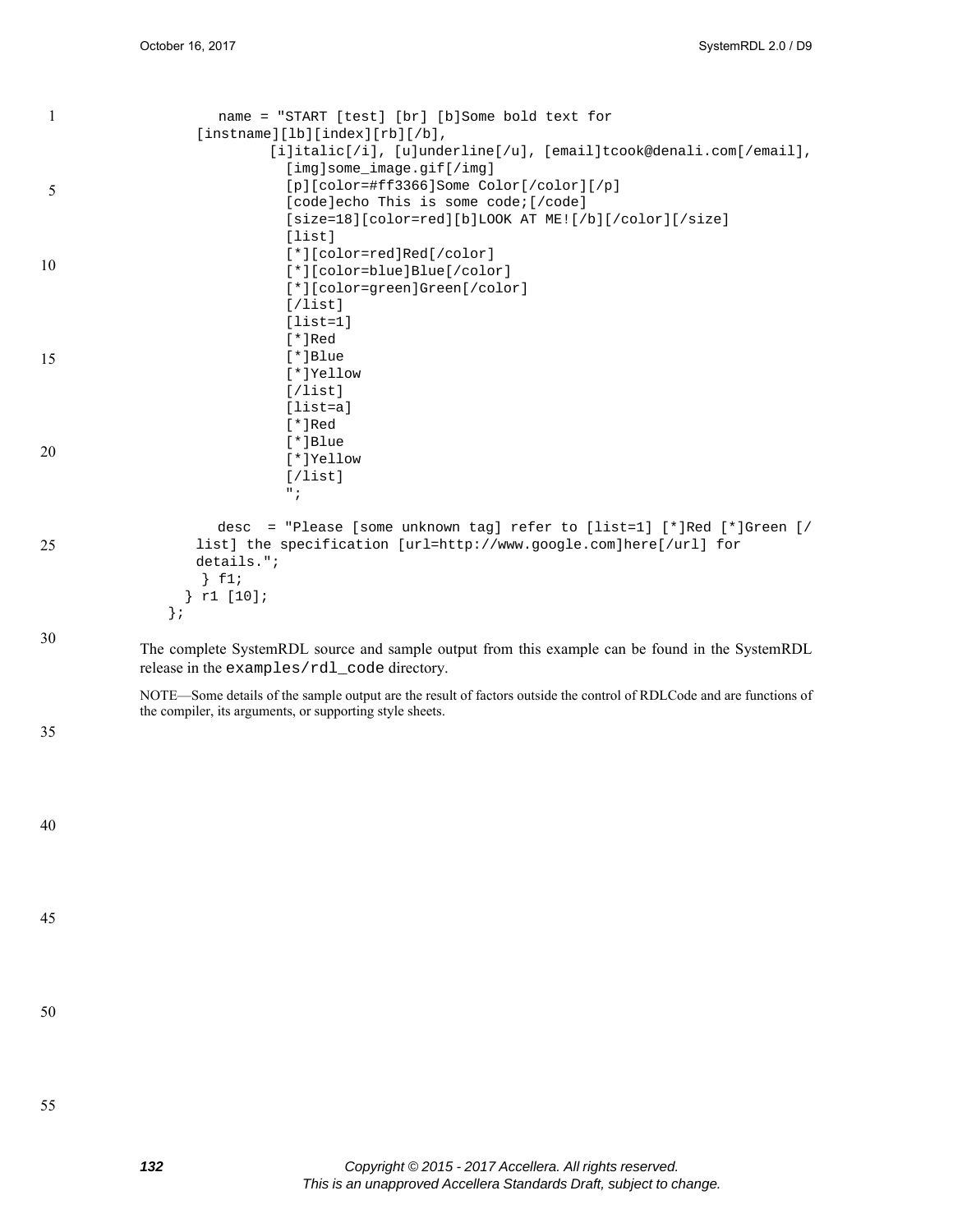# **Annex G**

(informative)

# **Component-property relationships**

[Table G1](#page-142-0) lists all properties defined in SystemRDL. For each property, [Table G1](#page-142-0) specifies which component types allow the property and gives references to the tables (or section) where the property is defined (e.g., [Table 23](#page-77-0) for the property **accesswidth** (within the **reg** component description)). The **Mutual exclude** column designates groups of properties which are mutually exclusive (e.g, group A shows **activehigh** and **activelow** are mutually exclusive). Each mutual exclusion group is given a letter (e.g., A), which is shown next to all members of that group. [Table G1](#page-142-0) also shows the type for each property, what side of an assignment is may appear on, and if it can be dynamically assigned (**Dyn assign**). The **Ref target** column indicates if a property may be a reference target if the column value is 'x' or 'y'. When the **Ref target** column contains a 'y', the implementation of the target needs to have the referenced net available due to an inherited or an assigned property value.

|  | Table G1-Property cross-reference |
|--|-----------------------------------|
|  |                                   |

<span id="page-142-0"></span>

| Property           | <b>Mutual</b><br>exclude | <b>Components</b>   | See also             | <b>Type</b>                         | Ref<br>Dyn<br>target<br>assign |             | <b>Notes</b>                             |
|--------------------|--------------------------|---------------------|----------------------|-------------------------------------|--------------------------------|-------------|------------------------------------------|
| accesswidth        |                          | reg                 | Table 23             | longint unsigned                    |                                | $\mathbf x$ |                                          |
| activehigh         | Α                        | signal              | Table 10             | boolean                             |                                | $\mathbf x$ |                                          |
| activelow          | $\mathbb A$              | signal              | Table 10             | boolean                             |                                | $\mathbf x$ |                                          |
| addressing         |                          | addrmap             | Table 26             | addressingtype                      |                                |             | compact, regalign, or<br>fullalign       |
| alignment          |                          | addrmap,<br>regfile | Table 26<br>Table 25 | longint unsigned                    |                                |             |                                          |
| anded              |                          | field               | Table 18             | boolean                             |                                | $\mathbf x$ |                                          |
| anded              |                          | field               | Table 18             | N/A                                 | $\mathbf{X}$                   |             | Reduction AND of<br>field value          |
| async              | $\mathbf N$              | signal              | Table 10             | boolean                             |                                | $\mathbf x$ |                                          |
| bigendian          | $\mathbf L$              | addrmap             | Table 26             | boolean                             |                                | $\mathbf X$ |                                          |
| bothedge           | H                        | field               | Table 20             | N/A                                 |                                |             | intr modifier                            |
| bridge             |                          | addrmap             | Table 27             | boolean                             |                                |             |                                          |
| constraint_disable |                          | constraint          | Table 29             | boolean                             |                                | $\mathbf x$ |                                          |
| counter            | $\mathbf E$              | field               | Table 19             | boolean                             |                                | $\mathbf X$ |                                          |
| cpuif_reset        |                          | signal              | Table 10             | boolean                             |                                | $\mathbf x$ |                                          |
| decr               |                          | field               | Table 19             | instance reference                  | y                              | $\mathbf x$ |                                          |
| decrsaturate       |                          | field               | Table 19             | boolean, bit,<br>instance reference |                                | $\mathbf X$ | Decrementing counter<br>saturate value   |
| decrsaturate       |                          | field               | Table 19             | N/A                                 | У                              |             | Decrementing counter<br>saturate reached |

#### *Copyright © 2015 - 2017 Accellera. All rights reserved. 133 This is an unapproved Accellera Standards Draft, subject to change.*

1

5

10

15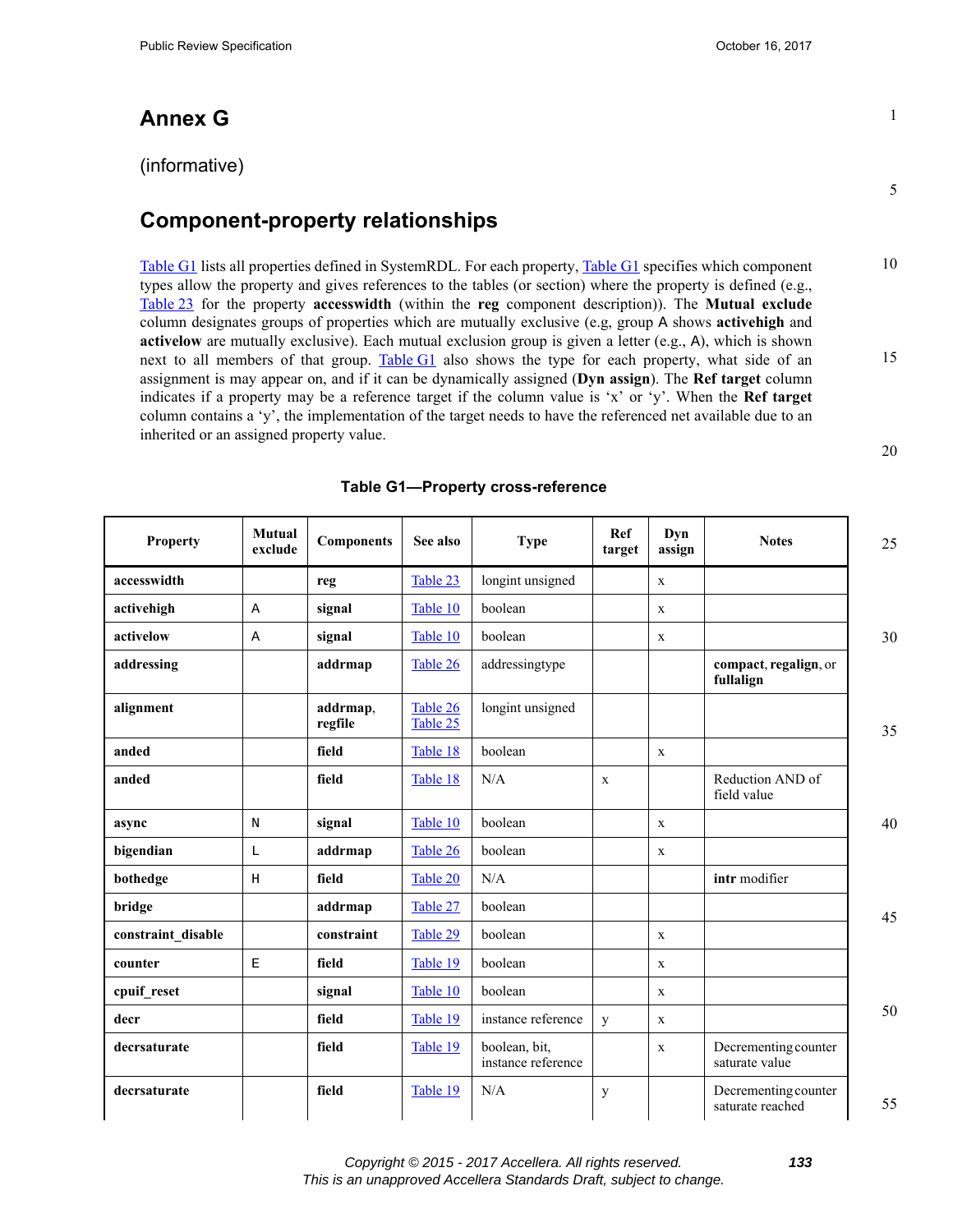1

| 5  | Property            | Mutual<br>exclude | <b>Components</b>                                                 | See also                         | <b>Type</b>                         | Ref<br>target | Dyn<br>assign | <b>Notes</b>                                                                     |
|----|---------------------|-------------------|-------------------------------------------------------------------|----------------------------------|-------------------------------------|---------------|---------------|----------------------------------------------------------------------------------|
|    | decrthreshold       |                   | field                                                             | Table 19                         | boolean, bit,<br>instance reference |               | $\mathbf X$   | Decrementing counter<br>threshold value                                          |
| 10 | decrthreshold       |                   | field                                                             | Table 19                         | N/A                                 | y             |               | Decrementing counter<br>threshold reached                                        |
|    | decryalue           | ${\bf G}$         | field                                                             | Table 19                         | bit.<br>instance reference          | y             | $\mathbf X$   |                                                                                  |
|    | decrwidth           | G                 | field                                                             | Table 19                         | longint unsigned                    |               | $\mathbf X$   |                                                                                  |
| 15 | desc                |                   | addrmap,<br>constraint,<br>field, mem,<br>reg, regfile,<br>signal | Table 5                          | string                              |               | $\mathbf X$   | Also used in enumer-<br>ation (Table 5)                                          |
| 20 | dontcompare         | O                 | field                                                             | Table 6                          | boolean, bit                        |               | $\mathbf X$   |                                                                                  |
|    | dontcompare         | O                 | addrmap,<br>reg, regfile                                          | Table 6                          | boolean                             |               | $\mathbf X$   |                                                                                  |
|    | donttest            | O                 | field                                                             | Table 6                          | boolean, bit                        |               | $\mathbf X$   |                                                                                  |
| 25 | donttest            | $\circ$           | addrmap,<br>reg, regfile                                          | Table 6                          | boolean                             |               | $\mathbf X$   |                                                                                  |
|    | enable              | J                 | field                                                             | Table 21                         | instance reference                  | y             | $\mathbf X$   |                                                                                  |
| 30 | encode              |                   | field                                                             | Table 22                         | enum type<br>reference              |               | $\mathbf X$   | enumeration object<br>reference                                                  |
|    | errextbus           |                   | addrmap,<br>reg,<br>regfile                                       | Table 26<br>Table 23<br>Table 25 | boolean                             |               |               |                                                                                  |
| 35 | field reset         |                   | signal                                                            | Table 10                         | boolean                             |               | X             |                                                                                  |
|    | fieldwidth          |                   | field                                                             | Table 18                         | longint unsigned                    |               |               |                                                                                  |
| 40 | halt                |                   | reg                                                               | Table 23                         | N/A                                 | y             |               | Reduction OR of halt<br>Reference target<br>needs to contain fields<br>with halt |
|    | haltenable          | ${\bf K}$         | field                                                             | Table 21                         | instance reference                  | $\mathbf y$   | $\mathbf X$   |                                                                                  |
|    | haltmask            | $\rm K$           | field                                                             | Table 21                         | instance reference                  | y             | $\mathbf X$   |                                                                                  |
| 45 | hdl_path            |                   | addrmap,<br>reg, regfile                                          | Table 28                         | string                              |               | $\mathbf X$   |                                                                                  |
|    | hdl_path_gate       |                   | addrmap,<br>reg, regfile                                          | Table 28                         | string                              |               | $\mathbf X$   |                                                                                  |
| 50 | hdl_path_gate_slice |                   | field, mem                                                        | Table 28                         | string[]                            |               | $\mathbf X$   |                                                                                  |
|    | hdl_path_slice      |                   | field, mem                                                        | Table 28                         | string[]                            |               | $\mathbf X$   |                                                                                  |
|    | hw                  |                   | field                                                             | Table 11                         | accesstype                          |               |               | r, w, rw, wr, w1, rw1,<br>or na                                                  |

## **Table G1—Property cross-reference (Continued)**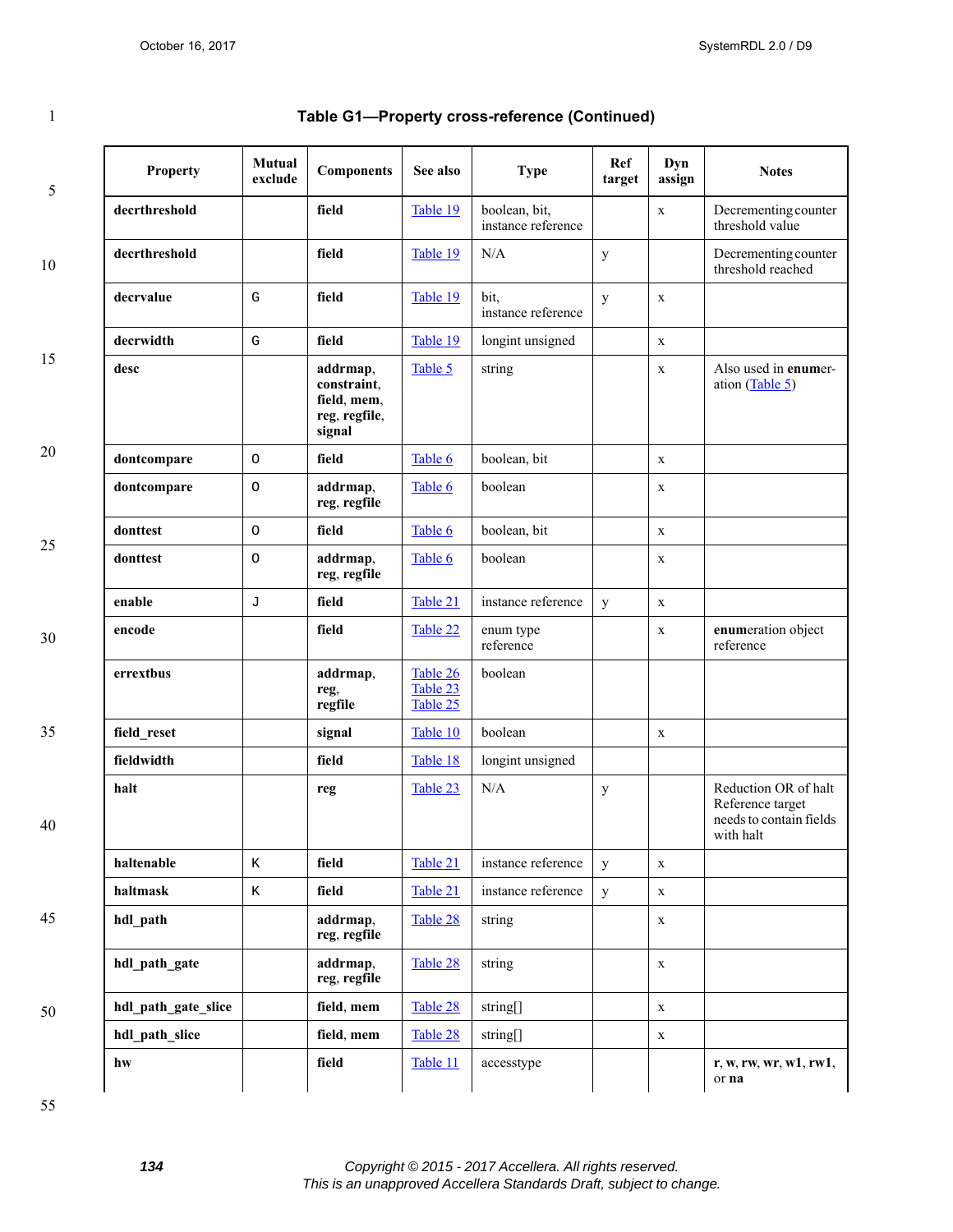1

| Property      | Mutual<br>exclude | <b>Components</b>                                                 | See also  | <b>Type</b>                         | Ref<br>target | Dyn<br>assign | <b>Notes</b>                                               |
|---------------|-------------------|-------------------------------------------------------------------|-----------|-------------------------------------|---------------|---------------|------------------------------------------------------------|
| hwclr         |                   | field                                                             | Table 18  | boolean,<br>instance reference      | y             | $\mathbf X$   |                                                            |
| hwenable      | $\mathbb D$       | field                                                             | Table 18  | instance reference                  | y             | $\mathbf X$   |                                                            |
| hwmask        | $\mathbb D$       | field                                                             | Table 18  | instance reference                  | y             | $\mathbf X$   |                                                            |
| hwset         |                   | field                                                             | Table 18  | boolean,<br>instance reference      | y             | $\mathbf X$   |                                                            |
| incr          |                   | field                                                             | Table 19  | instance reference                  | y             | $\mathbf X$   |                                                            |
| incrsaturate  |                   | field                                                             | Table 19  | boolean, bit,<br>instance reference |               | $\mathbf X$   | Incrementing counter<br>saturate value                     |
| incrsaturate  |                   | field                                                             | Table 19  | N/A                                 | У             |               | Incrementing counter<br>saturate reached                   |
| incrthreshold |                   | field                                                             | Table 19  | boolean, bit,<br>instance reference |               | $\mathbf X$   | Incrementing counter<br>threshold value                    |
| incrthreshold |                   | field                                                             | Table 19  | N/A                                 | y             |               | Incrementing counter<br>threshold reached                  |
| incrvalue     | $\mathbf F$       | field                                                             | Table 19  | bit,<br>instance reference          | y             | $\mathbf X$   |                                                            |
| incrwidth     | $\mathbf F$       | field                                                             | Table 19  | longint unsigned                    |               | $\mathbf X$   |                                                            |
| intr          | $\mathbf E$       | field                                                             | Table 21  | boolean                             |               | $\mathbf X$   |                                                            |
| intr          |                   | reg                                                               | Table 23  | N/A                                 | y             |               | Reference target<br>needs to contain inter-<br>rupt fields |
| ispresent     |                   | addrmap,<br>constraint,<br>field, mem,<br>reg, regfile,<br>signal | See $5.3$ | boolean                             |               | $\mathbf X$   |                                                            |
| level         | Η                 | field                                                             | Table 20  | N/A                                 |               |               | intr modifier                                              |
| littleendian  | $\mathbb L$       | addrmap                                                           | Table 26  | boolean                             |               | $\mathbf X$   |                                                            |
| lsb0          | М                 | addrmap                                                           | Table 26  | boolean                             |               |               |                                                            |
| mask          | J                 | field                                                             | Table 21  | instance reference                  | $\mathbf y$   | $\mathbf X$   |                                                            |
| mementries    |                   | mem                                                               | Table 24  | longint unsigned                    |               |               |                                                            |
| memwidth      |                   | mem                                                               | Table 24  | longint unsigned                    |               |               |                                                            |
| msb0          | М                 | addrmap                                                           | Table 26  | boolean                             |               |               |                                                            |
| name          |                   | addrmap,<br>constraint,<br>field, mem,<br>reg, regfile,<br>signal | Table 5   | string                              |               | $\mathbf X$   | Also used in enumer-<br>ation $(Table 5)$                  |
| negedge       | Η                 | field                                                             | Table 20  | $\rm N/A$                           |               |               | intr modifier                                              |

## **Table G1—Property cross-reference (Continued)**

55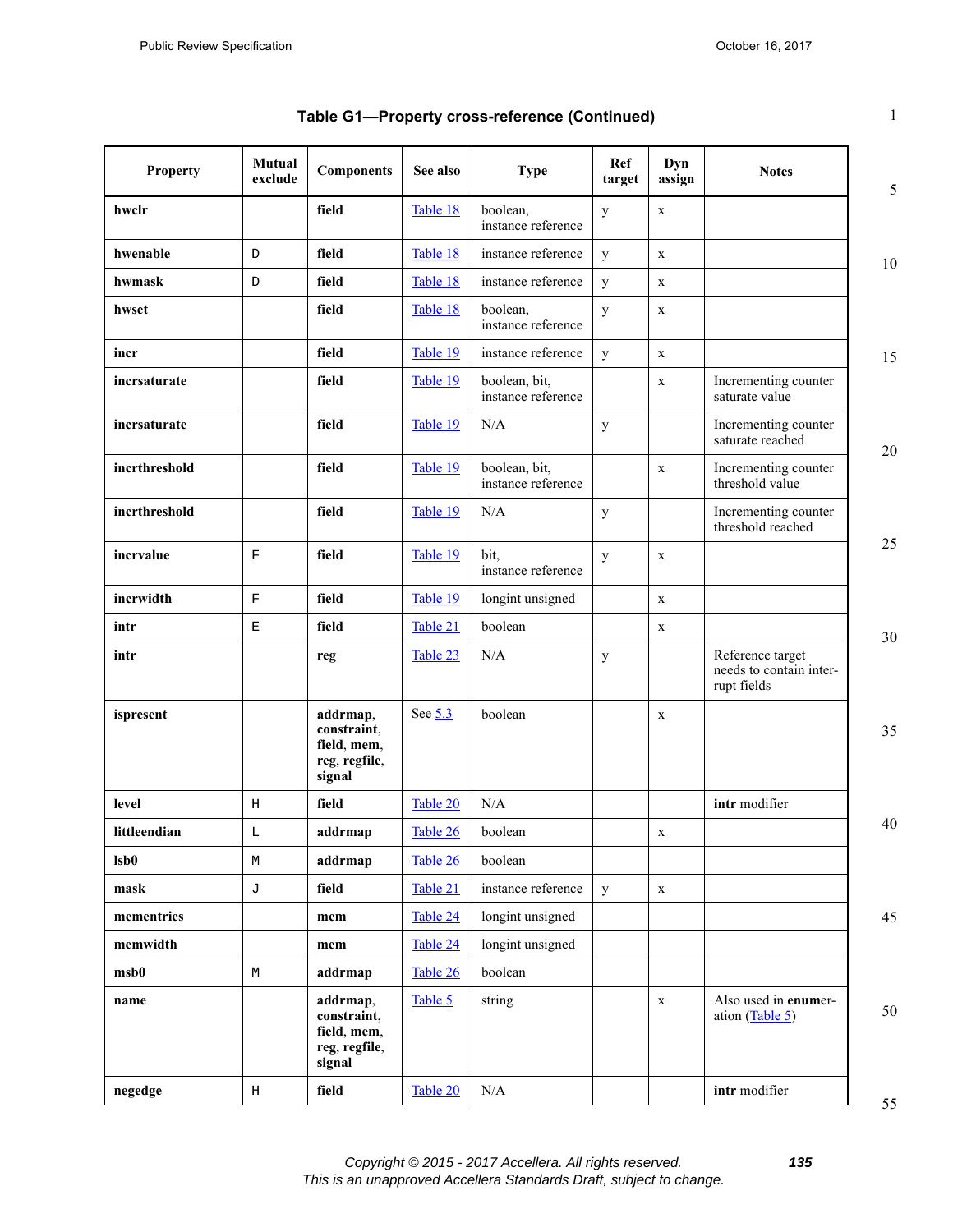1

| 5   | Property      | Mutual<br>exclude | <b>Components</b>   | See also             | <b>Type</b>                         | Ref<br>target | Dyn<br>assign | <b>Notes</b>                             |
|-----|---------------|-------------------|---------------------|----------------------|-------------------------------------|---------------|---------------|------------------------------------------|
|     | next          |                   | field               | Table 13             | instance reference                  | $\mathbf y$   | $\mathbf X$   |                                          |
| 10  | nonsticky     | $\mathbf I$       | field               | Table 20             | N/A                                 |               |               | intr modifier                            |
|     | onread        | $\mathbf{P}$      | field               | Table 14             | onreadtype                          |               | $\mathbf X$   |                                          |
|     | onwrite       | B                 | field               | Table 14             | onwritetype                         |               | $\mathbf X$   |                                          |
|     | ored          |                   | field               | Table 18             | boolean                             |               | $\mathbf X$   |                                          |
| 15  | ored          |                   | field               | Table 18             | N/A                                 | $\mathbf X$   |               | Reduction OR of field<br>value           |
|     | overflow      |                   | field               | Table 19             | boolean                             |               | $\mathbf X$   |                                          |
|     | overflow      |                   | field               | Table 19             | N/A                                 | У             |               | Counter overflow                         |
| 20  | paritycheck   |                   | field               | Table 22             | boolean                             |               |               |                                          |
|     | posedge       | Η                 | field               | Table 20             | N/A                                 |               |               | intr modifier                            |
|     | precedence    |                   | field               | Table 22             | precedencetype                      |               | $\mathbf X$   | hw or sw                                 |
| 25  | rclr          | $\, {\bf P}$      | field               | Table 14             | boolean                             |               | $\mathbf X$   |                                          |
|     | regwidth      |                   | reg                 | Table 23             | longint unsigned                    |               |               |                                          |
|     | reset         |                   | field               | Table 13             | bit,<br>instance reference          | y             | $\mathbf X$   |                                          |
| 30  | resetsignal   |                   | field               | Table 13             | instance reference                  | y             | $\mathbf X$   |                                          |
|     | rset          | $\mathbf{P}$      | field               | Table 14             | boolean                             |               | $\mathbf X$   |                                          |
|     | rsvdset       | Q                 | addrmap             | Table 26             | boolean                             |               |               |                                          |
| 35  | rsvdsetX      | Q                 | addrmap             | Table 26             | boolean                             |               |               |                                          |
|     | saturate      |                   | field               | Table 19             | boolean, bit,<br>instance reference |               | $\mathbf X$   | Incrementing counter<br>saturate value   |
|     | saturate      |                   | field               | Table 19             | N/A                                 | У             |               | Incrementing counter<br>saturate reached |
| 40  | shared        |                   | ${\bf reg}$         | Table 23             | boolean                             |               |               |                                          |
|     | sharedextbus  |                   | addrmap,<br>regfile | Table 26<br>Table 25 | boolean                             |               |               |                                          |
| 45  | signalwidth   |                   | signal              | Table 10             | longint unsigned                    |               |               |                                          |
|     | singlepulse   |                   | field               | Table 14             | boolean                             |               | $\mathbf X$   |                                          |
|     | sticky        | $\mathbbm{I}$     | field               | Table 21             | boolean                             |               | $\mathbf X$   |                                          |
| 50  | stickybit     | $\mathbbm{1}$     | field               | Table 21             | boolean                             |               | $\mathbf X$   |                                          |
|     | $\mathbf{SW}$ |                   | field,<br>mem       | Table 11<br>Table 24 | accesstype                          |               | $\mathbf X$   | r, w, rw, wr, w1, rw1,<br>or na          |
|     | swacc         |                   | field               | Table 14             | boolean                             |               | $\mathbf X$   |                                          |
| 55. | swacc         |                   | field               | Table 14             | $\rm N/A$                           | $\mathbf X$   |               | Accessed by software                     |

## **Table G1—Property cross-reference (Continued)**

55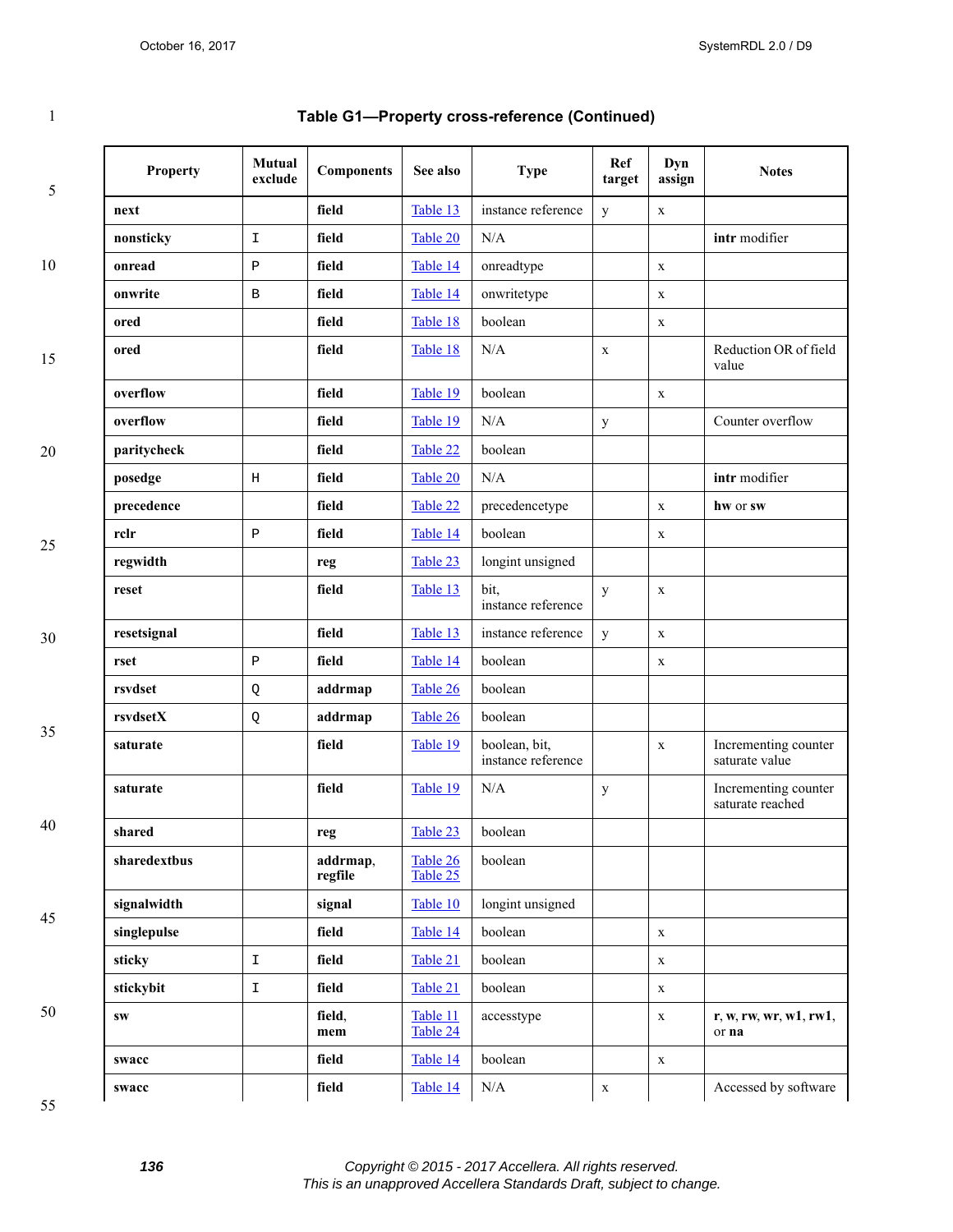| <b>Property</b> | <b>Mutual</b><br>exclude | <b>Components</b> | See also | <b>Type</b>                         | Ref<br>target | Dyn<br>assign | <b>Notes</b>                              |
|-----------------|--------------------------|-------------------|----------|-------------------------------------|---------------|---------------|-------------------------------------------|
| swmod           |                          | field             | Table 14 | boolean                             |               | $\mathbf X$   |                                           |
| swmod           |                          | field             | Table 14 | N/A                                 | $\mathbf{X}$  |               | Modified by software                      |
| swwe            | $\mathbb R$              | field             | Table 14 | boolean,<br>instance reference      | y             | $\mathbf X$   |                                           |
| swwel           | $\mathbb R$              | field             | Table 14 | boolean,<br>instance reference      | y             | $\mathbf X$   |                                           |
| sync            | $\mathbf N$              | signal            | Table 10 | boolean                             |               | $\mathbf X$   |                                           |
| threshold       |                          | field             | Table 19 | boolean, bit,<br>instance reference |               | $\mathbf x$   | Incrementing counter<br>threshold value   |
| threshold       |                          | field             | Table 19 | N/A                                 | У             |               | Incrementing counter<br>threshold reached |
| underflow       |                          | field             | Table 19 | boolean                             |               | X             |                                           |
| underflow       |                          | field             | Table 19 | N/A                                 | y             |               |                                           |
| we              | $\mathcal{C}$            | field             | Table 18 | boolean,<br>instance reference      | y             | $\mathbf X$   |                                           |
| wel             | $\mathsf C$              | field             | Table 18 | boolean,<br>instance reference      | y             | $\mathbf X$   |                                           |
| woclr           | $\, {\bf B}$             | field             | Table 14 | boolean                             |               | $\mathbf x$   |                                           |
| woset           | $\, {\bf B}$             | field             | Table 14 | boolean                             |               | $\mathbf X$   |                                           |
| xored           |                          | field             | Table 18 | boolean                             |               | $\mathbf X$   |                                           |
| xored           |                          | field             | Table 18 | N/A                                 | X             |               | Reduction XOR of<br>field value           |

| Table G1-Property cross-reference (Continued) |  |
|-----------------------------------------------|--|
|-----------------------------------------------|--|

35

40

45

50

1